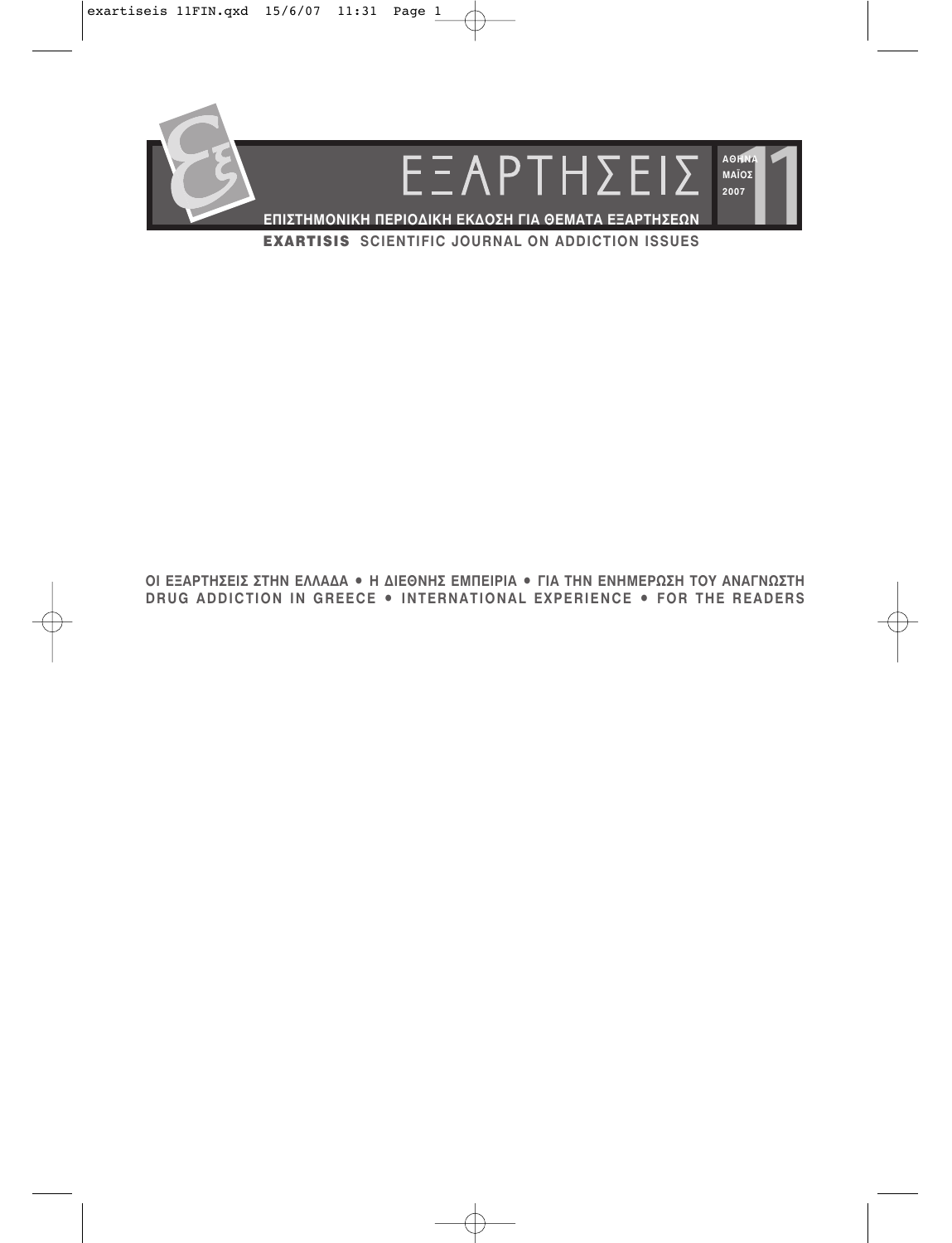

INTIFIC IOURNAL ON ADDICTION ISSUES

#### *Ιδιοκτησία*

Κέντρο Θεραπείας Εξαρτημένων Ατόμων (∫∂£∂∞) Σορβόλου 24, 116 36 ΑΘΗΝΑ τηλ.: 210 9241993-6, φαξ: 210 9241986 ηλεκτρονική διεύθυνση: exartisis@kethea.gr ιστοσελίδα: www.exartiseis.gr

#### *<i>Εκδότης-Διευθυντής*

Γεράσιμος ΝΟΤΑΡΑΣ

 $A$ ναπληρώτρια Διευθύντρια Έκδοσης Άννα ΤΣΙΜΠΟΥΚΛΗ

#### Συντακτική Ομάδα

Σταματία ΑΛΙΦΡΑΓΚΗ, Ρέμος ΑΡΜΑΟΣ, Ελένη ΑΡΓΥΡΙΑΔΟΥ, Μίρκα ΓΟΝΤΙΚΑ, Μαρίνα ΔΑΣΚΑΛΟΠΟΥΛΟΥ, Ξενοφών ΣΕΛΠΕΣΑΚΗΣ, Αλεξάνδρα ΤΖΑΛΑ, Κωνσταντίνα ΥΦΑΝΤΗ, Γεωργία ΧΡΙΣΤΟΦΙΛΗ

#### *Σύμβουλος Έκδοσης*

Griffith EDWARDS, Εκδότης του Addiction

#### Διεθνής Συμβουλευτική Επιτροπή

David DEITCH, καθηγητής Κλινικής Ψυχιατρικής στο Πανεπιστήμιο Καλιφόρνια Σαν Ντιέγκο Δημήτρης ΙΑΤΡΙΔΗΣ, καθηγητής Έρευνας και Κοινωνικής Πολιτικής στο Boston College Edward KAUFMAN, καθηγητής Κλινικής Ψυχιατρικής στο Πανεπιστήμιο Καλιφόρνια, Irvine και εκδότης ÙÔ˘ *∞merican Journal of Drug and Alcohol Abuse*

#### *<i><del>Ēπιστημονική Επιτροπή Έκδοσης*</del>

Δημοσθένης ΑΓΡΑΦΙΩΤΗΣ, Παναγιώτης ΓΕΩΡΓΑΚΑΣ, Δήμητρα ΓΚΕΦΟΥ-ΜΑΔΙΑΝΟΥ, Ανδρέας ΔΗΜΗΤΡΙΟΥ, Αθανάσιος ΔΟΥΖΕΝΗΣ, Γιώργος ΚΑΛΑΡΡΥΤΗΣ, Χάρις ΚΑΤΑΚΗ, Νέστωρ ΚΟΥΡΑΚΗΣ, Άννα ΚΟΚΚΕΒΗ, Χρήστος ΚΟΚΚΟΡΗΣ, Ευάγγελος ΚΡΟΥΣΤΑΛΑΚΗΣ, Αχιλλέας ΚΡΥΣΤΑΛΛΗΣ, Ιωάννα ΚΥΡΙΤΣΗ, Χρήστος ΛΑΣΚΑΡΑΤΟΣ, Ιωάννης ΛΙΑΠΠΑΣ, Βασίλειος ΜΑΡΚΗΣ, Μάριος ΜΑΡΣΕΛΟΣ, Κατερίνα ΜΑΤΣΑ, Βενετσάνος ΜΑΥΡΕΑΣ, Γιώργος ΜΠΑΡΔΑΝΗΣ, Αλίκη ΜΟΣΤΡΙΟΥ, Δημοσθένης ΜΠΟΥΚΗΣ, Κλήμης ΝΑΥΡΙΔΗΣ, Γεράσιμος ΠΑΠΑΝΑΣΤΑΣΑΤΟΣ, Νικόλαος ΠΑΡΑΣΚΕΥΟΠΟΥΛΟΣ, Βασίλης ΠΑΣΣΑΣ, Άννα ΠΕΤΡΙΔΟΥ, Πέτρος ΠΟΛΥΧΡΟΝΗΣ, Χαράλαμπος ΠΟΥΛΟΠΟΥΛΟΣ, Χρήστος ΡΟΓΚΟΤΗΣ, Καλλιόπη ΣΠΙΝΕΛΛΗ, Ιωάννης ΤΣΙΑΝΤΗΣ, Ανδρέας ΦΑΚΟΣ, Ιάκωβος ΦΑΡΣΕΔΑΚΗΣ, Μάρθα ΦΩΣΤΕΡΗ

#### *Publishing Body*

Therapy Centre for Dependent Individuals (KETHEA) 24, Sorvolou str., 116 36 ATHENS tel.: +30 210 9241993-6, fax: +30 210 9241986 e-mail: exartisis@kethea.gr website: www.exartiseis.gr

#### *Editor in Chief*

Gerassimos NOTARAS

*Assistant Editor* Anna TSIBOUKLI

#### *Editorial Group*

Stamatia ALIFRAGI, Remos ARMAOS, Eleni ARGYRIADOU, Mirka GONTIKA, Marina DASKALOPOULOU, Xenofon SELPESAKIS, Alexandra TZALA, Constantina YFANTI, Georgia CHRISTOFILI

*Consultant Editor*  Griffith EDWARDS, Editor in Chief of *Addiction* 

*International Editorial Advisory Group*  David DEITCH, Professor of Clinical Psychiatry, University of California San Diego Demetrius IATRIDIS, Professor, Social Policy Planning, Boston College Graduate School of Social Work Edward KAUFMAN, Professor of Clinical Psychiatry, University of California, Irvine and Editor of the *∞merican Journal of Drug and Alcohol Abuse*

#### *National Editorial Advisory Group*

Dimosthenis AGRAFIOTIS, Panagiotis GEORGAKAS, Dimitra GEFOU-MADIANOU, Andreas DIMITRIOU, Athanassios DOUZENIS, Giorgos KALARRYTIS, Charis KATAKI, Nestor KOURAKIS, Anna KOKKEVI, Christos KOKKORIS, Evangelos KROUSTALAKIS, Achilleas KRYSTALLIS, Ioanna KYRITSI, Christos LASKARATOS, Ioannis LIAPPAS, Vasileios MARKIS, Marios MARSELOS, Katerina MATSA, Venetsanos MAVREAS, Giorgos BARDANIS, Aliki MOSTRIOU, Dimosthenis BOUKIS, Klimis NAVRIDIS, Gerassimos PAPANASTASATOS, Nikolaos PARASKEVOPOULOS, Vasilis PASSAS, Anna PETRIDOU, Petros POLYCHRONIS, Charalampos POULOPOULOS, Christos ROGOTIS, Kalliopi SPINELLI, Ioannis TSIADIS, Andreas FAKOS, Iakovos FARSEDAKIS, Martha FOSTERI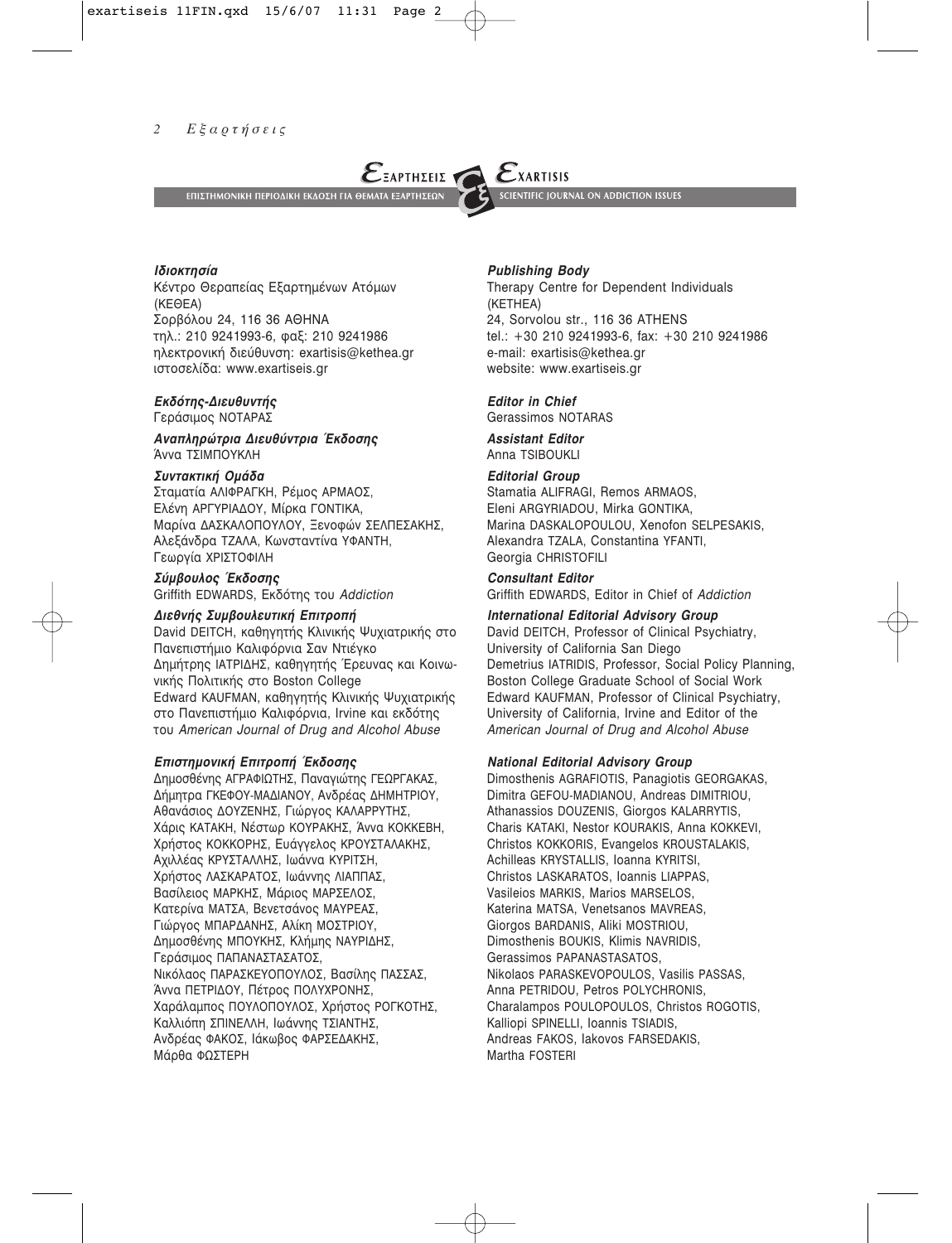# $\vert$ exartiseis 11FIN.qxd 15/6/07 11:31 Page  $3$

#### ¶∂ƒπ∂Ã√ª∂¡∞ - CONTENTS

| Εκδοτικό σημείωμα - Editorial                                                                                                                                                                                                                                                                                                                            | 5  |
|----------------------------------------------------------------------------------------------------------------------------------------------------------------------------------------------------------------------------------------------------------------------------------------------------------------------------------------------------------|----|
| ΣΥΝΕΝΤΕΥΞΗ με τη Dr Mary Velasquez<br><b>INTERVIEW with Dr Mary Velasquez</b>                                                                                                                                                                                                                                                                            | 13 |
| ΟΙ ΕΞΑΡΤΗΣΕΙΣ ΣΤΗΝ ΕΛΛΑΔΑ - DRUG ADDICTION IN GREECE<br>Χρήση ψυχοτρόπων ουσιών νεαρών παραβατών και των<br>οικογενειών τους και αντιλήψεις γονικής φροντίδας και προστασίας.<br>Σταύρος Κυριακίδης<br>Psychotropic substance abuse of juvenile delinquents and<br>their families' and perceptions of parental care and protection<br>Stavros Kyriakidis | 23 |
| Η ΘΕΡΑΠΕΙΑ ΣΤΟ ΣΤΟΧΑΣΤΡΟ – TREATMENT PERSPECTIVES<br>Η χρήση τεχνικών διαμεσολάβησης στην ομαδική θεραπεία,<br>με στελέχη του ΚΕΘΕΑ<br>Κλήμης Ναυρίδης<br>Mediation techniques in group therapy, with KETHEA's staff members<br>Klimis Navridis                                                                                                          | 35 |
| Αυτοκτονική συμπεριφορά και ουσιοεξάρτηση<br>Ι.Α. Λιάππας, Π.Γ. Θεοδωρόπουλος, Θ. Παπαρρηγόπουλος, Κ.Ρ. Σολδάτος<br>Suicidal behaviour and substance dependence<br>I.A. Liappas, P. Theodoropoulos, T. Paparrigopoulos, C.R. Soldatos                                                                                                                    | 43 |
| Η ΔΙΕΘΝΗΣ ΕΜΠΕΙΡΙΑ - INTERNATIONAL EXPERIENCE<br>Η έκθεση στη χρήση μαριχουάνας πριν την γέννηση μπορεί<br>να προβλέψει τη χρήση μαριχουάνας στην ηλικία των 14 ετών<br>Prenatal Marijuana Exposure Contributes to the Prediction<br>of Marijuana Use at Age 14<br>Nancy L. Day, Lidush Goldschmidt, Carrie A. Thomas                                    | 55 |
| Μια τυχαία ελεγχόμενη πιλοτική μελέτη για την Εφαρμογή<br>της Συνέντευξης Κινητοποίησης σε ασθενείς με διαταραχές ψύχωσης<br>και κατάχρησης ουσιών<br>A Randomized Controlled Pilot Study of Motivational Interviewing<br>for Patients with Psychotic and Drug Use Disorders<br>Steve Martino, Kathleen M. Carroll, Charla Nich and Bruce J. Rounsaville | 74 |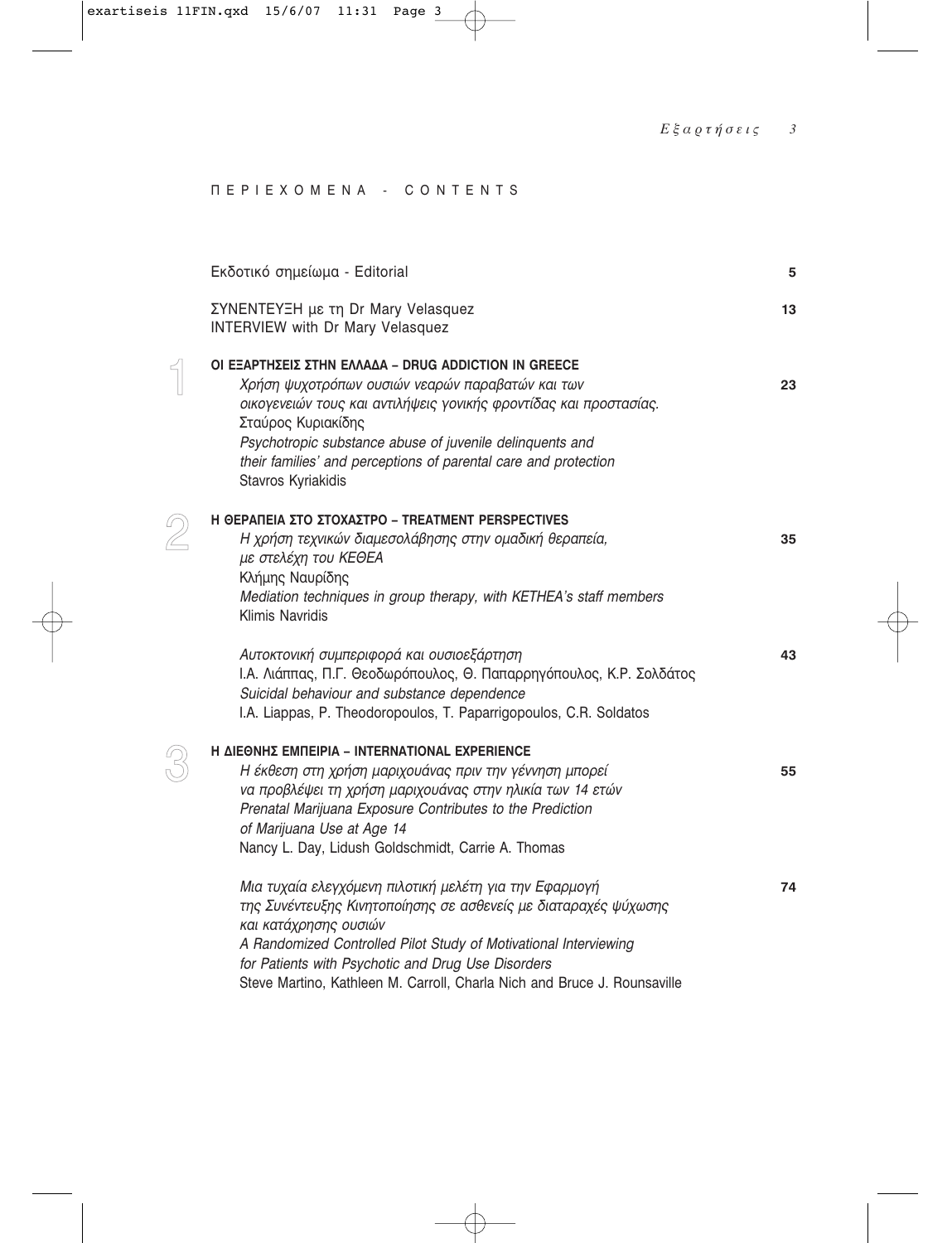**ΓΙΑ** 



| ΠΕΡΙΛΗΨΕΙΣ – ABSTRACTS                                              |     |
|---------------------------------------------------------------------|-----|
| Αλκοόλ - Alcohol                                                    | 105 |
| Hρωίνη, Κάνναβη και άλλες ουσίες - Heroin, Cannabis and other drugs | 110 |
| Καπνός - Tobacco                                                    | 115 |
| Άλλα Θέματα - Other issues                                          | 118 |
|                                                                     |     |



| THN ENHΜΕΡΩΣΗ ΤΟΥ ΑΝΑΓΝΩΣΤΗ – FOR THE READER |  |
|----------------------------------------------|--|
| Nέα και γεγονότα - News and notes            |  |

| - Νεα και γεγονοτα – News and notes                    | 127 |
|--------------------------------------------------------|-----|
| Οδηγίες προς τους συγγραφείς – Guidance to the authors | 132 |

Για την καλύτερη ενημέρωση των αναγνωστών του περιοδικού τα περιεχόμενα, οι τίτλοι των άρθρων και των περιλήψεων είναι δίγλωσσοι.

Η αναδημοσίευση των πρωτότυπων ελληνικών άρθρων επιτρέπεται μόνο με έγγραφη άδεια από τον εκδότη και θα πρέπει υποχρεωτικά να αναφέρονται η πηγή και οι συγγραφείς. Επίσης, η αναδημοσίευση των μεταφρασμένων άρθρων του περιοδικού επιτρέπεται μόνο με έγγραφη άδεια από τον εκδότη και θα πρέπει υποχρεωτικά να αναφέρονται η πηγή, οι συγγραφείς και το όνομα του μεταφραστή του άρθρου.

For the better information of the readers of this journal the contents, the titles of the articles and of the abstracts are translated into two languages.

Reprint of the original Greek articles is only allowed after the written permission of the editor, and they should always refer the source and the authors. Also reprint of the translated articles is only allowed after the written permission of the editor and they should always refer the source, the authors and the translator.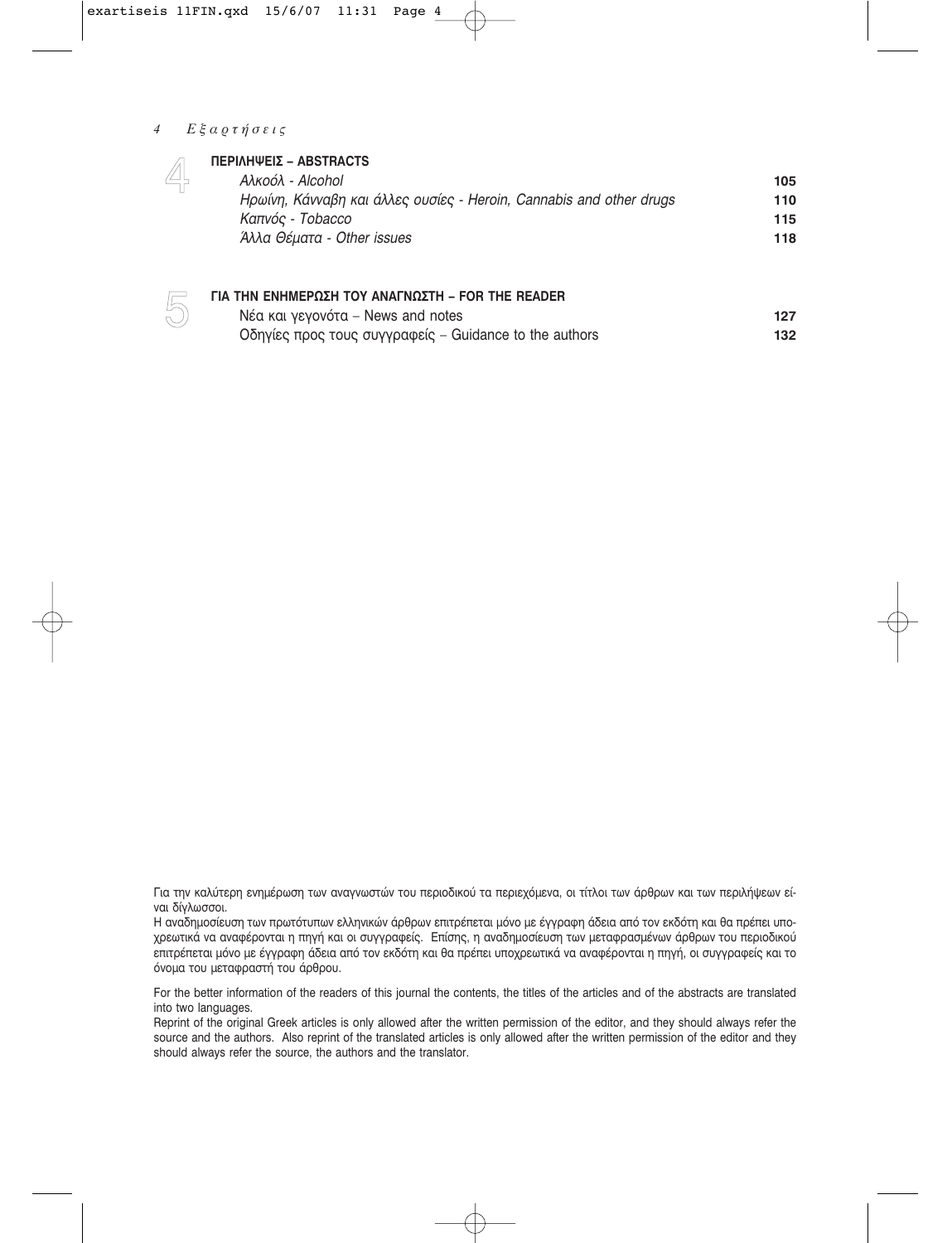#### Εκδοτικό Σημείωμα

ΜΕ ΤΟ ΑΝΑ ΧΕΙΡΑΣ ΤΕΥΧΟΣ οι Εξαρτήσεις συμπληρώνουν 5 χρόνια κυκλοφορίας.

Το επιστημονικό αυτό περιοδικό όπως θα θυμούνται οι παλαιότεροι αναγνώστες, ξεκίνησε με πρότυπό του το βρετανικό Addiction και με τη γενναιόδωρη προσφορά του να χρησιμοποιούμε κατά βούληση τα δημοσιεύματά του.

Η αφιλοκερδής αυτή επιστημονική ενίσχυση όχι μόνο μας επέτρεψε να ξεκινήσουμε την προσπάθεια, χωρίς να υποστηριζόμαστε από μια επαρκή εγχώρια επιστημονική παραγωγή στον τομέα των εξαρτήσεων, αλλά μας έδωσε την έμπνευση και τη δύναμη να κινητοποιήσουμε δυνάμεις, στο επιστημονικό και εκδοτικό επίπεδο, τις οποίες ούτε καν υποπτευόμαστε όταν επιχειρούσαμε την προσπάθεια αυτή ότι υπήρχαν και κυρίως ότι η μικρή μας ομάδα θα ήταν σε θέση για τις δραστηριοποιήσει.

Ακόμα με κάθε νέο τεύχος των Εξαρτήσεων και αντλώντας πάντα παραδείγματα από το *Addiction* μάθαμε, ως εκδοτική ομάδα, να βελτιώνουμε την αυστηρότητα των επιστημονικών κριτηρίων μας ώστε η τοπική επιστημονική παραγωγή να πλησιάζει όλο και περισσότερο τα διεθνή standard.

Μεγάλη ήταν επίσης η συμβολή, τόσο στο εκδοτικό επίπεδο όσο και στις επιστημονικές και ηθικές τομές που πρέπει να γίνονται, από τη Συμφωνία του Farmington, στην οποία προσχωρήσαμε, καθώς και από τη συνάντηση του Addiction στο Leeds σχετικά με τις εκδοτικές προσπάθειες καθώς και από τις ετήσιες συναντήσεις του ISAJE (Διεθνής Επιτροπή Εκδοτών Περιοδικών για τις Εξαρτήσεις) τις οποίες παρακολουθούμε από το 2002.

Κατά την πενταετία που πέρασε, στα έντεκα τεύχη των Εξαρτήσεων που κυκλοφόρησαν δημοσιεύθηκαν 6 συνεντεύξεις, 22 άρθρα γραμμένα από έλληνες επιστήμονες με βάση την επιστημονική έρευνα που πραγματοποιήθηκε, με μια εξαίρεση, στην Ελλάδα, 29 αναδημοσιεύσεις από το Addiction, 7 επιστημονικά άρθρα, τα οποία δεν βασίζονται σε πρωτογενή έρευνα, γραμμένα από έλληνες επαγγελματίες οι οποίοι δραστηριοποιούνται στο χώρο των εξαρτήσεων και τέλος 184 εκτενείς περιλήψεις άρθρων που έχουν δημοσιευθεί στο Addiction. Σε δύο ακόμη περιπτώσεις ευρύτερες περιλήψεις εστιασμένες όλες στο ίδιο θέμα, αλκοόλ, αποτέλεσαν θεματικά αφιερώματα.

Οι κατηγοριοποιημένοι αυτοί αριθμοί μας επέτρεψαν να δούμε την εξέλιξη των θεματικών επιλογών του περιοδικού αλλά και τη σταδιακή διαμόρφωση της φυσιογνωμίας του. Πάντα στο πλαίσιο της βασικής αρχικής μας επιλογής για την πληροφόρηση, υψηλών προδιαγραφών, των επαγγελματιών του χώρου, κατά κύριο λόγο, για όλα τα είδη των εξαρτήσεων και για όλες τις τάσεις που διαμορφώνονται διεθνώς για την αντιμετώπισή τους. Για ενάμισι χρόνο, τα τρία πρώτα τεύχη, του περιοδικού βασίστηκαν στις δάνειες συμβο-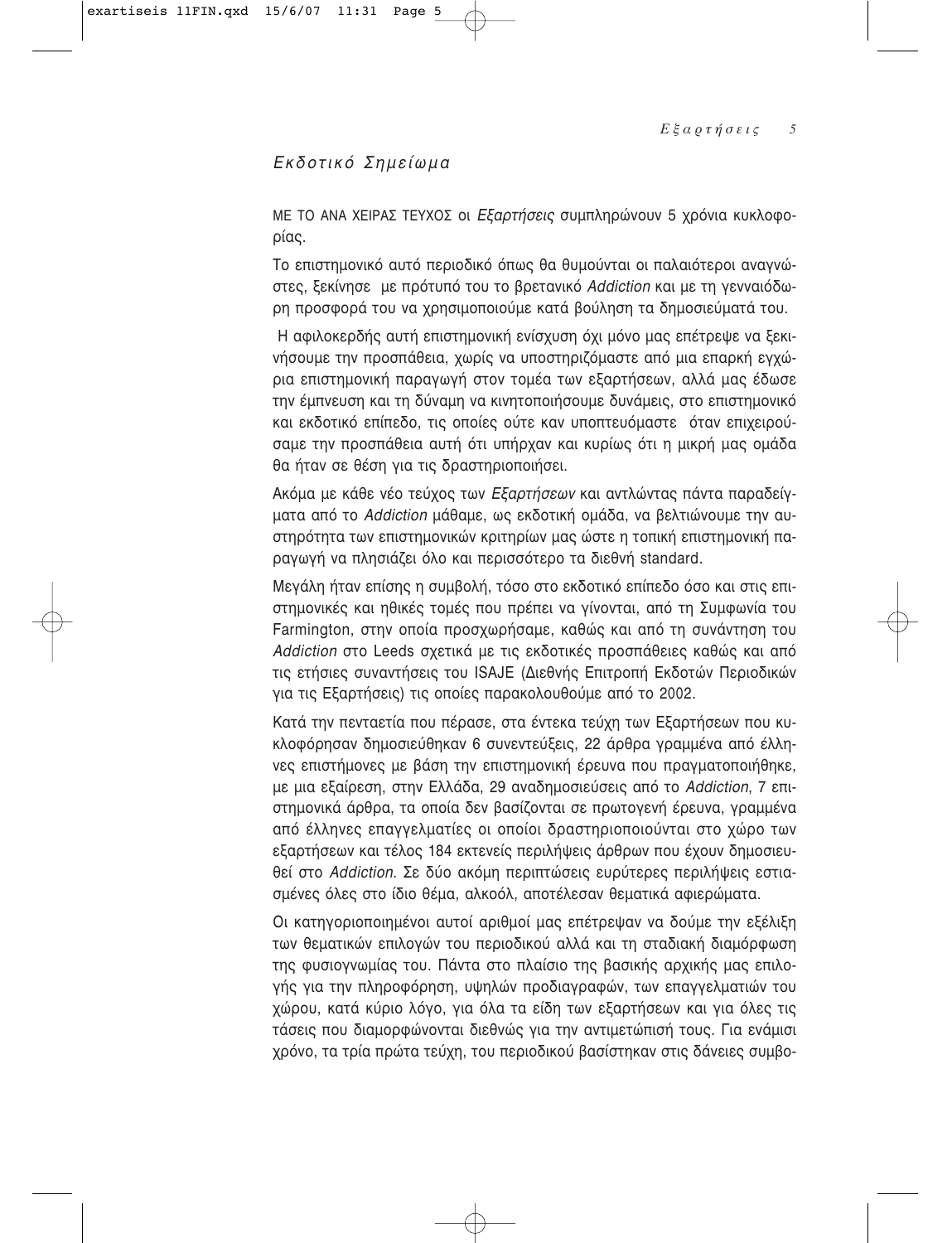λές από το περιοδικό *Addiction*. Η παρουσία των ελληνικών συμβολών ήταν μειοψηφική και στις περισσότερες περιπτώσεις από εργασίες που προϋπήρχαν, που δεν έγιναν ειδικά για το περιοδικό. Η σχέση ήταν 15 ξένα μεταφρασμένα άρθρα προς 6 ελληνικά. Από το τέταρτο τεύχος έως και το έβδομο, επέρχεται μια σχετική ισορροπία, 10 προς 7 με υπεροχή ακόμη των ξένων άρθρων. Από το όγδοο μέχρι και το ενδέκατο τεύχος η ισορροπία αυτή αναστρέφεται σε όφελος της εγχώριας «παραγωγής», 9 προς 4.

Οι παραπάνω διαδικασίες μας επιτρέπουν να συμπεράνουμε ότι κερδίθηκε το στοίχημα της κινητοποίησης του εγχώριου επιστημονικού δυναμικού και των επαγγελματιών, που σχετίζονται με το χώρο των εξαρτήσεων. Ή εάν το δούμε από την άλλη όψη, η χώρα είχε ανάγκη ενός επιστημονικού περιοδικού για τις εξαρτήσεις, δια μέσου του οποίου θα μπορούν πλέον να εκφραστούν και να προβληθούν οι επιστήμονες οι οποίοι παράγουν πρωτογενή έρευνα σχετικά με τις εξαρτήσεις.

Tης διαπίστωσης αυτής δεδομένης δεν παύουν τα ξένα άρθρα να λειτουργούν εξισορροπευτικά και ενισχυτικά. Εξισορροπευτικά γιατί λόγω της μεγάλης αριθμητικής παραγωγής, έχουμε τη δυνατότητα, σε κάθε τεύχος, να επιλέγουμε ξένα άρθρα που θα μας επιτρέψουν να καλύπτουμε τους τομείς των εξαρτήσεων, που δεν πραγματεύονται οι ελληνικές συμβολές. Ενισχυτικά γιατί με την παράλληλη ή διαδοχική δημοσίευση ξένων συμβολών με την ίδια θεματολογία έχουμε τη δυνατότητα να φωτίσουμε πλευρές ή νέες τάσεις τις οποίες οι ελληνικές συμβολές δεν έχουν καλύψει.

Οι *Εξαρτήσεις* υιοθέτησαν, από το ξεκίνημά τους, την κατά καιρούς δημοσίευση συνεντεύξεων με σημαντικές διεθνείς προσωπικότητες που διαπρέπουν στην παραγωγή γνώσης για την αντιμετώπιση των εξαρτήσεων. Έτσι στα έντεκα τεύχη των Εξαρτήσεων που έχουν κυκλοφορήσει μέχρι σήμερα δημοσιεύθηκαν έξι συνεντεύξεις, κατά σειρά δημοσίευσης με τους: Harold Bridger, Marc Schuckit, Griffith Edwards, George DeLeon, David Deitch και Mary Velasquez.

Ο λόγος για τον οποίο υιοθετήσαμε την πρακτική αυτή είναι ότι σε μια μικρή χώρα, όπως η Ελλάδα όπου ακόμα, ευτυχώς, η «προσωπική επαφή» έχει μια θετική λειτουργία και που σχετικά πρόσφατα η ίδρυση της Ιθάκης, 1983, ξεκίνησε την προσπάθεια συστηματικής επιστημονικής αντιμετώπισης του προβλήματος των εξαρτήσεων, θεωρήσαμε ότι η «επαφή» με προσωπικότητες του διεθνούς κύρους, όπως των παραπάνω, θα λειτουργούσε παραδειγματικά και προωθητικά για όλους τους επαγγελματίες αναγνώστες μας.

Η ευκαιρία για την πραγματοποίηση κάτι τέτοιου προήλθε από το γεγονός ότι το ΚΕΘΕΑ (Κέντρο Θεραπείας Εξαρτημένων Ατόμων) από το ξεκίνημά του ανέπτυξε ένα ευρύ, διεθνές δίκτυο άντλησης τεχνογνωσίας, το οποίο διατηρεί και διευρύνει συνεχώς μέσω των εκπαιδευτικών του προγραμμάτων. Έτσι και η εκδοτική μας ομάδα που προέρχεται από το KEΘEA και προσφέ-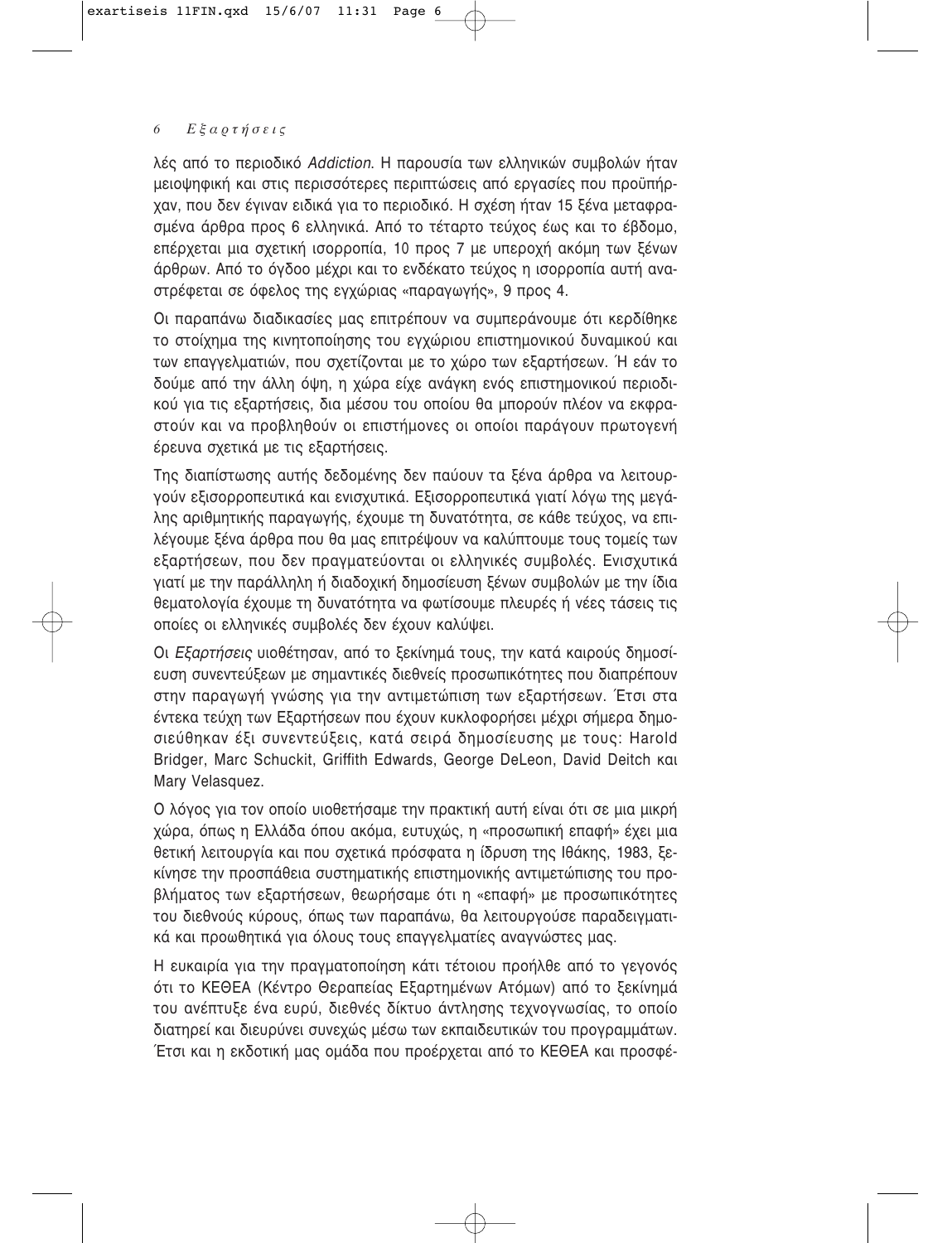ρει εθελοντικά τις υπηρεσίες της στις *Εξαρτήσεις* είναι σε συνεχή επαφή με προσωπικότητες αυτού του βελινεκούς κα έχει την ευκαιρία να πραγματοποιεί τις συνεντεύξεις αυτές.

Πολύ μας προβλημάτισε και μας προβληματίζει ακόμα, τα πέντε αυτά χρόνια, κατά πόσο στις *Εξαρτήσεις* μπορούσαν να δημοσιευτούν άρθρα που δεν βασίζονται αποκλειστικά σε πρωτογενή έρευνα. Τελικά, αποδεχθήκαμε το γεγονός ότι σε μια χώρα όπου δεν κυκλοφορεί άλλο επιστημονικό περιοδικό για τα θέματα των εξαρτήσεων, θα έπρεπε με πολύ φειδώ, από καιρό σε καιρό, να δίνουμε ένα βήμα σε προσωπικότητες του χώρου, για να δημοσιεύσουν την εμπειρία τους, γύρο από πλευρές της αντιμετώπισης των εξαρτήσεων. Έτσι δημιουργήσαμε τη *ρουμπρίκα* «Θεραπεία στο στόχαστρο», στην οποία έχουν δημοσιευτεί αυτά τα άρθρα.

Ιδιαίτερη σημασία έχουν πάντα οι περιλήψεις που δημοσιεύουμε σε μετάφραση από το *Addiction*. Σ'αυτές προσπαθούμε να διατηρούμε τη μεγαλύτερη δυνατή ισορροπία στον καταμερισμό της πληροφόρησης μεταξύ των διαφόρων ειδών εξάρτησης και των διαφόρων μεθόδων αντιμετώπισής τους. Θεωρούμε ότι η *ρουμπρίκα* αυτή αποτελεί το «ανοιχτό παράθυρο» προς τη διεθνή επιστημονική «παραγωγή» σε θέματα εξαρτήσεων για όλους τους μη ξενόγλωσσους επαγγελματίες του χώρου.

Ας προσθέσουμε ότι για πρώτη φορά, το τεύχος 10, το αφιερώσαμε ολόκλη− ρο σε μια θεματική ενότητα: χρήση ουσιών και φυλακή. Η κυκλοφορία αφιερωμάτων ήταν κάτι το οποίο μελετούσαμε από καιρό. Τελικά το αποτολμήσαμε και εκτιμούμε ότι το αποτέλεσμα ήταν επιτυχές. Η επιλογή του θέματος βασίστηκε στο γεγονός ότι στους χώρους κράτησης, όπου κρατούνται σήμερα περί τους 10.500 ανθρώπους, εκ των οποίων 600 περίπου γυναίκες, μισοί περίπου κρατούνται για θέματα που σχετίζονται με τη χρήση ουσιών. Στο πλαίσιο λοιπόν του σωφρονιστικού συστήματος υπάρχει η μεγαλύτερη συγκέντρωση εξαρτημένων ατόμων από οπουδήποτε αλλού. Δεύτερος λόγος επιλογής ήταν το γεγονός ότι το KEΘEA από το 1988 πραγματοποιεί παρεμβάσεις στο πλαίσιο του σωφρονιστικού συστήματος. Σήμερα οι παρεμβάσεις αυτές ανέρχονται στον αριθμό των δεκατριών. Ελπίζουμε στο άμεσο μέλλον να επαναλάβουμε το εγχείρημα των «αφιερωμάτων» με άλλες θεματικές ενό-TNTEC.

Στο σημείωμα αυτό δεν θα αναφερθούμε στις τεχνικές πλευρές της εκδοτικής παραγωγής και κυκλοφορίας του περιοδικού, θα θέλαμε μόνο να πληροφορήσουμε τους αναγνώστες μας ότι η Υπουργός Παιδείας ενέκρινε αίτημά μας να περιλαμβάνονται οι *Εξαρτήσεις* στα βιβλία που συστήνεται να υπάρχουν στις σχολικές βιβλιοθήκες.

Το σημείωμα αυτό θα επιθυμούσα να κλείσει με δυο ακόμα αναφορές.

Μια προσωπική, ότι σπάνια, σε μια μακριά επαγγελματική και κοινωνική διαδρομή βρέθηκα μεταξύ μιας τόσο αφοσιωμένης στην αποστολή της και με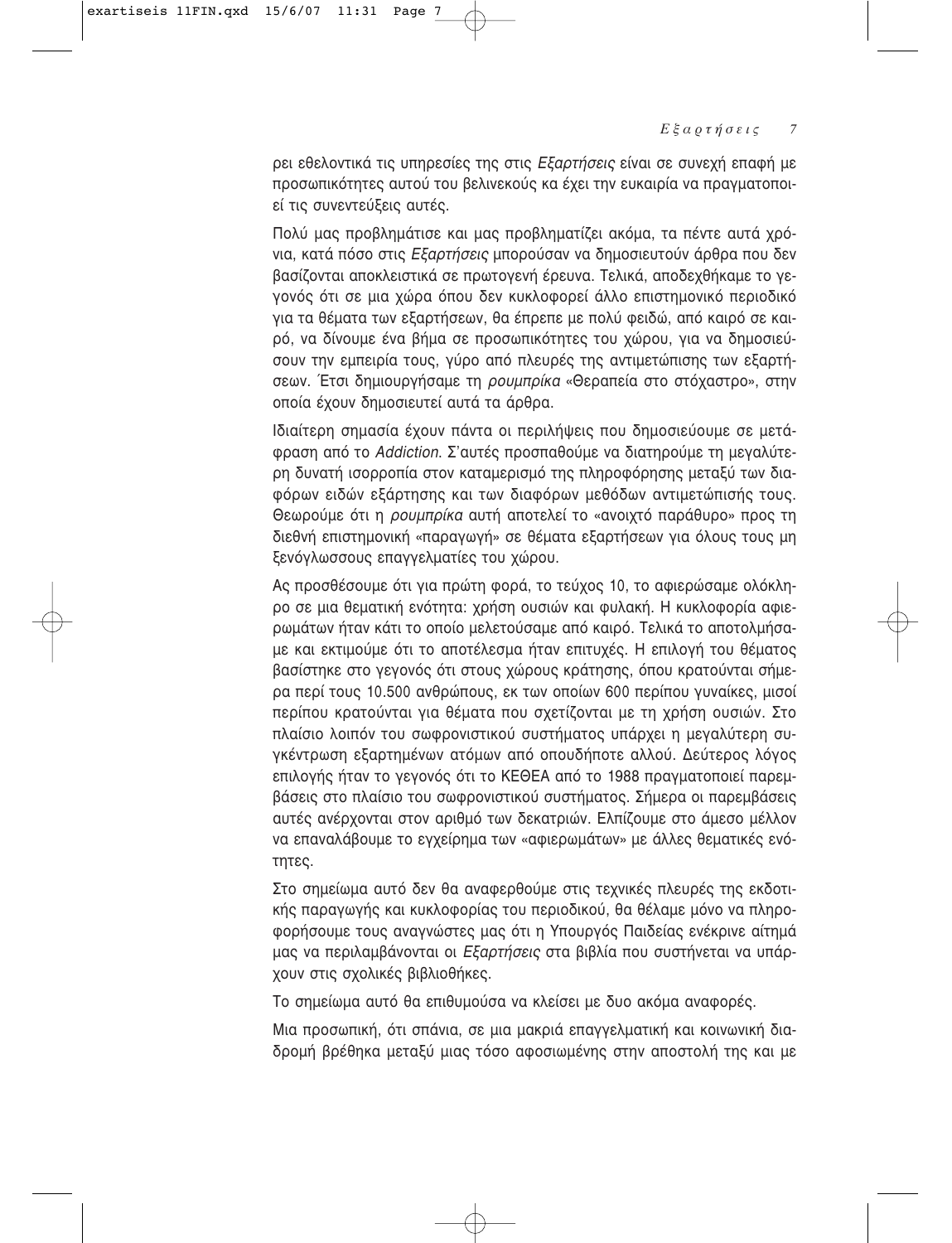υψηλό βαθμό επαγγελματισμού ομάδα, όπως η εκδοτική μας ομάδα. Για την τύχη να μοιράζομαι μαζί τους την προσπάθεια επιτυχίας των Εξαρτήσεων θέλω να ευχαριστήσω την Άννα Τσιμπουκλή που με «ενέπλεξε» στην προσπάθεια αυτή.

Μια γενική, που εκφράζει το σύνολο της εκδοτικής είναι ένα μεγάλο ευχαριστώ στο Addiction για όλα όσα έκανε και συνεχίζει να κάνει για τις Εξαρτήσεις. Στον Griffith Edwards και στη Susan Savva θα ήθελα να πω, εκ μέρους όλων μας παραφράζοντας λίγο την τελευταία σκηνή της "Casablanca": Griffith, Susan «νομίζω ότι μια μεγάλη φιλία έχει ξεκινήσει».

> Για την Εκδοτική Ομάδα ΓΕΡΑΣΙΜΟΣ ΝΟΤΑΡΑΣ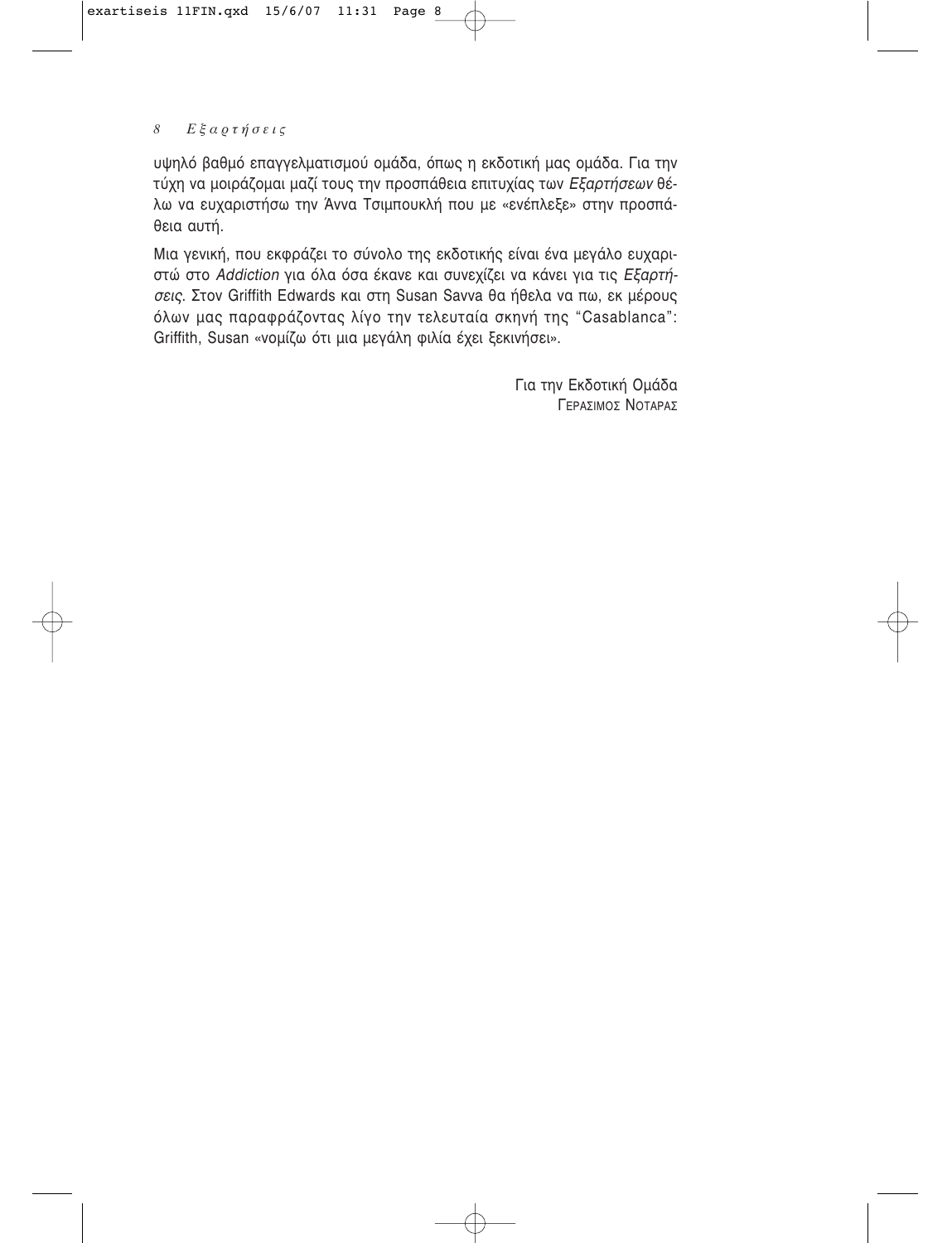#### *Editorial*

WITH THE CURRENT ISSUE, five years are completed since the first issue of the journal *Exartisis*.

This scientific journal, as many of our first readers may recall, started off with the British journal *Addiction* as its model and whose generous contribution allowed us to use its publications.

This selfless, scientific support prompted us to make our effort without a sufficient national production of research papers in the field of addictions. Furthermore, it inspired and motivated us to find strengths on a scientific and publishing level that we didn't even suspect they existed when we first started, and more importantly, we couldn't have hoped that our small group would be able to activate them.

Moreover, each new issue of *Exartisis*, always looking up to *Addiction*, assisted us to improve our understanding about strict scientific criteria, allowing, thus, the locally produced scientific articles to approach the international standards.

The Farmington Consensus, which we have accepted, *Addiction*'s meeting in Leeds about publication efforts, as well as all the annual meetings of ISAJE (International Society of Addiction Journal Editors) which we have been attending since 2002 have also contributed greatly both on an editorial as well as on the scientific and ethical bases.

In the last five years, the eleven issues of *Exartisis* included 6 interviews, 22 articles written by Greek scientists and were based on scientific research conducted in Greece, with only one exclusion, 29 articles selected from *Addiction*, 7 articles that were not based on primary research written by Greek professionals who are active in the field of addictions and 184 abstracts that were published in *Addiction*. In two cases, longer abstracts focusing on the same subject –alcohol- formed part of a special section called let's focus on…

All these categorized numbers allow us to see the evolution of the material selected for the journal, as well as the progressive shaping of its identity. Always, within framework of our first choice, a choice of high standards' information, mainly for the professionals of the field; about all kinds of addictions, and all the worldwide trends regarding their treatment. For a year and a half, the three first issues depended mainly on the material loaned from *Addiction*. The Greek contribution was limited and in the majority of cases they were papers already existing, in other words they were not generated specifically for our journal. The ratio was 15 translated papers to 6 Greek ones. From the fourth issue and until the seventh a balance is barely accomplished, 10 to 7, still in favour of the translated papers. From the eighth issue until the eleventh, this balance is reversed in favour of the Greek contributions, 9 to 4.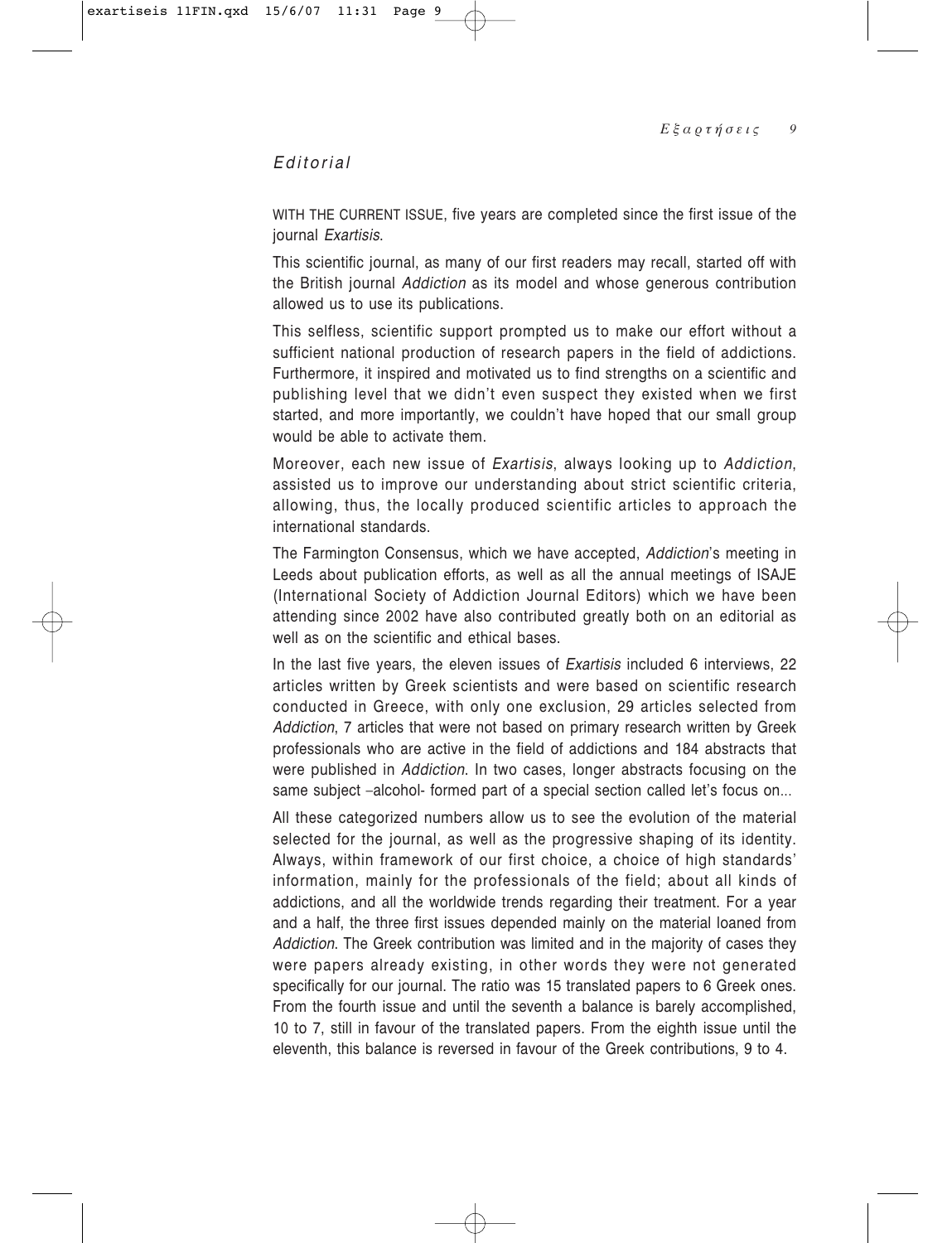Given the aforementioned we may easily conclude that we won the bet, and motivated the local scientific community and the professionals in the field of drug addiction. Or if we see it from a different angle we may come to the conclusion that Greece needed a scientific journal on addictions where all scientists who conduct primary research on addiction issues will have the opportunity to express and promote their views.

Within this reality, the foreign articles maintain a counterbalancing and amplifying role. Counterbalancing, because due to the considerable production, we have the opportunity in every issue to select foreign articles that cover aspects of addictions not addressed by the Greek contributions. Amplifying, because due to the parallel or subsequent publication of foreign contributions on the same topics, we have the opportunity to shed light on perspectives, or new trends, that the Greek contribution did not cover.

From the very beginning, *Exartisis* has occasionally included interviews from distinguished scientists, who promote knowledge in the field of drug addiction. So in the eleven issues of *Exartisis* that have been published, six interviews have been included until today. In order of publication, interviews with: Harold Bridger, Marc Schuckit, Griffith Edwards, George DeLeon, David Deitch and Mary Velasquez.

The reason why we have adopted this, is that in a small country like Greece –where, luckily enough, "personal contact" still has a positive effect and where the relatively recent creation of ITHAKI (1983) set forward an attempt of coping with the problem of addictions in a systematic and scientific way- we thought that the "contact" with important people of the field, like the aforementioned, worldwide, would serve as an example and would contribute in a positive way for all the professionals, current readers of our journal.

The opportunity to have these interviews is given by the fact that KETHEA (Therapy Center for Dependent Individuals) developed, from the beginning, a broad, international network of "know-how resources". This network is maintained and continuously expanding through the educational programs organized by KETHEA. As such, our editorial group, that comes from KETHEA and offers its services to *Exartisis* on a voluntary basis, gets in touch with these experts and has the opportunity to carry out these interviews.

We have been very concerned during these five years, and still are, whether *Exartisis* should publish articles that are not based exclusively on primary research. Finally, we have come to accept the fact that in a country with no other scientific journal on issues of addictions we should thriftily give the opportunity –from time to time- to professionals of the field, to publish their experience illustrating different aspects about dealing with the treatment of addictions. Thus, we have created the *rubric* "Treatment Perspectives", where we have included these articles.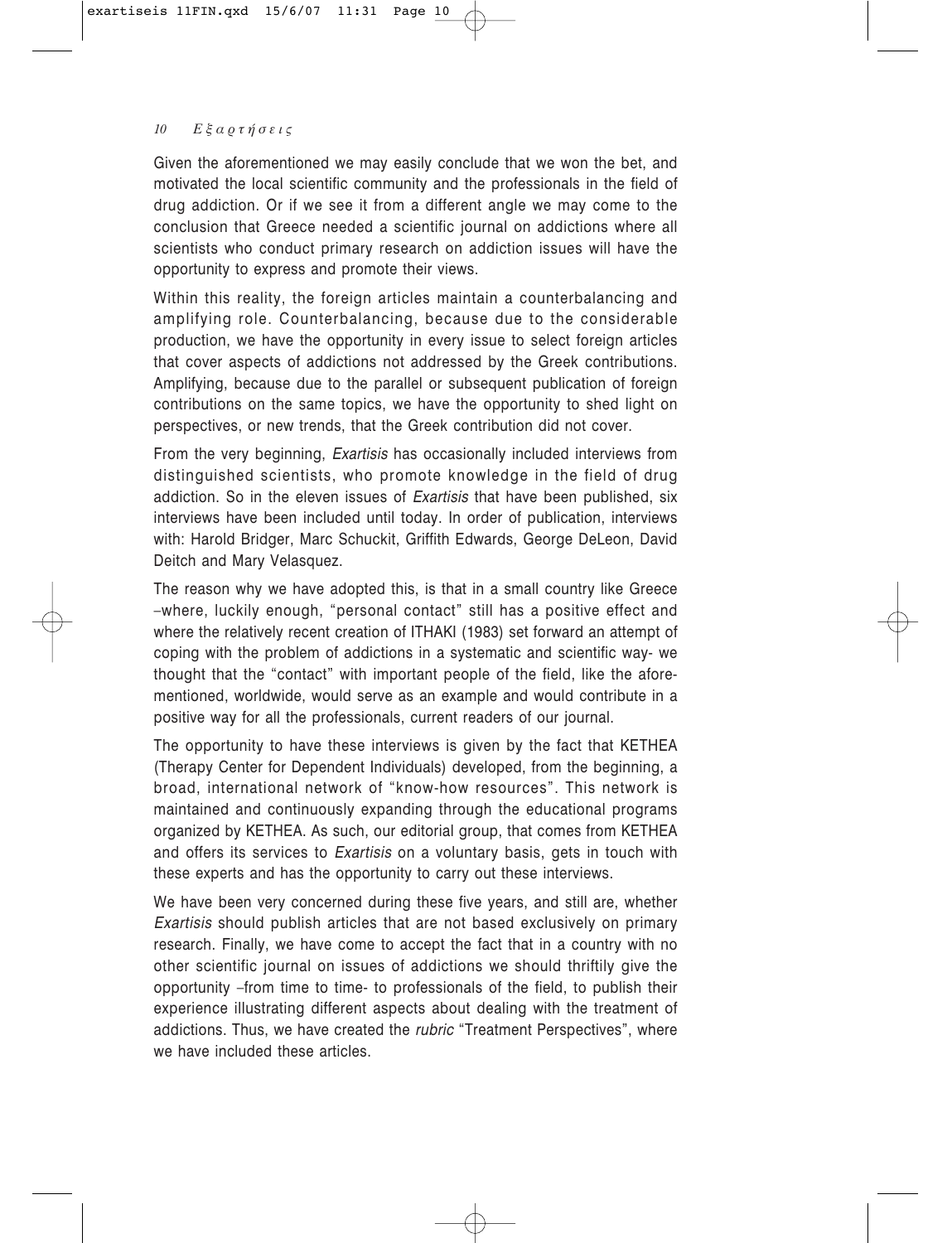The translated abstracts that we publish from *Addiction* are always of great importance. Until now, we aspire to maintain the best possible balance of the information among the different types of addiction and the various treatment approaches. We consider this *rubric* to be an "open window" for the international, scientific "production" on issues of addiction of interest to all the greek-only speaking professionals in this field.

Let's add here, that for the first time, a whole issue -No 10- focused on just one thematic: Drug Abuse and Prison. Publishing Special Issues was something we had been thinking about for a long time. Eventually, that effort turned out successful. This thematic was selected based on the fact that in the penitentiary establishments, where approximately 10,500 people are held –almost 600 being women– and half of them are held for issues related to drug use. Within the correctional system, one may find the highest concentration of dependent people than anywhere else. The second reason for this choice was the fact that KETHEA has been carrying out interventions within the penitentiary system, since 1988. Today there are thirteen such interventions. We anticipate that in the near future we will attempt once again a "Special Issue" on a different thematic.

In this editorial we will not mention all the technical aspects of this publication. We would however, like to inform our readers that the Minister of Education has approved our request to include the Journal *Exartisis* in the suggested literature for all the school libraries nationwide.

I would like to conclude this note with two more references.

First, a personal one, I would like to say that rarely, in the course of a long professional and social path have I come across such a dedicated to its goal and highly professional group, like our editorial group. For the great opportunity to share with them all the efforts for the success of *Exartisis*, I would like to thank Anna Tsiboukli who got me "involved" in this endeavour.

And a general one, which represents the whole editorial group and that is a great "thank you" to the people of *Addiction* for everything they offered and continue to offer to *Exartisis*. In particular, to Griffith Edwards and Susan Savva I would like to say on behalf of everyone, slightly paraphrasing the last scene of "Casablanca" Griffith, Susan, "I think that this is the beginning of great friendship".

> For the Editorial Group GERASSIMOS NOTARAS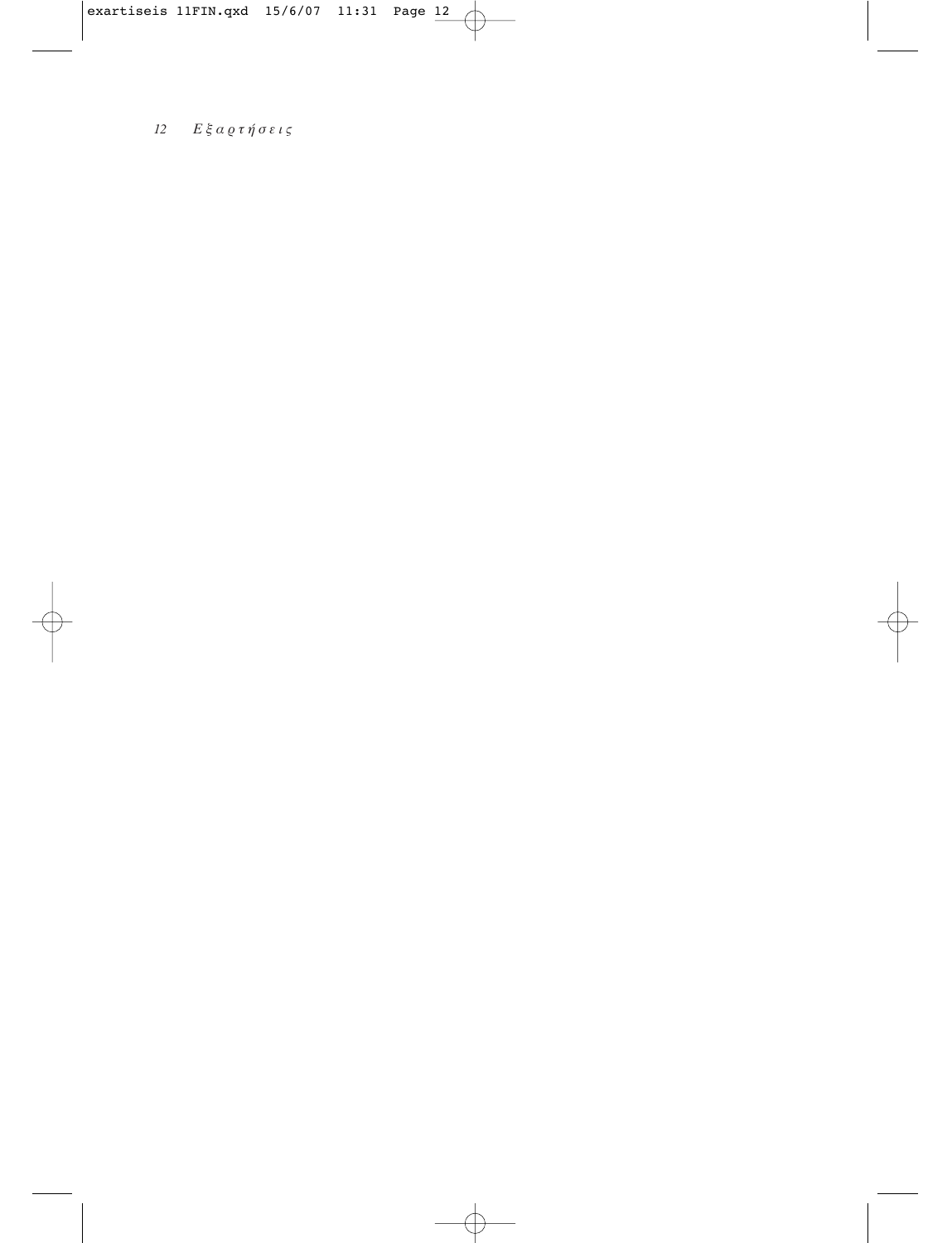*Ε ξ α ρ τ ή σ ε ι ς , τεύχος 11, 2007*

*™˘Ó¤ÓÙ¢ÍË Ì ÙË Dr Mary Velasquez Interview with Dr Mary Velasquez*

*Μετάφραση* ΓΕΩΡΓΙΑ ΧΡΙΣΤΟΦΙΛΗ *Translation* GEORGIA CHRISTOFILI

- Τον προηγούμενο Οκτώβριο στα πλαίσια του εκπαιδευτικού προγράμματος με θέμα: «Συμβουλευτική στον Τομέα της τοξικοεξάρτησης: οι γνώσεις, οι δεξιότητες και η στάση στην επαγγελματική πρακτική» που συνδιοργανώνεται από το ΚΕΘΕΑ και το Πανεπιστήμιο της California, San Diego συναντήσαμε την καθηγήτρια του Πανεπιστημίου του Texas στο Austin Δρ M.Velasquez. Στη συνέντευξη που μας έδωσε αναφέρεται στις έρευνες που έχει κάνει σε συνεργασία με τον Carlo DiClemente.
- Λίγα λόγια για τη Δρ M.Velasquez. Έχει ειδικευθεί στην ανάπτυξη και εφαρμογή παρεμβάσεων που στηρίζονται στο Διαθεωρητικό μοντέλο της Αλλαγής και στη Συνέντευξη Κινητοποίησης. Είναι υπεύθυνη σε ερευνητικό πρόγραμμα που βασίζεται στην ομαδική θεραπεία για απεξάρτηση από την κοκαΐνη, το οποίο επιχορηγήθηκε από το Εθνικό Ivστιτούτο για τη Χρήση Ψυχοτρόπων Ουσιών, καθώς και στο πρόγραμμα CHOICES, σε μια μελέτη πρόληψης του συνδρόμου αλκοολικής εμβρυοπάθειας. Στη χώρα μας έχει έρθει και στο παρελθόν με στόχο την εκπαίδευση επαγγελματιών στη μέθοδο της Συνέντευξης Κινητοποίησης και του Διαθεωρητικού Μοντέλου, όπου είναι διεθνώς γνωστή ως εκπαιδεύτρια.

Ακολουθεί η συνέντευξη που παρουσιάζουν η Κωνσταντίνα Υφαντή και η Γεωργία Χριστοφίλη.

#### **Εξαρτήσεις (Ε): Είναι χαρά μας που είστε πάλι μαζί μας. Θα θέλατε να μας πείτε κάποια** πράγματα για το πώς ξεκινήσατε να εργάζεστε στο χώρο της τοξικοεξάρτησης;

Mary Velasquez (MV): Όταν ήμουν νεότερη, νέα μητέρα και σε νεαρή ηλικία, κάπνιζα. Μια μέρα που ήμουν άρρωστη, με πονόλαιμο, είχε έρθει η μητέρα μου να με βοηθήσει με τα παιδιά και έτσι είχα χρόνο να κάτσω να χαζέψω μια εφημερίδα. Ήμουν ξαπλωμένη στο κρεβάτι και άνοιξα την πρώτη εφημερίδα που βρήκα. Ήταν μια από αυτές τις εφημερίδες που έχουν μόνο διαφημίσεις και εκεί διάβασα μια αγγελία που έλεγε: «Εάν είστε καπνιστής και δεν θέλετε να κόψετε το κάπνισμα, καλέστε αυτόν τον αριθμό». Μου φάνηκε ενδιαφέρον, οπότε πήρα τηλέφωνο και μου είπαν ότι, εάν με ενδιέφερε να συμμετέχω στην έρευνά τους, θα μου έστελναν να συμπληρώνω κάποια ερωτηματολόγια. Τους ξεκαθάρισα ότι εγώ δεν θέλω να κόψω το κάπνισμα και δεν θέλω κανένας να αρχίσει να μου μιλάει γι'αυτό. Μου απάντησαν ότι δεν πρόκειται να γίνει κάτι τέτοιο, απλώς θα μου στέλνουν ερωτηματολόγια. Έτσι συμφώνησα. Μετά από αυτό μετακόμισα στην Καλιφόρνια, όπου εξακολούθησαν να μου στέλνουν τα ερωτηματολόγια. Ο άντρας μου με ρωτούσε για ποιο λόγο κάθομαι και το κάνω αυτό, γιατί συμπληρώνω όλα αυτά τα ερωτηματολόγια και του απαντούσα ότι κάθε φορά που συμπληρώνω ένα μου στέλνουν οκτώ δολάρια. Ωραία, μου είπε τότε θα σου δίνω εγώ οκτώ δολάρια, για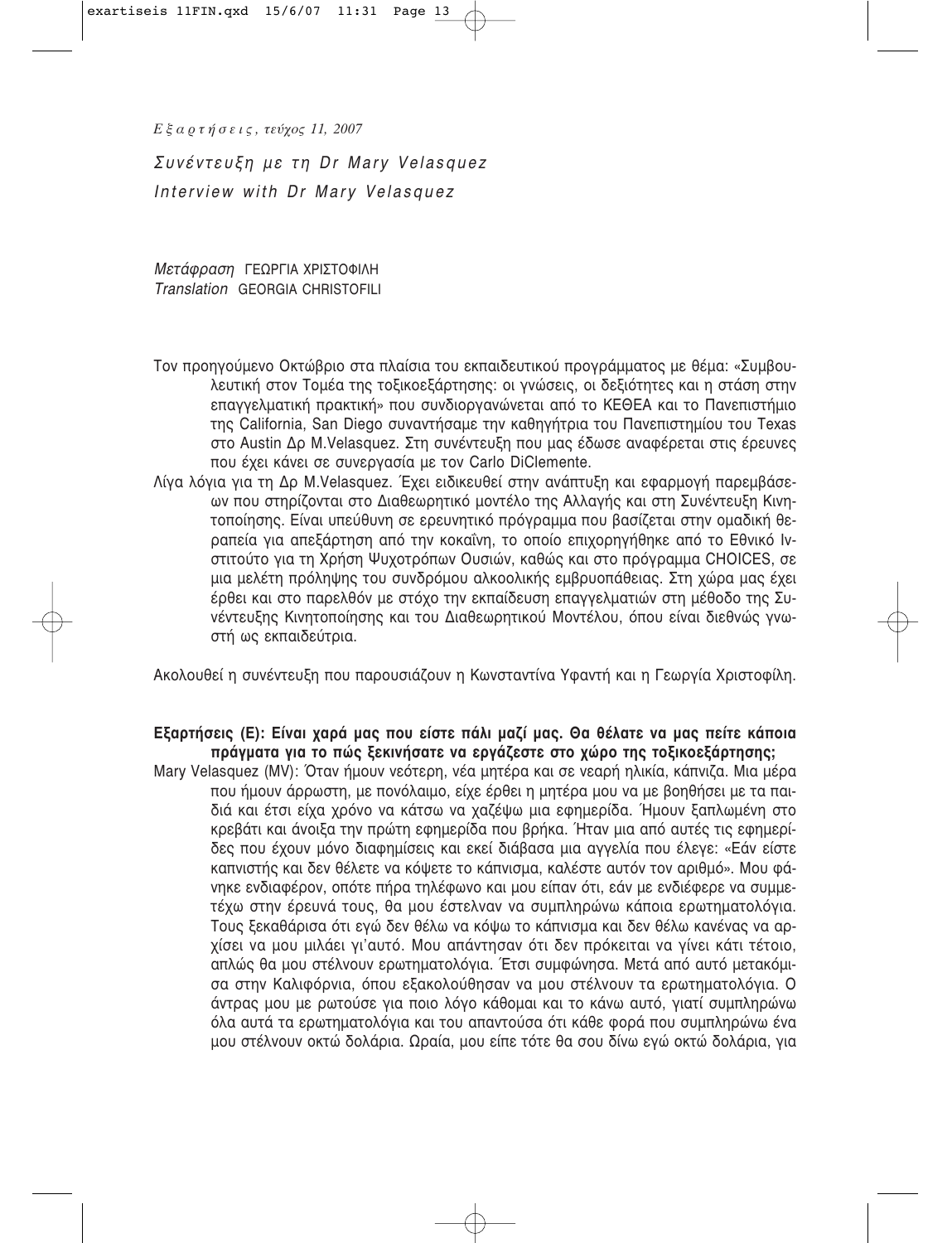να μην τα συμπληρώνεις, όμως εμένα με ενδιέφεραν οι ερωτήσεις που έκαναν. Έτσι, αργότερα, όταν μεγάλωσαν λίγο τα παιδιά αποφάσισα να επιστρέψω στο πανεπιστήμιο και να πάρω πτυχίο. Ως τότε η έρευνα αυτή είχε τελειώσει. Με το τέλος της έρευνας, παρόλο που δεν είχε πραγματοποιηθεί καμία παρέμβαση σε μένα, εγώ έκοψα το κάπνισμα. Οι συγγραφείς της έρευνας αυτής ήταν ο Dr Carlo DiClemente και ο Dr Jim Prochaska, οι οποίοι μου έστειλαν μια περίληψη της μελέτης αυτής και όλη αυτή η ιδέα για τα «Στάδια της αλλαγής» τράβηξε την προσοχή μου. Αυτή ήταν η αρχή του Διεπιστημονικού μοντέλου και μου είχε φανεί ενδιαφέρον. Έτσι, όταν επέστρεψα στο Πανεπιστήμιο, έγραψα μια εργασία για τα στάδια της αλλαγής σε ένα από τα μαθήματα που παρακολουθούσα. Εκείνη την περίοδο ήθελα να συνεχίσω τις σπουδές μου σε μεταπτυχιακό επίπεδο, ωστόσο, για να γίνω δεκτή σε κάποιο πρόγραμμα, χρειαζόταν να έχω εμπειρία στην έρευνα. Ο καθηγητής του μαθήματος, στο οποίο είχα κάνει την εργασία, μου είπε ότι γνώριζε κάποιον που εργαζόταν στο εργαστήριο του Carlo DiClemente. Τον πήρα λοιπόν τηλέφωνο και με θυμήθηκε από τη μελέτη, έτσι ξεκίνησα να δουλεύω στο εργαστήριό του ως βοηθός ερευνητή. Όταν τελείωσα το μεταπτυχια-Κό μου, έγινα συντονίστρια του προγράμματος εκεί και λίγα χρόνια αργότερα ξαναγύρισα στις σπουδές μου όπου έκανα διδακτορική διατριβή. Ο Dr DiClemente πήγε στο Πανεπιστήμιο του Maryland, στη Βαλτιμόρη και εγώ μαζί με άλλους δύο συνεργάτες εξακολουθήσαμε να κάνουμε έρευνες και να δημοσιεύουμε στοιχεία, ξεκινήσαμε και-VOÚργιες μελέτες. Με τον Dr DiClemente συνεχίζουμε να συνεργαζόμαστε μέχρι σήμερα ακόμη από το Τμήμα Οικογενειακής Ιατρικής (Family Medicine Department) στο Πα-Vεπιστήμιο του Texas στο Austin, όπου βρίσκομαι εδώ και τρεις μήνες ως καθηγήτρια και Αντιπρόεδρος του Τμήματος. Μεγάλη ιστορία...

#### **E: Η πορεία 20 χρόνων**

MV: Ναι, ακριβώς.

- E: Θυμάστε κάποιες από τις σημαντικότερες δυσκολίες που αντιμετωπίσατε και με ποιον **Tρόπο τις ξεπεράσατε:**
- MV: Σε προσωπικό επίπεδο ήταν δύσκολο να συμμετέχω σε έρευνες, να τρέχω προγράμματα και να έχω να μεγαλώσω οικογένεια, ήταν μια μεγάλη πρόκληση...

#### **E: Πόσο δύσκολο ήταν να έχετε οικογένεια;**

MV: Ήταν πολύ δύσκολο αλλά είχα σημαντική βοήθεια από τον άντρα μου και τη μητέρα μου. Ο άντρας μου ήταν πολύ υποστηρικτικός. Πήγαινα στα μαθήματα, όταν ήταν και τα παιδιά μου στο σχολείο, γιατί ήθελα να είμαι σπίτι το απόγευμα που γυρνούσαν. Επίσης, ερχόταν η μητέρα μου και μας βοηθούσε. Έτσι, πάντοτε υπήρχε ένας γονιός ή η μητέρα μου στο σπίτι με τα παιδιά. Αυτή λοιπόν ήταν μια δυσκολία. Η άλλη δυσκολία νομίζω ήταν η χρηματοδότηση, η συνεχής αναζήτηση χρημάτων για τις έρευνες. Έπρεπε να ψάχνουμε συνέχεια νέους τρόπους για να βρούμε επιχορήγηση και να μπορέσουμε να υποστηρίξουμε τις έρευνές μας.

#### E: Και το κίνητρό σας για το μοντέλο της Συνέντευξης Κινητοποίησης ήταν οι συνεντεύξεις **που είχατε συμμετάσχει για το κάπνισμα και τη διακοπή του καπνίσματος;**

MV: Όταν δούλευα στο εργαστήριο του Carlo DiClemente, ξεκίνησαν μια έρευνα με το όνομα "Project Match" ήταν μια μεγάλη μελέτη για τη θεραπεία του αλκοολισμού και το ταίριασμα των ασθενών με το θεραπευτικό πλαίσιο. Στόχος αυτής της μελέτης ήταν να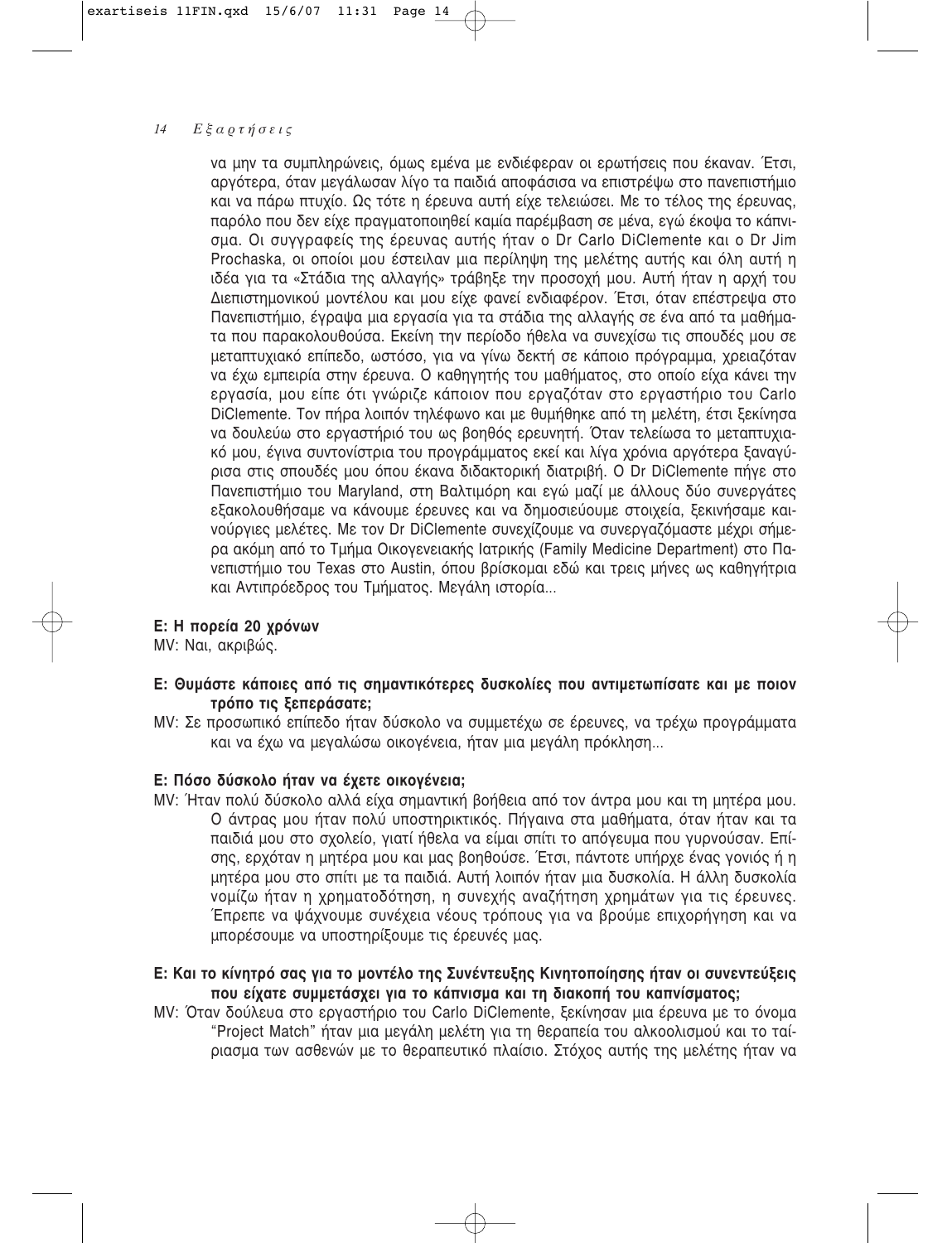εντοπίσει ποια θεραπεία ήταν πιο αποτελεσματική και για ποιον πελάτη. Μια από τις υπό μελέτη θεραπείες ήταν η Συνέντευξη Κινητοποίησης, εγώ αρχικά ήμουν υπεύθυνη αυτού του τμήματος της έρευνας, και αργότερα ολόκληρου του έργου. Εκπαιδεύτηκα λοιπόν στη Συνέντευξη Κινητοποίησης. Αυτό που με κινητοποίησε αρχικά ήταν ότι γνωρίζαμε για τα στάδια της αλλαγής, την προπερίσκεψη, την περίσκεψη, την προετοιμασία και τη δράση. Μας ήταν γνωστό τι να κάνουμε, όταν οι άνθρωποι ήθελαν να αλλάξουν, όταν δηλαδή ήταν στο στάδιο της δράσης. Όμως δεν ξέραμε πώς να αντιμετωπίσουμε κάποιον ο οποίος βρίσκονταν στα προηγούμενα στάδια, όπως είναι η προπερίσκεψη ή η περίσκεψη. Πιστεύω ότι η Συνέντευξη Κινητοποίησης ταιριάζει πολύ καλά σε αυτό και ιδιαίτερα στα πρώτα στάδια.

# Ε: Γνωρίζω ότι έχετε κάνει παρεμβάσεις σε διαφορετικούς πληθυσμούς. Σε ποιες πληθυσμιακές ομάδες έχετε εφαρμόσει το μοντέλο της κινητοποίησης; Ακόμη θα θέλαμε **να μας πείτε για τις διαφορές που υπήρχαν σε αυτούς τους πληθυσμούς.**

MV: Καταρχήν, ενσωματώνουμε το διαθεωρητικό μοντέλο (transtheoretical model) σε όλες μας τις έρευνες. Πιστεύω ότι τα στάδια και οι διαδικασίες της αλλαγής έχουν ιδιαίτερη σημασία για την κατανόηση και τη διευκόλυνση της διαφοροποίησης της συμπεριφοράς. Το μοντέλο αυτό αποτέλεσε το πλαίσιο εργασίας σε όλες μας τις μελέτες και χρησιμοποιήσαμε τη Συνέντευξη Κινητοποίησης ως μέθοδο συμβουλευτικής. Παράλληλα όμως, εάν το άτομο ήταν πια έτοιμο να κάνει την αλλαγή, εφαρμόζαμε και άλλες στρατηγικές συμβουλευτικής. Νομίζω, όμως, ότι η Συνέντευξη Κινητοποίησης ταιριάζει πολύ καλά με όλους τους πελάτες ανεξάρτητα σε ποιο στάδιο βρίσκονται. Έχουμε δουλέψει με γυναίκες υψηλού κίνδυνου για ανεπιθύμητη εγκυμοσύνη με παράλληλη χρήση αλκοόλ, με χρήστες κοκαΐνης, με ομοφυλόφιλους οροθετικούς που έκαναν κατάχρηση αλκοόλ, με έγκυες που κάπνιζαν, καθώς και με εξαρτημένους χρήστες ουσιών που έχουν εμπλοκή με το Νόμο.

#### E: Οι περισσότερες παρεμβάσεις αφορούσαν προβλήματα με το αλκοόλ;

exartiseis 11FIN.qxd 15/6/07 11:31 Page 15

MV: Με κοκαΐνη και αλκοόλ, έχουμε δουλέψει όμως και με την άσκηση και τη διατροφή. Εκπαιδεύαμε γιατρούς, φοιτητές ιατρικής που κάνουν πρακτική και νεαρότερους φοιτητές της ιατρικής σε μεθόδους κινητοποίησης των ασθενών τους σχετικά με τη σωστή λήψη της φαρμακευτικής τους αγωγής, το κάπνισμα, τη χρήση αλκοόλ και την άσκηση. Tώρα ολοκληρώνουμε τη συλλογή των στοιχείων για μια μελέτη όπου εφαρμόσαμε το μοντέλο με τα στάδια της αλλαγής σε χρήστες κοκαΐνης.

#### E: Έχετε κάνει μελέτες που έχουν ως επίκεντρο δύο ή περισσότερα προβλήματα συμπερι-**ÊÔÚ¿˜;**

- MV: Πιστεύω ότι πολλές μελέτες έχουν εστιάσει σε δύο ή περισσότερες συμπεριφορές. Για παράδειγμα, μια μελέτη έχει ως κύριο θέμα την πρόληψη μιας ανεπιθύμητης εγκυμοσύνης μέσα από την αλλαγή και τη χρήση των μεθόδων αντισύλληψης, άλλες επικεντρώνονται στην πρόληψη του ιού HIV, εστιάζοντας στη χρήση αλκοόλ και στην ασφαλή σεξουαλική συμπεριφορά.
- Οι περισσότερες από αυτές στοχεύουν σε περισσότερες από μία συμπεριφορές. Νομίζω ότι είναι σημαντικό να αφήσεις τον ίδιο τον πελάτη να αποφασίσει ποιες από αυτές τις συμπεριφορές είναι περισσότερο έτοιμος να αλλάξει και να προσαρμοστεί η θεραπεία του σε αυτή τη συμπεριφορά. Αφού τα καταφέρουν με μια αλλαγή, προχωρούν στην επόμενη, πρόκειται, σαφώς, για προσαρμογή της θεραπείας. Είναι απαραίτητο πραγ-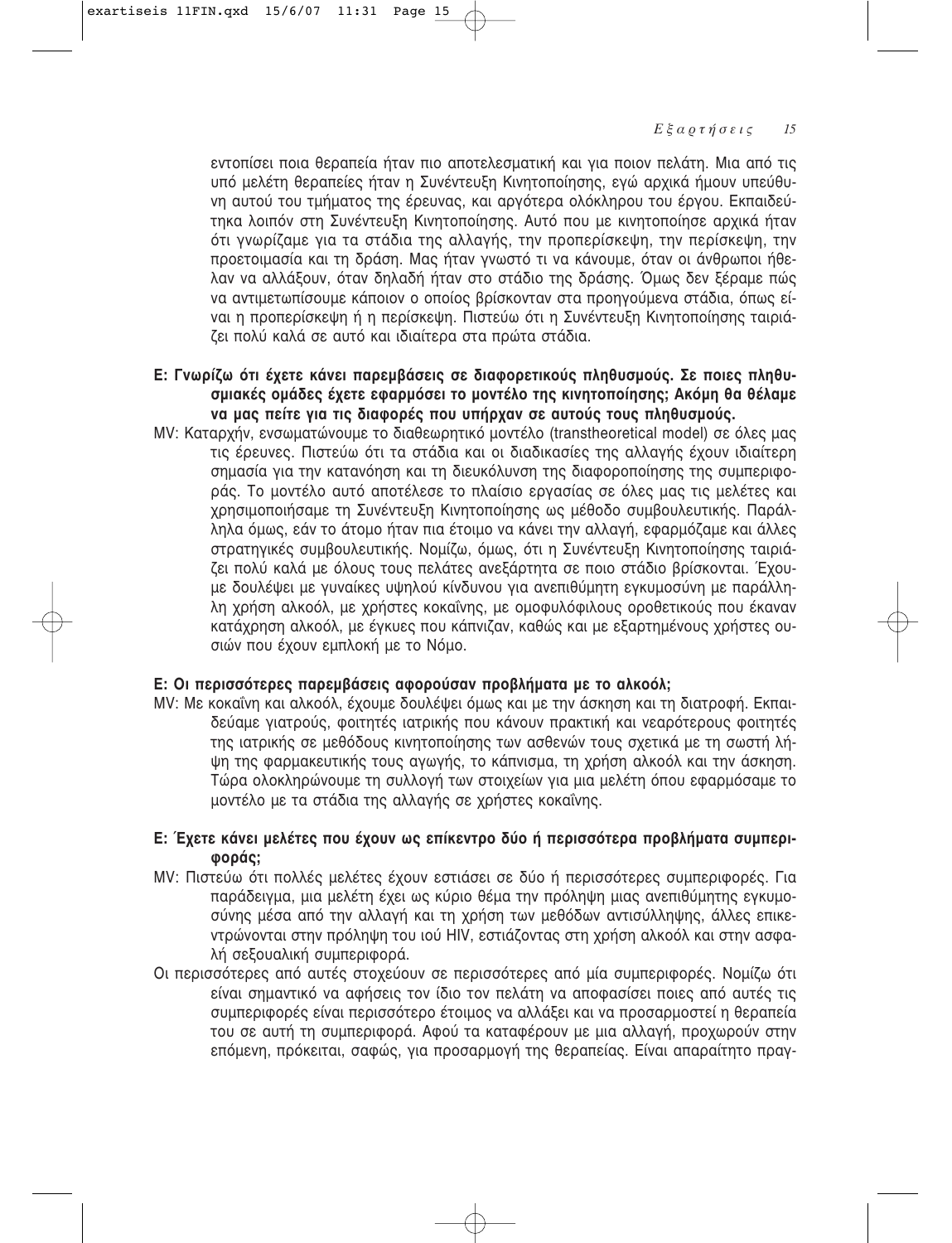ματικά να ενημερώσεις τον πελάτη ότι υπάρχει περιθώριο για αλλαγή, να του δίνεις ανατροφοδότηση και να τον καθοδηνείς.

#### Ε: Από την εμπειρία σας στην εκπαίδευση επαγγελματιών, ποιο είναι το δυσκολότερο με τη Συνέντευξη Κινητοποίησης;

- ΜΥ: Αυτό είναι εύκολο! Το πιο δύσκολο πράγμα είναι όταν οι άνθρωποι που συμμετέχουν στα εκπαιδευτικά λένε: «Α, το ξέρω ήδη αυτό, το έμαθα στη σχολή, ξέρω να ακούω τους άλλους, αυτό είναι εύκολο, το κάνω ήδη στη δουλειά μου». Για μένα αυτό είναι το δυσκολότερο από όλα. Γιατί μόλις αρχίσουν να το μαθαίνουν οι άνθρωποι, όπως με αρκετά πράγματα στα οποία εκπαιδεύεται κανείς, είναι αναγκαίες περισσότερες από μία ημέρες για να το αφομοιώσει, χρειάζονται πολλές και πολύπλοκες δεξιότητες.
- Χρειάζεται να εκπαιδευτεί κάποιος στη Συνέντευξη Κινητοποίησης περισσότερο από μία φορά για να μάθει να εφαρμόζει τις δεξιότητες αυτές, να συμμετάσχει σε περισσότερα από ένα εργαστήρια.

#### Ε: Η δυσκολία έγκειται δηλαδή στο να αντιμετωπιστεί η αντίσταση από τους συμβούλους, σωστά:

- MV: Ναι, αν και δεν πρόκειται ακριβώς για αντίσταση, είναι περισσότερο... «το ξέρω αυτό», «ναι, καλό είναι, το εφαρμόζω ήδη», το να πιστεύουν δηλαδή ότι το γνωρίζουν ήδη. Ακόμη μία δυσκολία, ενδεχομένως η μεγαλύτερη, είναι όταν έρχεται ένας οργανισμός και σου ζητά να εκπαιδεύσεις κάποιους και επιθυμούν να γίνει αυτό σε ένα ημερήσιο εργαστήριο, ή σε ένα διήμερο εργαστήριο, και μετά δεν ασχολούνται πλέον. Η επανάληψη είναι πολύ αποτελεσματική. Με αυτόν τον τρόπο ενισχύεται η μάθηση.
- Ε: Ποιες είναι οι πιο σημαντικές δεξιότητες για ένα σύμβουλο τοξικοεξάρτησης, που δουλεύει με τη Συνέντευξη Κινητοποίησης και με ποιο τρόπο θα μπορούσε κάποιος να τις αναπτύξει;
- ΜΥ: Νομίζω πως η πιο σημαντική δεξιότητα είναι το γνήσιο ενδιαφέρον για τον πελάτη. Να ακούς καλά, να έχεις την ικανότητα και την υπομονή να ακούς. Επίσης, να μπορείς να δείξεις ενσυναίσθηση.

#### Ε: Πιστεύετε ότι αυτό είναι κάτι που μπορεί να καλλιεργηθεί με κάποιο τρόπο ή είναι έμ-**OUTO:**

ΜΥ: Αυτή είναι πολύ καλή ερώτηση. Πιστεύω ότι είναι μέρος του προσωπικού ύφους του καθενός, δεν ξέρω αν καταλαβαίνετε τι εννοώ, ένα άτομο δηλαδή που έχει ούτως ή άλλως την τάση να κάνει συμβουλευτική με αυτόν τον τρόπο. Ωστόσο η Συνέντευξη Κινητοποίησης περιλαμβάνει ένα συγκεκριμένο σύνολο δεξιοτήτων, οι οποίες μπορούν να αναπτυχθούν. Νομίζω ότι κάποιοι άνθρωποι τα καταφέρνουν λίγο πιο γρήγορα λόγω της «κλίσης» που μπορεί να έχουν στη συμβουλευτική με ενσυναίσθηση.

#### Ε: Από την εμπειρία σας στην εκπαίδευση επαγγελματιών στην Ελλάδα υπάρχει κάτι που θα θέλατε να μοιραστείτε μαζί μας, ενδεχομένως, κάτι που σας έχει εντυπωσιάσει;

ΜΥ: Ναι, αυτή είναι η τρίτη μου επίσκεψη με αυτό το σκοπό. Κάτι που με έχει εντυπωσιάσει ιδιαίτερα είναι η έμφαση που δίνουν οι Έλληνες στην οικογένεια. Το γεγονός ότι οι οικογένειες των ατόμων συχνά συμμετέχουν στη θεραπεία τους είναι πολύ σημαντικό, στις Ηνωμένες Πολιτείες δεν συμβαίνει αυτό. Ένα άλλο χαρακτηριστικό στοιχείο είναι ότι δεν υπάρχει έντονος στιγματισμός που να συνδέεται με την κατάχρηση ουσιών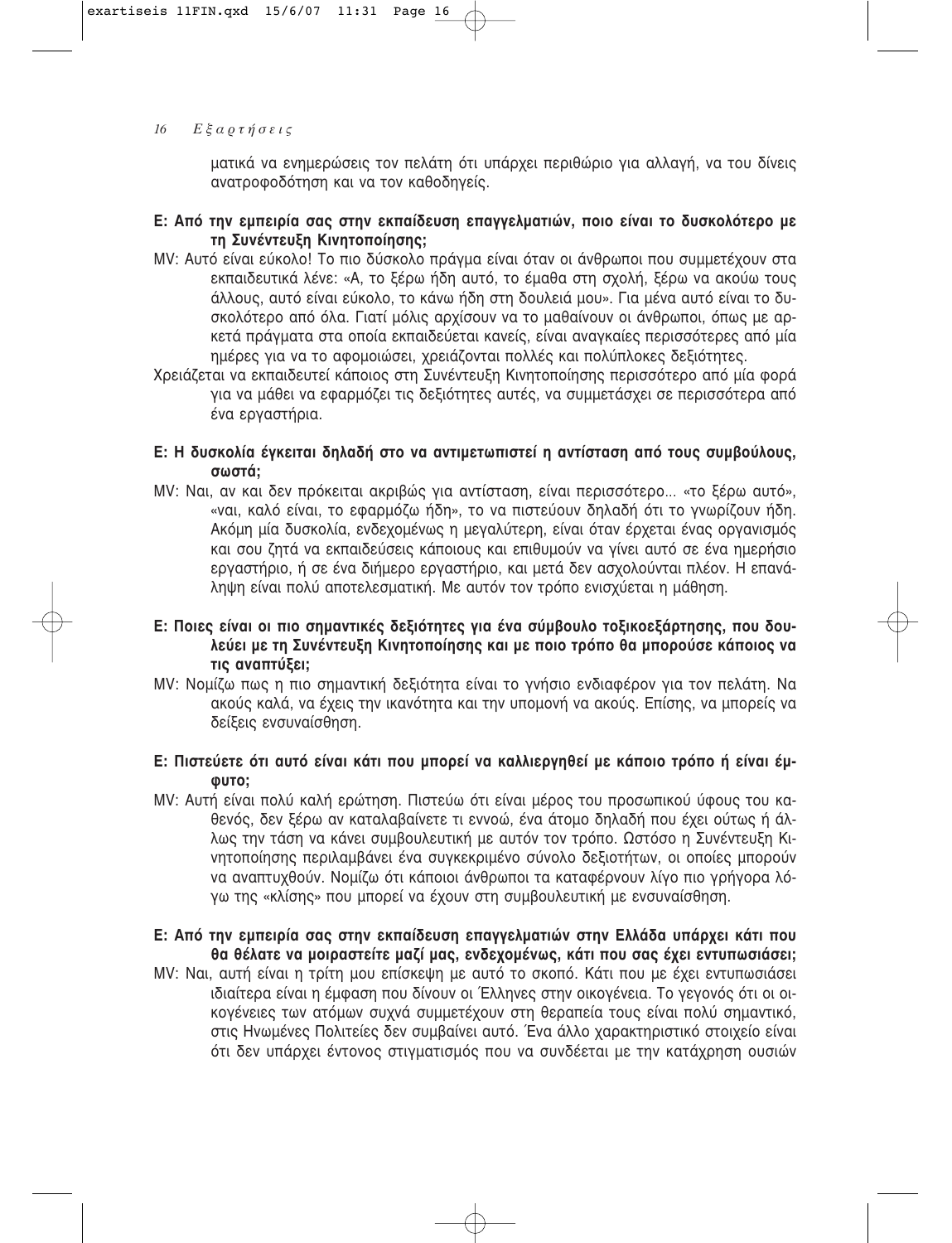exartiseis 11FIN.qxd 15/6/07 11:31 Page 17

στην Ελλάδα. Έχω την εντύπωση ότι οι άνθρωποι δεν το θεωρούν ηθικό παράπτωμα, ενώ στις Ηνωμένες Πολιτείες αυτό συμβαίνει συχνά. Το τρίτο είναι, ότι νομίζω πως εσείς δεν έχετε στην ιστορία σας μοντέλα ανταγωνισμού. Αυτά έχω παρατηρήσει.

#### E: Ποιες θεωρείτε ότι είναι οι αρετές ενός συμβούλου σε αυτόν το χώρο;

- MV: Καταρχήν είναι η ακεραιότητα. Θεωρώ πως η Συνέντευξη Κινητοποίησης έχει τη δυνατότητα να προσαρμόζεται στις διαφορετικές συνθήκες, επίσης οφείλεις να αντιμετωπίζεις του συναδέλφους σου με τον ίδιο σεβασμό που προσδοκάς να έχεις και για τους πελάτες σου. Αυτό αφορά το σεβασμό των συναδέλφων σου, το σεβασμό στο προσωπικό ύφος του καθενός και την προσαρμογή, ενδεχομένως, της προσέγγισής μας έτσι, ώστε να ταιριάζει με το ύφος του εκάστοτε συμβούλου.
- E: Ας περάσουμε όμως σε κάποιες λίγο πιο προσωπικές ερωτήσεις. Πώς ήταν το περιβάλλον στο οποίο μεγαλώσατε και πώς σας επηρέασε η οικογένειά σας στις επιλογές που κά-**V**GTE:
- MV: Μπορώ να πω ότι η μητέρα μου ήταν πάντοτε άνθρωπος που βοηθούσε. Ήταν για παράδειγμα ένας από τους πρώτους ανθρώπους στις Ηνωμένες Πολιτείες που ανέπτυξε πρόγραμμα για παιδιά με νοητική καθυστέρηση. Γύρω στη δεκαετία του '60, τα παιδιά με νοητική καθυστέρηση συχνά τα κλείδωναν στα σπίτια και δεν τα άφηναν να βγουν έξω. Ήταν πολύ σοβαρό στίγμα να έχεις ένα παιδί με τέτοιου είδους προβλήματα. Η μητέρα μου λοιπόν, ξεκίνησε μια ομάδα προσκόπων, την πρώτη σε ολόκληρη τη χώρα, για κορίτσια που είχαν νοητική καθυστέρηση. Είχε έναν αδερφό που είχε νοητικά προβλήματα και, ενδεχομένως, αυτό την είχε επηρεάσει, έτσι εγώ μεγαλώνοντας έμαθα να ασχολούμαι με ανθρώπους που είχαν παρόμοια προβλήματα. Της μητέρας μου της άρεσε πολύ να βοηθά τους άλλους ανθρώπους και πίστευα πάντοτε ότι με αυτό θα ασχοληθώ κι εγώ τέτοια δουλειά θα έκανα. Πιθανόν να υπάρχει κάποια σύνδεση ανάμεσα στη δουλειά που κάνω με τους ανθρώπους με ψυχικές παθήσεις. Είχα παραδείγματα σε σχέση με το κάπνισμα, είχαμε μέλη της οικογένειας που έπιναν ποσότητες αλκοόλ που θεωρώ πως ήταν μενάλες, ωστόσο τίποτα εκείνη την εποχή δεν το ονομάζαμε εξάρτηση, καταλαβαίνετε πως ήταν. Είμαι το μικρότερο από τέσσερα παιδιά και νομίζω ότι για κάποιο λόγο υιοθέτησα τη συνέντευξη κινητοποίησης ως μέθοδο έρευνας και ως τρόπο προσένγισης των ανθρώπων, επειδή ταιριάζει με τη φιλοσοφία μου, μάλλον, λόγω της οικογένειας στην οποία μεγάλωσα.

#### E: Θα πρέπει να ήταν πολύ δυνατός άνθρωπος η μητέρα σας.

- MV: Ναι ήταν! Την έχασα πριν δώδεκα χρόνια, ήταν πολύ-πολύ δυνατός άνθρωπος και νοιαζόταν ιδιαίτερα. Πιστεύω ότι το ύφος της ήταν πολύ αποτελεσματικό. Ο πατέρας μου ήταν περισσότερο άνθρωπος της πειθαρχίας από ό,τι ήταν η μητέρα μου και υπάρχουν επίσης πολλά που μπορούμε να συζητήσουμε για αυτή την προσέγγιση. Η μητέρα μου πάντως ήταν πολύ γενναιόδωρη, της άρεσε να δίνει, πάντοτε να δίνει στους ανθρώπους.
- E: Υπήρχαν επιλογές που κάνατε στη διάρκεια της καριέρας σας ή κάποιες αποφάσεις που, ενώ αρχικά φαινόντουσαν λάθος, τελικά αποδείχθηκαν να είναι καλές;
- MV: Σίγουρα, το ότι παντρεύτηκα τόσο νέα και το ότι δεν τελείωσα τις σπουδές μου άμεσα, είναι κάτι που δεν θα ήθελα να κάνουν τα παιδιά μου, αντιθέτως, θα προτιμούσα να είχα πάει κατευθείαν στο πανεπιστήμιο. Από την άλλη πλευρά, ωστόσο, μπορεί να είναι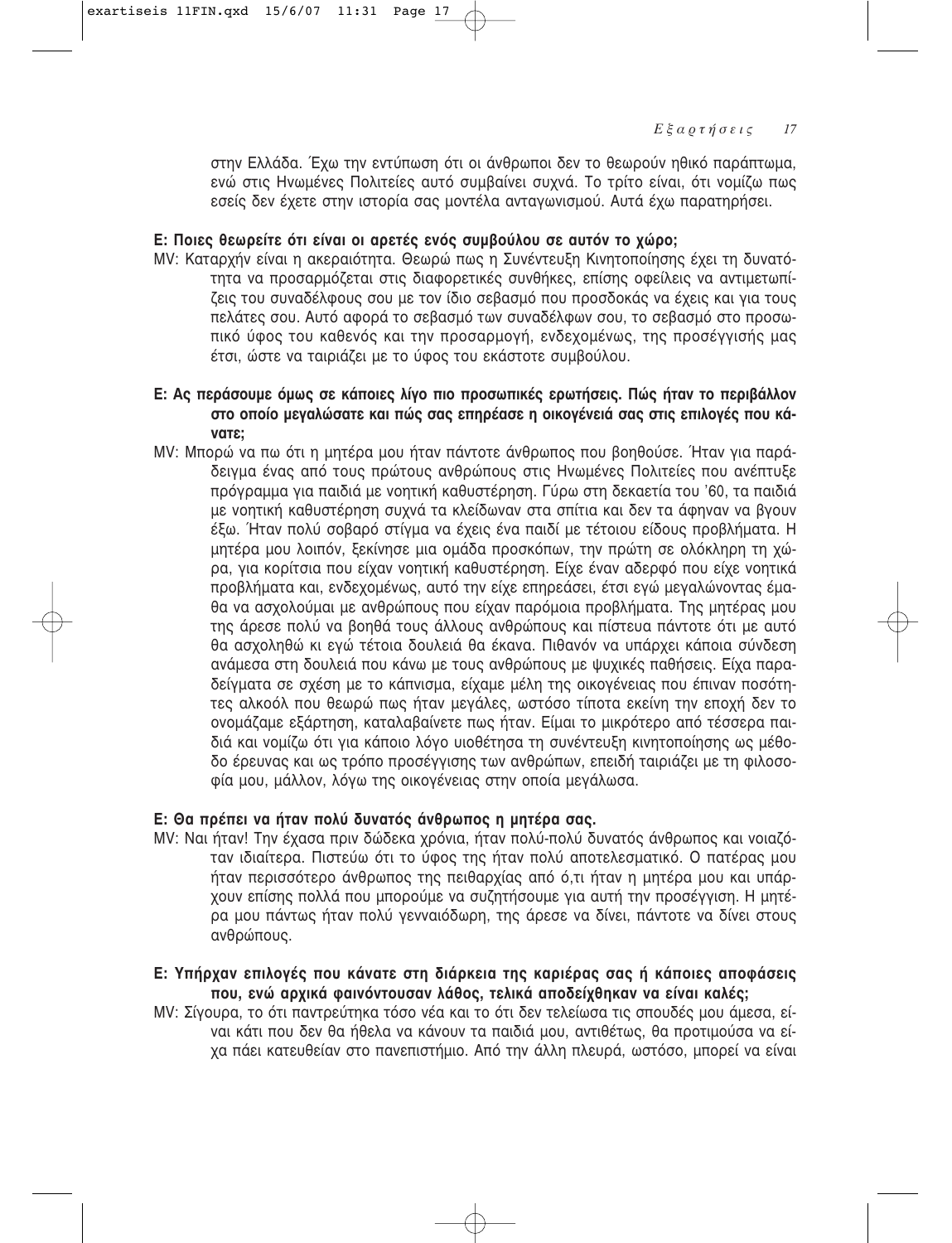πραγματικά καλό το ότι πήγα αργότερα στο πανεπιστήμιο. Βλέποντας την πορεία μου προς τα πίσω, όλα αυτά που συνέβησαν, δείχνουν να έχουν συμβεί εντελώς κατά τύχη, πιστεύω όμως ότι υπήρχε ένα μεγαλύτερο σχέδιο πίσω από όλα αυτά. Μπορεί να είναι καλύτερο το ότι ολοκλήρωσα τις σπουδές μου όταν ήμουν σε μεγαλύτερη ηλικία.

#### E: Ίσως, να μην είχατε γίνει ποτέ αυτή που είστε σήμερα.

MV.: Νομίζω πως έχετε δίκιο γι' αυτό, απόλυτο δίκιο. Δεν πιστεύω ότι θα το είχα εκτιμήσει με τον ίδιο τρόπο όταν ήμουν νέα. Ναι, νομίζω έχετε δίκιο, δεν θα κάπνιζα, δεν θα διάβαζα αυτή την εφημερίδα και δεν θα είχα κάνει αυτό το τηλεφώνημα.

#### **E: Ποιο ρόλο έπαιξε η τωρινή σας οικογένεια;**

MV: Ναι, έχω μια υπέροχη οικογένεια, όμως χρειάστηκε πολλή υποστήριξη και πολύ σκληρή δουλειά από όλους μας, από το σύζυγό μου, τη μητέρα μου, τα παιδιά μου, είναι λες και έχουμε όλοι μαζί αυτή την καριέρα.

#### E: Είναι σαν να λέμε ένα θέμα οικογενειακό!

MV: Nai, vai οικογενειακό!

- E: Να περάσουμε σε μια επόμενη ερώτηση, ποιοι είναι οι άνθρωποι που θεωρείτε δάσκαλούς σας, μέντορές σας, στη δουλειά και στη ζωή σας;
- MV: Σίγουρα, σαφώς ο Carlo DiClemente ήταν ο πρώτος. Επηρέασε και συνεχίζει να επηρεάζει την καριέρα μου. Νομίζω έχει να κάνει με τον τρόπο που αλληλεπιδρούσε με τους ανθρώπους. Τον έχετε γνωρίσει τον Carlo, είναι πολύ-πολύ δυνατός και η δουλειά του παρουσιάζει μεγάλη σοβαρότητα. Είναι πάντα πολύ γενναιόδωρος με τους ανθρώπους. Ο Carlo λοιπόν είχε σαφώς τη μεγαλύτερη και σαφέστερη επιρροή στην καριέρα μου. Ένας άλλος άνθρωπος που θαυμάζω είναι ο Joseph Carbonari, καθηγητής και στατιστικολόγος, ο οποίος είναι πολύ καλός δάσκαλος στατιστικής. Επίσης μια μοναχή, η αδερφή Μπελίντα, έχει πεθάνει πια, εκείνη ενίσχυε ιδιαίτερα την εκπαίδευση, έτσι στήριξε και τη δική μου εκπαίδευση. Και φυσικά η οικογένειά μου.

### E: Ποιες είναι οι δεξιότητες που αναπτύξατε που σας βοήθησαν να γίνετε αυτή που είστε σήμερα:

MV: Μ'αρέσει η ικανότητά μου να αλληλεπιδρώ με ανθρώπους από διαφορετικούς χώρους και διαφορετικούς πολιτισμούς, μου αρέσει πολύ. Μου αρέσουν οι άνθρωποι, αυτό νομίζω είναι το σημαντικότερο. Ακόμη οι δεξιότητες μου στην έρευνα, δηλαδή να ορίζω ένα ερευνητικό ερώτημα, να αναπτύσσω μια υπόθεση και να ανακαλύπτω τρόπους να μετρώ την αλλαγή στη συμπεριφορά. Είναι σημαντικό να μπορείς να ορίζεις ποιες είναι οι μεταβλητές που εμπλέκονται, να βρίσκεις τρόπους να τις μετράς και να παρουσιάζεις τα αποτελέσματα με ακρίβεια. Οι μέντορές μου με βοήθησαν σε όλους αυτούς τους τομείς.

#### E: Πιστεύετε ότι το ταλέντο είναι απαραίτητο/πολύτιμο για να μπορέσει κάποιος να ορίσει ένα καλό ερευνητικό ερώτημα; Ή είναι μόνο θέμα εκπαίδευσης;

MV: Πιστεύω ότι έχει να κάνει και με τα δύο, και με την εκπαίδευση και με το ταλέντο. Δεν πιστεύω ότι όλα τα εκπαιδευτικά προγράμματα διδάσκουν την έρευνα με ένα τρόπο που να μπορούν οι φοιτητές να την αξιοποιήσουν. Και νομίζω ότι στο σημείο αυτό μπορεί να συμβάλλει το ταλέντο, στην αναζήτηση των σωστών πηγών με στόχο τη μάθηση,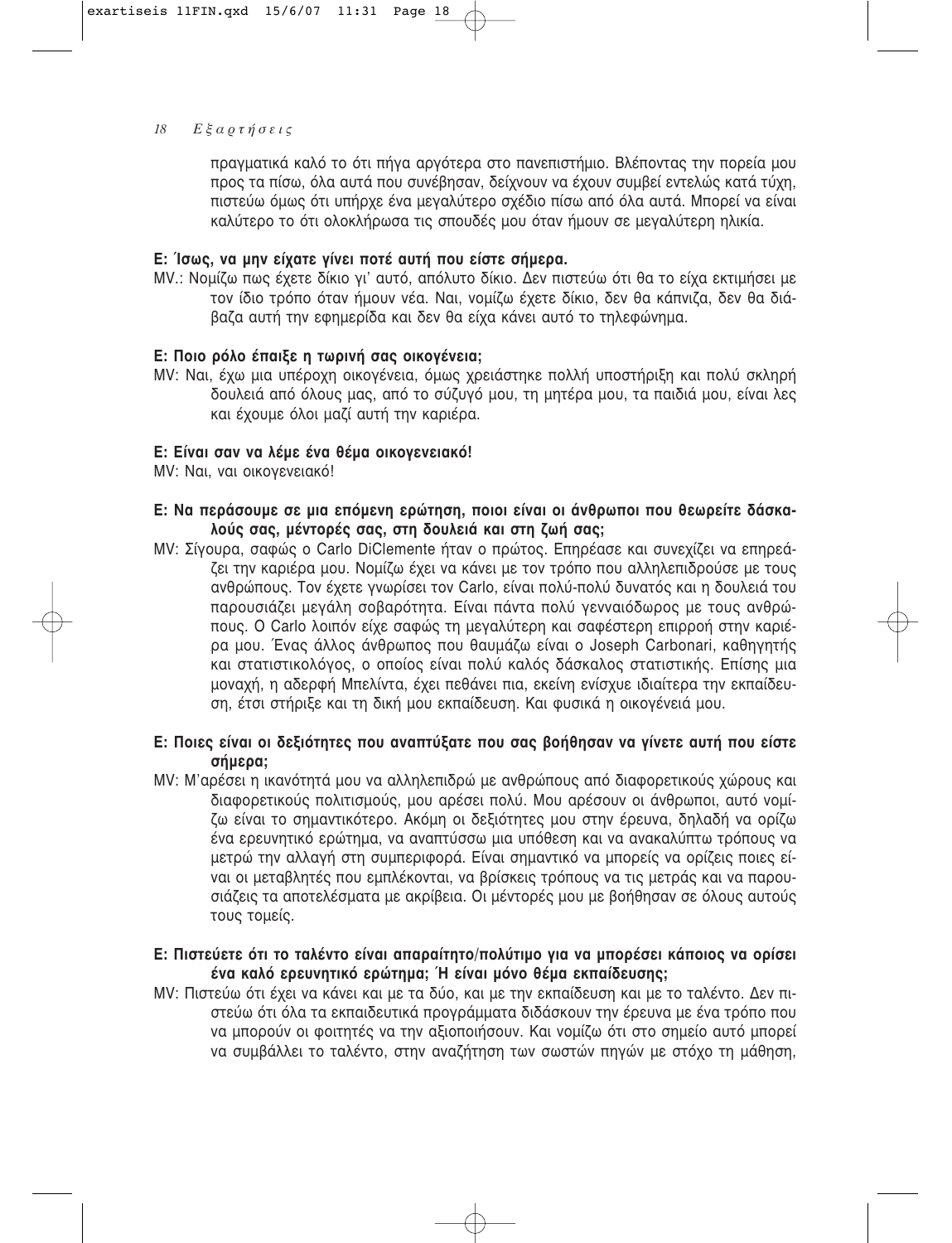να ενισχύσεις δηλαδή τις γνώσεις σου από το σχολείο, να συμπληρώσεις ό,τι δεν σου δίδαξαν οι σπουδές σου. Να βρεις τρόπο να συμπληρώσεις την εκπαίδευσή σου, πιστεύω ότι χρειάζεται ταλέντο για αυτό.

#### E: Και τέλος, τι θα συμβουλεύατε ένα νεαρό θεραπευτή ή σύμβουλο, ο οποίος ξεκινά τώρα την καριέρα του; Τι συμβουλή θα του δίνατε;

MV: Να παραμένει ενήμερος για τις τρέχουσες επιστημονικές εξελίξεις. Οφείλει να γνωρίζει ότι δεν υπάρχει μόνο μια απάντηση, αλλά πολλές και μετά να αποφασίζει. Οι μαθητές πρέπει να μάθουν να είναι οξυδερκείς με τις έρευνες, όχι απλά να συλλέγουν στοιχεία από το χώρο αλλά να έχουν και κριτική σκέψη, διερευνητική ματιά και να είναι ενήμεροι για τις τελευταίες εξελίξεις στο χώρο.

#### **E: Σας ευχαριστούμε πολύ.**

exartiseis 11FIN.qxd 15/6/07 11:31 Page 19

MV: Παρακαλώ, εγώ σας ευχαριστώ για αυτή τη συνέντευξη, είναι τιμή μου. Επίσης, ήταν πολύ οι καλές ερωτήσεις σας, σε βάζουν να σκεφτείς!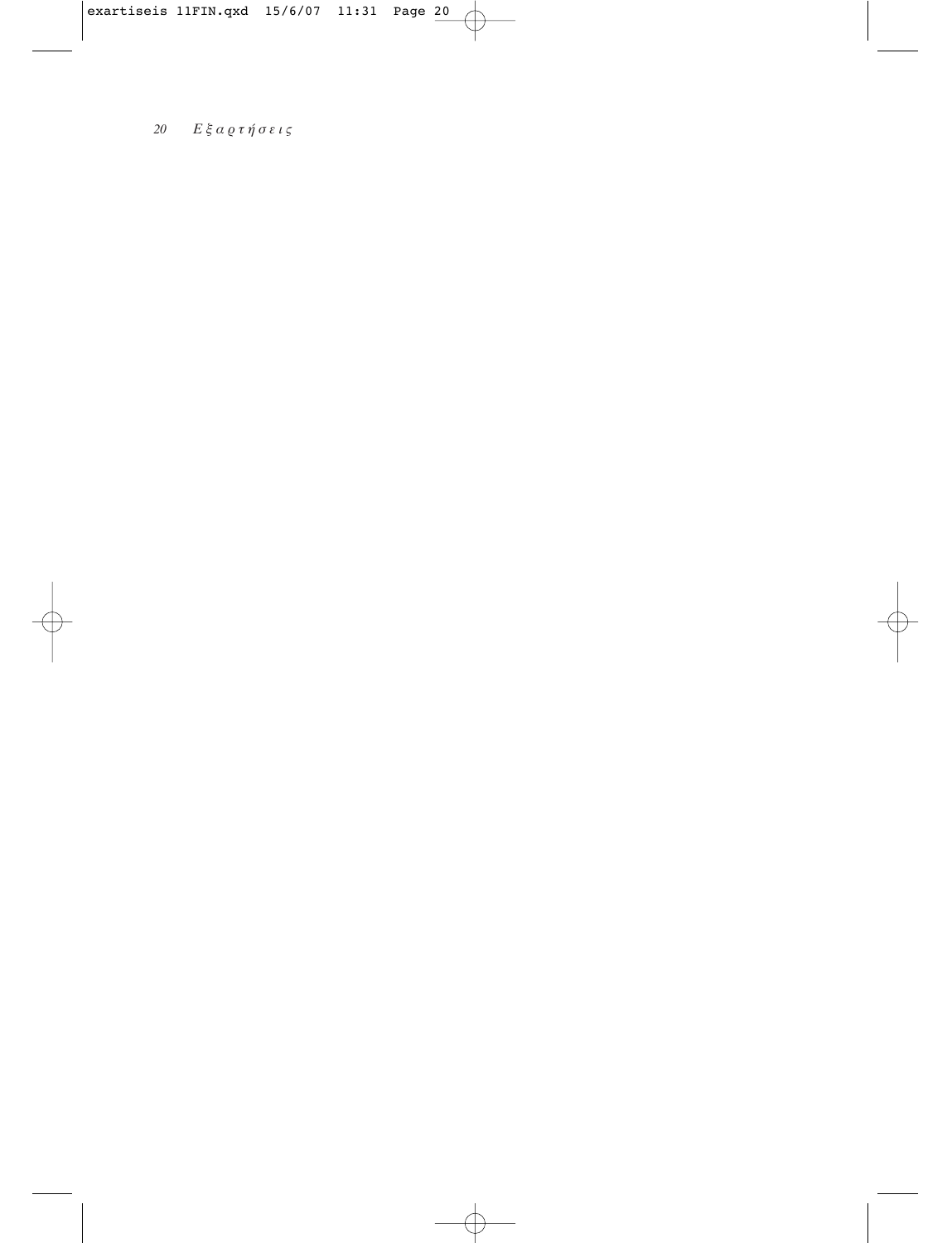$E \xi a \varrho \tau \eta \sigma \varepsilon \iota$   $\zeta$  21

# <u>OL EEAPTHΣEIΣ ΣΤΗΝ ΕΛΛΑΔΑ</u><br>Drug addiction in greece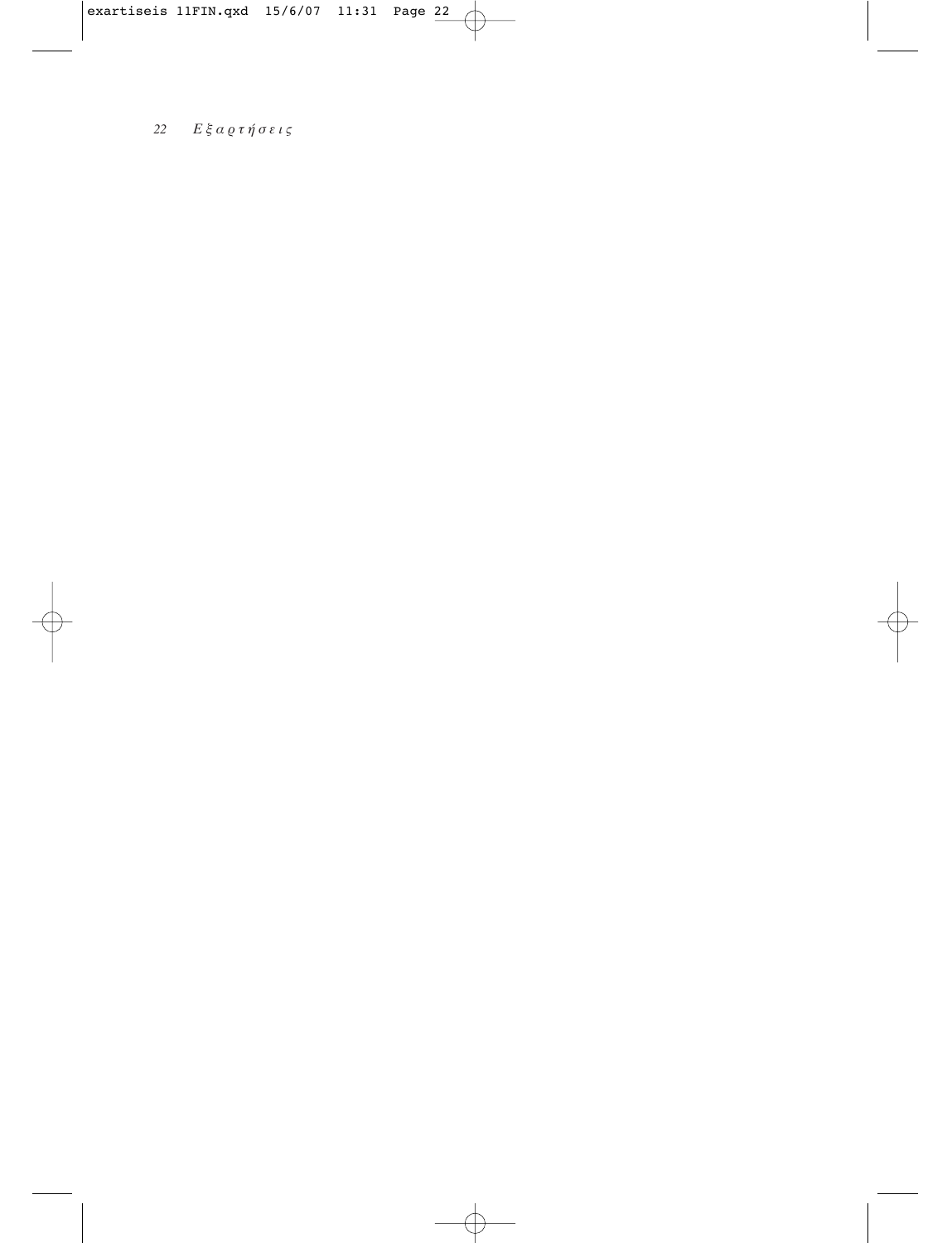*Ε ξ α ρ τ ή σ ε ι ς , τεύχος 11, 2007*

# PSYCHOTROPIC SUBSTANCE ABUSE OF JUVENILE DELINQUENTS AND THEIR FAMILIES' AND PERCEPTIONS OF PARENTAL CARE AND PROTECTION

STAVROS KYRIAKIDIS\*, UNIVERSITY OF THESSALY, ASPETE

#### Abstract

Parental substance abuse has been associated with multiple problems of psychosocial development of children and adolescents and has been identified as one of the predictive factors for the initiation and escalation of juvenile delinquency. In a similar manner poor child-rearing practices have been identified as potent predictors of juvenile delinquency. It is expected that substance abuse in the family will be related with poor child-rearing practices in juvenile delinquents. The above issues are examined in a random sample of juvenile delinquents  $(N=152)$ , whose delinquent behaviour was serious enough for them to be retained in custody. The data collection relied on structured interviews and the juveniles filled in the Parental Bonding Insturment (Parker et al., 1979). The above issues are examined in different categories of juvenile delinquents. In addition the juvenile delinquents' perceptions of childrearing practices are compared with data of a normative sample of adolescents at school. The implications of the study are that further research is needed for the clarification of the concept of parental protection and its operationalisation, the contribution of child-rearing practices to juvenile delinquency for different types of offenders and that the issues of parental substance abuse and juvenile delinquency could be further examined in females juvenile delinquents.

<sup>\*</sup> Contact address: Kapetanaki 29, 173 42, Agios Dimitrios, Athens, Greece (e-mail: skyriak@syros.aegean.gr, kiriaks@yahoo.gr). Tel. +30 2109828455. This article was supported by the State Scholarships Foundation.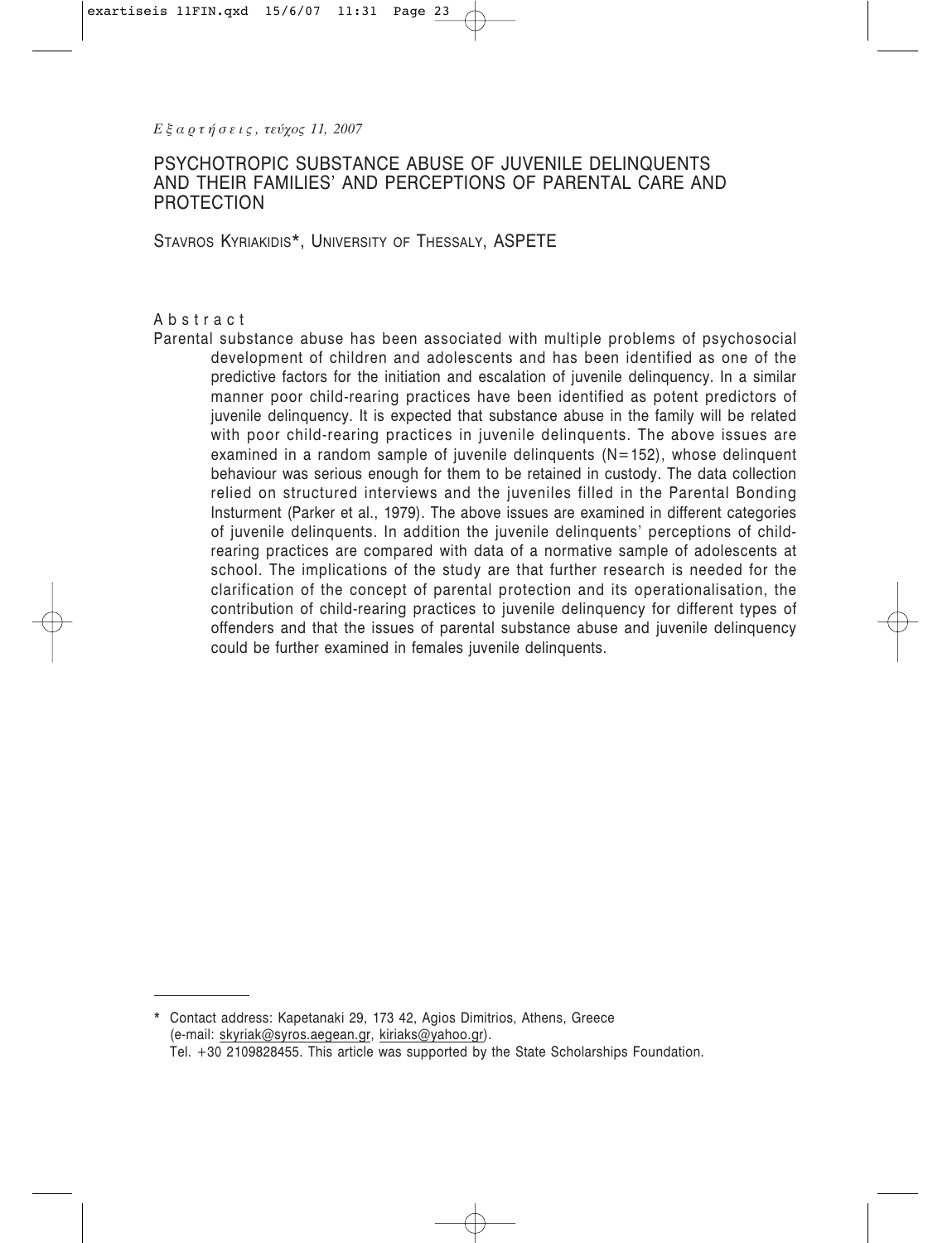Εξαρτήσεις, τεύγος 11, 2007

# ΧΡΗΣΗ ΨΥΧΟΤΡΟΠΩΝ ΟΥΣΙΩΝ ΝΕΑΡΩΝ ΠΑΡΑΒΑΤΩΝ ΚΑΙ ΤΩΝ ΟΙΚΟΓΕΝΕΙΩΝ ΤΟΥΣ ΚΑΙ ΑΝΤΙΛΗΨΕΙΣ ΓΟΝΙΚΗΣ ΦΡΟΝΤΙΔΑΣ ΚΑΙ ΠΡΟΣΤΑΣΙΑΣ.

ΣΤΑΥΡΟΣ ΚΥΡΙΑΚΙΔΗΣ\*, ΠΑΝΕΠΙΣΤΗΜΙΟ ΘΕΣΣΑΛΙΑΣ, ΑΣΠΑΙΤΕ.

#### Περίληψη

- Η χρήση ψυχοτρόπων ουσιών από τους γονείς έχει συσχετιστεί με πολλαπλά προβλήματα στην ψυχοκοινωνική ανάπτυξη των παιδιών και εφήβων και έχει καταγραφεί ως ένας παράγοντας προστασίας για την έναρξη και ανάπτυξη της εφηβικής παραβατικότητας. Κατά παρόμοιο τρόπο οι προβληματικές μέθοδοι ανατροφής έχουν εντοπιστεί ως ένας βασικός προβλεπτικός παράγοντας της εφηβικής παραβατικότητας. Αναμένεται ότι οι δύο αυτοί παράγοντας θα παρουσιάζουν συσχέτιση. Τα παραπάνω ζητήματα εξετάζονται σε ένα τυχαίο δείγμα παραβατικών εφήβων (N=152), σε αναμορφωτική δομή. Η συλλογή των δεδομένων βασίστηκε σε δομημένη συνέντευξη και στη συμπλήρωση του "Parental Bonding Insturment" (Parker et al., 1979). Τα ζητήματα αυτά εξετάζονται σε διαφορετικές κατηγορίες παραβατικών και τα δεδομένα του δείγματος συγκρίνονται με δεδομένα εφήβων μαθητών. Τα συμπεράσματα της έρευνας είναι ότι περαιτέρω έρευνα χρειάζεται για την διευκρίνιση της έννοιας γονική προστασία και τον λειτουργικό της ορισμό, τη συμβολή των γονικών μεθόδων ανατροφής στην εφηβική παραβατικότητα διαφορετικών μορφών, και το συσχετισμό της γονικής χρήσης ψυχοτρόπων ουσιών και γονικών μεθόδων ανατροφής σε γυναικείο παραβατικό πληθυσμό.
- Λέξεις κλειδιά: Εφηβική παραβατικότητα, γονική χρήση ψυχοτρόπων ουσιών, γονικές μέθοδοι ανατροφής.

#### ΕΙΣΑΓΩΓΗ

Η κατάχρηση ψυχοτρόπων ουσιών στην οικογένεια έχει συσχετιστεί με αυξημένο κίνδυνο για τη μη ομαλή ψυχοκοινωνική ανάπτυξη των παιδιών και των εφήβων (Leukefeld et al., 1998; Stice and Barrera, 1995). Οι West και Prinz (1987) αναφέρουν ότι αγόρια με παραβατική συμπεριφορά είχαν σημαντικά περισσότερες πιθανότητες να έχουν έναν αλκοολικό γονέα, παρά το ότι ο γονικός αλκοολισμός συσχετίζονταν με την ύπαρξη άλλων μειονεκτικών καταστάσεων. Επίσης, έχει συσχετισθεί με παρατεταμένες απουσίες από το σχολείο, κατάχρηση ψυχοτρόπων ουσιών, ελλιπή γνωστική ανάπτυξη, σωματικά προβλήματα και δυσλειτουργικές οικογενειακές αλληλεπιδράσεις (West και Prinz, 1987). Οι Malo και Tremblay (1997) αναφέρουν ότι αγόρια στην προεφηβική ηλικία με πατέρα αλκοολικό ή μητέρα κοινωνικά αποκλεισμένη είχαν περισσότερα προβλήματα

\* Διεύθυνση επικοινωνίας: Καπετανάκη 29, 173 42, Αγ. Δημήτριος, Αθήνα. (e-mail: skyriak@syros.aegean.gr, kiriaks@yahoo.gr). τηλ.: 2109828455. Η εργασία αυτή υποστηρίχθηκε από το Ίδρυμα Κρατικών Υποτροφιών.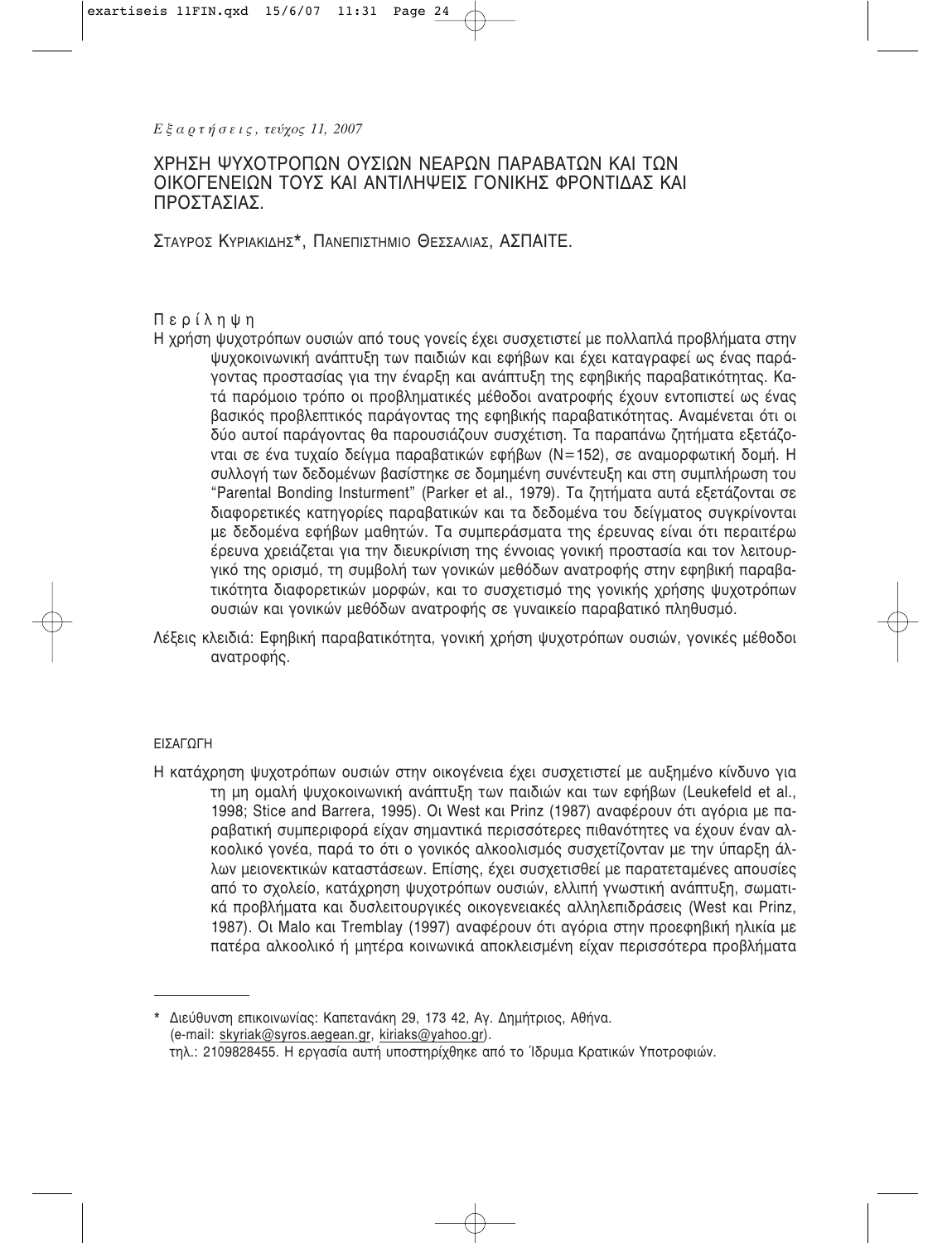συμπεριφοράς σε σχέση με συνομηλίκους τους χωρίς τα παραπάνω χαρακτηριστικά, και αντιλαμβάνονταν τους νονείς τους ως περισσότερο τιμωρητικούς, θέτοντας λινότερους κανόνες συμπεριφοράς.

Οι οικογενειακές μέθοδοι ανατροφής σε σχέση με τη χρήση ψυχοτρόπων ουσιών στην οικογέ-Vεια και με τη μορφή και τον τρόπο χρήσης ψυχοτρόπων ουσιών δεν έχει εξεταστεί επαρκώς σε παραβατικούς εφήβους αν και τόσο οι ανεπαρκείς μέθοδοι ανατροφής (McGee, Wolfe & Olson, 2001; Loeber and Dishion, 1983; McCord, 1979) óσο και η χρήση ψυχοτρόπων ουσιών (Farrington, 1995; Loeber and Dishion, 1983; West and Prinz, 1987) αποτελούν παράγοντες πρόγνωσης για την εκδήλωση παραβατικής συμπεριφοράς από αγόρια στην εφηβική ηλικία. Η παρούσα έρευνα επιχειρεί να διερευνήσει τα παραπάνω θέματα σε ένα δείγμα εφήβων με παραβατική συμπεριφορά και επίσης να μελετήσει τις αντιλήψεις τους για τις μεθόδους ανατροφής των γονέων τους σε σύγκριση με τις αντιλήψεις των γονικών μεθόδων ανατροφής εφήβων αγοριών μαθητών. Η συσχέτιση των γονικών μεθόδων ανατροφής με πολλαπλούς δείκτες ψυχοκοινωνικής δυσχέρειας αλλά και η σύγκριση των μέσων όρων του παρόντος δείγματος με πολλαπλά δείγματα μαθητών άλλων ερευνών αναφέρονται σε μια άλλη εργασία (Kiriakidis, 2007). Στην παρούσα εργασία η έμφαση στην παρουσίαση και συζήτηση των αποτελεσμάτων δίνεται κυρίως σε δείκτες ψυχοκοινωνικής δυσχέρειας αναφορικά με τη χρήση ψυχοτρόπων ουσιών των εφήβων παραβατών και των οικογενειών τους και τις μεθόδους ανατροφής που οι οικογένειες υιοθέτησαν.

#### ª∂£√¢√™

exartiseis 11FIN.qxd 15/6/07 11:31 Page 25

Εκατόν πενήντα δύο νέοι αγόρια τρόφιμοι της μεγαλύτερης αναμορφωτικής δομής για νέους της Σκωτίας, ηλικίας 16-21 ετών επιλέχθηκαν τυχαία και μετείχαν σε δομημένες συνε-VΤεύξεις όπου καταγράφησαν τα χαρακτηριστικά τους όπως: ηλικία, παραβατικό ιστορικό, εκπαιδευτικό ιστορικό, επαγγελματικό ιστορικό, χαρακτηριστικά της οικογένειας τους και θέματα σχετικά με τη χρήση ψυχοτρόπων ουσιών. Επίσης οι έφηβοι συμπλήρωσαν μία συντομευμένη μορφή του ερωτηματολογίου "Parental Bonding Instrument" (Pedersen, 1994) που βασίζεται στο "Parental Bonding Instrument" (Parker, Tupling and Brown, 1979). Η συντομευμένη του μορφή αποτελείται από 10 συμπεριφορικά και γνωστικά ερωτήματα τα πέντε εκ των οποίων μετρούν τη γονική φροντίδα ενώ τα υπόλοιπα τη γονική προστασία. Το ερωτηματολόγιο που δημιουργήθηκε από ανάλυση παραγόντων οδηγώντας σε δύο παράγοντες, χαρακτηρίζεται από υψηλή εσωτερική αξιοπιστία και εγκυρότητα (Pedersen, 1994; Parker et al., 1979; Parker, 1989; Lopez and Gover, 1993).

#### AΠΟΤΕΛΕΣΜΑΤΑ

Aπό τους 152 νέους που συμμετείχαν στη συνέντευξη πέντε μόνο δεν ήταν δυνατό να συμπληρώσουν το ερωτηματολόγιο σε σχέση με τις μητέρες τους ή ένα μητρικό πρότυπο και δεκατρείς δεν μπορούσαν να συμπληρώσουν το ερωτηματολόγιο σε σχέση με τους πατέρες τους ή ένα πατρικό πρότυπο. Οι συντελεστές εσωτερικής αξιοπιστίας για τους υποπαράγοντες του ερωτηματολογίου ήταν μητρική φροντίδα .82, πατρική φροντίδα .89, μητρική προστασία .63 και πατρική προστασία .63. Η φροντίδα και η προ-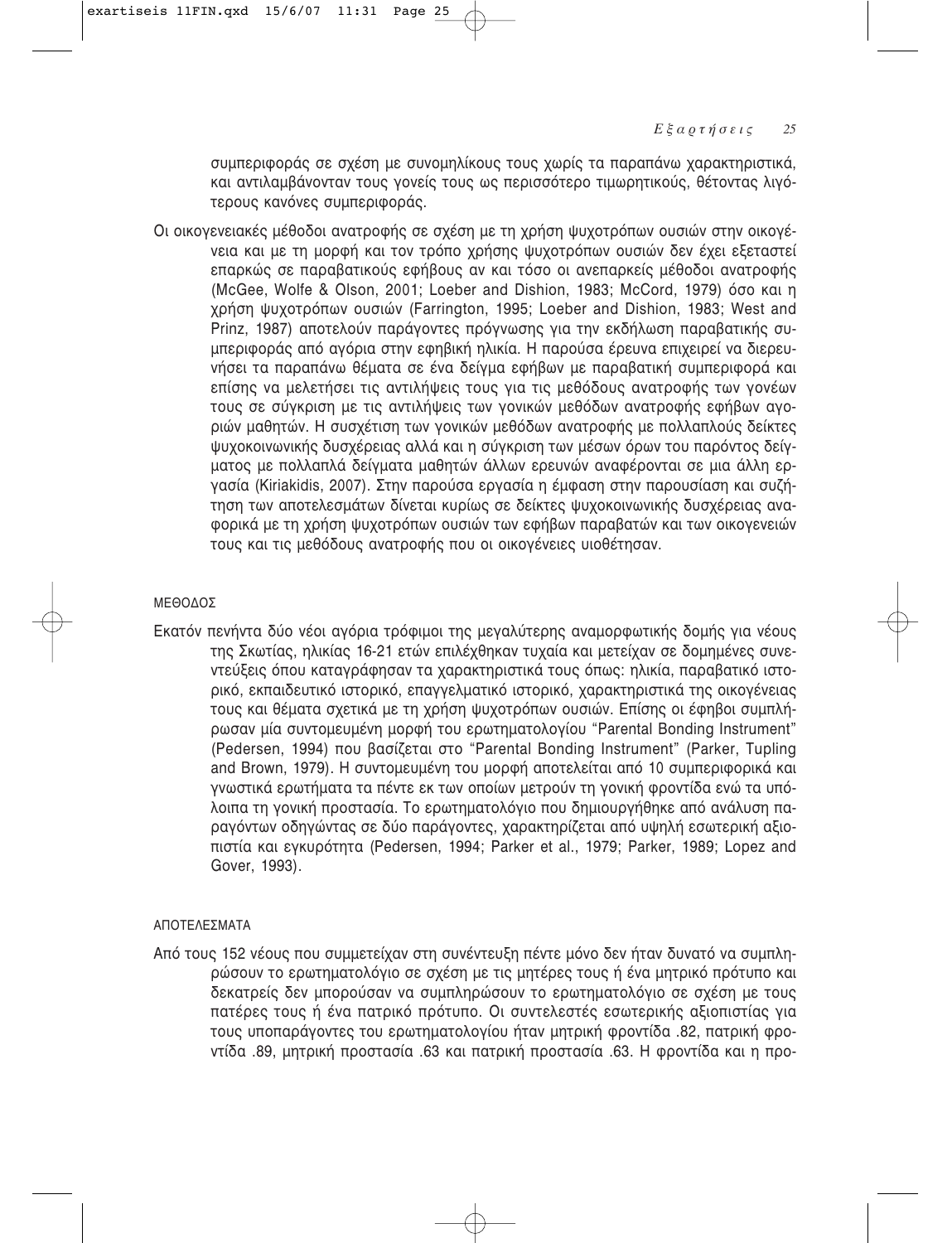στασία δεν συσχετίζονταν και για τους δύο γονείς δείχνοντας έτσι ότι οι δύο παράγοντες - της φροντίδας και της προστασίας - είναι ανεξάρτητοι. Η πατρική φροντίδα και η μητρική φροντίδα παρουσίαζαν ταυτόχρονη μεταβολή στατιστικά σημαντική (.38,  $p$ <.01) ενώ η μητρική και η πατρική προστασία δεν συσχετίζονταν.

- Η μητρική φροντίδα παρουσίαζε στατιστικά σημαντική αρνητική ταυτόχρονη μεταβολή με την ύπαρξη κατάχρησης αλκοόλ στην οικογένεια (-.23, p<.01), θετική ταυτόχρονη μετα- $\beta$ ολή με την ηλικία που οι έφηβοι ξεκίνησαν να παίρνουν ναρκωτικά (.26, p<.01) και vα πίνουν αλκοόλ (.19, p<.05), δηλαδή όσο λιγότερη η φροντίδα από τη μητέρα, τόσο μικρότερη η ηλικία που ξεκίνησαν οι έφηβοι την κατανάλωση αλκοόλ και τη χρήση ναρκωτικών. Η πατρική φροντίδα παρουσίαζε στατιστικά σημαντική ταυτόχρονη μεταβολή με την ηλικία που οι έφηβοι ξεκίνησαν την κατανάλωση αλκοόλ (.24, p<.01) δηλαδή όσο λιγότερη η πατρική φροντίδα σε τόσο πιο μικρή ηλικία ξεκίνησαν οι έφηβοι την κατανάλωση αλκοόλ.
- Οι μέσοι όροι των αντιλήψεων μητρικής και πατρικής φροντίδας και προστασίας των παραβατικών εφήβων της έρευνας συγκρίθηκαν με τους μέσους όρους που αναφέρει ο Pedersen (1994) σε ένα δείγμα εφήβων αγοριών-μαθητών για να εξετάσουμε τον βαθμό στον οποίο υπάρχουν διαφορές μεταξύ παραβατικών εφήβων και εφήβων-μαθητών που δεν είχαν παραβατική συμπεριφορά. Η σύγκριση με τους μέσους όρους της έρευνας του Pedersen (1994) αποφασίστηκε επειδή και στα δύο δείγματα χρησιμοποιήθηκε η ίδια μορφή του ερωτηματολογίου, δηλαδή η συντομευμένη μορφή του Parental Bonding Instrument (Parker et al., 1979).

|                   | Δείγμα Παραβατικών<br>Εφήβων<br>$N = 152$ |                   | Δείγμα Αγοριών Μαθητών<br>(Pedersen, 1994)<br>$N = 267$ |        |
|-------------------|-------------------------------------------|-------------------|---------------------------------------------------------|--------|
|                   |                                           |                   |                                                         |        |
|                   | μ,                                        | $(\sigma \alpha)$ | μ,                                                      | (σ.α.) |
| Μητρική Φροντίδα  | 15.01                                     | (3.5)             | 11.4                                                    | (2.6)  |
| Μητρική Προστασία | 10.97                                     | (2.5)             | 5.6                                                     | (3.0)  |
| Πατρική Φροντίδα  | 12.12                                     | (4.19)            | 10.1                                                    | (3.1)  |
| Πατρική Προστασία | 9.91                                      | (2.7)             | 4.8                                                     | (2.9)  |

ΠΙΝΑΚΑΣ 1: ΜΕΣΟΙ ΟΡΟΙ ΚΑΙ ΣΤΑΘΕΡΕΣ ΑΠΟΚΛΙΣΕΙΣ ΤΟΥ ΔΕΙΓΜΑΤΟΣ ΤΗΣ ΕΡΕΥΝΑΣ ΚΑΙ ΑΓΟΡΙΩΝ ΜΑΘΗΤΩΝ (PEDERSEN, 1994) ΤΩΝ ΑΝΤΙΛΗΨΕΩΝ ΤΟΥΣ ΓΙΑ ΤΙΣ ΜΕΘΟΔΟΥΣ ΑΝΑΤΡΟΦΗΣ ΤΩΝ ΓΟΝΕΩΝ ΤΟΥΣ.

#### **ΠΙΝΑΚΑΣ 2:** ΑΠΟΤΕΛΕΣΜΑΤΑ ΤΩΝ Τ-TESTS ΓΙΑ ΤΙΣ ΔΙΑΦΟΡΕΣ ΤΩΝ ΑΝΤΙΛΗΨΕΩΝ ΜΕΘΟΔΩΝ ΑΝΑΤΡΟΦΗΣ ΤΩΝ ΓΟΝΕΩΝ ΤΟΥΣ ΤΩΝ ΠΑΡΑΠΤΩΜΑΤΙΚΩΝ ΕΦΗΒΩΝ ΚΑΙ ΤΩΝ ΑΓΟΡΙΩΝ-ΜΑΘΗΤΩΝ (PEDERSEN, 1994).

| Δείγμα Παραβατικών Εφήβων Συγκρινόμενα<br>με Δείγμα Αγοριών Μαθητών (Pedersen, 1994) |                   |  |  |
|--------------------------------------------------------------------------------------|-------------------|--|--|
| Μητρική Φροντίδα                                                                     | $t(146) = 12.48*$ |  |  |
| Μητρική Προστασία                                                                    | $t(146) = 25.32*$ |  |  |
| Πατρική Φροντίδα                                                                     | $t(138)=5.68*$    |  |  |
| Πατρική Προστασία                                                                    | $t(138) = 22.14*$ |  |  |
| *Note, $p < .001$                                                                    |                   |  |  |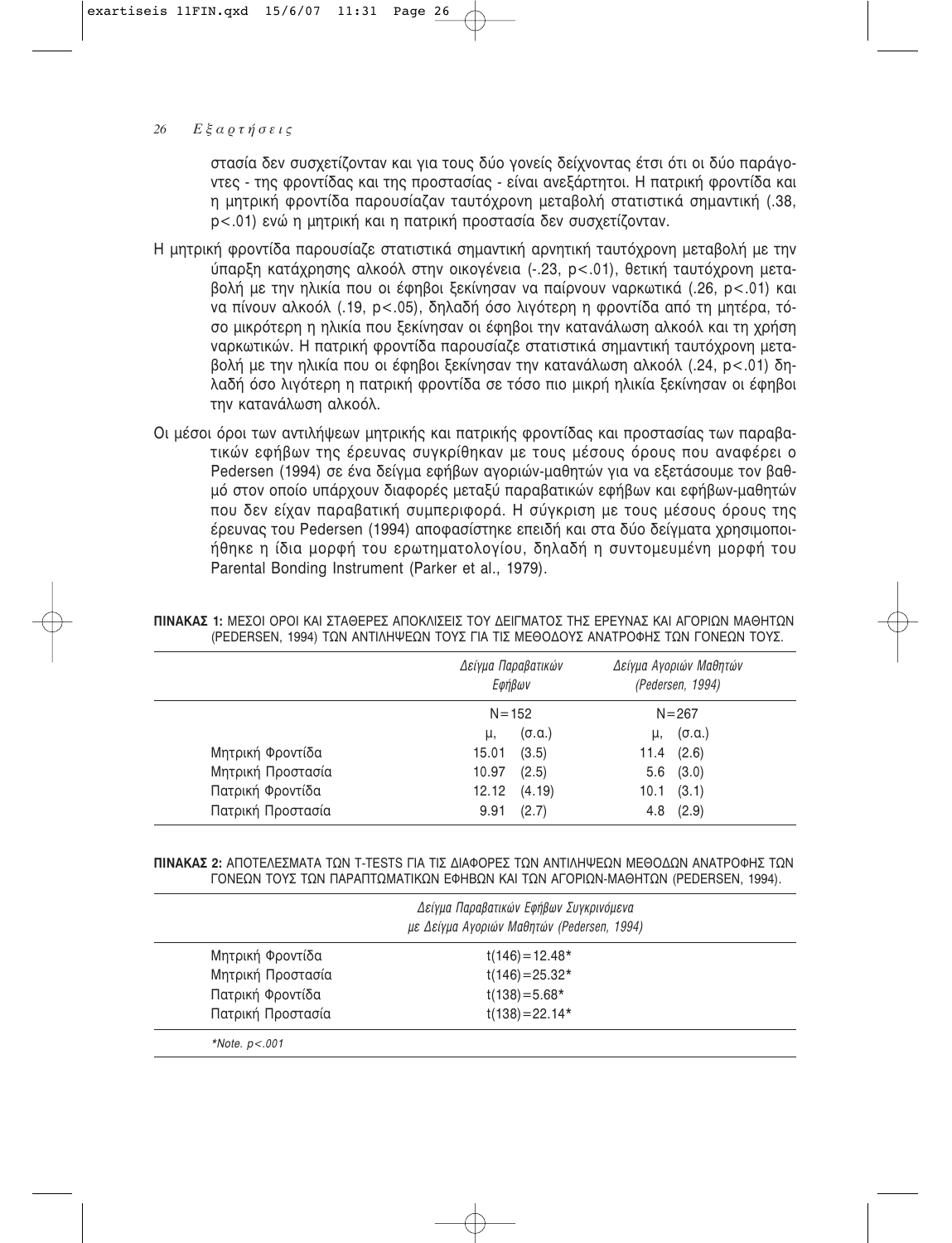#### ΣΥΖΗΤΗΣΗ ΑΠΟΤΕΛΕΣΜΑΤΩΝ

- *Γονική προστασία.* Αξίζει να σημειωθεί ότι οι δείκτες εσωτερικής αξιοπιστίας για τις αντιλήψεις των εφήβων που συμμετείχαν στην έρευνα σχετικά με τη προστασία από τους γονείς ήταν χαμηλότεροι σε σχέση με τους δείκτες αξιοπιστίας για τις αντιλήψεις τους όσον αφορά στη φροντίδα που είχαν από τους γονείς τους. Το αποτέλεσμα αυτό σε συνδυασμό με παρόμοια αποτελέσματα σε παραβατικούς εφήβους (Biggam and Power, 1998; Chambers et al., 2000) μας οδηγεί στο συμπέρασμα ότι ο παράγοντας γονική προστασία όπως μετράται από το "Parental Bonding Instrument", ίσως να μην αποτελεί έναν ομοιονενή παράνοντα. Αν και το ερωτηματολόνιο είναι προϊόν ανάλυσης παραγόντων, ο παράγοντας της γονικής προστασίας είναι πιθανό να αποτελείται από περισσότερους σχετιζόμενους μεταξύ τους υποπαράγοντες. Οι Cubis et al. (1989) εξετάζοντας τη δομή του ερωτηματολογίου με ανάλυση παραγόντων βρήκαν, σε αντίθεση με τους Parker et al. (1979) ότι ο παράνοντας *νονική προστασία* μπορούσε να χωρισθεί σε δύο υποπαράγοντες, *προστασία στον κοινωνικό χώρο* και *προστα-Û›· ÛÙÔÓ ÚÔÛˆÈÎfi ¯ÒÚÔ*.
- Επίσης θα μπορούσαμε να υποθέσουμε ότι η γονική προστασία μπορεί να ερμηνευθεί με δύο τρόπους, είτε να σημαίνει την επίβλεψη των δραστηριοτήτων των παιδιών και των εφήβων είτε την «απαγόρευση» της ψυχολογικής αυτονομίας των εφήβων από τους γονείς. Εάν η προστασία από τους γονείς συνίσταται στην επίβλεψη των δραστηριοτήτων των παιδιών και των εφήβων, αυτό αναμένεται να έχει θετικά αποτελέσματα στη συμπεριφορά των παιδιών, καθώς οι γονείς θα είναι σε θέση να εντοπίσουν και να περιορίσουν πιθανές ευκαιρίες για την εκδήλωση αντικοινωνικής συμπεριφοράς, ή/και την εμπλοκή του παιδιού με ομάδα συνομηλίκων που παρουσιάζουν αντικοινωνική συμπεριφορά. Με αυτόν τον τρόπο και με τον καθορισμό κανόνων και ορίων ως προς το ποια συμπεριφορά είναι αποδεκτή και ποια όχι, η γονική προστασία αναμένεται να έχει θετικά αποτελέσματα για την ανάπτυξη του παιδιού και του εφήβου ως προς την αποφυγή εκδήλωσης αντικοινωνικής συμπεριφοράς γενικά, και η γονική προστασία αναμένεται να συσχετίζεται αρνητικά με την εφηβική παραβατικότητα.
- Aκόμα η γονική προστασία μπορεί να ερμηνευθεί και ως γονική παρέμβαση, με την έννοια της υπερπροστασίας, έτσι ώστε η γονική ενασχόληση με τη συμπεριφορά του εφήβου να μην επιτρέπει την ψυχολογική του αυτονομία. Σε αυτή την περίπτωση είναι πιθανό ο έφηβος να καταφύγει σε «επαναστατικές» πράξεις σε μια προσπάθεια να κερδίσει την αυτονομία του από τους γονείς του, διαδικασία που μπορεί να περιλαμβάνει και παραβατικές πράξεις.
- Επιπλέον, είναι πιθανό να υποθέσουμε ότι η γονική προστασία θα μπορούσε να έχει θετικά αποτελέσματα στην ανάπτυξη του παιδιού όταν αυτό συμβαίνει σε μικρότερες ηλικίες, στη φάση όπου τα παιδιά χρειάζεται να είναι υπό επίβλεψη και αυτό είναι κρίσιμο για την μετέπειτα ανάπτυξή τους. Σε αυτή την περίπτωση η προστασία από τους γονείς θα ήταν αναμενόμενο να συσχετίζεται με τη γονική φροντίδα, καθώς αφήνοντας τα παιδιά χωρίς επίβλεψη και έλεγχο των δραστηριοτήτων τους σε μια ηλικία όπου δεν έχουν αποκτήσει ή αναπτύξει τις σχετικές δεξιότητες για να αντιμετωπίσουν αποτελεσματικά τις περιβαλλοντικές προκλήσεις, θα μπορούσε εύκολα να εννοηθεί ως γονική αδιαφορία (McLoyd, 1998).

Παρομοίως, ο ίδιος βαθμός προστασίας του παιδιού από τους γονείς του στην εφηβεία θα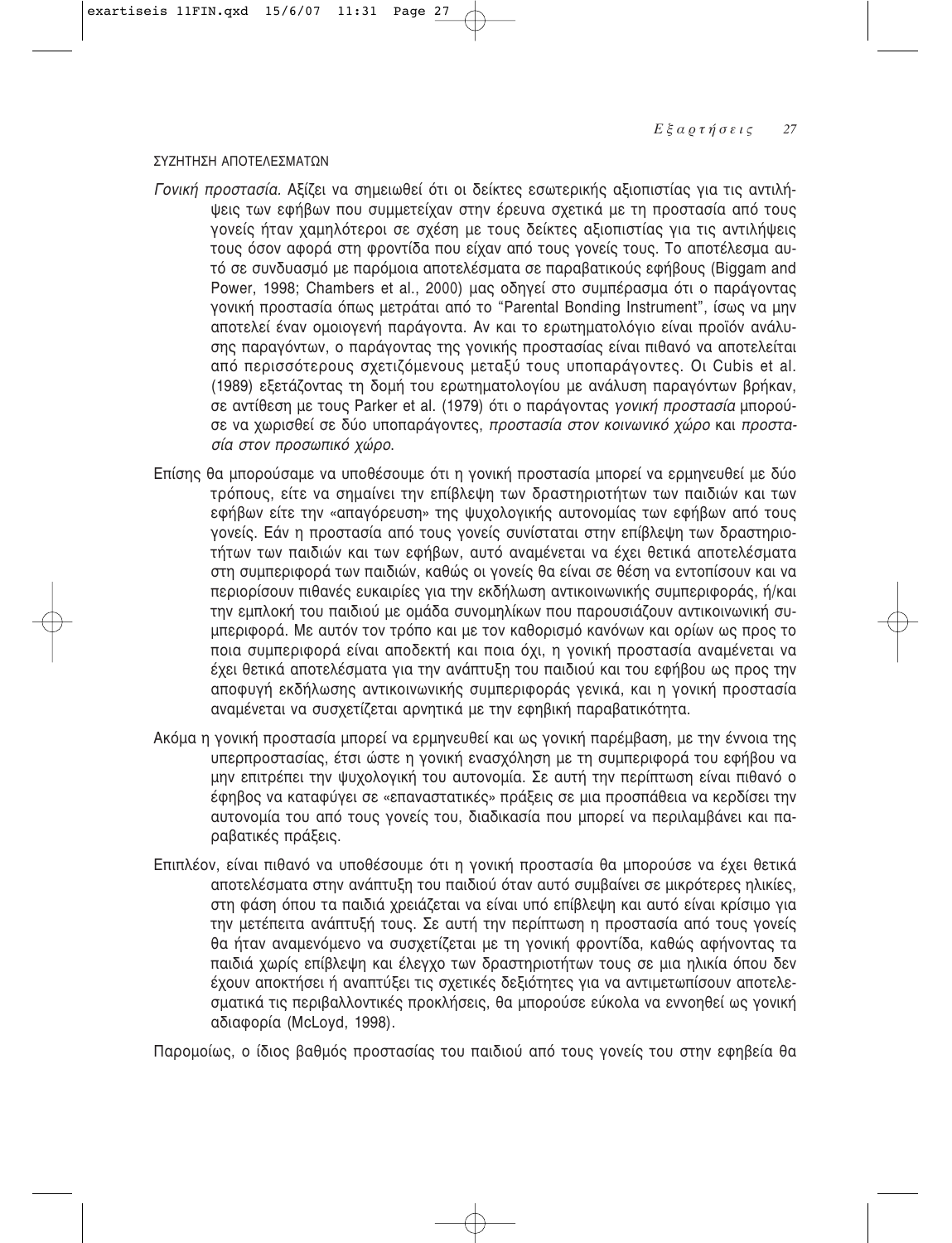μπορούσε να είναι τόσο επιβλαβής όσο και η έλλειψη προστασίας στα προηγούμενα χρόνια. Απλώς, επειδή η εφηβεία είναι η περίοδος όπου οι εν δυνάμει ενήλικες χρειάζονται να μάθουν καινούριους ρόλους, να αντιμετωπίσουν προκλήσεις και να ωριμάσουν συναισθηματικά, η γονική υπερπροστασία θα μπορούσε να εμποδίσει αυτές τις διαδικασίες και να μην επιτρέψει στον έφηβο την περαιτέρω ανάπτυξή του.

- Θα μπορούσαμε να θεωρήσουμε ότι η γονική προστασία έχει δύο όψεις, τη μία που εκφράζει έλεγχο και επίβλεψη της συμπεριφοράς και την άλλη που εκφράζει την αναστολή της ψυχολογικής ανεξαρτησίας. Η κάθε μία συμβάλλει με διαφορετικούς τρόπους στην ψυχοκοινωνική ανάπτυξη των παιδιών και των εφήβων στις διάφορες φάσεις ανάπτυξης. Υψηλός βαθμός ελέγχου και επίβλεψης θα μπορούσαν να είναι θετικοί παράγοντες στην εξέλιξη του παιδιού σε μικρότερες ηλικίες, καθώς η παράβλεψη των αναγκών προσκόλλησης-δεσμού των παιδιών είναι επιβλαβής στην ανάπτυξή τους (McLoyd, 1998), ενώ προοδευτικές μεταβολές προς λιγότερη επίβλεψη και περισσότερη ψυχολογική αυτονομία στη διάρκεια της εφηβείας αποτελούν θετικούς παράγοντες για την ψυχοκοινωνική ανάπτυξη των παιδιών.
- Χρήση ψυχοτρόπων ουσιών των εφήβων παραβατών και των οικογενειών τους. Η κατάχρηση αλκοόλ στην οικογένεια αναμένεται να σχετίζεται με λιγότερη φροντίδα των παιδιών στην οικογένεια. Παρόμοια αποτελέσματα αναφέρουν οι Rutherford et al. (1997), ότι αλκοολικοί πατέρες έχουν κριθεί από τους παιδιά τους ως περισσότερο αδιάφοροι σε σύγκριση με όσους δεν έχουν προβλήματα αλκοολισμού.
- Παρόλο που οι αντιλήψεις για την πατρική προστασία και φροντίδα των εφήβων της παρούσας έρευνας δεν συσχετίζονταν με την ύπαρξη προβλημάτων κατάχρησης αλκοόλ στην οικογένεια, εντούτοις η έλλειψη φροντίδας από τον πατέρα παρουσίαζε σημαντική συσχέτιση με την ηλικία χρήσης αλκοόλ από τους εφήβους, δηλαδή όσο νωρίτερα ξεκίνησαν οι έφηβοι τη χρήση αλκοόλ τόσο περισσότερο αδιάφορους αντιλαμβάνονταν τους γονείς τους.
- Σε παρόμοια συμπεράσματα καταλήγουν οι Whipple et al. (1995), όταν εξέτασαν και συνέκριναν με τη μέθοδο της παρατήρησης τις γονικές αλληλεπιδράσεις 17 αλκοολικών και 23 οικογενειών χωρίς προβλήματα αλκοολισμού και των βιολογικών τους υιών. Οι δύο ομάδες οικογενειών δεν διέφεραν σε σχέση με τους μέσους όρους ηλικίας των γονέων και των υιών τους, καθώς και στο κοινωνικο-οικονομικό επίπεδο. Παρατηρήθηκαν όμως διαφορές όσον αφορά στο ότι οι γονείς χωρίς προβλήματα αλκοολισμού είχαν περισσότερα χρόνια εκπαίδευσης, ήταν παντρεμένοι για μεγαλύτερο διάστημα και είχαν υψηλότερα εισοδήματα. Αν και τα αποτελέσματα της έρευνας πρέπει να τα ερμηνεύσουμε με κάποια προσοχή λόγω των μικρών δειγμάτων που χρησιμοποιήθηκαν και των σημαντικών διαφορών των δύο ομάδων σε αρκετούς κοινωνικο-δημογραφικούς δείκτες, η αλληλεπίδραση γονέα-παιδιού, όπως μετρήθηκε από το ερωτηματολόγιο "Dvadic Parent-Child Interaction Svstem" παρουσίασε σημαντικές διαφορές. Κατά τη διάρκεια των συνεδριών οι αλκοολικοί γονείς δεν μπορούσαν να απασχολήσουν τα παιδιά τους αποτελεσματικά και δεν είχαν δυαδικό συγχρονισμό. Γενικότερα, οι αλληλεπιδράσεις των αλκοολικών γονέων και των παιδιών τους χαρακτηρίζονταν από έλλειψη γονικής ζεστασιάς. Τα παιδιά τους εξέφραζαν περισσότερα αρνητικά συναισθήματα ενώ παρατηρήθηκε μία γενικότερη γονική απαίτηση για ανεξάρτητη συμπεριφορά εκ μέρους των παιδιών.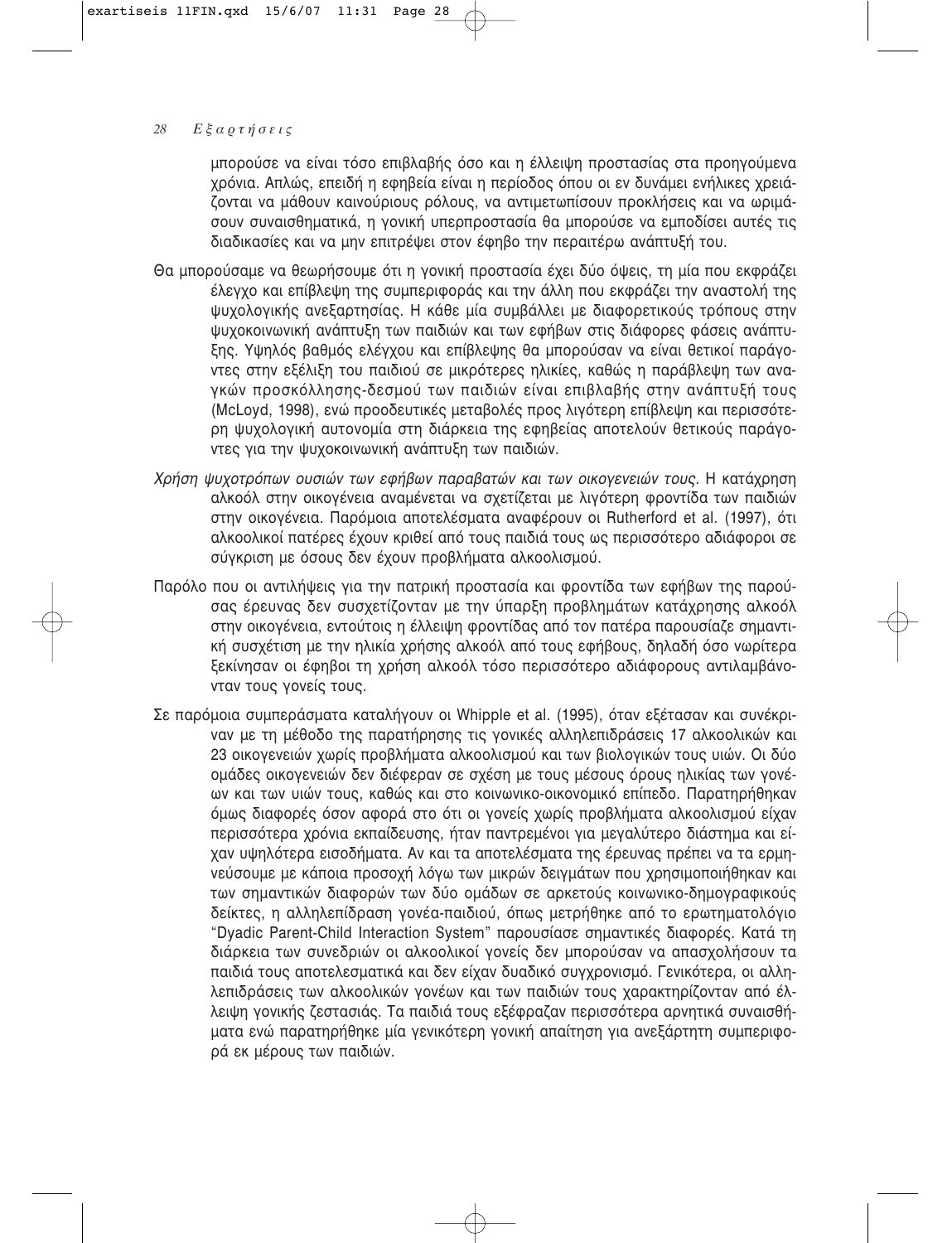- Οι Leukefeld et al. (1998) σε μια εκτενή ανασκόπηση της βιβλιογραφίας ερευνών που εξέτασαν το συσχετισμό οικονενειακών μεταβλητών και την κατάχρηση ναρκωτικών στην εφηβεία, αναφέρουν ότι σημαντικοί προγνωστικοί παράγοντες της κατάχρησης ναρ-Κωτικών στην εφηβεία ήταν η χρήση ναρκωτικών από τους νονείς και τα αδέρφια, οι θετικές στάσεις των γονέων στην κατάχρηση ναρκωτικών και η διαθεσιμότητα των ναρκωτικών στο περιβάλλον του εφήβου. Επιπλέον αναφέρουν ότι οι έφηβοι χρήστες Vαρκωτικών περιγράφουν τις οικογένειές τους ως εχθρικές, χωρίς κατανόηση, χωρίς συνοχή, χωρίς συνεργασία και γενικώς ως ένα περιβάλλον με υψηλό βαθμό αποξένωσης.
- *Διαφορές στις αντιλήψεις μεθόδων ανατροφής μεταξύ εφήβων με παραβατική συμπεριφορά και εφήβων από την κοινότητα.* Οι διαφορές στις τιμές των νεαρών με παραβατική συμπεριφορά της έρευνας όσον αφορά στις αντιλήψεις τους για τις γονικές μεθόδους ανατροφής των γονέων τους σε σύγκριση με εκείνες των εφήβων αγοριών του γενικότερου πληθυσμού ήταν σημαντικά υψηλότερες και για τις δύο διαστάσεις που μετρά το ερωτηματολόγιο, φροντίδα και προστασία, και για τους δύο γονείς. Το δείγμα των εφήβων με παραβατική συμπεριφορά αντιλαμβάνονταν και τους δύο γονείς τους ως περισσότερο προστατευτικούς σε σύγκριση με τους έφηβους μαθητές και αυτό το αποτέλεσμα βρίσκεται στην αναμενόμενη κατεύθυνση καθώς έφηβοι που θεωρούν τους γονείς τους υπερπροστατευτικούς έχουν βρεθεί να εμπλέκονται με μεγαλύτερη συχνότητα σε παραβατική συμπεριφορά σύμφωνα με τα δεδομένα ερευνών που έχουν γίνει στην κοινότητα (Mak, 1994; Pedersen, 1994). Παρά το ότι οι έρευνες αυτές έχουν μετρήσει την παραβατική συμπεριφορά με ερωτηματολόγιο που είναι πιθανό να μην περιλαμβάνει σοβαρές παραβατικές πράξεις και καθώς τα δείγματα τους βασίστηκαν σε σχολικούς πληθυσμούς είναι επίσης πιθανό να μην εκπροσωπούνται εκείνοι οι έφηβοι που εμπλέκονται με μεγαλύτερη συχνότητα σε παραβατικές πράξεις. Είναι γνωστό ότι οι έφηβοι που εμπλέκονται με μεγαλύτερη συχνότητα και διαπράττουν σοβαρότερα αδικήματα παρουσιάζουν υψηλό βαθμό απουσιών ή/και εγκαταλείπουν την εκπαίδευση (Rutter et al., 1998). Επίσης, παρόμοια αποτελέσματα αναφέρουν και οι Biggam and Power (1998) καθώς και οι Chambers et al. (2000) σε έρευνες με εφήβους σε αναμορφωτικές δομές.
- Οι στατιστικά σημαντικά υψηλότερες τιμές όμως των αντιλήψεων των εφήβων με παραβατική συμπεριφορά για τη γονική φροντίδα σε σύγκριση με το δείγμα των μαθητών βρίσκεται σε αντίθεση με προηγούμενες έρευνες σε αναμορφωτικές δομές της Σκωτίας (Biggam and Power, 1998; Chambers et al., 2000) καθώς και με τη γενικότερη βιβλιογραφία, όπου η γονική απόρριψη, η έλλειψη φροντίδας και οι ασταθείς μέθοδοι ανατροφής έχουν βρεθεί μεταξύ των πιο ισχυρών προγνωστικών παραγόντων της εφηβι-Kής παραβατικότητας (Loeber and Dishion, 1983; Liska and Reed, 1985; Loeber and Farrington, 1998; Lytton, 1990; McCord, 1979).
- Η ερμηνεία αυτού του αποτελέσματος δεν είναι εύκολη. Μία πιθανή ερμηνεία θα μπορούσε να είναι ότι το μεγάλο ποσοστό με βίαιη-παραβατική συμπεριφορά της έρευνας (52% βρίσκονταν στο ίδρυμα για βίαιες παραβάσεις, 29% για κλοπές, 9% για διακίνηση ναρκωτικών και 9% για άλλες παραβάσεις) που πιθανώς να οδήγησε σε συνολικά υψηλότερες τιμές γονικής φροντίδας. Το θέμα εξετάστηκε περαιτέρω με συγκρίσεις τιμών μεταξύ των εφήβων που καταδικάστηκαν για βίαιες παραβάσεις και εκείνων που καταδικάστηκαν για κλοπές. Αν και δεν υπήρχαν στατιστικά σημαντικές διαφορές ούτε στις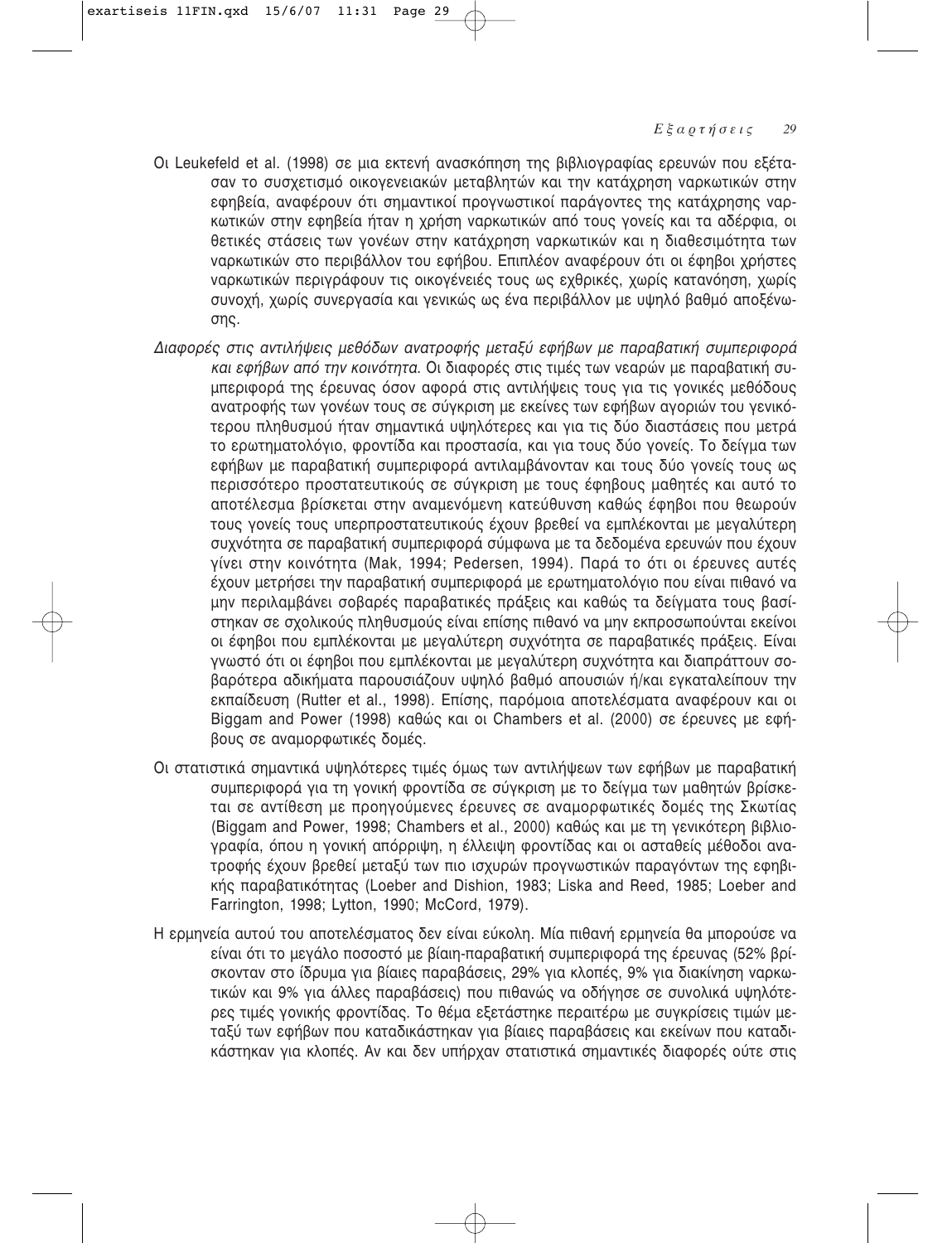#### $30^{\circ}$ Εξαρτήσεις

αντιλήψεις πατρικής προστασίας (t(112) = .32, στατιστικά ασήμαντο) ούτε στις αντιλήψεις μητρικής προστασίας (t(118) = 29 στατιστικά ασήμαντο) μεταξύ των δύο ομάδων, οι έφηβοι που είχαν καταδικαστεί για κλοπές αντιλαμβάνονταν τόσο της μητέρες τους  $(t(118)=3.78, p<.001)$  όσο και τους πατέρες τους  $(t(112)=2.64, p<.01)$  ως περισσότερο αδιάφορους, σε σύγκριση με εκείνους που είχαν διαπράξει βίαιες παραβάσεις.

- Καθώς η πλειοψηφία των εφήβων του δείγματος ήταν έφηβοι με βίαιη παραβατική συμπεριφορά το γενονός αυτό είναι πιθανό να εξηνήσει τις υψηλότερες τιμές στη νονική φροντίδα σε σχέση με το μαθητικό πληθυσμό. Παρόλα αυτά δεν είναι ξεκάθαρο γιατί όσοι είχαν καταδικαστεί για κλοπές αντιλαμβάνονταν τους γονείς τους ως περισσότερο αδιάφορους σε σύγκριση με τους βίαιους παραβάτες. Μια πιθανή εξήγηση μπορεί να είναι το γεγονός ότι οι βίαιοι παραβατικοί έφηβοι ανέφεραν σημαντικά λιγότερη κατάχρηση αλκοόλ στην οικογένειά τους (t(122)=2.11, p<.04) σε σύγκριση με τους παραβάτες για κλοπές. Τα αποτελέσματα μας οδηγούν στο συμπέρασμα ότι χρειάζεται περισσότερη έρευνα για την εξέταση της σχέσης της ποιότητας των μεθόδων ανατροφής σε διαφορετικές ομάδες παραβατικών εφήβων, καθώς είναι πιθανό διαφορετικοί παράγοντες επικινδυνότητας και προδιαθεσιμότητας να εμπλέκονται στην εκδήλωση παραβατικής συμπεριφοράς από διαφορετικές ομάδες εφήβων.
- Τα αποτελέσματα της παρούσας έρευνας συμφωνούν με την εικόνα του οικογενειακού περιβάλλοντος των εφήβων χρηστών ναρκωτικών, όπως παρουσιάστηκε από τους Leukefeld et al. (1998) από έρευνες στο γενικότερο πληθυσμό σε εφήβους και νέους, και τα αποτελέσματα δείχνουν ότι οι ίδιες συσχετίσεις γενικώς συναντώνται και σε νέους με παραβατική συμπεριφορά, τουλάχιστον σε σχέση με τις αντιλήψεις για τη μητρική φροντίδα και την έναρξη χρήσης ναρκωτικών. Επίσης, φαίνεται ότι χρειάζεται περισσότερη έρευνα για τη μελέτη της δομής της γονικής προστασίας-όπως αυτή μετράται από το "Parental Bonding Instrument". Επίσης περαιτέρω διερεύνηση χρειάζεται η αποσαφήνιση των σχέσεων των μεθόδων ανατροφής της οικογένειας και η συνεισφορά τους σε διαφορετικές κατηγορίες. Τέλος, τα ίδια θέματα αξίζει να μελετηθούν για τα κορίτσια στην εφηβεία που εκδηλώνουν παραβατική συμπεριφορά.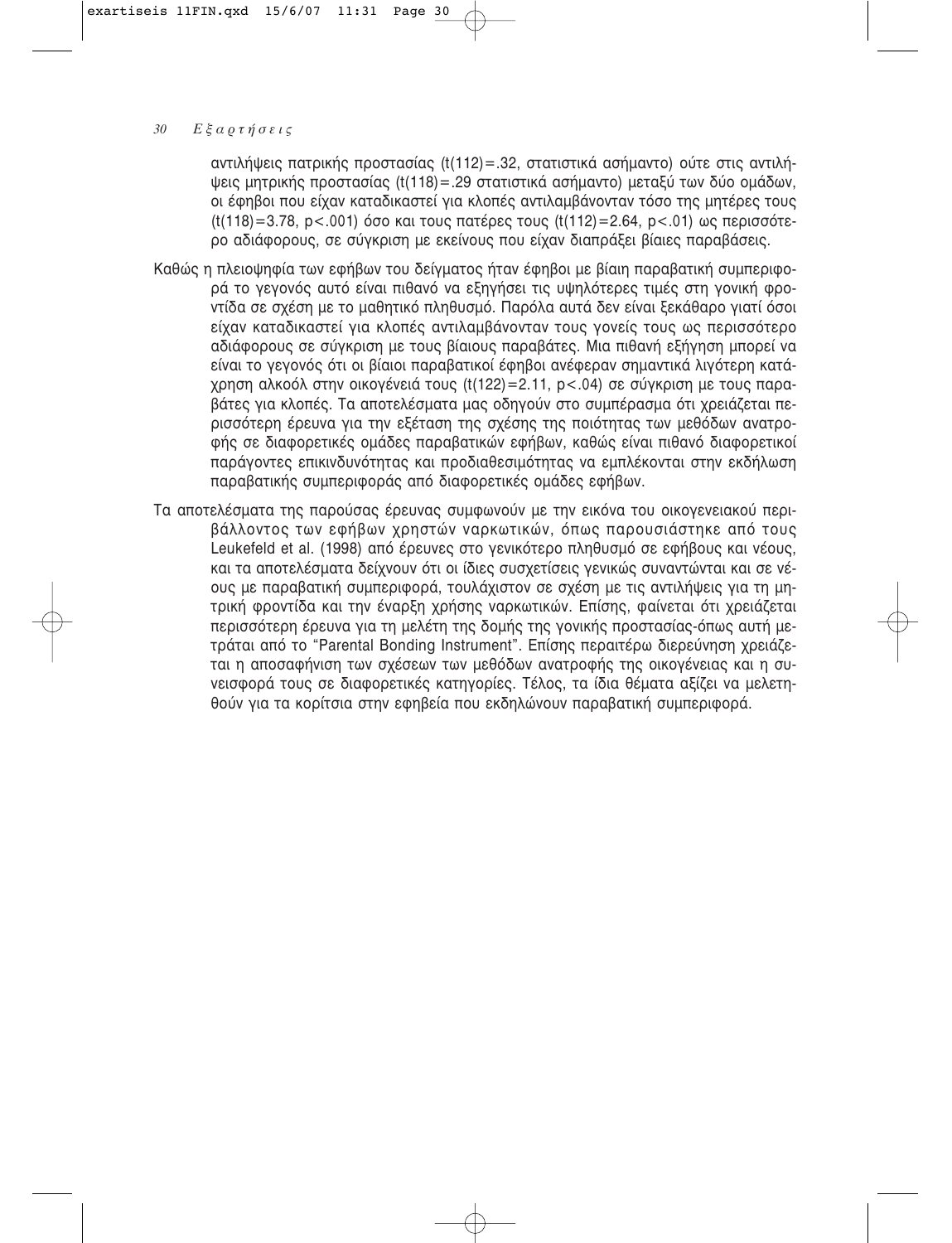#### exartiseis 11FIN.qxd Page 31  $15/6/07$  $11:31$

#### Βιβλιογραφία

- Biggam, F.H. and Power, K.G. (1998). The Quality of Perceived Parenting Experienced by a Group of Scottish Incarcerated Young Offenders. Journal of Adolescence, 21, 161-176.
- Chambers, J.A., Power, K.G., Loucks, N. and Swanson, V. (2000). Psychometric Properties of the Parental Bonding Instrument and its Association with Psychological Distress in a Group of Incarcerated Young Offenders in Scotland. Social Psychiatry and Psychiatric Epidemiology, 35, 318-325.
- Cubis, J., Lewin, T. and Dawes, F. (1989). Australian Adolescents' Perceptions of their Parents. Australian and New Zealand Journal of Psychiatry, 23, 35-47.
- Farrington, D. P. (1995). The twelfth Jack Tizard memorial lecture: The development of offending and antisocial behaviour from childhood. Key findings from the Cambridge Study in Delinquent Development. Journal of Child Psychology and Psychiatry, 360, 929-964.
- Kiriakidis S. (2007) Perceived Quality of Parenting and it's Relations with Frequency of Offending and Indeces of Psychosocial Functioning among Institutionalised Adolescents. Hellenic Journal of Psychology, (in press).
- Leukefeld, C.G., Logan, T.K., Clayton, R.R., Martin, C., Zimmerman, R., Cattarello, A., Milich, R. and Lynam, D. (1998). Adolescent Dryg Use, Delinquency, and Other Behaviors. In Gullotta, T.P., Adams, G.R. and Montemayor, R. (Eds) Delinquent and Violent Youth. London: Sage.
- Liska, A.E. and Reed, M.D. (1985). Ties to Conventional Institutions and Delinguency: Estimating Reciprocal Effects. American Sociological Review, 50, 547-560.
- Loeber, R. and Dishion, T. (1983). Early Predictors of Male Delinquency: A Review. Psychological Bulletin, 94, 68-99.
- Loeber, R. and Farrington, D.P. (1998b). Never Too Early, Never Too Late: Risk Factors and Successful Interventions for Serious and Violent Juvenile Offenders. Studies on Crime and Crime Prevention.  $7.7 - 30.$
- Lopez, F.G. and Gover, M.R. (1993). Self-Report Measures of Parent-Adolescent Attachment and Separation-Individuation: A Selective Review. Journal of Counseling and Development, 71, 560-569.
- Lytton, H. (1990). Child and Parent Effects in Boys' Conduct Disorder: A Reinterpretation. Development and Psychology, 26, 683-697.
- Mak, A. (1994). Parental Neglect and Overprotection as Risk Factors in Delinguency. Australian Journal of Psychology, 46, 107-111.
- McGee, R., Wolfe, D., & Olson, J. (2001). Multiple maltreatment, attribution of blame, and adjustment among adolescents. Development and Psychopathology, 13, 827-846.
- Malo, J. and Tremblay, R.E. (1997). The Impact of Parental Alcoholism and Maternal Social Position on Boys' School Adjustment, Pybertal Maturation and Sexyal Behaviour: A Test of Two Competing Hypotheses. Journal of Child Psychology and Psychiatry, 38, 187-197.
- McCord, J. (1979). Some Child-Rearing Antecedents of Criminal Behaviour in Adult Men. Journal of Personality and Social Psychology, 37, 1477-14486.
- McLoyd, V.C. (1998). Socioeconomic Disadvantage and Child Development. American Psychologist, 53, 185-204.
- Parker, G. (1989). The Parental Bonding Instrument: Psychometric Properties Reviewed. Psychiatric Developments, 4, 317-335.
- Parker, G., Tupling, H. and Brown, L.B. (1979). A Parental Bonding Instrument. British Journal of Medical Psychology, 52, 1-10.
- Pedersen, W. (1994). Parental Relations, Mental Health, and Delinguency in Adolescents. Adolescence, 29, 975-990.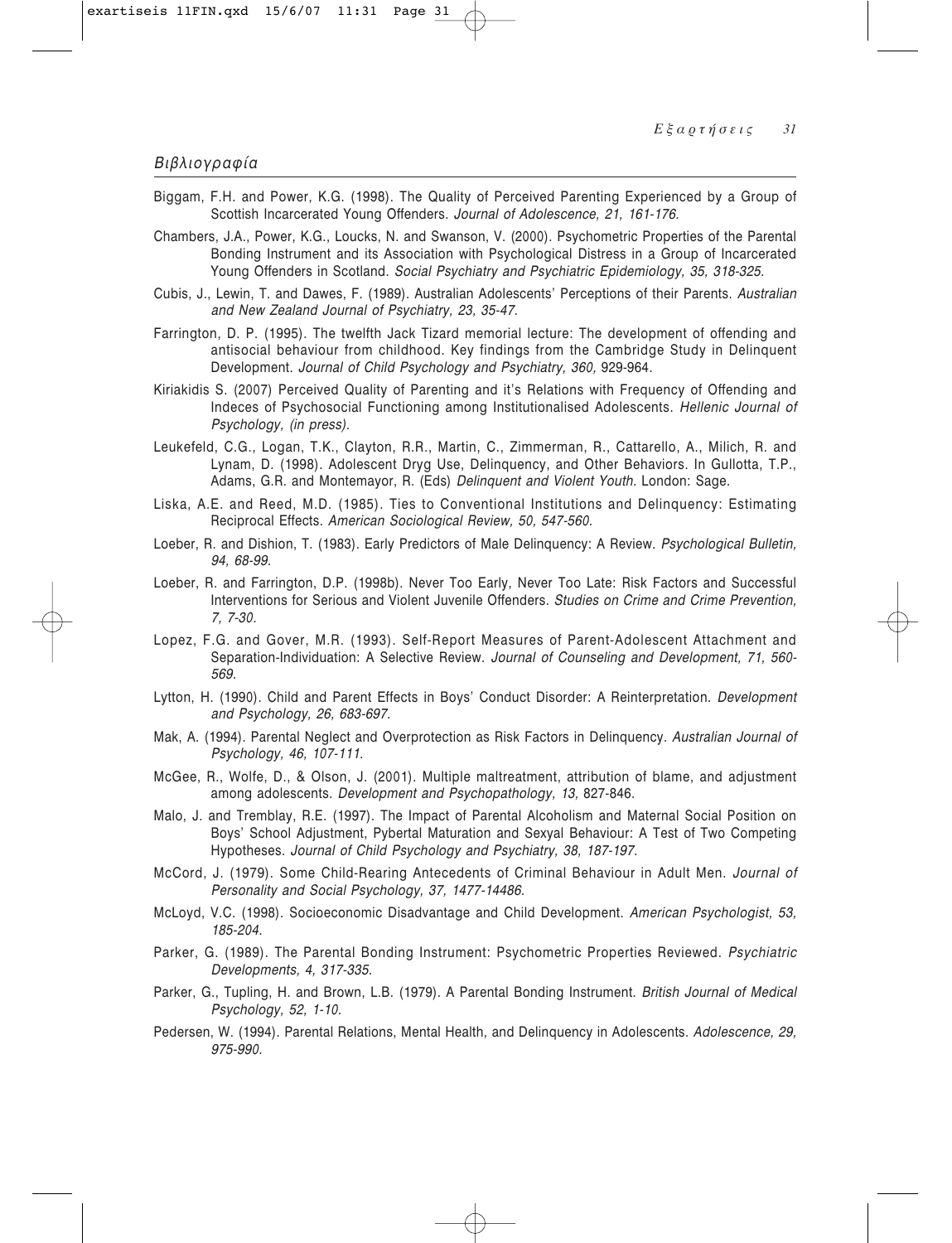- Rutherford, M.J., Cacciola, J.S., Alterman, A.I., McKay, J.R. and Cook, T.J. (1997). Young Men's Perceived Quality of Parenting Based on Familial History of Alcoholism. *Journal of Child and Adolescent Substance Abuse, 6, 43-56.*
- Rutter, M., Giller, H. and Hagell, A. (1998). *Antisocial Behaviour by Young People.* New York: Cambrigde University Press.

West, M.O. and Prinz, R.J. (1987). *Parental Alcoholism and Childhood Psychopathology, 102, 204-218.* 

Whipple, E.E., Fitzgerald, H.E. and Zucker, R.A. (1995). Parent-Child Interactions in Alcoholic and Non-Alcoholic Families. *American Journal of Orthopsychiatry, 65, 153-159.*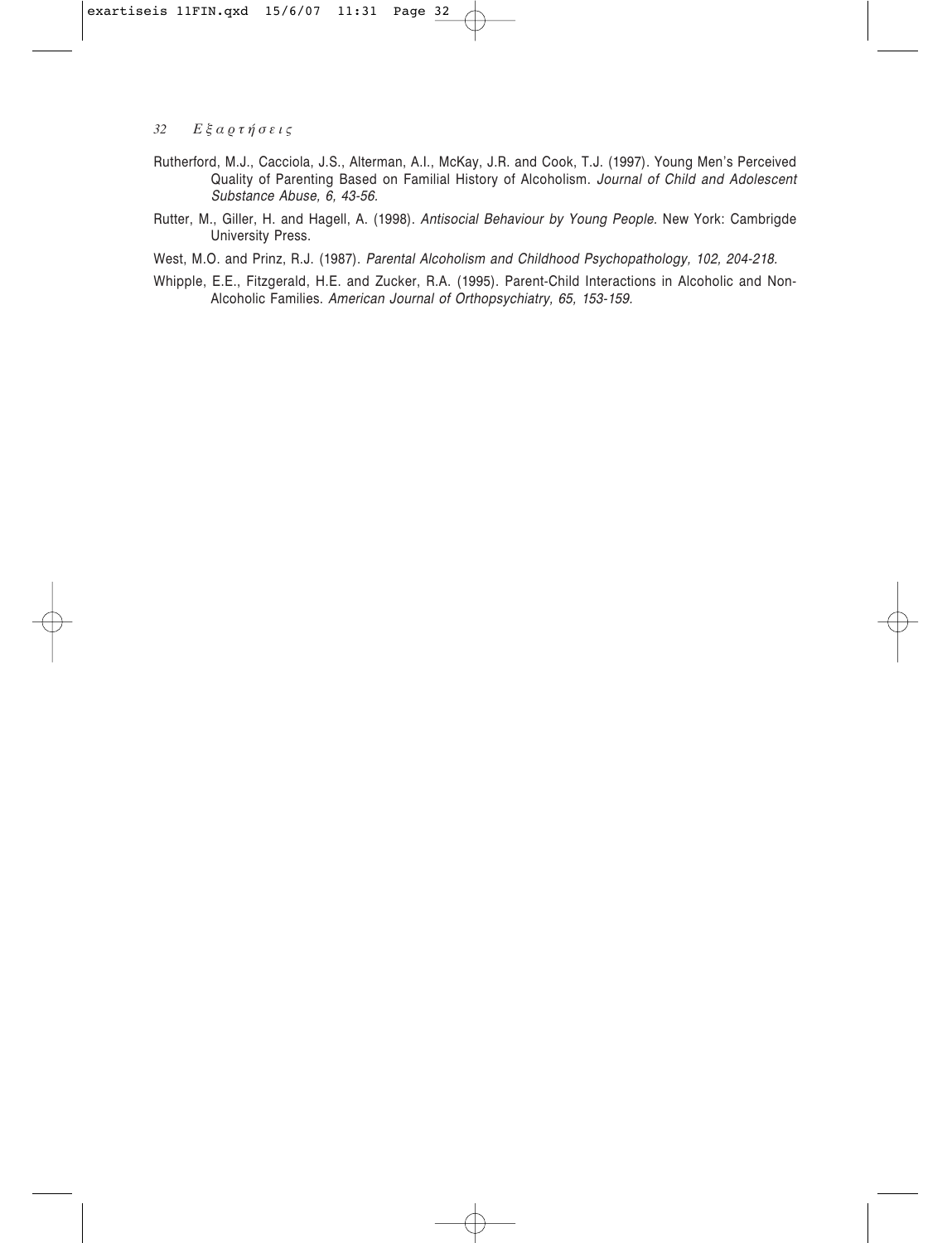$E \xi \alpha \varrho \tau \eta \sigma \varepsilon \iota \varsigma$  33

# <u>Η ΘΕΡΑΠΕΙΑ ΣΤΟ ΣΤΟΧΑΣΤΡΟ</u><br>ΤΡΕΑΤΜΕΝΤ ΡΕ<u>ΒSΡΕΟΤΙ</u>VES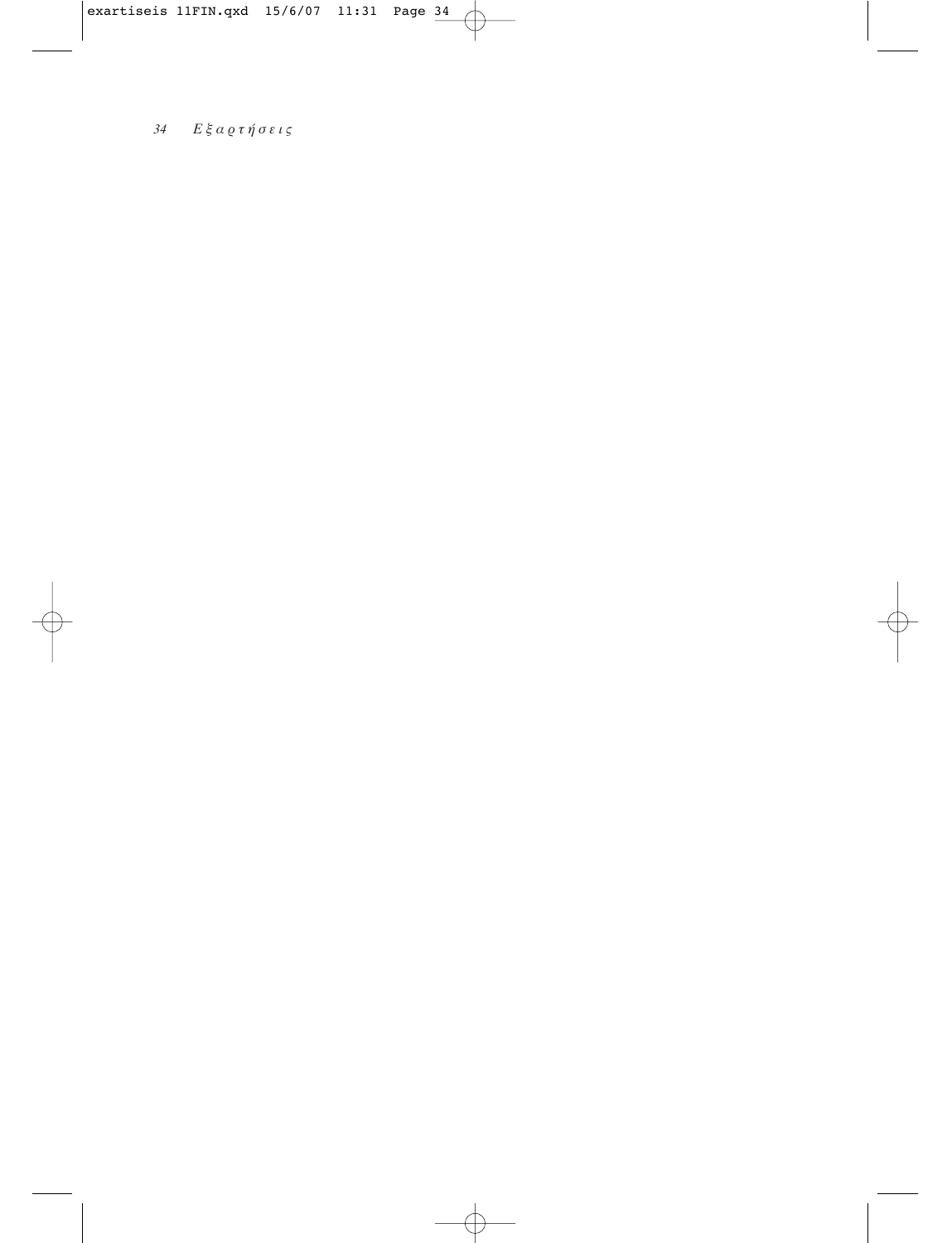*Ε ξ α ρ τ ή σ ε ι ς , τεύχος 11, 2007*

Η ΧΡΗΣΗ ΤΕΧΝΙΚΩΝ ΔΙΑΜΕΣΟΛΑΒΗΣΗΣ ΣΤΗΝ ΟΜΑΔΙΚΗ ΘΕΡΑΠΕΙΑ. ΜΕ ΣΤΕΛΕΧΗ ΤΟΥ ΚΕΘΕΑ<sup>\*</sup>

KAHMH∑ NAYPIAH∑, KAINIKO∑ KOINONIKO∑ ΨYXOAOFO∑ KALANAYTH∑ OMAAA∑, ΚΑΘΗΓΗΤΗΣ ΤΟΥ ΤΟΜΕΑ ΨΥΧΟΛΟΓΙΑΣ ΤΟΥ ΤΜΗΜΑΤΟΣ Φ.Π.Ψ. ΤΟΥ ΠΑΝΕΠΙΣΤΗΜΙΟΥ ΑΘΗΝΩΝ

- Το σχέδιο, η παρουσίαση στην ομάδα προσωπικών αντικειμένων, η δουλειά με φωτογραφίες (Vacheret et al., 2002) και το γενεόνραμμα, είναι μερικές από τις τεχνικές που χρησιμοποιούμε τα τελευταία χρόνια στα εκπαιδευτικά σεμινάρια δυναμικής της ομάδας με οτελέχη του ΚΕΘΕΑ. Τις ονομάζουμε τεχνικές διαμεσολάβησης, γιατί το κοινό χαρα-Κτηριστικό τους είναι, ότι από ψυχαναλυτική σκοπιά – καθώς δεν χρησιμοποιούνται μό-VO UΠΌ ΤΟ Πρίσμα της ψυχανάλυσης, ούτε καν μόνο ψυχοδυναμικά - βασίζονται στις ιδέες της *διαμεσολάβησης* (Kaës, 1983) και της *μεταβατικότητας* (Winnicott, 1971).
- Οι τεχνικές διαμεσολάβησης αποτελούν τρόπον τινά *τροποποιήσεις* του ομαδικού αναλυτικού πλαισίου (Ναυρίδης, 2005). Εισάγοντας το στοιχείο της *τριαδικότητας* στο κλινικό περιβάλλον της ομάδας, είναι πολύ βοηθητικές σε ό,τι αφορά στις διαδικασίες συμβολο*ποίησης, τόσο σε ατομικό όσο και σε συλλογικό επίπεδο. Συνακόλουθα, μπορεί να εί*ναι απαραίτητες, όταν στην ομάδα υπάρχουν άτομα με σοβαρά ψυχολογικά ελλείμματα σ' αυτόν τον τομέα<sup>[1]</sup>, άτομα δηλαδή που δεν διαθέτουν μια επαρκή ικανότητα να κάνουν συνειρμούς, να μεταβιβάζουν αυθόρμητα πάνω στον ομαδικό αναλυτή τα πρόσωπα των εσωτερικών τους ομάδων, ή να κατανοούν και να επεξεργάζονται εσωτερικά μια ψυχαναλυτική ερμηνεία.
- Οι τεχνικές διαμεσολάβησης όμως μπορεί να είναι εξίσου χρήσιμες και σε πλαίσια, στα οποία ο στόχος δεν είναι ακραιφνώς θεραπευτικός, αλλά αποσκοπούν στην ευαισθητοποίηση και βιωματική κατάρτιση, στη δυναμική της ομάδας. Γιατί με αυτές διευκολύνεται η φαντασιακή παραγωγή, καθώς φέρνουν στη σκηνή ένα πλούτο από εικόνες, που επιτρέπουν μια ταχύτερη εμβάθυνση στη διαπροσωπική επικοινωνία και στην ομαδική διεργασία.
- Ο όρος τροποποίηση που χρησιμοποιούμε εδώ, έχει την έννοια, αφ' ενός, ότι ο ομαδικός αναλυτής δεν βγαίνει από τον αναλυτικό του ρόλο, αλλά ότι τον ασκεί με διαφορετικό τρόπο. Δεν *ερμηνεύει* λ.χ., αλλά κυρίως *εμπεριέχει, συγκρατεί* και *συνοδεύει*. Αφετέρου, και η ομάδα δεν λειτουργεί ελευθερο-συνειρμικά με τον τρόπο που ισχύει στην ομαδική ανάλυση. Είναι περισσότερο καθοδηγούμενη και επικεντρώνεται κάθε φορά στην προσωπική εργασία που κάνει ένα συγκεκριμένο μέλος και στο αντικείμενο πάνω στο οποίο αυτό εργάζεται.
- Η δυναμική της ομάδας επιτρέπει έτσι στους συμμετέχοντες να χρησιμοποιούν ασυνείδητα ο ένας τον άλλο, μέσα από ποικίλες προβολές και μετατοπίσεις των επιθυμιών και των αμυνών τους και να μιλούν εκείνοι στη θέση των άλλων ή να αφήνουν τους άλλους να το κάνουν για λογαριασμό τους.

<sup>\*</sup> Το άρθρο παρουσιάστηκε στο συνέδριο της ΕFTC στην Κρήτη, Μάιος 2005

<sup>1</sup> Όπως λ.χ. στις περιπτώσεις *μεταιχμιακού* (borderline) τύπου ψυχικής οργάνωσης.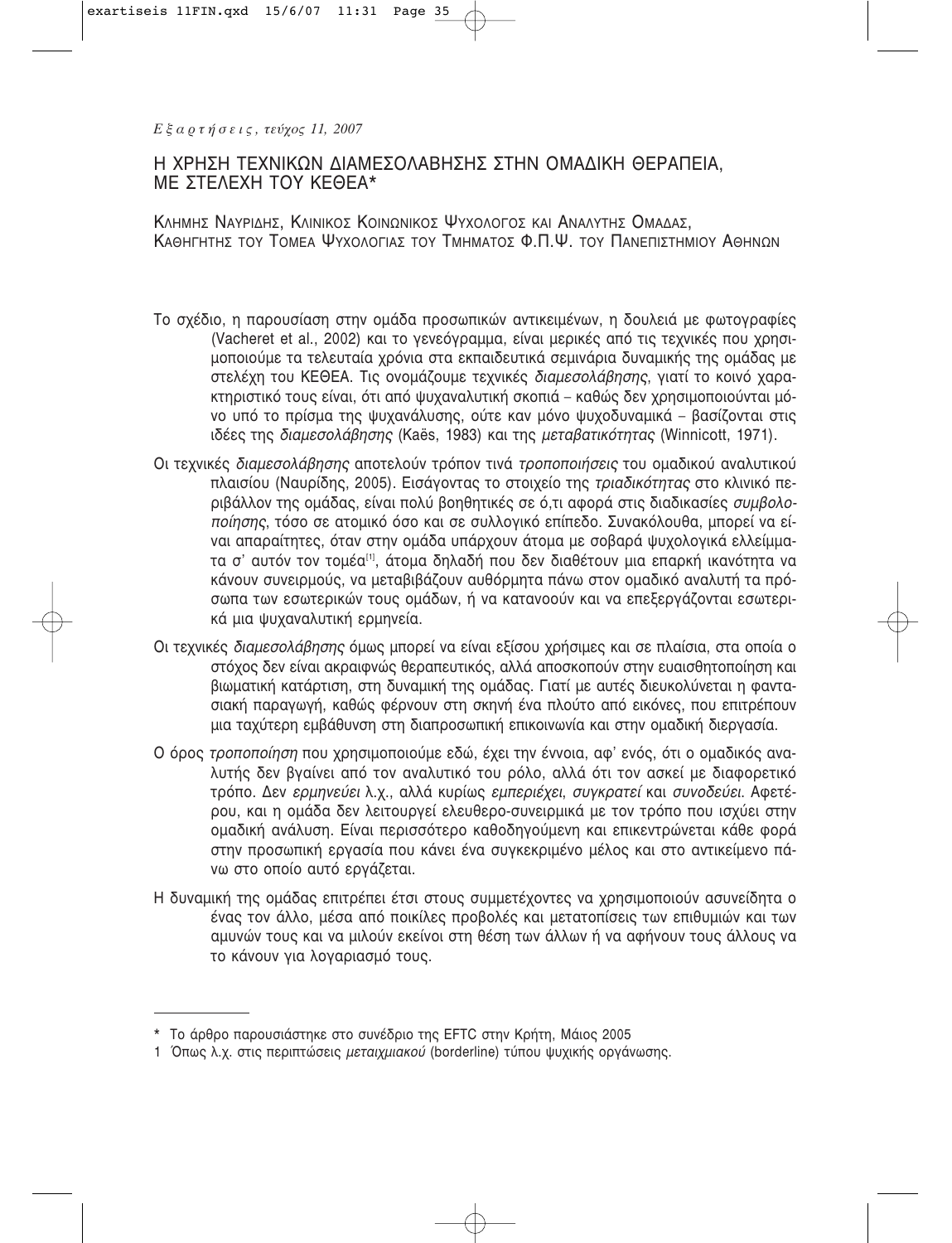- Επίσης, σε ορισμένες περιπτώσεις, όπως λ.χ. στη δουλειά με σχέδια και ζωγραφιές ή με γενεογράμματα, συνήθως, όπως θα πούμε στη συνέχεια, απαιτούνται και αλλαγές στη διάταξη (dispositif), δηλαδή στον τρόπο με τον οποίο τοποθετείται η ομάδα μέσα στο χώρο.
- Θα παρουσιάσουμε εδώ συνοπτικά τρία από αυτά τα πλαίσια: τα προσωπικά αντικείμενα, τη δουλειά πάνω σε φωτογραφίες και τα σχέδια - ζωγραφιές.

#### (Α) ΤΑ ΠΡΟΣΩΠΙΚΑ ΑΝΤΙΚΕΙΜΕΝΑ

- Καλούμε τους συμμετέχοντες να επιλέξουν κάτι, από αυτά που βρίσκονται εκείνη τη στιγμή μέσα στην τσάντα τους, στις τσέπες, ή επάνω τους και να το παρουσιάσουν στην ομάδα, προσθέτοντας οτιδήποτε μπορεί να τους έρχεται στο μυαλό με αφορμή το συγκεκριμένο αντικείμενο. Η διάταξη των καθισμάτων σε κύκλο παραμένει ως έχει και η οδηγία είναι, ότι όταν κάποιος μιλάει, όλοι οι υπόλοιποι ακούμε προσεκτικά, χωρίς να κάνουμε διευκρινιστικές ερωτήσεις ή άλλου είδους σχόλια.
- Τα διάφορα μικρο-αντικείμενα που εμφανίζονται τότε στα χέρια των μελών της ομάδας, ένα κομπολόι, ένα ζευγάρι γάντια, ένα πορτοφόλι, ένα μπρελόκ, μια λακ για τα μαλλιά, ένα κινητό κ.ά., ξαφνικά είναι σα να ζωντανεύουν και να αναλαμβάνουν εκείνα να μιλήσουν, εκπροσωπώντας τους κατόχους τους, το καθένα γι' αυτόν που το παρουσιάζει, και όλα μαζί νια την ομάδα.
- Η ιδιαιτερότητα αυτής της άσκησης είναι ότι, κατά το διάστημα που πραγματοποιείται, οι συμμετέχοντες δεν αλληλεπιδρούν μεγαλοφώνως αναμεταξύ τους. Χαμηλόφωνα όμως, από μέσα του, ο καθένας απ' αυτούς κάνει το προσωπικό εσωτερικό του ταξίδι, διαμέσου των εικόνων που βλέπει να ξετυλίνονται στις αφηνήσεις των άλλων. Ακούνονται φράσεις όπως αυτές: «Το δακτυλίδι μου με ζεσταίνει». «Είναι το δικό μου κλειδί». «Ένα ρολόι που με πηγαίνει πίσω». Ούτε ο εμψυχωτής, όταν δίνει αυτή την άσκηση, σχολιάζει επιτόπου οτιδήποτε. Το αφήνει απλώς να αιωρείται μέσα στη σκέψη του, για να αναφερθεί ενδεχομένως σ' αυτό, σε κάποια επόμενη συνεδρία, συνδέοντάς το με κάτι άλλο.
- Η υλικότητα των διαμεσολαβητικών αντικειμένων είναι πολύ ευεργετική και βοηθητική για τους συμμετέχοντες. Δεν περιορίζονται μόνο στο να εξασφαλίζουν για το υποκείμενο και τους υπόλοιπους παρόντες έναν ενδιάμεσο χώρο, κάτι που θα αρκούσε και μόνη της η ομιλία για να το κάνει. Αλλά με το στοιχείο του χειροπιαστού που αυτά κυριολεκτικά διαθέτουν, ή του εν πάση περιπτώσει αντιληπτού δια των αισθήσεων, έχουν ακριβώς την ιδιότητα, ως μη-Εγώ αντικείμενα, ζωντανά και νεκρά ταυτόχρονα, που ξεχωρίζουν αλλά και δεν αντιδρούν, να προσφέρουν μια αίσθηση σταθερότητας και ασφάλειας. Χάρη σ' αυτό, τα προσωπικά αντικείμενα μπορούν δυνητικά να χρησιμεύσουν και ως μεταβατικά αντικείμενα (Winnicott, op. cit.), αντικείμενα στήριξης για μια ολόκληρη εσωτερική, ψυχική και δια-ψυχική διεργασία, που γίνεται κατά την ώρα της παρουσίασής τους στην ομάδα.
- Άλλωστε, όπως είχε πει κάποτε ο Pichon-Rivière<sup>12</sup>, το να μαθαίνεις είναι και μια διαδικασία εργαλειακής, δηλαδή χρηστικής, ιδιοποίησης της πραγματικότητας: για να αλλάζεις εσύ

<sup>2</sup> Η αναφορά είναι της Rosa Jaitin, από το κείμενό της Médiation ludique et pensée scénique, in Vacheret et al. (2002), σελ. 79.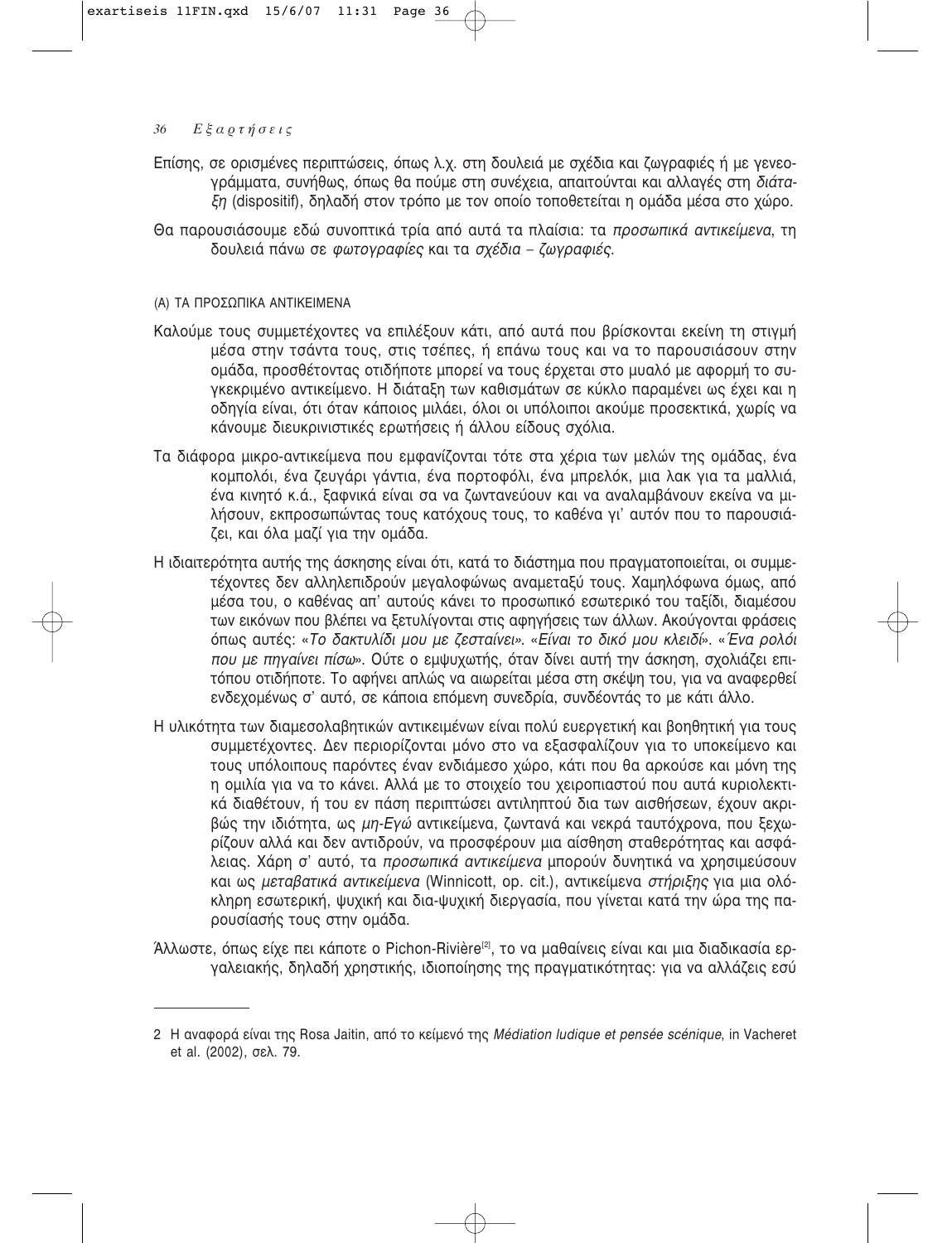ο ίδιος, αλλά και για να την αλλάζεις. Η ιδιοποίηση εν προκειμένω ισοδυναμεί με το να παίρνεις το αντικείμενο και να το εσωτερικεύεις, συνδεόμενος μ' αυτό με ένα δεσμό, που επιτρέπει τη συγκινησιακή ανταλλαγή με τους άλλους, μέσω της συγκίνησης που το αντικείμενο που μοιράζεσαι προκαλεί σε κάθε μέλος της ομάδας.

Τα προσωπικά αντικείμενα μπορεί να είναι περισσότερο ή λιγότερο σημαντικά γι' αυτούς που τα επιλέγουν, σίγουρα όμως έχουν σημασίες, οι οποίες δεν είναι ποσοτικές, ούτε ποσοτικοποιούνται. Εξάλλου, πάνω σ' αυτές οι κάτοχοι δεν δύνανται να έχουν και κανενός είδους έλεγχο. Από κάτοχοι, γίνονται κατεχόμενοι.

11:31 Page 37

- Ευρισκόμενες εξ ορισμού υπό την αιγίδα του ασυνείδητου και της παραγνώρισης, οι σημασίες των πραγμάτων έχουν πάντα την ιδιότητα να μας αιφνιδιάζουν. Γι' αυτό και μέσα στις ομάδες, τα αντικείμενα είναι αυτά που...μας διαλένουν να τα μιλήσουμε και όχι εμείς εκείνα.
- Κάθε αντικείμενο, είναι και μια ρωγμή, μέσα από την οποία βλέπεις κάτι από τον άλλο και κάτι από την ομάδα. Για την ακρίβεια, αυτό το κάτι που βλέπεις από τον άλλο, έχει να κάνει και με τη σχέση που εκείνη την ώρα ο ίδιος έχει με την ομάδα. «Όλα αυτά τα αντικείμενα - είχε πει μια συμμετέχουσα - θα μπορούσε να βρίσκονται μέσα στην ίδια τσάντα». Και βέβαια εδώ, αν τα αντικείμενα είναι οι μετωνυμίες των μελών, η τσάντα δεν θα μπορούσε παρά να είναι μια μεταφορά της ομάδας.

### (Β) ΟΙ ΦΩΤΟΓΡΑΦΙΕΣ

exartiseis 11FIN.qxd 15/6/07

- Πρόκειται για ένα πλαίσιο ομαδικής εργασίας που βασίζεται στην ιδέα των προβλητικών δοκιμασιών. Οι φωτογραφίες (μαυρό-ασπρες) που χρησιμοποιούνται είναι από το υλικό της Φωτο-γλώσσας (Photolangage), μιας μεθόδου που δημιουργήθηκε το 1965 από ψυχολόγους και ψυχοκοινωνιολόγους της Lyon, οι οποίοι τότε δούλευαν με εφήβους (Babin, Béliste, Baptiste, 1972). Με τις φωτογραφίες, οι ίδιοι αρχικά αποσκοπούσαν, κατά τρόπο μάλλον εμπειρικό, να προσφέρουν ένα στήριγμα για την ομιλία, σε νέους που αντιμετώπιζαν δυσκολίες στο να εκφράζονται και να μιλάνε στην ομάδα για προσωπικές τους εμπειρίες, ορισμένες από τις οποίες ήταν οδυνηρές.
- Αργότερα η χρήση της Φωτο-γλώσσας επεκτάθηκε και στο χώρο της βιωματικής κατάρτισης ενηλίκων, με πληθυσμούς από διάφορες κοινωνικές ομάδες. Η Φωτο-γλώσσα δεν αποτελεί ένα κλειστό σύστημα αξιολόγησης, όπως τα διάφορα ψυχολογικά tests, επιτρέποντας τόσο την προσθήκη και άλλων φωτογραφιών όσο και το να μη χρησιμοποιούνται υποχρεωτικά όλες.
- Όπως και με την προηγούμενη άσκηση, έτσι και σ' αυτήν, η κυκλική διάταξη των καθισμάτων παραμένει ως έχει. Ο εμψυχωτής, αφού τονίσει στην ομάδα τον προσωπικό χαρακτήρα της εργασίας που πρόκειται να γίνει και ότι συνακόλουθα έχει σημασία να ακούνε προσεκτικά εκείνον που κάθε φορά θα μιλάει χωρίς σχόλια ούτε κανενός άλλου είδους παρεμβάσεις, απλώνει στο κέντρο του κύκλου, εντελώς άτακτα, ένα σύνολο από φωτογραφίες.
- Ο αριθμός των φωτογραφιών, για μια ομάδα 10-12 ατόμων, είναι περίπου 35-40 και τα θέματά τους ποικίλουν<sup>3</sup>. Σε άλλες υπάρχουν άνθρωποι, μόνοι ή μαζί με άλλους, σε διάφορες

<sup>3</sup> Ο βασικός σχεδιασμός της Φωτο-γλώσσας περιλαμβάνει 48 επιφάνειες (planches).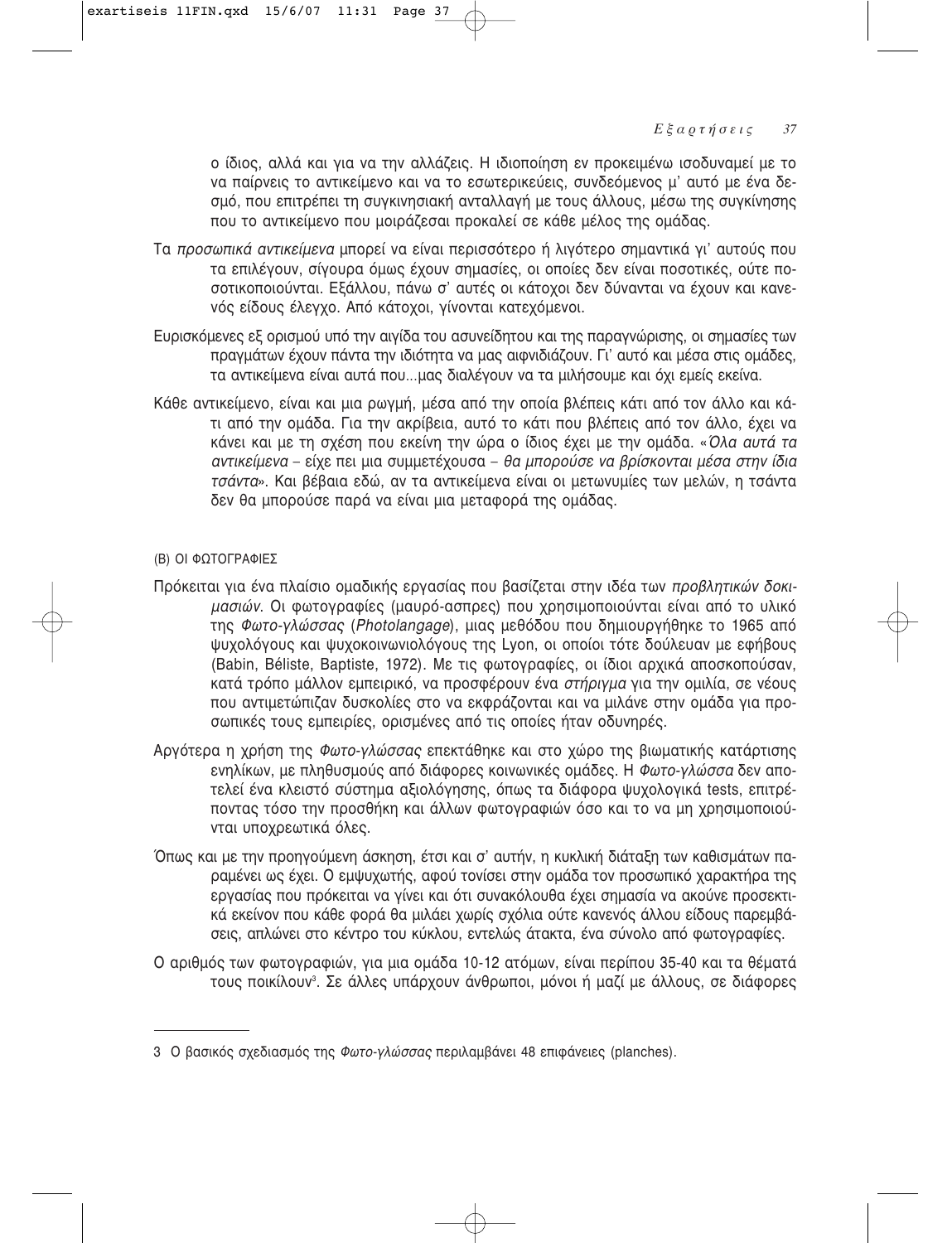καταστάσεις της καθημερινότητας, σε άλλες όχι. Οι ανθρώπινες φιγούρες είναι κάθε ηλικίας και με διαφορετικές συναισθηματικές εκφράσεις. Σε μερικές, το θέμα είναι διφορούμενο ή αινιγματικό. Σε μια λ.χ., δεν είναι σαφές, αν πρόκειται για σύννεφα ή για χιονισμένο τοπίο, και σε μια άλλη, αν αυτό που απεικονίζεται είναι η πρόσοψη ενός μενάλου συνκροτήματος κατοικιών ή κάτι άλλο.

- Σ' έναν πρώτο χρόνο, οι συμμετέχοντες καλούνται, χωρίς να μιλάνε, να περιεργαστούν αυτές τις φωτογραφίες και να διαλέξουν ο καθένας από μία ή δυο το πολύ. Στη συνέχεια, αφού τις πάρουν στα χέρια τους και τις κοιτάξουν προσεκτικά, να πάρουν το λόγο, όταν αισθανθούν έτοιμοι, και να πουν τι βλέπουν ή ό,τι άλλο σκέφτονται με αφετηρία τη φωτογραφία ή τις φωτογραφίες που επέλεξαν. Σε ό,τι αφορά τη στάση του ομαδικού αναλυτή στο πλαίσιο αυτής της άσκησης, ισχύουν όσα ειπώθηκαν και προηγουμένως.
- Καθόλου σπάνια, η ίδια η διαδικασία της επιλονής των φωτονραφιών από τους συμμετέχοντες, σε επίπεδο καθαρά πραγματολογικό, μπορεί να αναδείξει μικρο-γεγονότα και καταστάσεις εξαιρετικής σημασίας, τόσο αναφορικά με συγκεκριμένα μέλη όσο και σχετικά με τη δυναμική της ομάδας. Είναι οι περιπτώσεις, όπου κάποιος λ.χ. μπορεί να πει, ότι άλλη φωτογραφία ήθελε να πάρει και άλλη τελικά πήρε, ή ότι κάποιος άλλος πρόλαβε και πήρε τη φωτογραφία που διάλεξε.
- Κυρίως όμως έχει ενδιαφέρον όλο αυτό που προκύπτει από τις αφηγήσεις. Από ουδέτερες και απρόσωπες που ήταν αρχικά, απεικονίζοντας άγνωστους ανθρώπους, σε περιβάλλοντα εντελώς ξένα, στα χέρια των συμμετεχόντων, οι φωτογραφίες ξαφνικά μεταμορφώνονται και γίνονται σχεδόν οικείες. Κάτι σαν αναμνηστικές φωτογραφίες, με αναμνήσεις όμως και από το παρόν. Μεταφέροντας δηλαδή μέσα στην ομάδα κομμάτια από την εσωτερική ζωή και το παιδικό πολλές φορές παρελθόν ενός εκάστου, ταυτόχρονα είναι σα να «φωτογραφίζουν» κι αυτή την ίδια, σ' ένα άλλο όμως επίπεδο, που δε φαίνεται «δια γυμνού οφθαλμού».
- Κατά την Claudine Vacheret (Vacheret et. al., op.cit.), το αντικείμενο-φωτογραφία αναλαμβάνει ένα σημαντικότατο έργο. Διαμεσολαβεί και μετασχηματίζει το φαντασιακό, συμβάλλοντας στην ενίσχυση της απαρτιωτικής του λειτουργίας, της ικανότητάς του, με άλλα λόγια, να αφομοιώνει καινούρια στοιχεία. Χάρη σ' αυτή τη διαμεσολάβηση, το ασυνείδητο μπορεί να γίνει συνειδητό.
- «Το διαμεσολαβητικό αντικείμενο όπως η ίδια λέει χρησιμεύει ως βάση, ως στήριγμα: αντέχει τις προβολές και υποστηρίζει τις παραγωγές. Ανέχεται τις αντιφάσεις. Δεν είναι ούτε εγώ ούτε ο άλλος, αλλά στηρίζει και τα δύο. Είναι το τρίτο, ένα διάμεσο (inter-medium), ανάμεσα στον άλλο και στο εγώ. Βρίσκεται ανάμεσα σε δυο πόλους, ανάμεσα στο υποκείμενο και στο αντικείμενο, στο μέσα και στο έξω. Ανάμεσα σε μια πλευρά του, που εγγράφεται μέσα στην πραγματικότητα και την υλικότητα, και είναι ορατή, απτή και χειραγωγήσιμη, και στην αναπαραστατική πλευρά του, που αποτελεί μεταφορά μιας άλλης πραγματικότητας. (...) Η φωτογραφική εικόνα – γράφει πιο κάτω - γίνεται αντιληπτή με διάφορους τρόπους και μέσα από ποικίλα σενάρια. Από τις δυο αυτές όψεις του που συνυπάρχουν, την υλικότητα και την αναπαραστατικότητα, γεννιέται η συμβολικότητα του αντικειμένου, ως συμβιβασμός και συνθηκολόγηση μεταξύ της υλικότητας και της αναπαραστατικότητας (Vacheret et al., op.cit., σελ. 12).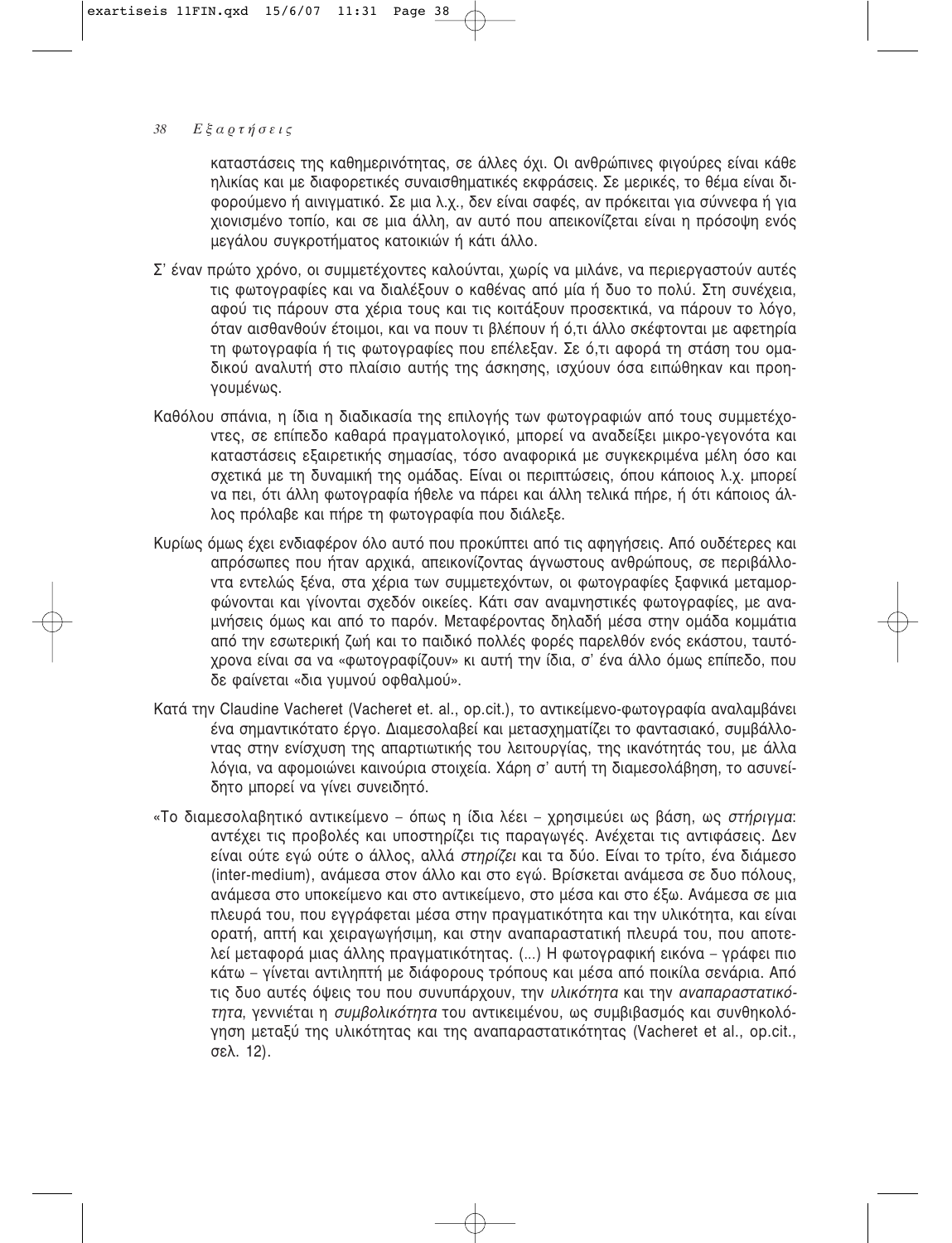### (Γ) ΤΑ ΣΧΕΔΙΑ-ΖΩΓΡΑΦΙΕΣ

- Η διαδικασία περιλαμβάνει δυο φάσεις. Η πρώτη φάση αντιστοιχεί στην κατασκευή του υλικού από την ομάδα και είναι μη λεκτική. Διαρκεί, συνήθως, γύρω στα 30 λεπτά. Η δεύτερη φάση, καλύπτει την εργασία που γίνεται στη συνέχεια με βάση αυτό το υλικό, και είναι χρονοβόρα. Σε μια ομάδα 12 ατόμων, απαιτούνται συνήθως γι' αυτή τη φάση τέσσερις τουλάχιστον συνεδρίες των 90 λεπτών.
- Η οδηγία για την πρώτη φάση είναι η εξής: Καλούμε τους συμμετέχοντες να πάρει ο καθένας από ένα φύλλο χαρτί και «να παρουσιάσει πάνω σ' αυτό, με μια ζωγραφιά ή με ένα σχέδιο, κάτι από τον εαυτό του» ή «κάτι που να εκφράζει αυτό που αισθάνεται εκείνη τη στιγμή μέσα στην ομάδα». Μπορεί να χρησιμοποιήσει μολύβια, μαρκαδόρους, κηρο-μπογιές, ή δακτυλο-μπογιές διαφόρων χρωμάτων, με οποιοδήποτε τρόπο θέλει. Τονίζουμε επίσης στην ομάδα τον αυστηρά προσωπικό χαρακτήρα αυτής της δουλειάς και ότι είναι σημαντικό να συγκεντρωθεί ο καθένας σ' αυτό που κάνει, χωρίς να παρακολουθεί τους άλλους και χωρίς να μιλάνε μεταξύ τους. Ορίζουμε τέλος κατά προσέγγιση τη διάρκεια της άσκησης, και προσθέτουμε ότι, όταν κάποιος τελειώνει, θα πρέπει να κολλάει το χαρτί του στον τοίχο με σελοτέιπ, αφού πρώτα γράψει επάνω το όνομά του.
- Το πλαίσιο διεξαγωγής αυτής της φάσης, με τους συμμετέχοντες καθισμένους σταυροπόδι στο πάτωμα να ζωγραφίζουν «σα μικρά παιδιά», προκαλεί παλινδρόμηση και μια ισχυρή διέγερση του ομαδικού φαντασιακού. Αυτή η διέγερση όμως προκαλεί και αντιστάσεις, οι οποίες συνήθως εκφράζονται μέσα από τη στερεοτυπία και τη συνακόλουθη «κλειστότητα» ορισμένων σχεδίων. Είναι σαν οι κατασκευαστές τους να μην επιθυμούν να «διαβαστεί» το προϊόν τους από την ομάδα.
- Από το άλλο μέρος, δεν πρόκειται απλά για την κατασκευή ενός αντικειμένου -της ζωγραφιάς – που προορίζεται για κάτι που θα ακολουθήσει. Η ίδια η κατασκευή του αντικειμένου, ως δημιουργία, ως διαδικασία δηλαδή, κατά την οποία, το υποκείμενο, χρησιμοποιώντας τα χέρια του, επεμβαίνει πάνω στο χαρτί και το αλλάζει, το μουτζουρώνει, του βάζει χρώματα, γραμμές, λέξεις, αντιστοιχεί από μόνη της σε μια εξαιρετικά σημαντική ψυχική διεργασία (Winnicott, 1969). Είναι ένα παιχνίδι.
- Ο σύνδεσμος ανάμεσα στην περιοχή της διαμεσολάβησης και στο φαντασιακό συνιστά το συμβολικό χώρο. Αυτός ο σύνδεσμος είναι που επιδίδει στα πράγματα το νόημά τους. Στο παιχνίδι με την κουβαρίστρα (Freud, 1920), ο εγγονός του Freud μεταλλάσσει σε παρουσία την απουσία της μητέρας, με το να εκφράζει μια επώδυνη κατάσταση και με το να δρα πάνω σ' αυτήν αναμορφωτικά. Μέσω αυτής της φαντασιακής στρατηγικής του παιγνιώδους, το παιδί μπορεί να αντιμετωπίσει αλλά και να επουλώσει την ενδοψυχική φαντασίωση. Το διαμεσολαβητικό αντικείμενο -η κουβαρίστρα εν προκειμένω- του επέτρεπε να διεργαστεί το ζήτημα της μεταμόρφωσης, της ενόρμησης, το ζήτημα της σύνδεσης και της αποσύνδεσης, το ζήτημα της μητρικής παρουσίας και της απουσίας και κατά συνέπεια, το ζήτημα της συμβολοποίησης του αντικειμένου, που από την άλλη, είναι και προϋπόθεση για να λειτουργήσει (να χρησιμοποιηθεί) ως παιχνίδι.
- Τα σχέδια και οι ζωγραφιές της ομάδας, δεν είναι μόνο ότι εκπονήθηκαν από συγκεκριμένα μέλη της. Δεν αποτελούν μεμονωμένες και ατομικές παραγωγές. Ούτε είναι ανεξάρτητα από το ομαδικό παρόν. Είναι σε πλήρη σύνδεση με το παρόν, αλλά και με την παρουσία της ομάδας. Είναι δηλαδή της ομάδας και μεταφορικά, με την έννοια ότι της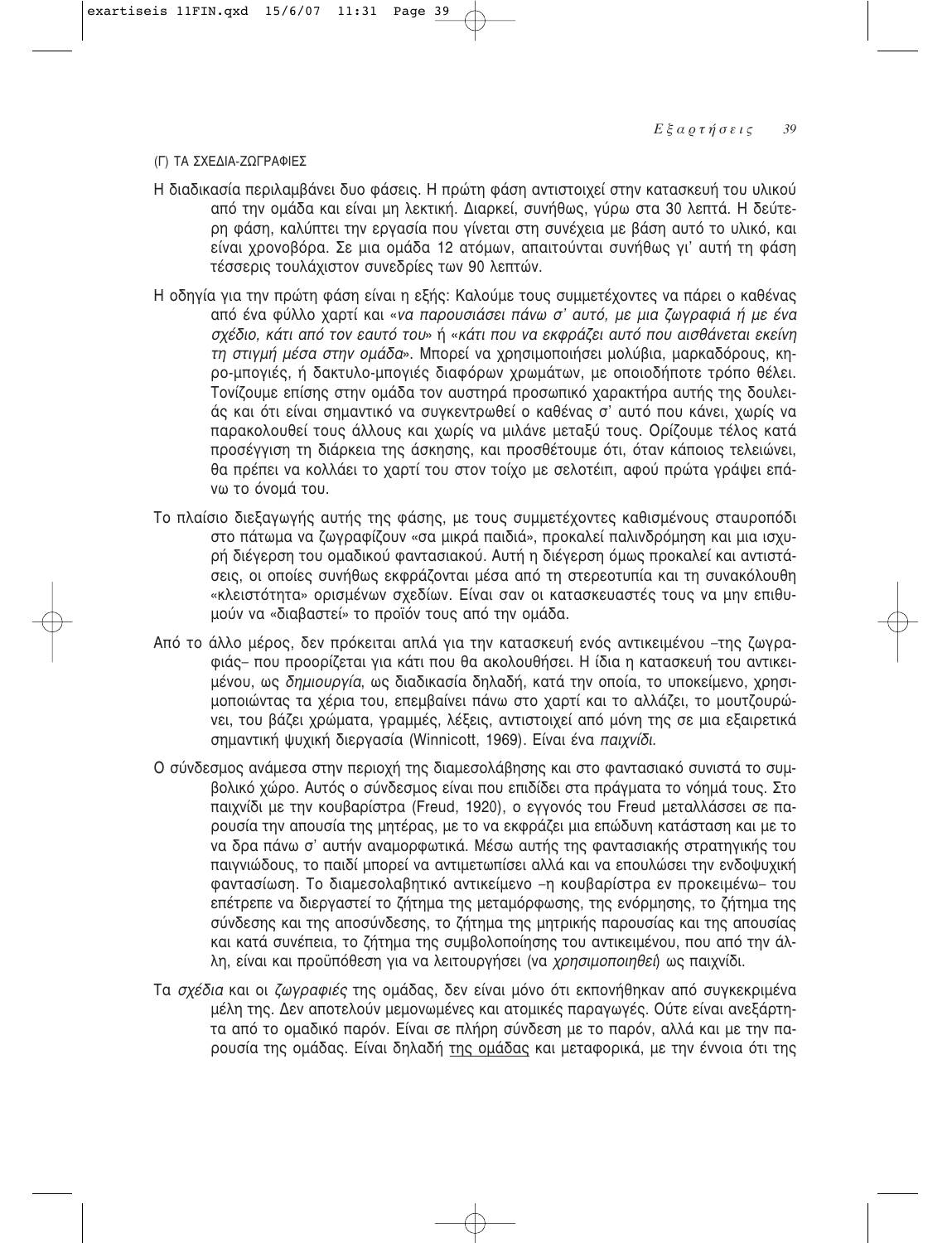### $\Delta$ 0 Εξαρτήσεις

ανήκουν, ότι και η ίδια κατά κάποιο τρόπο βρίσκεται μέσα τους, ότι αντανακλούν βιωμένες ομαδικότητες και ότι, εν μέρει τουλάχιστον, μπορεί και να της απευθύνονται, όπως επίσης μπορεί να απευθύνονται και στον αναλυτή.

- Μετά την ολοκλήρωση της πρώτης φάσης, ο εμψυχωτής δίνει στην ομάδα τις οδηγίες για τη συνέχεια. Με άλλα λόγια, παρουσιάζει τη διάταξη και το πλαίσιο, που όπως θα δούμε είναι διαφορετικά απ' ό.τι για τις ασκήσεις πάνω στα προσωπικά αντικείμενα και στις Φωτονραφίες.
- Όταν ένα μέλος αποφασίζει να μιλήσει νια τη ζωνραφιά του, ολόκληρη η ομάδα μετακινείται προς τα εκεί. Το μέλος που την παρουσιάζει τοποθετείται ακριβώς μπροστά, έχοντας την ομάδα πίσω του και τον ομαδικό αναλυτή στο πλάι του. Αρχικά μιλάει αυτός που την έφτιαξε. Περινράφει τι βλέπει, τι σκεφτόταν όταν τη ζωνράφιζε, ή οτιδήποτε άλλο του έρχεται στο μυαλό εκείνη την ώρα, με αφορμή το χαρτί του. Στη συνέχεια, παίρνει το λόγο η ομάδα. Η οδηγία είναι να λέει ο καθένας αυτό που εκείνος βλέπει πάνω στο χαρτί, ή και ό,τι άλλο μπορεί να του θυμίζει, χωρίς όμως προσωπικά σχόλια, ούτε αξιολογήσεις. Έπειτα, ξαναπαίρνει το λόγο το υποκείμενο, για να πει τι του έκανε νόημα από αυτά που άκουσε από την ομάδα και τι το έκαναν να σκεφτεί.
- Αν στο πρώτο μέρος, η παρεμβολή του αντικειμένου-ζωγραφιά έχει αναμφίβολα ένα μεταβατικό χαρακτήρα, σε προσωπικό καθαρά επίπεδο, με την έννοια ότι μέσω της υλικής κατασκευής του, το υποκείμενο δια-πραγματεύεται ψυχικά τη θέση του μέσα στην ομάδα, η ομιλιακή χρήση του ίδιου αντικειμένου από τους συμμετέχοντες, στο δεύτερο μέρος, όταν αυτό έχει πλέον γίνει θέμα, το εγγράφει και στο πεδίο μιας ενδο-ομαδικής, δια-προσωπικής και δια-ψυχικής δια-πραγμάτευσης. Το διαμεσολαβητικό αντικείμενο –η ζωγραφιά– γίνεται η αφορμή και το πρό-σχημα, για να μιλήσουν, αλλά και για να ακουστούν, σε μια άλλη γλώσσα, τόσο το μέλος που συμβαίνει να παρουσιάζει όσο και η υπόλοιπη ομάδα.
- Δεν αντιμετωπίζονται όμως ισότιμα όλες οι ζωγραφιές από την ομάδα. Υπάρχουν δηλαδή ζωγραφιές που προκαλούν περισσότερους συνειρμούς από άλλες. Αυτό μπορεί να έχει να κάνει, τόσο με την ίδια τη ζωγραφιά όσο και με τη σχέση που συνδέει την ομάδα με το συγκεκριμένο μέλος που την παρήγαγε.

Εκείνη που παρουσιάζει, λέει: «Ήθελα να κάνω ένα καράβι. Μετά έβαλα εμένα, εδώ, στο κατάστρωμα. Δίπλα μου, αυτοί οι άνθρωποι είναι η ομάδα και είναι γελαστοί. Όλοι μαζί ταξιδεύουμε. Δεν ξέρω για πού, αλλά ταξιδεύουμε. Αυτό που φαίνεται στη μέση, δεν ξέρω τι είναι. Στην αρχή ήθελα να φτιάξω ένα χριστουγεννιάτικο δέντρο. Έπειτα όμως σκέφτηκα: ένα δέντρο σ' ένα καράβι; Και το χάλασα. Τώρα μου μοιάζει για έμβλημα ή για ξόανο. Είναι το έμβλημα του καραβιού της ομάδας».

«Οι άνθρωποι είναι χαρούμενοι, αλλά η θάλασσα ταραγμένη», λέει κάποιος.

Κι ένας άλλος: «Αυτό στη μέση, δε φαίνεται για χριστουγεννιάτικο δένδρο. Σαν ψαροκόκαλο είναι. Έχει αγκάθια και τσιμπάει».

«Εμένα πάλι δε μου φαίνεται πως είναι καράβι», λέει μια συμμετέχουσα. «Μάλλον εξέδρα είναι. Κάτι σαν σκηνή θεάτρου. Απ' αυτές που στήνουν στα πανηγύρια. Και οι άνθρωποι δεν είναι χαρούμενοι. Κάνουν σα να είναι χαρούμενοι, και αυτό είναι που με τρομάζει. Κατά βάθος νομίζω πως είναι θλιμμένοι. Σα να κρύβουν κάτι πολύ τραγικό. Σαν κάποιος να έχει πεθάνει».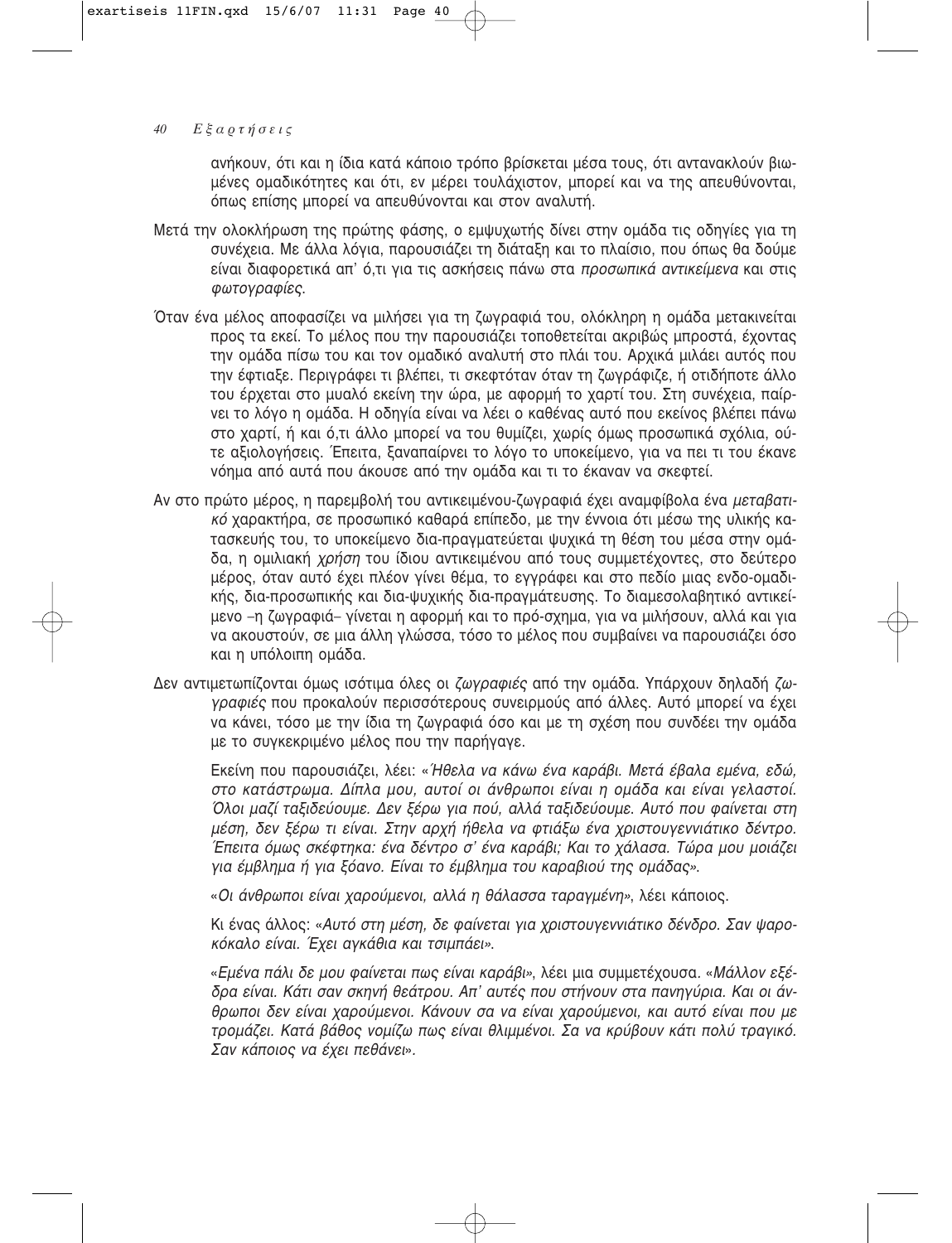### Εξαρτήσεις  $\Delta$ 1

exartiseis 11FIN.qxd 15/6/07  $11:31$  Page

> «Και αυτά από κάτω – συμπληρώνει κάποιος άλλος – δεν είναι κύματα. Άνθρωποι είναι, ανθρώπινα κεφάλια. Είναι το κοινό που τους παρακολουθεί».

> «Η γυναικεία φιγούρα στο κέντρο δείχνει δυσανάλογα μεγάλη. Δεν ξέρω...εμένα μου φέρνει στο μυαλό το παραμύθι με τη χιονάτη και τους εφτά νάνου», προσθέτει ένα άλλο μέλος.

- Είναι απίστευτα εύστοχα, ανατροφοδοτικά και γεμάτα φαντασία αυτά που μπορεί να ειπωθούν σ' αυτή τη φάση, σε σχέση με τη ζωγραφιά του ενός ή του άλλου. Πολλά βέβαια εξαρτώνται και από τη δουλειά που έχει προηγηθεί. Όσο καλύτερα δουλεμένη δηλαδή είναι μια ομάδα, τόσο πιο δημιουργικά και θεραπευτικά αποδίδει. Και τόσο λιγότερα θα έχει να κάνει ο θεραπευτής.
- Η δική του στάση, από το άλλο μέρος, περιλαμβάνει τα εξής: Ως επί το πλείστον, οδηγεί την ομάδα, εγγυάται δια της παρουσίας του τη σταθερότητα του πλαισίου, συγκρατεί και εμπεριέχει. Μερικές φορές, μπορεί επίσης να παρεμβαίνει συνδέοντας κάτι με κάτι άλλο, θυμίζοντας κάτι σχετικό που ειπώθηκε ή έγινε σε προηγούμενη συνεδρία, επισημαίνοντας μια αντίφαση ή για να κάνει μια αναπλαισίωση στο εδώ-και-τώρα. Μπορεί ακόμη, όταν εξαντληθούν οι παρεμβάσεις της ομάδας, να σχολιάσει κι εκείνος κάτι που βλέπει στη ζωγραφιά, αν κρίνει ότι κινδυνεύει να περάσει απαρατήρητο, παρόλο που έχει σημασία. Όλες αυτές οι παρεμβάσεις από την πλευρά του θεραπευτή, έμμεσα, έχουν βεβαίως την έννοια ερμηνευτικών σχολίων. Όπως άλλωστε και πολλά από τα ελεύθερα σχόλια που κάνει η ομάδα σ' αυτή τη φάση. Δεν αποτελούν όμως ερμηνείες με την ακριβή σημασία του όρου.

Δεν αναφέρονται δηλαδή ευθέως στην υποκείμενη ασυνείδητη φαντασίωση.

- Αναφορικά λοιπόν με τη στάση του ομαδικού θεραπευτή, όπως παρατηρεί και η Claudine Vacheret, κατά την εφαρμογή των τεχνικών διαμεσολάβησης (Vacheret, 2002), «στο ομαδικό πλαίσιο, τα ζητήματα της μεταβίβασης και της ερμηνείας τίθενται διαφορετικά. Αν οι θεραπευτές απέχουν συνήθως από το να ερμηνεύουν, είναι γιατί γνωρίζουν, ότι όλες οι παρεμβάσεις που γίνονται σε επίπεδο δι-υποκειμενικών ανταλλαγών μέσα στην ομάδα έχουν ερμηνευτική αξία. Όταν ένας συμμετέχων ακούει τους άλλους να λένε αυτό που βλέπουν από το διαμεσολαβητικό αντικείμενο που ο ίδιος επέλεξε ή παρήγαγε, αυτομάτως βρίσκεται αντιμέτωπος με το δικό του φαντασιακό, το οποίο εκείνη τη στιγμή συντονίζεται ή δεν συντονίζεται με το φαντασιακό των άλλων» (σελ.  $154$ .
- Γενικά, ένα από τα παρελκόμενα πλεονεκτήματα των τεχνικών διαμεσολάβησης, είναι ότι προσφέρουν στο υποκείμενο την ευκαιρία να συναντήσει καινούρια ταυτοποιητικά πρότυπα, μέσα από τα νέα δεδομένα που φέρνει στην ομάδα η παρουσία των άλλων. Από τα πρόσωπα που «ανεβαίνουν στη σκηνή», από τα διάφορα σενάρια και τις εικόνες που εμφανίζονται μέσα στις *ομαδικές συνειρμικές αλυσίδες* (Kaës, 1985), το υποκείμενο κάθε φορά παίρνει, θα λέγαμε, αυτό που του αναλογεί, επανακτώντας έτσι κάτι από την προσωπική του ιστορία, αλλά ταυτόχρονα και κάτι από τη δική του εσωτερική ψυχική ομαδικότητα.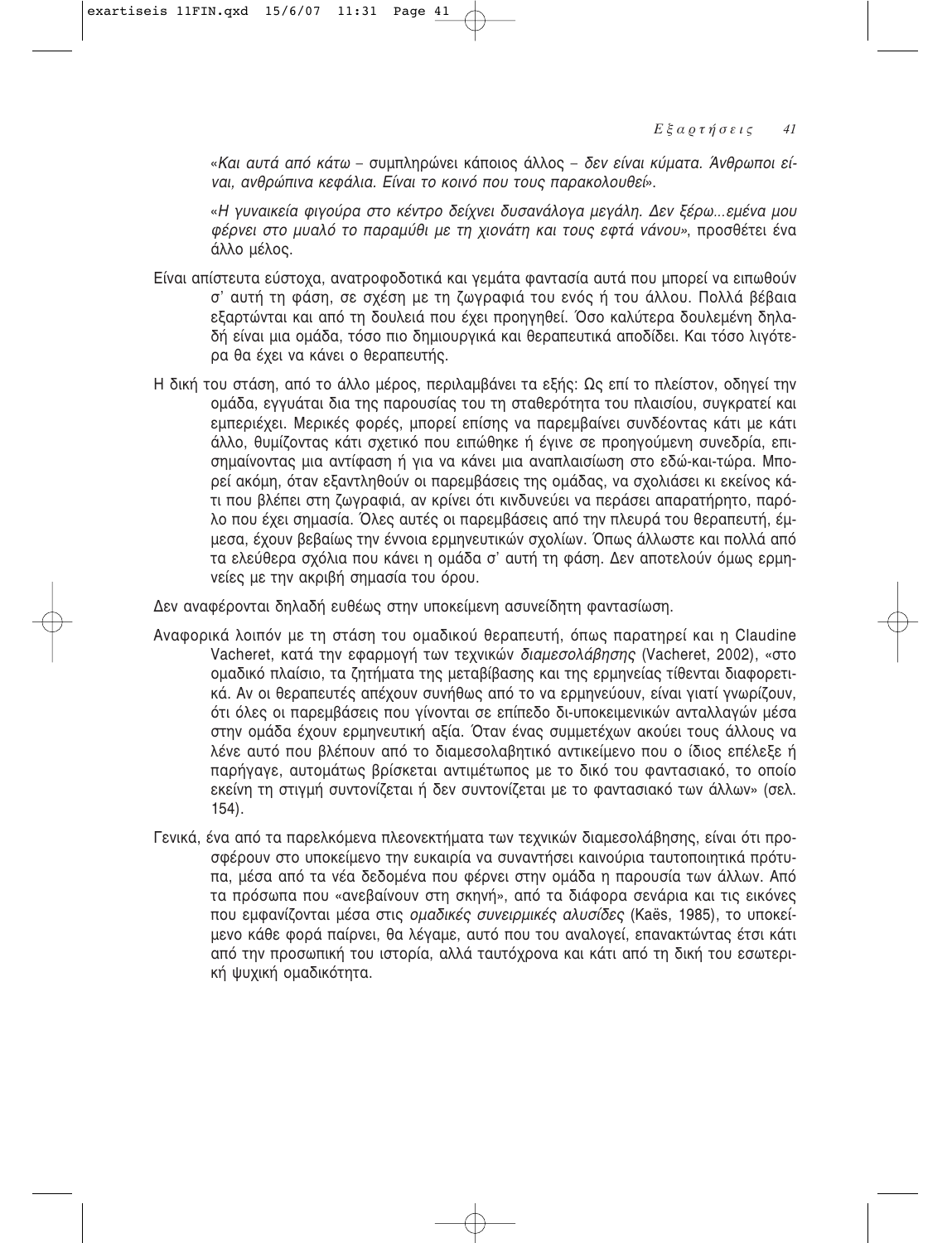### Βιβλιογραφία

Babin P., Béliste C., Baptiste A., 1972, Photolangage. Valeurs et discussion, Editions du Chalet, Lyon.

- Freud S., 1920, Jenseits des Lustprinzips, γαλλ.μετάφρ. (1973), Au-delà du principe de plaisir, in Essais de psychanalyse, Ed. Payot, Paris.
- Kaës R., 1983, La catégorie de l'intermédiaire et l'articulation psychosociale, Bulletin de Psychologie, XXXVI, 360, 587-593.
- Kaës R., 1985 (novembre), La chaîne associative groupale, in René Kaës et collab., La Transmission Psychique Intergénérationnelle et Intragroupale. Aspects Pathologiques, Thérapeutiques et Créatifs, Rapport présenté au Ministère des Affaires Sociales et de la Solidarité Nationale, 233-284, Lyon.
- Ναυρίδης Κ., 2005, Ψυχολογία των ομάδων. Κλινική Ψυχοδυναμική προσέγγιση, Εκδόσεις Παπαζήση, Αθήνα.
- Vacheret C., et al., 2002, Pratiquer les médiations en groupes thérapeutiques, Ed. Dunod, Paris.
- Winnicott D.W., 1969, The Use of an Object and Relating through Identifications, International Journal of Psycho-Analysis, 50. Αναδημοσιεύτηκε με μικρές παρεμβάσεις, ως ξεχωριστό κεφάλαιο, in Winnicott D.W., Playing and Reality.
- Winnicott D.W., 1971, Playing and Reality, ελλην.μετάφρ. (1979), Το παιδί, το παιχνίδι και η πραγματικότητα, Εκδόσεις Καστανιώτη, Αθήνα.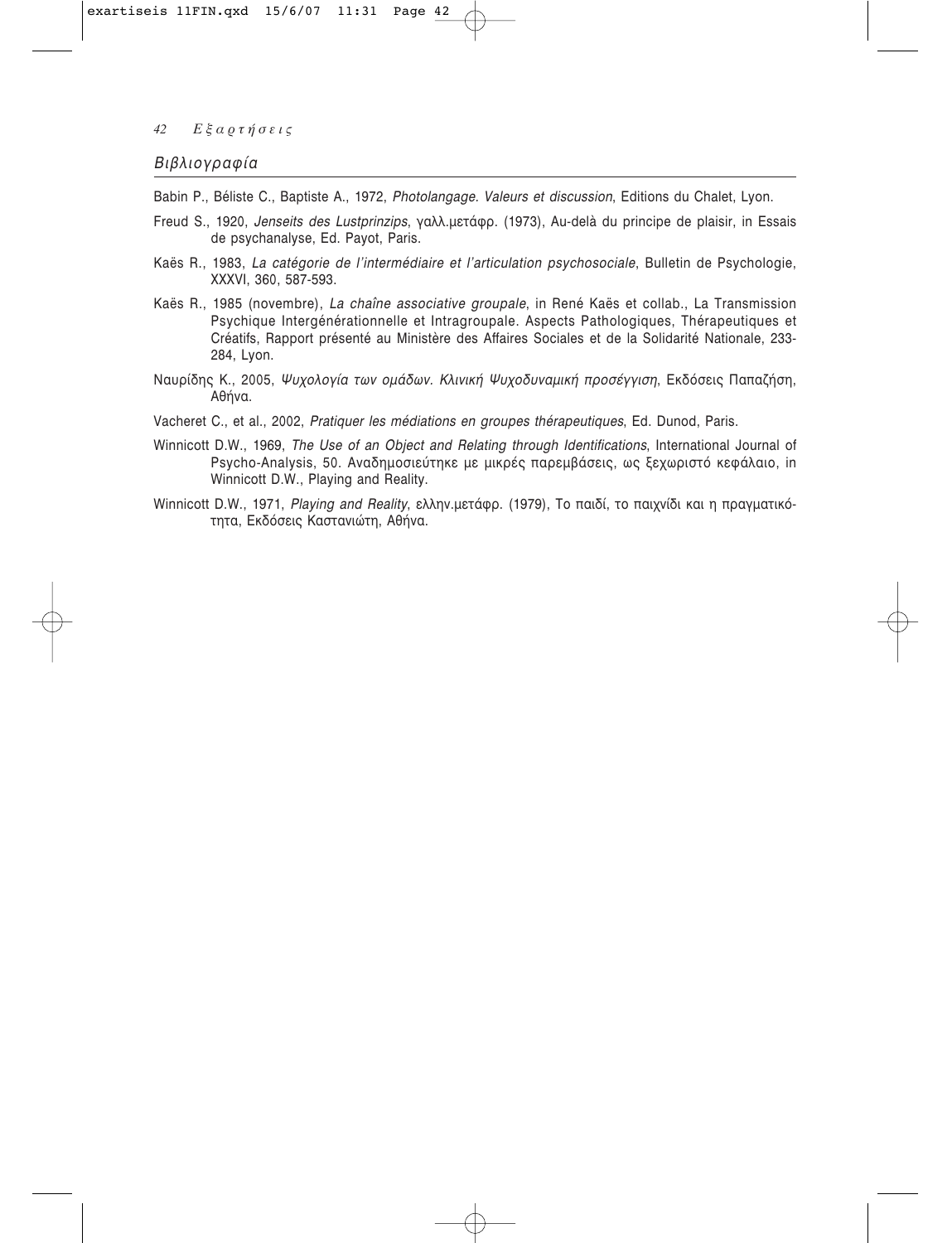Εξαρτήσεις, τεύγος 11, 2007

# ΑΥΤΟΚΤΟΝΙΚΗ ΣΥΜΠΕΡΙΦΟΡΑ ΚΑΙ ΟΥΣΙΟΕΞΑΡΤΗΣΗ

Ι.Α. ΛΙΑΠΠΑΣ<sup>1</sup>, Π.Γ.ΘΕΟΔΩΡΟΠΟΥΛΟΣ<sup>2</sup>, Θ. ΠΑΠΑΡΡΗΓΟΠΟΥΛΟΣ, Κ.Ρ. ΣΟΛΔΑΤΟΣ WYXIATPIKH KAINIKH HANFHISTHMIOY AOHNON, AIFINHTFIO NOSOKOMFIO

Η αυτοκτονική συμπεριφορά αποτελεί παγκόσμιο πρόβλημα της δημόσιας υγείας, που απαιτεί πολυπαραγοντική προσέγγιση, ανάλυση και αντιμετώπιση (βιολογική, ψυχολογική, πολιτισμική και κοινωνική). Τις τελευταίες δεκαετίες, παρατηρείται διεθνώς αύξηση των περιστατικών αυτοκαταστροφικής συμπεριφοράς. Στις ΗΠΑ αυτοκτονούν κάθε χρόνο περίπου 35.000 άτομα και γενικά στις ανεπτυγμένες χώρες, η ετήσια επίπτωση των αυτοκτονιών ξεπερνά σε ορισμένες περιπτώσεις τους 20/100.000 κατοίκους. Η συσχέτιση της αυτοκαταστροφικής συμπεριφοράς με τις ψυχικές διαταραχές είναι καλά τεκμηριωμένη. Η αυτοκτονία και γενικότερα η αυτοκαταστροφική συμπεριφορά συνδέεται συχνότερα με την ύπαρξη κάποιας συναισθηματικής διαταραχής, με τη σχιζοφρένεια και την εξάρτηση από ψυχοτρόπες ουσίες. Ο ακριβής καθορισμός της επίπτωσης της ουσιοεξάρτησης και της αυτοκτονικής συμπεριφοράς, προσκρούει σε σύνθετα προβλήματα που αφορούν τόσο την ταυτοποίηση όσο και την καταμέτρηση των περιστατικών. Η μεν ουσιοεξάρτηση ποικίλλει από την κατάχρηση κάνναβης ως την εξάρτηση από ενδοφλέβια χρήση οπιοειδών, η δε αυτοκτονική συμπεριφορά κυμαίνεται από τον απλό αυτοκτονικό ιδεασμό μέχρι την ολοκληρωμένη πράξη, ενώ, ακόμη δυσχερέστερη φαίνεται να είναι η ταξινόμηση της παρα-αυτοκτονικής συμπεριφοράς (του φάσματος των δυνητικά αυτοκαταστροφικών συμπεριφορών). Επισημαίνεται ότι τα ποσοστά αυτοκτονίας στους τοξικομανείς εφήβους είναι τουλάχιστον 5 φορές υψηλότερα από του γενικού πληθυσμού. Ως παράγοντες κινδύνου που σχετίζονται με την εμφάνιση αυτοκτονικής συμπεριφοράς στα ουσιοεξαρτημένα άτομα θεωρούνται: η συννοσηρότητα με καταθλιπτικές-αγχώδεις διαταραχές, η ύπαρξη τραύματος κατά την παιδική ηλικία, διάφορα χαρακτηριστικά της προσωπικότητας, οι προηγούμενες απόπειρες, η ταυτόχρονη χρήση οινοπνεύματος και αντικαταθλιπτικών φαρμάκων κ.ά. Πολλαπλή κατάχρηση ουσιών, σοβαρά ψυχικά προβλήματα και πτωχή κοινωνική ενσωμάτωση, φαίνεται να συνιστούν τα χαρακτηριστικά μιας ειδικής ομάδας υψηλού κινδύνου για την εκδήλωση αυτοκαταστροφικής συμπεριφοράς και υποσημαίνουν την ανάγκη για πολυδιάστατη (διάγνωση-θεραπεία-επανένταξη) και συνεχή φροντίδα, των εξαρτημένων από ουσίες ατόμων.

Λέξεις ευρετηρίου: ανασκόπηση, αυτοκαταστροφική συμπεριφορά, αυτοκτονία ουσιοεξάρτηση

Διευθύνσεις αλληλογραφίας:

<sup>1</sup> Ι.Α.Λιάππας, Αναπλ. Καθηγητής Ψυχιατρικής, Αιγινήτειο Νοσοκομείο, Βασ. Σοφίας 74, 11528 Αθήνα.

<sup>2</sup> Παναγιώτης Θεοδωρόπουλος, Παπαναστασίου 6, Παλ. Ψυχικό 15452. Ηλεκτρονική διεύθυνση: drtakis@gmail.com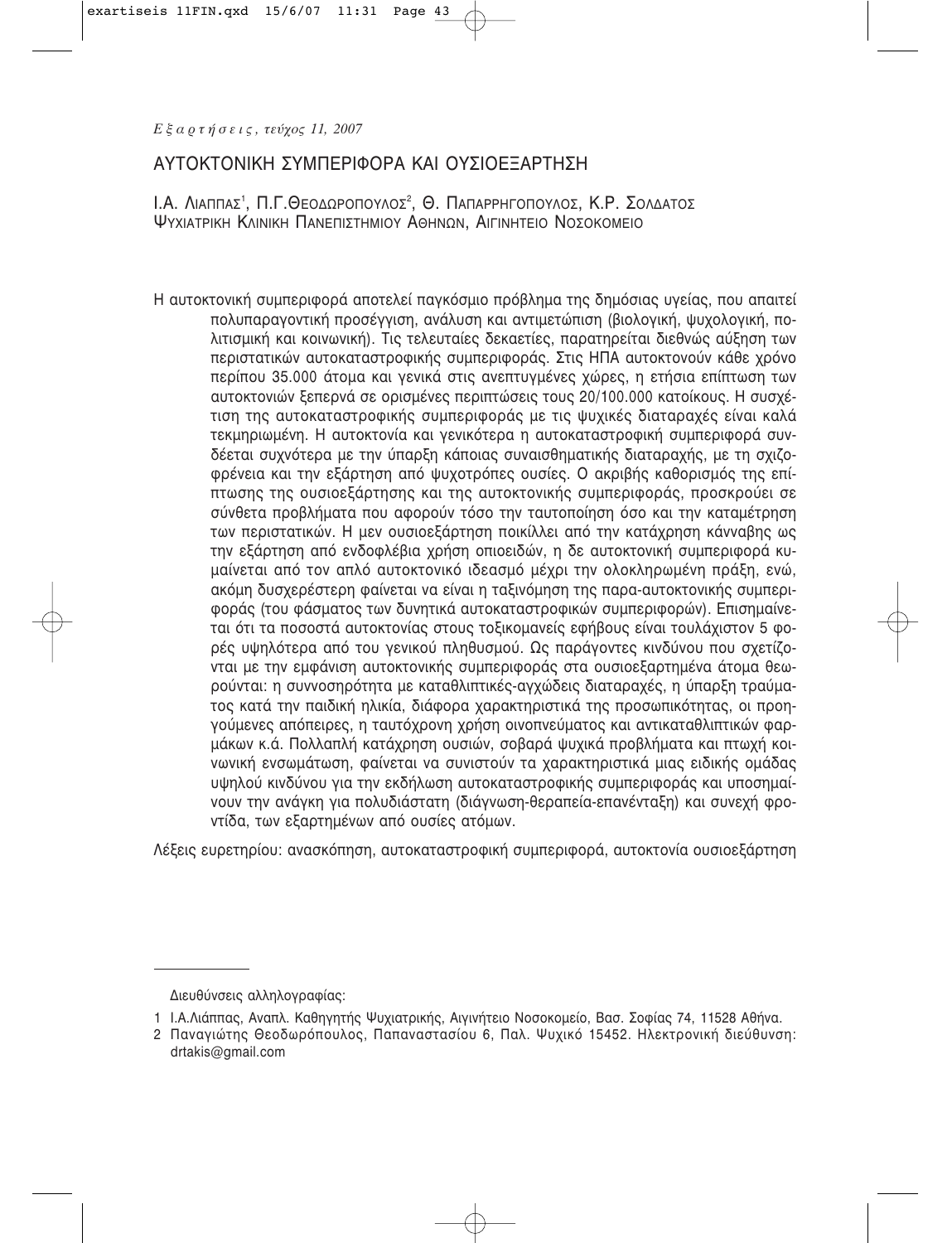$\overline{44}$ Εξαρτήσεις

ΕΙΣΑΓΩΓΗ-ΕΠΙΔΗΜΙΟΛΟΓΙΚΑ ΣΤΟΙΧΕΙΑ

- Η αυτοκτονία είναι μια σύνθετη και πολυπαραγοντική ανθρώπινη συμπεριφορά, που προκύπτει από την αλληλεπίδραση κοινωνικών και πολιτισμικών μεταβλητών με βιολονικές και ψυχολονικές παραμέτρους.
- Σήμερα, η αυτοκτονική συμπεριφορά αποτελεί ένα πανκόσμια διαδεδομένο φαινόμενο και ένα από τα σημαντικότερα προβλήματα της δημόσιας υγείας, με επίπτωση στις αναπτυγμένες χώρες που κυμαίνεται από 8-20/100.000 κατοίκους. Τα τελευταία 45 χρόνια οι δείκτες αυτοκτονίας έχουν αυξηθεί κατά ποσοστό 60% παγκοσμίως. Σύμφωνα με τα στοιχεία του Π.Ο.Υ, η αυτοκτονία τοποθετείται μεταξύ των οκτώ πρώτων αιτιών θανάτου παγκοσμίως. Σε μερικές χώρες, η αυτοκτονία βρίσκεται μεταξύ των τριών πρώτων αιτιών θανάτου, σε άτομα ηλικίας 15-34 ετών (1,2) ενώ στη Σουηδία η αυτοκτονία αποτελεί την πρώτη αιτία θανάτου μεταξύ των ανδρών ηλικίας 15-44 ετών. Στις ΗΠΑ, τα κέντρα επιδημιολογικού ελέγχου των νόσων, αναφέρουν ότι η αυτοκτονία είναι η όγδοη συχνότερη αιτία θανάτου στο γενικό πληθυσμό και η τρίτη συχνότερη αιτία θανάτου στους νέους ηλικίας 15-24 ετών (3). Στην Ευρώπη καταγράφονται 43000 αυτόχειρες κάθε χρόνο και 70000 που αποπειρώνται αυτοκτονία. Αποτελεί τη δεύτερη συχνότερη αιτία βίαιου θανάτου, στην ηλικιακή ομάδα 15-24 ετών, μετά τα τροχαία ατυχήματα (4).
- Η συσχέτιση μεταξύ αυτοκτονικής συμπεριφοράς και ψυχιατρικών διαταραχών, είναι καλά τεκμηριωμένη από διάφορες μελέτες (5,6,7). Ας σημειωθεί ότι μόνο μια μικρή αναλογία, που κυμαίνεται από 2-20%, όσων αποπειράθηκαν αυτοκαταστροφή ή αυτοκτόνησαν, ταξινομήθηκαν στην κατηγορία «χωρίς ψυχικές διαταραχές» (8).

# ΠΑΡΑΓΟΝΤΕΣ ΚΙΝΔΥΝΟΥ ΓΙΑ ΑΥΤΟΚΑΤΑΣΤΡΟΦΙΚΗ ΣΥΜΠΕΡΙΦΟΡΑ

Διάφορες μελέτες δείχνουν ότι οι καταθλιπτικές διαταραχές και η κατάχρηση ουσιών ή οινοπνεύματος συνιστούν τις συχνότερες ψυχικές διαταραχές που συνδέονται με ολοκληρωμένη αυτοκτονία (9.10). Σε Φινλανδική μελέτη (11), αναφέρεται ότι σχεδόν τα 2/3 των συμμετεχόντων ατόμων με αυτοκτονικό ιδεασμό είχαν τη διάγνωση της καταθλιπτικής διαταραχής, ενώ, η εξάρτηση από το αλκοόλ διαπιστώθηκε σε ποσοστό 43% των θυμάτων. Επίσης, οι διαταραχές της διάθεσης, η κατάχρηση αλκοόλ ή ουσιών, η σχιζοφρένεια και διάφορες διαταραχές της προσωπικότητας σχετίζονται με την ύπαρξη αυτοκτονικού ιδεασμού ή απόπειρας αυτοκαταστροφής (12). Από μια μελέτη προέκυψε ότι τουλάχιστον το 1/3 από όσους αυτοκτόνησαν και ποσοστό 77% όσων είχαν αποπειραθεί αυτοκτονία παρουσίαζαν διαταραχές της προσωπικότητας (13). Η ύπαρξη κυρίως μεθοριακής διαταραχής της προσωπικότητας φαίνεται να είναι σοβαρός παράγοντας κινδύνου, για την εκδήλωση αυτοκτονικής συμπεριφοράς (14). Εκτός από την ύπαρξη κάποιας ψυχικής διαταραχής, διάφοροι ψυχοκοινωνικοί παράγοντες όπως η ηλικία, το φύλο, η οικογενειακή κατάσταση, η επαγγελματική κατάσταση, το μορφωτικό επίπεδο, το οικογενειακό ιστορικό αυτοκτονίας και η κατάσταση της σωματικής υγείας έχουν αναφερθεί ότι σχετίζονται με την αυτοκτονία (15,16). Προηγηθείσα απόπειρα αυτοκτονίας αποτελεί σημαντικό προγνωστικό παράγοντα, για μελλοντική, ολοκληρωμένη αυτοκτονία. Μελέτες, που καλύπτουν περίοδο παρατήρησης 3-10 ετών, έχουν δείξει ότι ποσοστό 3-13% όσων αποπειράθηκαν να πεθάνουν, τελικά αυτοκτόνησαν (17,18).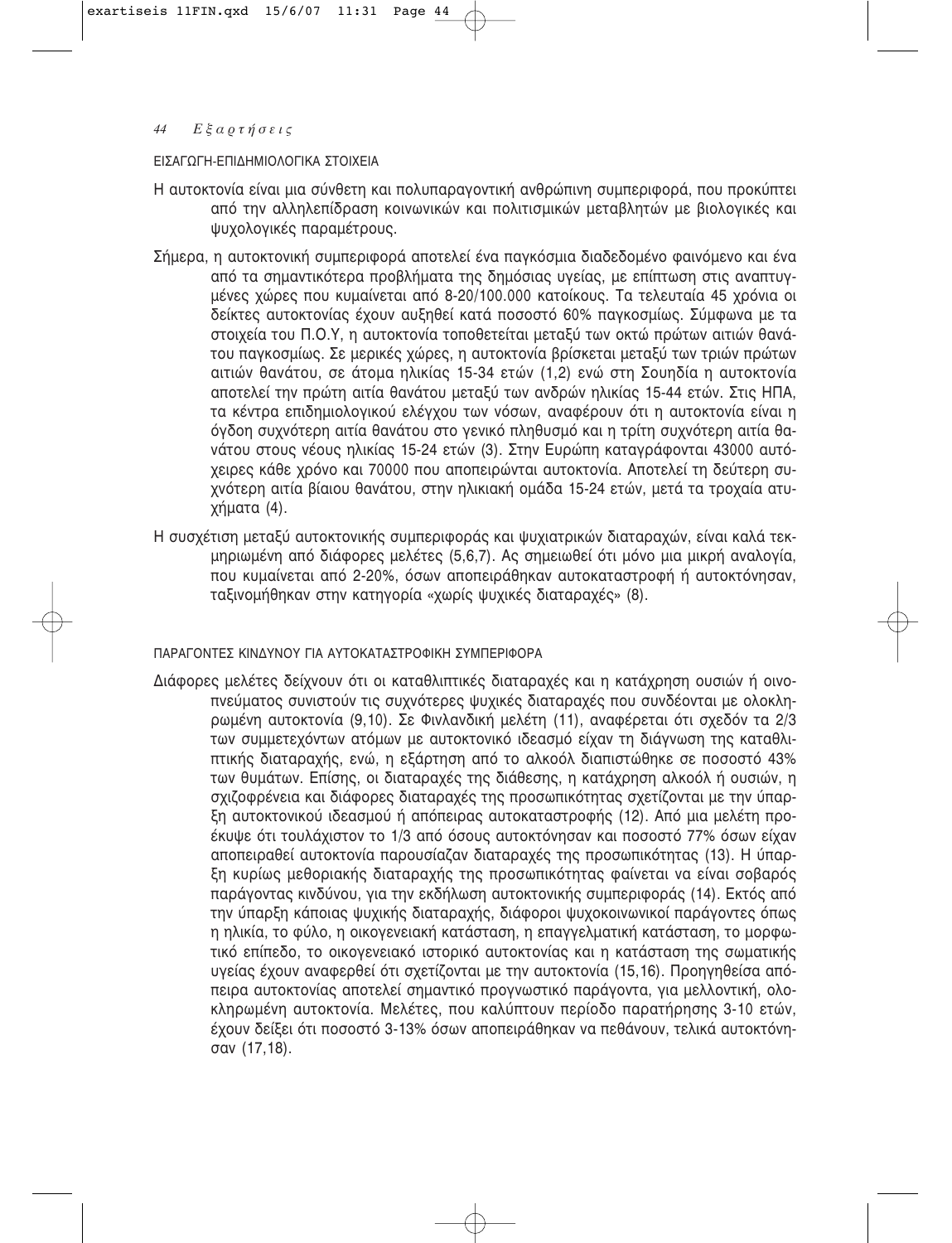ΑΥΤΟΚΑΤΑΣΤΡΟΦΙΚΗ ΣΥΜΠΕΡΙΦΟΡΑ ΚΑΙ ΟΥΣΙΟΕΞΑΡΤΗΣΗ

- Το νενονός ότι η αυτοκαταστροφική συμπεριφορά και η ουσιοεξάρτηση συνιστούν μείζον πρόβλημα της δημόσιας υγείας που αφορά ειδικά τους νέους, καθιστά τη σχέση μεταξύ κατάχρησης ουσιών και αυτοκτονικής συμπεριφοράς ζήτημα συνεχούς ενδιαφέροντος. Τα επιδημιολογικά δεδομένα δείχνουν μια παράλληλη αυξητική τάση και των δύο καταστάσεων κατά τις τελευταίες δεκαετίες (19,20). Παρά τον αυξανόμενο αριθμό των σχετικών μελετών, η έρευνα στο πεδίο αυτό φαίνεται ότι πάσχει από διάφορα μεθοδολογικά προβλήματα που αφορούν κυρίως τη δυνατότητα του ακριβούς προσδιορισμού της επίπτωσης των δύο αυτών καταστάσεων, λόγω των δυσκολιών ταυτοποίησης και καταμέτρησής τους. Έτσι, η μεν κατάχρηση ουσιών ποικίλλει από την κατάχρηση κάνναβης μέχρι την εξάρτηση από ενδοφλέβια οπιοειδή, η δε αυτοκτονική συμπεριφορά διαβαθμίζεται από τον απλό αυτοκτονικό ιδεασμό μέχρι την ολοκληρωμένη αυτοκτονία. Είναι, επιπλέον, φανερό ότι υπάρχουν επίσης μενάλες δυσκολίες στον καθορισμό και στην ταξινόμηση της παρα-αυτοκτονικής συμπεριφοράς. Εξάλλου, ένας σημαντικός αριθμός όσων επιχειρούν να αυτοκτονήσουν, χωρίς επιτυχία, δεν αναζητούν θεραπεία από υπηρεσίες ιατρικής φροντίδας και έτσι δεν καταγράφονται.
- Διάφορες μελέτες, προερχόμενες από διαφορετικές χώρες, δείχνουν μεγάλη διακύμανση των δεικτών αυτοκτονίας στον πληθυσμό των εξαρτημένων ατόμων. Κατά τον Schmidtke (21) το ποσοστό απόπειρας αυτοκτονίας μεταξύ των εξαρτημένων από οπιοειδή κυμαίνεται μεταξύ 8% και 67%. Άλλη μελέτη (22), έδειξε ότι ποσοστό 23% των εξαρτημένων από οπιοειδή, σε μια μονάδα αποτοξίνωσης και 28% σε πρόγραμμα συντήρησης με κωδεΐνη αντίστοιχα, ανέφεραν προηγούμενες απόπειρες αυτοκτονίας. Οι Dekin και Buka (23), επεσήμαναν υψηλό ποσοστό απόπειρας αυτοκτονίας σε δείγμα εφήβων τοξικομανών (28% στους άνδρες και 61% στις γυναίκες). Τα ποσοστά αυτά υπερβαίνουν κατά 5 ως 7 φορές τα αντίστοιχα στο γενικό πληθυσμό. Ο Verthein (24) αναφέρει ποσοστό 44% αυτοκτονικών ατόμων μεταξύ των χρηστών ουσιών, που παρακολουθούν πρόγραμμα μεθαδόνης. Σε άλλη μελέτη (25) ποσοστό 45% των χρηστών ουσιών που παρακολουθήθηκαν επί μία πενταετία, μετά την ολοκλήρωση προγράμματος αποτοξίνωσης και βραχυπρόθεσμης αποκατάστασης, είχαν επιχειρήσει να αυτοκτονήσουν κάποια στιγμή της ζωής τους. Η ύπαρξη καταθλιπτικής διάθεσης, το αίσθημα απουσίας ενδιαφέροντος για τη ζωή και απελπισίας είναι μερικά από τα χαρακτηριστικά των τοξικομανών που επιχείρησαν να αυτοκτονήσουν. Ο Rossow (26) συνέκρινε την επίπτωση της αυτοκτονίας μεταξύ μιας ομάδας τοξικομανών που υπεβλήθη σε θεραπεία για μια περίοδο 30 ετών στη Νορβηγία, με αυτή στο γενικό πληθυσμό. Διαπιστώθηκε ότι το συνολικό ποσοστό θνησιμότητας ήταν 2,3% ανά έτος και ότι ποσοστό 14,7% των θανόντων είχε πεθάνει αυτοκτονώντας. Η σώρευση (density) της επίπτωσης της αυτοκτονίας ήταν υψηλότερη μεταξύ των τοξικομανών, σε σχέση με του γενικού πληθυσμού, τις γυναίκες, τους νεαρούς τοξικομανείς και για όσους πέθαναν κατά τη δεκαετία του 1970.
- Οι Oyefeso (27) και Ghodse (28), εξέτασαν στοιχεία σχετικά με το θάνατο των τοξικομανών για μια περίοδο 25 ετών στο Ηνωμένο Βασίλειο, που ήταν κωδικοποιημένα ως αυτοκτονία ή ως αυτοτραυματισμός. Τα αποτελέσματα έδειξαν ότι το ποσοστό των ολοκληρωμένων αυτοκτονιών στον πληθυσμό των τοξικομανών ήταν σημαντικά υψηλότερο συγκριτικά με αυτό στο γενικό πληθυσμό. Ειδικότερα, το ποσοστό ήταν 4 φορές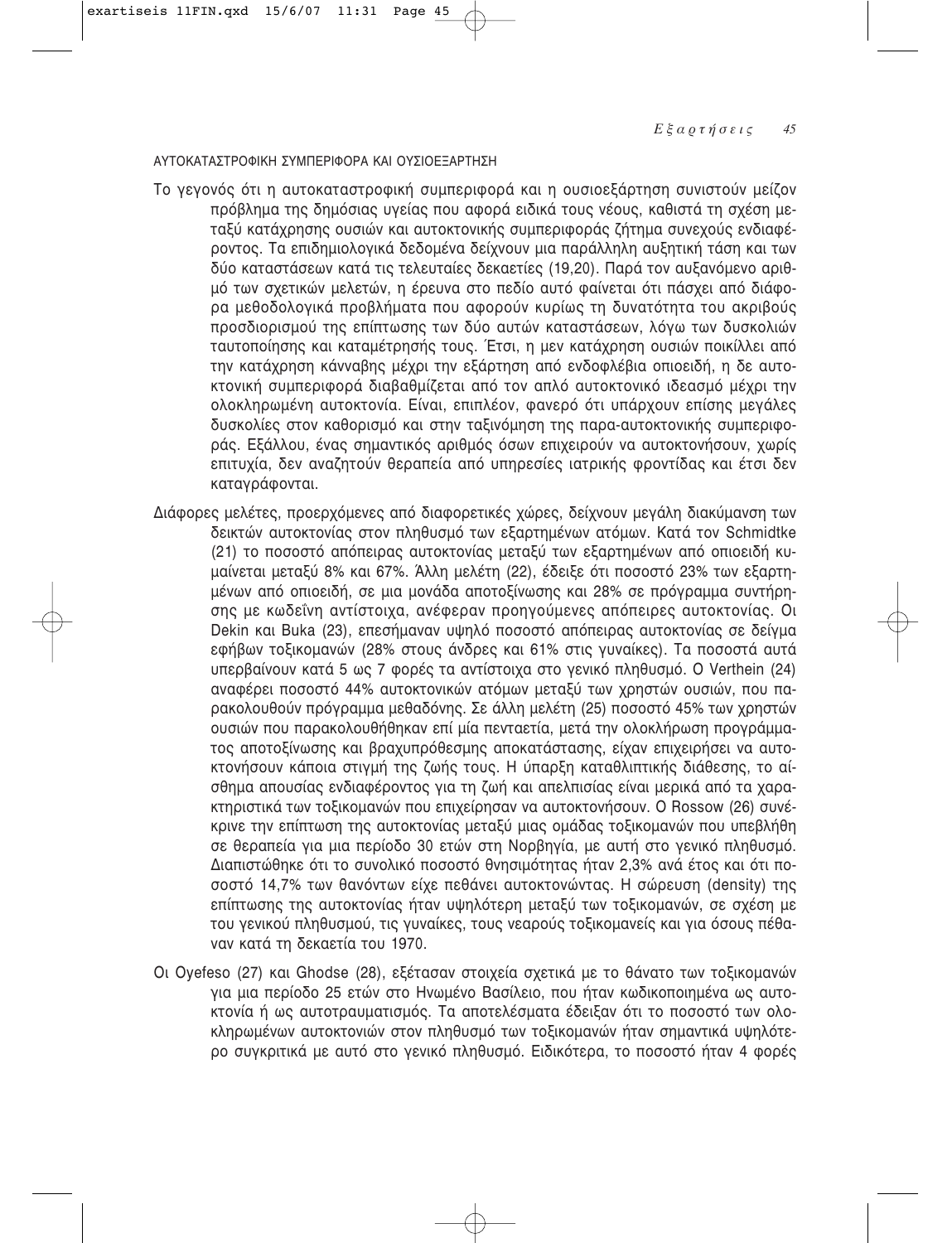υψηλότερο στους άνδρες τοξικομανείς και 11 φορές υψηλότερο στις γυναίκες τοξικομανείς, για ηλικίες μεταξύ 15-54 ετών.

Ο Ravndal (29) μελέτησε την επίπτωση των μη θανατηφόρων περιπτώσεων εκούσιας υπερδοσολογίας και απόπειρας αυτοκτογίας, στη διάρκεια της ζωής τους, καθώς και κατά το χρονικό διάστημα της μετέπειτα παρακολούθησής τους, μια ομάδα τοξικομανών, που απευθύνθηκε για βοήθεια στο Phoenix House του Όσλο. Σε ποσοστό 47% των ατόμων αυτών αναφέρθηκε τουλάχιστον μία απόπειρα αυτοκτονίας πριν την έναρξη της θεραπείας, αλλά διαπιστώθηκε αξιοσημείωτη μείωση των περιστατικών αυτοκτονίας κατά τη διάρκεια της περιόδου παρατήρησης, για όσους συνεργάστηκαν και έλαβαν θεραπεία.

# ΧΑΡΑΚΤΗΡΙΣΤΙΚΑ ΤΗΣ ΑΥΤΟΚΑΤΑΣΤΡΟΦΙΚΗΣ ΣΥΜΠΕΡΙΦΟΡΑΣ ΣΤΗΝ ΟΥΣΙΟΕΞΑΡΤΗΣΗ

- Στοιχεία προερχόμενα από τις δυτικές βιομηχανοποιημένες χώρες διαπιστώνουν ότι υπάρχει ένα «χάσμα φύλου» στην αυτοκτονική συμπεριφορά. Το αποκαλούμενο «παράδοξο του φύλου» συνίσταται στο ότι το ποσοστό αυτοκτονίας είναι υψηλότερο στους άνδρες, σε σχέση με τις γυναίκες, ενώ, αντίθετα, οι γυναίκες εμφανίζουν υψηλότερα ποσοστά αυτοκτονικού ιδεασμού και απόπειρας αυτοκαταστροφής (30). Έτσι, ο κίνδυ-VOC αυτοκτονίας στη διάρκεια της ζωής είναι περίπου 2-4 φορές υψηλότερος στους άνδρες συγκριτικά με τις γυναίκες, ενώ, αντίθετα, οι γυναίκες αποπειρώνται να αυτο-Κτονήσουν 3-9 φορές συχνότερα από τους άνδρες.
- Πολλές υποθέσεις έχουν προταθεί με σκοπό να δοθεί κάποια εξήγηση στο φαινόμενο του «παραδόξου του φύλου». Ο Hawton (31) υποστηρίζει την άποψη ότι κοινωνικοί παράγοντες, που συνδέονται ειδικά με τις αλλαγές στον παραδοσιακό ρόλο των δύο φύλων παίζουν το σημαντικότερο ρόλο. Οι περισσότερες από τις μελέτες της αυτοκτονικής συμπεριφοράς στους τοξικομανείς, επιβεβαιώνουν ότι και στην ομάδα αυτή διαπιστώνονται οι ίδιες διαφορές μεταξύ των δύο φύλων, γεγονός που σημαίνει ότι οι γυναίκες τοξικομανείς πραγματοποιούν περισσότερες απόπειρες αυτοκτονίας από ό,τι οι άνδρες (32).
- Μολονότι απόπειρες αυτοκτονίας ή ολοκληρωμένη αυτοκτονία μπορεί να συμβούν σε οποιαδήποτε ηλικία στους τοξικομανείς, οι περισσότερες απόπειρες φαίνεται ότι επιχειρούνται στην ηλικία μεταξύ των 20 και 30 ετών. Ο Rossow (33) στη Νορβηγία διαπίστωσε ότι η μέση ηλικία θανάτου σε πληθυσμό τοξικομανών που αυτοκτόνησαν, ήταν 33 ετών, δηλαδή, σχετικά νωρίτερα απ' ό,τι στο γενικό πληθυσμό.
- Αναφορικά με τον τρόπο αυτοκτονίας διάφορες άλλες μελέτες διαπιστώνουν ότι η συχνότερη μέθοδος είναι η τοξίκωση με φάρμακα του τύπου των αντικαταθλιπτικών, των βενζοδιαζεπινών, της μεθαδόνης ή των βαρβιτουρικών. Αλλοι τρόποι αυτοκτονίας που χρησιμοποιούνται από τους τοξικομανείς είναι ο απαγχονισμός, η δηλητηρίαση με μονοξείδιο του άνθρακα, η διατομή αγγείων, ο πυροβολισμός και ο πνιγμός. Σύμφωνα με τη μελέτη του Ovefeso (34) η υπερδοσολογία βαρβιτουρικών ήταν η κύρια μέθοδος που επέλεγαν κατά τις δεκαετίες 1960 και 1970. Αργότερα, διαπιστώθηκε μείωση στα συμβάντα υπερδοσολογίας βαρβιτουρικών και παρατηρήθηκε μια αυξανόμενη χρήση κυρίως αντικαταθλιπτικών φαρμάκων καθώς και μεθαδόνης. Στη μελέτη του Johnson (35), ποσοστό σχεδόν 50% του δείγματός του, ανέφερε ότι έχει αποπειραθεί να αυτο-Κτονήσει χρησιμοποιώντας ψυχοτρόπα φάρμακα όπως αντικαταθλιπτικά και κατασταλ-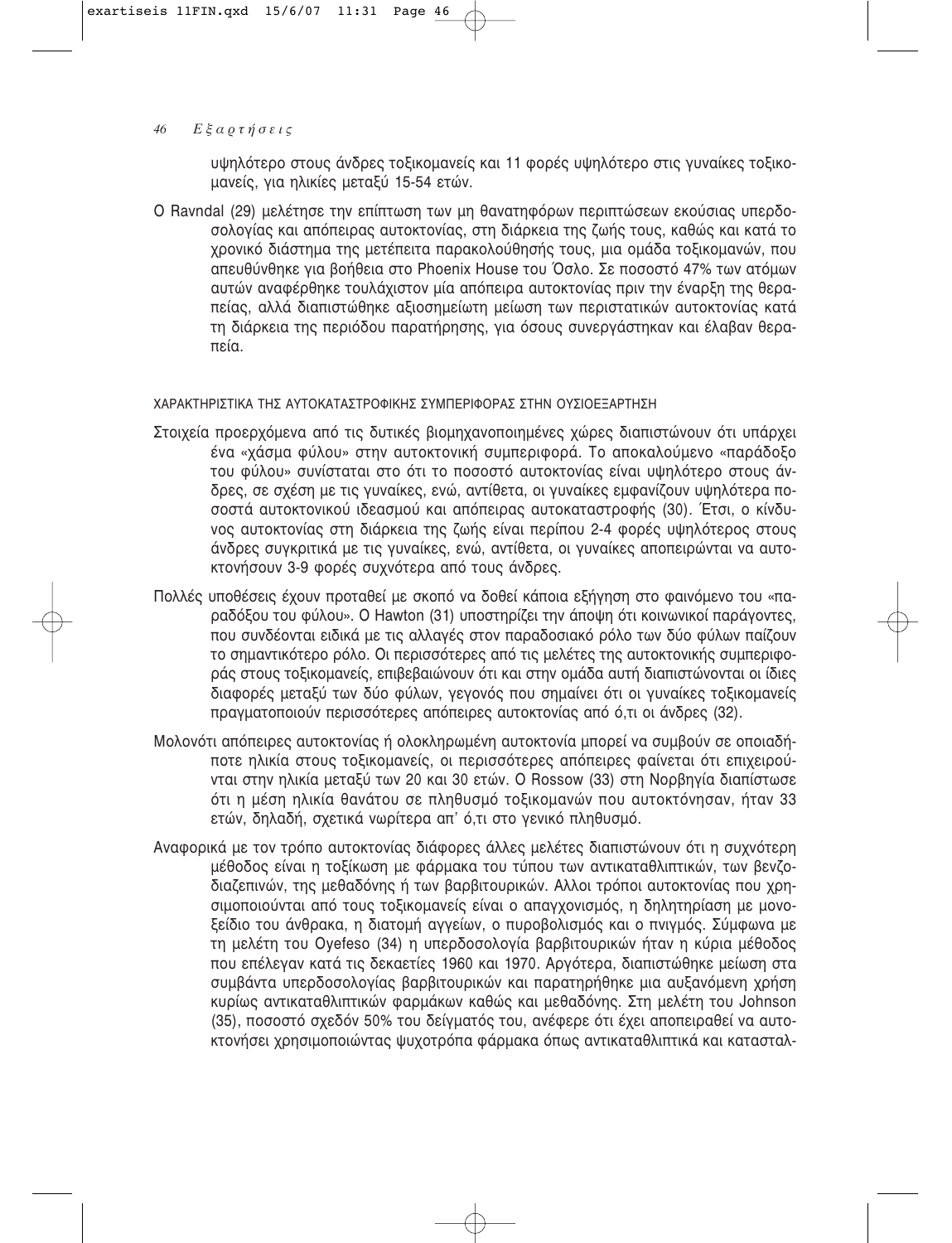τικά φάρμακα. Η αυξημένη συχνότητα χρήσης των αντικαταθλιπτικών φαρμάκων, για αυτοκτονία στους τοξικομανείς, μπορεί να αντανακλά την υψηλή συχνότητα εμφάνισης καταθλιπτικής και αγχώδους συμπτωματολογίας, σε αυτή την πληθυσμιακή ομάδα (36). Τα ευρήματα αυτά υπογραμμίζουν τον κίνδυνο που μπορεί να προκύψει από την υπερ-συνταγογράφηση ψυχοτρόπων φαρμάκων όπως τα αντικαταθλιπτικά, τα ελάσσονα ηρεμιστικά ή τη μεθαδόνη, καθώς και την ανάγκη ορθότερης εποπτείας στη χορήγηση αυτών των φαρμάκων από τους ειδικούς (37).

# ΑΥΤΟΚΤΟΝΙΚΗ ΣΥΜΠΕΡΙΦΩΡΑ ΚΑΙ ΣΥΝΝΟΣΗΡΟΤΗΤΑ

exartiseis  $11$ FIN.qxd  $15/6/07$   $11:31$  Page

- Κεφαλαιώδους σημασίας είναι η ύπαρξη συννοσηρότητας με άλλες ψυχιατρικές διαταραχές στους αυτοκτονικούς ουσιοεξαρτημένους ασθενείς. Η ύπαρξη καταθλιπτικής συμπτωματολογίας φαίνεται να παίζει ένα σημαντικό ρόλο στην εκδήλωση αυτοκτονικής συμπεριφοράς στα ουσιοεξαρτημένα άτομα (38,39). Ο Johnsson υπογραμμίζει ότι η τιλειονότητα των τοξικομανών που έχουν επιχειρήσει να αυτοκτονήσουν αναφέρουν, κατά την περίοδο εκείνη, καταθλιπτική διάθεση, αίσθημα απελπισίας και απουσία ενδιαφέροντος για τη ζωή. Στη μελέτη του Rossow (40), οι απόπειρες αυτοκτονίας ήταν συχνότερες μεταξύ των ατόμων που έπασχαν από καταθλιπτικά ή αγχώδη συμπτώματα, ενώ, στις μελέτες του Roy (41,42), σε δείγμα ατόμων εξαρτημένων από την κοκαΐνη, μενάλο ποσοστό ανέφερε ιστορικό μείζονος καταθλιπτικού επεισοδίου, κατά τη διάρκεια της ζωής του, για το οποίο είχε λάβει αντικαταθλιπτική αγωγή. Ο Dhossche (43) σε μελέτη για τον επιπολασμό και τις συσχετίσεις της συννοσηρότητας καταθλιπτικών συμπτωμάτων και κατάχρησης ουσιών, έδειξε ότι η συννοσηρότητα κατάθλιψης και κατάχρησης ουσιών ήταν η συχνότερη διάγνωση σε όλες τις ηλικιακές ομάδες και στα δύο φύλα, σε όσους αποπειράθηκαν να αυτοκτονήσουν.
- Η επίδραση των χαρακτηριστικών της προσωπικότητας των τοξικομανών στην εκδήλωση αυτο-Κτονικής συμπεριφοράς, έχει διερευνηθεί σε διάφορες μελέτες. Ο Boyle(44), χρησιμοποιώντας το DSM-III-R και το ερωτηματολόγιο Eysenck, μελέτησε 103 χαρακτηριστικά της προσωπικότητας σε ομάδα χρηστών ενός θεραπευτικού προγράμματος. Τα αποτελέσματα έδειξαν ότι άνδρες με ιστορικό απόπειρας αυτοκτονίας είχαν σημαντικά υψηλότερη βαθμολογία στο νευρωτισμό και σε μεθοριακά χαρακτηριστικά, ενώ, οι γυναίκες είχαν σημαντικά υψηλότερη βαθμολογία στο νευρωτισμό και σε εξαρτητικά, οιστριονικά και μεθοριακά χαρακτηριστικά της προσωπικότητας. Σε άλλη πάλι μελέτη (45) μεταξύ ουσιοεξαρτημένων Νορβηγών που απευθύνθηκαν για θεραπεία σε μια θεραπευτική κοινότητα, η ομάδα των αυτοκτονικών ατόμων είχε σημαντικά υψηλότερη βαθμολογία στα μεθοριακά αποφευκτικά και παθητικο-επιθετικά χαρακτηριστικά της προσωπικότητας (κλίμακα Millon Clinical Multiaxial Inventory). Η διαπίστωση του υψηλού επιπολασμού ψυχιατρικών συμπτωμάτων, μεταξύ των τοξικομανών με αυτοκτονική συμπεριφορά, υπογραμμίζει την ανάγκη για περισσότερη προσοχή και φροντίδα στην ψυχική υγεία των ατόμων αυτών.

# ΠΑΡΑΓΟΝΤΕΣ ΚΙΝΔΥΝΟΥ ΓΙΑ ΤΗΝ ΕΚΔΗΛΩΣΗ ΑΥΤΟΚΤΟΝΙΚΗΣ ΣΥΜΠΕΡΙΦΟΡΑΣ

Η επισήμανση των παραγόντων κινδύνου, που σχετίζονται με την αυτοκτονική συμπεριφορά στον πληθυσμό των ουσιοεξαρτημένων ατόμων, αποτελεί ένα σημαντικό και σύνθετο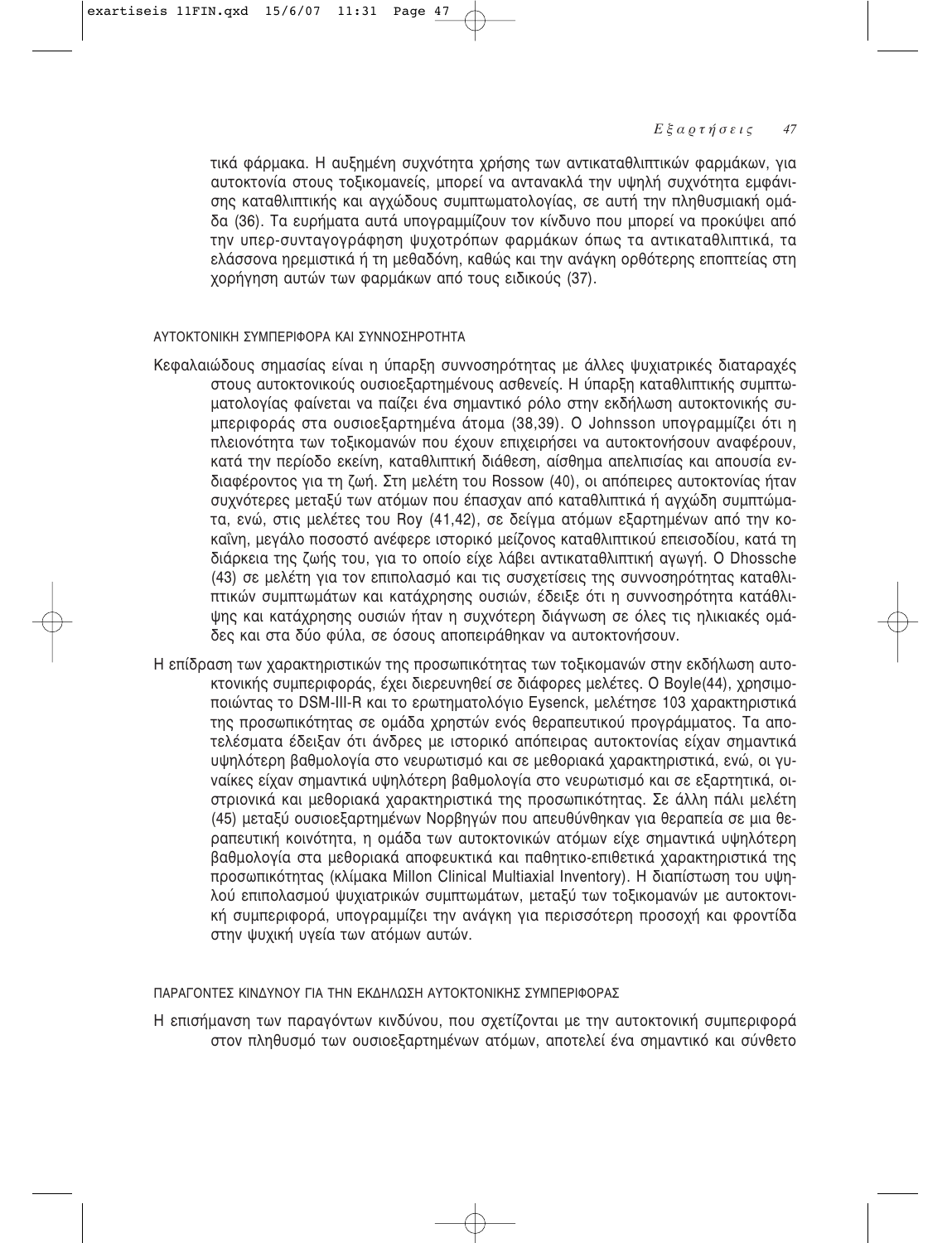### $\overline{48}$ Εξαρτήσεις

θέμα. Θα μπορούσε να υποστηριχθεί, ότι οι ίδιοι σχεδόν παράγοντες κινδύνου που έχει διαπιστωθεί ότι σχετίζονται με την αυτοκτονικότητα στο γενικό πληθυσμό, ισχύουν και για τον πληθυσμό των τοξικομανών. Οι αυτοκτονικές σκέψεις σε συνδυασμό με ιδεασμό σχετικό με το θάνατο ή ευχές θανάτου, μολονότι εξακολουθούν να αποτελούν πολύτιμα προννωστικά στοιχεία, για την ένκαιρη επισήμανση της πιθανότητας απόπειρας αυτοκτονίας, θα πρέπει να τονισθεί ότι είναι γενικά δείκτης χαμηλής προβλεψιμότητας. Ο Ravndal (46), υπογραμμίζει ότι ο ισχυρότερος ανεξάρτητος προγνωστικός παράγοντας της απόπειρας αυτοκαταστροφής κατά την περίοδο παρατήρησης (η περίοδος μετά την εισαγωγή στη θεραπεία), ήταν οι προηγηθείσες απόπειρες αυτοκτονίας, πριν από την προσέλευση των χρηστών για θεραπεία. Στη μελέτη του Bukstein (47) σε ένα δείγμα εφήβων με κατάχρηση ουσιών που αυτοκτόνησαν, διαπιστώθηκε ότι οι σημαντικότεροι προγνωστικοί παράγοντες αυτοκτονίας ήταν η κατάχρηση ουσιών κατά την περίοδο της αυτοκτονίας, η ύπαρξη κατάθλιψης, το οικογενειακό ιστορικό κατάθλιψης και κατάχρησης ουσιών, τα προβλήματα με τη δικαιοσύνη και η ύπαρξη διαθέσιμου όπλου στο σπίτι.

Σε ικανό αριθμό μελετών έχει διαπιστωθεί ότι ο κίνδυνος αυτοκτονίας συσχετίζεται σημαντικά με την ύπαρξη ιστορικού πολλαπλής κατάχρησης ουσιών και με τη βαρύτητα του εθισμού (48,49). Η παράλληλη χρήση αλκοόλ και αντικαταθλιπτικών ή ηρεμιστικών, πολύ συχνά φάρμακα επιλογής για απόπειρες αυτοκτονίας, φαίνεται ότι αποτελεί ένα σημαντικό παράνοντα που σχετίζεται με την αυτοκτονική συμπεριφορά, ενώ, η κύρια ουσία κατάχρησης ή εξάρτησης φαίνεται ότι παίζει δευτερεύοντα ρόλο. Σε μελέτη πληθυσμού ατόμων με κατάχρηση κοκαΐνης από τον Roy (50) διαπιστώθηκε ότι το οικογενειακό ιστορικό απόπειρας αυτοκτονίας, η υψηλότερη συχνότητα τραύματος κατά την παιδική ηλικία και η υψηλότερη βαθμολογία στην εσωστρέφεια, στο νευρωτισμό και στην εχθρότητα, συσχετίζονταν με την αυτοκτονική συμπεριφορά.

# ΙΔΙΑΙΤΕΡΕΣ ΕΚΔΗΛΩΣΕΙΣ ΤΗΣ ΑΥΤΟΚΑΤΑΣΤΡΟΦΙΚΗΣ ΣΥΜΠΕΡΙΦΟΡΑΣ ΣΤΗΝ ΟΥΣΙΟΕΞΑΡΤΗΣΗ

Η υψηλότερη θνησιμότητα των τοξικομανών συγκριτικά με το γενικό πληθυσμό, έχει επισημανθεί από την αρχή της δεκαετίας του 1960 (51) και κλινικά έχουν διερευνηθεί οι διαφορετικές εκδηλώσεις της αυτοκαταστροφικής συμπεριφοράς από το 1970 (52,53). Στο πλαίσιο αυτό ο ισχυρισμός του Frederick(54), ότι η κατάχρηση ουσιών μπορεί να αποτελεί μια ειδική μορφή αυτοκαταστροφικής συμπεριφοράς, συνιστά μια προβληματική και αμφιλεγόμενη άποψη. Διαφορετικές μορφές της αυτοκτονικής συμπεριφοράς αναφέρονται στη σχετική βιβλιογραφία, όπως επεισόδια εκούσιας υπερδοσολογίας, απόπειρες αυτοκτονίας, τροχαία ατυχήματα, επικίνδυνες σεξουαλικές συμπεριφορές ή συμπεριφορές που σχετίζονται με αυξημένο κίνδυνο για μόλυνση από λοιμώδεις παράγοντες (π.χ ιός Ηπατίτιδας, ιός HIV) κτλ. Διάφορες, συχνά αντικρουόμενες, ερμηνείες ή θεωρίες έχουν προταθεί προκειμένου να κατανοηθούν και να ερμηνευθούν αυτές οι μορφές επικίνδυνων συμπεριφορών. Ορισμένοι ερευνητές υποστηρίζουν την άποψη, ότι υφίσταται κάποια αλληλεπικάλυψη μεταξύ των διαφόρων μορφών της αυτοκαταστροφικής συμπεριφοράς και θεωρούν ότι «οι εθισμένοι σε ουσίες είναι πανιδευμένοι σε αρνητικούς κύκλους ριψοκίνδυνης συμπεριφοράς, ισορροπώντας στις παρυφές του θανάτου». Επισημαίνουν, επίσης, ότι υπάρχει μια ειδική υποομάδα του πληθυσμού των τοξικομανών, που εμπλέκεται σε μία ιδιαίτερα υψηλού κινδύνου απειλητική για τη ζωή τους συμπεριφορά, που χαρακτηρίζεται από πολλαπλή κατάχρηση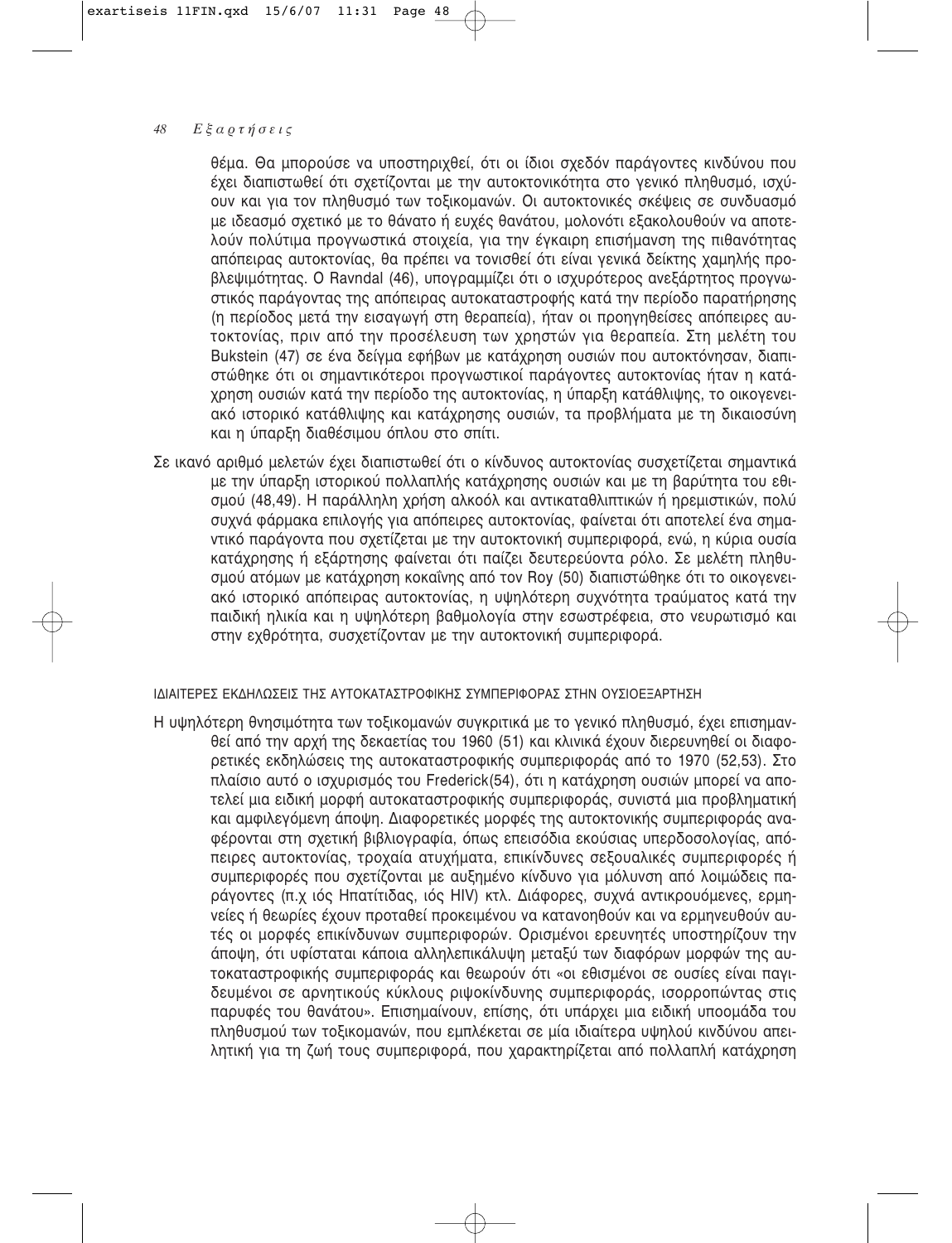ουσιών, σοβαρά ψυχικά προβλήματα και πτωχή κοινωνική λειτουργικότητα. Πιθανά, δηλαδή, να υπάρχουν κοινοί υποκείμενοι παράγοντες μεταξύ απόπειρας αυτοκτονίας και εκούσιας υπερδοσολογίας, όπως η βαρύτητα της κατάχρησης ουσιών και η πτωχή κοινωνική ενσωμάτωση. Άλλοι, πάλι, μελετητές, υποστηρίζουν την άποψη ότι η αυτοκτονία και η εκούσια υπερδοσολογία μπορεί να είναι δύο περιφερικά φαινόμενα, που μπορούν να διαφοροποιηθούν πάνω στη βάση των διαφορετικών ψυχοπαθολογικών και των σχετικών με τις ουσίες, μεταβλητών κινδύνου. Τέλος, ο Farrell (55), πρότεινε την πιθανότητα ύπαρξης ενός συνεχούς (continuum) μεταξύ των μη θανατηφόρων, των τυχαίων και των εσκεμμένων θανατηφόρων υπερδοσολογιών, που αντανακλούν την αυτοκτονική συμπεριφορά.

# ΖΗΤΗΜΑΤΑ ΠΡΟΛΗΨΗΣ ΚΑΙ ΑΝΤΙΜΕΤΩΠΙΣΗΣ- ΣΥΜΠΕΡΑΣΜΑΤΑ

11:31 Page 49

exartiseis 11FIN.qxd 15/6/07

- Το γεγονός ότι οι δείκτες αυτοκτονίας σταθερά αυξάνονται στην πλειοψηφία των ανεπτυγμένων χωρών καθιστά τη μείωσή τους προτεραιότητα για τη δημόσια υγεία. Έχει διαπιστωθεί ότι οποιαδήποτε μεμονωμένη παρέμβαση είναι αναποτελεσματική για την επίτευξη του στόχου αυτού.
- Ο Pirkola (56) κατέγραψε στη Φινλανδία τη χρήση υπηρεσιών υγείας όσων αυτοκτόνησαν με κατάχρηση ουσιών. Τα αποτελέσματα έδειξαν ότι κατά τη διάρκεια του τελευταίου έτους πριν από το θάνατό τους, τα 2/3 των εξαρτημένων από ουσίες ατόμων που αυτοκτόνησαν, είχαν έρθει σε επαφή με πρωτοβάθμιες υπηρεσίες φροντίδας ή νενικές ιατρικές υπηρεσίες. Στη μεγάλη πλειονότητά τους, διαπιστώθηκε ότι τα θύματα αυτοκτονίας υπέφεραν από κάποια ψυχιατρική διαταραχή και παρά το γεγονός ότι είχαν δεχθεί ψυχιατρική φροντίδα, μόνο μικρό ποσοστό από αυτούς εξακολουθούσε να παρακολουθείται ψυχιατρικά κατά τη διάρκεια του μήνα πριν από την αυτοκτονία. Αξίζει να σημειωθεί ότι μόνο ένα μικρό ποσοστό των θυμάτων δεν είχε δεχθεί οιαδήποτε βοήθεια για τα προβλήματα εθισμού του σε ουσίες.
- Τα άτομα που υποφέρουν από διαταραχές εθισμού σε ψυχοτρόπες ουσίες είναι γνωστό ότι έχουν ανάγκη από ποικίλες δομές φροντίδας υγείας, όπως ψυχιατρικές μονάδες, εξειδικευμένες μονάδες για παθολογικά προβλήματα (ηπατολογικά ή νευρολογικά), εξειδικευμένα προγράμματα εθισμού σε ουσίες, κ.λπ. Ο διαχωρισμός μεταξύ των ψυχιατρικών θεραπευτικών υπηρεσιών και των υπηρεσιών αντιμετώπισης της κατάχρησης ουσιών, αποδεικνύεται διασπαστικός και ελάχιστα υποβοηθητικός για τους χρήστες ουσιών. Έρευνες σε διάφορες χώρες έδειξαν ότι μόνο ένας στους τέσσερις ή πέντε χρήστες έρχεται σε επαφή με κάποια υπηρεσία αντιμετώπισης της ουσιοεξάρτησης. Προφανώς, οι εξαρτημένοι από ουσίες, οι οποίοι και παρουσιάζουν ποικίλες μορφές αυτοκαταστροφικής συμπεριφοράς, είναι από τα λινότερο κοινωνικά ενσωματωμένα άτομα που δεν έρχονται εύκολα σε επαφή με θεραπευτικές υπηρεσίες. Τα ευρήματα από την παραπάνω Φινλανδική μελέτη υπογραμμίζουν την ανάγκη για μια συνεχή, ολιστική, πολυδιάστατη θεραπευτική φροντίδα για τους εξαρτημένους από ουσίες. Καθώς τα άτομα αυτά ανήκουν στους πληθυσμούς υψηλού κινδύνου, αναφορικά με την αυτοκτονική συμπεριφορά, είναι «θεραπευτικά ορθολογικό» να αντιμετωπίζεται κάθε άτομο με κατάχρηση ουσιών ως ένας πιθανός, μελλοντικός αυτόχειρας.
- Είναι ξεκάθαρο σε όσους ασχολούνται με το φαινόμενο της αυτοκτονίας, ότι μόνο με το συνδυασμό διαφόρων μέτρων μπορεί να επιτευχθεί ο στόχος της μείωσης των δεικτών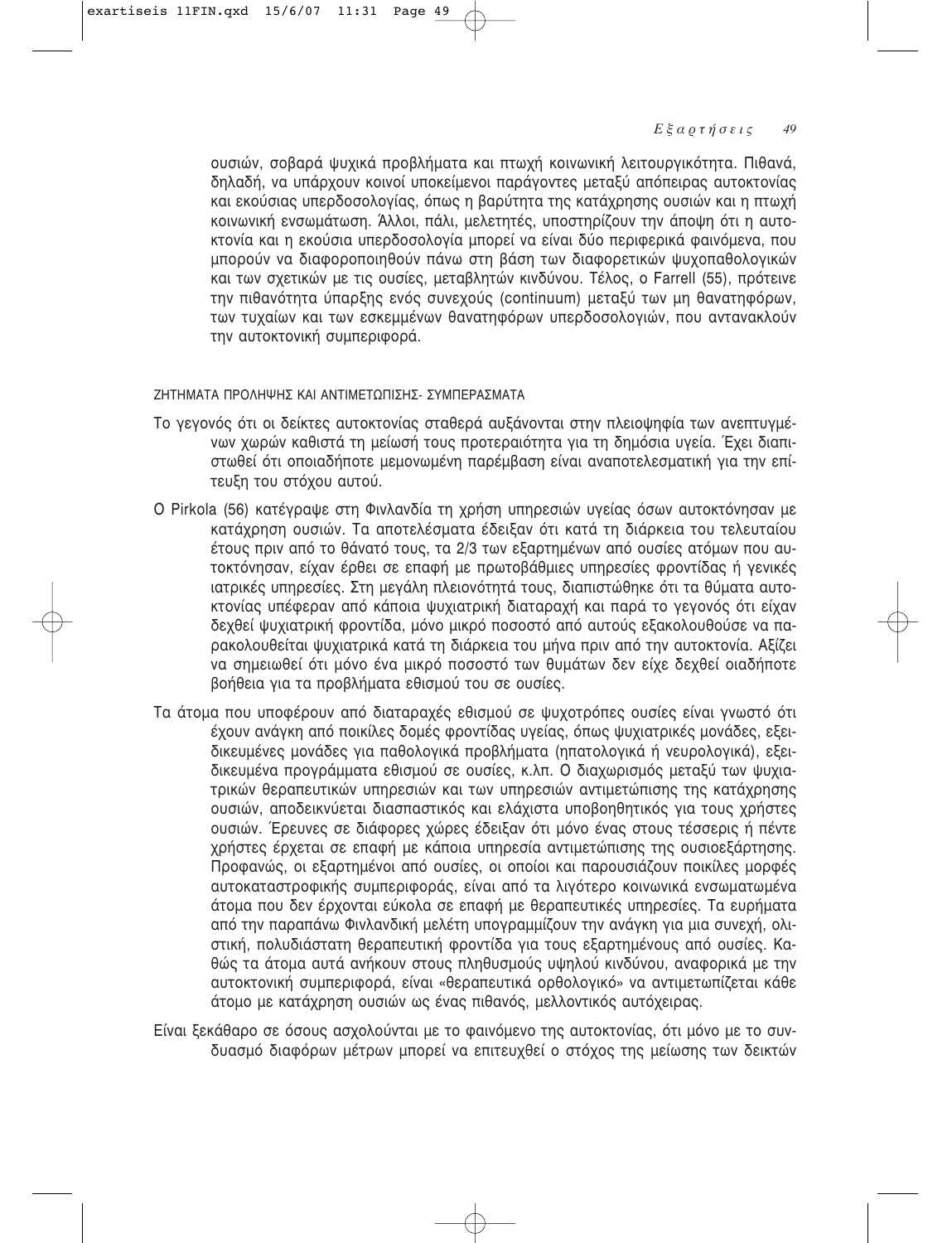αυτοκτονίας. Στο πλαίσιο αυτό, κεφαλαιώδους σημασίας φαίνεται να είναι η έγκαιρη και ορθή διάγνωση και αντιμετώπιση της συνυπάρχουσας ψυχιατρικής συμπτωματολογίας. Επίσης, ο συνεκτικός τρόπος αντιμετώπισης της εξάρτησης, η πλουραλιστική αντιμετώπιση και η ολοκληρωμένη θεραπεία αποτελούν παράγοντες που σχετίζονται με τη μείωση των δεικτών αυτοκτονίας.

### *Bιβλιογραφία*

- 1. Gould MS,Kramer RA (2001) Youth Suicide Prevention. Suicide and LifeThreatening Behaviour,spring;31 Suppl:6-31.
- 2. Gould MS, Greenberg T, Velting DM, Shaffer D (2003) Youth suicide risk and preventive interventions: a review of the past 10 years. Journal of the American Academy of Child and Adolescent Psychiatry, apr;42(4):386-405.
- 3. Suicide rates by age group and sex in the United States, 1998. JAMA,2001;285:2701.
- 4. Diekstra RFW (1993) The Epidemiology of Suicide and Parasuicide. Acta Psychiatrica Scandinavica, 371(suppl):9-2
- 5. Arsenault- Lapierre G, Kim C, Turecki G (2004) Psychiatric diagnoses in 3275 suicides: a metaanalysis. BMC Psychiatry, nov 4;4:37.
- 6. Tondo L, Baldessarini RJ, Hennen J, Minnai GP, Salis P, Scamonatti L, Masia M, Ghiani C, Mannu P (1999) Suicide attempts in major affective disorder patients with comorbid substance use disorders. Journal of Clinical Psychiatry,60 Suppl 2:63-9; discussion 75-6,113-6.
- 7. Kontaxakis VP, Christodoulou GN, Mavreas VG, Havaki-Kontaxaki VJ (1988) Attempted Suicide in Psychiatric outpatients with concurrent physical illness. Psychotherapy and Psychosomatics, 50(4):201-6.
- 8. Hawton K, Fagg J, McKeown SP (1989) Alcoholism, Alcohol and Attempted suicide. Alcohol and Alcoholism; 24(1);3-9.
- 9. Deykin EY, Buka SL, Zeena TH (1992) Depressive Illness among chemical dependent adolescents. American Journal of Psychiatry, oct;149(10):1341-7.
- 10. Berglund M, Ojehagen A (1998) The influence of alcohol drinking and alcohol disorders on psychiatric disorders and suicidal behavior. Alcoholism Clinical and Experimental Research, oct;22(7 Suppl):333S-345S.
- 11. Pirkola SP, Isometsa ET, Heikkinnen ME, Lonnqvist JK (2000) Suicides of alcohol misusers and nonmisusers in a nationwide population. Alcohol and Alcoholism, jan; 35(1):70-5
- 12. Murphy GE (1983) Problems in studying suicide. Psychiatric Developments, winter;1(4):339-50.
- 13. Gerson J, Stanley B (2002) Suicidal and self-injurious behavior in personality disorder: controversies and treatment directions. Current Psychiatry Report, feb;4(1):30-8.
- 14. Black DW, Blum N, Pfohl B, Hale N (2004) Suicidal behaviour in personality disorder: prevalence, risk factors, prediction, and prevention. Journal of Personality Disorders, jun; 18(3):226-39.
- 15. Duberstein PR, Conwell Y, Caine ED (1993) Inerpersonal stressors, substance abuse and suicide. Journal of Nervous and Mental Disorders,1993; 181:80.
- 16. Liappas J, Mellos E, PominiV, Peppas E, Stefanis C (1996) Suicide: Biopsychosocial Approaches, Book of Abstracts p.101, Athens, May,1996.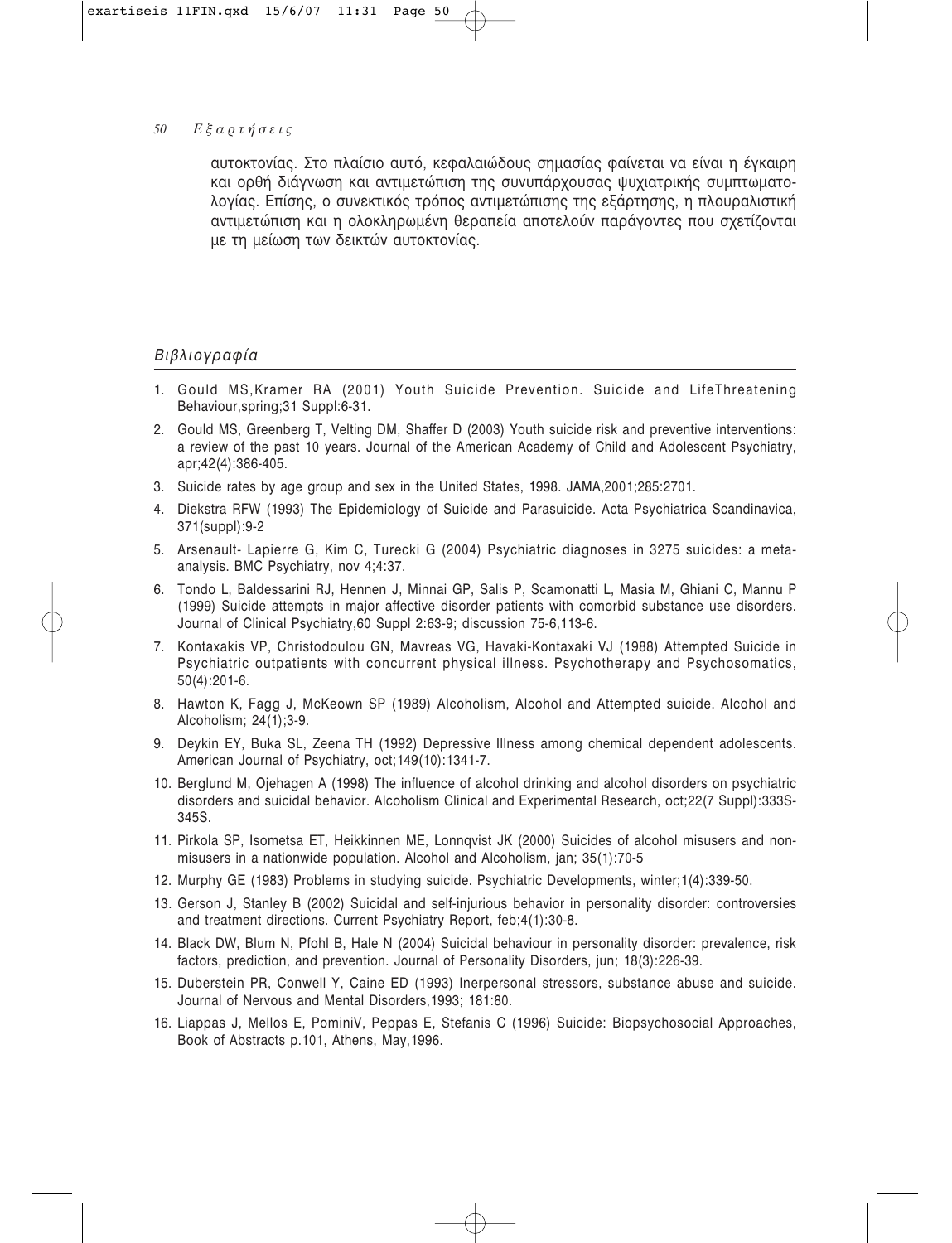- 17. Beaumont G, Hetzel W (1992) Patients at risk of suicide and overdose. Psychopharmacology (Berl), 106 Suppl:S123-6.
- 18. Murphy GE (1983) Problems in studying suicide. Psychiatric Developments, winter;1(4):339-50.
- 19. Kokkevi A., Stefanis C. (1995) Drug Abuse and Psychiatric Comorbidity. Comprehensive Psychiatry, sep-oct;36(5):329-37.
- 20. Substance Abuse and Mental Health Services Administration (1999) *National Household Survey on Drug Abuse: Main Findings 1997*. Washington, DC: Government Printing Office.
- 21. Schmidtke A, Bille-Brahe U, DeLeo D, Kerkhof A, Bjerke T, Crepet P, Haring C, Hawton K, Lonnqvist J, Michel K, Pommereau X, Querejeta I, Phillipe I, Salander-Renberg E, Temesvary B, Wasserman D, Fricke S, Weinacker B, Sampaio-Faria JG (1996) Attempted suicide in Europe: rates, trends and sociodemographic characteristics of suicide attempters during the period 1989-1992. results of the WHO/EURO Multicentre Study on Parasuicide. Acta Psychiatrica Scandinavica, May;93(5):327-38.
- 22. Krausz M, Degkwitz P, Haasen C, Verthein U (1996) Opioid Addiction and Suicidality. Crisis , 17(4):175-81.
- 23. Deykin EY, Buka SL (1994) Suicidal Ideation and Attempts among chemical dependent adolescents. American Journal of Public Health, april;84(4):634-9.
- 24. Verthein U, Kalke J, Raschke P (1994) Results of International and Federal German evaluation studies of methadone substitution therapy-an overview. Psychotherapie, Psychosomatik medizinische Psychologie, mar-apr;44(3-4):128-36. review.
- 25. Johnsson E, Fridell M (1997) Suicide Attempts in a cohort of Drug Abusers: a 5-year follow up study. Acta Psychiatrica Scandinavica, nov;96(5):362-6.
- 26. Rossow I, Amundsen A (1997) Alcohol Abuse and Mortality: a 40-year prospective study of Norwegian conscripts. Social Science and Medicine, jan;44(2):261-7.
- 27. Oyefeso A, Valmana A, Clancy C, Ghodse H, Williams H (2000) Fatal antidepressant overdose among drug abusers and non-drug abusers. Acta Psychiatrica Scandinavica, oct;102(4):295-9.
- 28. Ghodse H, Oyefeso A, Kilpatrick B (1998) Mortality of drug addicts in the UK, 1967-1993. International Journal of Epidemiology, jun;27(3):473-8.
- 29. Ravndal E, Vaglum P (1999) Overdoses and suicide attempts: different relations to psychopathology and substance abuse? A 5-year prospective study of drug abusers. European Addiction Research, jun;5(2):63-70.
- 30. Martin SE, Bryant K (2001) Gender differences in the association of alcohol intoxication and illicit drug abuse among persons arrested for violent and property offenses. Journal of Substance Abuse, 13(4):563-81.
- 31. Hawton K, Hariss L, Hodder K, Simkin S, Gunnell D (2001) The influence of the economic and social environment on deliberate self-harm and suicide: an ecological and person-based study. Psychological Medicine, jul31(5):827-36.
- 32. Oyefeso A, Valmana A, Clancy C, Ghodse H, Williams H (2000) Fatal antidepressant overdose among drug abusers and non-drug abusers. Acta Psychiatrica Scandinavica, oct;102(4):295-9.
- 33. Rossow I, Lauritzen G (1999) Balancing on the edge of death: sucide attempts and life-threatening overdoses among drug addicts. Addiction , feb;94(2)209-19.
- 34. Oyefeso A, Valmana A, Clancy C, Ghodse H, Williams H (2000) Fatal antidepressant overdose among drug abusers and non-drug abusers. Acta Psychiatrica Scandinavica, oct;102(4):295-9.
- 35. Johnsson E, Fridell M (1997) Suicide Attempts in a cohort of Drug Abusers: a 5-year follow up study. Acta Psychiatrica Scandinavica, nov;96(5):362-6.
- 36. Henry JA (1996) Suicide risk and antidepressant treatment. Journal of Psychopharmacology, 1996;10(suppl 1):39.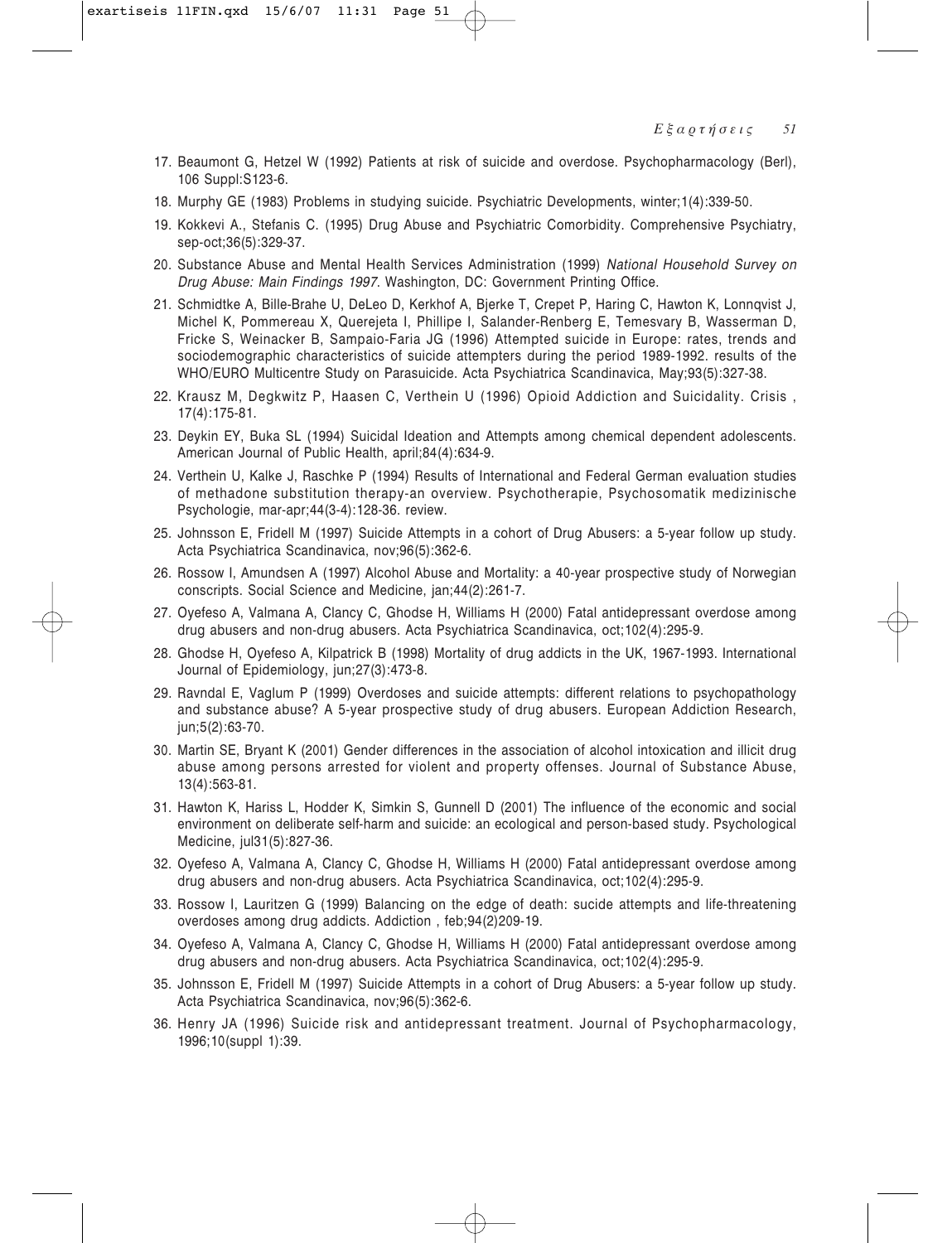- 37. Montgomery SA (1997) Sucide and antidepressants. Annals of New York Academy of Science, dec 29;836:329-38.
- 38. Rich CL (1986) Endocrinology and Suicide. Suicide and Life-Threatening Behaviour, summer16(2):301- 11.
- 39. Krausz M (2000) Addictive behaviour of adolescents and young adults. European Addiction Research,sep;6(3):105.
- 40. Rossow I, Romelsjon A, Leifman H (1999) Alcohol Abuse and suicidal behaviour in young and middleaged men. Differentiating between attempted and completed suicide. Addiction ,aug;94(8):1199-207.
- 41. Roy A (2001) Characteristics of cocaine-dependent patients who attempt suicide. American Journal of Psychiatry, 158(8):1215-9.
- 42. Roy A, Rylander G, Sarchiapone M (1997) Genetics of suicides. Family studies and molecular genetics. Annals of the New York Academy of Science, dec29;836:135-57.review.
- 43. Dhossche DM, Meloukheia AM, Chakravorty S (2000) The Association of Suicide Attempters and comorbid Depression and Substance Abuse in psychiatric consultation patients. General Hospital Psychiatry, jul-aug;22(4);281-8.
- 44. Boyle PJ, Callahan D (1995) Managed Care in mental health: the ethical issues. Health Affairs (Millwood),fall;14(3):7-22.
- 45. Rossow I, Romelsjon A, Leifman H (1999) Alcohol Abuse and suicidal behaviour in young and middleaged men. Differentiating between attempted and completed suicide. Addiction ,aug;94(8):1199-207.
- 46. Ravndal E, Vaglum P (1992) Different intake procedures. The influence of treatment start and treatment response. A quasi-experimental study. Journal of Substance Abuse Treatment,;9(1):53-8.
- 47. Bukstein OG, Brent DA, Kaminer Y (1989) Comorbidity of substance abuse and other psychiatric disorders in adolescents. American Journal of Psychiatry,sep;146(9): 1131-41.
- 48. LesterD, Yang B (1992) Social and economic correlates of the elderly suicide rate. Suicide and Life-Threatening behaviour, spring;22(1):36-47.review.
- 49. Heil SH, Badger GJ & Higgins ST (2001) Alcohol dependence among cocaine-dependent outpatients: demographics, drug use, treatment outcome and other characteristics. Journal of Studies on Alcohol, 62, 14-22.
- 50. Roy A (2001) Characteristics of cocaine-dependent patients who attempt suicide. American Journal of Psychiatry, 158(8):1215-9.
- 51. Pierce James (1967) Suicide and Mortality amongst heroin addicts in Britain. British Journal of Addiction to Alcohol and other Drugs, dec;62(3):391-8.
- 52. Gossop M, (1976) Drug Dependence and Self-Esteem. International Journal of Addiction, 11(5):741-53.
- 53. Gossop M, (1975) Oral Drug Dependence: intellectual characteristics of patients receiving treatment at a London drug dependence unit. Drug and Alcohol Dependence, dec;1(2):89-95.
- 54. Frederick CJ, (1978) Current trends in suicidal behaviour in the US. American Journal of Psychotherapy, apr;32(2):172-200.
- 55. Farell M, Strang J, (1990) The lure of masterstrokes. Drug Legalization.british Journal of Addiction, jan; 85(1):5-7.
- 56. Pirkola SP, Isometsa ET, Henriksson MM, Heikkinnen ME, Marttune MJ, Lonnqvist JK(1999) The treatment received by substance-dependent male and female suicide victims. Acta Psychiatrica Scandinavica, mar;99(3):207-13.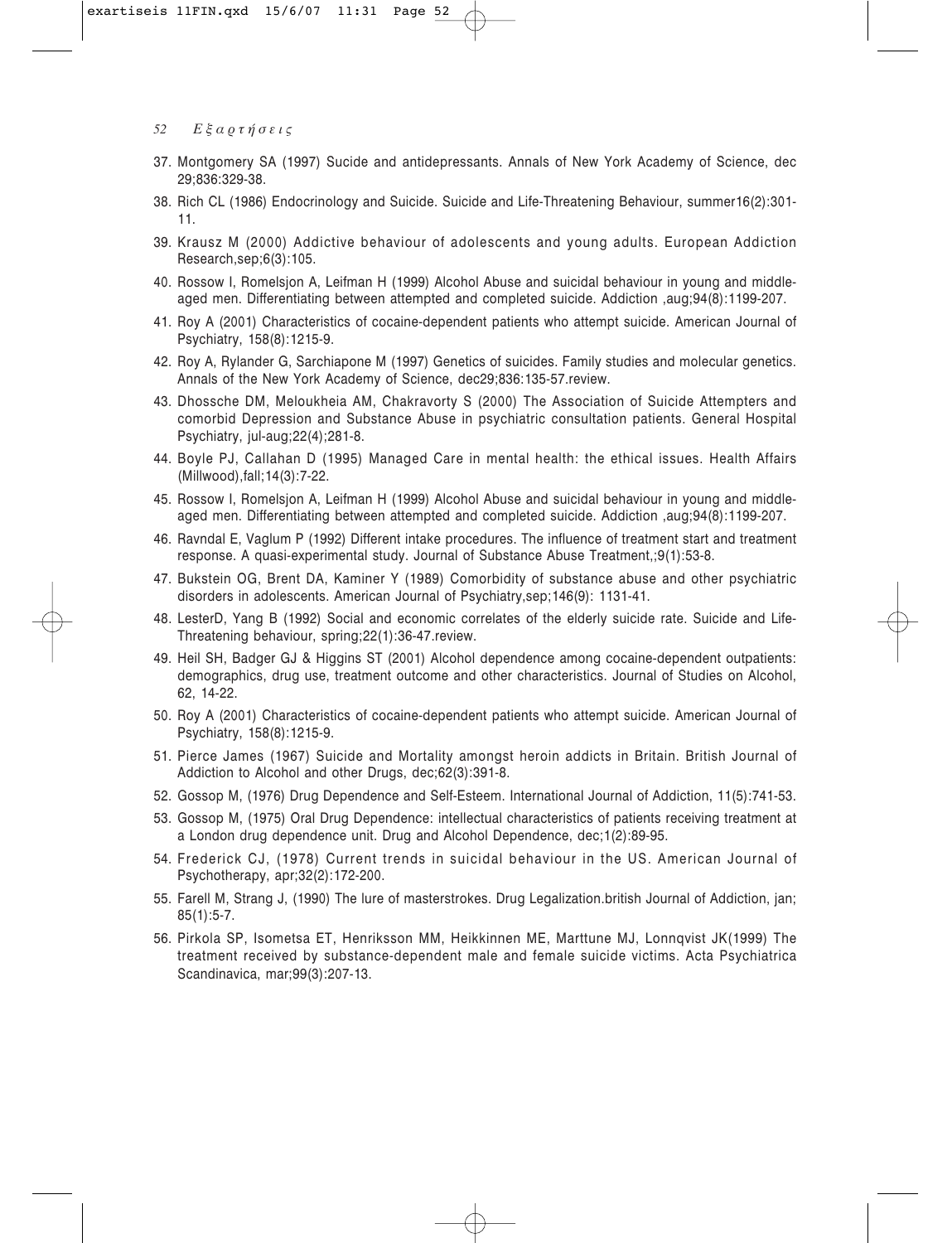$E \xi \alpha \varrho \tau \eta \sigma \varepsilon \iota \varsigma$  53

# H AIEONH E EMMEIPIA<br>INTERNATIONAL EXPERIENCE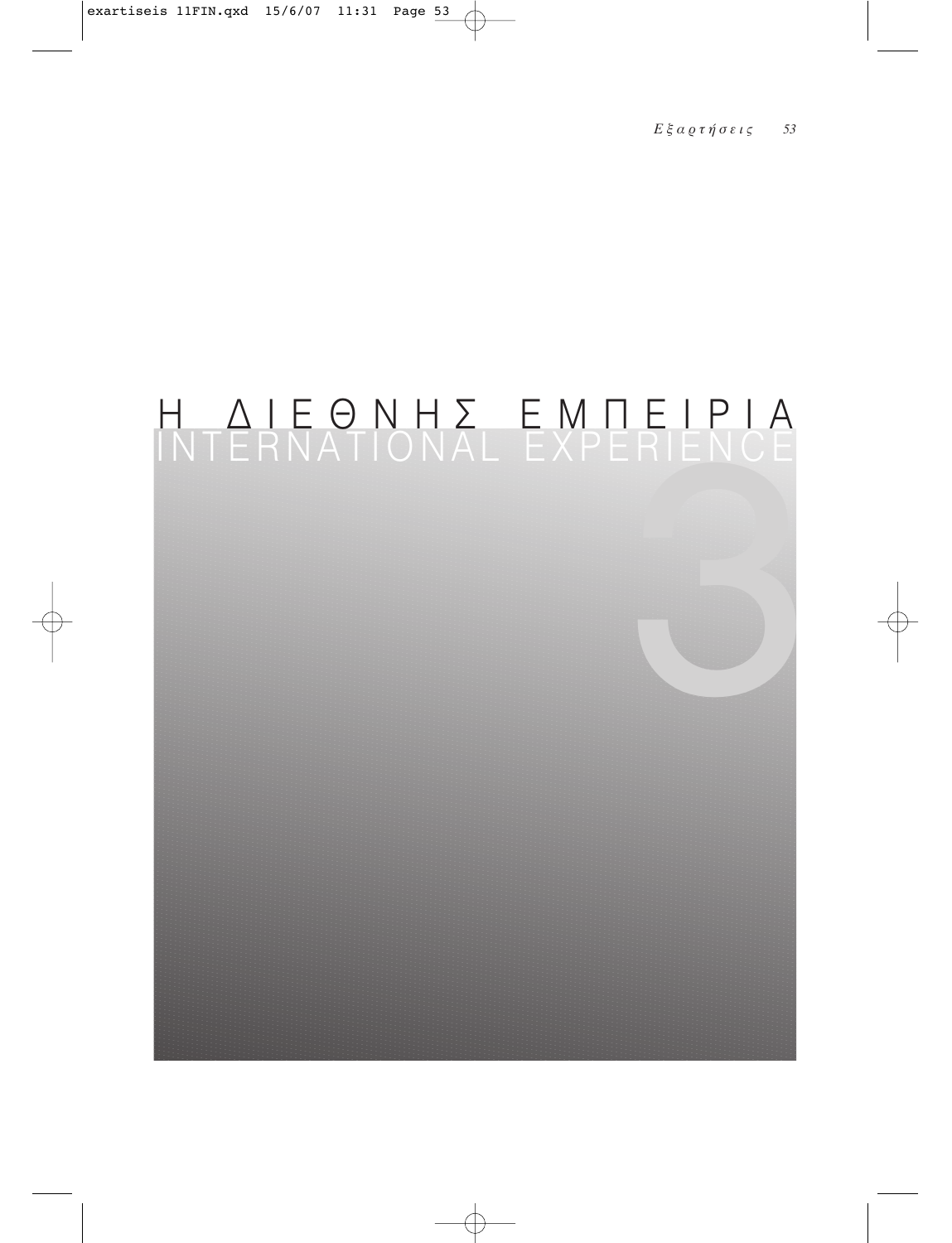54  $E$ ξαρτήσεις

Αναφορές ή παραπομπές στα άρθρα που δημοσιεύονται μεταφρασμένα στις Εξαρτήσεις πρέπει να αναφέρουν ως πηγή τα στοιχεία του πρωτότυπου ξενόγλωσσου άρθρου, όπως αυτά καταγράφονται στην αρχική σελίδα κάθε άρθρου της παρούσας δημοσίευσης.

References or quotations form the articles published in translation in the Journal Exartisis have to refer as source, the information on the original article, as they are printed on the first page of each article.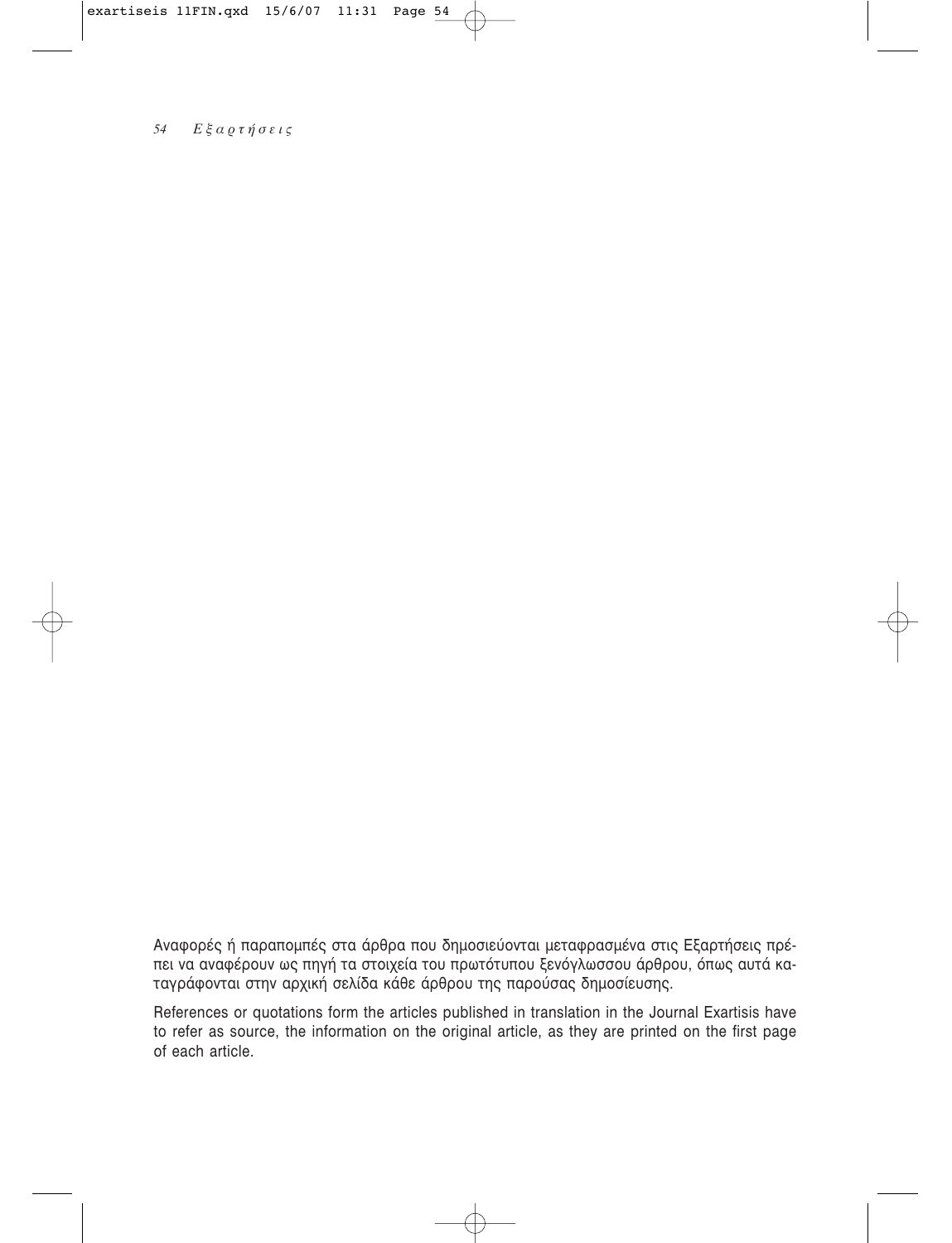Εξαρτήσεις, τεύγος 11, 2007

# Η ΕΚΘΕΣΗ ΣΤΗ ΧΡΗΣΗ ΜΑΡΙΧΟΥΑΝΑΣ ΠΡΙΝ ΤΗ ΓΕΝΝΗΣΗ ΜΠΟΡΕΙ ΝΑ ΠΡΟΒΛΕΨΕΙ ΤΗ ΧΡΗΣΗ ΜΑΡΙΧΟΥΑΝΑΣ ΣΤΗΝ ΗΛΙΚΙΑ ΤΩΝ 14 ΕΤΩΝ'

NANCY L. DAY<sup>2</sup>, LIDUSH GOLDSCHMIDT, CARRIF A. THOMAS **WESTERN PSYCHIATRIC INSTITUTE AND CLINIC** 

Περίληψη

- Στόχος: Στόχος της μελέτης είναι να αξιολογήσει τις επιδράσεις της Προγεννητικής Έκθεσης στη Μαριχουάνα (PME) στην ηλικία έναρξης και στη συχνότητα χρήσης μαριχουάνας, αφού ελέγχθηκαν οι αναγνωρισμένοι παράγοντες για την έναρξη της χρήσης μαριχουάνας νωρίς σε παιδιά ηλικίας 14 ετών.
- Σχεδιασμός: Σε αυτή τη μακροχρόνια μελέτη κοορτής, συμμετείχαν γυναίκες που βρίσκονταν στον τέταρτο μήνα κύησης. Οι γυναίκες και τα παιδιά παρακολουθήθηκαν κατά τη διάρκεια της περιόδου κύησης και σε πολλές χρονικές στιγμές κατά τη διάρκεια της εφηβείας.
- Χώρος και συμμετέχοντες: Οι συμμετέχοντες συγκεντρώθηκαν από μια προγεννητική κλινική νοσοκομείου. Οι γυναίκες που συμμετείχαν ήταν από 18-42 ετών, οι μισές ήταν αφροαμερικανές και οι υπόλοιπες καυκάσιες, ενώ οι περισσότερες ήταν χαμηλού κοινωνιοοικονομικού επιπέδου. Οι γυναίκες έκαναν ελαφριά έως μέτρια χρήση ουσιών κατά τη διάρκεια της εγκυμοσύνης και μετέπειτα. Όταν τα παιδιά ήταν 14 ετών, αξιολογήθηκαν 580 από τα 763 ζευγάρια μητέρας-παιδιού (76%). Στην παρούσα ανάλυση συμπεριλήφθηκαν συνολικά 563 ζευγάρια (74%).
- Μετρήσεις: Εκτιμήθηκαν κοινωνιοδημογραφικοί, ψυχολογικοί, συμπεριφορικοί, βιολογικοί και αναπτυξιακοί παράγοντες. Τα αποτελέσματα αφορούσαν την ηλικία έναρξης και τη συχνότητα χρήσης μαριχουάνας στην ηλικία των 14 ετών.
- Ευρήματα: Η PME μπορούσε να προβλέψει την ηλικία έναρξης και τη συχνότητα χρήσης μαριχουάνας στους εφήβους ηλικίας 14 ετών. Αυτό το εύρημα ήταν σημαντικό όταν ελέγχθηκαν άλλες μεταβλητές συμπεριλαμβανομένης της χρήσης αλκοόλ και καπνού από το παιδί, του σταδίου της εφηβείας, της σεξουαλικής δραστηριότητας, της παραβατικότητας, της χρήσης ουσιών από τους ομότιμους, του ιστορικού κατάχρησης ουσιών και των χαρακτηριστικών του οικογενειακού περιβάλλοντος συνυπολογίζοντας τη γονική κατάθλιψη, τη χρήση ουσιών και τη γονική αυστηρότητα/εποπτεία.
- Συμπεράσματα: Η έκθεση του γονιού στη μαριχουάνα, σε συνδυασμό με άλλους παράγοντες, αποτελεί σημαντικό παράγοντα πρόβλεψης για τη χρήση μαριχουάνας στην ηλικία των 14 ετών.

Λέξεις κλειδιά: μαριχουάνα προγεννητικά, μαριχουάνα, εφηβεία

<sup>1</sup> Τίτλος Πρωτοτύπου: "Prenatal Marijuana Exposure Contributes to the Prediction of Marijuana Use at Age 14", Addiction, Vol. 101, No 9, September 2006

<sup>2</sup> Διεύθυνση Επικοινωνίας: Nancy L. Day, WPIC, 3811 O'Hara Street, Pittsburgh, PA 15213-2593, Email: nday@pitt.edu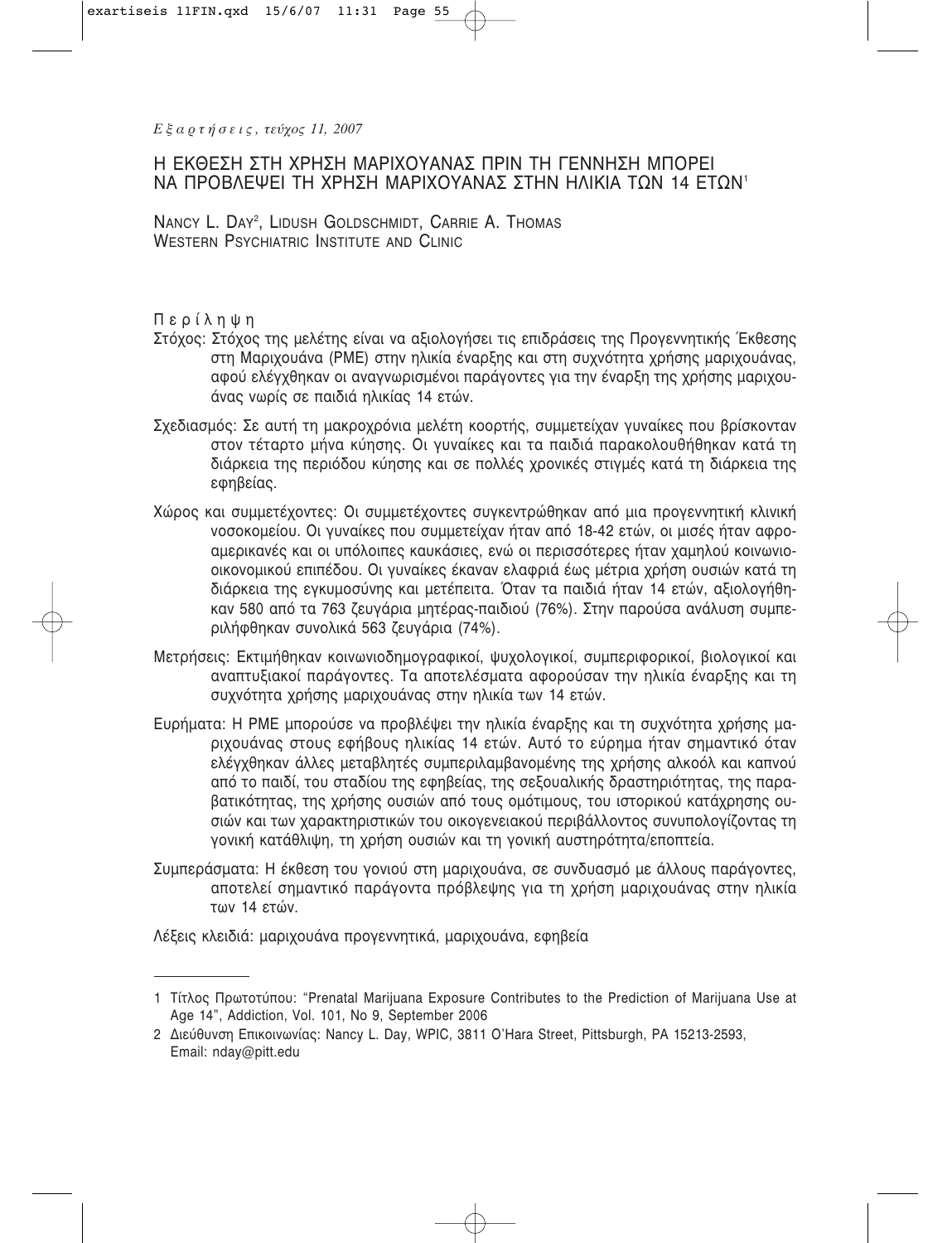### ΕΙΣΑΓΩΓΗ

- Η χρήση ουσιών στην εφηβεία είναι συνηθισμένο φαινόμενο. Στη μελέτη Παρακολουθώντας το Mέλλον (Monitoring the Future Study), ένα ποσοστό 16,3% των εφήβων στη δευτέρα λυκείου ανέφεραν ότι έκαναν χρήση μαριχουάνας τουλάχιστον μία φορά (1), ενώ ένα ποσοστό 13% των μαθητών του δημοσίου σχολείου στο Σηάτλ είχαν δοκιμάσει μαριχουάνα μέχρι την ηλικία των 13 ετών (2). Η χρήση ουσιών νωρίς προβλέπει υψηλά ποσοστά αντικοινωνικής συμπεριφοράς και ψυχολογικών προβλημάτων (3), συνέπειες για την υγεία και χρήση ουσιών στην ενήλικη ζωή σε σύγκριση με την έναρξη, ή μη, της χρήσης αργότερα (4-9). Η έκθεση στις ουσίες κατά την εφηβεία μπορεί επίσης να επηρεάσει την ωρίμανση του εγκεφάλου (10). Έτσι, είναι σημαντικό να εντοπιστούν παράνοντες και μεταβλητές που επηρεάζουν την έναρξη της χρήσης νωρίς και να οριστούν τρόποι παρέμβασης.
- Ένας χώρος που δεν έχει διερευνηθεί ιδιαίτερα είναι η σχέση ανάμεσα στην έκθεση στις ουσίες προγεννητικά και στη μετέπειτα χρήση ουσιών, παρότι υπάρχουν αρκετές αποδείξεις ότι η έκθεση στις ουσίες προνεννητικά αποτελεί παράνοντα πρόβλεψης για τη χρήση και την κατάχρηση ουσιών. Στη μελέτη Πρακτικές για την Υγεία από τη Μητέρα και Ανάπτυξη του Παιδιού (Maternal Health Practices and Child Development, MHPCD), η Προγεννητική Έκθεση στον Καπνό (PTE) προέβλεπε τη χρήση καπνού από το παιδί στην ηλικία των 14 ετών (11), όταν ελένχθηκε άλλου είδους προνεννητική έκθεση και άλλοι σημαντικοί συντελεστές. Παρόμοια ευρήματα για αυτόν το συσχετισμό έχουν αναφερθεί από τον Buka και τους συνεργάτες του (12) και από τον Kandel και τους συνεργάτες του (13), αν και στην τελευταία μελέτη η σχέση φάνηκε να είναι σημαντική μόνο για τις γυναίκες. Οι Porath και Fried (14) ανέφεραν πρόσφατα μια σημα-Vτική συσχέτιση ανάμεσα στην έκθεση στη μαριχουάνα προγεννητικά (PME) και στην έναρξη της χρήσης μαριχουάνας σε άτομα ηλικίας 16 έως 21 ετών, παρότι διερευνήθηκε μόνο για τους άνδρες, αφού προηγουμένως είχαν ελεγχθεί άλλες προγεννητικές εκθέσεις και προγεννητικοί δημογραφικοί παράγοντες. Ο Baer και οι συνεργάτες του (15) βρήκαν ότι υπάρχει στενή σχέση ανάμεσα στην προγεννητική έκθεση στο αλκοόλ και στη μετέπειτα χρήση του στην ηλικία των 14 ετών, καθώς και στα προβλήματα με το αλκοόλ στην ηλικία των 21 ετών (16), αφού είχε ελεγχθεί το οικογενειακό ιστορικό κατάχρησης αλκοόλ και η PTE.
- Υπάρχουν βιολογικές ενδείξεις ότι η PME επηρεάζει άμεσα την ανάπτυξη του Κεντρικού Νευρικού Συστήματος (ΚΝΣ) τόσο στα ζώα όσο και στους ανθρώπους. Οι υποδοχείς για τα κανναβοειδή εντοπίζονται στον εγκέφαλο του εμβρύου γύρω στη δέκατη τέταρτη εβδομάδα της κύησης (17). Αυτοί οι υποδοχείς αντιδρούν με εξωγενείς ουσίες όπως η ΤετραΥδροΚανναβινόλη (THC) όσο και με τα ενδογενή κανναβοειδή. Όταν η ουσία ΤετραΥδροΚανναβινόλη χορηγηθεί προγεννητικα σε ποντίκια προκαλεί άμεσα αλλαγές στο σύστημα υποδοχέων των κανναβοειδών (18). Αν και ο ρόλος των υποδοχέων αυτών των ουσιών δεν είναι απόλυτα κατανοητός, ωστόσο είναι σαφές ότι επηρεάζει την ανάπτυξη και τη λειτουργικότητα του εγκεφάλου σε διάφορους ζωτικούς τομείς συμπεριλαμβανομένης της αναλγησίας, της νόησης, της μνήμης, της κίνησης, της όρεξης και του ελέγχου του ανοσοποιητικού (19).
- Υπάρχουν δεδομένα, από μελέτες που έχουν γίνει με ομάδες που σχηματίστηκαν από τη γέννηση των ατόμων, ότι η PME επηρεάζει την ανάπτυξη του ΚΝΣ. Το πρόγραμμα MHPCD έχει δείξει τις επιδράσεις στις συνήθειες του ύπνου κατά τη γέννηση (20) και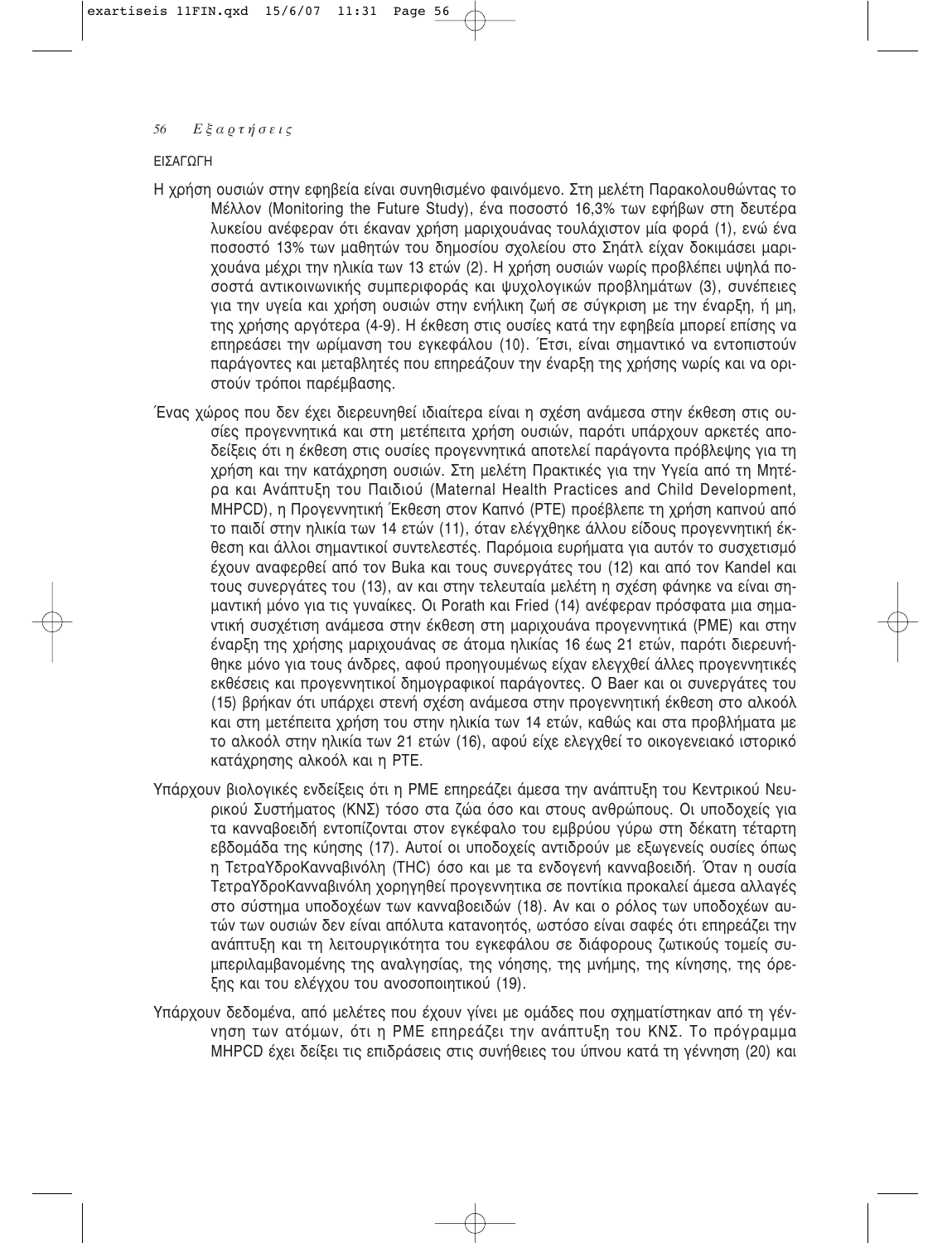στην ηλικία των 3 ετών (21), αλλά και στη γνωστική ανάπτυξη στην ηλικία των 3 ετών (22). Για παιδιά προεφηβικής και εφηβικής ηλικίας η PME προέβλεπε χαμηλή επίδοση στα τεστ μνήμης (23), στην προσοχή και στη λειτουργικότητα (24). Στην ηλικία των 10 ετών, το παιδί που είχε εκτεθεί προγεννητικά στην ουσία είχε σημαντικά υψηλότερα ποσοστά κατάθλιψης και άγχους (25, 26). Αυτά τα ευρήματα μοιάζουν με τα ευρήματα από την Προγεννητική Μελέτη Προοπτικής της Οτάβα (Ottawa Prenatal Prospective Study, OPPS) σχετικά με τις ελλείψεις στη γνωστική ανάπτυξη (27), στην προσοχή (28) και στη λειτουργικότητα (29).

- Στο οικολογικό μοντέλο (30) το περιβάλλον, οι παράγοντες που αφορούν τους γονείς, το παιδί και οι κοινωνικοί παράγοντες πρέπει όλα να ληφθούν υπόψη για να κατανοηθούν οι τρόποι της χρήσης ουσιών. Οι Dishion, Capaldi και Yoerger (31) εφάρμοσαν αυτό το μοντέλο και εντόπισαν τους εξής παράγοντες: το οικογενειακό περιβάλλον, τις παιδαγωγικές πρακτικές, τη χρήση/κατάχρηση ουσιών από τους γονείς, τα χαρακτηριστικά του παιδιού και το περιβάλλον των ομοτίμων, ως σημαντικούς παράνοντες πρόβλεψης της χρήσης ουσιών. Το ίδιο μοντέλο χρησιμοποιήθηκε στις αναλύσεις με στόχο να αναγνωριστούν και να οργανωθούν οι μεταβλητές πού θα συμπεριλαμβάνοvtav.
- Οι γενετικοί παράγοντες (32), τα δημογραφικά χαρακτηριστικά (1, 4, 33), το περιβάλλον της οικονένειας και του σπιτιού (31, 34-36) καθώς και η χρήση/κατάχρηση ουσιών από τους γονείς (37-39) αποτελούν σημαντικούς παράγοντες πρόβλεψης ή συσχετισμού για τη χρήση ουσιών στην εφηβεία. Στοιχεία που σχετίζονται με το παιδί, συμπεριλαμβανομένων εκείνων της έναρξης της εφηβείας (40-41), της νοημοσύνης (42-44), των συμπεριφορών εξωτερίκευσης (45-46), της συναναστροφής με ομότιμους που κάνουν χρήση ουσιών (46-48), της επιθετικότητας (43) και της νευρο-συμπεριφορικής άρσης των αναστολών (37) αποτελούν σημαντικούς παράγοντες για την κατανόηση της χρήσης ουσιών.
- Aυτή η έρευνα είχε τρεις στόχους: 1) να κατανοήσει εάν υπάρχει συσχέτιση ανάμεσα στην προγεννητική έκθεση στη μαριχουάνα και στην έναρξη της χρήσης στην ηλικία των 14 ετών, 2) να εντοπίσει παράγοντες πρόβλεψης και συνδέσεις για τη χρήση μαριχουάνας στην ηλικία των 14 ετών και 3) να διερευνήσει εάν η συσχέτιση ανάμεσα στην PME και στη χρήση μαριχουάνας παρέμεινε σημαντική, όταν λαμβάνονται υπόψη και άλλοι παράγοντες πρόβλεψης της έναρξης της χρήσης μαριχουάνας.

# ΜΕΘΟΔΟΛΟΓΙΑ

exartiseis  $11$ FIN.qxd  $15/6/07$   $11:31$  Page

- Aυτή η μελέτη ξεκίνησε το 1982, όταν οι μητέρες βρίσκονταν στον τέταρτο μήνα κύησης. Το ερευνητικό πρωτόκολλο εγκρίθηκε από την Επιτροπή Δεοντολογίας για τη Συμμετοχή Ανθρώπων σε Έρευνες της γυναικολογικής κλινικής Magee και του Πανεπιστημίου του Pittsburgh.
- Σχεδιασμός της μελέτης. Τα στοιχεία που χρησιμοποιήθηκαν για τις αναλύσεις λήφθηκαν από το πρόγραμμα MHPCD. Το δείγμα αποτελούνταν από γυναίκες που ήταν τουλάχιστον 18 ετών και βρίσκονταν στον τέταρτο μήνα της κύησης, οι οποίες συγκεντρώθηκαν από μια κλινική προγεννητικής φροντίδας του νοσοκομείου. Πραγματοποιήθηκαν 1360 συνεντεύξεις. Σε αυτό το στάδιο το ποσοστό άρνησης ήταν 15%. Μετά από αυτή τη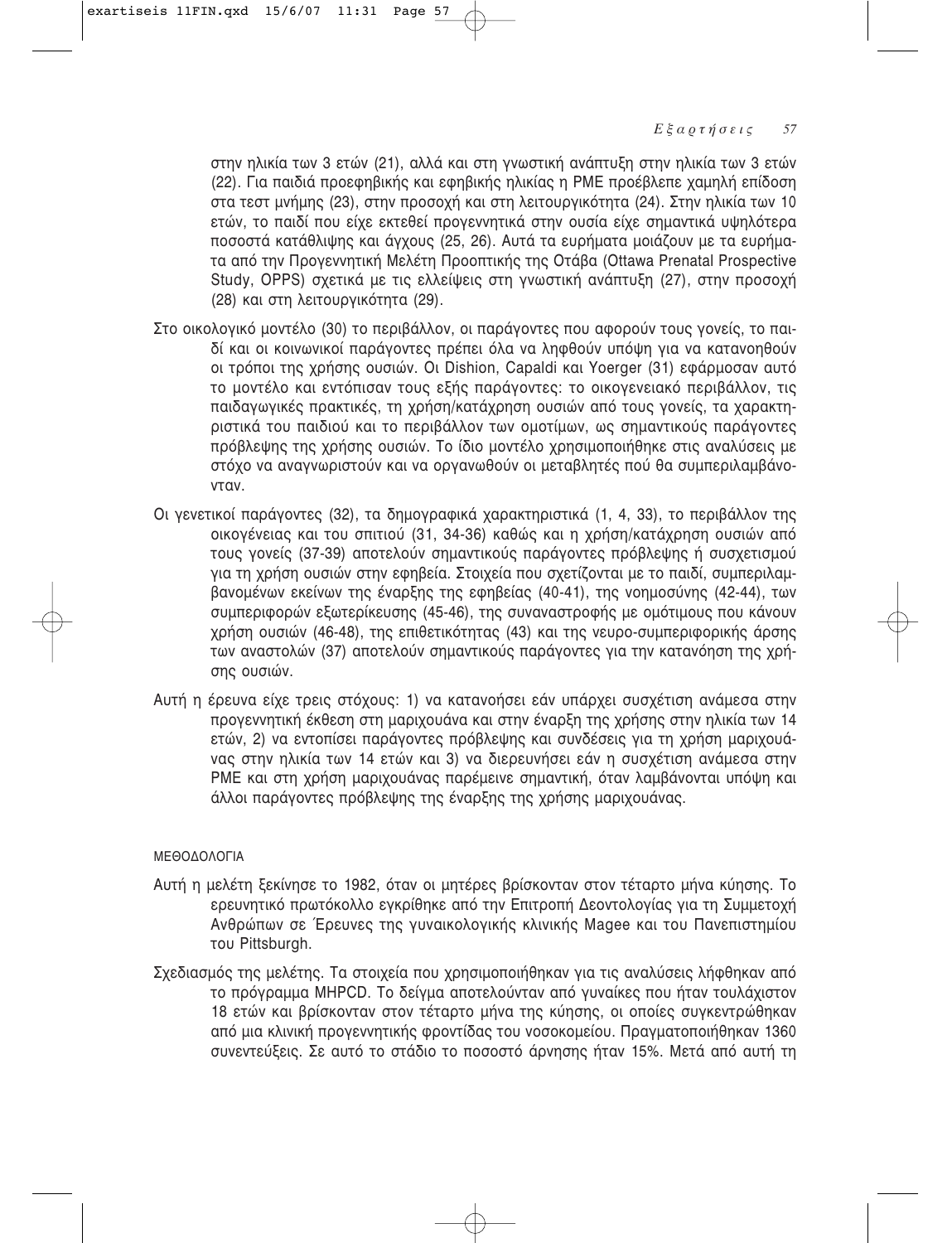συνέντευξη, χωρίστηκαν σε δύο ομάδες. Για τη μελέτη της PME επιλέχθηκαν γυναίκες που έκαναν χρήση μαριχουάνας τουλάχιστον δύο φορές το μήνα και μετά επιλέχθηκε η πρώτη γυναίκα που έκανε λιγότερο ή καθόλου χρήση μαριχουάνας (n=564). Ομοίως, για τη μελέτη της Προγεννητικής Έκθεσης στο Αλκοόλ (PAE) επιλέχθηκαν γυναίκες που έπιναν τρία ή περισσότερα ποτά την εβδομάδα το πρώτο τρίμηνο και μετά η πρώτη γυναίκα που έκανε λιγότερο ή καθόλου χρήση αλκοόλ (n=650). Μια συμμετέχουσα θα μπορούσε να είναι μόνο στη μία ή και στις δύο ομάδες. Οι μελέτες ήταν παρόμοιες και οι μέθοδοι και το προσωπικό που συμμετείχε και στις δύο μελέτες ήταν το ίδιο. Για αυτό το άρθρο συνδυάστηκαν και οι δύο ομάδες (n=829).

- Οι συνεντεύξεις λήφθηκαν όταν οι γυναίκες βρίσκονταν στον έβδομο μήνα της κύησης. Οι γυναίκες και τα παιδιά τους αξιολογήθηκαν κατά τη γέννηση, στους 8 και 18 μήνες, στα 3, 6, 10 και 14 έτη μετά τη γέννηση. Σε κάθε στάδιο ένα τυποποιημένο πρωτόκολλο αξιολογούσε την ψυχολογική κατάσταση της μητέρας, τους κοινωνικούς και περιβαλλοντικούς παράγοντες, τη δημογραφική της κατάσταση, τη χρήση ουσιών και τη γνωστική, συμπεριφορική, ψυχολογική και σωματική ανάπτυξη του παιδιού.
- Γεννήθηκαν 763 ζωντανά βρέφη από μονές κυήσεις. Στη φάση του follow-up, όταν τα παιδιά ήταν 14 ετών, λήφθηκαν 580 συνεντεύξεις. Η απώλεια ανάμεσα στη γέννηση και σε αυτή τη φάση της μελέτης οφειλόταν στη μετακόμιση ατόμων από την ευρύτερη πε- $\mu$ οιοχή του Pittsburgh (n=49), στην άρνηση της συμμετοχής σε αυτό το στάδιο (n=52), ή επειδή δεν στάθηκε ικανή η παρακολούθηση όλων των συμμετεχόντων στο follow-up (n=69). Επιπλέον 6 παιδιά είχαν πεθάνει και 7 είχαν δοθεί για υιοθεσία ή ήταν σε θετή φροντίδα. Δεν υπήρχαν διαφορές στο εκπαιδευτικό επίπεδο της μητέρας, στο εισόδημα, στην οικογενειακή κατάσταση, στη χρήση αλκοόλ ή καπνού προγεννητικά ανάμεσα στις γυναίκες που συμμετείχαν στη μελέτη follow-up των 14 ετών (n=580) και σε αυτές που δεν συμμετείχαν (n=183). Οι γυναίκες που συμμετείχαν στις συνεντεύξεις στα 14 έτη ήταν πιθανότερο να είναι αφροαμερικανές και να έκαναν χρήση μαριχουάνας κατά τη διάρκεια της εγκυμοσύνης. Από όσες συμμετείχαν στο follow-up των 14 ετών ποσοστό 55% ήταν αφροαμερικανές σε σύγκριση με το 42% όσων δεν συμμετείχαν, ενώ ένα ποσοστό 20% από όσες έδωσαν συνέντευξη μίλησαν για χρήση μαριχουάνας κατά το τρίτο τρίμηνο της εγκυμοσύνης σε σύγκριση με το 11% όσων δεν συμμετείχαν στις συνεντεύξεις και ανέφεραν το ίδιο.
- Aπό αυτές τις αναλύσεις εξαιρέθηκαν οι έφηβοι που είχαν κάποια προβλήματα υγείας, τα οποία εμπόδιζαν τη συμμετοχή τους στη μελέτη, συμπεριλαμβανομένης της εγκεφαλι- $\kappa$ ής παράλυσης (n=2), της ινώδους δυσπλασίας (n=1) και της πνευματικής καθυστέpησης (n=8). Τρεις από τους εφήβους δεν έδωσαν στοιχεία για τη χρήση ουσιών, ενώ για άλλους τρεις, οι οποίοι ανέφεραν ότι δεν έκαναν χρήση μαριχουάνας, ο έλεγχος ούρων ήταν θετικός για την THC. Αυτοί οι συμμετέχοντες αποκλείστηκαν επίσης από τη μελέτη, έτσι καταλήξαμε με δείγμα 563 ζευγαριών μητέρας-παιδιού. Ένας έφηβος με θετική ανάλυση ούρων ανέφερε χρήση στο παρελθόν αλλά όχι εκείνη την περίοδο. Aυτό το περιστατικό συμπεριλήφθηκε στις αναλύσεις που αφορούσαν την έναρξη της χρήσης αλλά εξαιρέθηκε από τη χρήση ουσιών στο παρόν. Κατά τη διάρκεια του follow-up τα παιδιά ήταν 14 και 15 ετών, αλλά για λόγους ευκολίας θα αναφερόμαστε σ' αυτά ως 14χρονοι συμμετέχοντες.
- Μετρήσεις: Οι ερωτήσεις σχετικά με την ηλικία έναρξης, την ποσότητα και τη συχνότητα χρήσης μαριχουάνας τον προηγούμενο χρόνο ήταν από το Ερωτηματολόγιο για Συμπερι-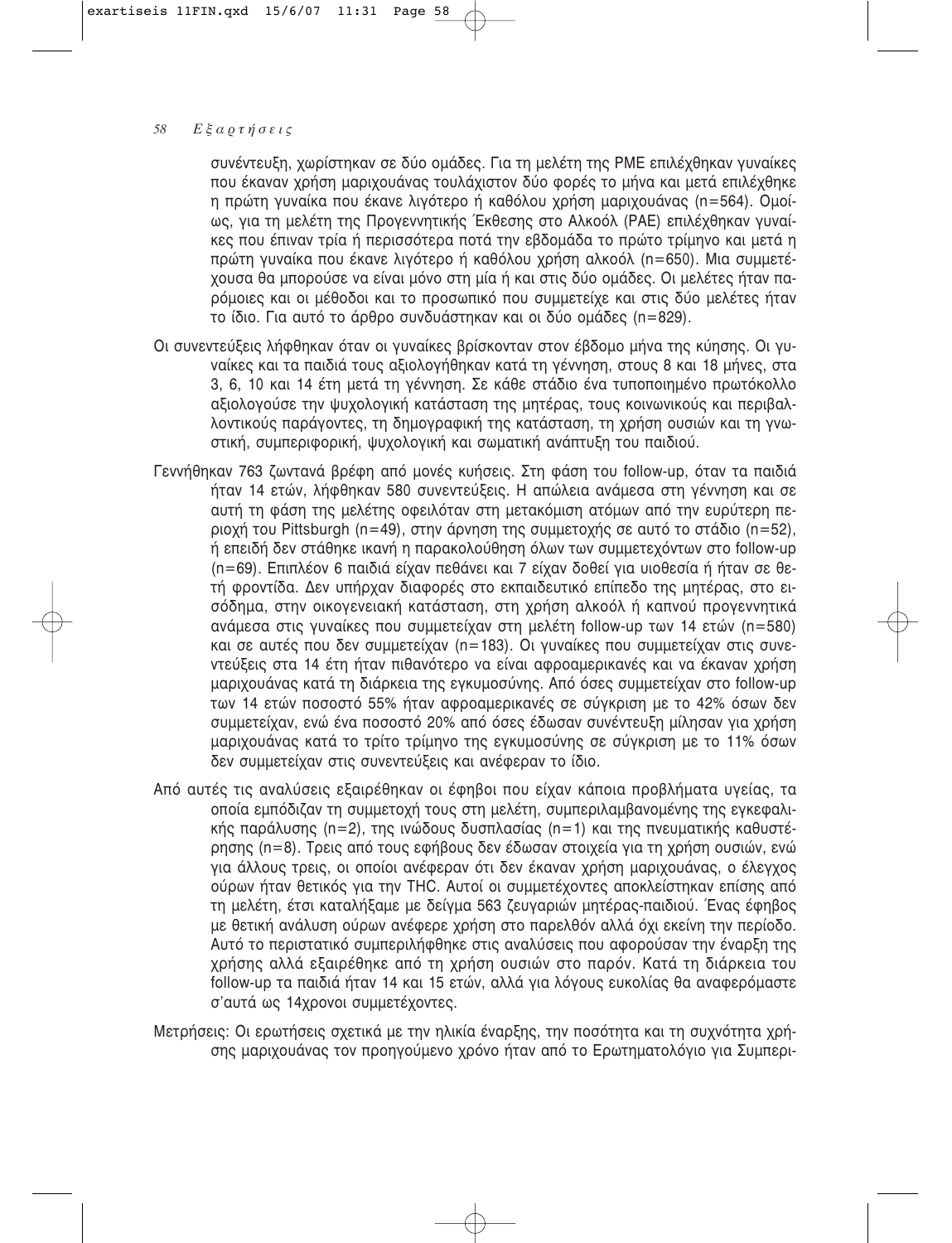exartiseis 11FIN.qxd 15/6/07 11:31 Page 59

> φορές που αφορούν την Υγεία (Health Behavior Questionnaire) (49). Οι έφηβοι ήταν χωριστά από τις μητέρες τους, όταν απάντησαν στο αυτοχορηγούμενο ερωτηματολόγιο, ενώ ο ερευνητής παρέμενε στο δωμάτιο για να απαντήσει τυχόν ερωτήσεις. Για τα παιδία που παρουσίαζαν δυσκολίες στην ανάγνωση, ο ερευνητής διάβαζε δυνατά τις ερωτήσεις και το καθένα συμπλήρωνε την κατάλληλη απάντηση.

- Δύο μεταβλητές χρησιμοποιήθηκαν για αυτές τις αναλύσεις: η ηλικία έναρξης της χρήσης μαριχουάνας και η συχνότητα χρήσης της στο παρόν. Η ηλικία έναρξης μετρήθηκε με την ερώτηση: «Πόσων ετών ήσουν όταν δοκίμασες πρώτη φορά μαριχουάνα;». Οι έφηβοι ρωτήθηκαν πόσο συχνά έκαναν χρήση μαριχουάνας: 1) κάθε μέρα, 2) σχεδόν κάθε μέρα, 3) 3-4 φορές την εβδομάδα, 4) 1-2 φορές την εβδομάδα, 5) 2-3 φορές το μήνα, 6) μία φορά το μήνα, 7) 6-11 φορές το χρόνο, 8) 1-5 φορές το χρόνο. Η συχνότητα ταξινομήθηκε σε κατηγορίες: 1) καθόλου χρήση, 2) λιγότερο από 3-4 φορές την εβδομάδα (όχι τακτική) και 3) 3-4 φορές την εβδομάδα (τακτική). Οι τελευταίες κατηγορίες επιλέχθηκαν για να παραλληλιστούν οι ορισμοί από τους Kandel και Chen (50). Ήταν απαραίτητο να μειωθεί ο αριθμός των κατηγοριών για λόγους συμμετρικής κατανομής των δεδομένων. Το Ερωτηματολόγιο για Συμπεριφορές που αφορούν την Υγεία (Health Behavior Questionnaire) έχει παρόμοιες ερωτήσεις για τη χρήση αλκοόλ και ουσιών και αυτά τα δεδομένα χρησιμοποιήθηκαν για να κατηγοριοποιηθεί η χρήση αυτών των ουσιών. Οι έφηβοι κλήθηκαν να αξιολογήσουν τη χρήση ουσιών από την ομάδα των ομοτίμων τους σε μια τετράβαθμη κλίμακα από κανένας έως όλοι, καθώς επίσης και την έγκριση των ομοτίμων τους όσον αφορά τη χρήση ουσιών με μια προκαθορισμένη επιλογή (εγκρίνουν/δεν εγκρίνουν).
- Για να ελεγχθεί η αυτό-αναφορά των εφήβων, συμπεριλήφθηκε και μια βιολογική επιβεβαίωση της χρήσης ουσιών. Ζητήθηκε από τους εφήβους να δώσουν ένα δείγμα ούρων και ενημερώθηκαν ότι το δείνμα θα αναλυθεί νια χρήση ουσιών. Ο χρόνος ανίχνευσης της ΤΗΣ είναι 48 ώρες. Μεταξύ εκείνων με αρνητικά αποτελέσματα από την εξέταση ούρων, 100 ανέφεραν χρήση μαριχουάνας τον τελευταίο χρόνο. Όταν η αυτό-αναφορά των εφήβων συνκρίθηκε με τα αποτελέσματα από τον έλενχο των ούρων η πιστότητα για τη χρήση μαριχουάνας ήταν σε ποσοστό 78%.
- Η γνωστική ανάπτυξη μετρήθηκε με την Κλίμακα Νοημοσύνης για Παιδιά του Wechsler (Wechsler Intelligence Scale for Children, WISC-III) (51) στην ηλικία των 14 ετών. Η αξιοπιστία της πλήρους κλίμακας IQ για αυτή την ηλικία είναι .95. Τα συμπτώματα κατάθλιψης στην παιδική ηλικία αξιολογήθηκαν με αυτό-αναφορά βάσει του Ερωτηματολογίου για την Παιδική Κατάθλιψη (Children's Depression Inventory, CDI) (52), μια μέτρηση που έχει αξιοπιστία έλεγχου-επανελέγχου .82 και εσωτερική συνέπεια .86. Η Αναθεωρημένη Έκδοση της Κλίμακας Μέτρησης του Άγχους για τα Παιδιά (The Revised Children's Manifest Anxiety Scale, RCMAS) (53) μέτρησε τις αυτό-αναφορές για το άγχος. Η αξιοπιστία αυτής της κλίμακας είναι .85.
- Το Εργαλείο Ελέγχου της Συμπεριφοράς του Παιδιού (Child Behavior Checklist, CBCL) (54), που συμπληρώθηκε από τη μητέρα χρησιμοποιήθηκε για να αξιολογήσει τα προβλήματα προσοχής και την επιθετικότητα. Αυτές οι μετρήσεις είχαν αξιοπιστία ελέγχουεπανελέγχου .90 και .91 αντίστοιχα. Η παραβατικότητα εκτιμήθηκε με την Κλίμακα Αυτό-αναφοράς για την Παραβατικότητα (Self-Report Delinguency Scale, SRD) (55). Οι συγγραφείς του SRD έχουν εντοπίσει τέσσερις υποκλίμακες: ζημία, κλοπή, βία και διάφορες παραβάσεις που αφορούν τους ανηλίκους. Οι συντελεστές αξιοπιστίας για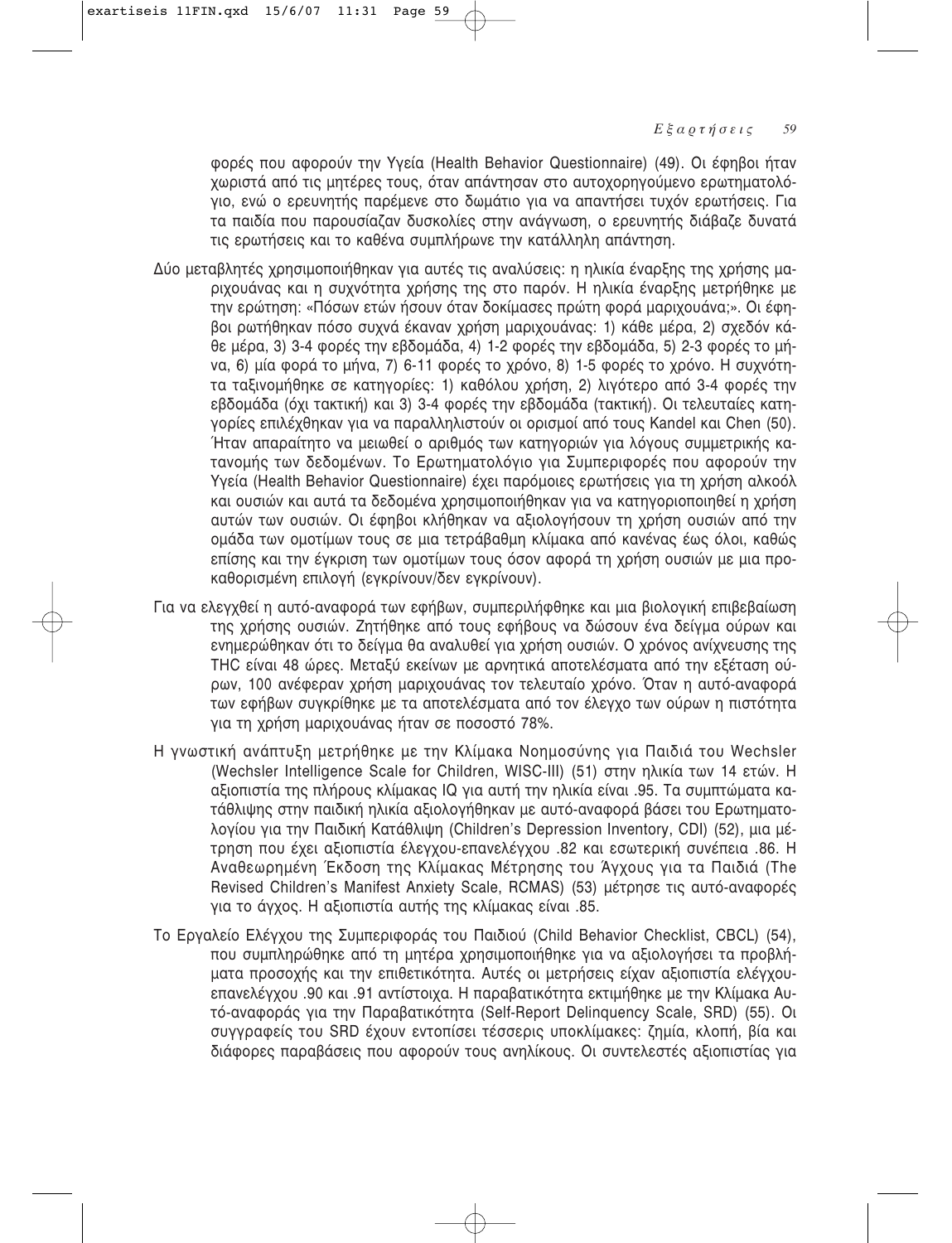αυτές τις υποκλίμακες κυμαίνονταν από .45 έως .52. Για αυτές τις αναλύσεις οι υποκλίμακες συνδυάστηκαν σε μια συνοπτική βαθμολογία.

- Με στόχο να μετρηθεί το στάδιο ανάπτυξης της εφηβείας χρησιμοποιήθηκε μια ερώτηση από την Κλίμακα Ανάπτυξης του Petersen (Petersen Development Scale) (56), «Πιστεύεις ότι η ανάπτυξή σου είναι πιο γρήγορη από αυτή των άλλων παιδιών της ηλικίας σου;». Το ερώτημα έχει πέντε κατηγορίες βαθμολογημένες από το 1 (πολύ πιο γρήγορη) έως το 5 (πολύ πιο αργή). Η χαμηλή βαθμολογία υποδεικνύει πρόωρη ωρίμανση.
- Η σύντομη έκδοση του εργαλείου για τη Μέτρηση του Οικογενειακού Περιβάλλοντος (Home Observation for Measurement of the Environment-Short Form, HOME) (57) χρησιμοποιήθηκε για να αξιολογηθεί η γνωστική διέγερση και η συναισθηματική υποστήριξη που παρεχόταν από την οικογένεια του εφήβου. Αυτό το εργαλείο χορηγήθηκε στις μητέρες. Ο συντελεστής αξιοπιστίας ήταν ,92. Όλες οι ερωτήσεις ήταν κλειστού τύπου (val/όχι) ή με μια 4-5βαθμη κλίμακα αξιολόγησης και συμπεριλάμβαναν ερωτήσεις όπως: «Παίρνετε εφημερίδα στην οικογένειά σας καθημερινά;» και «Πόσο συχνά μαζεύεται ολόκληρη η οικογένεια με φίλους ή συγγενείς;». Γινόταν επίσης αναφορά στη μεταβλητή για την παρουσία ενήλικου άντρα στο σπίτι. Οι πρακτικές των γονιών μελετήθηκαν με το εργαλείο οι Γονείς μου (My Parents) (58), το οποίο αξιολογούσε τις αντιλήψεις των εφήβων σχετικά με τις συμπεριφορές των γονιών τους σε τρεις διαστάσεις, αποδοχή/εμπλοκή, αυστηρότητα/εποπτεία και την ψυχολογική αυτονομία. Τα άλφα σε αυτές τις κλίμακες ήταν .72, .76 και .82, αντίστοιχα.
- Οι δημογραφικές μεταβλητές περιλάμβαναν το εκπαιδευτικό επίπεδο της μητέρας, την εργασιακή κατάσταση, την ηλικία και την φυλή/εθνικότητα. Το επίπεδο του άγχους της μητέρας μετρήθηκε με το Ερωτηματολόγιο Εκτίμησης του Άγχους (State-Trait Anxiety Inventory, STAI) (59) ενώ τα συμπτώματα κατάθλιψης εκτιμήθηκαν με την Κλίμακα για την Κατάθλιψη του Κέντρου Επιδημιολογικών Μελετών (Center for Epidemiological Studies-Depression Scale, CES-D) (60). Ένα ποσοστό 11% των εφήβων δεν ζούσαν με τη βιολογική τους μητέρα στην ηλικία των 14 ετών: σε αυτές τις περιπτώσεις, στη συ-Vέντευξη συμμετείχε ο κηδεμόνας του παιδιού. Για λόνους απλοποίησης θα αναφέρουμε και τους κηδεμόνες ως μητέρες.
- Οι μετρήσεις της χρήσης ουσιών από τη μητέρα πραγματοποιήθηκαν όπως και στο Πρόγραμμα ΜΗΡCD (61). Η χρήση μαριχουάνας και αλκοόλ μετρήθηκε για το διάστημα ενός χρόνου πριν την εγκυμοσύνη, κάθε μήνα για το πρώτο τρίμηνο της εγκυμοσύνης, και συγκεντρωτικά για τους τρεις μήνες στο δεύτερο και τρίτο τρίμηνο, ομοίως και για τον προηγούμενο χρόνο σε διαδοχικές φάσεις. Η συνηθισμένη μέγιστη και ελάχιστη ποσότητα και συχνότητα μετρήθηκαν για τη μαριχουάνα και για πέντε αλκοολούχα ροφήματα (κρασί, μπύρα, αλκοόλ, αναψυκτικός οίνος και αναψυκτικό μπύρας). Οι γυvαίκες ανέφεραν τη χρήση μαριχουάνας σε τρεις χρονικές στιγμές κατά τη διάρκεια του πρώτου τριμήνου, από τη σύλληψη μέχρι τη στιγμή που συνειδητοποίησαν την εγκυμοσύνη, από τη στιγμή που συνειδητοποίησαν την εγκυμοσύνη μέχρι τη στιγμή που επιβεβαιώθηκε και από τη στιγμή που επιβεβαιώθηκε μέχρι το τέλος του πρώτου τριμήνου. Η μέτρηση για τη χρήση του πρώτου τριμήνου σταθμίστηκε από τη διάρ-Κεια της χρήσης στην κάθε περίοδο και έπειτα συνοψίστηκε για όλο το πρώτο τρίμηνο. Καθώς η χρήση εμφάνισε φθίνουσα μορφή μέσα στο πρώτο τρίμηνο, αυτή η μέθοδος παρείχε μια ακριβή εκτίμηση (62). Η χρήση μαριχουάνας προέκυψε από το μέ-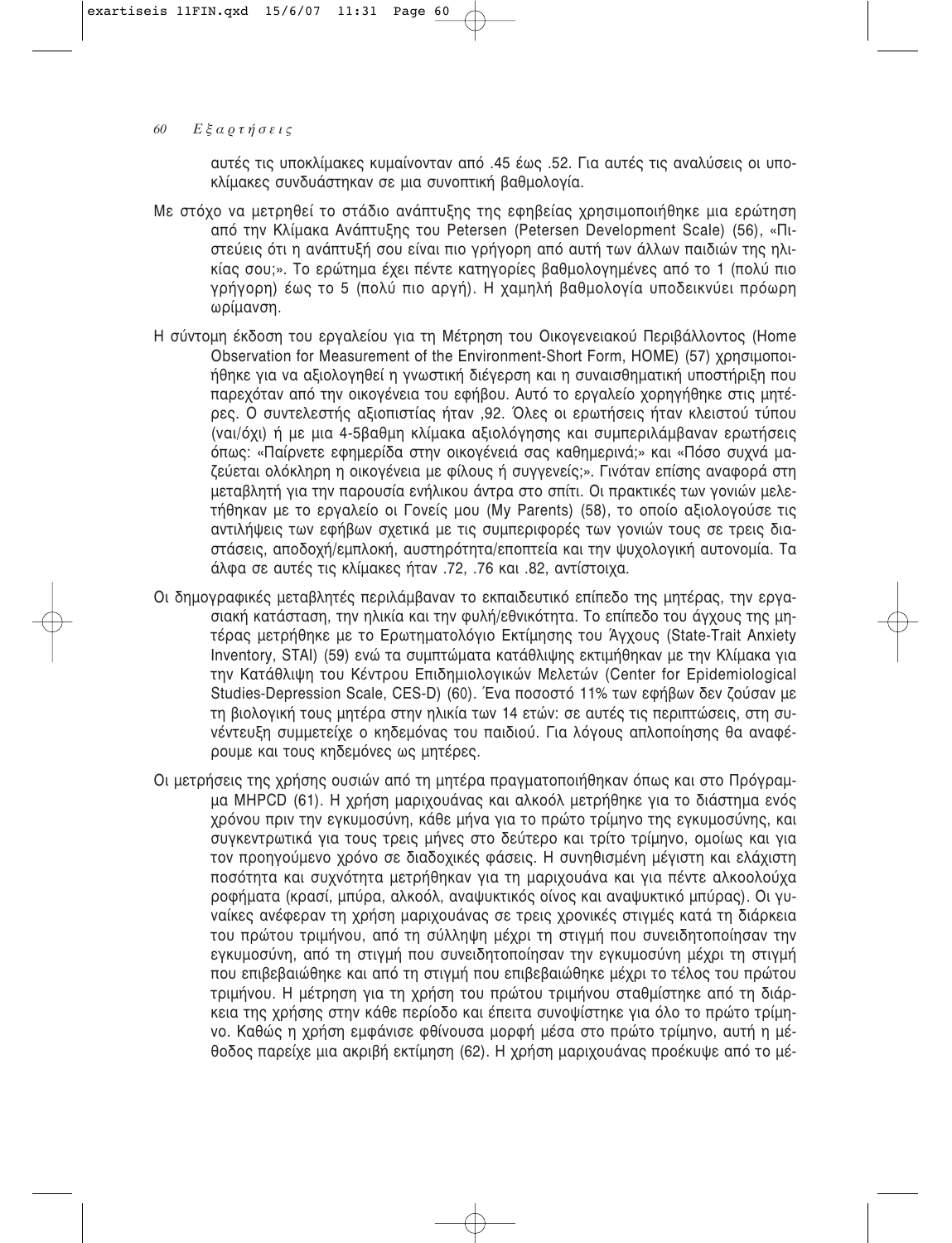σο όρο (Μ.Ο.) των τσιγάρων μαριχουάνας ανά ημέρα (ADJ, M.Ο. τσιγάρων μαριχουάνας ημερησίως) και του αλκοόλ από το Μ.Ο. ποτών ανά ημέρα (ADV, M.O. ποτών ημερησίως). Η χρήση καπνού εκφράστηκε ως ο αριθμός των τσιγάρων ανά ημέρα. Καθώς λίγες γυναίκες εξακολούθησαν τη χρήση μαριχουάνας μετά το πρώτο τρίμηνο, για τις αναλύσεις χρησιμοποιήθηκε η χρήση μαριχουάνας, αλκοόλ και καπνού στο πρώτο τρίμηνο.

Δύο διχότομες μεταβλητές περιέγραψαν το οικογενειακό ιστορικό χρήσης: 1) εάν οι συγγενείς από την οικογένεια της μητέρας ή του πατέρα είχαν ιστορικό χρήσης αλκοόλ και 2) εάν κάποιος συγγενείς είχε ιστορικό χρήσης ουσιών.

# ΣΤΑΤΙΣΤΙΚΗ ΑΝΑΛΥΣΗ

exartiseis 11FIN.qxd 15/6/07 11:31 Page 61

- Οι μεταβλητές οργανώθηκαν και ελέγχθηκαν στις ακόλουθες κατηγορίες: 1) έκθεση στις ουσίες λόγω της χρήσης ουσιών των γονέων και οικογενειακό ιστορικό χρήσης αλκοόλ και ουσιών, 2) πρόσφατη χρήση ουσιών από τη μητέρα (κατά το follow up στα 14 χρόνια), τα δημογραφικά στοιχεία και η ψυχολογική κατάσταση της μητέρας, 3) περιβάλλον στο σπίτι και γονικές πρακτικές, 4) φύλο, φυλή, στάδιο της εφηβείας, ψυχολογική κατάσταση, προβλήματα προσοχής και λειτουργικότητα του εφήβου και 5) παραβατικότητα, επιθετικότητα, χρήση από τους ομότιμους, αποδοχή της χρήσης από τους ομότιμους, σεξουαλική δράση από τον έφηβο, χρήση αλκοόλ και καπνού στην ηλικία των 14 ετών. Οι συσχετισμοί διερευνήθκαν μέσω των αναλύσεων ανάμεσα στα αποτελέσματα και στις μεταβλητές μέσα σε κάθε κατηγορία. Έπειτα οι σημα-Vτικές μεταβλητές από τις κατηγορίες 1 έως 4 εντάχθηκαν στην ανάλυση σε στάδια. Στη συνέχεια, οι σημαντικές μεταβλητές από την κατηγορία 5 προστέθηκαν στο μοντέλο, για να διερευνηθεί εάν οι παράγοντες κινδύνου που εντοπίστηκαν από το προηγούμενο στάδιο παρέμειναν σημαντικοί μετά τον έλεγχο των τωρινών συμπεριφορών των εφήβων.
- Χρησιμοποιήθηκε το μοντέλο παλινδρόμησης Cox proportional hazards για να εντοπιστούν οι προηγούμενοι και οι συνυπάρχοντες παράγοντες κινδύνου που σχετίζονται με την ηλικία έναρξης της χρήσης μαριχουάνας. Στο μοντέλο αυτό, κατά την αξιολόγηση η ηλικία ενσωματώνεται ως χρόνος επιβίωσης έτσι δεν εξετάζεται χωριστά. Χρησιμοποιήθηκε μια κατηγορική, πολυσταδιακή λογαριθμική, παλινδρόμηση, για να εντοπιστούν οι παράγοντες που μπορούσαν να προβλέψουν τη συχνότητα χρήσης μαριχουάνας. Aυτή η μέθοδος είναι μια επέκταση της λογαριθμικής παλινδρόμησης για κατηγορικές απαντήσεις. Περιγράφει ταυτόχρονα τις επιδράσεις των επεξηγηματικών μεταβλητών για τα αθροιστικά logit, βελτιώνοντας την οικονομία της έρευνας και την ισχύ της. Οι συντελεστές που βγαίνουν από αυτή είναι ανά μονάδα μέτρησης, οι αναλογίες πιθανοτήτων αντιπροσωπεύουν την πιθανότητα να ανήκει κάποιος σε μια υψηλότερη κατηγορία χρήσης.
- Επίσης, ελέγξαμε τις δύο συσχετίσεις που υποστηρίζονται από τη βιβλιογραφία. Σύμφωνα με την πρώτη, ελέγξαμε εάν η επιρροή της χρήσης από τους ομότιμους διέφερε για τη χρήση μαριχουάνας του εφήβου ανάλογα με τη φυλή. Μια δεύτερη συσχέτιση αξιολόγησε εάν υπήρχαν διαφορές ανάμεσα στα δύο φύλα σχετικά με την κατάθλιψη και τη χρήση μαριχουάνας, ενώ η κάθε μία ελέγχθηκε ξεχωριστά.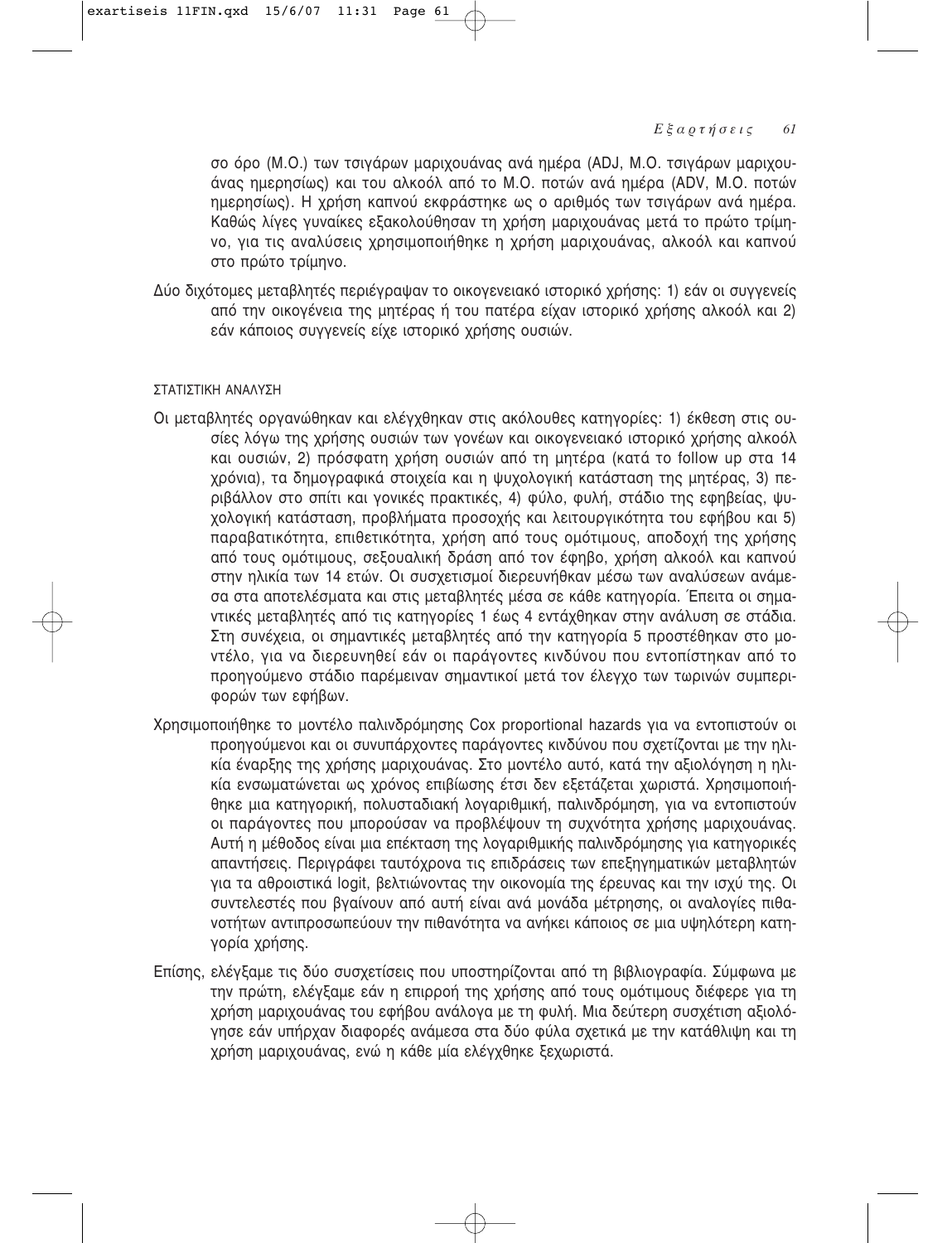Για την προσαρμογή από την απώλεια του δείγματος, επαναλάβαμε τις αναλύσεις σταθμίζοντας τες έτσι, ώστε να φανούν οι υπόλοιπες απώλειες ανά φυλή και ανά τρίτο τρίμη-VO PME. Οι συντελεστές στάθμισης ορίστηκαν με βάση την αντίστροφη πιθανότητα για κάθε φυλή και για κάθε ομάδα έκθεσης στο τρίτο τρίμηνο. Τα αποτελέσματα δεν διαφοροποιήθηκαν από τα αντίστοιχα μη-σταθμισμένα, έτσι εμείς επιλέξαμε να παρουσιάσουμε αυτά.

# ∞¶√Δ∂§∂™ª∞Δ∞

*Χρήση ουσιών από τη μητέρα και τον έφηβο*. Το πρώτο τρίμηνο, το 41,6% των γυναικών που συμμετείχαν έκαναν χρήση μαριχουάνας. Αυτό το ποσοστό μειώθηκε κατά τη διάρκεια της εγκυμοσύνης και μετά τον τοκετό, φτάνοντας σε ένα ποσοστό χρήσης από τις μητέρες 15,1% στην αξιολόγηση των δεκατεσσάρων χρόνων (Πίνακας 1). Ο Μ.Ο. χρήσης μαριχουάνας από τους εφήβους μειώθηκε από 1,02 τσιγάρα/ημέρα το πρώτο τρίμηνο σε 0,38 τσιγάρα/ημέρα στα δεκατέσσερα χρόνια. Η χρήση αλκοόλ μειώθηκε επίσης κατά τη διάρκεια της εγκυμοσύνης, από το 64,1% στο πρώτο τρίμηνο στο 31,8% στο τρίτο, αλλά εμφάνισε αύξηση μετά τον τοκετό φτάνοντας στο 75%. Αντίθετα, τα ποσοστά χρήσης καπνού παρέμειναν περίπου στο 50% κατά τη διάρκεια όλης της εγκυμοσύνης και μέχρι τα 14 χρόνια μετά τον τοκετό.

|                                          | Χρήση μητέρας    |                    |                  |               | Χρήση εφήβου   |
|------------------------------------------|------------------|--------------------|------------------|---------------|----------------|
| Ουσία                                    | Πρώτο<br>τρίμηνο | Δεύτερο<br>τρίμηνο | Τρίτο<br>τρίμηνο | 14<br>χρόνια  | 14<br>ετών     |
| Μαριχουάνα                               |                  |                    |                  |               |                |
| % Χρηστών                                | 41,6             | 24,1               | 20,1             | 15,1          | 30%            |
| M.O. χρήσης (τσιγάρα/ημέρα) <sup>α</sup> | 1,02             | 0,67               | 0,88             | 0,38          | 0,55           |
| Εύρος                                    | $0.002 - 8.8$    | $0,01-6,5$         | $0,01-9,4$       | $0,002 - 5,0$ | $0,001 - 8,0$  |
| Αλκοόλ                                   |                  |                    |                  |               |                |
| % Χρηστών                                | 64,1             | 36,5               | 31,8             | 75,1          | 37%            |
| M.O. χρήσης (ποτά/ημέρα) <sup>α</sup>    | 0,89             | 0,32               | 0,5              | 1,1           | 0,37           |
| Εύρος                                    | 0,006-19,6       | $0.01 - 6.7$       | $0.02 - 24.7$    | $0,005-13,7$  | $0,005 - 7,03$ |
| Καπνός                                   |                  |                    |                  |               |                |
| % Χρηστών                                | 53,5             | 52,8               | 51,3             | 53,4          | 21%            |
| M.Ο. χρήσης (τσιγάρα/ημέρα) <sup>α</sup> | 14,7             | 15,7               | 17,3             | 14,6          | 5,5            |
| Εύρος                                    | $0,5 - 50$       | $0,5 - 70$         | $0, 5 - 70$      | $0,5 - 60$    | 0,005-45,0     |

**ΠΙΝΑΚΑΣ 1:** ΚΑΤΑΧΡΗΣΗ ΟΥΣΙΩΝ ΑΠΟ ΤΗ ΜΗΤΕΡΑ ΣΤΑ ΔΙΑΦΟΡΕΤΙΚΑ ΣΤΑΔΙΑ ΤΗΣ ΜΕΛΕΤΗΣ

Ένα ποσοστό 30% από τους εφήβους ανέφεραν χρήση μαριχουάνας τον περασμένο χρόνο και 7,5% έκαναν τακτική χρήση μαριχουάνας (τουλάχιστον 3-4 φορές την εβδομάδα). Επιπλέον, δεκατρείς έφηβοι ξεκίνησαν τη χρήση μαριχουάνας αλλά δεν ανέφεραν χρήση τον περασμένο χρόνο. Χρήση αλκοόλ αναφέρθηκε από το 37% των εφήβων, ενώ χρή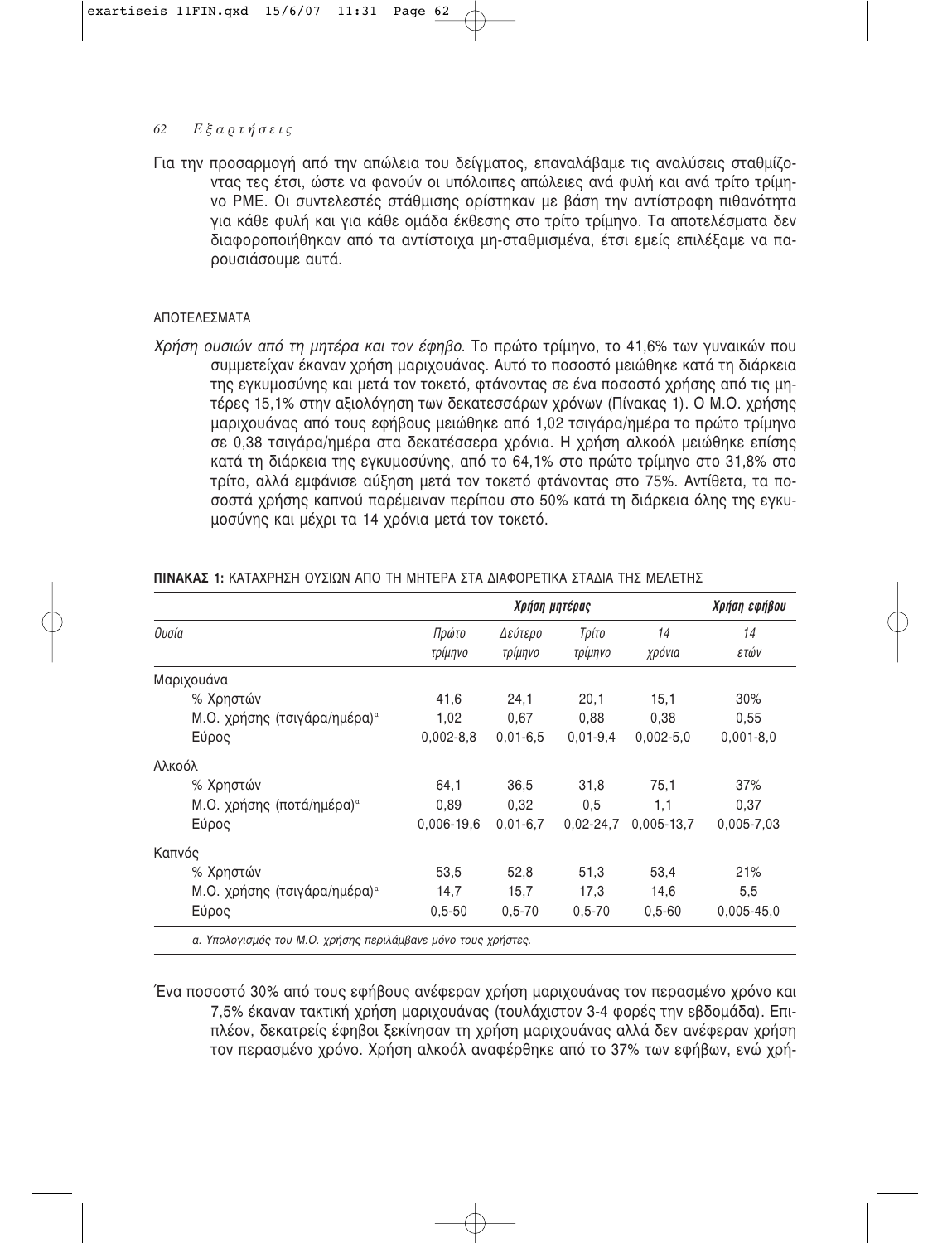ση καπνού από το 21% (Πίνακας 1). Η νεαρότερη ηλικία έναρξης χρήσης μαριχουάνας ήταν τα εννέα έτη και το ποσοστό επικράτησης (νέες ενάρξεις/πληθυσμός σε κίνδυνο) σε αυτή την ηλικία ήταν 0,4%. Η επικράτηση αυξήθηκε μέχρι την ηλικία των 14 ετών, όπου το 13% ξεκίνησε τη χρήση (Πίνακας 2).

# **ΠΙΝΑΚΑΣ 2: ΠΟΣΟΣΤΑ ΚΙΝΔΥΝΟΥ ΓΙΑ ΤΗΝ ΕΝΑΡΞΗ ΧΡΗΣΗΣ ΜΑΡΙΧΟΥΑΝΑΣ**

| Ηλικία          | Ποσοστό επικράτησης <sup>®</sup> | $n/N^s$ |  |
|-----------------|----------------------------------|---------|--|
| $9 - 9.9$       | 0,4                              | 2/563   |  |
| $10 - 10.9$     | 0,5                              | 3/561   |  |
| $11 - 11.9$     | 1,6                              | 9/558   |  |
| $12 - 12.9$     | 5,5                              | 30/549  |  |
| 13-13.9         | 12,7                             | 66/519  |  |
| 14-14.9         | 13,0                             | 59/453  |  |
| 15 <sup>1</sup> | 3,3                              | 13/394  |  |
|                 |                                  |         |  |

*a. Υπολογίστηκε ως το ποσοστό των εφήβων που ξεκίνησαν τη χρήση κατά τη διάρκεια του διαστήματος, σε σχέση με όσους* δεν είχαν ξεκινήσει χρήση στην έναρξη του συγκεκριμένου διαστήματος.

β. Αριθμός που ξεκίνησε τη χρήση (n)/Αριθμός σε κίνδυνο (N)

γ. Ορισμένοι από τους συμμετέχοντες συμμετείχαν σε συνέντευξη στην ηλικία των 15 ετών.

Κατηγορία 1 (Πίνακας 3), οι μεταβλητές του προγεννητικού και του οικογενειακού ιστορικού αποτελούσαν παράγοντες που προέβλεπαν τη χρήση μαριχουάνας από νωρίς. Όταν λήφθηκαν υπόψη όλες οι μεταβλητές από αυτήν την κατηγορία η PME αποτελούσε σημαντικό παράγοντα πρόβλεψης τόσο για την ηλικία έναρξης όσο και για τη συχνότητα χρήσης από τους εφήβους. Η PTE προέβλεπε την ηλικία έναρξης και τη συχνότητα χρήσης, ενώ η PAE και το οικογενειακό ιστορικό κατάχρησης αλκοόλ δεν σχετίστηκαν με τη χρήση μαριχουάνας από τους εφήβους. Το οικογενειακό ιστορικό προβλημάτων με τις ουσίες προέβλεπε την ηλικία έναρξης.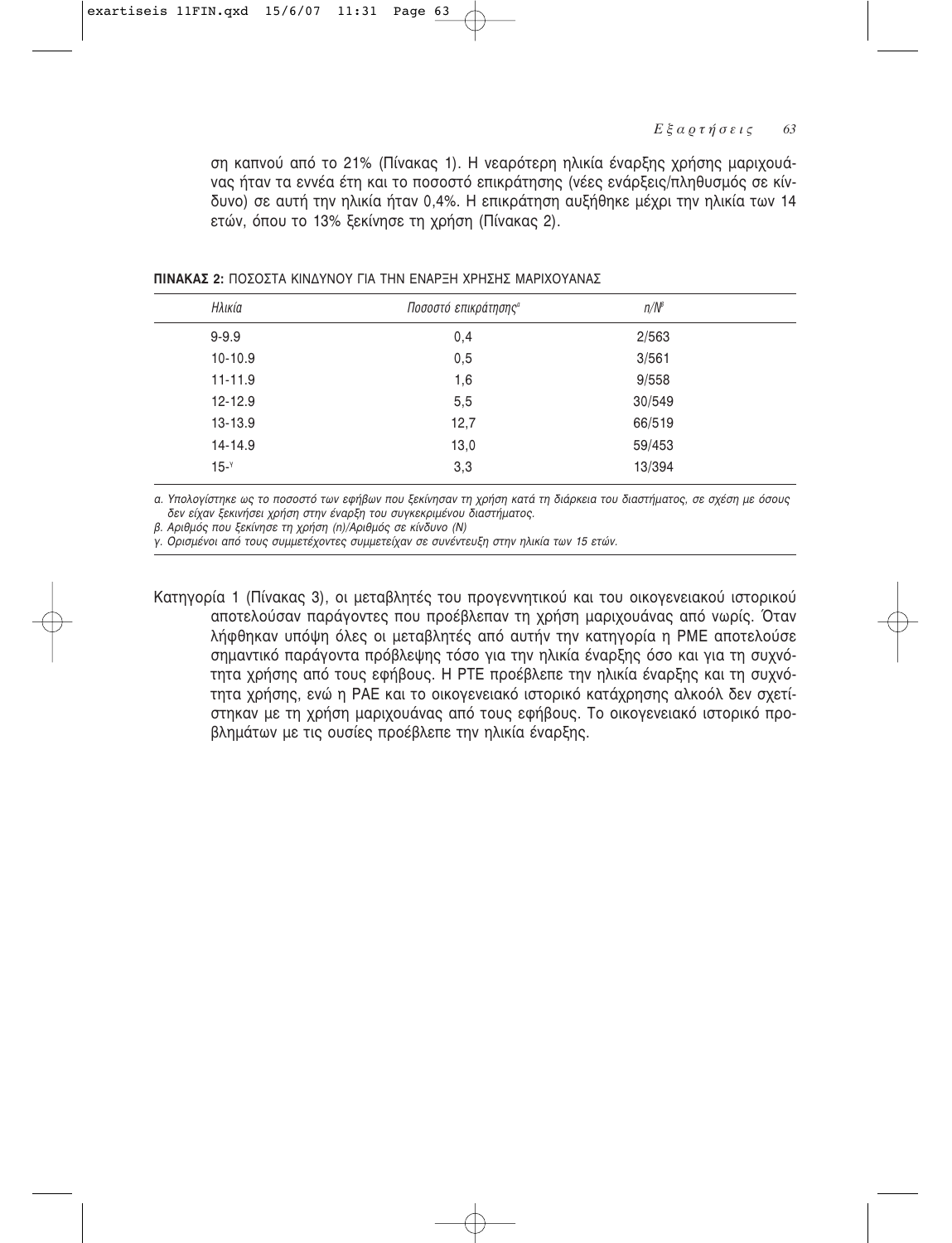# **ΠΙΝΑΚΑΣ 3: ΧΑΡΑΚΤΗΡΙΣΤΙΚΑ ΤΗΣ ΜΗΤΕΡΑΣ ΚΑΙ ΤΟΥ ΕΦΗΒΟΥ ΠΟΥ ΣΧΕΤΙΖΟΝΤΑΙ ΜΕ ΤΗ ΧΡΗΣΗ ΜΑΡΙΧΟΥΑΝΑΣ** ΣΤΗΝ ΗΛΙΚΙΑ ΤΩΝ 14 ΕΤΩΝ

|                                                                 | Καθόλου            | Мη                          | <b>Taktikή<sup>β</sup></b>                          | Επίπεδο <sup>ν</sup>           |                     |
|-----------------------------------------------------------------|--------------------|-----------------------------|-----------------------------------------------------|--------------------------------|---------------------|
|                                                                 | χρήση<br>$N = 393$ | <b>TAKTIKÝ</b><br>$N = 127$ | $N = 42$                                            | σημαντικότητας                 |                     |
|                                                                 |                    |                             |                                                     | Ηλικία<br>έναρξης <sup>δ</sup> | Συχνότητα<br>χρήσης |
| Κατηγορία 1. Προγεννητικό και Οικογενειακό Ιστορικό             |                    |                             |                                                     |                                |                     |
| Αρ. τσιγάρων μαριχουάνας/ημέρα προγεννητικά (ADJ)               | ,35                | ,58                         | ,69                                                 | .02                            | ,02                 |
| Αρ. ποτών/ημέρα προγεννητικά (ADV)                              | , 51               | ,53                         | 1,26                                                | .11                            | ,41                 |
| Αρ. τσιγάρων/ημέρα προγεννητικά                                 | 6,9                | 10,3                        | 9,8                                                 | .05                            | ,006                |
| Οικογενειακό ιστορικό χρήσης ουσιών (%)                         | 43,8               | 50,8                        | 50,0                                                | 02                             | ,16                 |
| Οικογενειακό ιστορικό χρήσης αλκοόλ (%)                         | 67,9               | 65,1                        | 71,4                                                | .26                            | ,78                 |
| Κατηγορία 2. Σημερινά Χαρακτηριστικά της μητέρας                |                    |                             |                                                     |                                |                     |
| Ηλικία κηδεμόνα                                                 | 39,1               | 39,6                        | 39,7                                                | .45                            | ,56                 |
| Εκπαίδευση (σε χρόνια)                                          | 12,5               | 12,3                        | 12,3                                                | 06                             | ,20                 |
| Εργασιακή κατάσταση (% εργασίας)                                | 78,1               | 69,8                        | 69,0                                                | , 10                           | ,08                 |
| Κατάθλιψη                                                       | 37,5               | 39,2                        | 39,6                                                | ,02                            | ,15                 |
| Εχθρικότητα                                                     | 15,7               | 16,6                        | 16,5                                                | ,40                            | ,09                 |
| Άγχος                                                           | 16,2               | 17,1                        | 16,3                                                | ,77                            | ,28                 |
| Σημερινός Αρ. ποτών/ημέρα                                       | ,79                | ,89                         | ,94                                                 | .60                            | ,70                 |
| Σημερινός Αρ. τσιγάρων/ημέρα                                    | 7,0                | 9,7                         | 10,0                                                | .13                            | ,005                |
| Σημερινή χρήση μαριχουάνας (% χρήσης)                           | 12,6               | 23,0                        | 14,6                                                | .11                            | ,06                 |
| Σημερινή χρήση κοκαΐνης (% χρήσης)                              | 3,4                | 4,8                         | 2,4                                                 | .94                            | .74                 |
| Κατηγορία 3. Περιβάλλον στο σπίτι                               |                    |                             |                                                     |                                |                     |
| Περιβάλλον στο σπίτι (HOME)                                     | 11,7               | 10,5                        | 9,9                                                 | 000,                           | ,000                |
| Παρουσία άντρα στο σπίτι (%)                                    | 54,2               | 53,2                        | 35,7                                                | .65                            | .72                 |
| Αυτονομία γονιών                                                | 23,6               | 22.6                        | 23,2                                                | .99                            | .37                 |
| Αυστηρότητα/Εποπτεία από γονείς                                 | 20,7               | 19,2                        | 18,3                                                | ,0001                          | ,000                |
| Εμπλοκή των γονιών                                              | 30,3               | 30,4                        | 28,8                                                | .85                            | .61                 |
| Κατηγορία 4. Χαρακτηριστικά του παιδιού στην ηλικία των 14 ετών |                    |                             |                                                     |                                |                     |
| Φύλο (% άνδρες)                                                 | 47,6               | 49,6                        | 47,6                                                | .21                            | ,33                 |
| Φυλή (% Λευκοί)                                                 | 46,3               | 49,6                        | 33,3                                                | .14                            | ,10                 |
| ΙQ (Πλήρης κλίμακα WISC)                                        | 89,1               | 89.7                        | 83,6                                                | ,25                            | ,52                 |
| Κατάθλιψη (CDI)                                                 | 6,7                | 9,2                         | 13,7                                                | ,000                           | ,000                |
| Άγχος (RCMAS)                                                   | 6,7                | 8,1                         | 10,3                                                | ,09                            | , 13                |
| Στάδιο εφηβείας <sup>στ</sup>                                   | 2,9                | 2,8                         | 2,6                                                 | ,001                           | ,006                |
| Προσοχή (CBCL)                                                  | 54,2               | 55,4                        | 60,8                                                | ,12                            | ,03                 |
| Κατηγορία 5. Συμπεριφορά στην ηλικία των 14 ετών                |                    |                             |                                                     |                                |                     |
| Παραβατικότητα (SRD)                                            | 4,0                | 7,4                         | 11,3                                                | ,08                            | ,007                |
| Επιθετικότητα (CBCL)                                            | 54,5               | 57,2                        | 61,4                                                | ,84                            | ,87                 |
| Χρήση ομοτίμων (1=κανένας, 4=όλοι)                              | 1,5                | 2,4                         | 3,1                                                 | ,000                           | ,000                |
| Αποδοχή από ομότιμους (% αποδοχής)                              | 8,7                | 23,6                        | 26,2                                                | .24                            | ,22                 |
| Σεξουαλικά ενεργός (% ενεργών)                                  | 13,8               | 56,0                        | 76,2                                                | ,000                           | ,000                |
| Χρήση αλκοόλ εφήβου (% χρήσης)                                  | 21,7               | 60,6                        | 78,6                                                | ,000                           | ,000                |
| Χρήση καπνού εφήβου (% χρήσης)                                  | 9,7                | 42,5                        | 61,9                                                | ,000                           | ,000                |
| α. Μη τακτική: λιγότερο από 3 φορές/εβδομάδα                    |                    |                             | ε. Κατηγορική πολυσταδιακή λογαριθμική παλινδρόμηση |                                |                     |

β. <sup>-</sup> Τακτική: 3 ή περισσότερες φορές/εβδομάδα

γ. Ελέγχοντας άλλες μεταβλητές από την κατηγορία

στ. Κωδικοποιήθηκε σε 5-βαθμη κλίμακα, από πολύ νωρίς σχετικά με *ÙÔ˘˜ ÔÌfiÙÈÌÔ˘˜ (1) ¤ˆ˜ Ôχ ·ÚÁfiÙÂÚ· ·fi ÙÔ˘˜ ÔÌfiÙÈÌÔ˘˜ (5).*

 $δ$ . Παλινδρόμηση Cox Proportional Hazard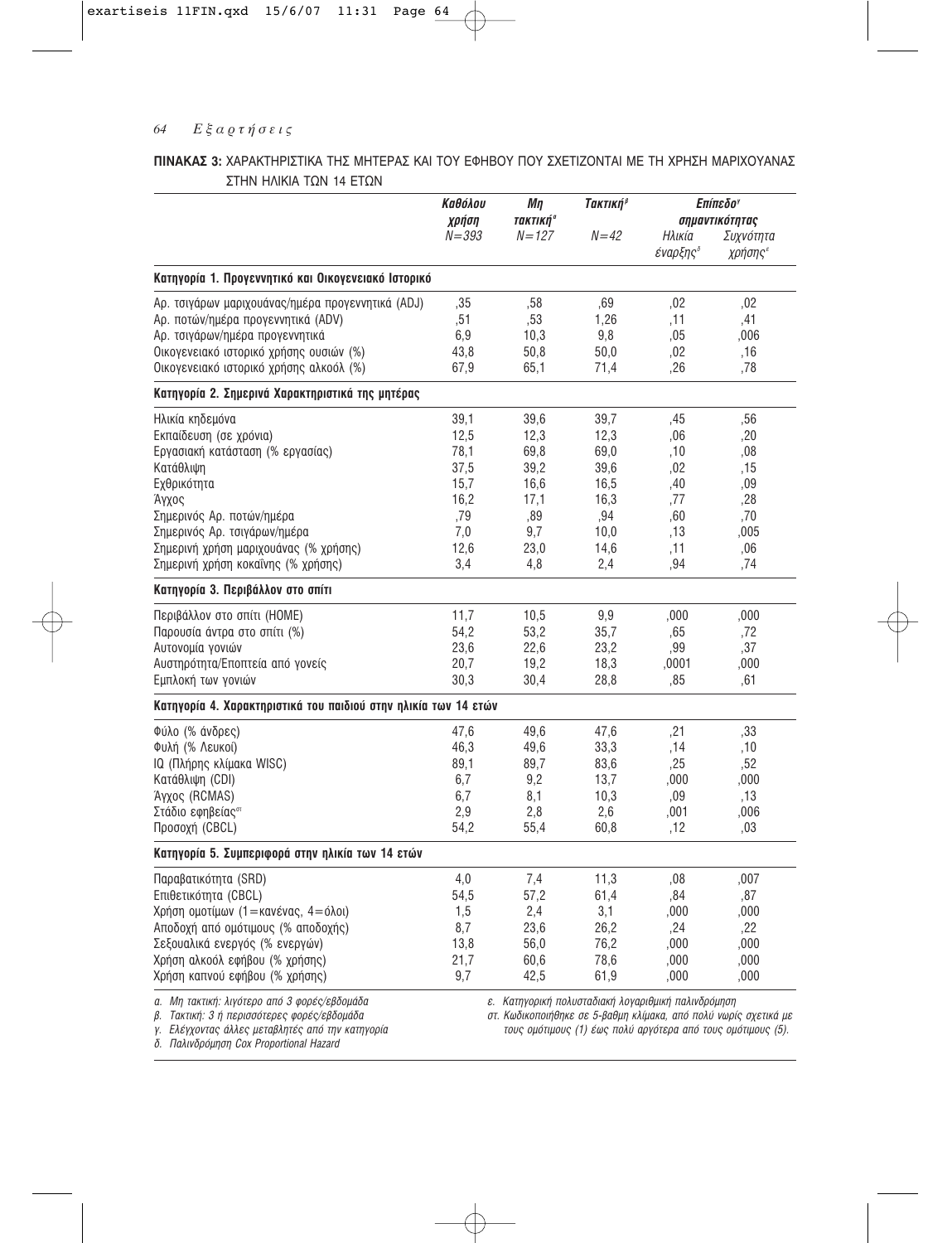- Η τρέχουσα χρήση καπνού από τη μητέρα συνδεόταν σημαντικά με τη συχνότητα χρήσης μαριχουάνας από τον έφηβο (Πίνακας 3, Κατηγορία 2), η τρέχουσα χρήση μαριχουάνας από τη μητέρα συνδεόταν οριακά με τη συχνότητα χρήσης, ενώ η τρέχουσα χρήση αλκοόλ και κοκαΐνης από τη μητέρα δεν συνδέονταν καθόλου ούτε με την ηλικία έναρξης ούτε με τη συχνότητα χρήσης. Η κατάθλιψη της μητέρας συνδεόταν σημαντικά με τη νεαρότερη ηλικία έναρξης της χρήσης από το παιδί. Άλλοι ψυχολογικοί παράγοντες της μητέρας, καθώς και η εργασία της μητέρας ή η συνέχιση της εκπαίδευσή της δεν ήταν σημαντικοί. Η ποιότητα του οικογενειακού περιβάλλοντος συνδεόταν σημαντικά και με την ηλικία έναρξης της χρήσης και με τη συχνότητα χρήσης μαριχουάνας, όπως επίσης και η αυστηρότητα/εποπτεία από τους γονείς (Πίνακας 3, Κατηγορία 3). Άλλες μετρήσεις που σχετίζονταν με το περιβάλλον δεν ήταν σημαντικές.
- Το φύλο, η φυλή και το IQ του παιδιού δεν μπορούσαν να προβλέψουν την ηλικία έναρξης ή τη συχνότητα χρήσης μαριχουάνας στην ηλικία των 14 ετών (Πίνακας 3, Κατηγορία 4). Επίσης, η ηλικία που πραγματοποιήθηκε η αξιολόγηση δεν διέφερε στις διαφορετικές ομάδες συχνοτήτων. Ο Μ.Ο. ηλικίας των μη-χρηστών, των μη-τακτικών χρηστών και των τακτικών χρηστών κατά τις αξιολογήσεις ήταν 14,8, 14,9 και 14,9 αντίστοιχα. Η πρώιμη ωρίμανση στην εφηβεία σχετιζόταν με τη νεαρότερη ηλικία έναρξης και την υψηλότερη συχνότητα χρήσης μαριχουάνας. Τα προβλήματα προσοχής συνδέονταν σημαντικά με τη συχνότητα χρήσης, αλλά όχι με την ηλικία έναρξης. Περισσότερα συμπτώματα κατάθλιψης μπορούσαν να προβλέψουν μεγαλύτερη συχνότητα της χρήσης καθώς και νεαρότερη ηλικία έναρξης. Η σχέση του φύλου με την κατάθλιψη δεν ήταν σημαντική.
- Αξιολογήσαμε επίσης τη συμπεριφορά του εφήβου στην ηλικία των 14 ετών (Πίνακας 3, Κατηγορία 5). Η χρήση από τους ομότιμους, η σεξουαλική δραστηριοποίηση, η τρέχουσα χρήση αλκοόλ και καπνού συνδέονταν σημαντικά με την ηλικία έναρξης της χρήσης. Αυτές οι μεταβλητές καθώς και η παραβατικότητα συσχετιζόταν σημαντικά και με τη συχνότητα χρήσης. Η επιθετικότητα και η αποδοχή της χρήσης από τους ομότιμους δεν συνδέονταν με κανένα αποτέλεσμα μετά τον έλεγχο άλλων παραγόντων από την κατηγορία, ενώ επίσης δεν φάνηκε να υπάρχει αλληλεπίδραση ανάμεσα στη χρήση από τους ομότιμους και τη φυλή που ανήκει.
- *Ηλικία έναρξης της χρήσης μαριχουάνας, μοντέλα πολλαπλών μεταβλητών. Οι μεταβλητές* από τις τέσσερις πρώτες κατηγορίες που σχετίζονταν σημαντικά με την ηλικία έναρξης της χρήσης εντάχθηκαν σε μια ανάλυση παλινδρόμησης σε στάδια Cox proportional hazards (Πίνακας 4α). Στον Πίνακα 4 φαίνονται οι συντελεστές σχετικά με τον κίνδυνο, τα ποσοστά του και η σημαντικότητα αυτών των μεταβλητών. Οι θετικοί συντελεστές υποδηλώνουν αυξημένο κίνδυνο έναρξης της χρήσης, ενώ οι αρνητικοί συντελεστές υποδηλώνουν μια αντίστροφη ή αρνητική συσχέτιση ανάμεσα στη μεταβλητή και στο αποτέλεσμα. Η PME προέβλεπε σημαντικά την ηλικία έναρξης της χρήσης μαριχουάνας. Για κάθε ημερήσια έκθεση σε τσιγάρα μαριχουάνας στο πρώτο τρίμηνο της εγκυμοσύνης, το ποσοστό έναρξης της χρήσης μαριχουάνας για τα άτομα με PME αυξανόταν κατά 1,14, σε σύγκριση με τα άτομα που δεν είχαν εκτεθεί στη χρήση της, όταν ελέγχθηκαν άλλοι σημαντικοί παράγοντες. Αυτοί ήταν το οικογενεια-KÓ Ιστορικό κατάχρησης ουσιών, η ποιότητα του οικογενειακού περιβάλλοντος, η αυστηρότητα/εποπτεία από τους γονείς, τα συμπτώματα κατάθλιψης στο παιδί και το στάδιο ανάπτυξης της εφηβείας.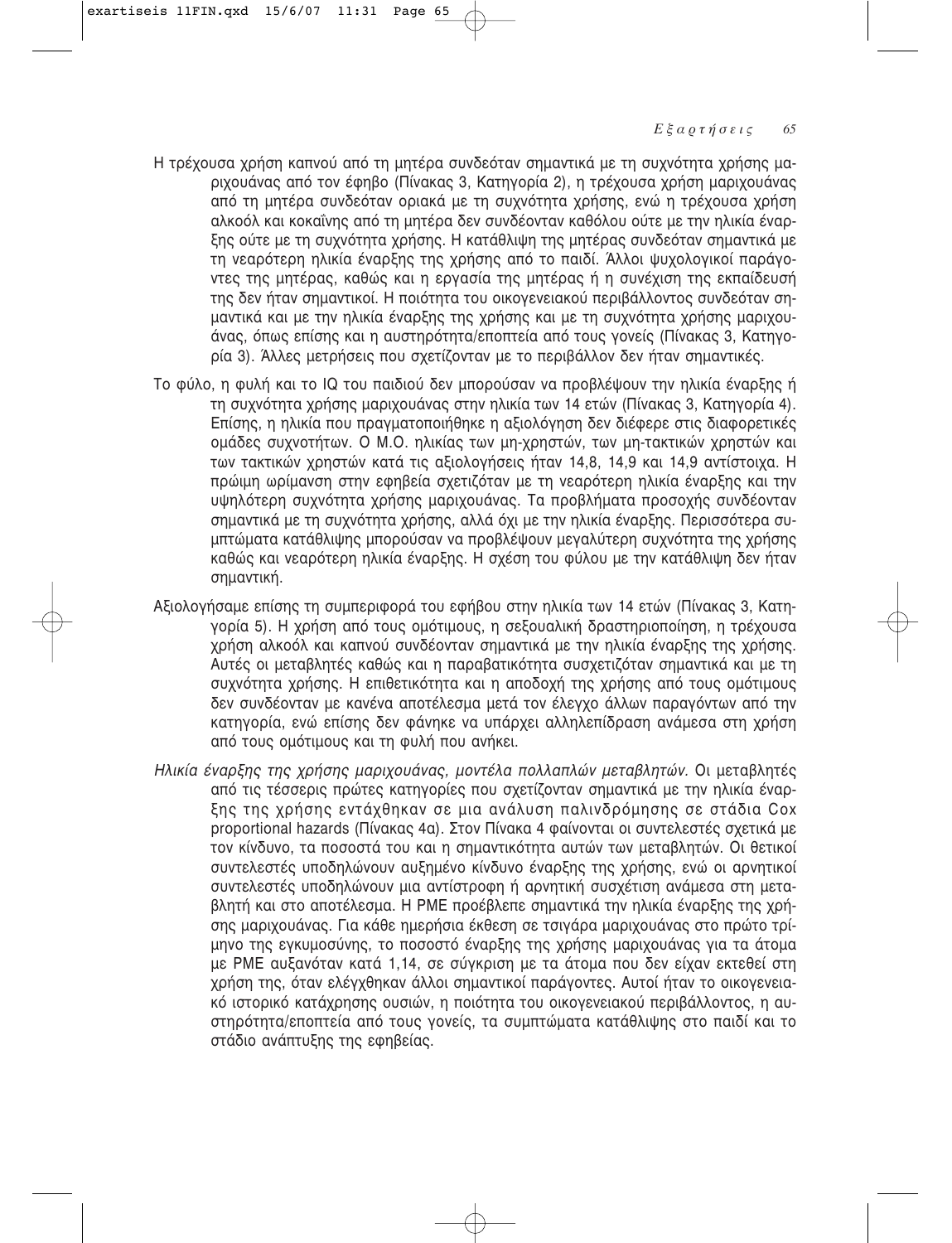# **ΠΙΝΑΚΑΣ 4:** ΠΑΡΑΓΟΝΤΕΣ ΠΟΥ ΣΧΕΤΙΖΟΝΤΑΙ ΜΕ ΤΗΝ ΗΛΙΚΙΑ ΕΝΑΡΞΗΣ (MONTEΛΟ COX PROPORTIONAL HAZARDS)

|                                                                                                                                                                                                                                                                                            | Συντελεστής                                                                                                                                                                                                                                                                                                             | Σημαντικότητα (p) | Ποσοστό κινδύνου |  |
|--------------------------------------------------------------------------------------------------------------------------------------------------------------------------------------------------------------------------------------------------------------------------------------------|-------------------------------------------------------------------------------------------------------------------------------------------------------------------------------------------------------------------------------------------------------------------------------------------------------------------------|-------------------|------------------|--|
| 4α. Αποτελέσματα με εξαίρεση την τρέχουσα συμπεριφορά και τη χρήση από τους ομότιμους                                                                                                                                                                                                      |                                                                                                                                                                                                                                                                                                                         |                   |                  |  |
| Κατάθλιψη (CDI) <sup>a</sup>                                                                                                                                                                                                                                                               | 0.06                                                                                                                                                                                                                                                                                                                    | ,000              | 1,06             |  |
| Οικογενειακό περιβάλλον <sup>β</sup>                                                                                                                                                                                                                                                       | $-13$                                                                                                                                                                                                                                                                                                                   | ,000              | 0,88             |  |
| Αυστηρότητα/Εποπτεία από γονείς"                                                                                                                                                                                                                                                           | $-.07$                                                                                                                                                                                                                                                                                                                  | ,001              | 0,93             |  |
| Στάδιο εφηβείας <sup>δ</sup>                                                                                                                                                                                                                                                               | $-25$                                                                                                                                                                                                                                                                                                                   | ,003              | 0,78             |  |
| Προγεννητική έκθεση στη μαριχουάνα <sup>ε</sup>                                                                                                                                                                                                                                            | 0, 13                                                                                                                                                                                                                                                                                                                   | 0.04              | 1,14             |  |
| Οικογενειακό ιστορικό χρήσης ουσιών <sup>στ</sup>                                                                                                                                                                                                                                          | 0,31                                                                                                                                                                                                                                                                                                                    | ,04               | 1,36             |  |
| 4β. Η τρέχουσα συμπεριφορά και η χρήση από τους ομότιμους περιλαμβάνεται                                                                                                                                                                                                                   |                                                                                                                                                                                                                                                                                                                         |                   |                  |  |
| Κατάθλιψη <sup>α</sup>                                                                                                                                                                                                                                                                     | ,01                                                                                                                                                                                                                                                                                                                     | ,27               | 1,01             |  |
| Οικογενειακό περιβάλλον <sup>β</sup>                                                                                                                                                                                                                                                       | $-.07$                                                                                                                                                                                                                                                                                                                  | 03                | 0,93             |  |
| Αυστηρότητα/Εποπτεία από γονείς"                                                                                                                                                                                                                                                           | $-.05$                                                                                                                                                                                                                                                                                                                  | ,07               | 0,95             |  |
| Στάδιο ανάπτυξης της εφηβείας <sup>δ</sup>                                                                                                                                                                                                                                                 | $-16$                                                                                                                                                                                                                                                                                                                   | ,054              | 0,85             |  |
| Χρήση μαριχουάνας προγεννητικά <sup>ε</sup>                                                                                                                                                                                                                                                | , 11                                                                                                                                                                                                                                                                                                                    | .07               | 1,12             |  |
| Οικογενειακό ιστορικό χρήσης ουσιών <sup>στ</sup>                                                                                                                                                                                                                                          | , 34                                                                                                                                                                                                                                                                                                                    | ,03               | 1,40             |  |
| Χρήση καπνού εφήβου <sup>η</sup>                                                                                                                                                                                                                                                           | ,82                                                                                                                                                                                                                                                                                                                     | ,000              | 2,27             |  |
| Χρήση αλκοόλ εφήβου"                                                                                                                                                                                                                                                                       | ,71                                                                                                                                                                                                                                                                                                                     | ,000              | 2,04             |  |
| Σεξουαλικά ενεργός"                                                                                                                                                                                                                                                                        | .51                                                                                                                                                                                                                                                                                                                     | 004               | 1,67             |  |
| α. Εύρος από 0-40, η υψηλότερη βαθμολογία υποδηλώνει περισσότερα κα-<br>ταθλιπτικά συμπτώματα,<br>β. Εύρος από 2-18, η υψηλότερη βαθμολογία υποδηλώνει καλύτερο οικο-<br>γενειακό περιβάλλον,<br>γ. Εύρος από 6-30, η υψηλότερη βαθμολογία υποδηλώνει περισσότερη<br>εποπτεία/αυστηρότητα, | δ. Κωδικοποιήθηκε σε 5-βαθμη κλίμακα: 1) ανάπτυξη πολύ νωρίς σε σχέ-<br>ση με τους ομότιμους, έως 5) πολύ αργότερα από τους ομότιμους,<br>ε. Τσιγάρα μαριχουάνας ημερησίως,<br>στ. 0=χωρίς ιστορικό, 1=με ιστορικό<br>ζ. Εύρος 1-4, $0 = \kappa a$ νένας, $4 = 6\lambda$ οι<br>$\eta$ . $0 = \delta \chi$ , $1 = \nu a$ |                   |                  |  |

Όταν προστέθηκαν σημαντικά χαρακτηριστικά του παιδιού από την κατηγορία 5 (Πίνακας 3), η PME σχετιζόταν οριακά (p=.07) με την ηλικία έναρξης της χρήσης (Πίνακας 4β). Η χρήση καπνού και αλκοόλ από τον έφηβο, η χρήση από τους ομότιμους και η ύπαρξη ή όχι σεξουαλικής δραστηριότητας από τον έφηβο, καθώς και οι μετρήσεις από το οικογενειακό περιβάλλον και το οικογενειακό ιστορικό χρήσης ουσιών παρέμειναν στο τελικό μοντέλο. Η αυστηρότητα/εποπτεία των γονέων ήταν οριακά σημαντική (p=.07).

*Συχνότητα χρήσης μαριχουάνας, μοντέλα πολλαπλών μεταβλητών.* Όταν οι σημαντικές μεταβλητές από τις κατηγορίες 1 έως 4 εισήχθηκαν στο μοντέλο, η PME προέβλεπε σημαντικά τη συχνότητα χρήσης μαριχουάνας. Άλλοι σημαντικοί παράγοντες περιλάμβαναν το οικογενειακό περιβάλλον, την αυστηρότητα/εποπτεία από τους γονείς, τα συμπτώματα κατάθλιψης του παιδιού, το στάδιο ανάπτυξης της εφηβείας και τα προβλήματα προσοχής (Πίνακας 5α).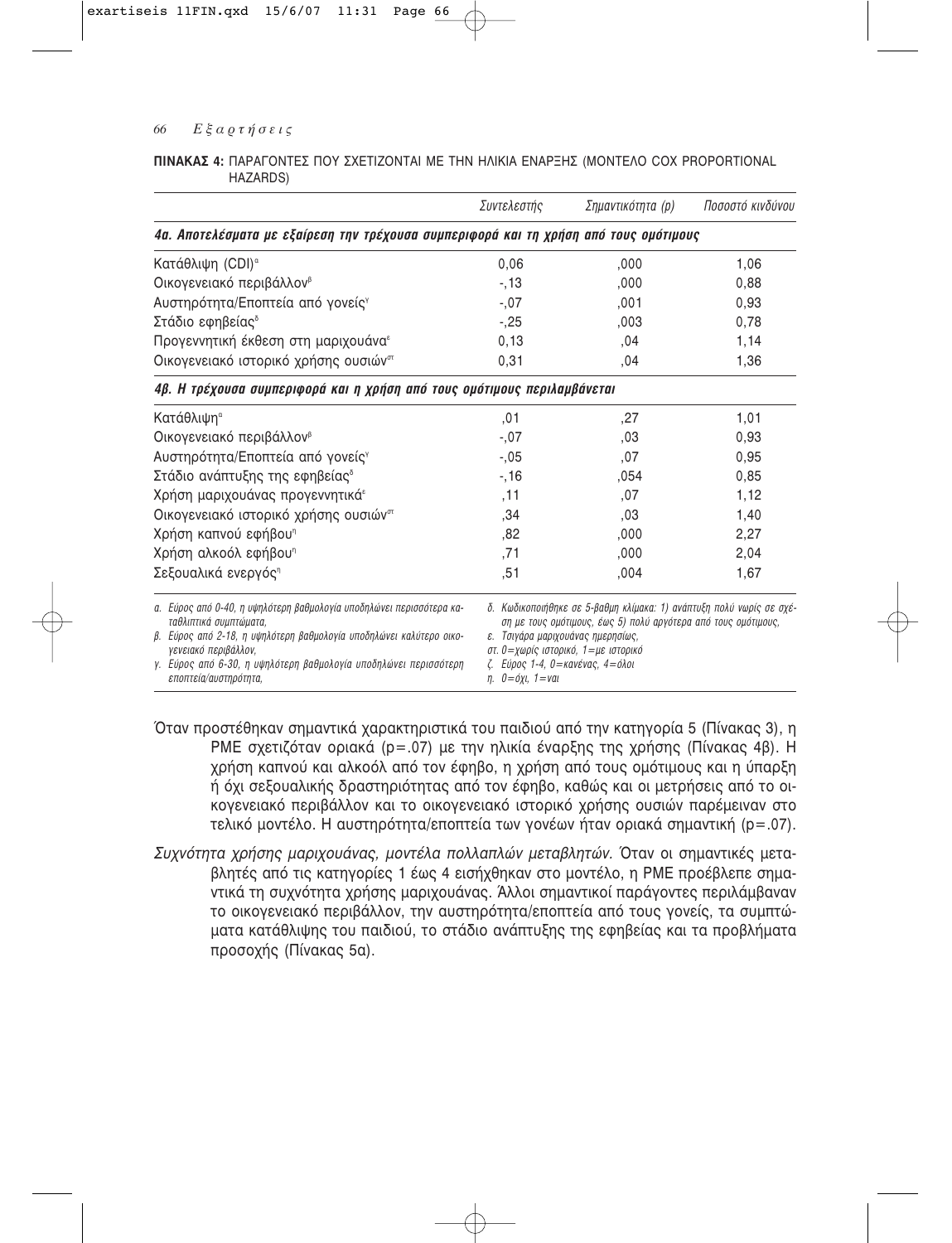# ΠΙΝΑΚΑΣ 5: ΠΑΡΑΓΟΝΤΕΣ ΠΟΥ ΣΧΕΤΙΖΟΝΤΑΙ ΜΕ ΤΗ ΣΥΧΝΟΤΗΤΑ ΤΗΣ ΧΡΗΣΗΣ (ΣΥΜΦΩΝΑ ΜΕ ΤΟ ORDINAL POLYTOMOUS LOGISTIC MODEL)

|                                                                                                                                                                     | Συντελεστής                                                | Σημαντικότητα (p)                                                 | Συνολικός λόγος<br>πιθανοτήτων |
|---------------------------------------------------------------------------------------------------------------------------------------------------------------------|------------------------------------------------------------|-------------------------------------------------------------------|--------------------------------|
| 5α. Με εξαίρεση την τρέχουσα συμπεριφορά και τη χρήση από τους ομότιμους                                                                                            |                                                            |                                                                   |                                |
| Κατάθλιψη (CDI) <sup>a</sup>                                                                                                                                        | 0,09                                                       | ,000                                                              | 1,1                            |
| Οικογενειακό περιβάλλον <sup>β</sup>                                                                                                                                | $-15$                                                      | ,000                                                              | 0,86                           |
| Αυστηρότητα/Εποπτεία από γονείς"                                                                                                                                    | $-0.08$                                                    | ,003                                                              | 0,92                           |
| Στάδιο ανάπτυξης εφηβείας <sup>8</sup>                                                                                                                              | $-.30$                                                     | ,008                                                              | 0,74                           |
| Προβλήματα προσοχής                                                                                                                                                 | 0,03                                                       | ,02                                                               | 1,03                           |
| Προγεννητική έκθεση στη μαριχουάνα <sup>στ</sup>                                                                                                                    | 0, 19                                                      | ,05                                                               | 1,2                            |
| 5β. Η τρέχουσα συμπεριφορά και η χρήση από τους ομότιμους περιλαμβάνεται                                                                                            |                                                            |                                                                   |                                |
| Κατάθλιψη <sup>α</sup>                                                                                                                                              | ,02                                                        | ,36                                                               | 1,0                            |
| Οικογενειακό περιβάλλον <sup>β</sup>                                                                                                                                | $-12$                                                      | ,02                                                               | 0,89                           |
| Αυστηρότητα/Εποπτεία από γονείς"                                                                                                                                    | ,002                                                       | ,95                                                               | 1,0                            |
| Στάδιο ανάπτυξης εφηβείας <sup>δ</sup>                                                                                                                              | $-15$                                                      | ,28                                                               | ,86                            |
| Προβλήματα προσοχής <sup>®</sup>                                                                                                                                    | ,005                                                       | ,78                                                               | 1,0                            |
| Προγεννητική χρήση μαριχουάνας <sup>στ</sup>                                                                                                                        | 0,25                                                       | ,02                                                               | 1,3                            |
| Σεξουαλικά ενεργός <sup>ζ</sup>                                                                                                                                     | 1,26                                                       | ,000                                                              | 3,5                            |
| Χρήση από ομότιμους"                                                                                                                                                | 1,19                                                       | ,000                                                              | 3,3                            |
| Χρήση καπνού εφήβου <sup>ζ</sup>                                                                                                                                    | 1,1                                                        | ,000                                                              | 3,0                            |
| Χρήση αλκοόλ εφήβου <sup>ζ</sup>                                                                                                                                    | 1,2                                                        | 000,                                                              | 3,3                            |
| Παραβατικότητα <sup>η</sup>                                                                                                                                         | 0,06                                                       | ,04                                                               | 1,1                            |
| α. Εύρος από 0-40, η υψηλότερη βαθμολογία υποδηλώνει περισσότερα<br>καταθλιπτικά συμπτώματα,<br>β. Εύρος από 2-18, η υψηλότερη βαθμολογία υποδηλώνει καλύτερο οικο- | προβλήματα προσοχής,<br>στ. Τσιγάρα μαριχουάνας ημερησίως, | ε. Εύρος από 50-86, η υψηλότερη βαθμολογία υποδηλώνει περισσότερα |                                |

γενειακό περιβάλλον,

γ. Εύρος από 6-30, η υψηλότερη βαθμολογία υποδηλώνει περισσότερη εποπτεία/αυστηρότητα.

δ. Κωδικοποιήθηκε σε 5-βαθμη κλίμακα: 1) ανάπτυξη πολύ νωρίς σε σχέση με τους ομότιμους, έως 5) πολύ αργότερα από τους ομότιμους,

 $ζ. 0=óχι, 1=vaι$ 

η. Εύρος 1-4, 0=κανένας, 4=όλοι

θ. Εύρος από 0-35, η υψηλότερη βαθμολογία υποδηλώνει περισσότερη παραβατικότητα.

Όταν ενσωματώθηκαν στην ανάλυση τα τρέχοντα χαρακτηριστικά της συμπεριφοράς του εφήβου, η PME διατήρησε σημαντική συσχέτιση με τη συχνότητα χρήσης μαριχουάνας. Οι πιθανότητες να υπάρχει μεγαλύτερη συχνότητα χρήσης ήταν 1,3 φορές υψηλότερες για τους εφήβους που είχαν εκτεθεί σε ένα τσιγάρο μαριχουάνας την ανά ημέρα, σε σύγκριση με όσους δεν είχαν εκτεθεί προγεννητικά στη μαριχουάνα, αφού προηγουμένως είχαν ελεγχθεί οι υπόλοιποι παράγοντες. Άλλοι σημαντικοί παράγοντες ήταν η ποιότητα του οικογενειακού περιβάλλοντος, η σεξουαλική δραστηριότητα, η χρήση από τους ομότιμους, η χρήση καπνού και αλκοόλ από τον έφηβο και η παραβατικότητα (Πίνακας 5β).

Στην τελική ανάλυση αξιολογήσαμε εάν η επίδραση της ΡΜΕ ήταν συγκεκριμένη. Πραγματοποιήσαμε παράλληλες αναλύσεις με τα τελικά μοντέλα (Πίνακες 4 και 5) με στόχο να βρούμε εάν η PME προέβλεπε την ηλικία έναρξης χρήσης ή τη συχνότητα χρήσης αλ-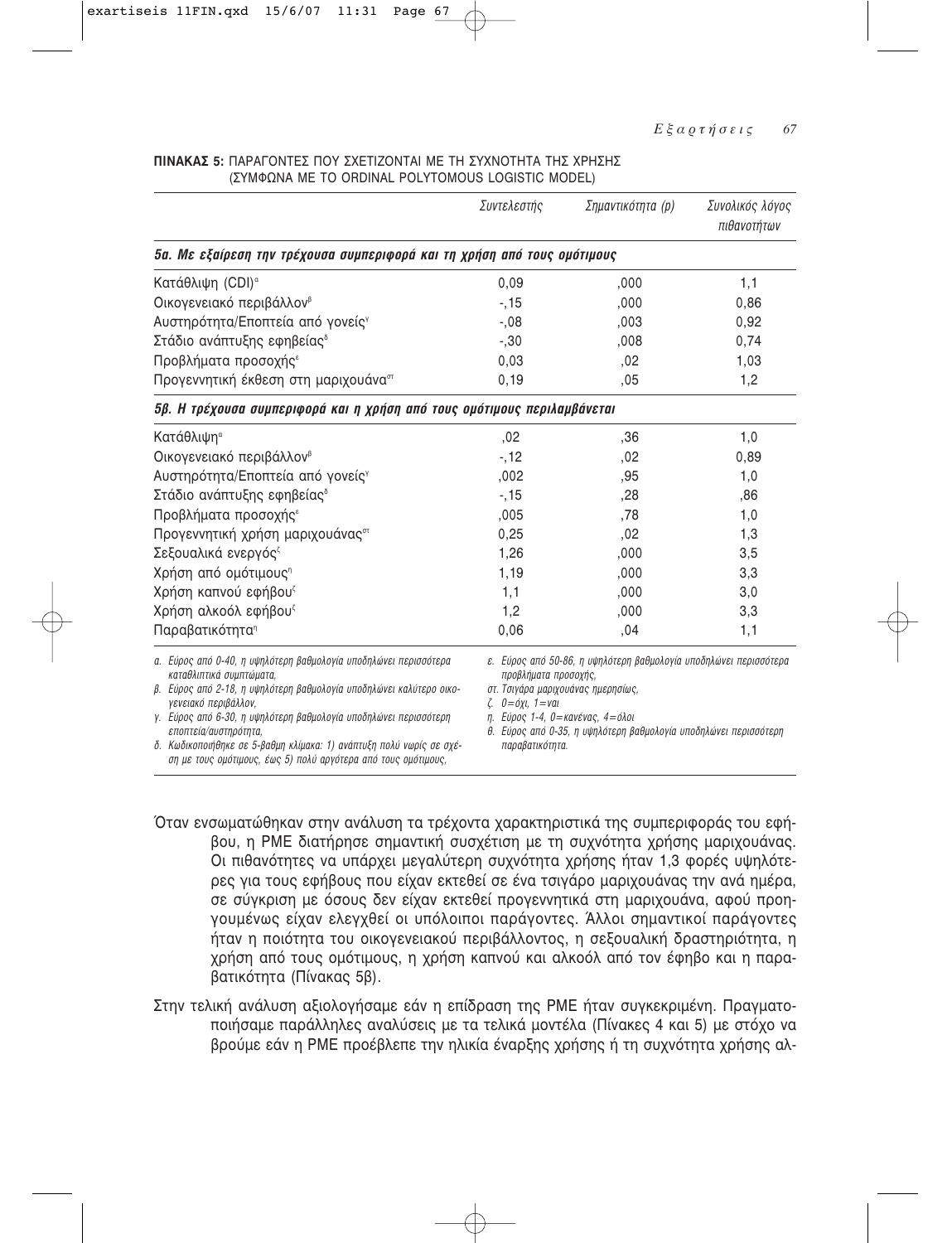κοόλ και καπνού από τον έφηβο. Η PME δεν μπορούσε να προβλέψει την ηλικία έναρξης της χρήσης ή τη συχνότητά της ούτε για το αλκοόλ ούτε για τον καπνό.

### ΣΥΖΗΤΗΣΗ

- Εντοπίσαμε μια οριακά σημαντική σχέση ανάμεσα στην PME και στην ηλικία έναρξης και μια σημαντική σχέση ανάμεσα στην έκθεση στη μαριχουάνα κατά τη διάρκεια της κύησης και στη συχνότητα χρήσης μαριχουάνας στην ηλικία των 14 ετών. Οι έφηβοι με PME ξεκινούν τη χρήση μαριχουάνας νωρίτερα, ενώ κάνουν συχνότερα χρήση μαριχουάνας σε σύγκριση με εκείνους που δεν είχαν εκτεθεί στην ουσία. Μια άλλη αναφορά καταγράφει συσχέτιση ανάμεσα στην PME και τη χρήση μαριχουάνας (14), αν και οι συγκεκριμένοι συγγραφείς έλεγξαν μόνο το προγεννητικό περιβάλλον.
- Υπήρχαν τρεις μηχανισμοί με τους οποίους η PME μπορούσε να προβλέψει τη χρήση μαριχουάνας στην ηλικία των 14 ετών. Αυτή η συσχέτιση μπορούσε να προέρχεται από: 1) γενετικούς ή οικογενειακούς παράγοντες, 2) χαρακτηριστικά του περιβάλλοντος σήμερα και 3) έκθεση κατά την εγκυμοσύνη. Ελέγξαμε για οικογενειακό ιστορικό χρήσης αλκοόλ και ουσιών και την τρέχουσα χρήση ουσιών από τη μητέρα. Αν και το οικογενειακό ιστορικό χρήσης ουσιών ήταν σημαντικός παράγοντας για την έναρξη της χρήσης μαριχουάνας, δεν μπορούσε όμως να εξηγήσει την επίδραση της ΡΜΕ. Παρόμοια αποτελέσματα βρέθηκαν και από τον Baer και τους συνεργάτες του (15, 16) για την προγεννητική έκθεση στο αλκοόλ. Στο μοντέλο, εντοπίστηκαν και μελετήθηκαν σημαντικοί περιβαλλοντικοί παράγοντες. Έτσι, ενώ αυτά τα αποτελέσματα πρέπει να αναπαραχθούν, τα ευρήματά μας δείχνουν ότι η ΡΜΕ προβλέπει τη μελλοντική χρήση μαριχουάνας, όταν ελεγχθούν οι οικογενειακοί και περιβαλλοντικοί παράγοντες.
- Υπάρχουν δύο τρόποι με τους οποίους μπορεί να υπάρχουν προγεννητικές επιδράσεις. Καταρχήν, άλλοι όπως και εγώ έχουμε αποδείξει ότι η PME είναι τερατογόνος<sup>\*</sup> που επηρεάζει το ΚΝΣ και την ανάπτυξη λειτουργιών όπως τις συνήθειες του ύπνου, τη μνήμη, την προσοχή, τη λειτουργικότητα και τη διάθεση. Αυτές οι αλλαγές στο ΚΝΣ μπορεί να οδηγήσουν σε συμπεριφορές όπως η χρήση ουσιών αρκετά νωρίς και στην αυξημένη συχνότητα χρήσης μαριχουάνας. Μια επιπλέον υπόθεση είναι ότι η μάθηση κατά τη διάρκεια της κύησης ή το πρώτο διάστημα μετά τη γέννηση οδήγησε σε αυξημένη χρήση μαριχουάνας από νωρίς. Το έμβρυο και το βρέφος είναι σε θέση να ξεχωρίσουν μυρωδιές (63), και στοιχεία σύμφωνα με μελέτες που έχουν γίνει με ζώα για τη χρήση αλκοόλ δείχνουν ότι η μάθηση από νωρίς μπορεί να οδηγήσει σε αυξημένη αντίδραση στο αλκοόλ στη μετέπειτα ζωή (64). Οι μαθημένες αντιδράσεις πρέπει να είναι συγκεκριμένες για την έκθεση, και έχουμε βρει ότι οι επιδράσεις της PME αφορούσαν συγκεκριμένα τη χρήση μαριχουάνας στη νεαρή εφηβεία. Έτσι, είναι πιθανό οι δύο μηχανισμοί να αποτελούν παράγοντες που προβλέπουν τη χρήση μαριχουάνας από νωρίς και σε υψηλά επίπεδα.
- Τα αποτελέσματα συμφωνούν με άλλες αναφορές που έχουν εντοπίσει την επικράτηση των στοιχείων που αφορούν το παιδί ως παράγοντες πρόβλεψης της έναρξης χρήσης ου-

<sup>\*</sup> ΣτΜ. Τερατογόνος: Κάθε μη γενετικός παράγοντας που μπορεί να επιδράσει αρνητικά στην ανάπτυξη του εμβρύου (Σύντομο Ερμηνευτικό Λεξικό Ψυχολογικών Όρων, Α. Χουντουμάδη, Λ. Πατεράκη)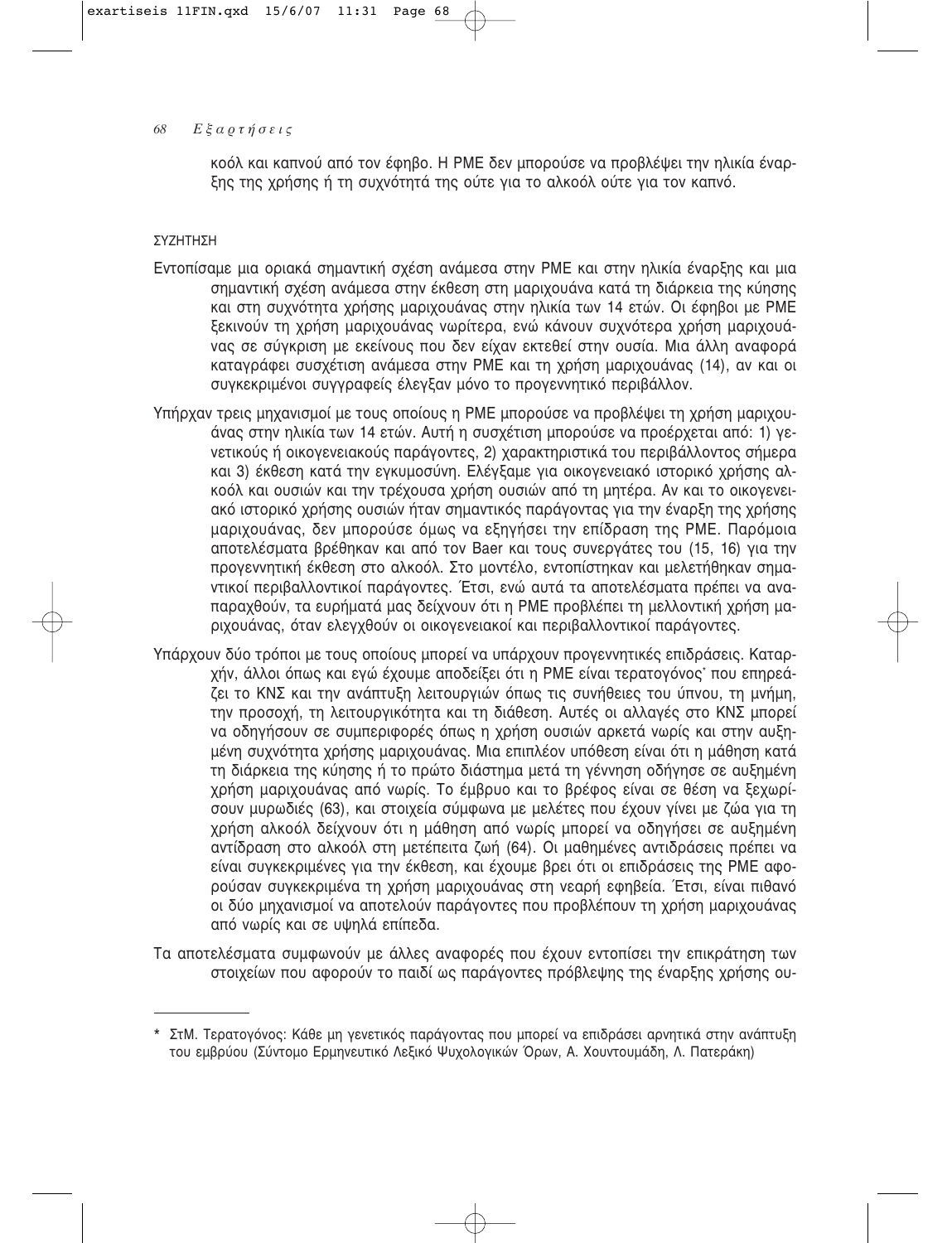σιών νωρίς (37, 65). Βρήκαμε επίσης σημαντικές επιδράσεις του περιβάλλοντος, των VOVIών και της χρήσης από τους ομότιμους τα οποία είναι παρόμοια με αρκετές άλλες μελέτες (39, 66-69). Αυτά τα ευρήματα διαφέρουν από τα αποτελέσματα του White και των συνεργατών του (69) που αναφέρουν ότι οι κοινωνικές και περιβαλλοντικές μεταβλητές ήταν πιο σημαντικές όσον αφορά την έναρξη της χρήσης, ενώ οι ψυχικοί και βιογενετικοί παράγοντες ήταν πιο σημαντικοί για την πρόβλεψη της αλλαγής της τακτικής ή της συχνής χρήσης ουσιών. Αυτοί οι διαφορετικοί συσχετισμοί, ωστόσο, μπορεί να οφείλονται στο νεαρό της ηλικίας της ομάδας μας και στο γεγονός ότι μόνο λίγοι από τα παιδιά-συμμετέχοντες είχαν καθιερωμένο τρόπο χρήσης ή προβλήματα χρήσης.

- Η τρέχουσα ψυχολογική κατάσταση και η χρήση ουσιών της μητέρας δεν είχαν σημαντική συσχέτιση με τη χρήση μαριχουάνας στα ευρήματά μας, αντίθετα με τις άλλες μελέτες (37, 39). Ωστόσο, οι επιδράσεις αυτών των παραγόντων μπορεί να επηρεάζονται από άλλες μεταβλητές που υπήρχαν στο τελικό μοντέλο, όπως είναι η κατάθλιψη του παιδιού και το περιβάλλον στο σπίτι. Επιπλέον, οι γυναίκες της ομάδας μας γενικά έκαvαν μέτρια χρήση μαριχουάνας και με την πάροδο του χρόνου τη μείωσαν, ενώ διατήρησαν μέτρια επίπεδα χρήσης αλκοόλ και καπνού, καθώς οι περισσότεροι συσχετισμοί έγιναν με γονείς οι οποίοι είχαν διαταραχές από τη χρήση ουσιών.
- Υπάρχουν περιορισμοί σε αυτές τις αναλύσεις. Η ομάδα επιλέχθηκε για να μελετηθεί η χρήση ουσιών από τη μητέρα κατά τη διάρκεια της εγκυμοσύνης παρότι οι περισσότερες γυναίκες έκαναν μικρή έως μέτρια χρήση ουσιών κατά την εγκυμοσύνη. Ωστόσο τα στοιχεία δεν μπορούσαν να γενικευτούν καθώς η ομάδα ήταν σταθμισμένη για γυναίκες που έκαναν κατάχρηση ουσιών. Πλεονέκτημα, παρόλα αυτά αποτελούσε το ότι είχαμε επαρκή αριθμό γυναικών που έκαναν χρήση μαριχουάνας προγεννητικά, και έτσι μπορούσαμε να εκτιμήσουμε τα μακροπρόθεσμα αποτελέσματα της PME και των άλλων σημαντικών παραγόντων τόσο στο προγεννητικό περιβάλλον όσο και στο περιβάλλον μετά τη γέννηση. Οι γυναίκες στην προγεννητική κλινική ήταν χαμηλού εισοδήματος και ήταν χαμηλότερου εκπαιδευτικού επιπέδου από το νενικό πληθυσμό. Ενώ η ομάδα μας ήταν αρκετά αντιπροσωπευτική για τους πληθυσμούς χαμηλού κοινωνικο-οικο-VΟμικού επιπέδου, δεν είναι όμως αντιπροσωπευτική για το γενικότερο πληθυσμό ενκύων νυναικών.
- Όπως έχει αναφερθεί και από άλλες μελέτες, τόσο η έναρξη όσο και η συχνότητα της χρήσης μαριχουάνας στην ηλικία των 14 ετών σχετίζονται με περιβαλλοντικές, οικογενειακές και νονικές μετρήσεις, με τη χρήση ουσιών από τη μητέρα και με παράνοντες που αφορούν το παιδί και την ομάδα των ομοτίμων. Το νέο εύρημα από αυτές τις μελέτες ήταν ότι η προγεννητική έκθεση στη μαριχουάνα προέβλεπε την ηλικία έναρξης της χρήσης μαριχουάνας και τη συχνότητα χρήσης της, ακόμη και μετά τον έλεγχο άλλων σημαντικών, δραστικών παραγόντων που υπήρχαν στο μοντέλο.

# ΕΥΧΑΡΙΣΤΙΕΣ

Aυτή η έρευνα υποστηρίχθηκε με επιχορηγήσεις από το Εθνικό Ινστιτούτο για την Κατάχρηση Ουσιών (NIDA) (DA03874; N. Day, Principal Investigator) και το Εθνικό Ινστιτούτο για τον Αλκοολισμό και την Κατάχρηση Αλκοόλ (AA06666; N. Day, Principal Investigator).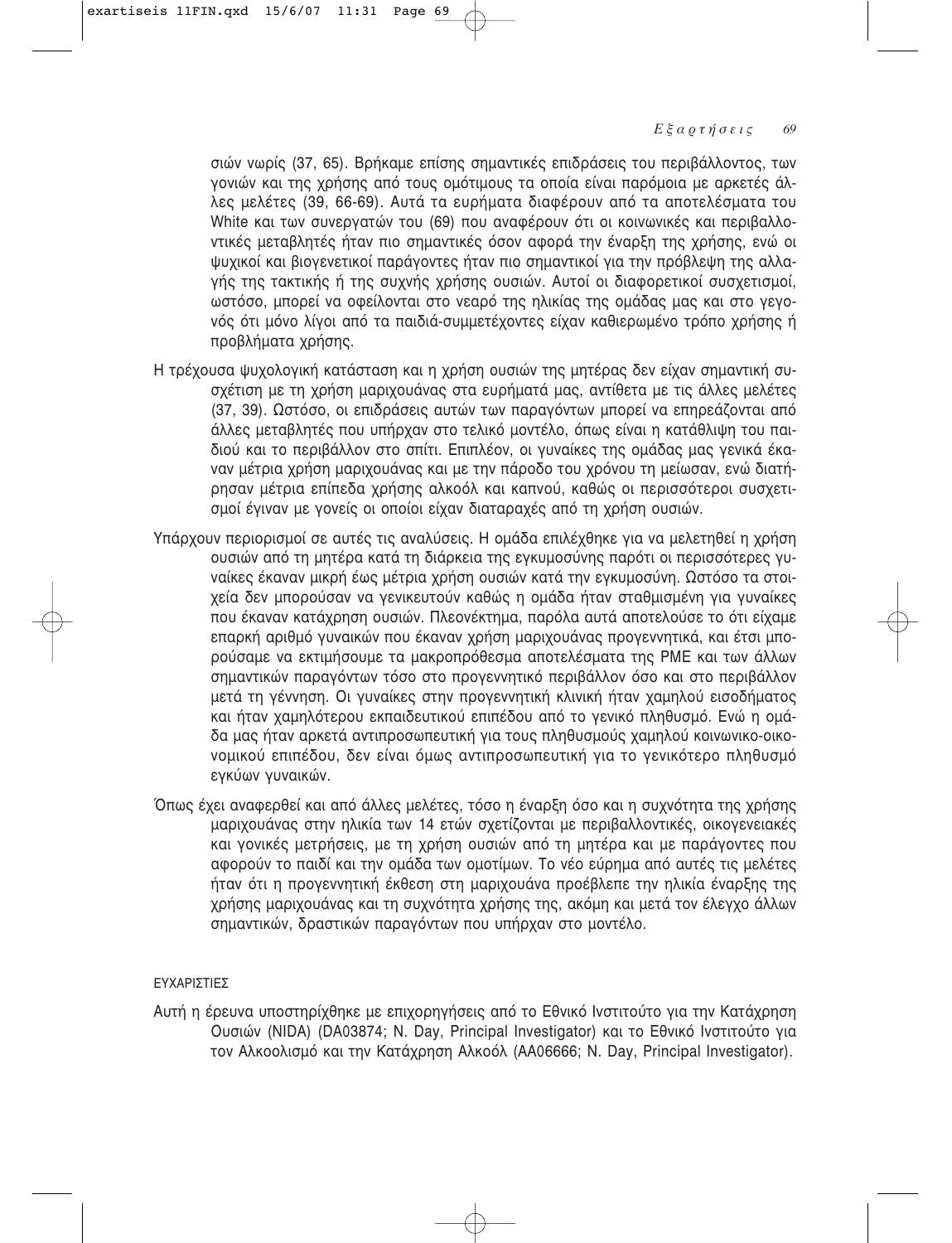### *Bιβλιογραφία*

- 1. Johnston LD, O'Malley PM, Bachman JG, Schulenberg JE. Monitoring the Future national survey results on drug use, 1975-2004. Volume I: Secondary school students. Bethesda, MD: National Institute on Drug Abuse; 2005, NIH Publication No.: 05-5727.
- 2. Kosterman R, Hawkins JD, Guo J, Catalano RF, Abbott RD. The dynamics of alcohol and marijuana initiation: patterns and predictors of first use in adolescence. Am J Public Health. 2000; 90:360-6.
- 3. Fergusson DM, Horwood LJ. Early onset cannabis use and psychosocial adjustment in young adults. Addiction. 1997; 92:279-96.
- 4. Ellickson PL, Tucker JS, Klein DJ, Saner H. Antecedents and outcomes of marijuana use initiation during adolescence. Prev Med. 2004; 39:976-84.
- 5. Fergusson DM, Lynskey MT. Alcohol misuse and adolescent sexual behaviors and risk taking. Pediatrics. 1996; 98:91-6.
- 6. Kalant H. Adverse effects of cannabis on health: an update of the literature since 1996. Prog Neuropsychopharm Biol Psych. 2004; 28:849-63.
- 7. Tennant FS, Detels R. Relationship of alcohol, cigarette, and drug abuse in adulthood with alcohol, cigarette, and coffee consumption in childhood. Prev Med. 1976; 5:70-7.
- 8. Wu TC, Tashkin DP, Djahed B, Rose JE. Pulmonary hazards of marijuana as compared with tobacco. N Engl J Med. 1988; 318:347-51.
- 9. Yu J, Williford WR. The age of alcohol onset and alcohol, cigarette, and marijuana use patterns: An analysis of drug use progression of young adults in New York State. Int J Addict. 1992; 27:1313-23.
- 10. Ehrenreich H, Rinn T, Kunert HJ, Moeller MR, Poser W, Schilling L, et al. Specific attentional dysfunction in adults following early start of cannabis use. Psychopharmacology. 1999; 142:295-301.
- 11. Cornelius MD, Leech SL, Goldschmidt L, Day NL. Is prenatal tobacco exposure a risk factor for early adolescent smoking? A follow-up study. Neurotoxicol Teratol. 2005; 27:667-76.
- 12. Buka SL, Shenassa ED, Niaura R. Elevated risk of tobacco dependence among offspring of mothers who smoked during pregnancy: a 30-year prospective study. Am J Psychiat. 2003; 160:1978-84.
- 13. Kandel DB, Wu P, Davies M. Maternal smoking during pregnancy and smoking by adolescent daughters. Am J Public Health. 1994; 84:1407-13.
- 14. Porath AM, Fried PA. Effects of prenatal cigarette and marijuana exposure on drug use among offspring. Neurotoxicol Teratol. 2005; 27:267-77.
- 15. Baer JS, Barr JM, Bookstein FL, Sampson PD Streissguth AP. Prenatal alcohol exposure and family history of alcoholism in the etiology of adolescent alcohol problems. J Stud Alcohol. 1998; 59:533-43.
- 16. Baer JS, Sampson PD, Barr HM, O'Connor PD, Streissguth AP. A 21-year longitudinal analysis of the effects of prenatal alcohol exposure on young adult drinking. Arch Gen Psychiat. 2003; 60:377-85.
- 17. Biegon A, Kerman HA. Autoradiographic study of pre- and postnatal distribution of cannabinoid receptors in human brain. Neuroimage. 2001; 14:1463-68.
- 18. Fride E, Mechoulam R. Developmental aspects of anandamide: ontogeny of response and prenatal exposure. Psychoneuroendocrin. 1996; 21:157-72.
- 19. Kumar RN, Chambers WA, Pertwee RG. Pharmacological actions and therapeutic uses of cannabis and cannabinoids. Anesthesia. 2001; 56:1059-68.
- 20. Scher M, Richardson G, Coble P, Day N, Stoffer D. The effects of prenatal alcohol and marijuana exposure: Disturbances in neonatal sleep cycling and arousal. Pediatr Res. 1988; 24:101-5.
- 21. Dahl RE, Scher MS, Williamson DE, Robles N, Day N. A longitudinal study of prenatal marijuana use: Effects on sleep and arousal at age 3 years. Arch Pediat Adolesc Med. 1995; 149:145-50.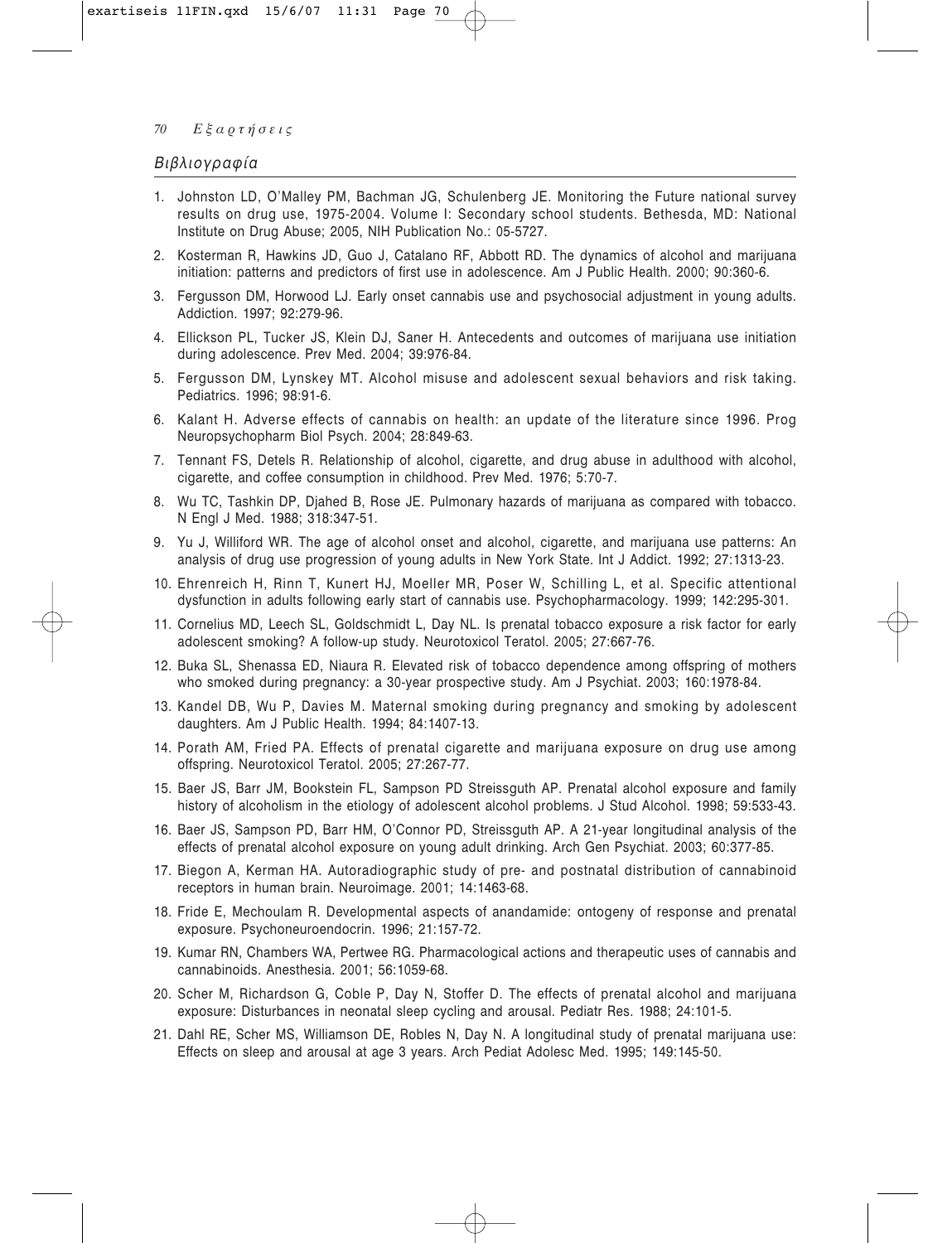exartiseis  $11FIN.qxd$   $15/6/07$   $11:31$  Page

- 22. Day N, Richardson G, Goldschmidt L, Robles N, Taylor P, Stoffer D, et al. The effect of prenatal marijuana exposure on cognitive development at age three. Neurotoxicol Teratol. 1994; 16:169-75.
- 23. Richardson G, Ryan C, Willford J, Day N, Goldschmid, L. Prenatal alcohol and marijuana exposure: Effects on neuropsychological outcomes at 10 years. Neurotoxicol Teratol. 2002; 24:309-20.
- 24. Willford JA, Richardson GA, Leech SL, Day NL. Prenatal alcohol or marijuana exposure differentially affects executive functions in adolescents. Neurotoxicol Teratol. 2001; 23:286.
- 25. Gray KA, Day NL, Leech S, Richardson GA. Prenatal marijuana exposure: effect on child depressive symptoms at ten years of age. Neurotoxicol Teratol. 2005; 27:439-48.
- 26. Leech SL, Larkby CA, Day R, Day NL. Predictors of high levels of depression and anxiety symptoms among children at age 10. J Am Acad Child Psy. in press.
- 27. Fried PA, Watkinson B. 36- and 48-month neurobehavioral follow-up of children prenatally exposed to marihuana, cigarettes and alcohol. Dev Behav Pediat. 1990; 11:49-58.
- 28. Fried PA, Watkinson B. Differential effects on facets of attention in adolescents prenatally exposed to cigarettes and marihuana. Neurotoxicol Teratol. 2001; 55:421-30.
- 29. Fried PA, Watkinson B, Gray R. Differential effects on cognitive functioning in 9- to 12-year-olds prenatally exposed to cigarettes and marihuana. Neurotoxicol Teratol. 1998; 20:293-306.
- 30. Bronfenbrenner U. Ecological systems theory. In: Vasta R, editor. Six theories of child development: Revised formulations and current issues. Greenwich CT:JAI Press; 1989. p. 187-249
- 31. Dishion TJ, Capaldi DM, Yoerger K. Middle childhood antecedents to progressions in male adolescent substance use: An ecological analysis of risk and protection. J Adolesc Res. 1999; 14:175-205.
- 32. Lynskey MT, Heath AC, Nelson EC, Bucholz KK, Madden PAF, Slutske WS. et al. Genetic and environmental contributions to cannabis dependence in a national young adult twin sample. Psychol Med. 2002; 32:195-207.
- 33. Goodman E, Huang B. Socioeconomic status, depressive symptoms, and adolescent substance use. Arch Pediat Adol Med. 2002; 156:448-53.
- 34. Baumrind D. Familial antecedents of adolescent drug use: A developmental perspective. In: Jones CL, Battjes RJ, editors. Etiology of drug abuse: Implications for prevention. NIDA Research Monograph. Rockville, MD: National Institutes on Drug Abuse. 1985; 56: 13-44.
- 35. Kandel DB, Kessler RC, Margulies RZ. Antecedents of adolescent initiation into stages of drug use: a developmental analysis. In: Kandel DB, editor. Longitudinal research on drug use: empirical findings and methodological issues. Washington DC: Hemisphere. 1978; p. 73-99.
- 36. Vicary J, Lerner J. Parental attributes and adolescent drug use. J Adol. 1986; 9:115-22.
- 37. Clark D B, Cornelius JR, Kirisci L, Tarter RE. Childhood risk categories for adolescent substance involvement: a general liability typology. Drug Alcohol Depend. 2005; 77:13-21.
- 38. Li C, Pentz MA, Chou C-P. Parental substance use as a modifier of adolescent substance use risk. Addiction. 2002; 97:1537-50.
- 39. Von Sydow K, Lich R, Pfister H, Hofler M, Wittchen H-U. What predicts incident use of cannabis and progression to abuse and dependence? A 4-year prospective examination of risk factors in a community sample of adolescents and young adults. Drug Alcohol Depend. 2002; 68:49-64.
- 40. Lanza ST, Collins LM. Pubertal timing and the onset of substance use in females during early adolescence. Prev Sci. 2002; 3:69-82.
- 41. Tschann JM, Adler NE, Irwin CE, Millstein SG, Turner RA, Kegeles SM. Initiation of substance use in early adolescence: The roles of pubertal timing and emotional distress. Health Psychol. 1994; 13:326-3.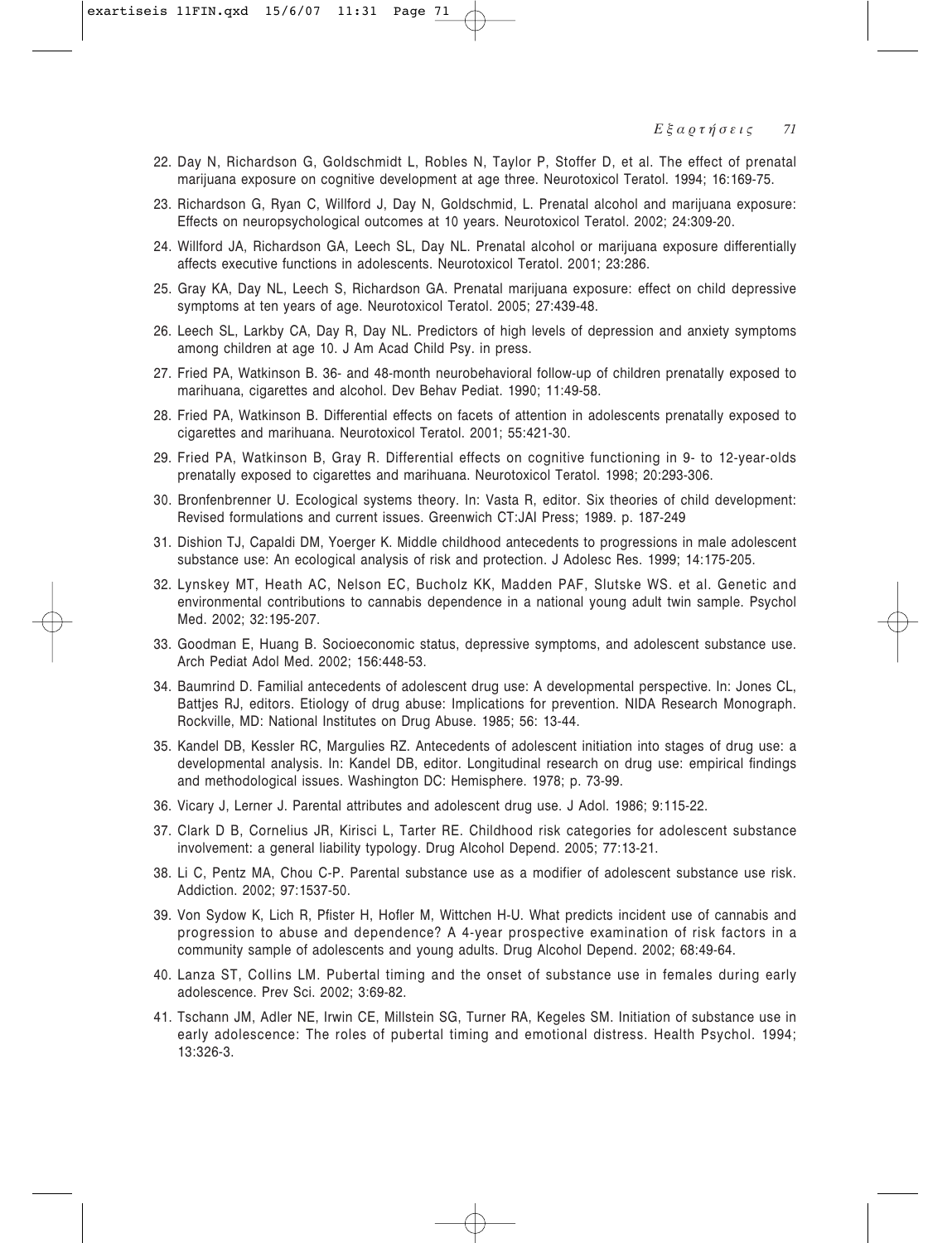- *72 Εξαρτήσεις*
- 42. Fergusson DM, Lynskey MT. Adolescent resiliency to family adversity. J Child Psychol Psychiat Allied Disciplines. 1996; 37:281-92.
- 43. Fleming JP, Kellam SG, Brown CH. Early predictors of age at first use of alcohol, marijuana, and cigarettes. Drug Alcohol Depend. 1982; 9:285-303.
- 44. Kellam SG, Ensminger ME, Simon MB. Mental health in first grade and teenage drug, alcohol, and cigarette use. Drug Alcohol Depend. 1980; 5(4): 273-304.
- 45. King SM, Iacono W, McGue M. Childhood externalizing and internalizing psychopathology in the prediction of early substance use. Addiction. 2004; 99:1548-59.
- 46. Molina BSG, Pelham WE. Childhood predictors of adolescent substance use in a longitudinal study of children with ADHD. J Abnorm Psychol. 2003; 112:497-507.
- 47. Brook JS, Brook DW, Gordon AS, Whiteman M, Cohen P. The psychosocial etiology of adolescent drug use: A family interactional approach. Genet Soc Gen Psychol Monogr. 1990; 116:111-65.
- 48. Fergusson DM, Horwood LJ, Swain-Campbell N. Cannabis use and psychosocial adjustment in adolescence and young adulthood. Addiction. 2002; 97:1123-35.
- 49. Jessor R, Donovan JE, Costa FM. Health Behavior Questionnaire. Boulder CO: University of Colorado; 1989.
- 50. Kandel DB, Chen K. Types of marijuana users by longitudinal course. J Stud Alcohol. 2000; 61: 367- 78.
- 51. Wechsler D. Wechsler Intelligence Scale for children-third edition. San Antonio,TX: Psychological Corporation;1991.
- 52. Kovacs M. The Children's Depression Inventory. North Tonawanda NY: Multi-Health Systems Inc; 1992.
- 53. Reynolds CR, Richmond. BO. What I think and feel: A revised measure of children's manifest anxiety. J Abnorm Child Psychol. 1978; 6:271-80.
- 54. Achenbach T. (1991) Manual for the Child Behavior Checklist/4-18 and 1991 profile. Burlington, VT: University of Vermont Department of Psychiatry; 1991.
- 55. Loeber R, Stouthamer-Loeber M, van Kammen W, Farrington D. Development of a new measure of self-reported antisocial behavior for young children: Prevalence and reliability. In: Klein MW, editor. Cross-national research and self-reported crime and delinquency. Dordecht Netherlands: Kluwer-Nijhoff; 1989. p. 203-225.
- 56. Petersen A, Crockett L, Richards M, Boxer A. A self-report measure of pubertal status: Reliability, validity, and initial norms. J Youth Adolesc. 1988; 17:117-33.
- 57. Baker P, Mott F. National Longitudinal Study of Youth Child handbook. Columbus, OH: State University Center for Human Resource Research; 1989.
- 58. Steinberg L, Lamborn S, Dornbusch S, Darling N. Impact of parenting practices on adolescent achievement: Authoritative parenting, school-involvement, and encouragement to success. Child Dev. 1992; 63:1266-81.
- 59. Spielberger CD, Gorsuch RL, Luschene RE. Manual for the State-Trait Anxiety Inventory. Palo Alto, CA: Consulting Psychologists Press; 1970.
- 60. Radloff L. The CES-D Scale: A self-report depression scale for research in the general population. Appl Psychol Measurement. 1977; 1:385-401.
- 61. Day N, Robles N. Methodological issues in the measurement of substance use. Ann N Y Acad Sci. 1989; 562:8-13.
- 62. Day N, Wagener D, Taylor P. Measurement of substance use during pregnancy: Methodologic issues. In: Pinkert TM, editor. Prenatal drug exposure and consequences of maternal drug use. NIDA Research Monograph. Washington DC: US Government Printing Office. 1985; 59:36-40.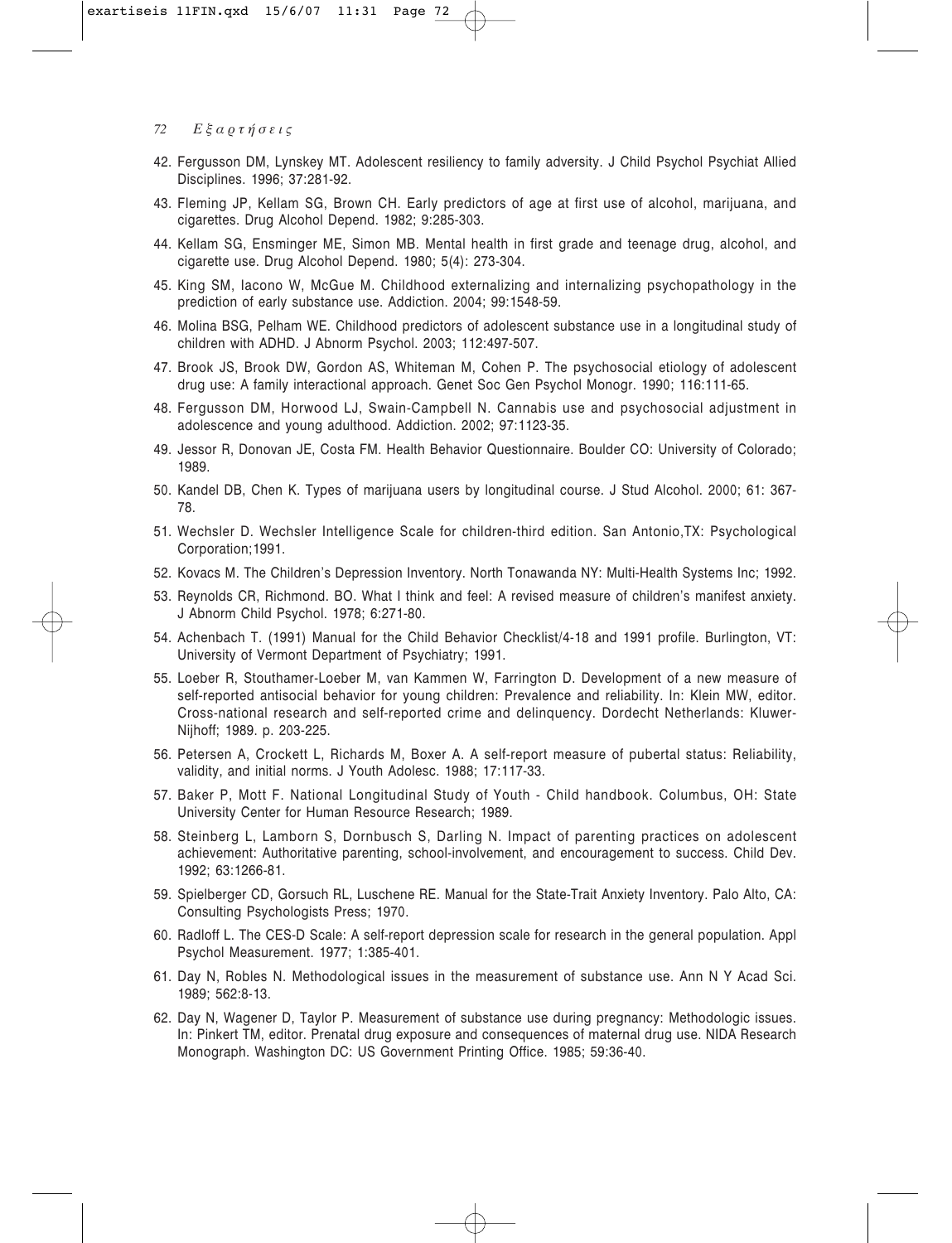exartiseis 11FIN.qxd 15/6/07 11:31 Page 73

- 63. Menella JA,Beauchamp GK. The early development of flavor preferences. In: Capaldi ED, editor. Why we eat what we eat: The psychology of eating. Washington, DC: American Psychological Association. 1996; p. 83-112.
- 64. Spear NE, Molina JC. Fetal of infantile exposure to ethanol promotes ethanol ingestion in adolescence and adulthood: A theoretical review. Alcohol Clin Exp Res. 2005; 29:909-29.
- 65. Dobkin PL, Tremblay RE, Masse LC, Vitaro F. Individual and peer characteristics in predicting boys' early onset of substance abuse: a seven-year longitudinal study. Child Dev. 1995; 66: 1198-214.
- 66. Agarwal A, Neale MC, Prescott CA, Kendler KS. A twin study of early cannabis use and subsequent use and abuse/dependence of other illicit drugs. Psychol Med. 2004; 34:1227-37.
- 67. Brook J, Nomura C, Chen P. Prenatal, perinatal, and early childhood risk factors and drug involvement in adolescence. Genet Soc Gen Psychol Monogr. 1989; 15: 221-41.
- 68. Ellickson PL, Hays RD. Antecedents of drinking among young adolescents with different alcohol use histories. J Stud Alcohol. 1991; 52:398-408.
- 69. White HR, Xie M, Thompson W, Loeber R, Stouthamer-Loeber M. Psychopathology as a predictor of adolescent drug use trajectories. Psychol Addict Behav. 2001; 15:210-8.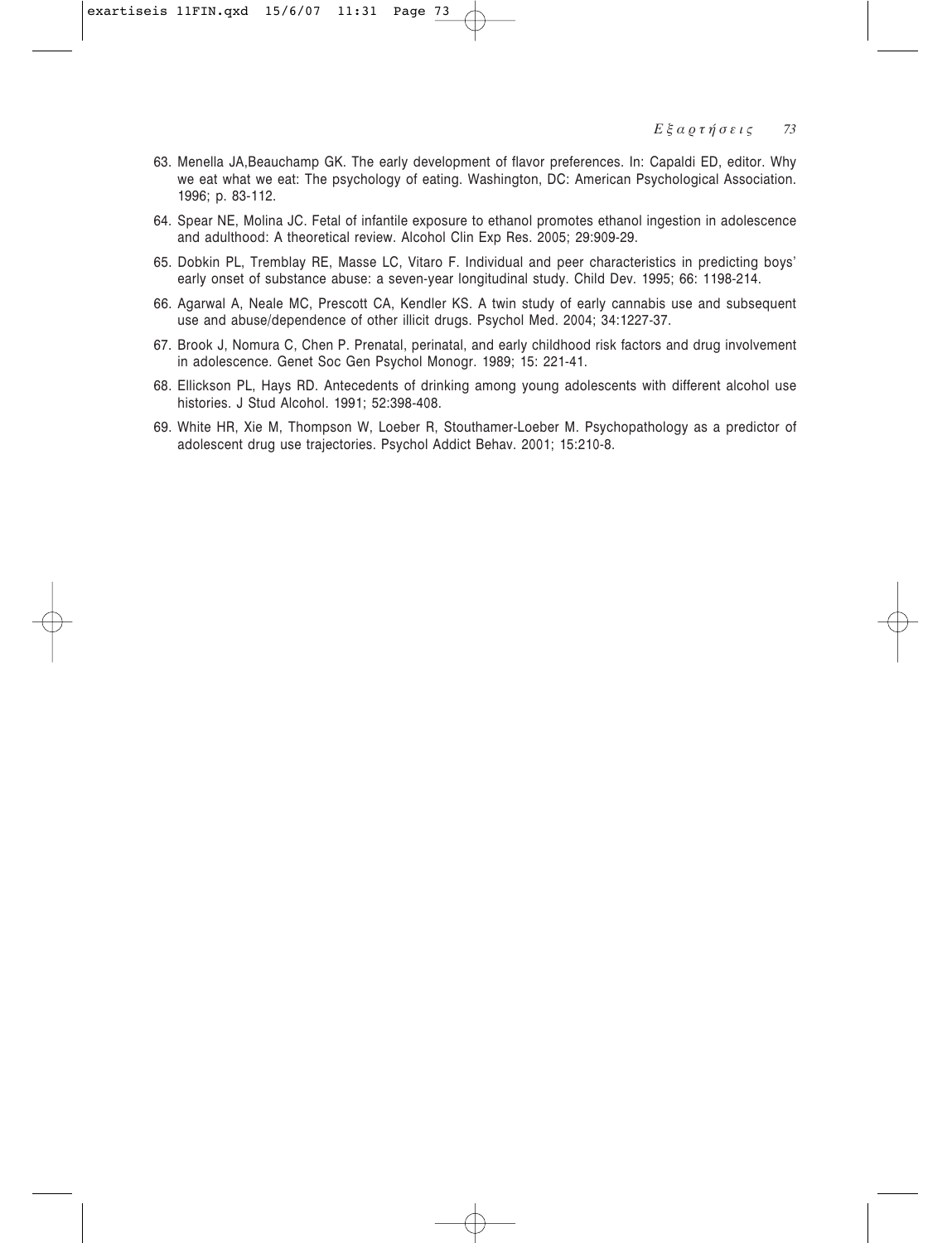*Ε ξ α ρ τ ή σ ε ι ς , τεύχος 11, 2007*

# ΜΙΑ ΤΥΧΑΙΑ ΕΛΕΓΧΟΜΕΝΗ ΠΙΛΟΤΙΚΗ ΜΕΛΕΤΗ ΓΙΑ ΤΗΝ ΕΦΑΡΜΟΓΗ ΤΗΣ ΣΥΝΕΝΤΕΥΞΗΣ ΚΙΝΗΤΟΠΟΙΗΣΗΣ ΣΕ ΑΣΘΕΝΕΙΣ ΜΕ ΔΙΑΤΑΡΑΧΕΣ ΨΥΧΩΣΗΣ ΚΑΙ ΚΑΤΑΧΡΗΣΗΣ ΟΥΣΙΩΝ1

STEVE MARTINO2 , PH.D., KATHLEEN M. CARROLL, PH.D., CHARLA NICH, M.S. AND BRUCE J. ROUNSAVILLE, M.D.

YALE PSYCHOSOCIAL SUBSTANCE ABUSE RESEARCH CENTER AND YALE UNIVERSITY SCHOOL OF MEDICINE

Περίληψη

- Στόχοι: Αυτή η πιλοτική μελέτη εξέτασε την αποτελεσματικότητα δύο συνεδριών Συνέντευξης Κινητοποίησης προσαρμοσμένης για ασθενείς με διπλή διάγνωση, ψύχωσης και διαταραχών που σχετίζονται με τη χρήση ουσιών (Motivational Interview for Dually Diagnosed patients, DDMI) σε σύγκριση με δύο συνεδρίες της Συνηθισμένης Ψυχιατρικής Συνέντευξης (Standard Psychiatric Interview, SI).
- Σχεδιασμός: Μελέτη τυχαιοποιημένης ελεγχόμενης δοκιμής. Οι συμμετέχοντες έλαβαν είτε DDMI είτε SI και αξιολογήθηκαν κατά την έναρξη, στις 4, στις 8 και στις 12 εβδομάδες. Η βασική ανάλυση που πραγματοποιήθηκε για τη διερεύνηση των αποτελεσμάτων της θεραπείας στην πορεία του χρόνου ήταν ένα μοντέλο παλινδρόμησης τυχαίας επίδρασης.
- Χώρος: Τόσο οι συνεντεύξεις DDMI όσο και οι SI εφαρμόστηκαν ως παρεμβάσεις πριν την ένταξη των ατόμων σε βοηθητικό πρόγραμμα ημι-νοσηλείας ή εντατικής εξωτερικής παρακολούθησης για ασθενείς με διπλή διάγνωση.
- Συμμετέχοντες: Σαράντα τέσσερα άτομα με αίτημα για θεραπεία (DDMI=24, SI=20) που εμφάνιζαν παράλληλα ψυχωτικά συμπτώματα και διαταραχές από τη χρήση ουσιών, εντάχθηκαν τυχαία στις θεραπευτικές παρεμβάσεις.
- Μετρήσεις: Τα πρώτα αποτελέσματα αφορούσαν τις ημέρες χρήσης της κύριας και της δευτερεύουσας ουσίας κατάχρησης, τη χρήση αλκοόλ και τη συμμόρφωση στην ψυχοτρόπο φαρμακευτική αγωγή, το ποσοστό των συμμετεχόντων που εντάχθηκαν στο πρόγραμμα και τις ημέρες παραμονής τους.
- Ευρήματα και συμπεράσματα: Και οι δύο συνεντεύξεις, η DDMI και η SI, οδήγησαν σε βελτιωμένα αποτελέσματα στη θεραπεία, ωστόσο δεν υπάρχουν σημαντικές επιδράσεις στο σύνολο του δείγματος. Ξεχωριστός έλεγχος που πραγματοποιήθηκε ωστόσο στις υποομάδες του δείγματός μας που είχαν ως κύρια ουσία κατάχρησης την κοκαΐνη και ως κύρια ουσία κατάχρησης τη μαριχουάνα αντίστοιχα, έδειξε ότι η DDMI είχε καλύτερα

<sup>1</sup> Τίτλος Πρωτοτύπου: A Randomized Controlled Pilot Study of Motivational Interviewing for Patients with Psychotic and Drug Use Disorders, Addiction, Vol, 101, No 10, October 2006.

<sup>2</sup> Διεύθυνση επικοινωνίας: Steve Martino Ph.D., Yale Psychosocial Substance Abuse Research Center, VA Connecticut Healthcare System, 950 Campbell Avenue (151-D), West Haven, Connecticut 06516 USA. E-mail: steve.martino@yale.edu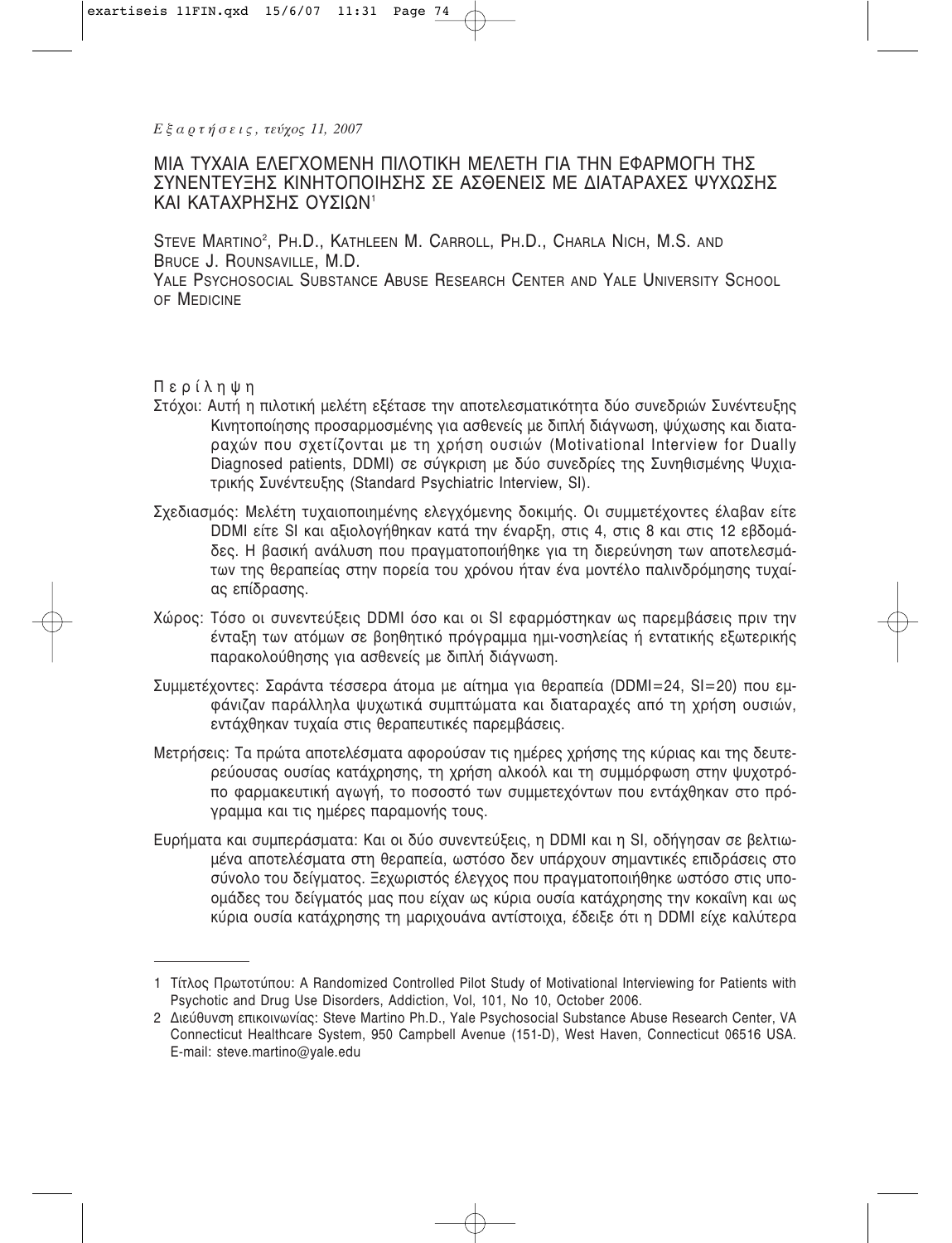αποτελέσματα στη θεραπεία των ατόμων με κύρια ουσία κατάχρησης την κοκαΐνη, ενώ η SI είχε καλύτερα αποτελέσματα για όσους η κύρια ουσία κατάχρησης ήταν η μαριχουάνα. Αυτά τα ευρήματα υποδηλώνουν ότι η Συνέντευξη Κινητοποίησης δεν έχει εξίσου καλά αποτελέσματα για όλων των ειδών τις ψυχωτικές διαταραχές σε ασθενείς με διπλή διάγνωση και ότι εναλλακτικές προσεγγίσεις μπορεί να είναι εξίσου αποτελεσματικές και να επιφέρουν καλά θεραπευτικά αποτελέσματα στην αντιμετώπιση της χρήσης για τις υπο-ομάδες αυτών των ατόμων.

Λέξεις κλειδιά: συνέντευξη κινητοποίησης, διπλή διάγνωση, ψύχωση

# ΕΙΣΑΓΩΓΗ

- Η Συνέντευξη Κινητοποίησης'(MI) έχει επιδείξει, με συνέπεια, καλή αποτελεσματικότητα στη βελτίωση των θεραπευτικών αποτελεσμάτων σε πελάτες με προβλήματα με το αλκοόλ και τις ουσίες καθώς και στην εμπλοκή και παραμονή των ατόμων αυτών στη θεραπεία<sup>24</sup>. Αυτές οι αποδείξεις σε συνδυασμό με το υποστηρικτικό και συνεργατικό ύφος που χρησιμοποιείται στην προσέγγιση αυτή, καθώς επίσης και λόγω του ότι εστιάζει στα πρώτα στάδια της αλλαγής, οδηγεί πολλούς επαγγελματίες να προτείνουν την MI για άτομα που αντιμετωπίζουν κάποια ψυχιατρική διαταραχή παράλληλα με διαταραχή της χρήσης ουσιών. Επίσης, οι ίδιοι προτείνουν μοντέλα ενσωμάτωσης της ΜΙ στη θεραπεία των περιπτώσεων διπλής διάγνωσης<sup>5-10</sup>. Γενικά, αυτές οι προσεγγίσεις (1) επε-Κτείνουν τους συμπεριφορικούς στόχους της ΜΙ πέρα από την κατάχρηση ουσιών και σε άλλους πολύπλοκους παράγοντες που σχετίζονται με σοβαρές ψυχικές παθήσεις (π.χ. ψυχιατρικές και ψυχοκοινωνικές ανησυχίες), (2) τονίζουν ότι πρέπει να κατανοήσουμε πως τα δύο μέρη αυτού του προβλήματος επηρεάζουν το ένα το άλλο και (3) περιγράφουν στρατηγικές για τη φροντίδα των ψυχιατρικών συμπτωμάτων και των νευρογνωσιακών ελλείψεων των ασθενών. Η ένταξη της ΜΙ ως απαραίτητο μέρος για τη θεραπεία της διπλής διάγνωσης<sup>11</sup> ενισχύει όλες αυτές τις προσπάθειες.
- Οι αποδείξεις για την αποτελεσματικότητα της MI σε ασθενείς με διπλή διάγνωση είναι περιορισμένες. Ο Swanson και οι συνεργάτες του<sup>12</sup> χώρισαν τυχαία μια ανομοιογενή ομάδα από 93 ασθενείς που νοσηλεύονταν με ψυχιατρικά και άλλα προβλήματα σχετικά με τη χρήση ουσιών και παρείχαν είτε τη συνηθισμένη θεραπεία είτε τη συνηθισμένη θεραπεία και επιπλέον μία συνεδρία ΜΙ. Βρήκαν ότι η παρέμβαση της ΜΙ αύξησε σημα-Vτικά τα ποσοστά των ατόμων που έκλεισαν το πρώτο ραντεβού μετά την έξοδό τους από το νοσοκομείο, σε σύγκριση με τους ασθενείς οι οποίοι έλαβαν μόνο τη συνήθη θεραπεία. Αντίθετα ο Baker κ.ά.<sup>13,14</sup> σε μία τυχαία ελεγχόμενη δοκιμή βρήκαν ότι μία μόνο συνεδρία MI σε σύγκριση με μια εκπαιδευτική παρέμβαση σε μια μικτή ομάδα ασθενών με διπλή διάννωση (n=160) δεν έδειξε να βελτιώνει τα ποσοστά παρακολούθησης του προγράμματος μεταθεραπευτικής φροντίδας, αν και οδήγησε σε μια αμελητέα τάση μείωσης της πολυφαρμακίας στο follow-up των τριών μηνών.
- Όταν οι Zeidonis και Fischer<sup>15</sup> το δοκίμασαν σε πλαίσια εξωτερικής παρακολούθησης υποστήριξαν ότι η προσθήκη της MI σε ένα εντατικό πρόγραμμα εξωτερικής παρακολούθησης για ασθενείς με διπλή διάγνωση, βελτίωνε τη συμμετοχή τους στην ατομική και ομαδική θεραπεία και οδηγούσε στη μείωση της χρήσης κοκαΐνης. Ο Daley και οι συνεργάτες του<sup>16</sup> σε μια μη-τυχαιοποιημένη πιλοτική μελέτη 23 ατόμων με κατάθλιψη, οι οποίοι ήταν εξαρτημένοι από την κοκαΐνη, βρήκαν ότι μια εντατική παρέμβαση ΜΙ (πέντε ατομικές και τέσ-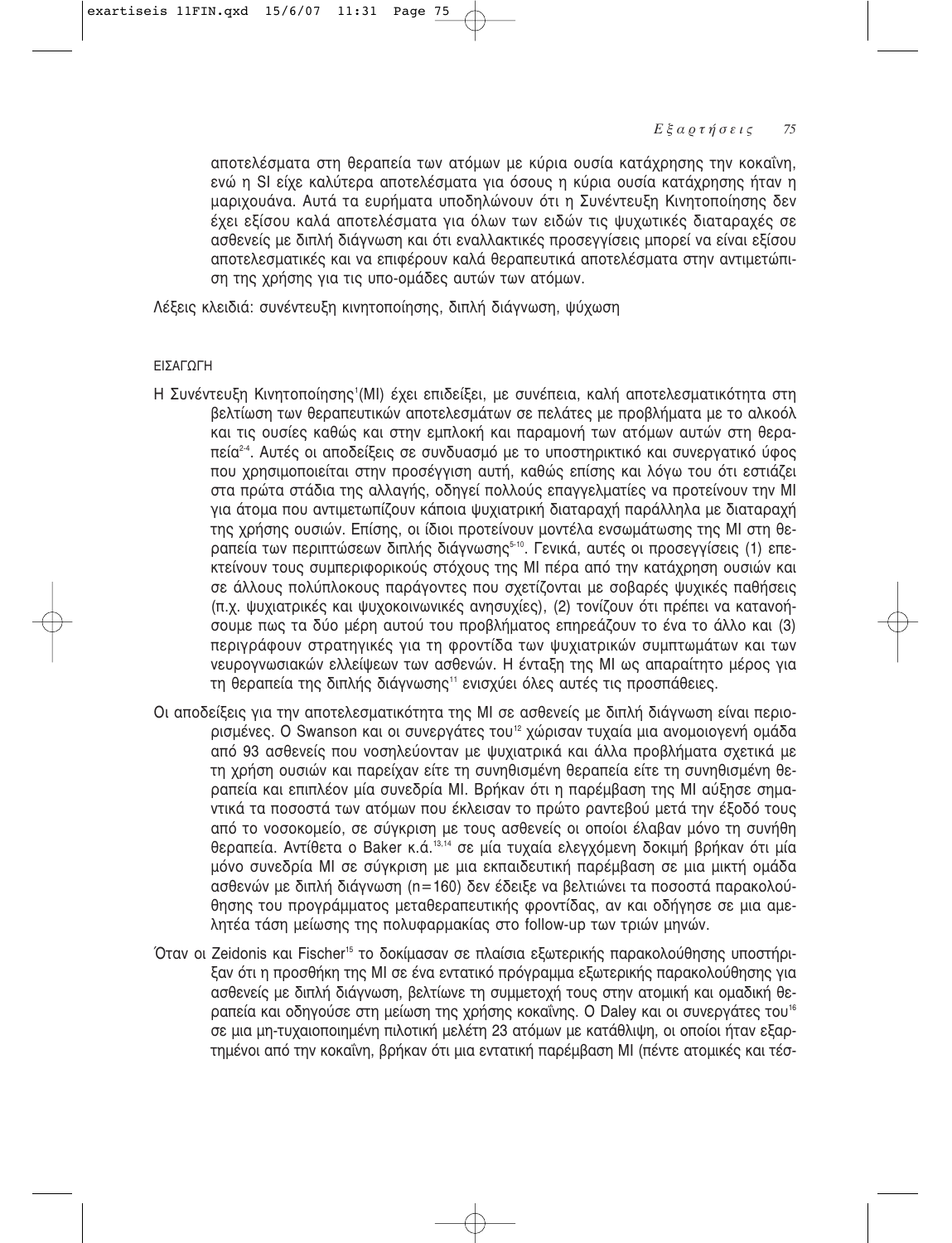σερις ομαδικές συνεδρίες) σε σύγκριση με τη συνηθισμένη φροντίδα εξωτερικής παρα-Κολούθησης, οδήνησε σε αύξηση των ποσοστών παρακολούθησης του προνράμματος, μείωση των επισκέψεων στο νοσοκομείο καθώς και μείωση των ημερών παραμονής στο VΟσοκομείο. Ομοίως, σε μια τυχαιοποιημένη πιλοτική μελέτη (n=23) ο Martino κ.ά.<sup>"</sup> έδειξαν ότι μία συνεδρία MI σε σύγκριση με το σύνηθες πρόγραμμα εισαγωγής στο νοσοκομείο μπορεί να βελτιώσει τα ποσοστά παρακολούθησης του προγράμματος εισαγωγής και τη συμμετοχή σε μια ομάδα ασθενών με διαταραχές διάθεσης και ψυχωτικές διαταραχές οι οποίοι αντιμετώπιζαν παράλληλα και προβλήματα χρήσης ουσιών.

- Ο Graeber κ.ά.<sup>18</sup> έδειξαν ότι 36 βετεράνοι πολέμου που δεν είχαν αίτημα για θεραπεία, και είχαν διάγνωση σχιζοφρένειας και παράλληλη εξάρτηση από το αλκοόλ περιόρισαν σημαντικά τις ημέρες κατανάλωσης αλκοόλ καθώς και την ημερήσια κατανάλωσή του μετά από τρεις συνεδρίες MI αντί της ίσης διάρκειας ψυχο-εκπαιδευτικής παρέμβασης. Πιο πρόσφατα, σε μια τυχαιοποιημένη ελεγχόμενη δοκιμή με 78 ασθενείς που έπασχαν από σχιζοφρένεια, ή σχιζοσυναισθηματική διαταραχή και εξάρτηση από τον καπνό, ο Steinberg κ.ά.<sup>19</sup> ανέφεραν ότι το μεγαλύτερο ποσοστό συμμετεχόντων, που έλαβαν μία συνεδρία ΜΙ, απευθύνθηκαν σε κάποιον για θεραπεία και είχαν παρακολουθήσει ήδη μία θεραπευτική συνεδρία τον πρώτο μήνα του follow up σε σύγκριση με όσους έλαβαν μόνο τη συνήθη ψυχο-εκπαιδευτική συμβουλευτική.
- Σε όλες αυτές τις μελέτες ωστόσο, η έλλειψη μεθοδολογικής ισχύος έχει καταστήσει την ερμηνεία αυτών των ευρημάτων ασαφή. Η μη-τυχαία επιλογή του δείγματος, οι ανεπαρκείς ή μη ικανοποιητικά ορισμένες ομάδες ελέγχου, το ανομοιογενές δείγμα των ψυχιατρικών παθήσεων, η παρουσία μόνο ενός, ή δύο, θεραπευτών και η αδυναμία επιβεβαίωσης της πιστής εφαρμογή του μοντέλου από το θεραπευτή, αποτελούν μερικές από τις αδυναμίες που συναντιούνται συχνότερα στο σχεδιασμό των μελετών. Προσπαθήσαμε να αντιμετωπίσουμε όλες αυτές τις ελλείψεις με μια τυχαία ελεγχόμενη πιλοτική μελέτη που περιλάμβανε 2 συνεδρίες MI τροποποιημένης για ασθενείς που έχουν παράλληλα διαταραχές ψύχωσης και χρήσης ουσιών (DDMI). Οι συναντήσεις DDMI πραγματοποιήθηκαν πριν από την εισαγωγή τους σε βοηθητικό πρόγραμμα για τη διπλή διάγνωση. Υποθέσαμε ότι σε σύγκριση με τους συμμετέχοντες που έλαβαν SI ίσης διάρκειας, οι συμμετέχοντες που έλαβαν την παρέμβαση DDMI θα εμφάνιζαν μείωση των ημερών χρήσης ουσιών, βελτιωμένη συμμόρφωση στη φαρμακευτική αγωγή που τους χορηγείται για την ψυχιατρική πάθηση και μεγαλύτερη δέσμευση με τη θεραπεία. Αναμέναμε ότι θα καταλήγαμε σ'αυτά τα συμπεράσματα και ότι θα φαινόταν από την εισαγωγή στο θεραπευτικό πρόγραμμα και τις ημέρες παραμονής τους (τομείς στους οποίους εστίασε η παρέμβαση DDMI). Μια δευτερεύουσα υπόθεση προέβλεπε ότι η παρέμβαση DDMI θα οδηγούσε σε καλύτερα αποτελέσματα όσον αφορά τη σοβαρότητα των προβλημάτων από τη χρήση ουσιών, στην ένταση των ψυχιατρικών συμπτωμάτων και των ψυχοκοινωνικών προβλημάτων, στην ετοιμότητα για αλλαγή της χρήσης ουσιών και των ψυχιατρικών συμπτωμάτων και στις εμπειρίες από τη συνέντευξη (θεραπευτική σχέση και ικανοποίηση) σε σύγκριση με την SI.

#### ΜΕΘΟΔΟΛΟΓΙΑ

 $\Delta$ ιαγνωστικός έλεγχος και κριτήρια συμμετοχής Συγκεντρώσαμε τους συμμετέχοντες από διάφορα προγράμματα ενηλίκων εσωτερικής νοσηλεί-

ας και εξωτερικής παρακολούθησης από την ευρύτερη περιοχή του New Haven, του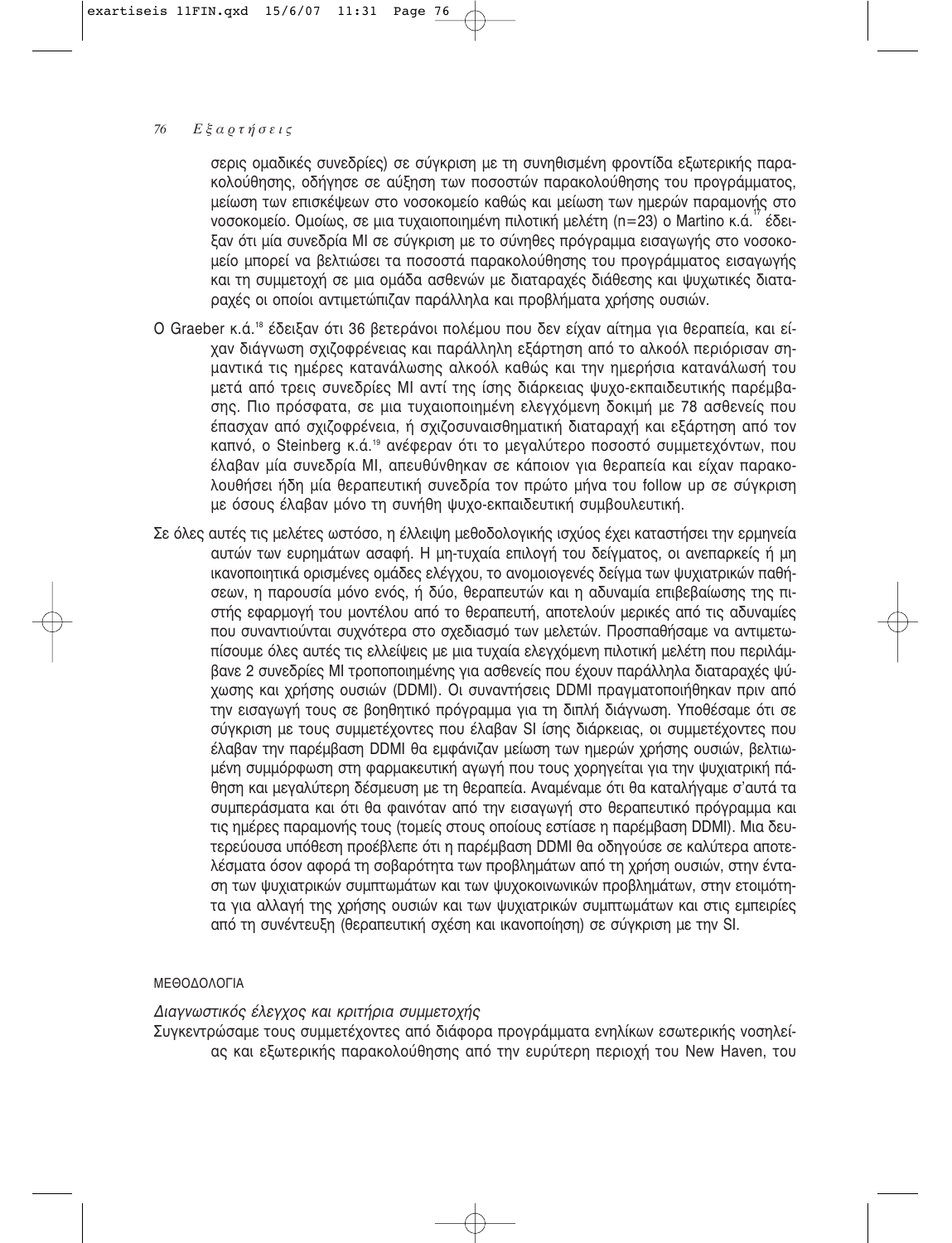Connecticut, οι οποίοι είχαν παραπεμφθεί με το συνηθισμένο σύστημα παραπομπών στο πρόγραμμα για ασθενείς με διπλή διάγνωση. Όπως ορίστηκε από τους ερευνητές οι συμμετέχοντες στη μελέτη θα έπρεπε: (1) να πληρούν τα κριτήρια του DSM-IV για μια διαταραχή ψύχωσης [Σχιζοφρένεια, Σχιζοσυναισθηματική διαταραχή, Σχιζοφρενικόμορφη Διαταραχή, ή Ψυχωτική Διαταραχή Μη Προσδιοριζόμενη Αλλιώς] παράλληλα με διαταραχή κατάχρησης ή εξάρτησης ουσιών, βάσει της Δομημένης Θεραπευτικής Συνέ-VΤευξης DSM-IV<sup>20</sup> (SCID), (2) να αναφέρουν τουλάχιστον μία ημέρα χρήσης της κύριας ουσίας τις τελευταίες 8 εβδομάδες, (3) να λαμβάνουν συνταγογραφημένη φαρμακευτική αγωγή με ψυχοτρόπες ουσίες από μη-προγραμματισμένη επίσκεψη στο γιατρό, (4) να έχουν εκφράσει ενδιαφέρον να συμμετάσχουν στο βοηθητικό πρόγραμμα διάγνωσης της διπλής διάγνωσης<sup>21</sup> του Ψυχιατρικού Νοσοκομείου New Haven στο Yale, του Connecticut και (5) να μπορούν να διαβάσουν και να εκφραστούν στα αγγλικά σε ικανοποιητικό βαθμό, ώστε να μπορούν να λάβουν μέρος στις αξιολογήσεις. Απορρίφθηκε η συμμετοχή ατόμων στο πρόγραμμα οι οποίοι χρειαζόντουσαν αποτοξίνωση, ή επείγουσα νοσοκομειακή περίθαλψη σε ψυχιατρική κλινική. Όλοι οι συμμετέχοντες υπέγραψαν το έντυπο συγκατάθεσης, που είχε εγκριθεί από την Επιτροπή Δεοντολογίας για τη συμμετοχή ανθρώπων σε έρευνες της Ιατρικής Σχολής του Πανεπιστημίου του Yale. Aπό τους 50 ασθενείς που εξετάστηκαν, 2 δεν πληρούσαν τα διαγνωστικά κριτήρια συμμετοχής (τα συμπτώματα ψύχωσης ήταν αποτέλεσμα της χρήσης ουσιών) ενώ 4 ασθενείς δεν είχαν εκφράσει αρχικά ενδιαφέρον να συμμετέχουν στο βοηθητικό πρόγραμμα. Οι υπόλοιποι 44 ασθενείς πληρούσαν τα κριτήρια και συμφώνησαν να συμπεριληφθούν στη μελέτη.

#### ΣΥΝΘΗΚΕΣ ΘΕΡΑΠΕΙΑΣ

- Εντάξαμε τυχαία τους συμμετέχοντες και έλαβαν είτε δύο συνεδρίες Συνέντευξης Κινητοποίησης για Διπλή Διάγνωση (DDMI) ή τη Συνήθη Ψυχιατρική Συνέντευξη (SI) ως προκαταρκτική διαδικασία για την εισαγωγή τους στο πρόγραμμα διπλής διάγνωσης. Για να διασφαλίσουμε την ισοτιμία των ομάδων σε σχέση με τις συγκεκριμένες μεταβλητές (ηλικία, φύλο, φυλή) πραγματοποιήσαμε μια διαδικασία τυχαίας επιλογής<sup>22</sup>. Μετά την τυχαία ένταξή τους σε ομάδες προγραμματίστηκαν οι συνεδρίες για τις συνεντεύξεις των συμμετεχόντων. Όπως είχε προγραμματιστεί, οι συνεντεύξεις διήρκεσαν μία ώρα και πραγματοποιήθηκαν μέσα σε μία εβδομάδα από την ένταξη των ατόμων στις ομάδες, ώστε να μην καθυστερήσει η εισαγωγή τους στο πρόγραμμα.
- *Συνέντευξη Κινητοποίησης για Διπλή Διάγνωση (DDMI).* Περιγράψαμε νωρίτερα, με λεπτομέρειες, πως τροποποιήσαμε τη Συνέντευξη Κινητοποίησης (ΜΙ) ώστε να καλύπτει τα ιδιαίτερα κλινικά χαρακτηριστικά των ασθενών με διπλή διάγνωση°. Η DDMI είναι μια προσέγγιση βάσει εγχειριδίου που εστιάζει στη χρήση ουσιών και στις προβληματικές ψυχιατρικές περιοχές και προσαρμόζει τις στρατηγικές και τις τεχνικές της MI, για να καλύψει τα θέματα που αφορούν τη διαταραγμένη σκέψη και τις γνωσιακές βλάβες. Η πρώτη συνεδρία εστίαζε κυρίως στη διερεύνηση των προβληματικών περιοχών του ασθενή με διπλή διάγνωση και μέσω μιας διαδικασίας στάθμισης της απόφασης ενίσχυε το κίνητρο για αλλαγή. Στη δεύτερη συνεδρία, οι θεραπευτές συνήθως έδιναν προσωπική ανατροφοδότηση στον ασθενή για τη διπλή διαταραχή και για τη σχετική θεραπεία, συμπεριλαμβάνοντας ένα σχέδιο που ανέπτυσσαν μαζί, για την αλλαγή της χρήσης ουσιών και των ψυχιατρικών προβλημάτων.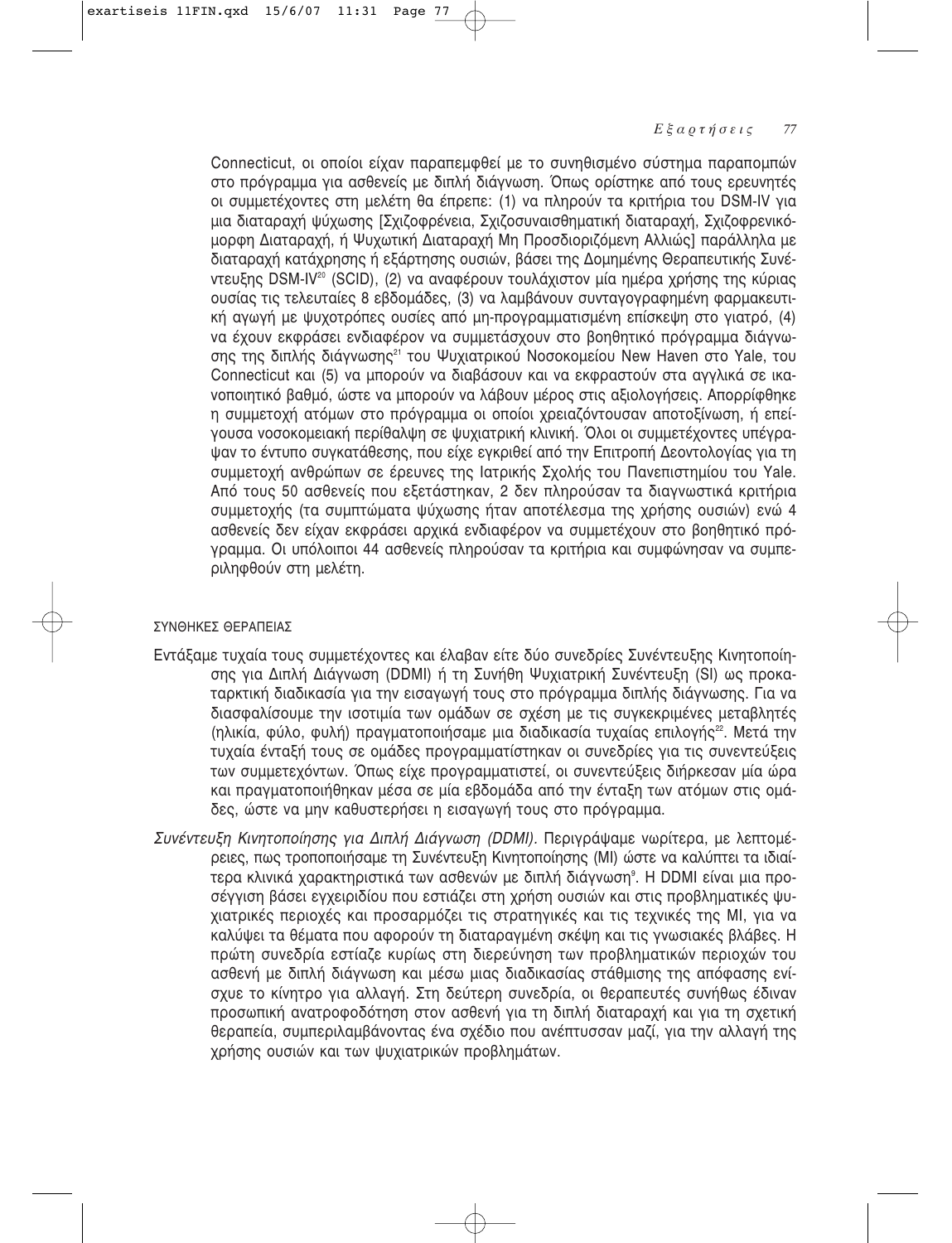- Συνήθης Ψυχιατρική Συνέντευξη (SI). Χρησιμοποιήσαμε δύο συνεδρίες της συνήθους ψυχιατρικής συνέντευξης, βάσει εγχειριδίου, για τη διαδικασία αξιολόγησης κατά την εισαγωγή σε πρόγραμμα διπλής διάγνωσης. Στην πρώτη συνέντευξη οι θεραπευτές αξιολόγησαν το στάδιο της εισαγωγής και συγκέντρωσαν τα δημογραφικά στοιχεία του ατόμου, τα υπάρχοντα προβλήματα, το ιστορικό συμπτωμάτων και θεραπείας τόσο για τη χρήση ουσιών όσο και για τα ψυχιατρικά συμπτώματα, την ψυχοκοινωνική ενημέρωση και την τρέχουσα ψυχική του κατάσταση. Η δεύτερη συνεδρία της SI περιλάμβανε τη λεπτομερή περιγραφή του προγράμματος εξωτερικής παρακολούθησης για τη διπλή διάγνωση και ολοκληρωνόταν με την καταγραφή του ιατρικού αρχείου του ατόμου. Οι θεραπευτές πραγματοποίησαν τις συνεδρίες της SI με κατευθυντικό τόνο και γενικότερα έλεγχαν την κατεύθυνση της συνέντευξης, για να πραγματοποιήσουν τη διάγνωση και το θεραπευτικό σχεδιασμό.
- Οι θεραπευτές που συντόνιζαν τις συνεδρίες ήταν επαγγελματίες ψυχικής υγείας με εμπειρία στη θεραπεία της διπλής διάγνωσης. Ο ένας θεραπευτής είχε διδακτορικό στην ψυχολογία, δύο θεραπευτές είχαν μεταπτυχιακούς τίτλους στην κοινωνική εργασία και ένας είχε πτυχίο πανεπιστημίου στην ψυχολογία. Όλοι τους εφάρμοσαν και τις δύο παρεμβάσεις, ώστε να ελεγχθεί η πιθανή επίδραση του θεραπευτή. Ο βασικός μελετητής εκπαίδευσε τους θεραπευτές και στους δύο τρόπους συνέντευξης, βάσει μιας προσέγγισης για κλινικές δοκιμές<sup>23</sup> που περιλάμβανε εργαστήρια, περιστατικά για πρακτική, με στόχο τη διασφάλιση της πιστής εφαρμογής της παρέμβασης και τη διαρκή εποπτεία μετά τις θεραπευτικές συνεδρίες. Όλες οι συνεδρίες βιντεοσκοπήθηκαν και εκτιμήθηκαν ανεξάρτητα, μέσω ενός εργαλείου αξιολόγησης 22 ερωτήσεων, που αφορούσαν την τήρηση του μοντέλου και την ικανότητα του θεραπευτή. Το εργαλείο αυτό είχε σχεδιαστεί ειδικά για τη συγκεκριμένη μελέτη και στηρίχθηκε σε ένα γενικό σύστημα αξιολόγησης της συνέπειας των θεραπευτών σε σχέση με το θεραπευτικό μοντέλο που αναπτύχθηκε από την ερευνητική μας ομάδα<sup>24</sup>. Οι μετρήσεις περιλάμβαναν στρατηγικές σύμφωνα με την DDMI (π.χ. αντανακλαστική ακρόαση), στρατηγικές σύμφωνα με την SI (π.χ. κλειστές διαγνωστικές ερωτήσεις) και γενικές ερωτήσεις που συμφωνούν και με τις δύο προσεγγίσεις (π.χ. δίνοντας έμφαση στη διπλή διάγνωση). Κάθε ερώτηση αξιολογήθηκε όσον αφορά τη συχνότητα εμφάνισης (δηλ. συνέπεια) και τη δεξιότητα με την οποία εφαρμόστηκε (δηλ. ικανότητα) σε μια επτάβαθμη κλίμακα Likert, στην οποία οι υψηλότερες βαθμολογίες ήταν ενδεικτικές για υψηλότερα επίπεδα συνέπειας και ικανότητας. Οι διακατηγοριακοί δείκτες συνάφειας (ICC) εκτιμήθηκαν με το Shrout Kαι Fleiss<sup>25</sup> χρησιμοποιώντας ένα μοντέλο τυχαίας επίδρασης με δείγμα από 6 βιντεοκασέτες που επιλέχθηκαν τυχαία και αξιολογήθηκαν από 5 ανεξάρτητους αξιολογητές (*n*=30) και κυμάνθηκαν από .50 έως .99, με μέση τιμή το .87 (sd=.15) για τις ερωτήσεις σχετικά με την τήρηση του μοντέλου και μέση τιμή .84 (sd=.13) για τις ερωτήσεις σχετικά με τις δεξιότητες του θεραπευτή.

## ΔΙΑΔΙΚΑΣΙΕΣ ΑΞΙΟΛΟΓΗΣΗΣ

Αξιολογήσαμε τους συμμετέχοντες ακριβώς πριν την ένταξή τους στις ομάδες, αμέσως μετά την ολοκλήρωση της 2ης συνέντευξης, στις 4, 8 και 12 εβδομάδες την περίοδο του follow-up. Πριν την ένταξή τους στις ομάδες πραγματοποίησαν μία δίωρη αρχική αξιολόγηση, για την υλοποίηση της οποίας, μετά τη συνέντευξη και στα follow-up, χρειαζόντουσαν 30 και 90 λεπτά, αντίστοιχα. Οι συμμετέχοντες έλαβαν το ποσό των \$50,00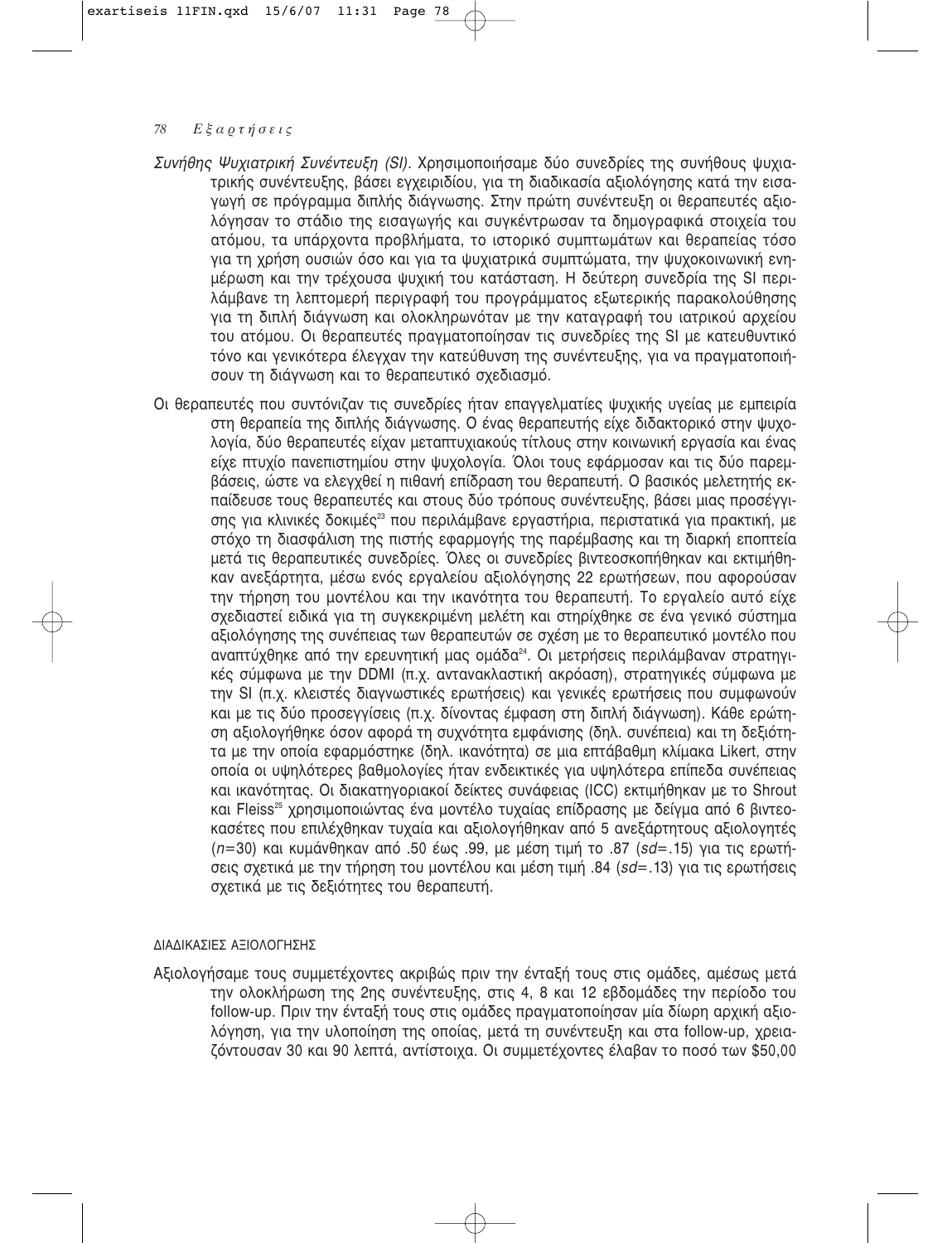$11:31$ 

Page 79

15/6/07

για κάθε αξιολόγηση στην οποία συμμετείχαν και \$75,00 για το follow-up των 12 εβδομάδων. Η κάθε μία ένινε σε μία μόνο συνεδρία. Μετά από εντατική εκπαίδευση, δύο από τους ερευνητές έκαναν την αξιολόγηση γνωρίζοντας την παρέμβαση που πραγματοποιήθηκε. Η αξιοπιστία μεταξύ των κριτών δεν μπορούσε να διασφαλιστεί.

- Τα πρωταρχικά αποτελέσματα κάλυπταν τρεις σημαντικούς τομείς στους οποίους εστιάζει και η Συνέντευξη Κινητοποίησης για Διπλή Διάγνωση (DDMI): (1) τις ημέρες χρήσης ουσιών (κύρια ουσία κατάχρησης, δευτερεύουσα ουσία κατάχρησης και χρήση αλκοόλ τις τέσσερις τελευταίες εβδομάδες), (2) τις ημέρες συμμόρφωσης στη φαρμακευτική αγωγή με ψυχοτρόπες ουσίες τις τέσσερις τελευταίες εβδομάδες και (3) τη συμμόρφωση στη θεραπεία όπως φάνηκε από την εισαγωγή στο πρόγραμμα και τις ημέρες παραμονής. Τα δευτερεύοντα αποτελέσματα ήταν: (1) η σοβαρότητα του προβλήματος της χρήσης ουσιών, (2) η σοβαρότητα των ψυχιατρικών προβλημάτων, (3) η ετοιμότητα για αλλαγή της συμπεριφοράς χρήσης ουσιών και της ψυχιατρικής κατάστασης και (4) οι εμπειρίες από τη συνέντευξη (θεραπευτική συμμαχία, ικανοποίηση από τη συνεδρία).
- Χρήση ουσιών και Σοβαρότητα. Με στόχο την αξιολόγηση της χρήσης ουσιών σε καθημερινή βάση για το διάστημα των τεσσάρων προηγούμενων εβδομάδων, χρησιμοποιήσαμε ένα Ημερολόγιο Χρήσης Ουσιών βασισμένο στο Form-90<sup>26</sup> και στις διαδικασίες λήψης ιστορικού (Timeline Followback interview<sup>27</sup>). Για να εκτιμήσουμε την ακρίβεια της αυτό-αξιολόγησης, πραγματοποιούσαμε ελέγχους ούρων υπό επιτήρηση χρησιμοποιώντας το OnTrak TesTiks (Roche Diagnostics Corp, Indianapolis, Ind.) κάθε εβδομάδα. Από τους 222 ελέγχους ούρων που συγκεντρώθηκαν από τους συμμετέχοντες κατά τη διάρκεια του follow-up, το 87% επαλήθευε τα λεγόμενα των συμμετεχόντων σχετικά με τη χρήση της κύριας ουσίας κατάχρησης που οι ίδιοι είχαν δηλώσει. Επίσης, το 90% επαλήθευε τη χρήση της δευτερεύουσας ουσία κατάχρησης, που είχαν δηλώσει οι ίδιοι. Σχεδόν όλοι οι έλενχοι ούρων που δεν επιβεβαίωσαν τα λενόμενα των συμμετεχόντων (95%) έδειξαν χρήση κάποιας ουσίας ενώ οι ίδιοι είχαν πει ότι δεν υπήρχε. Για να μετρήσουμε τη σοβαρότητα της κατάχρησης ουσιών, χρησιμοποιήσαμε το Δείκτη Σοβαρότητας της Εξάρτησης (ASI, Addiction Severity Index<sup>28</sup>) (συνθετική βαθμολογία για την κύρια ουσία κατάχρησης, τη δευτερεύουσα ουσία κατάχρησης και τη χρήση αλκοόλ).
- Συμμόρφωση στη Φαρμακευτική Αγωγή. Η ερευνητική ομάδα επαλήθευσε τη φαρμακευτική αγωγή που ανέφεραν οι συμμετέχοντες, επικοινωνώντας με τους παροχείς της ιατρικής φροντίδας. Οι συμμετέχοντες ανέφεραν καθημερινά στο Ημερολόγιο Χρήσης Ουσιών (Substance Use Calendar) τη συμμόρφωσή τους στη φαρμακευτική αγωγή που τους είχε δοθεί για όλο το διάστημα των προηγούμενων 4 εβδομάδων με τον ίδιο τρόπο που παρακολουθούνταν και η κατάχρηση ουσιών. Οποιαδήποτε αυτό-αναφορά μη συμμόρφωσης στη φαρμακευτική αγωγή κωδικοποιούνταν ως «μη-συμμόρφωση». Για να εκτιμήσουμε την ακρίβεια των αυτο-αναφορών, πραγματοποιήσαμε παράλληλες επαφές, με την έγκριση των συμμετεχόντων. Καταφέραμε με επιτυχία να επικοινωνήσουμε τουλάχιστον μία φορά με κάποιον για τη διασταύρωση των στοιχείων, που μας είχαν δώσει στο 70% των περιπτώσεων, και οι πληροφορίες που συγκεντρώσαμε αφορούσαν το 35% των αντίστοιχων ημερών. Η συμφωνία μεταξύ όσων ανέφερε ο συμμετέχων και η «παράλληλη επαφή» ήταν σε καλό επίπεδο ενώ η τιμή Kappa ήταν στο .80 (p<.001). Τέλος, οι πελάτες αξιολόγησαν τη σοβαρότητα των παρενεργειών από τη φαρμακευτική αγωγή κατά τη διάρκεια τη προηγούμενης εβδομάδας χρησιμοποιώντας μια δεκάβαθμη κλίμακα του Likert (1=καθόλου παρενέργειες, έως 10=πολλές παρενέργειες).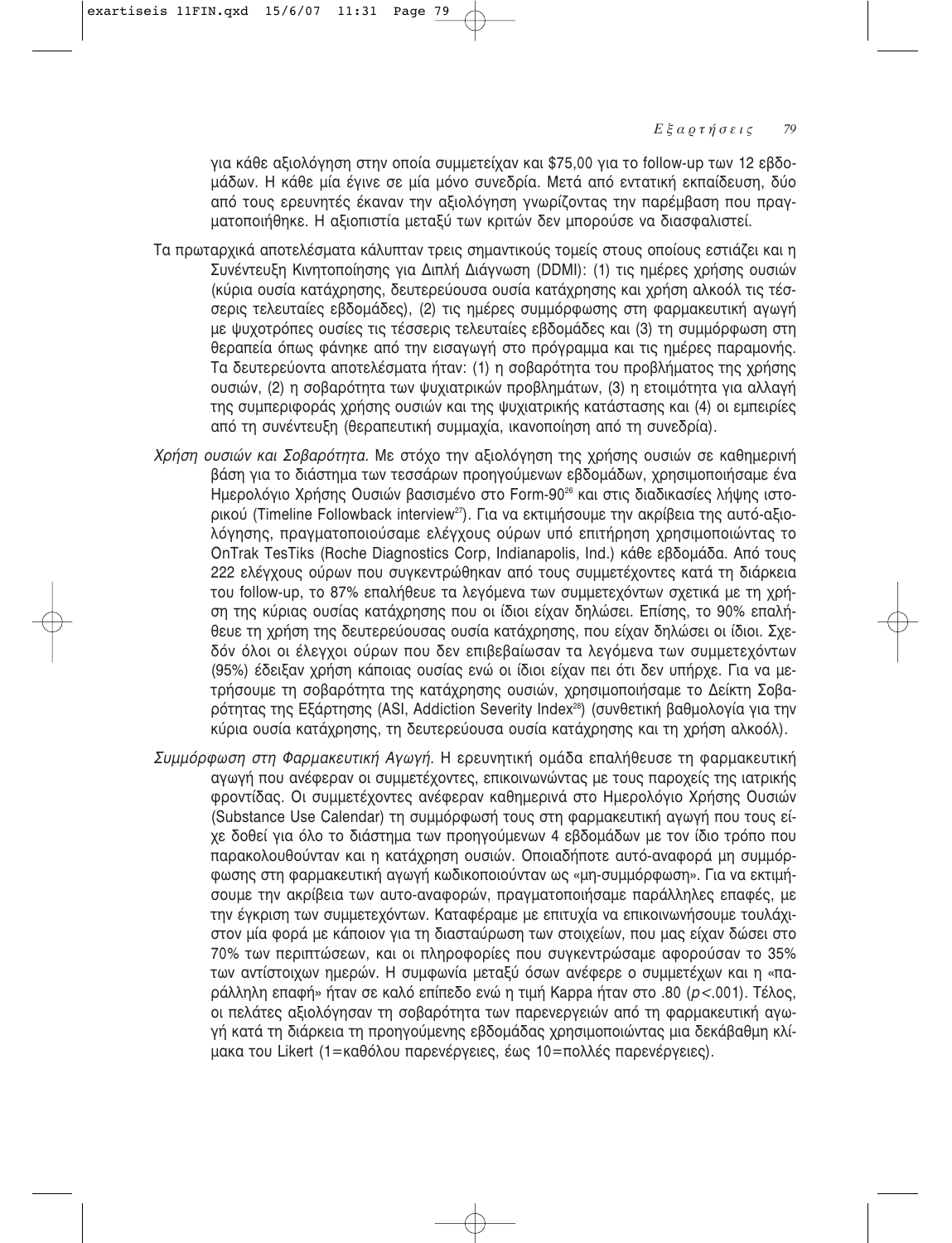- $\Sigma$ *υμμόρφωση στη Θεραπεία.* Η εισαγωγή των συμμετεχόντων στο βοηθητικό πρόγραμμα διπλής διάγνωσης, το επίπεδο της φροντίδας (ημι-νοσηλεία ή εντατικό πρόγραμμα εξωτερικής παρακολούθησης) και οι ημέρες παρακολούθησης του προγράμματος προσδιορίστηκαν από τα αρχεία του προγράμματος που πραγματοποιούν καθημερινή κατανοαφή αυτών των στοιχείων.
- *Σοβαρότητα Ψυχιατρικών Προβλημάτων.* Για να αξιολογήσουμε τη σοβαρότητα των θετικώναρνητικών και νενικότερων συμπτωμάτων της ψύχωσης, χρησιμοποιήσαμε την Κλίμακα Θετικού και Αρνητικού Συνδρόμου (PANSS, Positive and Negative Syndrome Scale<sup>29</sup>). Επίσης, χορηγήσαμε το Ερωτηματολόγιο του Beck για την Κατάθλιψη του (BDI, Beck Depression Inventory<sup>30</sup>) για να αξιολογήσουμε τη σοβαρότητα της κατάθλιψης και τις συνθετικές βαθμολογίες του ASI για την ψυχική κατάσταση<sup>27</sup>, για να παρακολουθήσουμε τις γενικότερες ψυχολογικές βλάβες. Τέλος, χρησιμοποιήσαμε την Κλίμακα Γενικής Αξιολόγησης (GAS, Global Assessment Scale<sup>31</sup>) με στόχο να έχουμε μόνο μια συνολική εκτίμηση της ψυχιατρικής λειτουργικότητας.
- *Eτοιμότητα για αλλαγή (RTC).* Μετρήσαμε την ετοιμότητα για αλλαγή χρησιμοποιώντας την Kλίμακα Αξιολόγησης της Αλλαγής του Πανεπιστημίου του Rhode Island [University of Rhode Island Change Assessment Scale<sup>32</sup> (URICA)] σε δύο διαφορετικές εκδόσεις, μία νια τη χρήση της κύριας ουσίας και μία για την ψυχιατρική κατάσταση. Η κλίμακα URICA έχει δοκιμαστεί και επικυρωθεί σε πληθυσμούς χρηστών ουσιών<sup>33-35</sup> και σε ασθενείς με διπλή διάγνωση<sup>36</sup>. Όπως και στο Πρόγραμμα MATCH<sup>37</sup> χρησιμοποιήσαμε ένα γραμμικό συνδυασμό των τεσσάρων μέσων όρων των υποκλιμάκων προσθέτοντας το μέσο όρο των πρωτογενών δεδομένων του URICA για την Περίσκεψη, τη Δράση και τη Συντήρηση και αφαιρώντας το μέσο όρο των πρωτογενών δεδομένων για την Προπερίσκεψη<sup>38</sup>, ώστε να βρεθεί ο βαθμός της ετοιμότητας για αλλαγή που αφορά την κύρια ουσία κατάχρησης και την ψυχιατρική κατάσταση.
- *Κοινωνιοδημογραφικά στοιχεία και χρήση των υπηρεσιών.* Συμπεριλάβαμε ένα έντυπο που έχει δημιουργηθεί από τον ερευνητή για να συγκεντρώσουμε τα κοινωνιοδημογραφικά χαρακτηριστικά των συμμετεχόντων κατά την έναρξη. Επίσης, χρησιμοποιήσαμε την Αναφορά από το Θεραπευτή<sup>28</sup> με στόχο να αξιολογήσουμε τη χρήση μεθόδων θεραπείας και υπηρεσιών που δεν συμπεριλήφθηκαν στη μελέτη, κατά την έναρξη και το follow-up, οι οποίες θα μπορούσαν να επηρεάσουν τα πρωταρχικά αποτελέσματα της μελέτης (π.χ. νοσηλεία, συμβουλευτικές υπηρεσίες, συναντήσεις αυτοβοήθειας).
- *Εμπειρία από τη Συνέντευξη. Χρησιμοποιήσαμε το Ερωτηματολόγιο για τη Θεραπευτική Σχέση* (Working Alliance Inventory<sup>39</sup> WAI) με στόχο να αξιολογήσουμε την εμπειρία των συμμετεχόντων από τη θεραπευτική συμμαχία (δηλ. το θεραπευτικό συμβόλαιο μεταξύ του ασθενή και του θεραπευτή σχετικά με τις θεραπευτικές δράσεις, τους στόχους και το βαθμό ανάπτυξης της θεραπευτικής σχέσης) λαμβάνοντας υπόψη την καλή αξιοπιστία του παρουσιάζει σε διαφορετικού τύπου ψυχοθεραπείες για χρήστες ουσιών<sup>40</sup>. Οι συμμετέχοντες συμπλήρωσαν επίσης το έντυπο Αναφοράς του Πελάτη για τη Συνεδρία (Client Session Report<sup>41</sup>) για να εκτιμηθεί η ικανοποίησή τους από τη συνέντευξη.

# *Ανάλυση των στοιχείων*

Η κύρια ανάλυση της επίδρασης των συνθηκών κατά τη συνέντευξη στην πορεία του χρόνου, πραγματοποιήθηκε με βάση το μοντέλο παλινδρόμησης τυχαίας επίδρασης για τις με-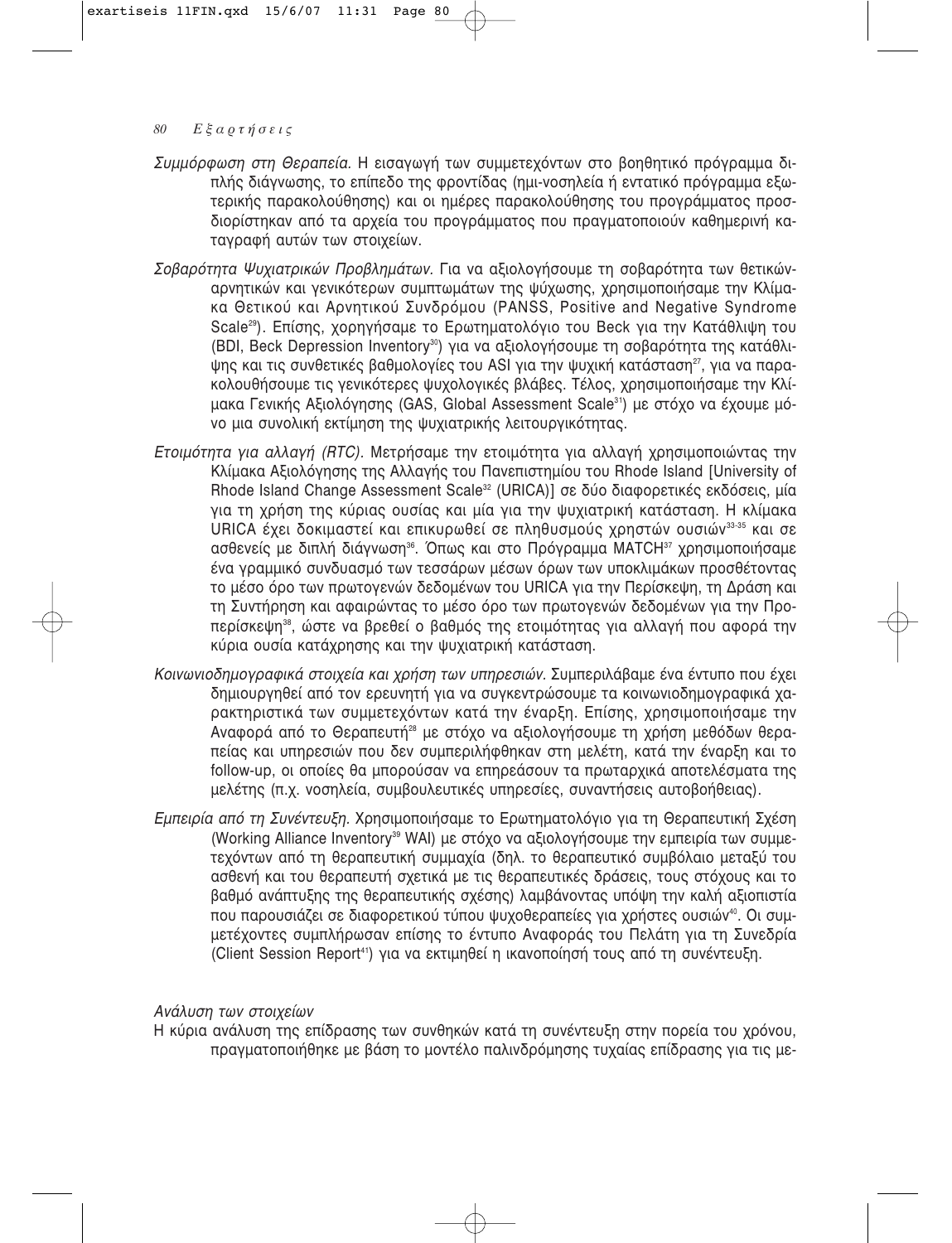ταβλητές των πρωταρχικών αποτελεσμάτων (τις ημέρες χρήσης της κύριας ουσίας κατάχρησης και τη συμμόρφωση στη φαρμακευτική ανωνή). Το ίδιο ισχύει για τα δευτερεύοντα αποτελέσματα, που περιλάμβαναν τα δεδομένα συνεχών μεταβλητών από επαναλαμβανόμενες μετρήσεις προκειμένου να χρησιμοποιηθούν όλα τα διαθέσιμα στοιχεία και να αντιμετωπιστεί η έλλειψη στοιχείων από κάποιους συμμετέχοντες κατά το follow-up εκτιμώντας την ατομική πορεία αλλαγής<sup>42,43</sup>. Επιπλέον, χρησιμοποιήθηκαν τυχαίες αναλύσεις λογαριθμικής παλινδρόμησης, πιθανότητες χ<sup>2</sup>, ανεξάρτητα ttest και αναλύσεις της διακύμανσης με στόχο την αξιολόγηση των πρωταρχικών αποτελεσμάτων σχετικά με τη συμμόρφωση στη θεραπεία και των διαφορών ανάμεσα στις ομάδες των συνεντευχθέντων, που αφορούσαν τόσο τα χαρακτηριστικά κατά την έναρξη όσο και τις αντιδράσεις από τις συνθήκες κατά τη διάρκεια της συνέντευξης. Η ανάλυση πραγματοποιήθηκε σε τρία δείγματα: όλοι οι συμμετέχοντες με τυχαία επιλογή (π.χ. δείγμα με αίτημα για θεραπεία, n=44), όλοι όσοι συμμετείχαν σε τουλάχιστον μία συνέντευξη (n=40) και όλοι όσοι συμμετείχαν και στις δύο συνεντεύξεις (n=39). Καθώς τα αποτελέσματα είναι κοινά για όλα τα δείγματα, θα ασχοληθούμε με τα αποτελέσματα από την ομάδα με αίτημα για θεραπεία.

## ΑΠΟΤΕΛΕΣΜΑΤΑ

# Χαρακτηριστικά του δείνματος

Στον Πίνακα 1 φαίνονται συνοπτικά τα χαρακτηριστικά των 44 συμμετεχόντων οι οποίοι χωρίστηκαν τυχαία για να λάβουν DDMI (n=24) ή SI (n=20). Οι συμμετέχοντες ήταν σχετικά νεαρής ηλικίας (με μέση ηλικία τα 32 έτη), ανύπαντροι (73%), άντρες (73%), εθνικών μειονοτήτων (68%), άνεργοι (84%), χωρίς απολυτήριο λυκείου (61%) και έπαιρναν το επίδομα ανικανότητας Medicare ή Medicaid (84%). Οι περισσότεροι συμμετέχοντες πληρούσαν τα κριτήρια SCID για τουλάχιστον δύο διαταραχές από το DSM-IV σε σχέση με τις ουσίες, με πιο συνηθισμένη εξάρτηση ή κατάχρηση κοκαΐνης, μαριχουάνας, ή αλκοόλ. Οι δύο σημαντικότερες υποομάδες δείγματος περιλάμβαναν συμμετέχοντες οι οποίοι ανέφεραν ως κύρια ουσία κατάχρησης την κοκαΐνη (57%) ή τη μαριχουάνα (29,5%). Όλα τα προβλήματα, που αφορούσαν την κύρια ουσία, τα οποία εκφράστηκαν στις αυτό-αναφορές είχαν σχέση με τη διάγνωση όπως ορίζεται από το SCID για αυτή την κατηγορία των ουσιών. Κατά την έναρξη της μελέτης, οι συμμετέχοντες ανέφεραν χρήση της κύριας ουσίας κατάχρησης περίπου 7-8 ημέρες, χρήση της δευτερεύουσας ουσίας περίπου 2 ημέρες και χρήση αλκοόλ περίπου 4 ημέρες κατά τη διάρκεια των τελευταίων τεσσάρων εβδομάδων. Αυτή η συχνότητα χρήσης την ίδια χρονική περίοδο εμφανίζει συγκρίσιμα στοιχεία με άλλες μελέτες ΜΙ διπλής διάγνωσης, όπου οι ημέρες χρήσης αλκοόλ είναι περίπου οι μισές από ό,τι αναφέρεται σε προηγούμενες έρευνες<sup>13,18</sup> δεδομένης της εστίασης αυτής της μελέτης στους ασθενείς που έκαναν κατάχρηση ουσιών. Η μέση ημερήσια χρήση ουσιών αναφέρεται στον Πίνακα 1. Οι συνθετικές βαθμολογίες από το ASI υποδεικνύουν ότι οι συμμετέχοντες αντιμετώπισαν περισσότερα προβλήματα με την κύρια ουσία κατάχρησης και όχι με τη δευτερεύουσα ή το αλκοόλ. Αν και αυτό δεν φάνηκε άμεσα από τη βαθμολογία σχετικά με την ετοιμότητά τους για αλλαγή (RTC) στο URICA, οι περισσότεροι είχαν ένα προφίλ στο URICA παρόμοιο με ένα δείγμα συμμετεχόντων<sup>31</sup> που χαρακτηριζόταν από σχετικά χαμηλότερη βαθμολογία στην προπερίσκεψη από ό,τι στην περίσκεψη, στη δράση και στη συντήρηση, κάτι που σημαίνει ότι, ως ομάδα, από την έναρξη ακόμη είχαν εστιάσει στην αλλαγή της κύριας ουσίας κατάχρησης.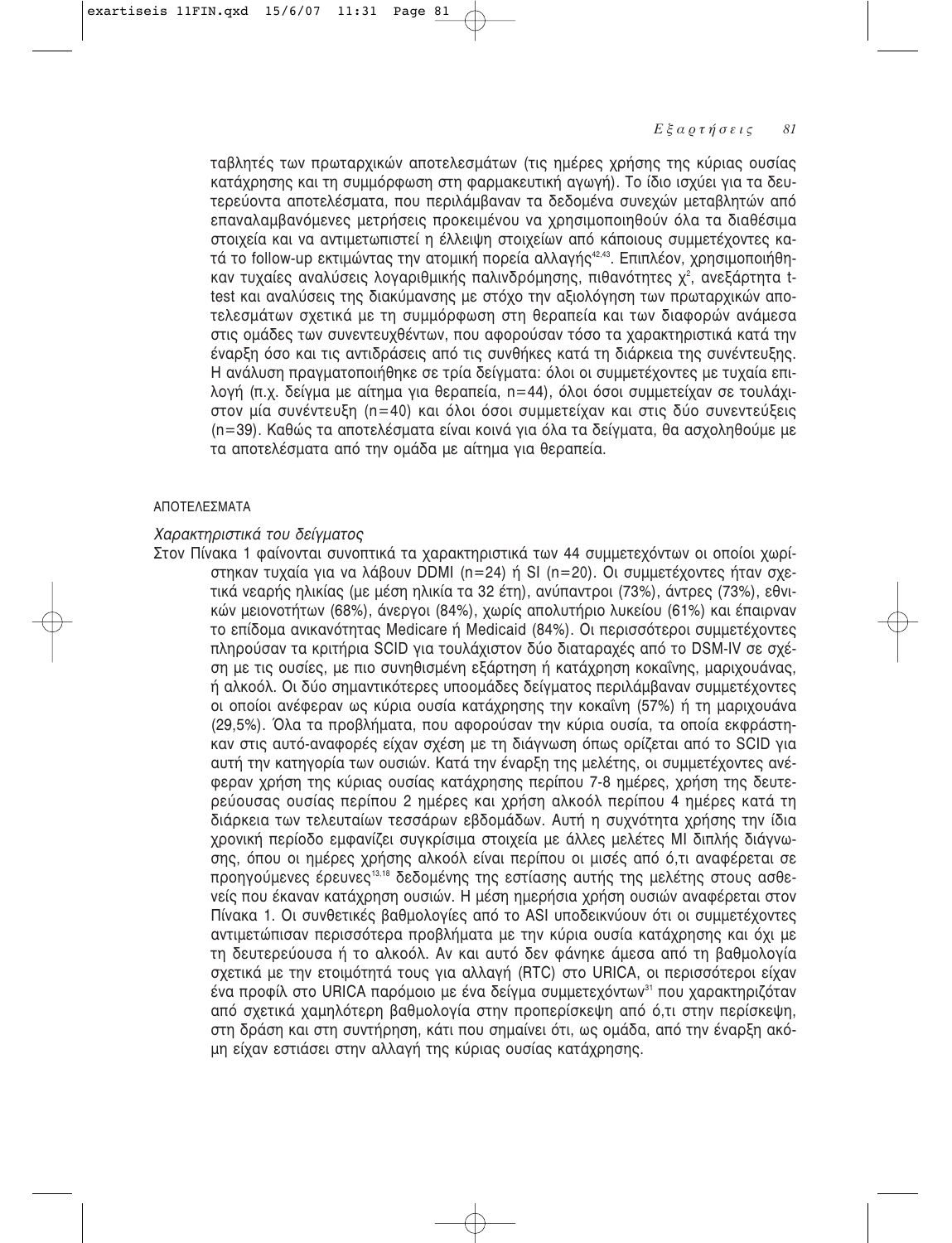# **ΠΙΝΑΚΑΣ 1:** ΤΑ ΧΑΡΑΚΤΗΡΙΣΤΙΚΑ ΤΟΥ ΔΕΙΓΜΑΤΟΣ ΚΑΤΑ ΤΗΝ ΕΝΑΡΞΗ ΑΝΑ ΟΜΑΔΑ/ΚΑΤΗΓΟΡΙΑ ΘΕΡΑΠΕΙΑΣ

|                                                              | Σύνολο        | DDMI         | SI            |
|--------------------------------------------------------------|---------------|--------------|---------------|
|                                                              | $(n=44)$      | $(n=24)$     | $(n=20)$      |
| Δημογραφικά (%, n)                                           |               |              |               |
| Φύλο                                                         |               |              |               |
| Άντρες                                                       | 72.7% (32)    | 75.0% (18)   | 70.0% (14)    |
| Γυναίκες                                                     | 27.3% (12)    | $25.0\%$ (6) | $30.0\%$ (6)  |
| Φυλή                                                         |               |              |               |
| Λευκοί                                                       | 31.8% (14)    | $20.8\%$ (5) | 45.0% (9)     |
| Αφροαμερικανοί                                               | 54.5% (24)    | 66.7% (16)   | 40.0% (8)     |
| Ισπανόφωνοι                                                  | $11.4\%$ (5)  | $8.3\%$ (2)  | $15.0\%$ (3)  |
| Άλλο                                                         | $2.3\%$ (1)   | $4.2\%$ (1)  | $0.0\%$ (0)   |
| Εργασία                                                      |               |              |               |
| Ανεργία                                                      | 84.1% (37)    | 87.5% (21)   | 80.0% (16)    |
| Πλήρης                                                       | $4.5\%$ (2)   | $4.2\%$ (1)  | $5.0\%$ (1)   |
| Μερική                                                       | $11.4\%$ (5)  | $8.3\%$ (2)  | $15.0\%$ (3)  |
| Εκπαίδευση                                                   |               |              |               |
| Ολοκλήρωσαν το Λύκειο                                        | 38.6% (17)    | 37.5% (9)    | 40.0% (8)     |
| Δεν ολοκλήρωσαν το Λύκειο                                    | 61.4% (27)    | 62.5% (15)   | 60.0% (12)    |
| Οικογενειακή κατάσταση                                       |               |              |               |
| Ανύπαντροι                                                   | 72.7% (32)    | 75.0% (18)   | 70.0% (14)    |
| Παντρεμένοι/σε συμβίωση                                      | 27.3% (12)    | $25.0\%$ (6) | $30.0\%$ (6)  |
| Ασφαλιστική κατάσταση                                        |               |              |               |
| Βασική Medicare                                              | 77.3% (34)    | 79.2% (19)   | 75.0% (15)    |
| Βασική Medicaid                                              | $6.8\%$ (3)   | $8.3\%$ (2)  | $5.0\%$ (1)   |
| Γενική                                                       | $11.4\%$ (5)  | 8.3% (2      | 15.0% (3)     |
| Ιδιωτική ασφάλιση                                            | $4.5\%$ (2)   | $4.2\%$ (1)  | $5.0\%$ (1)   |
| Μέση ηλικία (SD)                                             | 31.70 (10.54) | 29.71 (9.46) | 34.10 (11.48) |
| Μ.Ο. ημερών που ήταν άστεγος/τις τελευταίες                  |               |              |               |
| 28 ημέρες (SD)                                               | 1.93(6.07)    | 2.25(6.76)   | 1.55(5.29)    |
| M.O. ημερών εμπλοκής με το νόμο <sup>*α</sup>                | 1.25(3.64)    | .08(.28)     | 2.65(5.10)    |
| Χρήση ουσιών                                                 |               |              |               |
| Διάγνωση του DSM-IV                                          |               |              |               |
| (ικανοποίηση των κριτηρίων τον τελευταίο μήνα)               |               |              |               |
| Κοκαΐνη εξάρτηση/κατάχρηση                                   | 54.5% (24)    | 50.0% (12)   | 60.0% (12)    |
| Μαριχουάνα εξάρτηση/κατάχρηση                                | 50.0% (22)    | 45.8% (11)   | 55.0% (11)    |
| Ηρωίνη εξάρτηση/κατάχρηση                                    | $9.1\%$ (4)   | $8.3\%$ (2)  | $10.0\%$ (2)  |
| Illy/Ecstasy εξάρτηση/κατάχρηση                              | 18.2% (8)     | $20.8\%$ (5) | $15.0\%$ (3)  |
| Αλκοόλ εξάρτηση/κατάχρηση                                    | 47.7% (21)    | 41.7% (10)   | 70.0% (14)    |
| Μέσος αριθμός διαταραχών χρήσης ουσιών (SD)                  | 1.96(1.08)    | 1.79(1.18)   | 2.15(.93)     |
| Κύρια ουσία κατάχρησης (%, η)                                |               |              |               |
| Κοκαΐνη                                                      | 56.8% (25)    | 50.0% (12)   | 65.0% (13)    |
| Μαριχουάνα                                                   | 29.5% (13)    | 29.2% (7)    | $30.0\%$ (6)  |
| Ηρωίνη                                                       | $4.5\%$ (2)   | $8.3\%$ (2)  | $0.0\%$ (0)   |
| Illy/Ecstasy<br>Μ.Ο. ημερών χρήσης κύριας ουσίας κατάχρησης/ | $9.1\%$ (4)   | $12.5\%$ (3) | $5.0\%$ (1)   |
| τις τελευταίες 28 ημέρες (SD)                                | 7.70 (7.47)   | 7.13 (7.02)  | 8.40(8.11)    |
| Μ.Ο. ημερών χρήσης δευτερεύουσας ουσίας                      |               |              |               |
| κατάχρησης/τις τελευταίες 28 ημέρες (SD)                     | 2.20(5.02)    | 1.71(4.77)   | 2.80(5.38)    |
| Μ.Ο. κατανάλωσης αλκοόλ/τις τελευταίες 28 ημέρες (SD)        | 4.07 (6.56)   | 3.04(5.82)   | 5.30(7.31)    |
|                                                              |               |              |               |

συνέχεια <u>→</u>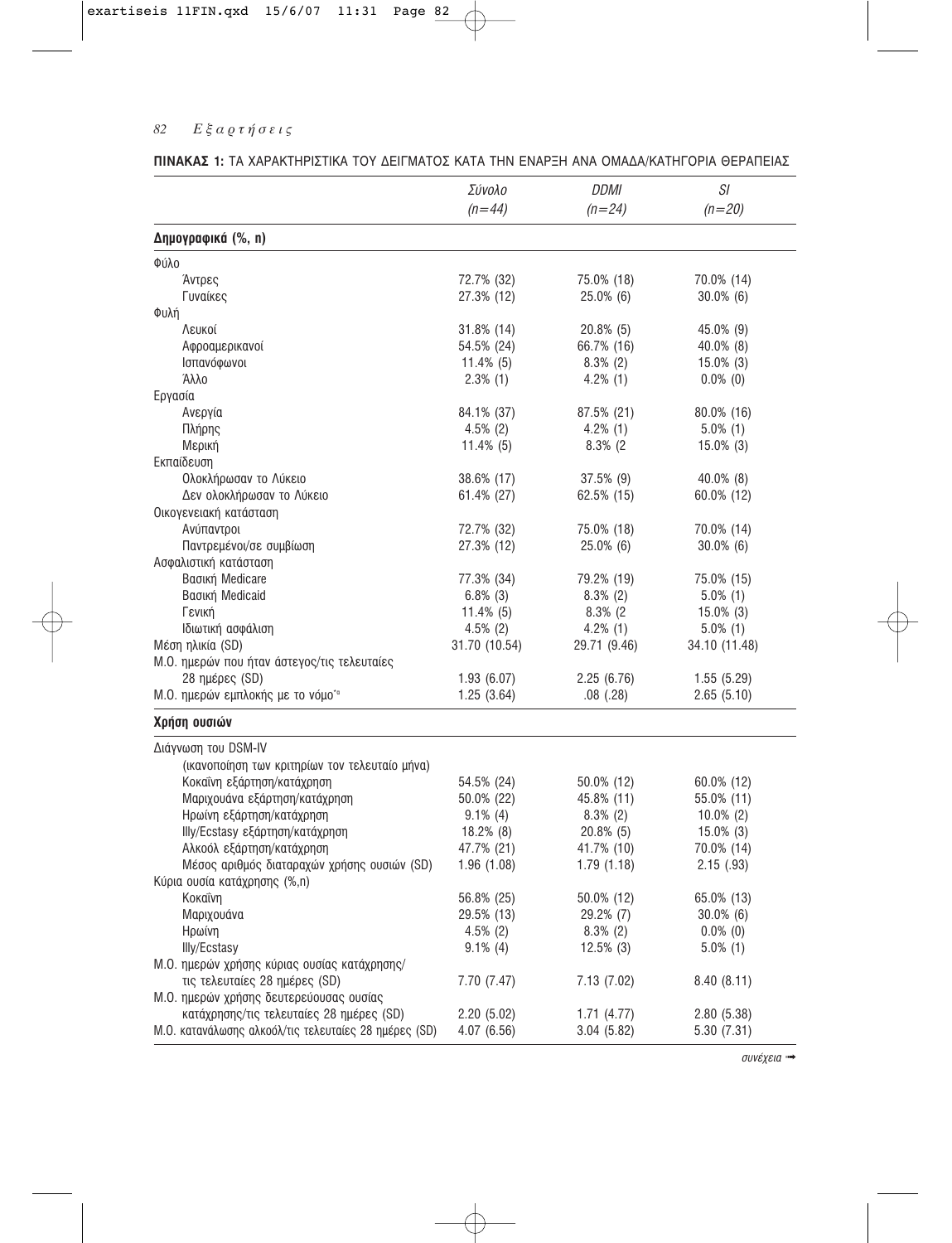|                                                                                                 |                          |                              | <i>Εξαρτήσεις</i>            | 83 |
|-------------------------------------------------------------------------------------------------|--------------------------|------------------------------|------------------------------|----|
| M.O. ημερήσιας κατανάλωσης κοκαΐνης σε γραμ. (SD)<br>Μ.Ο. ημερήσιας κατανάλωσης τσιγάρων        | .93(.91)                 | .68(.54)                     | 1.16(1.12)                   |    |
| μαριχουάνας (SD)                                                                                | 1.44(1.04)               | 1.41(1.20)                   | 1.46(.91)                    |    |
| M.O. ημερήσιας κατανάλωσης δόσεων ηρωίνης (SD)<br>Μ.Ο. ημερήσιας κατανάλωσης δόσεων             | 3.56(3.82)               | 5.12(5.83)                   | 2.00(0.00)                   |    |
| illy/ecstasy (SD) <sup>8</sup>                                                                  | 3.86(2.45)               | 2.33(1.53)                   | 5.38 (2.38)                  |    |
| Μ.Ο. ημερήσιας κατανάλωσης αλκοόλ (SD)<br>Μ.Ο. συνθετικής βαθμολογίας ASI της πρωταρχικής       | 6.50(6.63)               | 4.33(3.87)                   | 7.94 (7.73)                  |    |
| ουσίας (SD)<br>M.Ο. συνθετικής βαθμολογίας ASI της δευτερεύουσας                                | .44(.24)                 | $.44$ $(.20)$                | .44(.28)                     |    |
| ουσίας (SD)                                                                                     | .07(0.10)                | .05(.08)                     | .11(.12)                     |    |
| Μ.Ο. συνθετικής βαθμολογίας ASI για το αλκοόλ (SD)*<br>Μ.Ο. βαθμολογίας RTC για την κύρια ουσία | .18(.21)                 | 12(.15)                      | .25(.24)                     |    |
| κατάχρησης (SD)                                                                                 | 74.49 (17.91)            | 71.96 (17.44)                | 77.68 (18.44)                |    |
| Ψυχιατρική κατάσταση                                                                            |                          |                              |                              |    |
| Διάγνωση DSM-IV                                                                                 |                          |                              |                              |    |
| (κάλυψη των κριτηρίων τον προηγούμενο μήνα)                                                     |                          |                              |                              |    |
| Σχιζοφρένεια<br>Σχιζοσυναισθηματική Διαταραχή                                                   | 43.2% (19)               | 41.7% (10)                   | 45.0% (9)                    |    |
| Διαταραχή Ψύχωσης NOS                                                                           | 34.1% (15)<br>22.7% (10) | $37.5\%$ (9)<br>$20.8\%$ (5) | $30.0\%$ (6)<br>$25.0\%$ (5) |    |
| Μ.Ο. βαθμολογίας ψυχωτικών συμπτωμάτων από το<br>PANSS (SD)                                     |                          |                              |                              |    |
| Θετικό                                                                                          | 15.52 (4.71)             | 15.13 (4.95)                 | 16.00 (4.50)                 |    |
| Αρνητικό                                                                                        | 14.27 (5.32)             | 13.12 (4.32)                 | 15.65 (6.16)                 |    |
| Γενικό                                                                                          | 29.48 (5.62)             | 28.68 (4.91)                 | 30.35 (6.31)                 |    |
| Μ.Ο. συνολικής βαθμολογίας BDI (SD)                                                             | 20.66 (11.58)            | 22.04 (10.28)                | 19.00 (13.04)                |    |
| Μ.Ο. σύνθετης βαθμολογίας ASI για την ψυχολογική                                                |                          |                              |                              |    |
| κατάσταση                                                                                       | .53(.22)                 | .52(.21)                     | .55(.25)                     |    |
| Μ.Ο. βαθμολογίας GAF (SD)                                                                       | 44.12 (11.37)            | 44.17 (12.69)                | 44.05 (9.86)                 |    |
| Μ.Ο. βαθμολογίας RTC για τα ψυχιατρικά                                                          |                          |                              |                              |    |
| προβλήματα (SD)                                                                                 | 73.20 (19.86)            | 70.92 (19.25)                | 77.95 (20.73)                |    |
| Κατηγορία φαρμάκων/φαρμακευτικής αγωγής (%, n)                                                  |                          |                              |                              |    |
| Αντιψυχωτικά φάρμακα                                                                            | 100.0% (44)              | 100.0 % (24)                 | 100.0% (20)                  |    |
| Σταθεροποιητές διάθεσης                                                                         | 43.2% (19)               | 45.8% (11)                   | 40.0% (8)                    |    |
| Αντικαταθλιπτικά                                                                                | 29.5% (13)               | $29.2\%$ (7)                 | $30.0\%$ (6)                 |    |
| Αγχολυτικά                                                                                      | $20.5\%$ (9)             | $16.7\%$ (4)                 | 25.0% (5)                    |    |
| Αντιχολινεργικά                                                                                 | 34.1% (15)               | $37.5\%$ (9)                 | $30.0\%$ (6)                 |    |
| Μ.Ο. συνταγογραφημένων φαρμάκων (SD)                                                            | 2.50(1.02)               | 2.63(1.01)                   | 2.35(1.04)                   |    |
| Μ.Ο. αξιολόγησης των παρενεργειών από τη                                                        |                          |                              |                              |    |
| φαρμ. αγωγή (SD)                                                                                | 4.15(4.02)               | 3.65(3.77)                   | 4.78 (4.33)                  |    |
| Μ.Ο. ημερών συμμόρφωσης με τη φαρμ. αγωγή/                                                      |                          |                              |                              |    |
| τις τελευταίες 28 ημέρες (SD) <sup>γ</sup>                                                      | 18.33 (9.66)             | 20.46 (9.21)                 | 15.50 (9.78)                 |    |
| Μ.Ο. ημερών νοσηλείας/τις τελευταίες 28 ημέρες (SD)                                             | 6.50(8.34)               | 7.33(9.11)                   | 5.50 (7.43)                  |    |
| Μ.Ο. ημερών που δέχτηκε συμβουλευτική/                                                          |                          |                              |                              |    |

*\* p <.05 για τις συγκρίσεις των ομάδων.* 

*a* o aριθμός εμπλοκής με το νόμο τις τελευταίες 28 ημέρες αναφέρεται στο πόσες φορές ο συμμετέχοντας είχε κρατηθεί από την αστυνομία, είχε φυλακιστεί, είχε παρουσιαστεί στο δικαστήριο ή είχε συναντηθεί με νομικό σύμβουλο.

β Μια δόση από την ουσία illy ήταν ίδια με ένα τσιγάρο μαριχουάνας εμποτισμένο σε φορμαλδεΰδη ή ένα χάπι ecstasy και οι δύο ουσίες έχουν *τιαραισθησιογόνες ιδιότητες και έτσι τις έχουμε εντάξει στην ίδια κατηγορία.* 

γ Επί συνόλου 42 συμμετεχόντων, 2 συμμετέχοντες δεν είχαν ξεκινήσει τη φαρμακευτική αγωγή μέχρι λίγο πριν την ένταξή τους στις ομάδες, έτσι δεν είχαν αρχικές μετρήσεις για τη συμμόρφωσή τους στη φαρμακευτική αγωγή.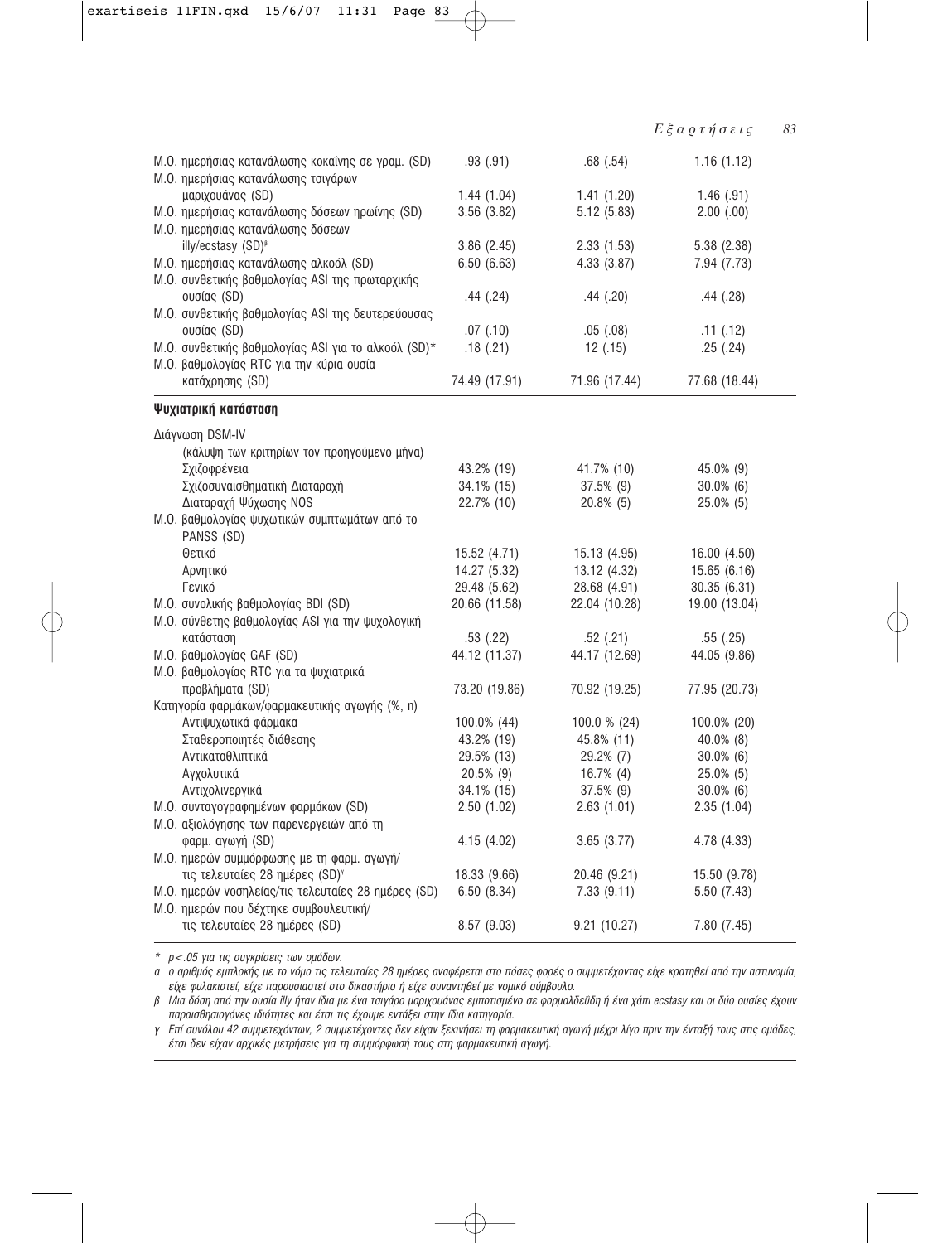- Σε σχέση με την ψυχιατρική τους κατάσταση, οι περισσότεροι συμμετέχοντες πληρούσαν τα κριτήρια του SCID για σχιζοφρένεια (43%) ή σχιζοσυναισθηματική διαταραχή (34%). Μια σημαντική μειονότητα (23%) πληρούσε τα κριτήρια ψυχωτικής διαταραχής, μη προσδιοριζόμενης αλλιώς, καθώς δεν είχε προηγούμενο ιστορικό ψυχωτικής διαταραχής, ωστόσο τα συμπτώματα ψύχωσης που εξακολουθούσαν να υφίστανται, υπερέβαίναν τη συμπτωματολογία που αποδίδεται στη χρήση ουσιών. Η ίδια ομάδα ανέφερε μέτριο βαθμό ψυχωτικών και καταθλιπτικών συμπτωμάτων και γενικότερων ψυχολογικών προβλημάτων. Η ψυχοκοινωνική τους λειτουργικότητα παρουσίαζε σοβαρές βλάβες. Αυτό το επίπεδο σοβαρότητας των συμπτωμάτων ταιριάζει με τα ευρήματα για τη ΜΙ διπλής διάγνωσης άλλων ερευνών<sup>18,44</sup>. Όπως και με τη χρήση ουσιών, οι περισσότεροι συμμετέχοντες είχαν ένα προφίλ URICA που εμφάνιζε, κατά την έναρξη, σχετικά υψηλές βαθμολογίες στην κινητοποίηση για την αντιμετώπιση των ψυχιατρικών προβλημάτων. Όλοι οι συμμετέχοντες έπαιρναν φαρμακευτική αγωγή με αντιψυχωτικά φάρμακα (κυρίως άτυπα) συνήθως σε συνδυασμό με άλλες ουσίες (σταθεροποιητές διάθεσης, αντικαταθλιπτικά, αγχολυτικά και αντιχολινεργικά). Ένα ποσοστό 64%, κατά μέσο όρο, ανέφεραν κατά την έναρξη ότι συμμορφώνονταν στη φαρμακευτική αγωγή τις 18 από τις 28 τελευταίες ημέρες (64%) με μέτρια επίπεδα παρενεργειών από τη φαρμακευτική αγωγή.
- Οι ομάδες DDMI και SI δεν διέφεραν σημαντικά στα χαρακτηριστικά κατά την έναρξη εκτός από τη συνθετική βαθμολογία του ASI που αφορούσε στο αλκοόλ και στον αριθμό των εμπλοκών με το νόμο, όπου οι SI συμμετέχοντες ανέφεραν περισσότερα προβλήματα που σχετίζονται με το αλκοόλ (t(42)=2.38, p=.02) και συχνότερη εμπλοκή με το νόμο (t(42)=2.47, p=.02) από ό,τι οι DDMI συμμετέχοντες. Καθώς αυτές οι μεταβλητές δεν σχετίζονταν ιδιαίτερα με τα πρωτογενή ή δευτερογενή αποτελέσματα για τις ουσίες δεν τα συμπεριλάβαμε ως συμμεταβλητές στην ανάλυσή μας. Είναι σημαντικό να αναφερθεί ότι οι ομάδες DDMI και SI δεν εμφάνισαν διαφορές στη χρήση των υπηρεσιών κατά τη διάρκεια του follow-up οι οποίες θα μπορούσαν να επηρεάσουν το αποτέλεσμα.

# Ποσοστά follow-up και απώλεια (δείγματος)

Από τους 44 τυχαία επιλεγμένους συμμετέχοντες, οι 40 συμμετείχαν σε μια συνέντευξη μετά την ένταξή τους, ενώ τριάντα εννέα πραγματοποίησαν και τις δύο συνεντεύξεις. Ένα άτομο νοσηλεύτηκε για οξύ ψυχωτικό επεισόδιο μεταξύ των δύο συνεντεύξεων, έτσι πραγματοποίησε μόνο τη μία. Προσπαθήσαμε να κρατήσουμε την επικοινωνία για επανέλεγχο (follow-up) και με τους 44 συμμετέχοντες. Πραγματοποιήσαμε τουλάχιστον μία συνάντηση follow-up με τριάντα οκτώ συμμετέχοντες (86%), δύο συναντήσεις follow-up με τριάντα επτά συμμετέχοντες (84%), ενώ και τις τρεις προγραμματισμένες συναντήσεις follow-up πραγματοποίησαν τριάντα τέσσερις συμμετέχοντες (77%). Δεν φάνηκαν ιδιαίτερες στατιστικές διαφορές στις ομάδες των συνεντεύξεων όσον αφορά τον αριθμό των συμμετεχόντων που πραγματοποίησαν τουλάχιστον μία συνάντηση follow-up. Επιπλέον, δεν υπήρχαν σημαντικές διαφορές στα δημογραφικά χαρακτηριστικά των ατόμων που συμμετείχαν στο follow-up και αυτών που δεν εντοπίστηκαν.

#### ΤΗΡΗΣΗ ΤΟΥ ΜΟΝΤΕΛΟΥ ΘΕΡΑΠΕΙΑΣ

Πραγματοποιήθηκε ανάλυση επιβεβαίωσης των παραγόντων με στόχο να πιστοποιήσουμε την τήρηση του μοντέλου θεραπείας για τις δύο προβλεπόμενες από την κλίμακα διαστά-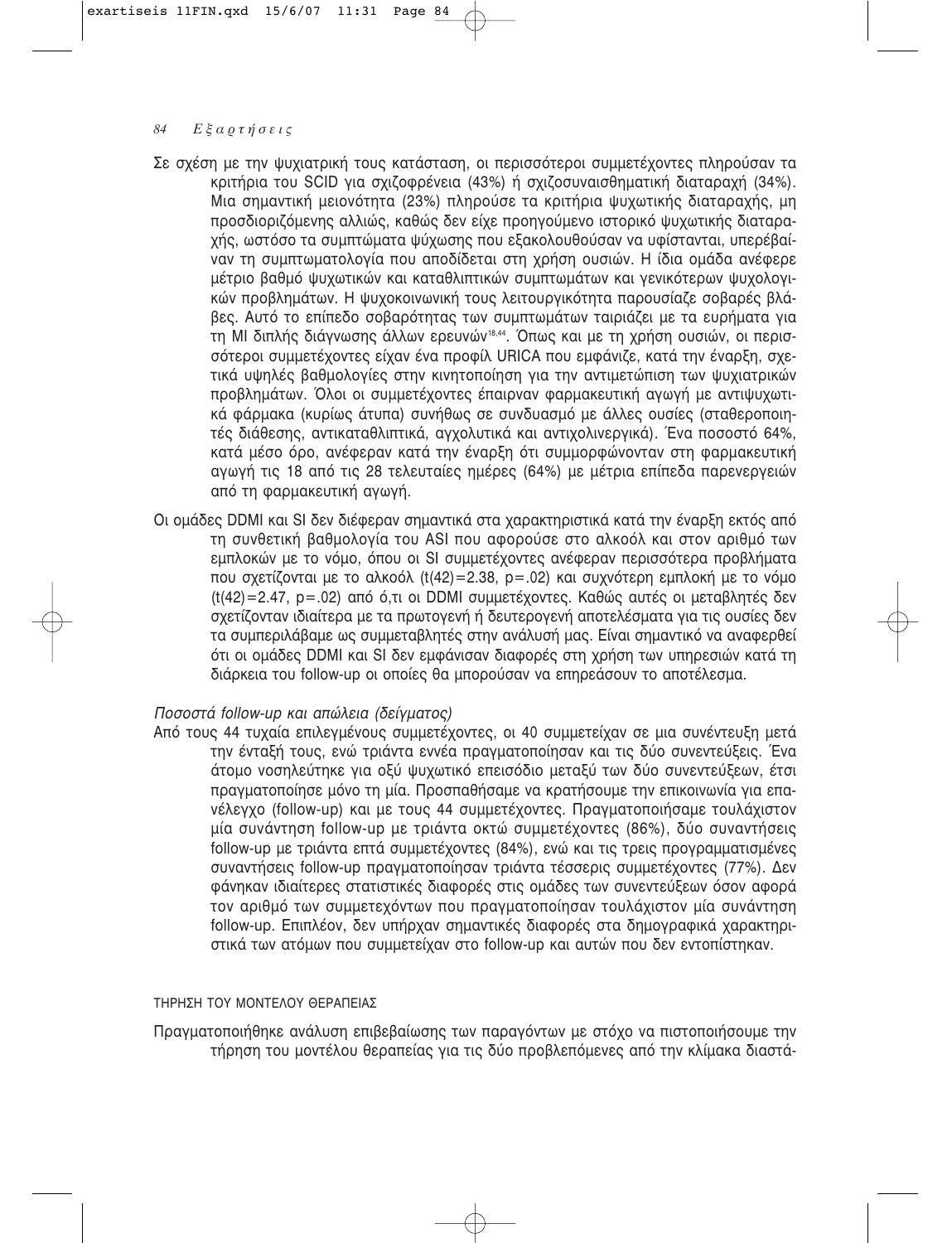σεις. Ο πρώτος παράγοντας (συμμόρφωση με την DDMI) περιλάμβανε όλα τα στοιχεία που σχετίζονται με την DDMI (π.χ., ύφος συνέντευξης κινητοποίησης, αντανακλαστική ακρόαση). Ο δεύτερος παράγοντας (συμμόρφωση με την SI) περιλάμβανε όλα τα στοιχεία που σχετίζονται με την SI (π.χ., ύφος συνηθισμένης συνέντευξης, διαγνωστικές ερωτήσεις). Συνολικά είχαμε 76 βιντεοσκοπημένες συνεδρίες που αξιολογήθη-Καν ανεξάρτητα. Όπως φαίνεται από τον Πίνακα 2, η επικράτηση αρκετών δεικτών<sup>45,46</sup> επιβεβαίωσε σε μεγάλο βαθμό τους εκ των προτέρων καθορισμένους ανεξάρτητους παράγοντες της DDMI και της SI, όταν το μοντέλο εφαρμόστηκε σε όλες τις συνεδρίες συγκεντρωτικά ή ξεχωριστά στην πρώτη και στη δεύτερη συνεδρία. Όπως ήταν αναμενόμενο, δεδομένου ότι οι προσεγγίσεις είχαν προγραμματιστεί έτσι, ώστε να έχουν μεγάλες διαφορές μεταξύ τους, ο συντελεστής συσχέτισης του Pearson ανάμεσα στη συμμόρφωση στην DDMI και την SI ήταν διαφορετικός και αρνητικός (r=-.88,  $p < .01$ ).

| ΠΙΝΑΚΑΣ 2: ΔΕΙΚΤΕΣ ΚΑΛΗΣ ΕΦΑΡΜΟΓΗΣ ΓΙΑ ΤΗΝ ΠΙΣΤΗ ΕΦΑΡΜΟΓΗ ΑΠΟ ΤΟ ΘΕΡΑΠΕΥΤΗ ΚΑΙ |                                                                             |  |  |
|--------------------------------------------------------------------------------|-----------------------------------------------------------------------------|--|--|
|                                                                                | ΤΗΝ ΙΚΑΝΟΤΗΤΑ ΤΟΥ ΟΠΩΣ ΦΑΙΝΕΤΑΙ ΑΠΟ ΤΗΝ ΑΝΑΛΥΣΗ ΕΠΙΒΕΒΑΙΩΣΗΣ ΤΩΝ ΠΑΡΑΓΟΝΤΩΝ |  |  |
|                                                                                | (ΜΟΝΟ ΓΙΑ ΤΗΝ ΠΙΣΤΗ ΕΦΑΡΜΟΓΗ) Ν=76 ΣΥΝΕΔΡΙΕΣ                                |  |  |

| Клі́цака                   | Στατιστικά μοντέλα* |       |    |     |          |     |      |              |  |
|----------------------------|---------------------|-------|----|-----|----------|-----|------|--------------|--|
|                            | # ερωτήσεις         | $X^2$ | df | р   | $X^2/df$ | GFI | IFI  | <b>RMSEA</b> |  |
| <b>DDMI</b> πιστή εφαρμογή |                     |       |    |     |          |     |      |              |  |
| Και οι δύο συνεδρίες       | 5                   | 9.32  | 5  | .10 | 1.86     | .95 | .95  | .11          |  |
| Συνεδρία 1                 | 5                   | 7.78  | 5  | .17 | 1.56     | .92 | .98  | .12          |  |
| Συνεδρία 2                 | 5                   | 7.11  | 5  | .21 | 4.42     | .92 | .98  | .11          |  |
| SI πιστή εφαρμογή          |                     |       |    |     |          |     |      |              |  |
| Και οι δύο συνεδρίες       | 4                   | 6.35  | 2  | .04 | 3.18     | .96 | .95  | .17          |  |
| Συνεδρία 1                 | 4                   | 1.45  | 2  | .49 | .72      | .98 | 1.01 | .00          |  |
| Συνεδρία 2                 | 4                   | .22   | 2  | .90 | .11      | .99 | 1.20 | .00          |  |

\* Στην ανάλυση επιβεβαίωσης των παραγόντων η καλή εφαρμογή από κάποιον προέβλεπε την λανθάνουσα δομή και καθοριζόταν από την επικράτηση αρκετών δεικτών που υποδήλωναν ένα καλά ταιριασμένο μοντέλο. Αυτοί οι δείκτες «εφαρμογής» συμπεριλαμβάνουν μια μη-σημαντική τιμή του χ<sup>2</sup>, χ<sup>2</sup> βαθμό ελευθερίας μικρότερο από 2, ένα δείκτη καλής εφαρμογής (GFI) και τον δείκτη αυξητικής εφαρμο*γής (IFI) που υπερέβαινε το.90, και δείκτη RMSEA (root mean square error of approximation) μικρότερο από.05 βαθμούς ελευθερίας.<sup>45,46</sup>* 

Έπειτα υπολογίσαμε τη μέση συμμόρφωση και πιστότητα στο μοντέλο DDMI και SI από τα ερωτήματα που αφορούσαν τους παράγοντες και πραγματοποιήσαμε ανεξάρτητα ttests με τις συνθήκες των συνεντεύξεων ως ανεξάρτητη μεταβλητή και τις αντίστοιχες βαθμολογίες πιστότητας ως εξαρτημένες μεταβλητές (Βλέπε Πίνακα 3). Οι συνεντεύξεις DDMI χαρακτηρίζονταν από ιδιαίτερα υψηλά ποσοστά πιστής εφαρμογής (t(74)=17.14, p<.001) και δεξιότητας (t(72)=11.58, p<.001) του μοντέλου DDMI από ό,τι εκείνο του SI. Ομοίως οι συνεντεύξεις SI χαρακτηρίστηκαν από σημαντικά υψηλότερα ποσοστά πιστής εφαρμογής (t(74)=13.72, p<.001) και δεξιότητας (t(74)=4.62, p<.001) του μοντέλου SI από ό,τι DDMI. Αυτά τα αποτελέσματα δείχνουν ότι οι συνθήκες των συνεντεύξεων ήταν διαφορετικές για την κάθε κατηγορία σύμφωνα με τον αρχικό σχεδιασμό.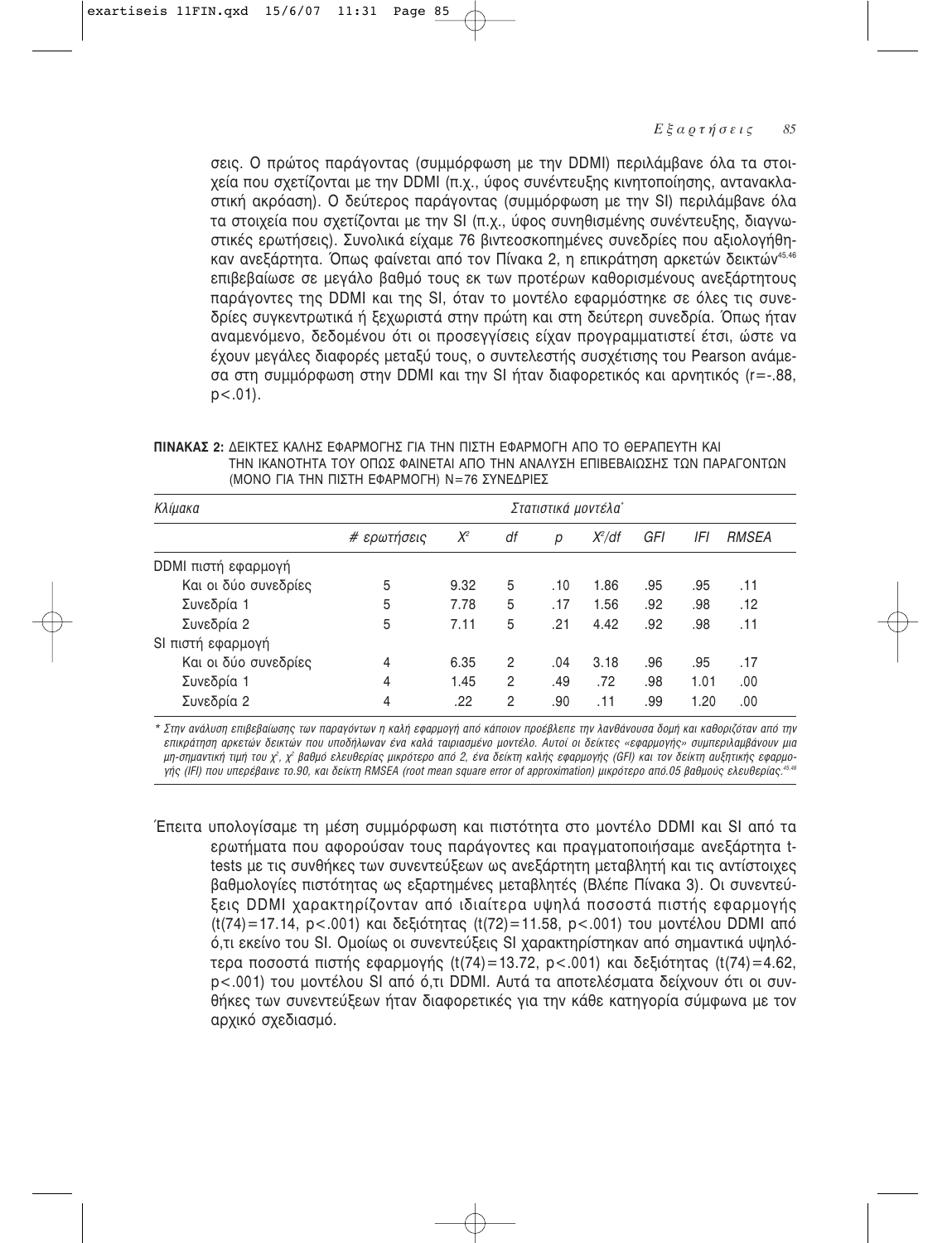#### **ΠΙΝΑΚΑΣ 3: Μ.Ο. ΠΙΣΤΗΣ ΕΦΑΡΜΟΓΗΣ ΤΗΣ DDMI ΚΑΙ ΤΗΣ SI ΚΑΙ ΑΞΙΟΛΟΓΗΣΗ ΤΩΝ ΙΚΑΝΟΤΗΤΩΝ ΓΙΑ ΤΙΣ** ΘΕΡΑΠΕΥΤΙΚΕΣ ΟΜΑΔΕΣ<sup>\*</sup>

|                     | Θεραπευτική ομάδα |                             |  |  |
|---------------------|-------------------|-----------------------------|--|--|
|                     | DDMI              | SI                          |  |  |
| DDMI πιστή εφαρμογή | 5.01(0.46)        | $2.23$ $(.48)$ <sup>a</sup> |  |  |
| DDMI ικανότητα      | 5.47(0.39)        | $3.36$ $(.76)^{a}$          |  |  |
| SI πιστή εφαρμογή   | 2.34(0.34)        | 4.73 $(.42)$ <sup>a</sup>   |  |  |
| SI ικανότητα        | 4.09(0.44)        | 4.81 $(.55)^{\circ}$        |  |  |

όλες οι αξιολογήσεις πραγματοποιήθηκαν με μια επτάβαθμη κλίμακα του Likert, όπου οι υψηλότερες τιμές υποδήλωναν υψηλότερα  $\epsilon$ πίπεδα πιστής εφαρμογής και ικανότητας.

*a p<.001, υποδηλώνει ότι νφίσταται μια σημαντική διαφορά ανάμεσα στις διαφορετικές συνεντεύξεις που έλαβαν οι ομάδες για την αντίστοιχη πιστή εφαρμογή και την ικανότητα.* 

# ΑΝΑΛΥΣΗ ΤΩΝ ΠΡΩΤΕΥΟΝΤΩΝ ΑΠΟΤΕΛΕΣΜΑΤΩΝ

- Αποτελέσματα από τη χρήση ουσιών. Τα αποτελέσματα από τις αναλύσεις τυχαίας παλινδρόμησης (Πίνακας 4) αποκαλύπτουν ότι και από τις δύο ομάδες που πραγματοποίησαν τις συνεντεύξεις, οι συμμετέχοντες με την πάροδο του χρόνου μείωσαν τη συχνότητα  $Y$ ρήσης της κύριας ουσίας κατάχρησης (Z=-1.56, p<.01), της χρήσης άλλων ουσιών  $(Z=-2.05, p=.04)$  και τη χρήση αλκοόλ (Z=-2.37, p=.02). Δεν υπήρχαν σημαντικές διαφορές ανάμεσα στις ομάδες που συμμετείχαν στις διαφορετικές συνεντεύξεις ανάλογα με το χρόνο αλληλεπίδρασης. Από την έναρξη έως το follow-up των 12 εβδομάδων και στις δύο ομάδες, μειώθηκαν οι ημέρες χρήσης της κύριας ουσίας κατάχρησης κατά 44.4% (μέση τιμή από 7.70 έως 4.28), η χρήση άλλων ουσιών κατά 40% (μέση τιμή από 2.20 έως 1.32) και η χρήση αλκοόλ κατά 37% (μέση τιμή από 4.07 έως 2.56). Η επίδραση μεγέθους μεταξύ των συνθηκών για την κύρια ουσίας κατάχρησης προσαρμοσμένη για την επίδραση μικρού δείγματος<sup>47</sup> από την έναρξη μέχρι το followup των 12 εβδομάδων ήταν .47 για την DDMI και .44 για την SI.
- Προχωρήσαμε σε παρόμοιες αναλύσεις τυχαίας παλινδρόμησης, για να διερευνήσουμε εάν οι επιδράσεις της ομάδας μπορεί να υφίστανται ανάμεσα στους συμμετέχοντες βάσει του προβλήματος της κύριας ουσίας κατάχρησης. Καθώς η υποομάδα του δείγματος με κύρια ουσία κατάχρησης την ηρωίνη και τις ουσίες illy/ecstasy ήταν πολύ μικρή (ns=2 και 4, αντίστοιχα), πραγματοποιήσαμε αναλύσεις μόνο για όσους ανέφεραν ως κύρια ουσία κατάχρησης την κοκαΐνη και τη μαριχουάνα. Όσον αφορά τα δημογραφικά χαρακτηριστικά, για τα άτομα με κύρια ουσία κατάχρησης τη μαριχουάνα ήταν στο μεγαλύτερο ποσοστό άνδρες (92% vs 64%, p=.04), νεαρής ηλικίας (μέση ηλικία,  $24.85$  vs 36.92, p<.001) και είχαν μικρότερο κίνητρο για να αντιμετωπίσουν το πρόβλημα με την κύρια ουσία κατάχρησης (μέσο όρος βαθμολογιών RTC, 63.00 vs 78.40,  $p = .01$ ) από ό,τι οι χρήστες με κύρια ουσία κατάχρησης την κοκαΐνη. Για τους συμμετέχοντες οι οποίοι αναγνώρισαν ως κύρια ουσία κατάχρησης την κοκαΐνη (n=25), εντοπίσαμε ότι με την πάροδο του χρόνου οι συμμετέχοντες αυτοί μείωσαν τη συχνότητα της χρήσης κοκαΐνης, της δευτερεύουσας ουσία κατάχρησης και της χρήσης αλ-Κοόλ. Επίσης, όσοι συμμετείχαν σε συνέντευξη DDMI μείωσαν τη χρήση κοκαΐνης σημαντικά περισσότερο με την πάροδο του χρόνου από όσους έλαβαν μέρος σε συνέ-Vτευξη SI (Z=-2.62, p=.01). Από την έναρξη έως το follow-up των 12 εβδομάδων, οι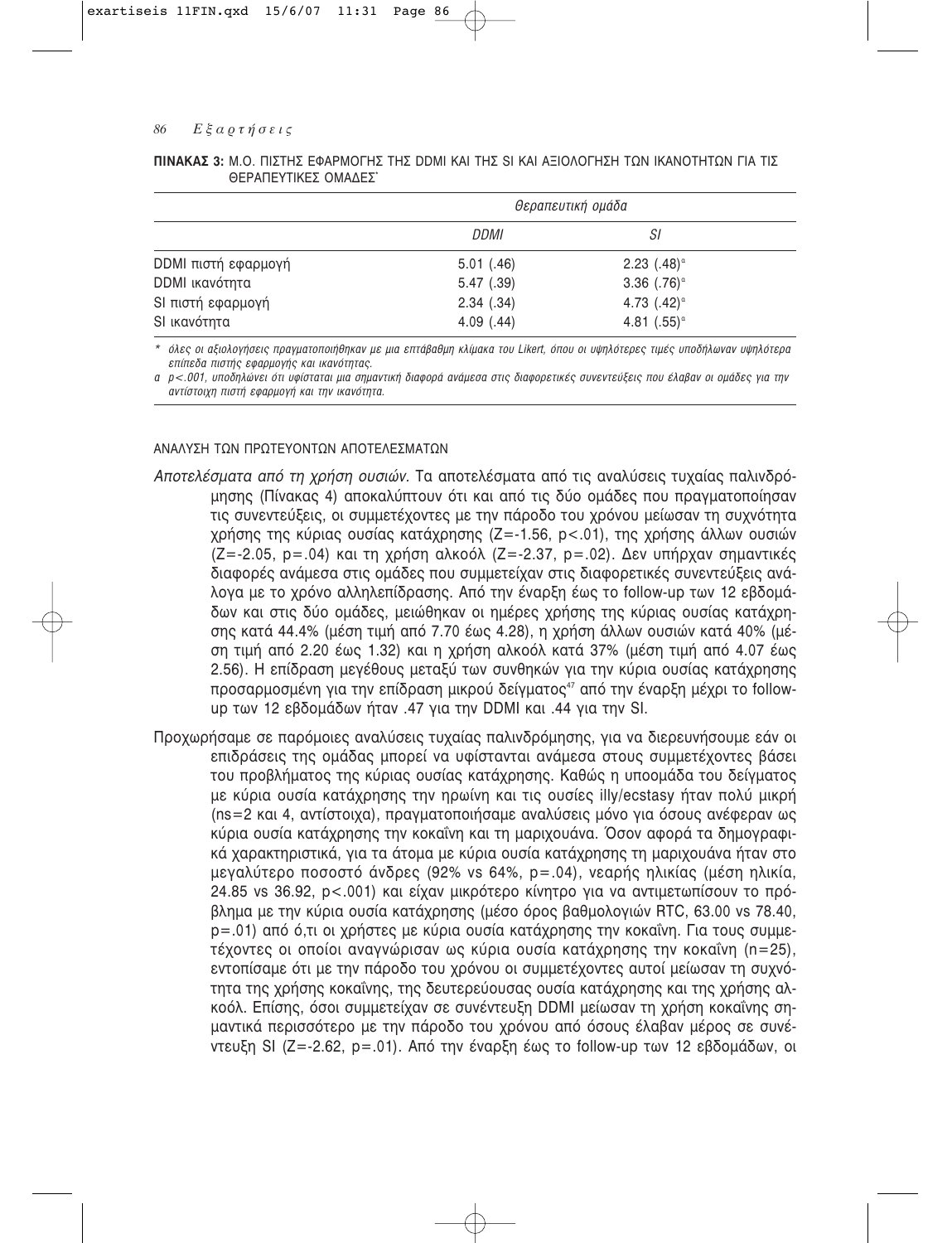ΠΙΝΑΚΑΣ 4: Η ΕΠΙΔΡΑΣΗ ΤΩΝ ΘΕΡΑΠΕΥΤΙΚΩΝ ΟΜΑΔΩΝ ΣΤΗ ΧΡΗΣΗ ΟΥΣΙΩΝ ΚΑΙ ΣΤΗ ΣΥΜΜΟΡΦΩΣΗ ΣΤΗ ©ΑΡΜΑΚΕΥΤΙΚΗ ΑΓΩΓΗ ΚΑΤΑ ΤΗ ΔΙΑΡΚΕΙΑ ΤΟΥ FOLLOW-UP ΓΙΑ ΤΟ ΣΥΝΟΛΟ ΤΟΥ ΔΕΙΓΜΑΤΟΣ ΚΑΙ ΓΙΑ ΤΙΣ ΔΥΟ ΥΠΟ-ΟΜΑΔΕΣ ΔΕΙΓΜΑΤΟΣ: ΑΠΟΤΕΛΕΣΜΑΤΑ ΑΠΟ ΑΝΑΛΥΣΕΙΣ ΤΥΧΑΙΑΣ ΠΑΛΙΝΔΡΟΜΗΣΗΣ

|                                                        | Χρόνος<br>Διαφορά |      |         | Ομάδα ανά χρόνο |         |     |         |     |
|--------------------------------------------------------|-------------------|------|---------|-----------------|---------|-----|---------|-----|
| Συνολικό δείγμα (n=44)                                 |                   |      |         |                 |         |     |         |     |
| Ημέρες χρήσης (τελευταίες 28 ημέρες)                   | Ζ                 | p    | Ζ       | p               | Ζ       | p   | Z       | р   |
| Κύρια ουσία                                            | 7.01              | .00  | $-1.56$ | .00             | $-0.52$ | .61 | .20     | .84 |
| Δευτερεύουσα ουσία                                     | 3.91              | .00  | $-2.05$ | .04             | $-1.10$ | .27 | 7.84    | .07 |
| Αλκοόλ                                                 | 4.64              | .00. | $-2.37$ | .02             | $-1.30$ | .19 | $-0.73$ | .46 |
| Ημέρες συμμόρφωσης στη φαρμακευτική                    |                   |      |         |                 |         |     |         |     |
| αγωγή (τελευταίες 28 ημέρες)*                          | 13.01             | .00  | 2.84    | .00             | 1.51    | .13 | $-1.06$ | .29 |
| Χρήστες με κύρια ουσία κατάχρησης την κοκαΐνη (n=25)   |                   |      |         |                 |         |     |         |     |
| Ημέρες χρήσης (τελευταίες 28 ημέρες)                   |                   |      |         |                 |         |     |         |     |
| Κύρια ουσία                                            | 5.85              | .00  | $-4.13$ | .00             | 0.61    | .54 | $-2.62$ | .01 |
| Δευτερεύουσα ουσία                                     | 3.08              | .00. | $-2.07$ | .04             | $-0.57$ | .57 | 1.08    | .28 |
| Αλκοόλ                                                 | 4.35              | .00  | $-3.05$ | .00             | 0.55    | .58 | $-1.65$ | .10 |
| Ημέρες συμμόρφωσης στη φαρμακευτική                    |                   |      |         |                 |         |     |         |     |
| αγωγή (τελευταίες 28 ημέρες) <sup></sup>               | 13.10             | .00  | 3.76    | .00             | 0.63    | .53 | 0.65    | .52 |
| Χρήστες με κύρια ουσία κατάχρησης τη μαριχουάνα (n=13) |                   |      |         |                 |         |     |         |     |
| Ημέρες χρήσης (τελευταίες 28 ημέρες)                   |                   |      |         |                 |         |     |         |     |
| Κύρια ουσία                                            | 4.04              | .00  | $-2.06$ | .04             | $-0.46$ | .65 | 2.69    | .01 |
| Δευτερεύουσα ουσία                                     | 3.82              | .00. | $-2.90$ | .00             | $-3.89$ | .00 | 3.09    | .00 |
| Αλκοόλ                                                 | 2.76              | .01  | $-0.94$ | .35             | $-2.25$ | .02 | 1.47    | .14 |
| Ημέρες συμμόρφωσης στη φαρμακευτική                    |                   |      |         |                 |         |     |         |     |
| αγωγή (τελευταίες 28 ημέρες)                           | 5.13              | .00  | 0.91    | .36             | 1.20    | .23 | $-1.65$ | .10 |
|                                                        |                   |      |         |                 |         |     |         |     |

*Αυτή η ανάλυση στηρίχθηκε σε n=42 καθώς σε δύο από τους συμμετέχοντες δεν χορηγήθηκε ψυχοτρόπος φαρμακευτική αγωγή κατά την*  $ε$ ναρ*ξ*η

*a* Αυτή η ανάλυση στηρίχθηκε σε n=24 καθώς σε έναν συμμετέχοντα δεν χορηγήθηκε ψυχοτρόπος φαρμακευτική αγωγή κατά την έναρξη.

χρήστες με κύρια ουσία κατάχρησης την κοκαΐνη που έλαβαν DDMI εμφάνισαν 80% μείωση στις ημέρες χρήσης κοκαΐνης (μέση τιμή από 8.25 έως 1.64) σε αντίθεση με τους συμμετέχοντες με κύρια ουσία κατάχρησης που έλαβαν SI οι οποίοι μείωσαν τη γρήση κατά 24.5% (μέση τιμή από 6.77 έως 5.11). Η επίδραση του δείγματος μεταξύ της θεραπείας DDMI προσαρμοσμένη για επιδράσεις λόγω μικρού δείγματος ήταν .50. Στην ομάδα των ατόμων με κύρια ουσία κατάχρησης την κοκαΐνη δεν υπήρχαν σημαντικές διαφορές στα δημογραφικά στοιχεία, στην κλινική κατάσταση κατά την έναρξη, ή στη χρήση των υπηρεσιών υγείας και στις συνθήκες κατά το follow-up.

Για την ομάδα που είχε ως κύρια ουσία κατάχρησης τη μαριχουάνα (n=13), οι συμμετέχοντες και στις δύο περιπτώσεις μείωσαν τη συχνότητα χρήσης της αλλά και της δευτερεύουσας ουσίας κατάχρησης, ενώ αυτό δε συνέβη για τη χρήση αλκοόλ. Ωστόσο, τα άτομα με κύρια ουσία κατάχρησης τη μαριχουάνα που έλαβαν SI μείωσαν τη χρήση μαριχουάνας και τη δευτερεύουσα ουσία κατάχρησης σημαντικά περισσότερο από ό,τι οι συμμετέχοντες που έλαβαν DDMI (Z=2.69, p=.01; Z=3.09, p=.00, αντίστοιχα).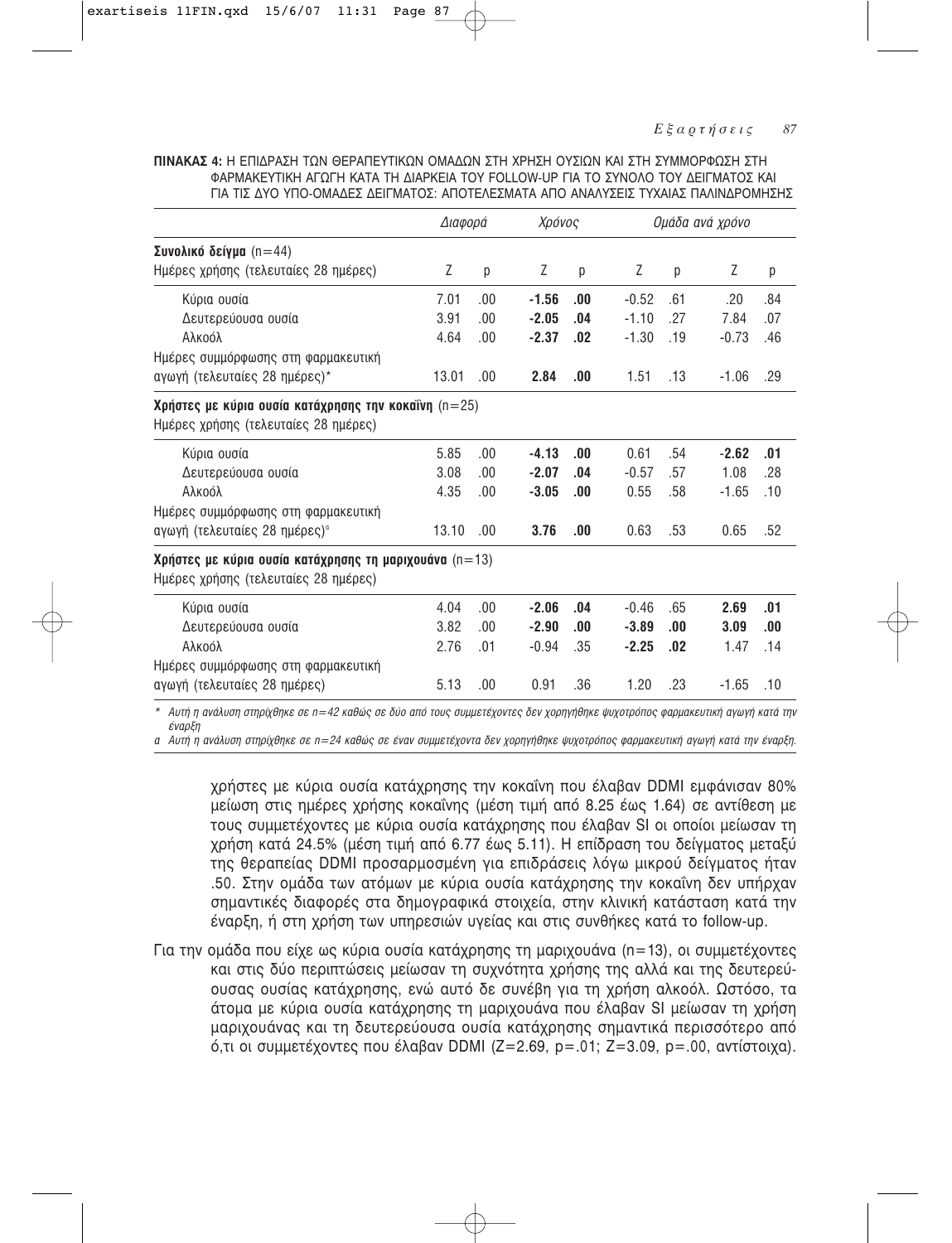Αξίζει να σημειωθεί ότι κανένας από όσους έλαβαν DDMI με κύρια ουσία κατάχρησης τη μαριχουάνα δεν είχε κάνει χρήση της δευτερεύουσας ουσίας κατά τη διάρκεια της έναρξης της μελέτης και όσοι έκαναν χρήση αλκοόλ αυτό έγινε μία ή δύο ημέρες πριν τον τυχαίο διαχωρισμό. Αφήνοντας έτσι πολύ μικρό περιθώριο στην DDMI να αναδείξει διαφορές μεταξύ των ομάδων τόσο όσον αφορά στη χρήση της δευτερεύουσας ουσίας κατάχρησης όσο και της χρήσης αλκοόλ. Συνεπώς, σε όλες τις φάσεις της αξιολόγησης με την ομάδα των χρηστών με κύρια ουσία κατάχρησης τη μαριχουάνα, οι συμμετέχοντες της SI σε σύγκριση με αυτούς της DDMI εμφάνιζαν πολύ περισσότερες ημέρες χρήσης της δευτερεύουσας ουσίας κατάχρησης (Z=-3.89, p=.00) και χρήσης αλκοόλ (Z=-2.25, p=.02). Η σημαντική αλληλεπίδραση μεταξύ της ομάδας και του χρόνου δείχνει ότι από την έναρξη μέχρι και τη 12η εβδομάδα follow-up, οι συμμετέχοντες της SI μείωσαν τις ημέρες χρήσης μαριχουάνας κατά 92.1% (μέση τιμή από 9.50 έως .75) και τη χρήση της δευτερεύουσας ουσίας κατάχρησης κατά 100% (μέση τιμή από 2.83 έως 0.00). Αντίθετα, οι συμμετέχοντες στην DDMI, ως ομάδα, δεν εμφάνισαν μείωση των ημερών χρήσης μαριχουάνας (ή χρήση άλλων ουσιών). Το μέγεθος αυτής της επίδρασης της SI μεταξύ των ομάδων προσαρμοσμένο για επιρροές λόγω μικρού δείγματος ήταν 1.11. Η ανάλυση των δημογραφικών και των κλινικών χαρακτηριστικών κατά την έναρξη και της χρήσης των υπηρεσιών υγείας στο follow-up αποκάλυψε ότι όσοι είχαν ως κύρια ουσία κατάχρησης τη μαριχουάνα και έλαβαν SI σε σύγκριση με αυτούς που έλαβαν DDMI ήταν πιο πιθανό να πληρούν τα κριτήρια για διαταραχή χρήσης αλκοόλ τον περασμένο μήνα (83% vs 14%, p=.03), να έχουν υψηλότερες συνθετικές βαθμολογίες του ASI για άλλες ουσίες (.17 vs .03, p=.02), και πε- $\alpha$ ισσότερη εμπλοκή με το νόμο κατά την έναρξη (4.33 vs .14, p=.05). Χρειάζεται να αναφερθεί ότι δεν συγκεντρώσαμε πληροφορίες για τη θεραπεία που είχε επιβληθεί από δικαστήριο.

- Αποτελέσματα συμμόρφωσης στη φαρμακευτική αγωγή. Δύο από τους συμμετέχοντες δεν είγαν ξεκινήσει φαρμακευτική αγωγή μέχρι λίγο πριν την τυχαιοποίηση. Αυτούς τους εξαιρέσαμε από την ανάλυση της συμμόρφωσης με τη φαρμακευτική αγωγή καθώς δεν υπήρχαν αρχικές μετρήσεις για τη συμμόρφωση με τη φαρμακευτική αγωγή. Η ανάλυση παλινδρόμησης τυχαίας επίδρασης (Πίνακας 4) αποκάλυψε ότι με την πάροδο του χρόνου οι συμμετέχοντες βελτίωσαν τη συμμόρφωση στη φαρμακευτική αγωγή με ψυχοτρόπες ουσίες και στις δύο ομάδες (*Z*=2.84, *p*<.01). Δεν υπήρχαν σημα-Vτικές διαφορές ανάμεσα στις δύο ομάδες ή στην ομάδα ανάλογα με το χρόνο αλληλεπίδρασης. Από την έναρξη της μελέτης έως το follow-up των 12 εβδομάδων και στις δύο ομάδες οι συμμετέχοντες αύξησαν τις ημέρες συμμόρφωσής τους με τη φαρμακευτική αγωγή κατά 18.8% (μέση τιμή από 18.33 έως 21.77). Μέσα στην ομάδα το μέγεθος επίδρασης προσαρμοσμένο για επιρροές λόγω μικρού δείγματος από την έναρξη έως το follow-up των 12 εβδομάδων ήταν .17 για την DDMI και .51 για την SI. Η επανεξέταση των στοιχείων των υπο-ομάδων αναφορικά με την κύρια ουσία κατάχρησης αποκάλυψε ότι ανεξάρτητα σε ποια ομάδα παρέμβασης ήταν ενταγμένοι, οι συμμετέχοντες που είχαν ως κύρια ουσία κατάχρησης την κοκαΐνη, με την πάροδο του χρόνου, βελτίωσαν τον αριθμό των ημερών συμμόρφωσης στη φαρμακευτική αγωγή, ενώ αυτό δεν συνέβη για τους συμμετέχοντες με κύρια ουσία κατάχρησης τη μαριχουάνα (*Z*=3.76, *p*<.01).
- *Αποτελέσματα για τη συμμόρφωση στη θεραπεία.* Οι συμμετέχοντες στην DDMI και την SI δεν διέφεραν σημαντικά σε παράγοντες που θα μπορούσαν να επηρεάσουν τα αποτελέ-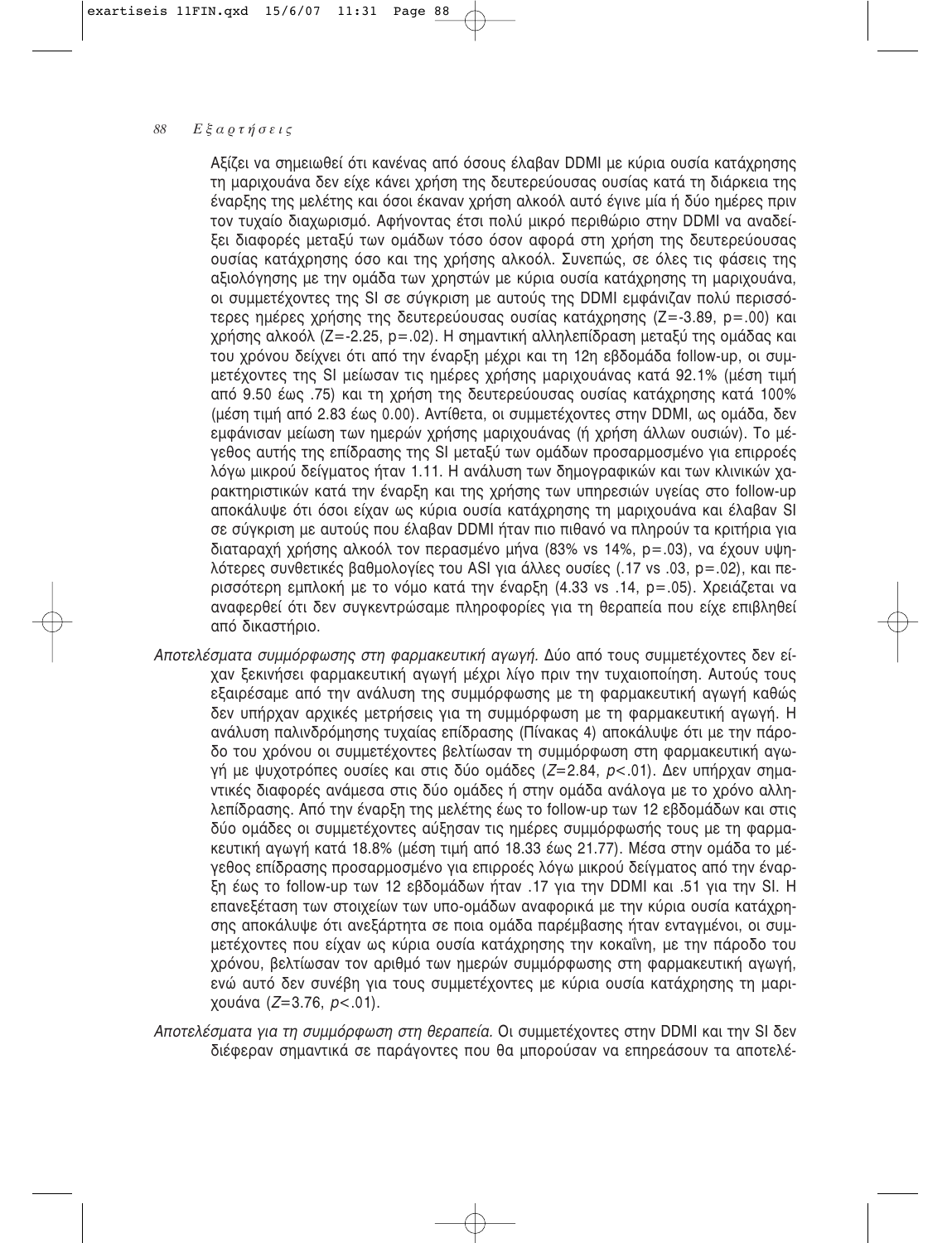σματα σχετικά με τη συμμόρφωση στη θεραπεία (δηλ., πηγή παραπομπής: εσωτερική νοσηλεία=43%, εξωτερικής παρακολούθησης=57%, επίπεδο φροντίδας που έλαβε: vοσοκομείο=40%, εντατική εξωτερικής παρακολούθησης=60%, ή κύρια ασφάλιση:  $Medicare = 77.3\%$ , Medicaid=6.8%, Γενικής Βοήθειας=11.4%, ιδιωτική=4.5%). Η ανάλυση χ<sup>2</sup> που πραγματοποιήθηκε δεν έδειξε διαφορές μεταξύ των ομάδων στο ποσοστό των συμμετεχόντων που έγιναν δεκτοί στο πρόγραμμα, αν και φάνηκε μια μεγαλύτερη τάση της DDMI έναντι της SI (79% vs 55%, p=.09). Δεν υπήρχαν διαφορές στις ημέρες συμμετοχής στο πρόγραμμα ανάμεσα στην DDMI και στην SI όταν εξετάστη-Kαν μόνο όσοι εντάχθηκαν στο πρόγραμμα (μέσος αριθμός ημερών=19.16 vs 19.09, αντίστοιχα, p=.66) ή για ολόκληρο το δείγμα που είχε «πρόθεση για θεραπεία»  $(15.17 \text{ vs } 10.50 \text{ avrí}$ στοιχα, p=.33). Κανείς από τους συμμετέχοντες δεν παρέμεινε στο πρόγραμμα μέχρι τη 12η εβδομάδα του follow-up. Η επανεξέταση των αποτελεσμάτων σχετικά με τη συμμόρφωση στη θεραπεία για τα αντίστοιχα δείγματα κύριας ουσίας κατάχρησης δεν άλλαξε αυτά τα αποτελέσματα.

# ΑΝΑΛΥΣΕΙΣ ΔΕΥΤΕΡΕΥΟΝΤΩΝ ΑΠΟΤΕΛΕΣΜΑΤΩΝ

- Συνεχίσαμε με δευτερεύουσες αναλύσεις για να κατανοήσουμε καλύτερα τα αποτελέσματα αυτής της ποιοτικής μελέτης. Αυτές οι αναλύσεις έχουν διερευνητικό χαρακτήρα και περιορίζονται από το μικρό δείνμα της μελέτης.
- *Χρήση ουσιών και σοβαρότητα.* Σε όλους τους συμμετέχοντες για τους οποίους είχαμε πλήρη στοιχεία σχετικά με τη χρήση ουσιών (n=37), πραγματοποιήσαμε μια σειρά ανεξάρτητα t-tests για να διερευνήσουμε τις διαφορές στο μέγιστο αριθμό ημερών συνεχιζόμενης αποχής και ημερών της πρώτης χρήσης της κύριας ουσίας κατάχρησης του συμμετέχοντα, της δευτερεύουσας και της χρήσης αλκοόλ. Δεν υπήρχαν διαφορές μεταξύ της DDMI και της SI για καμία εξαρτημένη μεταβλητή σε όλες τις κατηγορίες ουσιών. Κατά μέσο όρο, οι ερωτώμενοι πέτυχαν 50.11 (sd=28.89) αποχής από την κύρια ουσία κατάχρησης και δεν έκαναν χρήση τις πρώτες 16 ημέρες (sd=22.83) του followup. Συνέχισαν την αποχή από τη δευτερεύουσα ουσία κατάχρησης και από το αλκοόλ κατά μέσο όρο 67.84 (sd=24.46) και 65.35 (sd=25.86) ημέρες αντίστοιχα. Έκαναν χρήση της δευτερεύουσας ουσίας κατάχρησης την ένατη ημέρα (sd=16.56) και αλκοόλ τη δέκατη έβδομη ημέρα (sd=25.84) του follow-up. Η επανεξέταση αυτών των στοιχείων για την κύρια ουσία κατάχρησης δεν άλλαξε τη μορφή των αποτελεσμάτων.
- Εκτιμήσαμε επίσης την αλλαγή μέσα στο χρόνο για τις συνθετικές βαθμολογίες του ASI σχετικά με τη χρήση ουσιών με αναλύσεις τυχαίας παλινδρόμησης. Τα αποτελέσματα από αυτές τις αναλύσεις έδειξαν ότι οι συμμετέχοντες συνολικά ανέφεραν μείωση των προβλημάτων που σχετίζονται με την κύρια ουσία κατάχρησης (Z= 2.87, p<.01), με τη δευτερεύουσα ουσία κατάχρησης (Z=2.52, p=.01) και με τη χρήση αλκοόλ (Z=-2.05, p=.04). Ωστόσο, μια σημαντική αλληλεπίδραση μεταξύ ομάδας και χρόνου, όσον αφορά τις συνθετικές βαθμολογίες του ASI για τη δευτερεύουσα ουσία κατάχρησης έδειξε ότι για όσους έλαβαν μέρος σε συνέντευξη DDMI τα προβλήματα με τη χρήση της δευτερεύουσας ουσίας κατάχρησης αυξήθηκαν με το χρόνο, ενώ μειώθη-Kαν για εκείνους που έλαβαν SI (Z=3.34, p<.01).
- *Σοβαρότητα Ψυχιατρικών Συμπτωμάτων.* Εξετάσαμε την αλλαγή μέσα στο χρόνο με τις συνθετικές βαθμολογίες του ASI για την ψυχολογική κατάσταση, τις υπο-βαθμολογίες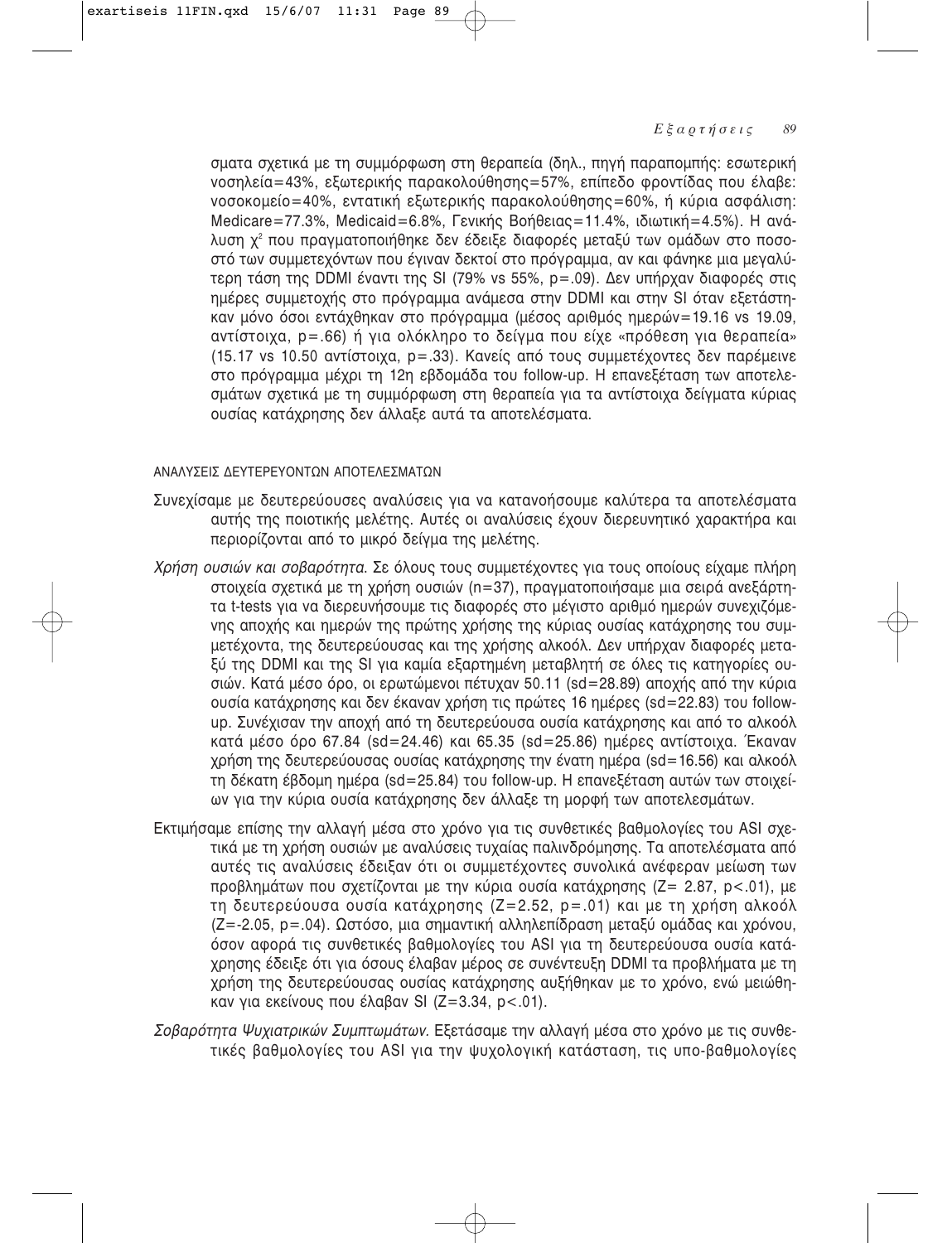#### $90<sup>°</sup>$ Εξαρτήσεις

PANSS και με τυχαίες αναλύσεις παλινδρόμησης του BDI και του GAS. Αυτές οι αναλύσεις έδειξαν ότι οι ερωτηθέντες συνολικά ανέφεραν μείωση στα ψυχικά προβλήματα (μέσες τιμές της συνθετικής βαθμολογίας του ASI για τον ψυχικό παράγοντα, Z=-5.67, p<.01), μέσες τιμές από το PANSS θετικών (Z=-3.63, p<.01), αρνητικών  $(Z=-2.95, p<0.01)$  και γενικών (Z=-4.30, p<.01) ψυχωτικών συμπτωμάτων, και καταθλιπτικών συμπτωμάτων (μέση βαθμολογία BDI, Z=-4.07, p<.01) και αύξηση του γενικού επιπέδου λειτουργικότητας (μέση βαθμολογία GAS, Z=2.37, p=.01). Επιπλέον, μια σημαντική αλληλεπίδραση ομάδας και χρόνου (Z=2.21, p=.03) για τη βαθμολογία της αρνητικής υποκλίμακας του PANSS έδειξε ότι οι συμμετέχοντες που έλαβαν DDMI είχαν πιο αργή επιστροφή των αρνητικών συμπτωμάτων στο χρόνο από ό,τι οι συμμετέχοντες σε SI.

- Ετοιμότητα για αλλαγή (RTC). Εξετάσαμε την επίδραση των συνεντεύξεων στην κινητοποίηση των συμμετεχόντων για αλλαγή από τις βαθμολογίες της ετοιμότητας για αλλαγή που μας έδωσε το URICA. Τόσο για την κύρια ουσία κατάχρησης όσο και για τα ψυχιατρικά προβλήματα, ωστόσο, δεν εμφανίστηκαν σημαντικές διαφορές μέσα στο χρόνο, ανάμεσα στις ομάδες, ή από την αλληλεπίδραση ομάδας-χρόνου. Έχοντας στόχο να διερευνήσουμε εάν η ετοιμότητα για αλλαγή μπορεί να μετρηθεί μεταξύ των συμμετεχόντων που ξεκίνησαν με χαμηλότερα επίπεδα κινητοποίησης για αλλαγή (δηλ. μείωση της επίδρασης των υψηλών ορίων) και στις δύο προβληματικές περιοχές, εφαρμόσαμε μια δεύτερη σειρά αναλύσεων στο υψηλότερο 20% των αντίστοιχων δεινμάτων στην ετοιμότητα για αλλαγή. Ωστόσο, δεν εμφανίστηκε καμία διαφοροποίηση στα αποτελέσματα.
- Εμπειρίες από τη συνέντευξη. Ανεξάρτητα t-tests με τις υπο-κλίμακες αξιολόγησης από τους ασθενείς και οι βαθμολογίες ικανοποίησής τους, όπως εκτιμήθηκαν με το έντυπο Αναφοράς του Πελάτη για τη Συνεδρία σχετικά με τις συνθήκες των συνεντεύξεων έδειξαν ότι οι συμμετέχοντες δεν εμφάνισαν διαφορές όσον αφορά την αξιολόγηση της θεραπευτικής συμμαχίας ή την ικανοποίηση από τις συνεδρίες. Οι συμμετέχοντες και από τις δύο ομάδες αξιολόγησαν τις συνεδρίες θετικά.

#### ΣΥΖΗΤΗΣΗ

Αυτή η πιλοτική μελέτη παρουσιάζει μια μεικτή εικόνα σχετικά με την εν δυνάμει αποτελεσματικότητα της Συνέντευξης Κινητοποίησης (MI) όταν εφαρμόζεται σε ασθενείς με διάγνωση ψύχωσης που παράλληλα εμπλέκονται με χρήση ουσιών. Συνολικά, τα αποτελέσματα δεν υποστηρίζουν την ανωτερότητα της DDMI έναντι της συνηθισμένης διαδικασίας ψυχιατρικής εκτίμησης, όταν εφαρμόζεται σε μια ανομοιογενή ομάδα ασθενών με διπλή διάννωση. Δεν εντοπίσαμε σημαντικές διαφορές ανάμεσα στις ομάδες των ασθενών που έλαβαν DDMI ή SI όσον αφορά την κύρια ουσία κατάχρησης, τη δευτερεύουσα ουσία κατάχρησης, τη χρήση αλκοόλ, τη συμμόρφωση στη φαρμακευτική αγωγή και τη θεραπεία. Αυτά τα ευρήματα έρχονται σε αντίθεση με τα αποτελέσματα άλλων προηγούμενων τυχαιοποιημένων, ελεγχόμενων, πιλοτικών μελετών που έχουν δείξει ότι η Συνέντευξη Κινητοποίησης (MI), μείωσε σημαντικά τις ημέρες κατανάλωσης αλκοόλ και τα ποσοστά αποχής<sup>18</sup> και βελτίωσε τη δέσμευση και την εμπλοκή των ασθενών με διπλή διάγνωση σε προγράμματα εξωτερικής παρακολούθησης ή σε βοηθητικά προγράμματα<sup>13,17,19</sup>.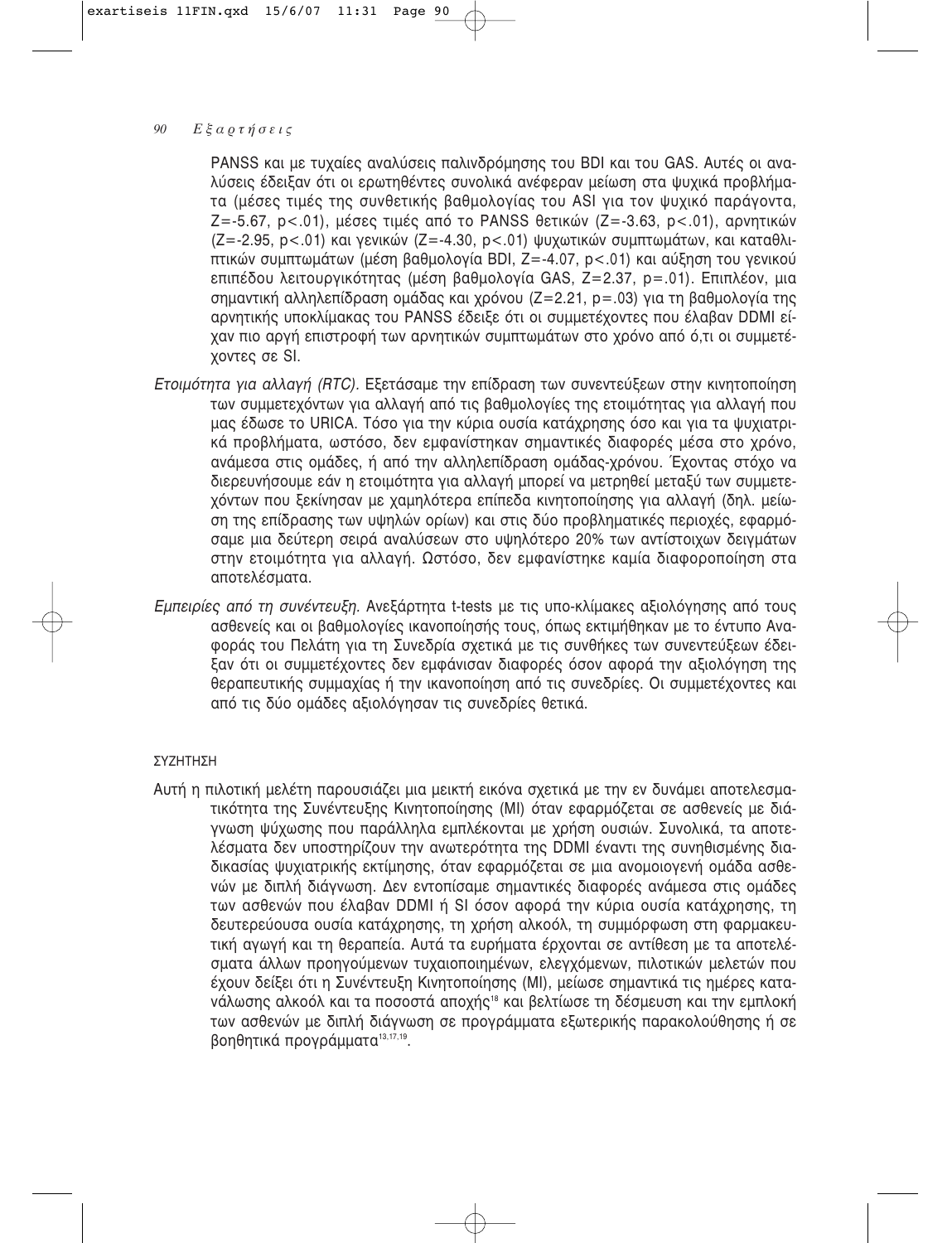- Aπό την άλλη, όσοι συμμετείχαν και στις δύο ομάδες έδειξαν σημαντική βελτίωση μέσα στο χρόνο όσον αφορά τη χρήση ουσιών, τη συμμόρφωση στη φαρμακευτική αγωγή, τη συμπτωματολογία και τη λειτουργικότητα. Στις δύο ομάδες, κατά τη διάρκεια των 12 εβδομάδων follow-up, οι συμμετέχοντες περιόρισαν τις ημέρες χρήσης της κύριας ουσίας κατάχρησης, της δευτερεύουσας ουσίας κατάχρησης και της χρήσης αλκοόλ κατά περίπου 40%, παρουσιάζοντας μέτριο μέγεθος επίδρασης για τα αποτελέσματα της χρήσης της κύριας ουσίας κατάχρησης (DDMI=.47, SI=.44). Ανέφεραν επίσης, μείωση της σοβαρότητας της χρήσης ουσιών, αύξηση των ημερών συμμόρφωσης στη φαρμακευτική τους αγωγή και περιορισμό στη σοβαρότητα των συμπτωμάτων με συνεπακόλουθη βελτίωση στην ψυχολογική και γενικότερη λειτουργικότητα. Λαμβάνοντας υπόψη ότι η SI περιλάμβανε τη χρήση σαφούς στρατηγικής για τη λήψη της συνέντευξης, καθώς επίσης και θεραπευτική εκπαίδευση και εποπτεία, αποτελούσε μια διαδικασία εισαγωγής που βασίζεται στην καλή πίστη η οποία έθετε πολύ υψηλά όρια σύγκρισης για την αποτελεσματικότητα της DDMI. Υπό αυτή την οπτική, αντί αυτή η μελέτη να δείξει ότι η DDMI δεν επηρέασε τα πρωταρχικά και τα δευτερεύοντα αποτελέσματα, έδειξε ότι συνολικά και οι δύο μπορεί να ήταν αποτελεσματικές, παρόλο που η έλλειψη ομάδας ελέγχου, καθιστά αυτό το ενδεχόμενο μια απλή υπόθεση. Γενικά, οι διάφορες προσαρμογές της Συνέντευξης Κινητοποίησης δεν έδειξαν ιδιαίτερα αποτελέσματα όταν συγκρίθηκαν με άλλες διαθέσιμες θεραπείες<sup>2,4</sup>.
- Καθώς δεν είναι πάντοτε εμφανές ποιοι ασθενείς αντιδρούν στις θεραπείες που τώρα αναπτύσσονται ή προσαρμόζονται<sup>48</sup> εξετάσαμε τη διαφορετική επίδραση της DDMI και της SI σε ομοιογενείς υπο-ομάδες ασθενών με διπλή διάγνωση βάσει της κύριας ουσίας κατάχρησης. Παρά τη χρήση μικρού μεγέθους δείγματος προέκυψε ένα απροσδόκητο εύρημα. Ασθενείς με ψύχωση που είχαν κύρια ουσία κατάχρησης την κοκαΐνη, είχαν σημαντικά καλύτερα αποτελέσματα όσον αφορά τη θεραπεία απεξάρτησής τους από την κοκαΐνη όταν έλαβαν DDMI αντί για SI. Το μέγεθος επίδρασης μεταξύ των θεραπειών ήταν .50, όμοιο με το μέτριο μέγεθος επίδρασης που απαντάται συνήθως στις παρεμβάσεις της Συνέντευξης Κινητοποίησης<sup>2,4</sup>. Ωστόσο, όταν εξετάσαμε την υπο-ομάδα του δείγματος ασθενών με ψύχωση που είχαν ως κύρια ουσία κατάχρησης τη μαριχουάνα, τα αποτελέσματα έδειξαν ακριβώς την αντίθετη επίδραση. Οι συμμετέχοντες αυτοί είχαν καλύτερα αποτελέσματα στη θεραπεία απεξάρτησής τους από τη μαριχουάνα, όταν έλαβαν SI αντί για DDMI, μείωσαν τον αριθμό των ημερών χρήσης μαριχουάνας κατά 92% και πέτυχαν μεγάλη επίδραση μεταξύ των θεραπειών στο 1.11. Αυτό το εύρημα είναι ακόμη πιο ενδιαφέρον, καθώς η ετοιμότητα για αλλαγή της χρήσης μαριχουάνας από την ομάδα χρηστών μαριχουάνας κατά την έναρξη. ήταν πολύ μικρότερη από ό,τι η ετοιμότητα για αλλαγή της χρήσης κοκαΐνης από τη ομάδα χρηστών κοκαΐνης. Οι ασθενείς με χαμηλότερα επίπεδα κινητοποίησης για αλλαγή συνήθως έχουν καλύτερα αποτελέσματα με τη Συνέντευξη Κινητοποίησης, από ό,τι οι ασθενείς με υψηλότερα επίπεδα κινητοποίησης κατά την έναρξη<sup>49,50</sup>. Για ποιο λόγο όμως οι ασθενείς με διπλή διάγνωση με κύρια ουσία κατάχρησης την κοκαΐνη αντιδρούν καλύτερα στη DDMI ενώ οι λιγότερο κινητοποιημένοι με κύρια ουσία κατάχρησης τη μαριχουάνα έχουν καλύτερα αποτελέσματα με την SI;
- Τα στοιχεία μας δεν έχουν σαφείς απαντήσεις σε αυτή την ερώτηση, ωστόσο μας ωθούν προς μια κατεύθυνση. Αντίθετα με τους χρήστες κοκαΐνης που συμμετείχαν στη μελέτη, είχαν παρόμοια δημογραφικά και κλινικά χαρακτηριστικά και έλαβαν DDMI και SI, οι χρήστες μαριχουάνας που έλαβαν SI ήταν πιθανότερο να έχουν διαταραχή της χρή-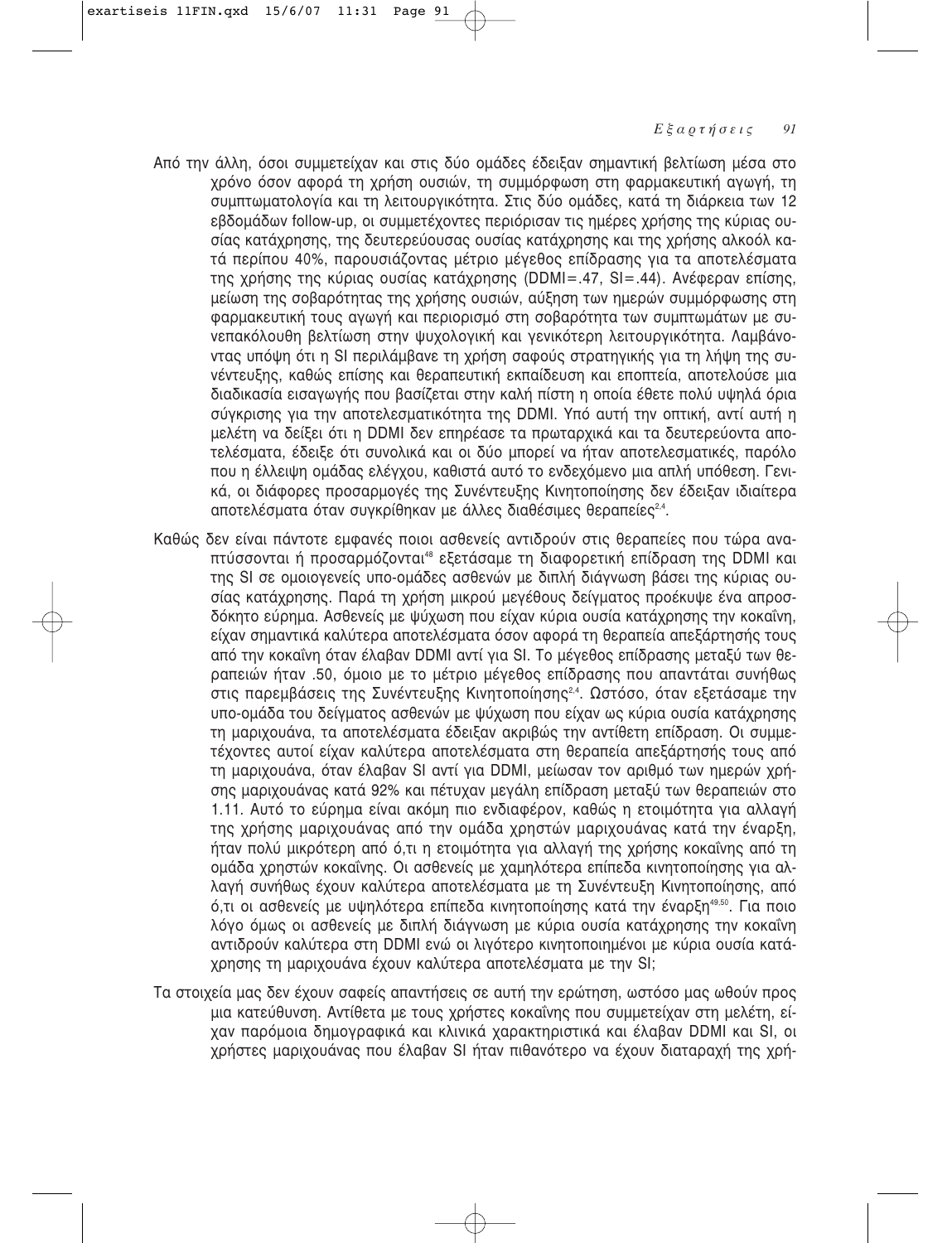σης αλκοόλ, περισσότερα προβλήματα που σχετίζονταν με τη δευτερεύουσα ουσία κατάχρησης και μεγαλύτερη εμπλοκή με το νόμο. Παρότι οι δύο πρώτες διαφορές που σχετίζονται με την ουσία κατάχρησης μπορεί να εμποδίζουν την επιτυχία της θεραπευτικής παρέμβασης, δεδομένων των εμποδίων που δημιουργούνται από την παράλληλη χρήση ουσιών, η τελευταία διαφορά που σχετιζόταν με τη νομική κατάσταση ασκούσε περισσότερη εξωγενή πίεση στους συμμετέχοντες να αλλάξουν τη χρήση μαριχουάνας και άλλων ουσιών, παρά το γεγονός ότι η ομάδα των χρηστών μαριχουάνας είχε χαμηλότερα επίπεδα κινητοποίησης για να αλλάξουν τα προβλήματα που σχετίζονται με τη χρήση ουσιών. Μπορεί απλά όσοι έλαβαν SI να είχαν πιο άμεσους λόγους (ήτοι, νομικές εκκρεμότητες) να αλλάξουν τη χρήση ουσιών από ό,τι οι συμμετέχοντες με κύρια ουσία κατάχρησης τη μαριχουάνα που έλαβαν DDMI.

- Υπάρχει ωστόσο η πιθανότητα, οι παρεμβάσεις της DDMI και της SI να ωφέλησαν με διαφορετικό τρόπο τις αντίστοιχες ομάδες με κύρια ουσία κατάχρησης την κοκαΐνη και τη μαριχουάνα, για λόγους που δεν σχετίζονταν με τις διαφορές των ομάδων στο επίπεδο εμπλοκής τους με το νόμο. Δεδομένου ότι τα ευρήματά μας έρχονται σε αντίθεση με παλαιότερες ενδείξεις ότι οι χρήστες μαριχουάνας, που δεν έχουν προβλήματα ψύχωσης, μειώνουν σημαντικά τη χρήση μαριχουάνας όταν δέχονται σύντομες παρεμβάσεις Συνέντευξης Κινητοποίησης<sup>51,52</sup>, ακόμη και όταν το δείγμα αποτελείται μόνο από άτομα που κάνουν κατάχρηση μαριχουάνας, οι οποίοι έχουν έρθει με νομική παραπομπή<sup>53</sup>, πρέπει να αναλογιστούμε πώς οι επιπτώσεις από τα συμπτώματα ψύχωσης επηρεάζουν την αποτελεσματικότητα της Συνέντευξης Κινητοποίησης, όταν εφαρμόζεται σε χρήστες μαριχουάνας αλλά όχι σε χρήστες κοκαΐνης.
- Οι επιδράσεις που έχει η χρήση κοκαΐνης και μαριχουάνας στους ασθενείς με διαταραχές ψύχωσης μπορεί να είναι ένας επιπλέον παράγοντας που πρέπει να λάβουμε υπόψη μας, για να κατανοήσουμε τα αποτελέσματα που βρήκαμε. Οι ασθενείς με ψύχωση αναφέρουν ότι αισθάνονται μικρότερη δυσφορία και περισσότερη ενεργητικότητα υπό την επήρεια, βιώνουν συμπτώματα ψύχωσης και υπνηλία λόγω της φαρμακευτικής αγωγής<sup>54</sup> αλλά επίσης βιώνουν πιο έντονα συμπτώματα (π.χ., αυξημένες ακουστικές ψευδαισθήσεις, παρανοϊκά παραληρήματα) που συχνά αποσταθεροποιούν σε μεγάλο βαθμό τη ζωή τους μετά τη διακοπή, ιδιαίτερα εάν η χρήση κοκαΐνης συνυπάρχει με μη συμμόρφωση στη φαρμακευτική αγωγή<sup>55</sup>. Αντίθετα, ασθενείς με ψύχωση οι οποίοι κάνουν χρήση μαριχουάνας συνήθως τονίζουν ότι τη χρησιμοποιούν για να νιώσουν πιο έντονα συναισθήματα και για να χαλαρώσουν<sup>14,56</sup> ενώ μπορεί να μη βιώνουν σημαντικές αλλαγές στα συμπτώματα της ψύχωσης, όταν δεν κάνουν χρήση, παρόλο που η επαναλαμβανόμενη χρήση μαριχουάνας είναι πιθανό να επιδεινώσει την ψύχωση μέσα στο χρόνο<sup>57</sup>. Έτσι, οι ασθενείς με διπλή διάγνωση ενδέχεται να μπορούν να διακρίνουν πιο εύκολα τη σαφή διαφορά ανάμεσα στο αυξημένο κόστος και στα περιορισμένα οφέλη από τη χρήση κοκαΐνης, καθώς, επηρεάζει τη λειτουργικότητά τους, σε σύγκριση με την ανάλυση της στάθμισης της απόφασης που εμπεριέχεται στη χρήση μαριχουάνας. Η συνέντευξη DDMI μπορεί να ήταν ιδιαίτερα αποτελεσματική με τους ασθενείς με ψύχωση που κάνουν χρήση κοκαΐνης λόγω της εφαρμογής των τεχνικών στάθμισης της απόφασης, με στόχο την αναγνώριση του προβλήματος και την επίλυση της αμφιθυμίας προς όφελος της αλλαγής. Δυστυχώς, οι βαθμολογίες από την URICA και το RTC σε αυτή τη μελέτη δεν μας επιτρέπουν να εξετάσουμε άμεσα εάν η μεταβολή της στάθμισης της απόφασης επηρέασε τα αποτελέσματα σχετικά με την κύρια ουσία κατάχρησης. Μελλοντικές έρευνες με ασθενείς με διπλή διάγνωση θα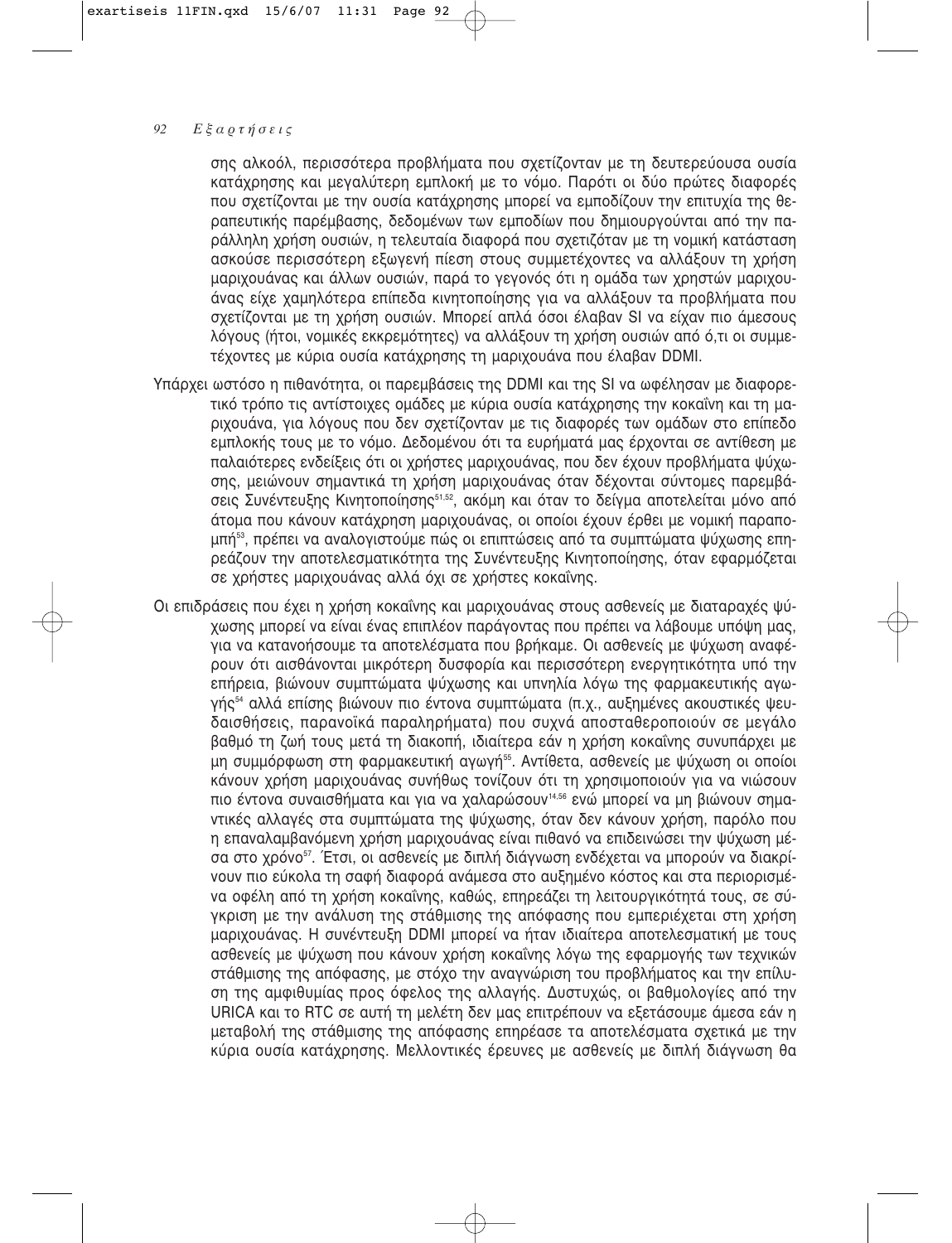πρέπει να περιλαμβάνουν μετρήσεις που να εκτιμούν συγκεκριμένα τους λόγους για τους οποίους κάνουν χρήση οι ασθενείς και καταγράφουν με λεπτομέρειες το κόστος και το όφελος που βιώνουν κατά την έναρξη και μετά το τέλος της θεραπείας.

Ένας ακόμη παράνοντας που πιθανόν επηρέασε τα ευρήματά μας ήταν η υψηλή κινητοποίηση που είχαν οι συμμετέχοντες, κατά την έναρξη, να αντιμετωπίσουν τη χρήση ουσιών και την ψυχιατρική τους κατάσταση. Η βαθμολογία του δείκτη ετοιμότητας για αλλαγή και η διερεύνηση του προφίλ URICA υποδηλώνουν ότι οι ερωτώμενοι ήταν έτοιμοι να αναλάβουν δράση στις προβληματικές περιοχές<sup>31</sup>. Αυτή η υψηλή βαθμολογία ίσως περιόρισε τη δύναμη της DDMI να επηρεάσει τα πρωταρχικά αποτελέσματα μέσω διεργασιών ενίσχυσης της κινητοποίησης, καθώς δεν υπήρχε μεγάλο περιθώριο βελτίωσής της. Στην πραγματικότητα, το επίπεδο κινητοποίησής τους σχετικά με την κύρια ουσία κατάχρησης και τα ψυχιατρικά προβλήματα δεν μεταβλήθηκε καθόλου κατά τη διάρκεια της μελέτης. Από την έναρξη, πολλοί από τους συμμετέχοντες ήταν ήδη έτοιμοι να μειώσουν ή να διακόψουν τη χρήση ουσιών, να ακολουθήσουν τη φαρμακευτική τους αγωγή και να συμμετέχουν σε βοηθητικό πρόγραμμα για ασθενείς με διπλή διάγνωση. Με βάση τα δικά μας κριτήρια για τη συμμετοχή στη μελέτη είχαν ζητήσει θεραπεία. Παρότι, η επικρατούσα αντίληψη ευνοούσε τη συνέντευξη DDMI για την εμπλοκή αυτών των ασθενών στο πρόγραμμα, οι διαφορές δεν ήταν ιδιαίτερα σημαντικές από τη στιγμή που εντάχθηκαν. Και στις δύο περιπτώσεις, οι συμμετέχοντες παρέμειναν στο πρόγραμμα το ίδιο χρονικό διάστημα (19 ημέρες) και πιθανόν το αξιοποίησαν με παρόμοιο τρόπο για να πετύχουν τους θεραπευτικούς τους στόχους. Έτσι, όσοι έλαβαν μέρος σε DDMI και SI μπορεί να είχαν κοινό κίνητρο να χρησιμοποιήσουν τις παρεμβάσεις που διέθετε το πρόγραμμα, για να τους βοηθήσει να αντιμετωπίσουν τη διπλή διαταραχή. Είναι πιθανόν τα οφέλη από τη συμμετοχή τους στο πρόγραμμα να άσκησαν πιο έντονη επιρροή στη συμπεριφορά των ασθενών από ό,τι οι δύο συνεδρίες που έλαβαν πριν από την εισαγωγή τους στο πρόγραμμα. Αυτοί μπορεί να είναι οι λόγοι για τους οποίους δεν είχαμε τα ίδια αποτελέσματα για τη Συνέντευξη Κινητοποίησης, σε σύγκριση με την ομάδα ελέγχου και με τη συνήθη θεραπεία, ενώ είναι πιο αποτελεσματική όταν προστεθεί σε ένα πιο εντατικό πρόγραμμα θεραπείας<sup>24</sup>. Μελλοντικές ερευνητικές προσπάθειες θα πρέπει να εστιάζουν στην επίδραση της Συνέντευξης Κινητοποίησης σε ασθενείς με διπλή διάγνωση που δεν είναι ιδιαίτερα κινητοποιημένοι για θεραπεία.

Όλοι οι συμμετέχοντες πραγματοποίησαν μια δίωρη αξιολόγηση κατά την έναρξη της μελέτης. Παρότι ήταν σχετικά σύντομη βάσει των συνηθισμένων κλινικών ερευνών<sup>58,59</sup> η αξιολόγηση ήταν ίσης διάρκειας με τις συνεντεύξεις πριν την εισαγωγή και μπορεί να άσκησε ανεξάρτητη επίδραση στη συμπεριφορά των συμμετεχόντων, περιορίζοντας και πάλι τη διαφορική ισχύ της DDMI και της SI. Παρά το ότι θα μπορούσαμε να αξιολογήσουμε τους ασθενείς λιγότερο διεξοδικά κατά την έναρξη, ωστόσο έτσι θα περιορίζαμε τη δυνατότητά συγκέντρωσης σημαντικών πληροφοριών και δεν θα ήταν εφικτό να δώσουμε ανατροφοδότηση στους ασθενείς μας από τις αξιολογήσεις κατά τη διάρκεια των συνεδριών της DDMI. Εναλλακτικά, θα μπορούσαμε να αυξήσουμε τις παρεμβάσεις και να αντιμετωπίσουμε πιο εντατικά τα πολύπλοκα προβλήματα των ασθενών με διπλή διάγνωση<sup>13</sup>. Για παράδειγμα, οι παρεμβάσεις με τρεις συνεδρίες Συνέντευξης Κινητοποίησης σε βετεράνους πολέμου με σχιζοφρένεια, με προβλήματα εξάρτησης από το αλκοόλ<sup>18</sup> και οι παρεμβάσεις με εννέα συνεδρίες Συνέντευξης Κινητοποίησης για ασθενείς που κάνουν κατάχρηση ουσιών και έχουν κατάθλιψη<sup>16</sup>, οδήγη-

#### exartiseis 11FIN.qxd 15/6/07 11:31 Page 93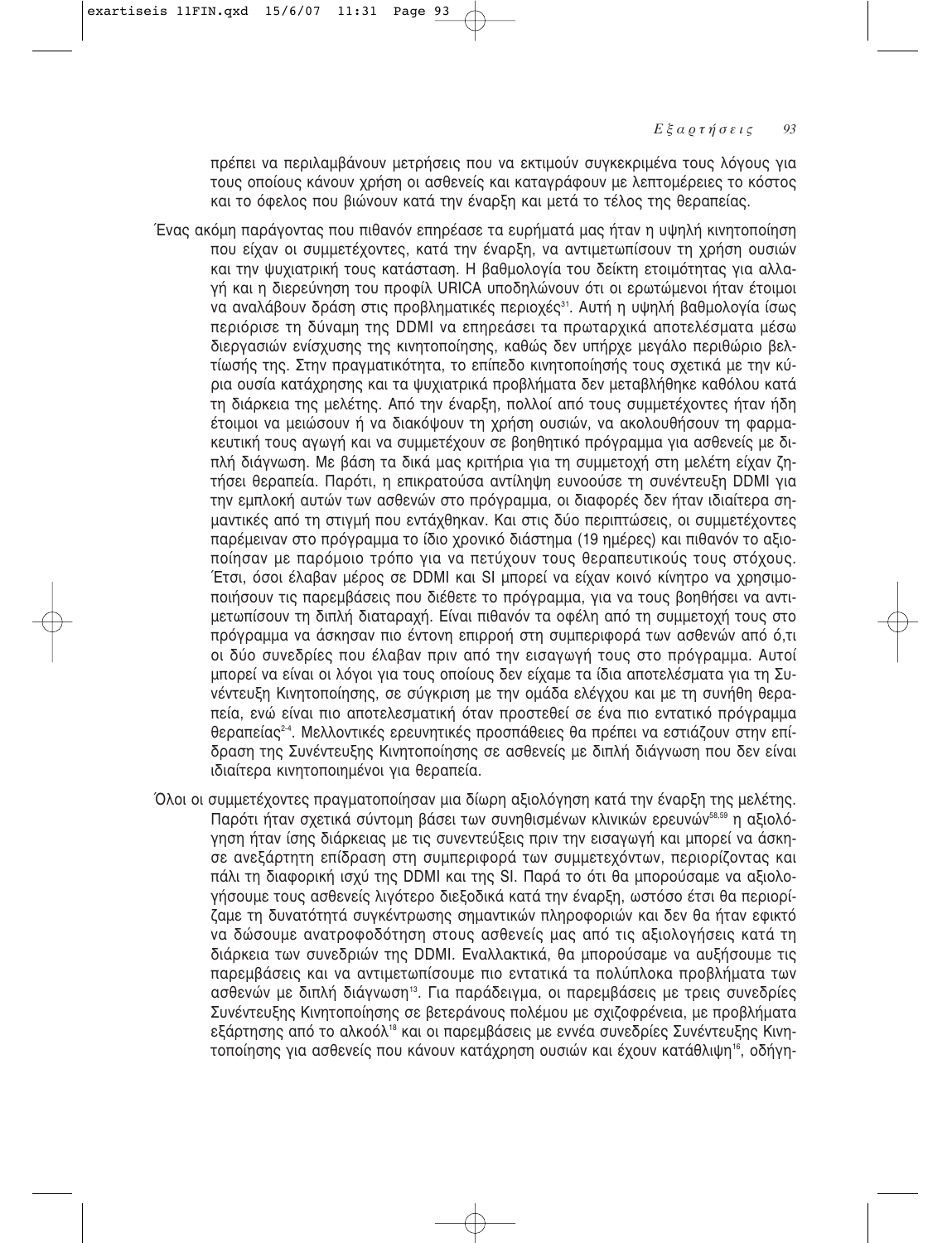σαν σε θετικά αποτελέσματα της Συνέντευξης Κινητοποίησης στο follow-up. Επιπλέον, η καθημερινή φροντίδα ασθενών με σχιζοφρένεια που έκαναν κατάχρηση ουσιών, η οποία περιλάμβανε τεχνικές Συνέντευξης Κινητοποίησης, γνωσιακή-συμπεριφορική θεραπεία και θεραπευτική εξωτερική παρακολούθηση σε 29 οικογενειακές συνεδρίες, οδήνησε σε σημαντική βελτίωση τη νενική λειτουργικότητα των ατόμων και στην αύξηση των ημερών αποχής από ουσίες, για το διάστημα της 12-μηνης μελέτης<sup>44</sup>. Αυτά τα ευρήματα υποδηλώνουν ότι οι ασθενείς με διαταραχές ψύχωσης πιθανόν να χρειάζονται πιο παρατεταμένες παρεμβάσεις ενίσχυσης της κινητοποίησης, σε συνδυασμό με άλλες αποτελεσματικές θεραπείες, για να έχουν σημαντικές και με μεγάλη διάρκεια αλλαγές στη συμπεριφορά.

- Ένα εύρημα της μελέτης που μπορεί να φαίνεται περίεργο είναι ότι οι συμμετέχοντες αξιολόγησαν την ικανοποίησή τους από τις συνεδρίες και τη θεραπευτική συμμαχία εξίσου θετικά σε όλες τις ομάδες. Η ανάλυση που κάναμε νια την τήρηση του θεραπευτικού μοντέλου από τους θεραπευτές και η δεξιότητα με την οποία πραγματοποιούνταν οι παρεμβάσεις έδειξαν ότι ήταν από άποψη τεχνικής τελείως διαφορετικές για την κάθε ομάδα και εφαρμόστηκαν στρατηγικές αντίθετες μεταξύ τους. Η SI καθοδηγούνταν από τον ειδικό, ο οποίος έκανε ερωτήσεις και έδινε την κατεύθυνση, ενώ στη Συνέντευξη Κινητοποίησης ο ερευνητής έδειχνε ενσυναίσθηση, ενίσχυε τη συνεργασία και ήταν υποστηρικτικός. Οι συμμετέχοντες δεν έδειχναν να καταλαβαίνουν αυτές τις δια-ΦΟρές, τουλάχιστον όχι με τον τρόπο που τους ζητήσαμε να αξιολογήσουν τις συνεδρίες. Αυτά τα ευρήματα τονίζουν ότι παρεμβάσεις όπως η SI που χρησιμοποιεί τεχνικές που δεν ταιριάζουν με τη Συνέντευξη Κινητοποίησης (π.χ., παρέχοντας σαφείς συμβουλές και καθοδήγηση που δεν έχουν ζητηθεί, καθαρά δομημένη-κατευθυντική συνέντευξη) μπορούν να διευκολύνουν την ανάπτυξη συμμαχίας με ασθενείς διπλής διάγνωσης, όπως συμβαίνει με τη Συνέντευξη Κινητοποίησης όταν πραγματοποιείται με εμφανές ενδιαφέρον και ειλικρίνεια<sup>60</sup>. Εναλλακτικά, είναι δυνατόν οι γνωσιακές, συναισθηματικές και κοινωνικές αδυναμίες πολλών ασθενών με διαταραχές ψύχωσης να τους καθιστούν λιγότερο ευαίσθητους στις διαφορετικές θεραπευτικές τεχνικές, οι οποίες υπό κανονικές συνθήκες θα επηρέαζαν την ικανοποίηση του ασθενή, τον τρόπο που βιώνει τις συνεδρίες και τα αποτελέσματα της θεραπείας<sup>61</sup>. Εάν ισχύει αυτό, τότε το θεραπευτικό στυλ ή η φιλοσοφία εφαρμογής της Συνέντευξης κινητοποίησης, τα ιδιαίτερα χαρακτηριστικά της κάθε προσέγγισης, μπορεί να μην επηρεάζουν τόσο πολύ τη συμπεριφορά των ασθενών με διπλή διάγνωση, όπως έχει φανεί σε πληθυσμούς με προβλήματα κατάχρησης ουσιών.
- Ωστόσο, εντοπίσαμε και αρκετούς περιορισμούς σε αυτή την πιλοτική μελέτη. Σε αυτούς περιλαμβάνονται το μικρό μέγεθος του δείγματος, η παρουσία ερευνητών που γνώριζαν την παρέμβαση που πραγματοποιούνταν κάθε φορά, οι σύντομες παρεμβάσεις και η μακροσκελής διαδικασία αξιολόγησης, οι διαφορές ανάμεσα στις υπο-ομάδες του δείγματος κατά την έναρξη στην ομάδα χρηστών με κύρια ουσία κατάχρησης τη μαριχουάνα, το περιορισμένο εύρος κινητοποίησης και η απουσία ομάδας ελέγχου που δεν λάμβανε θεραπεία. Επίσης, το διάστημα των δώδεκα εβδομάδων follow-up ήταν μικρή περίοδος και μας εμπόδισε να εκτιμήσουμε τη διάρκεια των αποτελεσμάτων της θεραπείας<sup>82,63</sup>. Μελλοντικές τυχαία ελεγχόμενες δοκιμές της Συνέντευξης Κινητοποίησης για ασθενείς με διπλή διάγνωση θα πρέπει να διορθώσουν αυτούς τους μεθοδολογικούς περιορισμούς. Επιπλέον, είναι απαραίτητη η διερεύνηση της αποτελεσματικότητας πιο εκτεταμένων παρεμβάσεων κινητοποίησης ή άλλων που στοχεύουν στην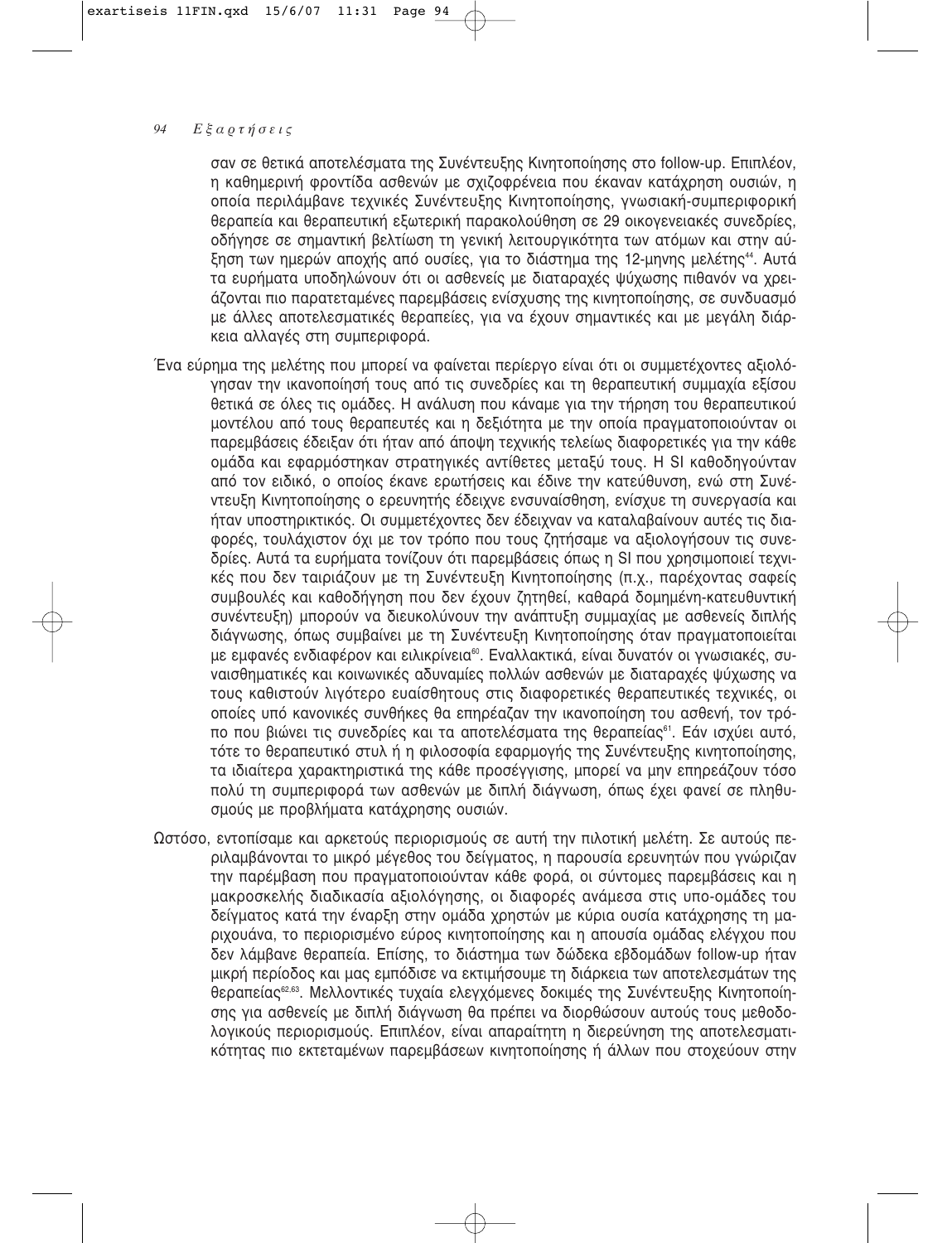αντιμετώπιση της χρήσης μαριχουάνας από ψυχικά ασθενείς (π.χ., η διαχείριση του απρόοπτου<sup>64</sup>) δεδομένης της αναποτελεσματικότητας της DDMI και άλλων σύντομων προσαρμογών της Συνέντευξης Κινητοποίησης<sup>13,14</sup> για αυτή την ομάδα ασθενών.

Εν συντομία, τα ευρήματά μας τονίζουν πως δεν έχει ξεκαθαριστεί η εικόνα σχετικά με την αποτελεσματικότητα της Συνέντευξης Κινητοποίησης, όταν εφαρμόζεται ευρέως σε ανομοιογενείς ομάδες ατόμων με ψυχιατρικά προβλήματα που κάνουν κατάχρηση ουσιών. Η συνολική προσέννιση ότι η Συνέντευξη Κινητοποίησης είναι η καλύτερη πρακτική μέσα σε μια συνολική θεραπευτική αντιμετώπιση για τη διπλή διάγνωση<sup>11</sup> μπορεί να χρειάζεται αναθεώρηση. Τα στοιχεία που έχουμε υποδηλώνουν ότι η Συνέντευξη Κινητοποίησης μπορεί να μη λειτουργεί καλά για όλους τους τύπους ασθενών με ψύχωση που κάνουν κατάχρηση ουσιών καθώς και ότι εναλλακτικές πρακτικές, όταν εφαρμόζονται με πιστότητα, μπορεί να είναι εξίσου αποτελεσματικές. Θα πρέπει να ληφθούν υπόψη η κύρια ουσία κατάχρησης του πελάτη, οι νομικές ή άλλες εξωτερικές πιέσεις για αλλαγή, οι γνωστικές του ικανότητες καθώς και η ετοιμότητα για αλλαγή στους διαφορετικούς τομείς της συμπεριφοράς. Όλοι αυτοί οι παράγοντες είναι σημαντικοί και υποστηρίζουν την ανάγκη για τροποποιήσεις στις πρακτικές της Συνέ-Vτευξης Κινητοποίησης που θα βελτιώσουν την αποτελεσματικότητά της για το συγκεκριμένο πληθυσμό.

## Ευχαριστίες

exartiseis 11FIN.qxd 15/6/07 11:31 Page 95

Αυτή η έρευνα υποστηρίχθηκε με επιχορήγηση από το Εθνικό Ινστιτούτο για την Κατάχρηση Ουσιών (NIDA, P50DA09241). Οι συγγραφείς θέλουν να ευχαριστήσουν ιδιαίτερα την ομάδα που βοήθησε στη μελέτη (Theresa Babuscio, Declan Barry, Demetrios Kostas, Mark Lawless, Philip Markovich, and Jennifer Perkins) καθώς και το προσωπικό από τη Μονάδα Διπλής Διάγνωσης του Ψυχιατρικού Νοσοκομείου του Yale, New Haven, των οποίων η δέσμευση σε αυτό το πρόγραμμα κατέστησε δυνατή την πραγματοποίηση αυτής της μελέτης.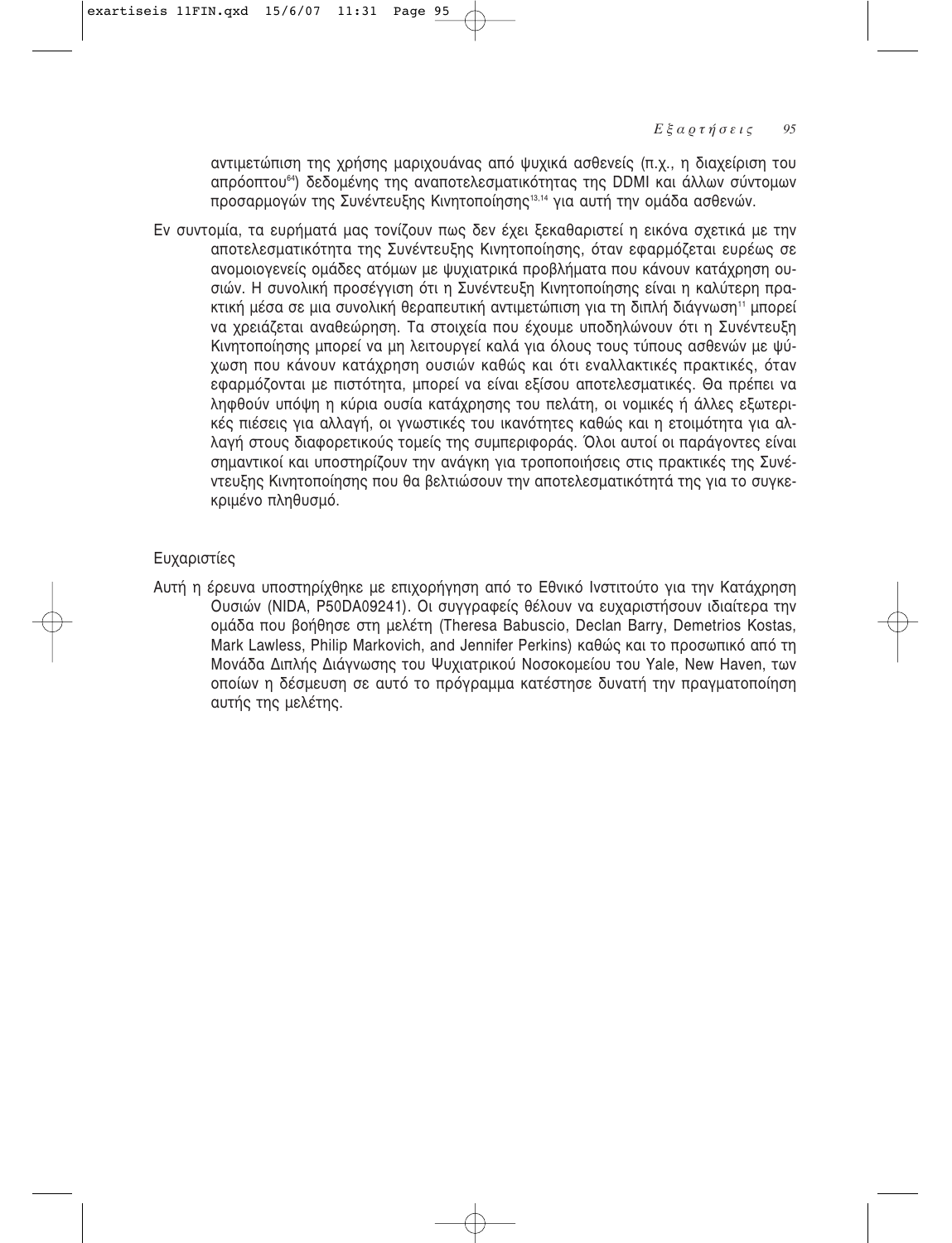#### *Παραπομπές*

- 1. Miller WR, Rollnick S. Motivational interviewing: preparing people for change. 2nd ed. New York: Guilford Press; 2002.
- 2. Burke BL, Arkowitz, H, Menchola, M. The efficacy motivational interviewing: a meta-analysis of controlled trials. Journal of Consulting and Clinical Psychology. 2003;71:843-61.
- 3. Dunn C, Deroo L, Rivara FP. The use of brief interventions adapted from motivational interviewing across behavioral domains: a systematic review. Addiction. 2001;96:1725-42.
- 4. Hettema J, Steele J, Miller WR. Motivational interviewing. Annual Review of Clinical Psychology. 2005;1:91-111.
- 5. Bellack AS, DiClemente CC. Treating substance abuse among patients with schizophrenia. Psychiatric Services. 1999;50:75-80.
- 6. Carey KB. Substance use reduction in the context of outpatient psychiatric treatment: a collaborative, motivational, harm reduction approach. Community Mental Health Journal. 1996;32:291-306.
- 7. Carey KB, Purnine DM, Maisto SA, Carey MP. Enhancing readiness-to-change substance abuse in persons with schizophrenia. Behavior Modification. 2001;25:331-84.
- 8. Handmaker N, Packard M, Conforti K. Motivational interviewing in the treatment of dual disorders. In: MillerWR., Rollnick S, editors. Motivational interviewing: preparing people for change. 2nd ed. New York: Guilford Press; 2002. p. 362-76.
- 9. Martino S, Carroll K, Kostas D, Perkins J, Rounsaville B. Dual diagnosis motivational interviewing: a modification of motivational interviewing for substance-abusing patients with psychotic disorders. Journal of Substance Abuse Treatment. 2002;23:297-308.
- 10. Zeidonis DM, Trudeau K. Motivation to quit using substances among individuals with schizophrenia: implications for a motivation-based treatment model. Schizophrenia Bulletin. 1997;23:229-238.
- 11. Drake RE, Essock SM, Shaner A, Carey KB, Minkoff K, Kola L, Lynde D, Osher FC, Clark RE, Rickards L. Implementing dual diagnosis services for clients with severe mental illness. Psychiatric Services. 2001;52:469-76.
- 12. Swanson AJ, Pantalon MV, Cohen KR. Motivational interviewing and treatment adherence among psychiatrically and dually diagnosed patients. Journal of Nervous and Mental Disease. 1999;187:630- 35.
- 13. Baker A, Lewin T, Reichler H, Clancy R, Carr V, Garret R, et al. Brief intervention for substance use within psychiatric inpatient services: findings from a randomized controlled trial. Addiction. 2002;97:1329-37.
- 14. Baker A, Lewin T, Reichler H, Clancy R, Carr V, Garret R, et al. Integration of substance use treatment within psychiatric inpatient services indicated: findings from a randomized controlled trial. Acta Psychiatrica Scandinavica. 2002;106:233-40.
- 15. Ziedonis DM, Fischer W. Motivation-based assessment and treatment of substance abuse in patients with schizophrenia. New Directions in Psychiatry. 1996;16:1-8.
- 16. Daley DC, Salloum IM, Zuckoff A, Kirisci L, Thase ME.. Increasing treatment adherence among outpatients with depression and cocaine dependence: results of a pilot study. American Journal of Psychiatry. 1998;155:1611-13.
- 17. Martino S, Carroll KM, O'Malley SS, Rounsaville BJ. (2000). Motivational interviewing with psychiatrically ill substance abusing patients. American Journal on Addictions. 9, 88-91.
- 18. Graeber DA, Moyers TB, Griffith G, Guajardo E, Tonigan S. A pilot study comparing motivational interviewing and an educational intervention in patients with schizophrenia and alcohol use disorders. Community Mental Health Journal. 2003;9:189-202.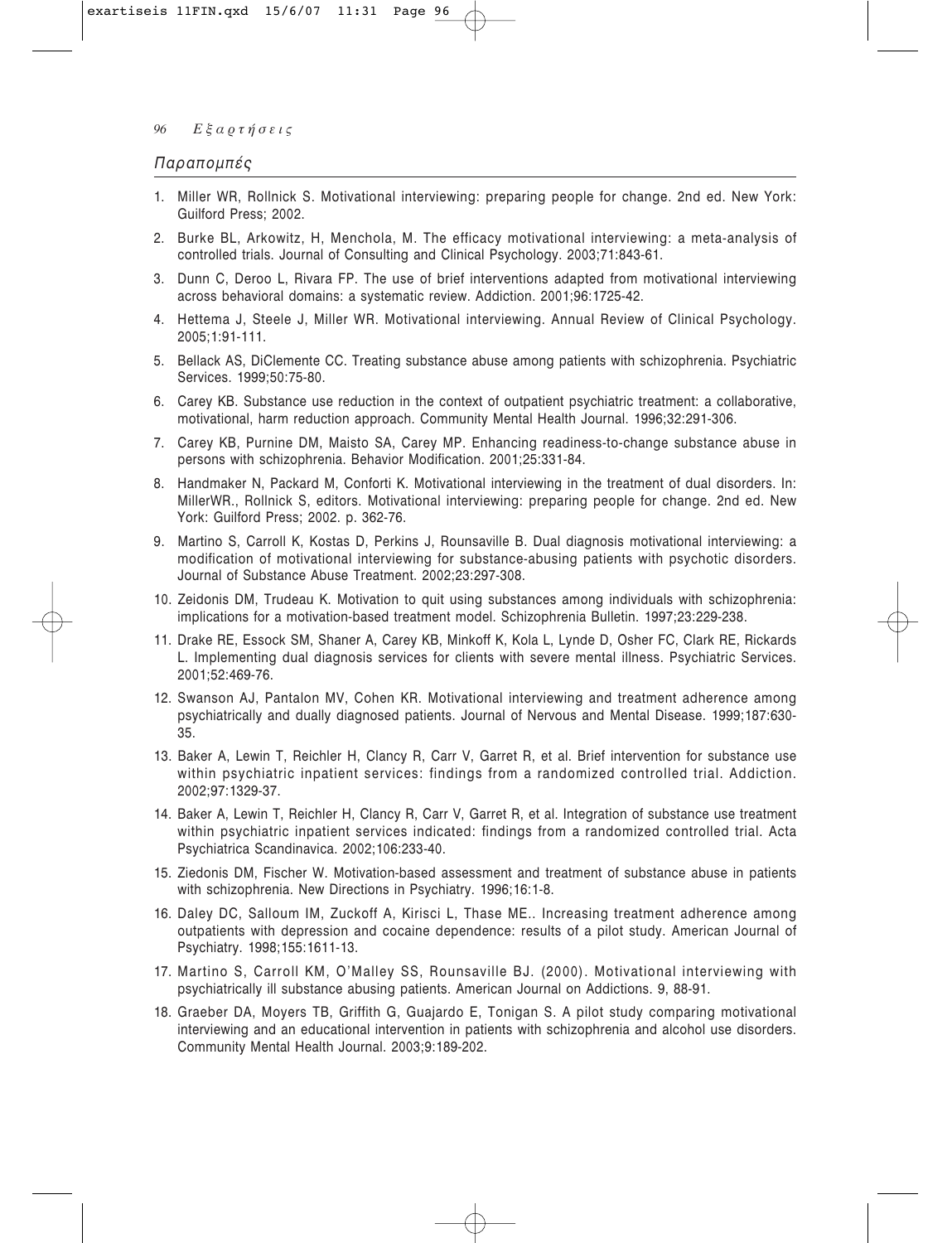- 19. Steinberg ML, Zeidonis DM, Krejci JA, Brandon TH. Motivational interviewing with personalized feedback: a brief intervention for motivating smokers with schizophrenia to seek treatment for tobacco dependence. Journal of Consulting and Clinical Psychology. 2004;72:723-28.
- 20. First MB, Spitzer RL, Gibbon M, Williams JBW. Structured clinical interview for DSM-IV Axis I disorders. Patient edition. New York: Biometrics Research Department; 1995.
- 21. Martino S, McCance-Katz E, Workman J, Boozang J. The development of a dual diagnosis partial hospital program. Continuum. 1995;2:145-65.
- 22. Stout RL, Wirtz PW, Carbonari JP, Del Boca FK. Ensuring balanced distribution of prognostic factors in treatment outcome research. In: Mattson ME, Donovan DM, editors. Alcoholism treatment matching research: methodological and clinical approaches. Piscataway, NJ: Rutgers Center on Alcohol Studies; 1994. p. 70-5.
- 23. Carroll KM, Kadden RM, Donovan DM, Zweben A. Rounsaville BJ. Implementing treatment and protecting the validity of the independent variable in treatment matching studies. Journal of Studies on Alcohol – Supplement. 1994;12:149-55.
- 24. Carroll KM, Nich C, Sifry R, Frankforter T, Nuro K F, Ball SA, et al. A general system for evaluating therapist adherence and competence in psychotherapy research in the addictions. Drug and Alcohol Dependence. 2000;57:225-38.
- 25. Shrout PE, Fleiss JL. Intraclass correlations: uses in assessing rater reliability. Psychological Bulletin. 1979;86:420-9.
- 26. Miller WR, DelBoca FK. Measurement of drinking behavior using the Form 90 family of instruments. Journal of Studies on Alcohol. 1994;12, 112-7.
- 27. Sobell LC, Sobell MB. Timeline Followback: A technique for assessing self-reported alcohol consumption. In: Allen J, editor. Psychosocial and biological methods. Totowa, NJ: Humana Press; 1992. p. 41-72.
- 28. McLellan TA, Kushner H, Metzger D, Peters R, Smith I, Grissom G, et al. The 5th edition of the Addiction Severity Index. Journal of Substance Abuse Treatment. 1992;9:199-213.
- 29. Kay SR, Opler LA, Fiszbein A. A Positive and Negative Syndrome Scale (PANSS). North Tonawanda, NY: Multi-Health Systems, Inc; 1992.
- 30. Beck AT, Ward CH, Mendelson M. An inventory for measuring depression. Archives of General Psychiatry. 1961;4:461-71.
- 31. Endicott J, Spitzer RL, Fleiss JL, Cohen J. The Global Assessment Scale: a procedure for measuring overall severity of psychiatric disturbance. Archives of General Psychiatry. 1978;35:837-44.
- 32. McConnaughy EA, Prochaska JO, Velicer WF. Stages of change in psychotherapy: measurement and sample profiles. Psychotherapy: Theory, Research, and Practice. 1983;20:368-75.
- 33. Carbonari JP, DiClemente CC. Using transtheoretical model profiles to differentiate levels of alcohol abstinence success. Journal of Consulting and Clinical Psychology. 2000;68:810-17.
- 34. DiClemente CC, Hughes SO. Stages of change profiles in outpatient alcoholism treatment. Journal of Substance Abuse. 1990;2:217-35.
- 35. Pantalon MV, Nich C, Frankforter T, Carroll KM. The URICA as a measure of motivation to change among treatment-seeking individuals with concurrent alcohol and cocaine problems. Psychology of Addictive Behaviors. 2002;16:299-307.
- 36. Pantalon MV, Swanson AJ. Use of the University of Rhode Island Change Assessment to measure motivational readiness to change psychiatric and dually diagnosed individuals. Psychology of Addictive Behaviors. 2003;17:91-7.
- 37. Project MATCH Research Group. Matching alcoholism treatment to client heterogeneity: Project MATCH posttreatment drinking outcomes. Journal of Studies on Alcohol.1997;58:7-29.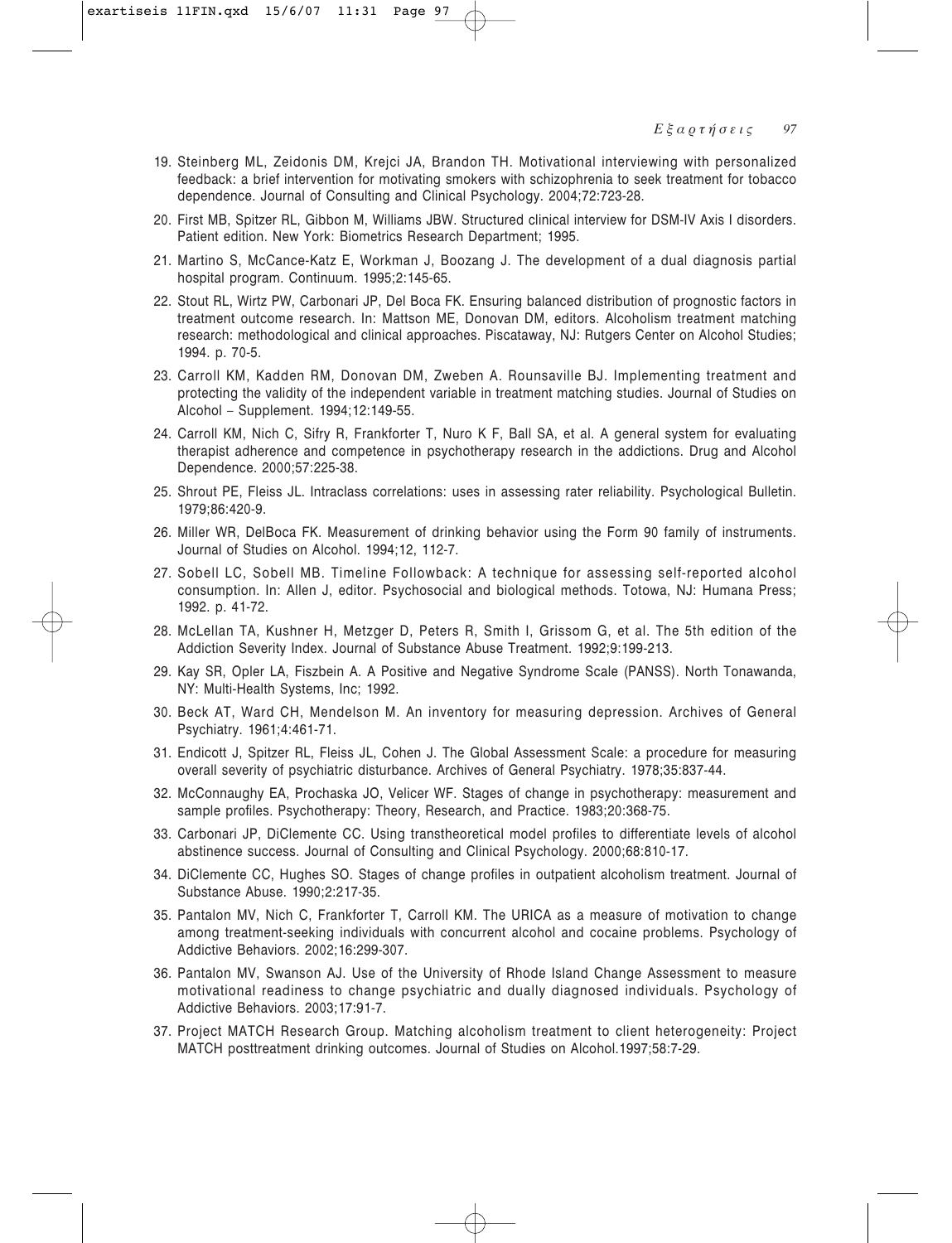- *98 Εξαρτήσεις*
- 38. DiClemente CC, Carbonari JP, Zweben A, Morrel T, Lee RE. Motivation hypothesis causal chain Project MATCH hypotheses: results and causal chain analyses. Project MATCH Monograph Series, Vol. 8. Rockville, MD: National Institute on Alcohol Abuse and Alcoholism; 2001. p. 206-22.
- 39. Horvath AO, Greenberg L. The development of the Working Alliance Inventory. In: Greenberg LS, Pinsof WM, editors. The psychotherapeutic process: a research handbook. New York: Guilford Press; 1986. p. 529-56.
- 40. Fenton LR, Cecero JJ, Nich C, Frankforter TL, Carroll KM. Perspective is everything: the predictive validity of six working alliance instruments. Journal of Psychotherapy Practice and Research. 2001;10:262-8.
- 41. Orlinsky DE, Howard KI. Varieties of psychotherapeutic experience. New York: Columbia Teachers College Press; 1975.
- 42. Hedeker DH. MIXREG. A fortran program for mixed-effects linear regression models (computer program). Rockville, MD: NIMH Division of Services Research; 1993.
- 43. Bryk KT, Raudenbush SW. Hierarchical linear models: applications and data analysis methods 2nd ed. Newbury Park, CA: Sage Publications, 2002.
- 44. Barrowclough C, Haddock G, Tarrier N, Lewis S, Moring J, O'Brien R., et al. Randomised controlled trial of motivational interviewing, cognitive behavior therapy, and family intervention for patients with comorbid schizophrenia and substance use disorders. American Journal of Psychiatry. 2001;158:1706- 13.
- 45. Marsh HW, Balla JR, McDonald RP. Goodness-of-fit indexes in confirmatory factor analysis: the effect of sample size. Psychological Bulletin. 1998;103:391-410.
- 46. Yadama GN, Pandey S. Effect of sample size on goodness-of-fit indices in structural equation models. Journal of Social Service Research. 1995;20:49-70.
- 47. Hedges LV, Olkin I. Statistical Methods for Meta-analysis. San Diego, CA: Academic Press; 1985.
- 48. Rounsaville BJ, Carroll KM, Onken LS. A stage model of behavioral therapies research: getting started and moving on from stage I. Clinical Psychology: Science and Practice. 2001;8:133-142.
- 49. Heather N, Rollnick S, Bell A, Richmond R. Effects of brief counseling among heavy drinkers identified on general hospital wards. Drug and Alcohol Review. 1996;15:29-38.
- 50. Stotts AL, Schmitz JM, Rhoades HM, Grabowski J. Motivational interviewing with cocaine-dependent patients: A pilot study. Journal of Consulting and Clinical Psychology, 69, 858-62.
- 51. Marijuana Treatment Project Research Group. (2004). Brief treatment for cannabis dependence: Findings from a randomized multisite trial. Journal of Consulting & Clinical Psychology. 2001;72:455- 66.
- 52. Stephens RS, Roffman RA, Curtin L. Comparison of extended versus brief treatments for marijuana use. Journal of Consulting and Clinical Psychology. 2001;68:898-908.
- 53. Sinha R, Easton C, Renee-Aubin L, Carroll KM. Engaging young probation-referred marijuana-abusing individuals in treatment: a pilot trial. American Journal on Addictions. 2003;12:314-23.
- 54. Dixon L, Hass G, Weiden P J, Sweeney J, Frances A J. Acute effects of drug abuse in schizophrenic patients: clinical observations and patient self-reports. Schizophrenia Bulletin. 1990;16:69-77.
- 55. Owens RR, Fischer EP, Booth BM, Cuffel BJ. Medication noncompliance and substance abuse among patients with schizophrenia. Psychiatric Services. 1996;47:853-8.
- 56. Dixon L, Hass G, Weiden PJ, Sweeney J, Frances AJ. Drug abuse in schizophrenic patients: clinical correlates and reasons for use. American Journal of Psychiatry. 1991:148;224-30.
- 57. Fergusson DM, Horwood LJ, Ridder EM. Tests of causal linkages between cannabis use and psychotic symptoms. Addiction. 2005;100:354-66.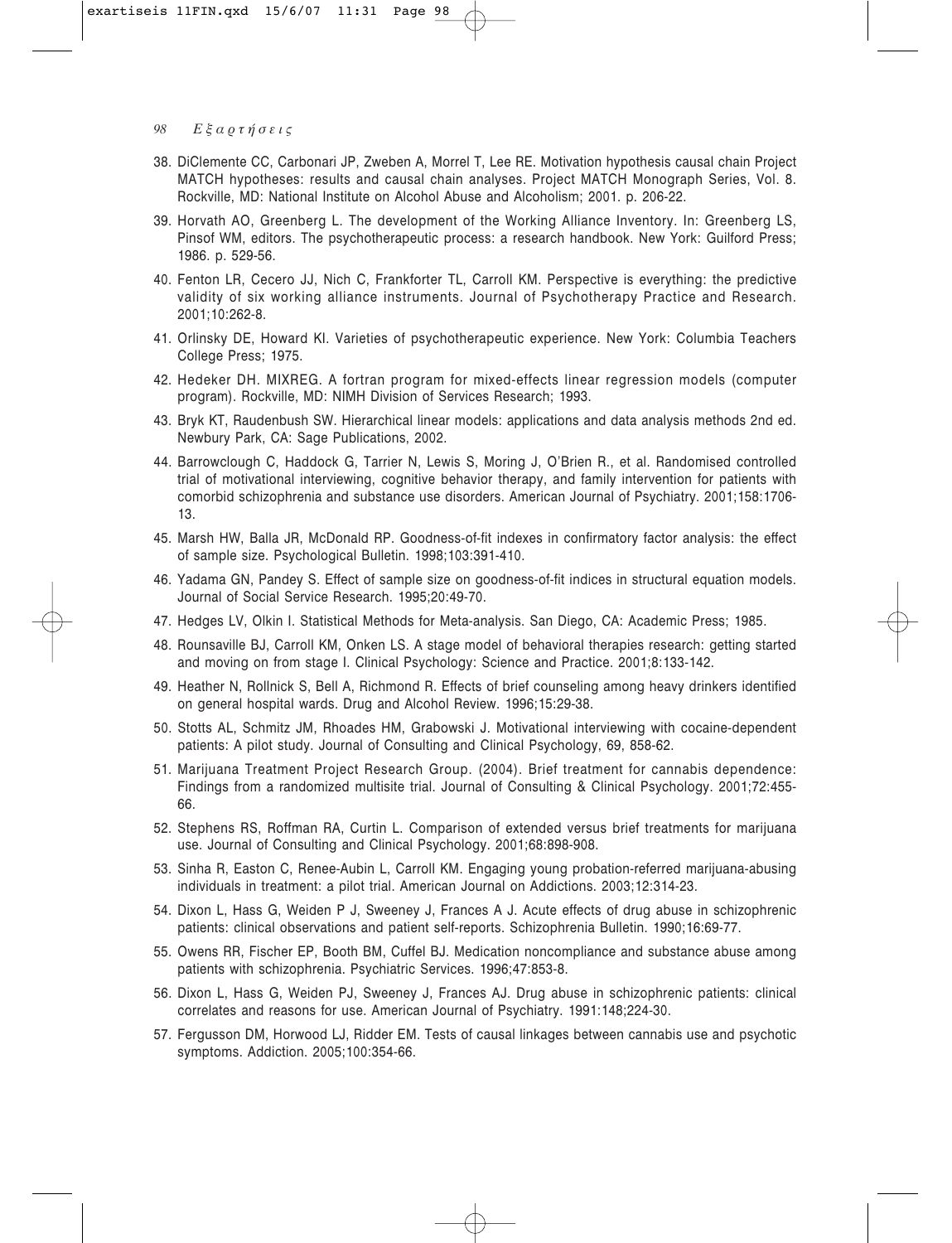exartiseis 11FIN.qxd 15/6/07 11:31 Page 99

- 58. Connors GJ, Allen JP, Cooney NL, DiClemente CC, Tonigan JS, Anton RF. Assessment issues and strategies in alcoholism treatment matching research. Journal of Studies on Alcohol – Supplement. 1994;12;92-100.
- 59. The COMBINE Study Research Group. Testing combined pharmacotherapies and behavioral interventions in alcohol dependence: rationale and methods. Alcoholism: Clinical and Experimental Research. 2003;27:1107-22.
- 60. Moyers TB, MillerWR, Hendrickson SML. How does motivational interviewing work? Therapist interpersonal skill as a predictor of client behavior within motivational interviewing sessions. Journal of Consulting and Clinical Psychology. 2005;73:590-8.
- 61. Miller WR, Benefield RG, Tonigan, JS. Enhancing motivation for change in problem drinking: a controlled comparison of two therapist styles. Journal of Consulting and Clinical Psychology. 1993;61:455-61.
- 62. Haddock G, Barrowclough C, Tarrier N, Moring J, O'Brien R, Schofield N, et al. Cognitive-behavioural therapy and motivational intervention for schizophrenia and substance misuse 18-month outcomes of a randomized controlled trial. British Journal of Psychiatry. 2003;183:418-426.
- 63. Hulse GK, Tait RJ. Five-year outcomes of a brief alcohol intervention for adult in-patients with psychiatric disorders. Addiction. 2003;98:1061-8.
- 64. Helmus TC, Saules K, Schoener EP, Roll JM. Reinforcement of counseling attendance and alcohol abstinence in a community-based dual-diagnosis treatment program: a feasibility study. Psychology of Addictive Behaviors. 2003;17:249-51.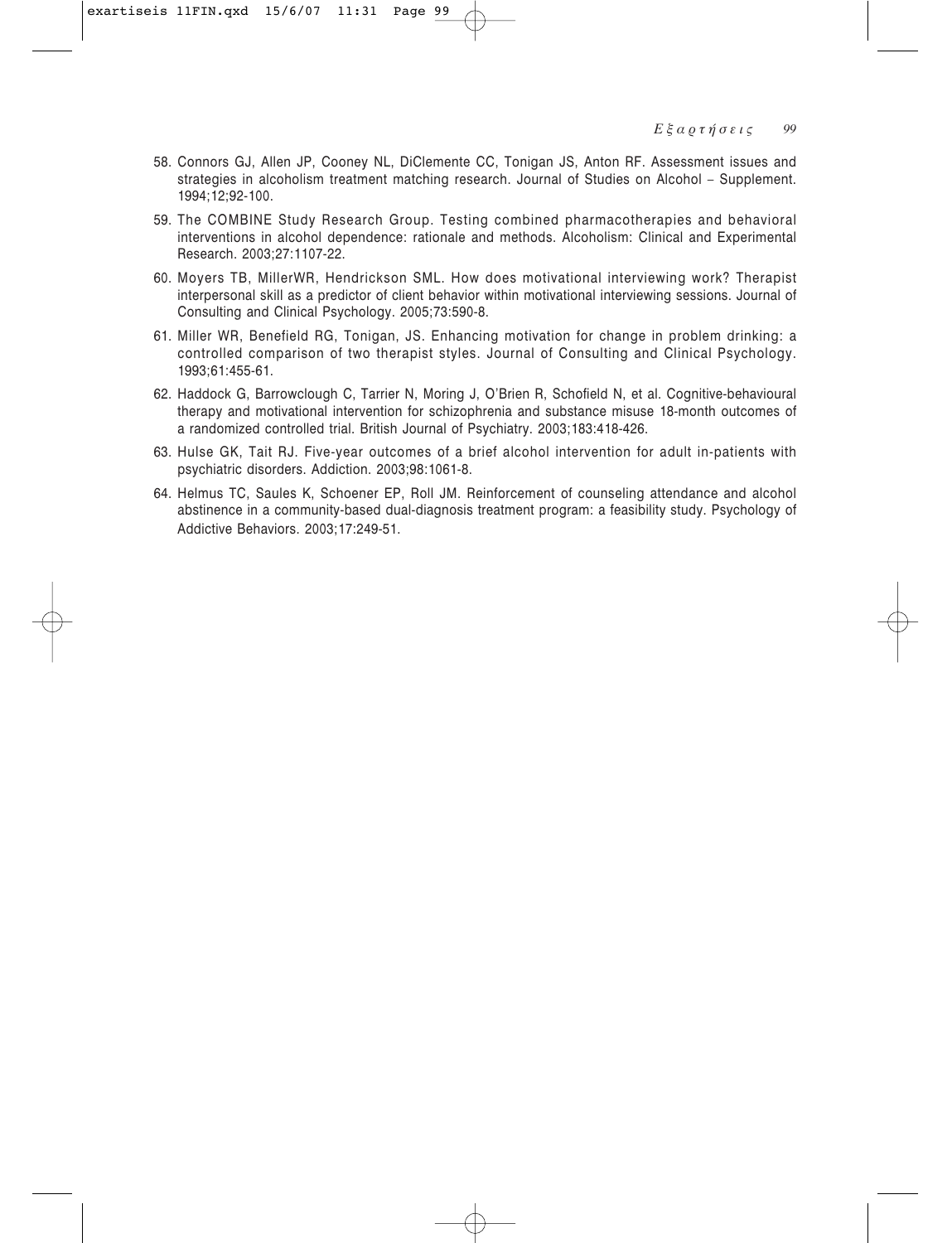$E$ ξαρτήσεις  $100\,$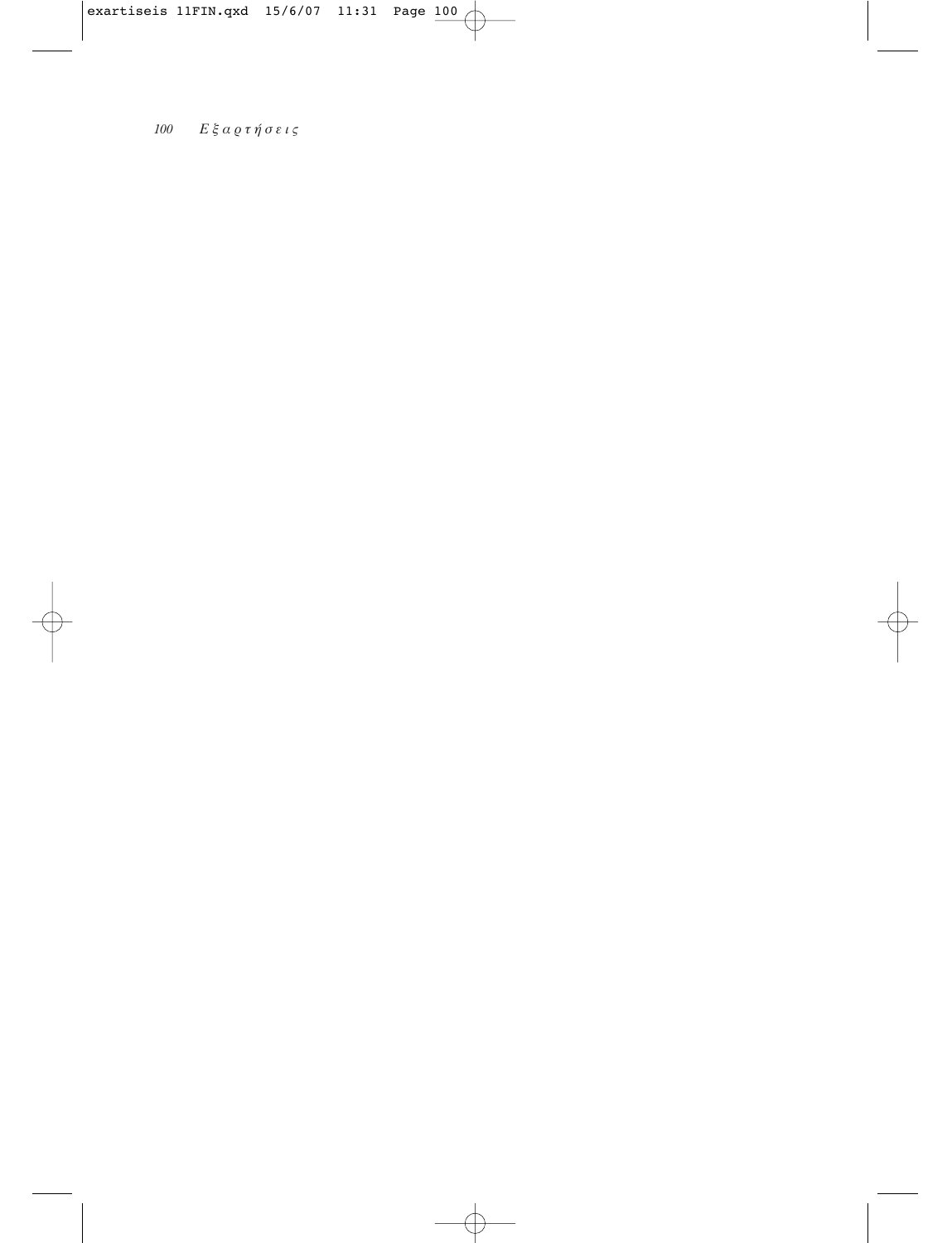$E \xi \alpha \varrho \tau \eta \sigma \varepsilon \iota$ ς 101

# ΠΕΡΙΛΗΨΕΙΣ ΑΡΘΡΩΝ<br>ABSTRACTS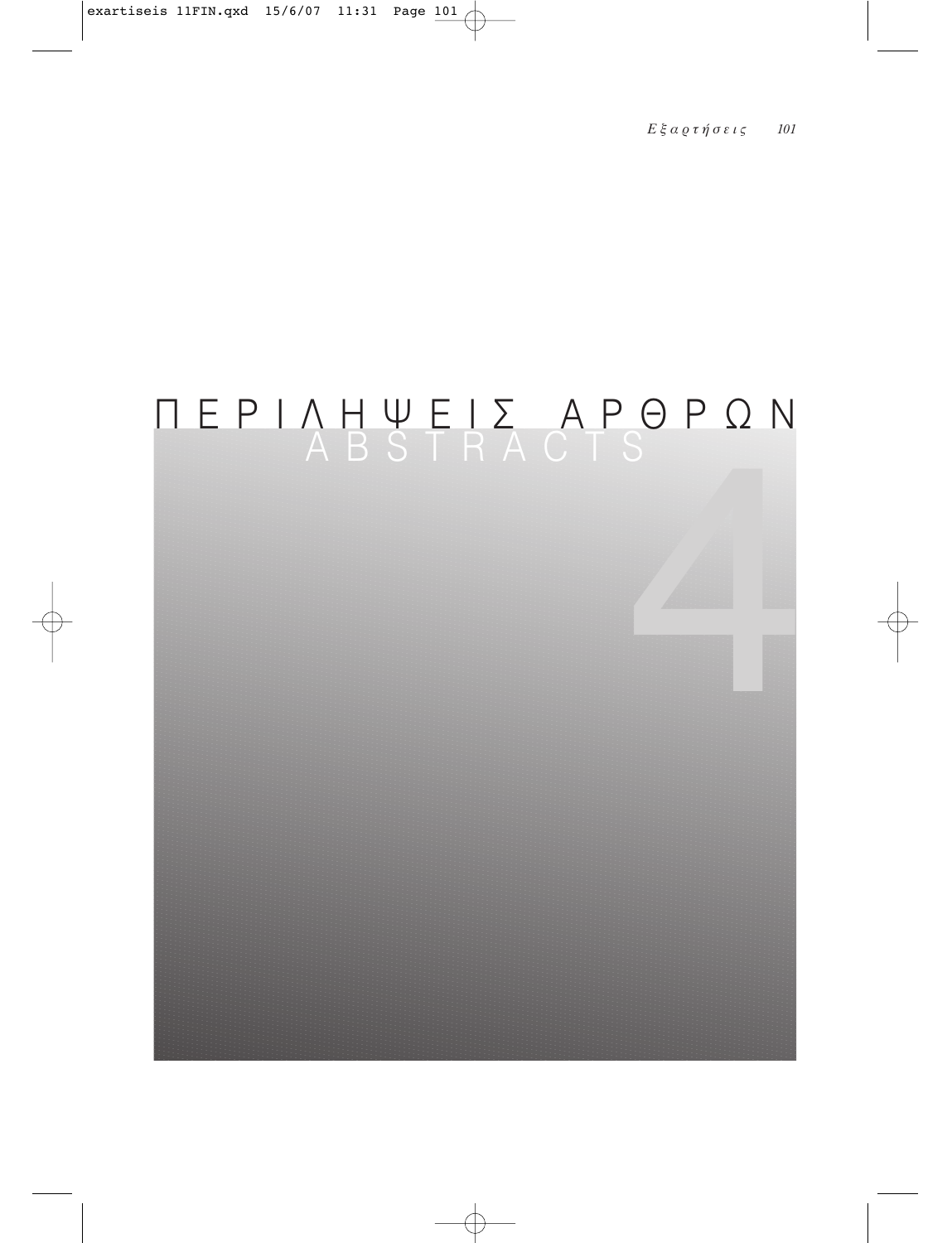**OEMATO A O FIA** 

# ANKOON - ALCOHOL

Οδήγηση υπό την επήρεια αλκοόλ και κανονισμοί για το αλκοόλ: Πότε θα μάθουν οι κυβερνήσεις:

Drink driving, and the regulates of drinking: when will governments learn? Ross Homel [o. 105]

Με πόσα ποτά αισθάνεσαι ότι μέθυσες; Τάσεις και παράγοντες πρόβλεψης της έννοιας της μέθης

How many drinks does it take you to feel drunk? Trends and predictors for subjective drunkenness

William C. Kerr, Thomas K. Greenfield and Lorraine T. Midanik [o. 107]

Μια ανάλυση χρονοσειράς της επίδρασης που έχει η μενάλη κατανάλωση αλκοόλ στους θανάτους από ανθρωποκτονίες και αυτοκτονίες στη Ρωσία για το χρονικό διάστημα 1956-2002

A time-series analysis of the impact of heavy drinking on homicide and suicide mortality in Russia, 1956-2002

William Alex Pridemore & Mitchell B. Chamlin [o. 108]

Η κατά κεφαλήν κατανάλωση αλκοόλ και η απουσία από την εργασία λόγω ασθένειας

Per capita alcohol consumption and sickness absence Thor Norström [o. 109]

## ΗΡΩΙΝΗ, ΚΑΝΝΑΒΗ ΚΑΙ ΑΛΛΕΣ ΟΥΣΙΕΣ- HEROIN, CANNABIS AND OTHER DRUGS

Η επιλεκτική προσοχή, σε ερεθίσματα που σχετίζονται με την ηρωίνη, προβλέπει την υποτροπή στη χρήση ηρωίνης μετά τη θεραπεία Attentional bias predicts heroin relapse following treatment Marlies A.E. Marissen, Ingmar H.A. Franken, Andrew J. Waters, Peter Blanken,

Wim van den Brink, Vincent M. Hendriks [o. 110]

Παράλληλη χρήση και επιλογή για τη σειρά χρήσης της κοκαΐνης και του αλκοόλ: Συμπεριφορικές διαφοροποιήσεις ανάμεσα στους χρήστες κοκαΐνης κρακ και κοκαΐνης σε σκόνη

Concurrent use and order of use of cocaine and alcohol: behavioural differences between users of crack cocaine and cocaine powder

Michael Gossop, Victoria Manning, Gayle Ridge [o. 111]

Τα διεγερτικά αποτελέσματα της MDMA 75mg και της μεθυλικής φαινυδάτης 20mg στην οδήγηση κατά την τοξίκωση και το στερητικό σύνδρομο Stimulant effects of MDMA 75mg and methylphenidate 20mg on actual driving during intoxication and withdrawal Ramaekers JG, Kuypers KPC, Samyn N [o. 112]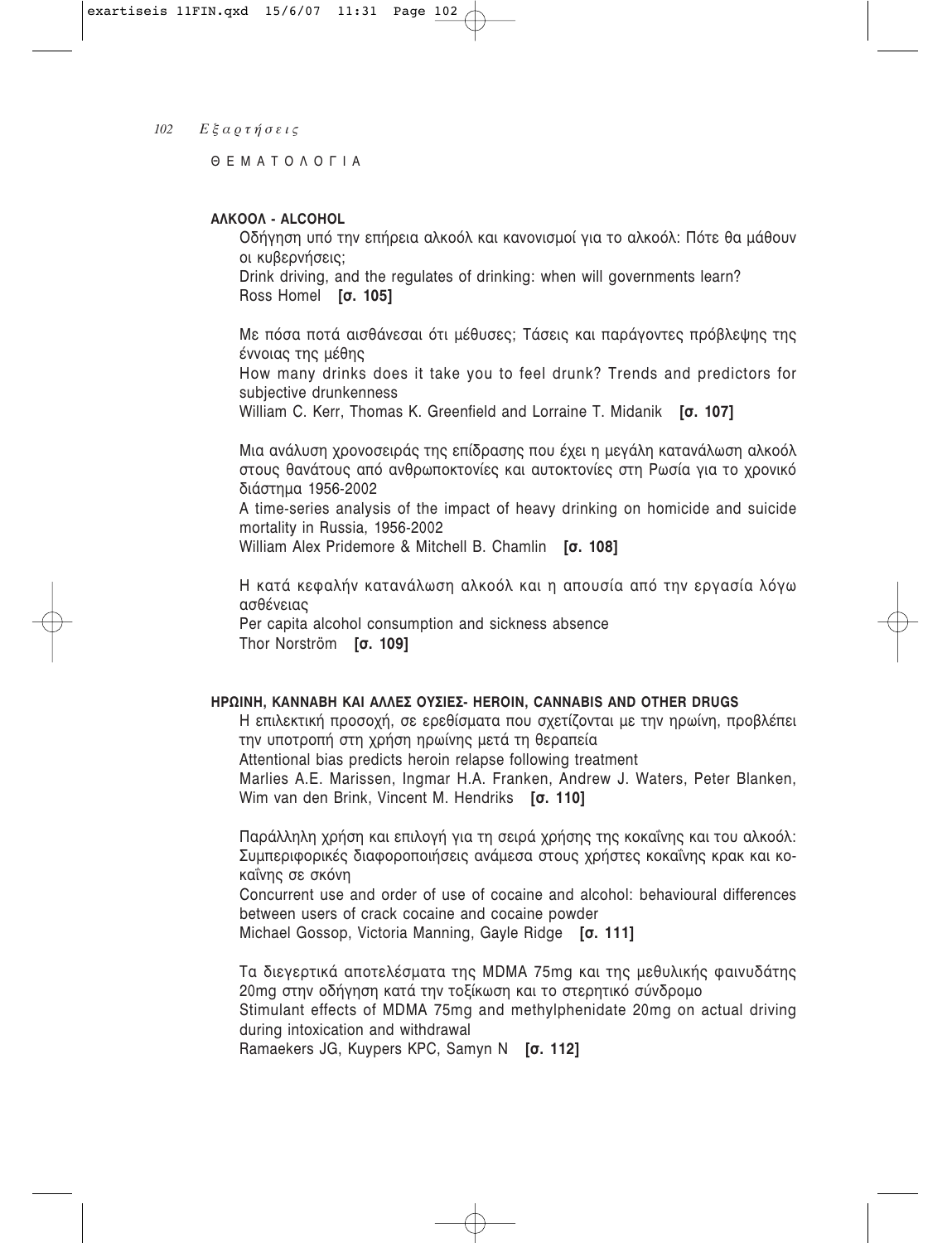exartiseis 11FIN.qxd 15/6/07 11:31 Page 103

> Μια ομαδική μελέτη προοπτικής για την υποκατάσταση χορηγούμενης ηρωίνης από το στόμα σε άτομα με σοβαρό πρόβλημα εξάρτησης από τα οπιοειδή

> A prospective cohort study on orally administered heroin substitution for severely addicted opioid users

> Ulrich Frick, Jürgen Rehm, Susanne Kovacic, Jeannine Ammann, Ambros Uchtenhagen [o. 113]

> Το κρακ στον Καναδά: Συγκρίνοντας χρήστες κρακ με άτομα που δεν κάνουν χρήση αυτής της ουσίας σε μια ομάδα από χρήστες παράνομων οπιούχων σε διαφορετικές πόλεις του Καναδά

> Crack across Canada: Comparing crack users and non-crack users in a Canadian multi-city cohort of illicit opioid users

> Benedikt Fischer, Jürgen Rehm, Jayadeep Patra, Kate Kalousek, Emma Haydon, Mark Tyndall, Nady El-Guebaly [o. 114]

> Συγκριτική μελέτη καρδιακής παθολογίας ανάμεσα σε θανάτους που οφείλονται στην τοξικότητα από κοκαΐνη, οπιοειδή αλλά και ανεξάρτητες από τα ναρκωτικά ουσίες

> Comparative cardiac pathology among deaths due to cocaine toxicity, opioid toxicity and non-drug related causes

Shane Darke, Sharlene Kaye & Johan Duflou [o. 115]

## ΚΑΠΝΟΣ - TOBACCO

Η έρευνα «ATTEMPT»: Μια πολυεθνική, διαχρονική μελέτη για τους παράγοντες πρόβλεψης, τα πρότυπα και τις συνέπειες στη διακοπή του καπνίσματος: Εισαγωγή και αξιολόγηση των μεθόδων συγκέντρωσης συμμετεχόντων και δεδομένων μέσω του διαδικτύου

The ATTEMPT cohort: A multinational longitudinal study of predictors, patterns, and consequences of smoking cessation: Introduction and evaluation of internet recruitment and data collection methods

Robert West, Alicia Gilsenan, Florence Coste, Xiaolei Zhou, Remi Brouard, James Nonnemaker, Sue Curry & Sean D Sullivan [o. 115]

Οι παρεμβάσεις διακοπής του καπνίσματος μπορούν να μειώσουν με επιτυχία το κάπνισμα στους μεγαλύτερους σε ηλικία ενήλικες

Cessation of smoking interventions can successfully reduce smoking in older adults

RJ Tait, GK. Hulse, A Waterreus, L Flicker, NT Lautenschlager, K Jamrozik, OP Almeida [o. 117]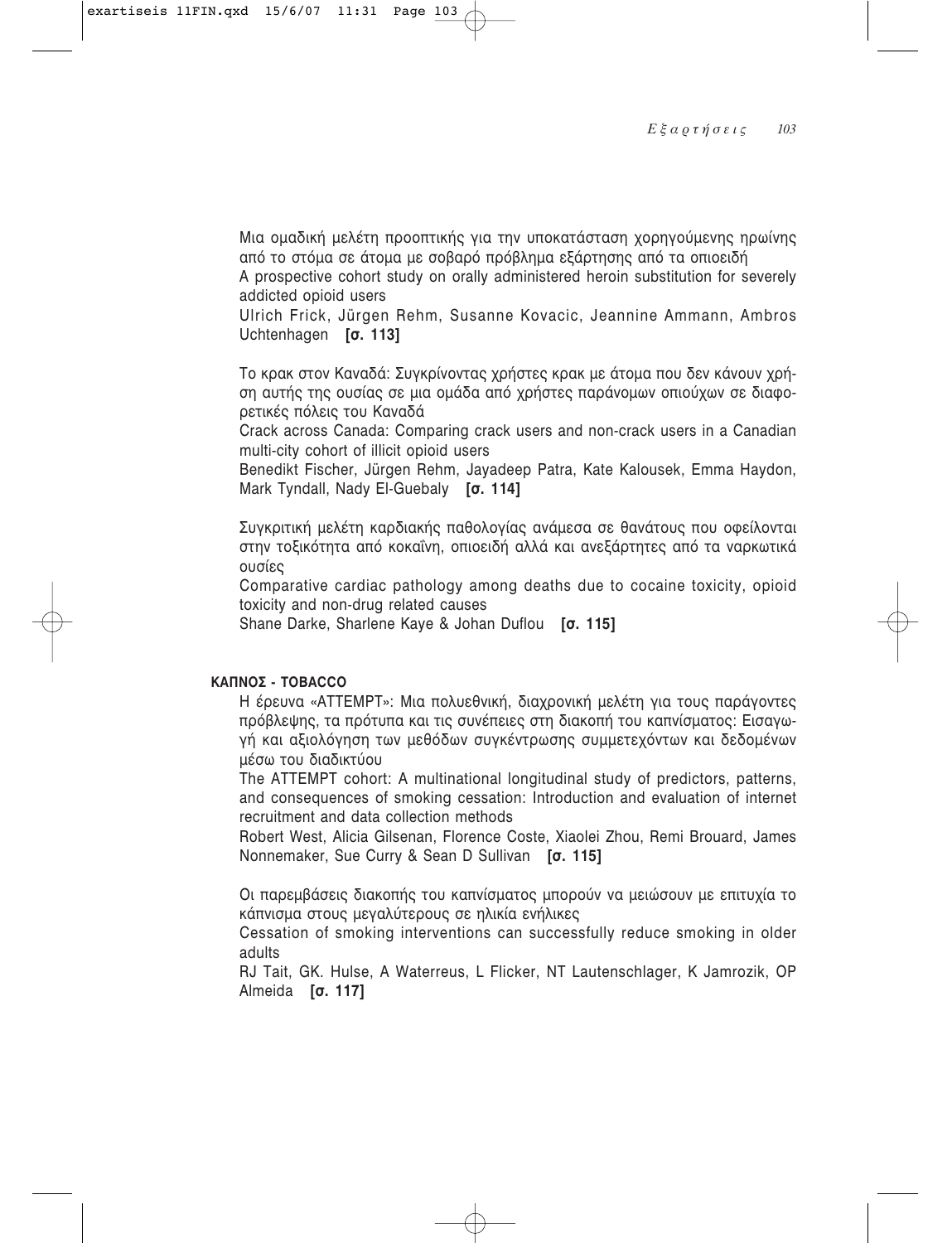# **AAAA GEMATA - OTHER ISSUES**

Η πολύμορφη κοιλιακή ταχυκαρδία σε σχέση με τη Μεθαδόνη στους εξαρτημένους από οπιοειδή ασθενείς

Methadone- associated Torsades de Pointes in opioid-dependent patients Dan Justo, Amir Gal-Oz, Yael Paran, Yelena Goldin, David Zeltser [o. 118]

Η επικράτηση ψυχωτικών συμπτωμάτων σε χρήστες μεθαμφεταμινών The prevalence of psychotic symptoms among methamphetamine users Rebecca McKetin, Jennifer McLaren, Dan Lubman, and Leanne Hides [o. 1191]

Περιστατικά και παράγοντες κινδύνου για την ορομετατροπή της Ηπατίτιδας C σε ενδοφλέβιους χρήστες στην Αυστραλία

Incidence and risk factors for hepatitis C seroconversion in injecting drug users in Australia

Maher Lisa, Jalaludin Bin, Chant Kerry G, Jayasuriya Rohan, Sladden Tim, Kaldor John M. Sargent Penny L. [o. 120]

Η χρήση αναβολικών στον αθλητισμό: Εκτίμηση για τον αριθμό των περιπτώσεων που υποκρύπτονται και η πιθανότητα χρήσης αναβολικών ανά άτομο Doping in fitness sports: Estimated number of unreported cases and individual probability of doping

Perikles Simon, Heiko Striegel, Fabian Aust, Klaus Dietz, Rolf Ulrich [o. 121]

Ενδοφλέβια χρήση και χρήση συριγγών, σε περιβάλλον κινδύνου για μόλυνση από τον ιό HIV, στα σωφρονιστικά ιδρύματα της Ρωσίας: Ποσοτική έρευνα

Drug injecting and syringe use in the HIV risk environment of Russian penitentiary institutions: Qualitative study

Anya Sarang, Tim Rhodes, Lucy Platt, Evgeniya Koshkina, Olga Mikhailova, Venyamin Volnov, Dmitri Blagovo, Andrei Rylkov [o. 122]

Συμβάλλει η παρέμβαση CARE-SHAKTI στη διατήρηση της περιορισμένης εξάπλωσης του ιού HIV στους ενδοφλέβιους χρήστες στην Ντάκα του Μπαγκλαντές; Could the CARE-SHAKTI intervention for injecting drug users be maintaining the low HIV prevalence in Dhaka, Bangladesh?

Anna Foss, Charlotte Watts, Peter Vickerman, Tasnim Azim, Lorna Guinness, Munir Ahmed, Andrea Rodericks and Smarajit Jana [o. 122]

Διατροφικές διαταραχές και κατάχρηση ουσιών στο γυναικείο πληθυσμό του Καναδά: Μια εθνική μελέτη

Eating Disorders and Substance Abuse in Canadian women: A National Study Piran & Gadalla [o. 123]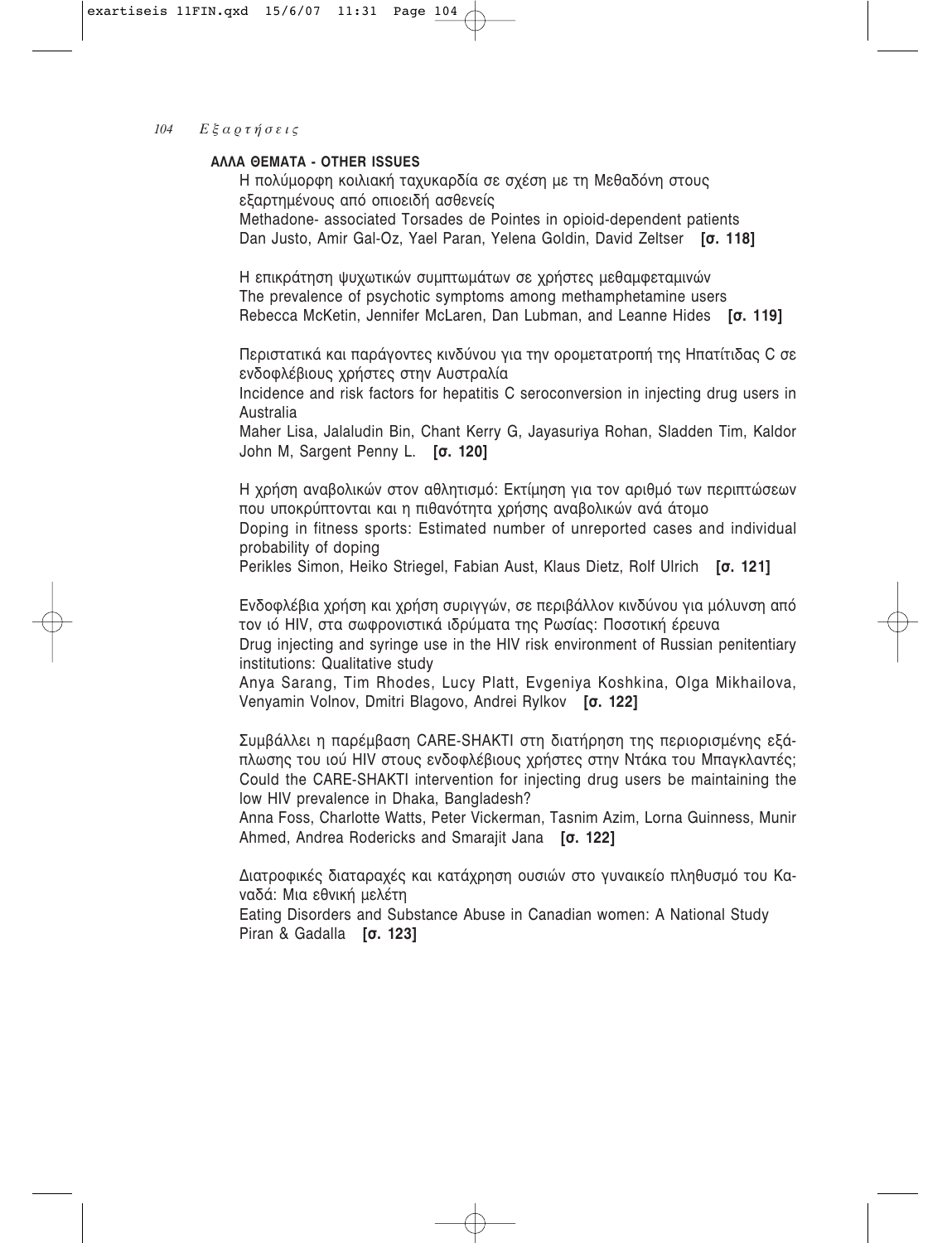# AAKOOA - ALCOHOL

Οδήγηση υπό την επήρεια αλκοόλ και κανονισμοί για το αλκοόλ: Πότε θα μάθουν οι κυβερνήσεις: ROSS HOMEL<sup>\*</sup>

Μετάφραση Μαρία Σταϊκοπούλου Translation Maria Staikopoulou

- Eίχα την αίσθηση της επανάληψης μιας εμπειρίας καθώς διάβαζα το άρθρο των Chikritzhs & Stockwell<sup>[1]</sup>, που παρουσιάζεται σε αυτό το τεύχος του περιοδικού Addiction. Σχεδόν πριν από 20 χρόνια έκανα μαζί με τον Paul Wilson από το Ινστιτούτο Εγκληματολογίας της Αυστραλίας, μια αξιολόγηση των στοιχείων αναφορικά με τον τρόπο μείωσης των τροχαίων ατυχημάτων με τη θέσπιση και επιβολή των νόμων<sup>12,31</sup> για λογαριασμό της Ομοσπονδιακής Υπηρεσίας για την Ασφάλεια των Δρόμων στην Αυστραλία. Η αξιολόγηση ήταν αναλυτική και διερευνούσε τα πρόσφατα μοντέλα αποτροπής των τροχαίων ατυχημάτων όπως επίσης και την αυξανόμενη βιβλιογραφία για τη σχέση μεταξύ της διαθεσιμότητας του αλκοόλ και των τροχαίων ατυχημάτων. Εκείνη την εποχή διέπρεπε η ερευνητική κοινότητα της Δυτικής Αυστραλίας και τα άρθρα του lan Smith ήταν από τα πιο ενδιαφέροντα.
- Σε μια από τις πρώτες μελέτες του, ο Smith<sup>[4]</sup> αξιολόγησε τα αποτελέσματα που είχε ο νόμος της 7ης Ιουλίου 1970, που νομιμοποίησε την πώληση και διάθεση αλκοόλ τις Κυριακές στην ευρύτερη περιοχή του Περθ, στα θανατηφόρα τροχαία και τους τραυματισμούς από τροχαία ατυχήματα. Ευτυχώς, για το πιλοτικό στάδιο της έρευνας, η πώληση και διάθεση αλκοόλ τις Κυριακές\*\* πραγματοποιούνταν και στην υπόλοιπη Δυτική Αυστραλία κατά τη διάρκεια της έρευνας (3 χρόνια πριν και μετά το νόμο). Τα ατυχήματα που συνέβαιναν τις υπόλοιπες 6 ημέρες της εβδομάδας χρησιμοποιούνταν επίσης ως ομάδα ελέγχου για παράγοντες όπως η πυκνότητα της κυκλοφορίας. Ο Smith συμπέρανε ότι τα αποτελέσματα της έρευνας ήταν σύμφωνα, αλλά δεν αποδείκνυαν, την υπόθεση ότι η καθιέρωση της πώλησης και της διάθεσης αλκοόλ τις Κυριακές στην περιοχή του Περθ είχε αρνητικά αποτελέσματα στην οδική ασφάλεια. Μια σειρά από μετέπειτα έρευνες που διεξήγαγε ο Smith με παρόμοια πειράματα μέσω παρατήρησης σε διάφορα μέρη της Αυστραλίας οδήγησαν στα ίδια συμπεράσματα αν και η προτίμησή του για τα απλά πριν-και-μετά τεστ χρησιμοποιώντας αναλύσεις χ<sup>2</sup> παρά μεθόδους χρονοσειράς που ελέγχουν καλύτερα την ιστορική και τυχαία μεταβλητότητα, περιόρισαν τον επιστημονικό αντίκτυπο των ευρημάτων του.
- Oι Chikritzhs & Stockwell<sup>[1]</sup> αναφέρουν τις έρευνες του Smith και τις επικρίνουν σωστά για τους μεθοδολογικούς τους περιορισμούς. Το άρθρο τους με την προσεκτική ανάλυση των κινδύνων για την εσωτερική εγκυρότητα με τη χρήση μεθόδων χρονοσειράς που

<sup>\*</sup> Key Centre for Ethics, Law, Justice and Governance, Mt Gravatt Campus, Griffith University, 170 Kessels Road, Nathan, QLD 41111 Australia Email: r.homel@griffith.edu.au

<sup>\*\*</sup> ΣτΜ. Μέχρι την ψήφιση του νόμου της 7ης Ιουλίου 1970, η πώληση και διάθεση αλκοόλ στην Auστραλία επιτρεπόταν μόνο Δευτέρα έως Σάββατο και ώρες 10:00-18:00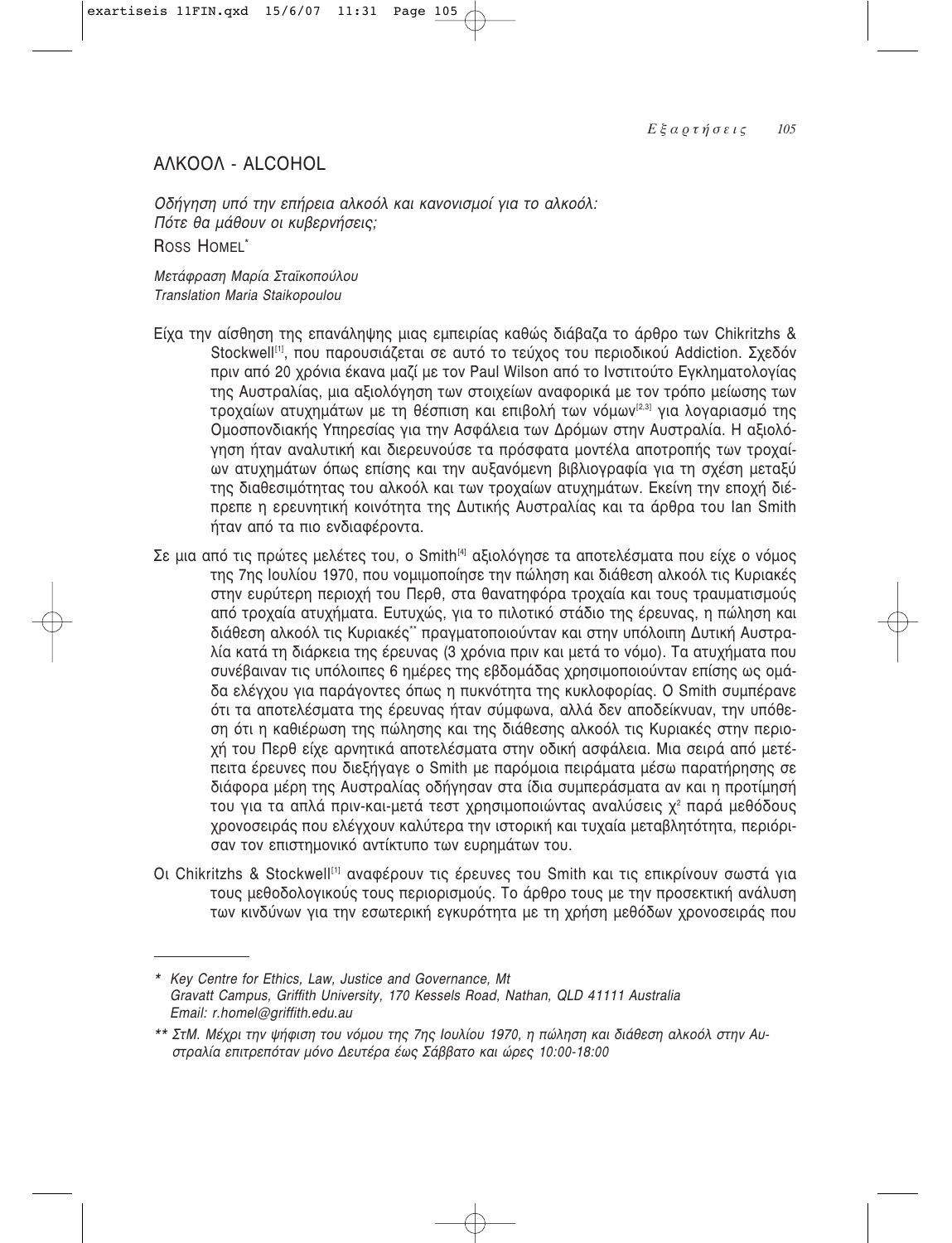περιλαμβάνουν στοιχεία από την αστυνομία σχετικά με το τελευταίο σημείο που ήπιαν οι οδηγοί, οι οποίοι ενεπλάκησαν σε κάποιο τροχαίο ατύχημα και την ξεχωριστή ανάλυση των στοιχείων από την αγορά οινοπνευματωδών ποτών από τα ξενοδοχεία, δείχνει σημαντική πρόοδο της δουλειάς του Smith και παρουσιάζεται, στις περισσότερες δημοσιευμένες μελέτες που αναφέρουν το θέμα της διαθεσιμότητας του αλκοόλ. Ωστόσο, πρέπει να σημειώσουμε ότι τα συμπεράσματα των Chikritzhs & Stockwell δεν διαφέρουν πολύ από τα συμπεράσματα του Smith.

- Η εμπιστοσύνη που έχουμε στα αποτελέσματα είναι τώρα μεγαλύτερη, ωστόσο το ουσιαστικό μήνυμα είναι το ίδιο: η απελευθέρωση της κατανάλωσης αλκοόλ που κέρδιζε έδαφος το τελευταίο τέταρτο του αιώνα στο όνομα της οικονομικής αποδοτικότητας και η ανταγωνιστική αγορά είχαν αρνητικά αποτελέσματα για τη δημόσια υγεία και ασφάλεια. Αυτό είναι ένα μήνυμα που οι περισσότεροι πολιτικοί δεν θέλουν να ακούσουν και όσοι έχουν εκπαιδευτεί στα οικονομικά και επιβάλλουν τους νόμους για τον ανταγωνισμό και την αποδοτικότητα δεν το πιστεύουν.
- Ένας από τους σύγχρονους συγγραφείς, ο Tim Stockwell<sup>[5]</sup>, συντόνισε και έγραψε το μεγαλύτερο μέρος μιας από τις μεγαλύτερες και πιο έγκυρες έρευνες του ρυθμιστικού πλαισίου για το αλκοόλ των τελευταίων χρόνων. Πιστεύω ότι ο Tim θα συμφωνούσε πως τη δεκαετία που ακολούθησε, τα περισσότερα από τα στοιχεία αυτής της έρευνας αγνοήθηκαν από τις αρμόδιες υπηρεσίες. Οι αρμόδιοι κατάφεραν να κρυφτούν, σε κάποιο βαθμό, πίσω από τους απόλυτα αιτιολογημένους περιορισμούς και προφυλάξεις βάσει των οποίων γράφονται όλα τα επιστημονικά άρθρα, αν και οι νέες έρευνες που παρουσιάζονται σε αυτό το άρθρο θα κάνουν δυσκολότερη τη διαδικασία στο μέλλον. Ωστόσο, αυτό δεν αποτελεί την ουσία του προβλήματος. Το πραγματικό πρόβλημα είναι ότι δεν έχουμε ένα κοινό θεωρητικό πλαίσιο για το διάλογο.
- <u>Ίσως, η μεγαλύτερη ανάγκη για περαιτέρω έρευνα έχει σχεδιαστεί με στόχο τη δημιουργία</u> αυτού του πιο συνεκτικού θεωρητικού πλαισίου, που αφορά την ανάλυση των ρυθμιστικών διαδικασιών, συμπεριλαμβάνοντας σαφείς συνδέσεις με την αυξανόμενη βιβλιογραφία για τη ρύθμιση του εμπορίου. Συγκεκριμένα, η γνωστή αντιπαράθεση μεταξύ των υποστηρικτών της απελευθέρωσης στο όνομα της οικονομικής αποδοτικότητας και των υποστηρικτών της εκ νέου ρύθμισης για το κοινό συμφέρον, που αποτελεί θέμα στο βιβλίο του Stockwell και σε πολλές άλλες μελέτες, πρέπει να εξεταστεί υπό το πρίσμα εννοιών όπως η θεμελιώδης προσέγγιση του Shearing. Από αυτήν την άποψη δεν υπάρχει διαφυγή από την αναγκαιότητα για ρύθμιση, αλλά ο «ρυθμιστικός χώρος» ως σύνολο θα πρέπει να αποτελέσει το κύριο θέμα της πολιτικής. Το κράτος δεν είναι ο βασικός παίκτης σε αυτήν την προσέγγιση, αλλά μοιράζεται το χώρο με πολλά ρυθμιστικά συστήματα που λειτουργούν ταυτόχρονα. Οι βασικοί παράγοντες είναι ο ιδιωτικός τομέας και οι ομάδες δημόσιου συμφέροντος [7] όπου ή κάθε μία πλευρά κατέχει κάποιο είδος νομιμότητας και νομικής υπόστασης. Το πιο σημαντικό από όλα είναι ότι η θεμελιώδης προσέγγιση της ρύθμισης αποτελεί ξεκάθαρα μια δημιουργική δραστηριότητα που προωθεί ορισμένα αποτελέσματα, αντί να επικεντρώνεται στη συμμόρφωση με τους κανονισμούς και φαίνεται ότι παρεμβαίνει με τις παραγωγικές δυνάμεις της αγοράς, χαρακτηριστικό γνώρισμα του νομικίστικου ή του μοντέλου ελέγχου που ακόμα κυριαρχεί στον τομέα του αλκοόλ.
- Ποια αποτελέσματα θα επιθυμούσαν όλοι οι παίκτες που ρυθμίζουν το παιχνίδι του αλκοόλ: Σίγουρα το πιο βασικό είναι η προσέγγιση του κοινού, ότι όλοι πρέπει να περνούν κα-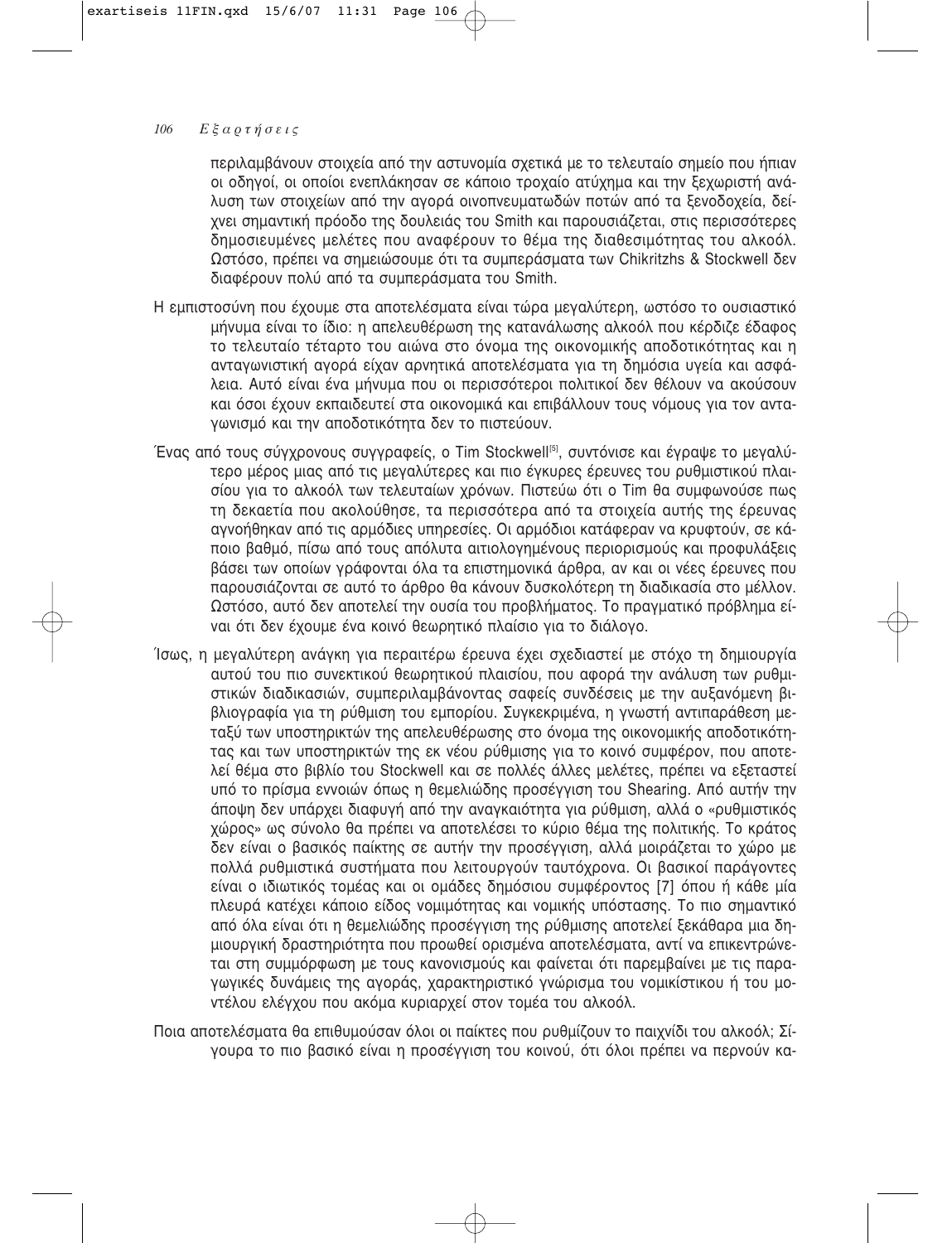λά, το προϊόν είναι η διασκέδαση. Ένα άλλο βασικό αποτέλεσμα θα είναι το κέρδος, που αποτελεί την προσέγγιση της βιομηχανίας, και ολοένα και περισσότερο της κυβέρνησης. Τέλος, ένα αποτέλεσμα με το οποίο όλοι θα συμφωνήσουν, θεωρητικά, είναι ότι κανένας δεν πρέπει να τραυματιστεί, κάτι που αποτελεί βασικό στοιχείο προσέγγισης της δημόσιας υγείας. Το πρόβλημα είναι η δημιουργία ενός συστήματος ρύθμισης που να επιτυγχάνει και τα τρία αποτελέσματα και έτσι να συνεισφέρει στην παραγωγικότητα και στην υγεία της χώρας.

Το άρθρο των Chikritzhs & Stockwell [1], με το να αναφέρει πειστικά στοιχεία για τις συνέπειες στη δημόσια υγεία από την αυξημένη διαθεσιμότητα του αλκοόλ μπορεί να συνεισφέρει σημαντικά σε αυτό το στόχο.

## Παραπομπές

exartiseis 11FIN.qxd

 $15/6/07$ 

 $11:31$ 

Page 107

- 1. Chikritzhs T., Stockwell T. The impact of later trading hours for hotels on levels of impaired driver road crashes and driver breath alcohol levels. Addiction 2006; 101: 1254-1264.
- 2. Homel R., Wilson P. Death and injury on the road: Critical issues for legislative action and law enforcement. Canberra: Australian Institute of Criminology; 1987.
- 3. Homel R., Wilson P. Law and road safety: strategies for modifying the social environment, with particular reference to alcohol control policies. Aust NZ J Criminol 1988; 21: 104-16.
- 4. Smith D.I. Before and after comparisons of the introduction of Sunday sessions in the Perth Metropolitan Area from the viewpoint of traffic safety. Perth, Western Australia; Research and Statistics Division, Road Traffic Authority; 1976.
- 5. Stockwell T., editor. An examination of the appropriateness and Efficacy of Liguor-Licensing Laws Across Australia. Canberra: Australian Government Publishing Service; 1994.
- 6. Shearing C. a constitutive conception of regulation. In: Grabosky P., Braithwaite J., editors. Business regulation and Australia's future. Canberra: Australian Institute of Criminology; 1993, p. 67-80.
- 7. Ayres I., Braithwaite J. Responsive Regulation: Transcending the Deregulation Debate. New York: Oxford University Press; 1992.

"Drink driving, and the regulates of drinking: when will governments learn?" Addiction, Vol. 101, No 9, September 2006

Με πόσα ποτά αισθάνεσαι ότι μέθυσες; Τάσεις και παράγοντες πρόβλεψης της έννοιας της μέθης

WILLIAM C. KERR, THOMAS K. GREENFIELD AND LORRAINE T. MIDANIK

Μετάφραση Γεωργία Χριστοφίλη Translation Georgia Christofili

Στόχοι: Στόχος της παρούσας μελέτης είναι να περιγράψει και να υποδείξει τις πηγές της διαφορετικής ερμηνείας αλλά και τις τάσεις που επικρατούν σχετικά με την έννοια της μέθης.

Σχεδιασμός: Ανάλυση των τάσεων σε τρεις συγχρονικές μελέτες.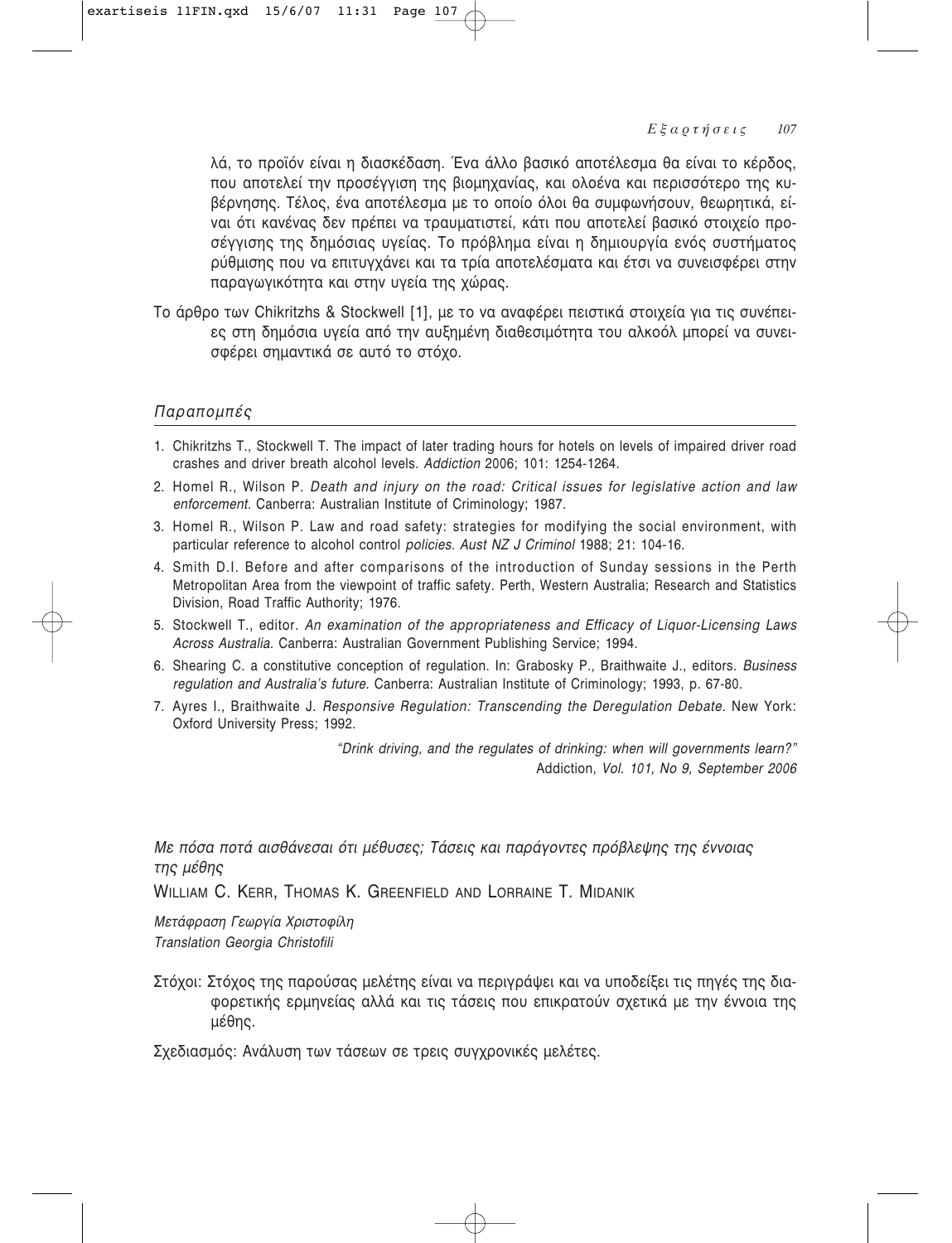Χώρος: Γενικός πληθυσμός στις Ηνωμένες Πολιτείες.

- Συμμετέχοντες: Όσοι ανέφεραν ότι είχαν μεθύσει τον προηγούμενο χρόνο, στις Εθνικές Έρευ-VEC VID ΤΟ Αλκοόλ το 1979, το 1995 και το 2000.
- Μετρήσεις: Ο αριθμός των ποτών σύμφωνα με τον οποίο το άτομο εκτιμούσε ότι είχε μεθύσει (εξαρτημένη μεταβλητή), μετρήσεις της κατανάλωσης αλκοόλ τον περασμένο χρόνο, ποτό προτίμησης, όριο περιεκτικότητας του αίματος σε αλκοόλ ανά πολιτεία και δημογραφικά χαρακτηριστικά.
- Ευρήματα: Η μέση αναφερθείσα ποσότητα κατανάλωσης αλκοόλ μέχρι την εκτίμηση της μέθης είχε μεγάλη απόκλιση από έρευνα σε έρευνα, ενώ ήταν σημαντικά χαμηλότερη για τις γυναίκες. Επίσης, σημαντικές διαφοροποιήσεις εντοπίστηκαν και μέσα στις ίδιες έρευνες, κάτι που εξηγήθηκε ως ένα βαθμό από τις διαθέσιμες μεταβλητές. Η ποσότητα του αλκοόλ και η σοβαρή κατανάλωση αλκοόλ εμφάνισαν θετική συσχέτιση με τον αριθμό των ποτών μέχρι να εκτιμηθεί η κατάσταση μέθης. Οι καλές ακαδημαϊκές επιδόσεις, όπως επίσης η κατανάλωση κρασιού, η προχωρημένη ηλικία, η αφροαμερικάνικη καταγωγή και η περίσταση μέθης συχνότερα από μια φορά το μήνα εμφάνισαν αρνητική συσχέτιση. Η διαβίωση σε μια πολιτεία, όπου το όριο περιεκτικότητας του αίματος σε αλκοόλ κατ' άτομο ήταν 0,08%, εμφάνισε αρνητική συσχέτιση για τους άνδρες.
- Συμπεράσματα: Μια σημαντική μεταβολή προς τα κάτω, όσον αφορά την έννοια της μέθης, σημειώθηκε στις Ηνωμένες Πολιτείες ανάμεσα στο 1979 και το 2000. Αυτό μπορεί να εξηγηθεί, εν μέρει, από τη βελτίωση των ακαδημαϊκών επιτευγμάτων, την ωρίμανση του πληθυσμού, την απόκλιση της κατά κεφαλήν κατανάλωσης αλκοόλ και τις αλλαγές τις πολιτικής για το αλκοόλ προς ένα χαμηλότερο όριο στην περιεκτικότητα του αίματος σε αλκοόλ κατά την οδήγηση σε συνδυασμό με αυστηρότερες ποινές, επιβολή και ενημέρωση.

Λέξεις κλειδιά: μέθη, τάσεις, Quantile Regession, χρήση αλκοόλ, οδήγηση σε κατάσταση μέθης

*"How many drinks does it take you to feel drunk? Trends and predictors for subjective drunkenness"* Addiction *Vol. 101, No 10, October 2006*

*Μια ανάλυση χρονοσειράς της επίδρασης που έχει η μεγάλη κατανάλωση αλκοόλ* στους θανάτους από ανθρωποκτονίες και αυτοκτονίες στη Ρωσία για το χρονικό διάστημα *1956-2002*

WILLIAM ALEX PRIDEMORE & MITCHELL B. CHAMLIN

*Μετάφραση Μαρία Σταϊκοπούλου Translation Maria Staikopoulou*

Στόχος: Η μελέτη της επίδρασης που έχει η μεγάλη κατανάλωση αλκοόλ στους θανάτους από ανθρωποκτονίες και αυτοκτονίες στη Ρωσία για το χρονικό διάστημα 1956-2002.

Μετρήσεις και Σχεδιασμός: Η θνησιμότητα που σχετίζεται με το αλκοόλ χρησιμοποιήθηκε ως δείκτης της μεγάλης κατανάλωσης αλκοόλ. Χρησιμοποιήσαμε τεχνικές ανάλυσης χρονοσειράς ARIMA, για να διαμορφώσουμε συνολικούς και ανάλογα με το φύλο συσχετισμούς για το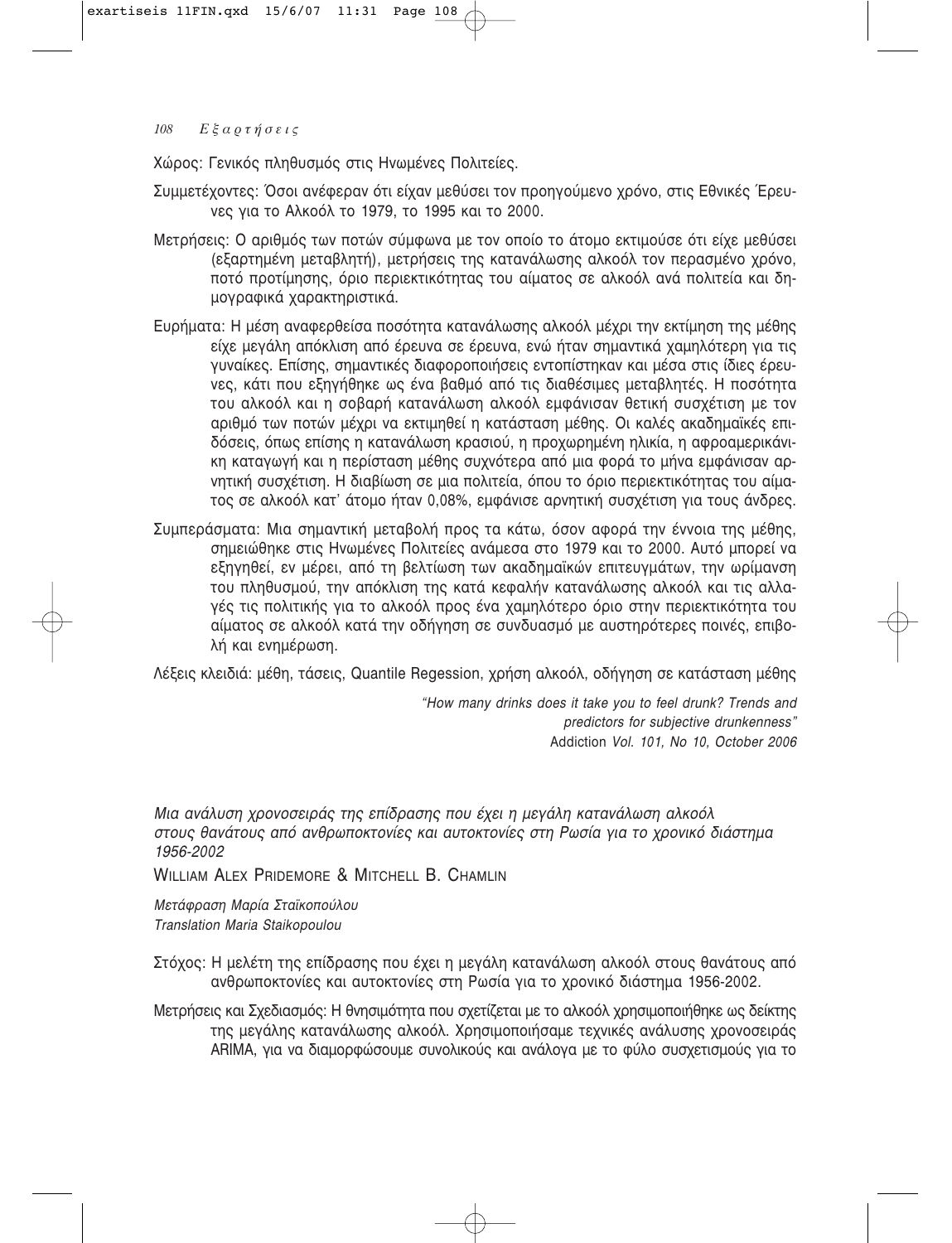αλκοόλ και τις ανθρωποκτονίες και για το αλκοόλ και τις αυτοκτονίες στο γενικό πληθυσμό.

Ευρήματα: Βρήκαμε ότι υπάρχει μια θετική και σημαντική σχέση τόσο μεταξύ του αλκοόλ και των ανθρωποκτονιών όσο και μεταξύ του αλκοόλ και των αυτοκτονιών. Ωστόσο, στις μεταβλητές αυτές δεν παρατηρήθηκε κάποια αυτοσυσχέτιση. Αυτά τα αποτελέσματα ίσχυαν για τους συνολικούς αλλά και τους συσχετισμούς ανάλογα με το φύλο.

11:31 Page 109

Συμπέρασμα: Τα αποτελέσματα προσέφεραν συγκλίνουσα εγκυρότητα της σχέσης αλκοόλ-αυτοκτονιών στη Ρωσία με τα αποτελέσματα του Nemtsov<sup>[1]</sup> και της σχέσης αλκοόλ-ανθρωποκτονιών που βρέθηκαν σε συγχρονικές αναλύσεις στη Ρωσία. Τα επίπεδα κατανάλωσης αλκοόλ, των ανθρωποκτονιών και των αυτοκτονιών στη Ρωσία είναι από τα υψηλότερα στον κόσμο και τα περισσότερα στοιχεία για τα αρνητικά αποτελέσματα της κατανάλωσης, στον κοινωνικό ιστό της χώρας, αποκαλύπτουν την ανάγκη για παρέμβαση σε πολλαπλά επίπεδα.

Λέξεις κλειδιά: αλκοόλ, μεγάλη κατανάλωση αλκοόλ, ανθρωποκτονίες, αυτοκτονίες, Ρωσία

"A time-series analysis of the impact of heavy drinking on homicide and suicide mortality in Russia, 1956-2002" Addiction, Vol. 101, No 12, December 2006

Η κατά κεφαλήν κατανάλωση αλκοόλ και η απουσία από την εργασία λόγω ασθένειας **THOR NORSTRÖM** 

Μετάφραση Αλεξάνδρα Τζάλα **Translation Alexandra Tzala** 

exartiseis 11FIN.qxd 15/6/07

- Στόχος: Σκοπός της μελέτης αυτής ήταν ο προσδιορισμός της σχέσης μεταξύ της κατανάλωσης αλκοόλ και της απουσίας από την εργασία λόγω ασθένειας στη Σουηδία.
- Δεδομένα και μέθοδοι: Χρησιμοποιήθηκαν δυο δείκτες για την απουσία από την εργασία, ο ένας βασίζεται σε στοιχεία για την ασθένεια από τους ασφαλιστικούς φορείς και ο άλλος σε δεδομένα ερευνών που έγιναν στο εργατικό δυναμικό. Η κατανάλωση αλκοόλ μετρήθηκε από τις πωλήσεις καθαρού αλκοόλ ανά κάτοικο άνω των 15 ετών. Συμπεριλήφθηκαν δυο μακροοικονομικοί δείκτες ως ελεγχόμενες μεταβλητές: η ανεργία και οι καθαρές μισθολογικές αποδοχές, αφού οι αλλαγές στην οικονομία μπορεί να επηρεάσουν την κατανάλωση αλκοόλ, καθώς και την απουσία από την εργασία λόγω ασθένειας. Η μελέτη πραγματοποιήθηκε μεταξύ 1935-2002. Η ανάλυση των δεδομένων έγινε με τη μέθοδο Box-Jenkins για αναλύσεις χρονοσειράς.
- Ευρήματα: Η αύξηση ανά λίτρο στη συνολική κατανάλωση αλκοόλ σχετίστηκε με 13% αύξηση των απουσιών σε ποσοστό 13% από την εργασία λόγω ασθένειας στους άνδρες (p<0.05). Η σχέση αυτή δεν ήταν στατιστικά σημαντική για τις γυναίκες.
- Συμπεράσματα: Προηγούμενες έρευνες έδειξαν ότι η συνολική κατανάλωση αλκοόλ σχετίζεται με ένα μεγάλο αριθμό δεικτών βλάβης, όπως η κίρρωση του ήπατος και η θνησιμότητα λόγω ατυχήματος. Τα παρόντα ευρήματα προσθέτουν έναν ακόμη δείκτη στη λίστα.

"Per capita alcohol consumption and sickness absence" Addiction, Vol. 101, No. 10, October 2006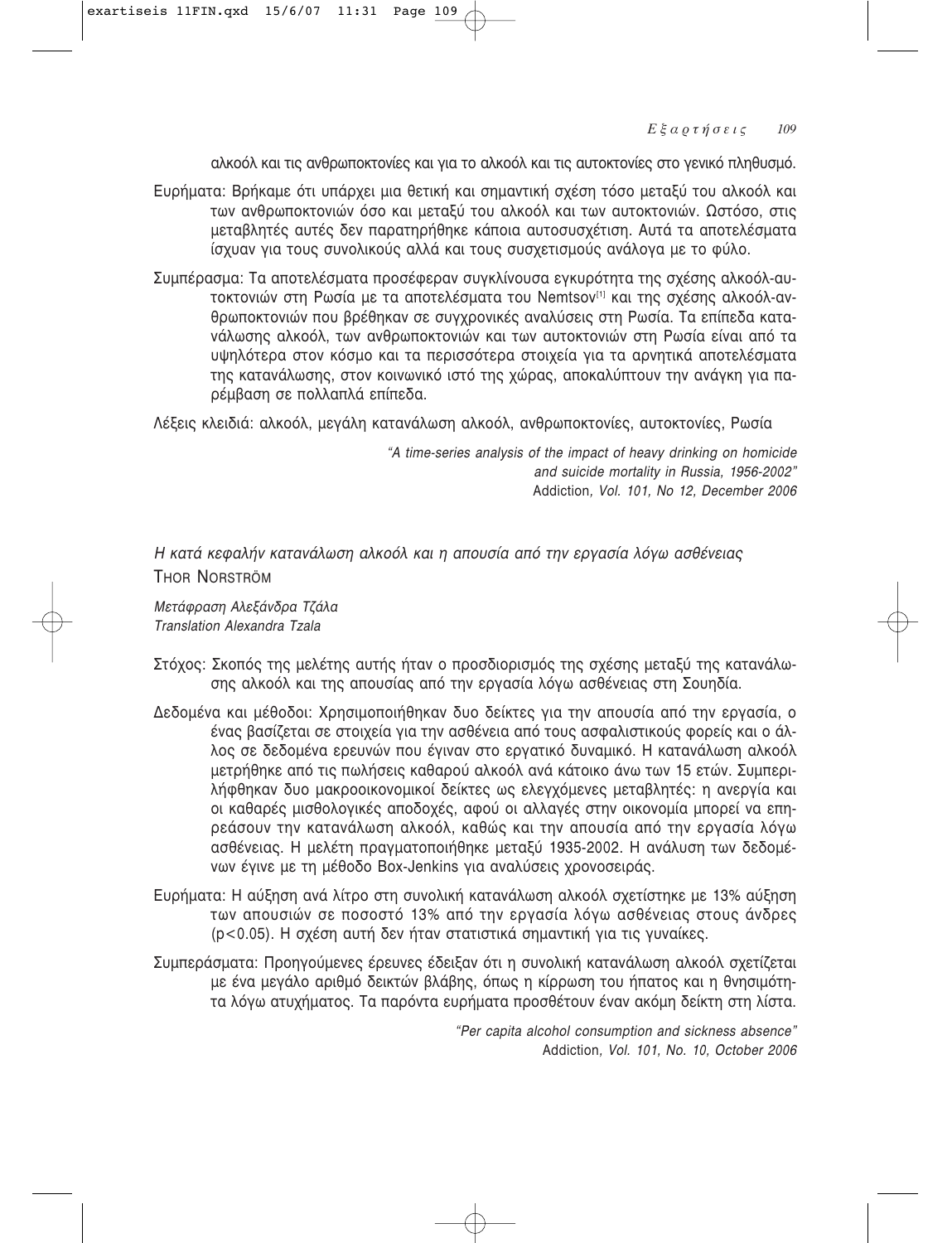# ΗΡΩΙΝΗ, ΚΑΝΝΑΒΗ ΚΑΙ ΑΛΛΕΣ ΟΥΣΙΕΣ -HEROIN, CANNABIS AND OTHER DRUGS

Η επιλεκτική προσοχή, σε ερεθίσματα που σχετίζονται με την ηρωίνη, προβλέπει την **υποτροπή στη χρήση ηρωίνης μετά τη θεραπεία** 

MARLIES A.E. MARISSEN, INGMAR H.A. FRANKEN, ANDREW J. WATERS, PETER BLANKEN, WIM VAN DEN BRINK, VINCENT M. HENDRIKS

 $M$ ετάφραση Αλεξάνδρα Τζάλα *Translation Alexandra Tzala*

- Στόχοι: Προηγούμενες μελέτες έδειξαν ότι, τα άτομα με εξάρτηση από την ηρωίνη, που απέχουν από τη χρήση, παρουσιάζουν επιλεκτική προσοχή σε ερεθίσματα που σχετίζονται με την ηρωίνη. Έχει αναφερθεί ότι η επιλεκτική προσοχή μπορεί να εκφράζει τη ροπή προς την υποτροπή χρήσης ουσιών. Στην παρούσα μελέτη, εξετάστηκε η αξία που έχει η πρόγνωση της επιλεκτικής προσοχής σε ερεθίσματα που σχετίζονται με την ηρωίνη, πριν από τη θεραπεία, για την υποτροπή σε έναν πληθυσμό από άτομα εξαρτημένα από την ηρωίνη που απέχουν από τη χρήση. Στη συνέχεια, εξετάστηκε η επίδραση της Θεραπείας Έκθεσης στα Ερεθίσματα (CET) στην επιλεκτική προσοχή.
- Σχεδιασμός: Οι συμμετέχοντες τοποθετήθηκαν τυχαία, για να παρακολουθήσουν εννιά συνεδρίες Θεραπείας Έκθεσης στο Ερέθισμα ή εικονικής ψυχοθεραπείας.
- Χώρος: Ένα θεραπευτικό πλαίσιο διαμονής για την κατάχρηση ουσιών.

Συμμετέχοντες: Άτομα με εξάρτηση από την ηρωίνη που απέχουν από τη χρήση.

- Μετρήσεις: Οι συμμετέχοντες πραγματοποίησαν το Τεστ του "Stroop" για τα συναισθήματα πριν και μετά την ολοκλήρωση της θεραπείας τους.
- Ευρήματα: Η επιλεκτική προσοχή πριν από τη θεραπεία προέβλεψε την υποτροπή στους τρεις μήνες της συνεχιζόμενης έρευνας μετά τη θεραπεία, ακόμα και μετά τον έλεγχο όσων αναφέρθηκαν από τους συμμετέχοντες για έντονη επιθυμία χρήσης κατά τη δοκιμαστική συνεδρία. Επιπλέον, η επιλεκτική προσοχή μειώθηκε και στις δυο ομάδες μετά τη θεραπεία, ανεξάρτητα από τις συνθήκες της θεραπείας.
- Συμπεράσματα: Η επιλεκτική προσοχή μπορεί να αποτελέσει σημαντικό στοιχείο της εξάρτησης από ουσίες, καθώς είναι παράγοντας πρόβλεψης για την υποτροπή σε οπιούχα. Ωστόσο, η Θεραπεία της Έκθεσης στο Ερέθισμα δεν μειώνει την επιλεκτική προσοχή.

Λέξεις κλειδιά: εξάρτηση, επιλεκτική προσοχή, ηρωίνη, υποτροπή, το Τεστ του "Stroop"

*"Attentional bias predicts heroin relapse following treatment"* Addiction*, Vol. 101, No. 9, September 2006*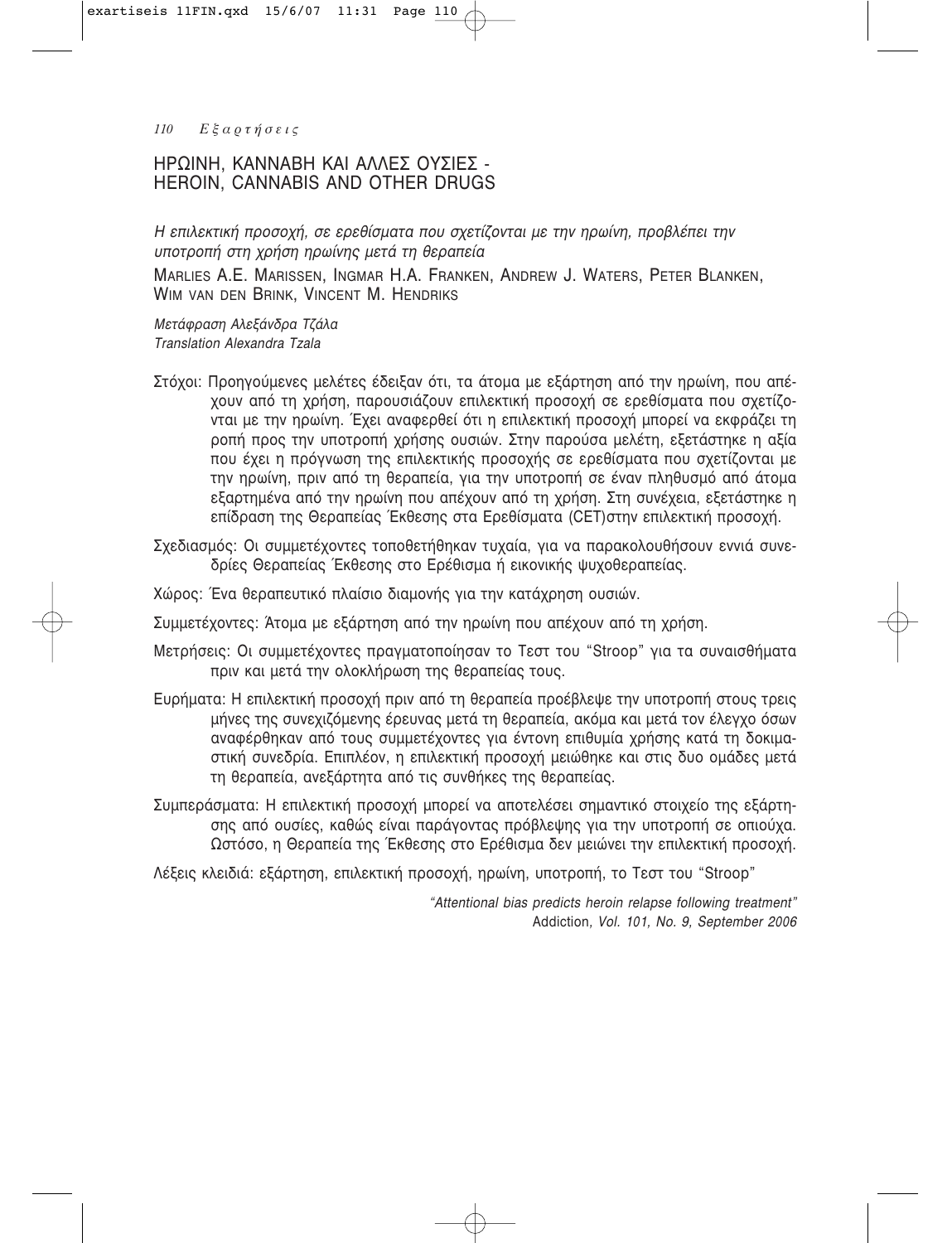exartiseis  $11$ FIN.qxd  $15/6/07$  11:31 Page

*Παράλληλη χρήση και επιλογή για τη σειρά χρήσης της κοκαΐνης και του αλκοόλ:* συμπεριφορικές διαφοροποιήσεις ανάμεσα στους χρήστες κοκαΐνης κρακ και κοκαΐνης σε *ÛÎfiÓË*

MICHAEL GOSSOP, VICTORIA MANNING, GAYLE RIDGE

*Μετάφραση Γεωργία Χριστοφίλη Translation Georgia Christofili*

- Στόχοι: Η μελέτη διερευνά τους τρόπους χρήσης κοκαΐνης και αλκοόλ, όταν οι ουσίες χρησιμοποιούνταν ξεχωριστά, τη σειρά χρήσης αλκοόλ και κοκαΐνης, όταν οι δυο ουσίες λαμβάνονταν παράλληλα και την τροποποίηση των δόσεων, όταν οι δυο ουσίες λαμβάνονταν παράλληλα. Ακόμη, διερευνά σε βάθος τις διαφορές στη συνδυαστική χρήση των δύο ουσιών των χρηστών κοκαΐνης σε σκόνη και κοκαΐνης κρακ.
- Σχεδιασμός: Τα κριτήρια για συμμετοχή στη μελέτη ήταν η χρήση αλκοόλ και κοκαΐνης (τις τελευταίες 30 ημέρες). Οι συμμετέχοντες στη μελέτη (n=102) εντοπίστηκαν τόσο μέσα από κλινικές όσο και εκτός. Τα στοιχεία συγκεντρώθηκαν με ατομικές συνεντεύξεις.
- Ευρήματα: Οι χρήστες κοκαΐνης σε σκόνη και κοκαΐνης κρακ δήλωσαν διαφορετικούς τρόπους συνδυασμού της χρήσης κοκαΐνης και αλκοόλ. Οι χρήστες κοκαΐνης σε σκόνη είχαν την τάση να λαμβάνουν αυξημένες δόσεις τόσο αλκοόλ όσο και κοκαΐνης, όταν έκαναν συνδυασμό των ουσιών. Κατά τη διάρκεια επεισοδίων μεγάλης δόσης οι χρήστες κρακ έκαναν χρήση μικρότερων ποσοτήτων αλκοόλ από ό,τι συνήθως. Οι χρήστες κοκαΐνης σε σκόνη έκαναν συνήθως παράλληλα χρήση κοκαΐνης και αλκοόλ, ενώ οι χρήστες κοκαΐνης κρακ έκαναν συνήθως χρήση αλκοόλ μετά τη χρήση κρακ.
- Συμπεράσματα: Οι παρατηρηθείσες διαφορές δεν μπορούν να κατανοηθούν πλήρως, ωστόσο, είναι πιθανόν να επηρεάζονται από τις ποικίλες επιδράσεις, λόγω του διαφορετικού τρόπου χρήσης της ουσίας, στην απορρόφηση, τη βιοδιαθεσιμότητα και την ισορροπία των συναισθημάτων ευφορίας/δυσφορίας. Οι ερευνητικές μελέτες για τη συνδυασμένη χρήση κοκαΐνης και αλκοόλ θα πρέπει να διαχωρίζουν σαφώς τους διαφορετι-Κούς τρόπους χρήσης της κοκαΐνης, κάτι που θα πρέπει να διευκρινίζεται στην περιγραφή του δείγματος των συμμετεχόντων.

Λέξεις κλειδιά: κοκαΐνη, αλκοόλ, παράλληλη χρήση, τρόπος χρήσης, κοκααιθυλένη

*"Concurrent use and order of use of cocaine and alcohol: behavioural differences between users of crack cocaine and cocaine powder"* Addiction*, Vol. 101, No 9, September 2006*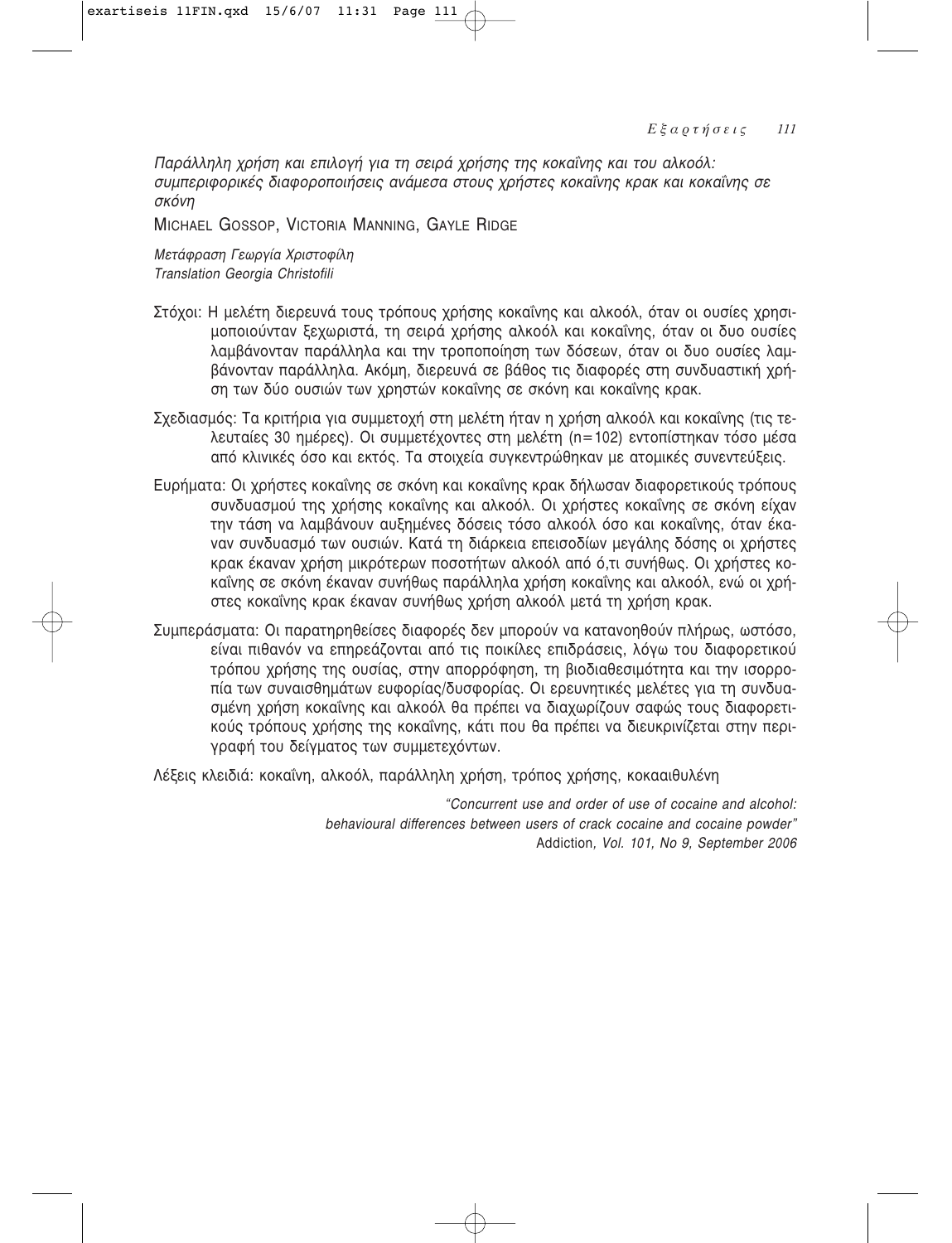*Τα διεγερτικά αποτελέσματα της MDMA 75mg και της μεθυλικής φαινυδάτης 20mg στην* οδήγηση κατά την τοξίκωση και το στερητικό σύνδρομο RAMAEKERS JG, KUYPERS KPC, SAMYN N

*Μετάφραση Μαρία Σταϊκοπούλου Translation Maria Staikopoulou*

- Ιστορικό: Η 3,4-μεθυλενοδιοξυμεθαμφεταμίνη (MDMA) αποτελεί σήμερα ένα από τα πιο δημοφιλή ναρκωτικά στην Ευρώπη. Η αυξημένη χρήση της κατά την τελευταία δεκαετία έχει προκαλέσει ανησυχία για τις πιθανές αρνητικές επιπτώσεις στην οδήγηση. Στόγος αυτής της μελέτης ήταν η διερεύνηση των έντονων επιδράσεων της MDMA στη συμπεριφορά στην οδήγηση κατά τις φάσεις της τοξίκωσης και του στερητικού συνδρόμου.
- Μέθοδος: Συμμετείχαν δεκαοκτώ χρήστες MDMA που έκαναν χρήση για ψυχαγωγικούς λόγους (9 άντρες, 9 γυναίκες) ηλικίας 21-39 ετών, όπου κανείς συμμετέχοντας δεν γνώριζε σε ποια ομάδα ανήκε, είτε στην ομάδα ελέγχου είτε στην πειραματική, διασταυρούμενη με τρεις τρόπους, ελεγχόμενου εικονικού φαρμάκου έρευνα. Την Πρώτη Ημέρα της θεραπείας (φάση τοξίκωσης) χορηγήθηκαν 75mg MDMA, 20mg μεθυλική φαινυδάτη και εικονικά φάρμακα. Πραγματοποιήθηκαν εξετάσεις οδήγησης σε διάστημα 3-5 ωρών μετά τη λήψη του ναρκωτικού. Οι συμμετέχοντες επέστρεψαν την επόμενη ημέρα για επανάληψη της εξέτασης οδήγησης, σε διάστημα 27-29 ωρών μετά τη λήψη του ναρκωτικού (φάση στερητικού συνδρόμου). Η εξέταση οδήγησης περιλάμβανε την Εξέταση Εντοπισμού Πορείας και την Εξέταση Ακολουθίας Αυτοκινήτου. Οι κύριες παράμετροι ήταν η σταθερή απόκλιση της πλευρικής θέσης (SDLP), η προσαρμογή χρόνου και επιτάχυνσης (TSA), ο χρόνος αντίδρασης πέδησης (BRT) και το αποτέλεσμα.
- Ευρήματα: Οι ουσίες MDMA και μεθυλική φαινυδάτη μείωσαν σημαντικά την απόκλιση της πλευρικής θέσης στην Εξέταση Εντοπισμού Πορείας κατά 2 εκατοστά περίπου σε σχέση με τα εικονικά φάρμακα (φάση τοξίκωσης). Επιπλέον, η τοξίκωση από MDMA μείωσε την απόδοση στην Εξέταση Ακολουθίας Αυτοκινήτου, όπως έδειξε η σημαντική αύξηση των λαθών στις αντιδράσεις των συμμετεχόντων κατά τη μείωση της ταχύτητας του προπορευόμενου οχήματος. Η οδηγική απόδοση δεν επηρεάστηκε από τις θεραπείες κατά τη διάρκεια του στερητικού συνδρόμου τη Δεύτερη Ημέρα.
- Συμπέρασμα: Συγκεντρωτικά, αυτά τα στοιχεία δείχνουν ότι η MDMA αποτελεί μια διεγερτική ουσία που μπορεί να βελτιώσει την απόδοση σε ορισμένες φάσεις της εξέτασης στην οδήγηση, όπως στον εντοπισμό της πορείας, αλλά μπορεί να μειώσει την απόδοση σε άλλα σημεία, όπως στην ακρίβεια της προσαρμογής της ταχύτητας όταν υπάρχει προπορευόμενο όχημα.

Λέξεις κλειδιά: MDMA, μεθυλική φαινυδάτη, διεγερτικές ουσίες, οδήγηση

*"Stimulant effects of MDMA 75mg and methylphenidate 20mg on actual driving during intoxication and withdrawal"* Addiction*, Vol. 101, No. 11, November 2006*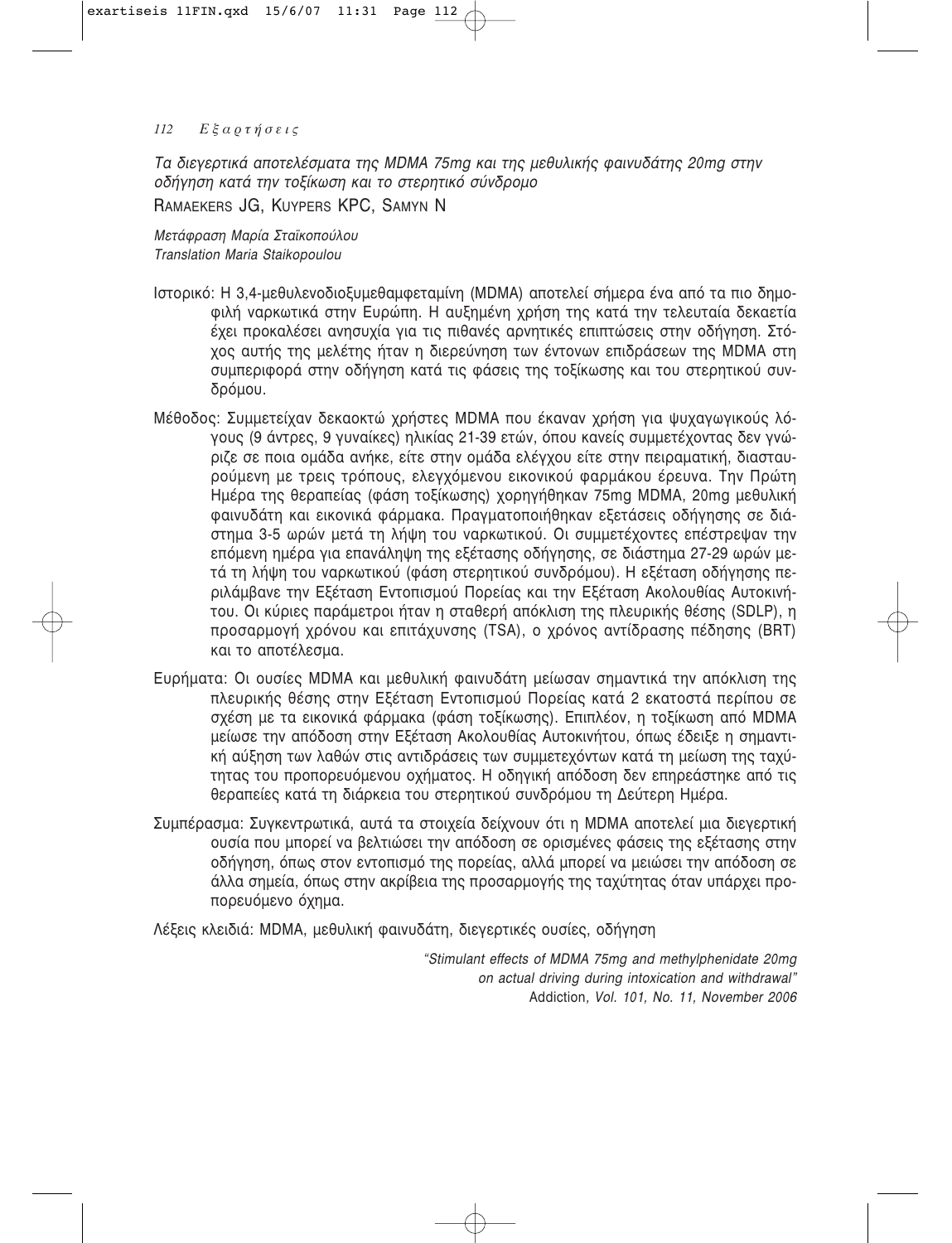exartiseis  $11$ FIN.qxd  $15/6/07$  11:31 Page

*Μια ομαδική μελέτη προοπτικής για την υποκατάσταση χορηγούμενης ηρωίνης από το στόμα* σε άτομα με σοβαρό πρόβλημα εξάρτησης από τα οπιοειδή.

ULRICH FRICK, JÜRGEN REHM, SUSANNE KOVACIC, JEANNINE AMMANN, AMBROS UCHTENHAGEN

*Μετάφραση Αλεξάνδρα Τζάλα Translation Alexandra Tzala*

- Στόχοι: Η εκτίμηση της αποτελεσματικότητας και της ασφάλειας στη χορηγούμενη ηρωίνη (διακετυλομορφίνη DAM) σε μορφή χαπιού για τη θεραπεία υποκατάστασης σε άτομα με σοβαρό πρόβλημα εξάρτησης από τα οπιοειδή.
- Σχεδιασμός: Μια ανοιχτή, ομαδική μελέτη προοπτικής με δυο ομάδες που χωρίστηκαν με βάση τις διαφορετικές θεραπευτικές προσεγγίσεις και μια ομάδα ιστορικού ελέγχου: ομάδα χορήγησης χαπιών DAM έναντι της ομάδας χορήγησης χαπιών DAM σε συνδυασμό με την ενδοφλέβια χορήγηση DAM και/ή άλλων οπιοειδών. Περίοδος παρατήρησης ενός έτους.
- Χώρος: Εικοσιένα ανοιχτά θεραπευτικά κέντρα του ελβετικού προγράμματος για τη θεραπεία της εξάρτησης από την ηρωίνη.
- Συμμετέχοντες:128 ασθενείς έλαβαν μόνο χάπια DAM, 237 ασθενείς έλαβαν χάπια DAM μαζί με ενδοφλέβια χρήση DAM και άλλων οπιοειδών.
- Μετρήσεις: Υπολογίστηκε το ποσοστό συντήρησης μετά από ένα χρόνο, ο αριθμός των δύσκολων περιστατικών, η δοσολογία DAM στη διάρκεια του χρόνου, η υποκειμενική ανοχή στη φαρμακευτική αγωγή της μελέτης.
- Ευρήματα: Στην Ανάλυση Πρόθεσης για Θεραπεία, τα ποσοστά συντήρησης ενός έτους μετά από ένα χρόνο στην ομάδα χορήγησης μόνο χαπιών DAM (0.804, 95%-C.I.=0.735-0.873), καθώς και στην ομάδα χορήγησης του συνδυασμού χαπιών και της ενδοφλέβιας χορήγησης ή άλλων οπιοειδών (0.843, 95%-C.I.=0.797-0.889), ήταν υψηλότερα σε σχέση με την ομάδα ιστορικού ελέγχου (ομάδα Ελβετών ασθενών που έκανε υποκατάσταση με ενδοφλέβια χορήγηση DAM, ποσοστό συντήρησης ενός έτους=0.70). Τα ποσοστά των πολύ δύσκολων περιστατικών κατά τη φαρμακευτική αγωγή (μόνο  $x$ άπια=0,038 ανά έτος χρήσης, χάπια σε συνδυασμό=0,028 ανά έτος χρήσης) ήταν συγκρίσιμα με τα ποσοστά της ομάδας του ελέγχου του ιστορικού των Ελβετών που έκαναν θεραπεία για τη χρήση ηρωίνης (0,043).
- Συμπεράσματα: Τα χάπια DAM φαίνεται να είναι αποτελεσματικά και ασφαλή ως μέθοδος χρήσης στη θεραπεία υποκατάστασης της ηρωίνης. Είναι απαραίτητες οι τυχαιοποιημέ-VEÇ Kλινικές δοκιμές για τη σχετική αποτελεσματικότητά τους σε σύγκριση με άλλες ουσίες.
- Λέξεις κλειδιά: εξάρτηση οπιοειδών, θεραπεία υποκατάστασης για ηρωίνη, χορήγηση από το στόμα, ανοιχτή, ομαδική, προοπτική μελέτη

*"A prospective cohort study on orally administered heroin substitution for severely addicted opioid users"* Addiction*, Vol. 101, No. 11, November 2006*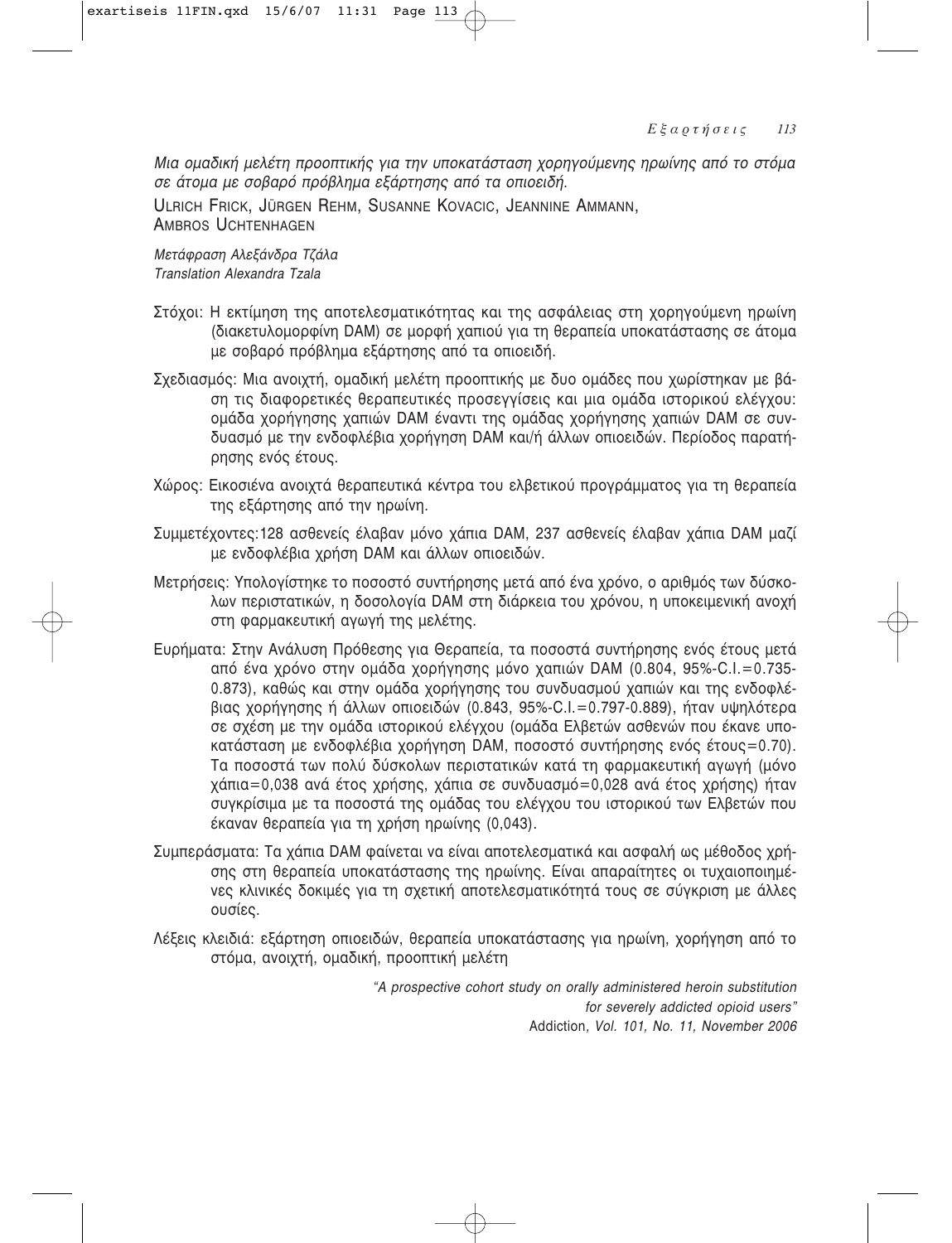*Το κρακ στον Καναδά: Συγκρίνοντας χρήστες κρακ με άτομα που δεν κάνουν χρήση αυτής της ουσίας σε μια ομάδα από χρήστες παράνομων οπιούχων σε διαφορετικές πόλεις του ∫·Ó·‰¿*

BENEDIKT FISCHER, JÜRGEN REHM, JAYADEEP PATRA, KATE KALOUSEK, EMMA HAYDON, MARK TYNDALL, NADY EL-GUEBALY

*Μετάφραση Αλεξάνδρα Τζάλα Translation Alexandra Tzala*

- Στόχοι: Η εξέταση των πιθανών διαφορών ανάμεσα σε χρήστες κρακ και χρήστες που δεν κάνουν χρήση αυτής της ουσίας στον Καναδά.
- Σχεδιασμός: Ομαδική μελέτη για τους χρήστες παράνομων οπιούχων και άλλων ουσιών σε πέντε πολιτείες του Καναδά.
- Χώρος: Βανκούβερ, Εντμοντόν, Τορόντο, Μόντρεαλ και Κεμπέκ, Καναδάς.
- Συμμετέχοντες: Τακτικοί χρήστες παράνομων οπιούχων και άλλων χρηστών παράνομων ουσιών που δεν βρίσκονται σε θεραπεία κατά το διάστημα της αξιολόγησης.
- Μετρήσεις: Οι συμμετέχοντες (N=677) εξετάστηκαν κατά το αρχικό στάδιο (το έτος 2002) με ερωτηματολόγια που χορηγήθηκαν στη διάρκεια της συνέντευξης, ένα εργαλείο ψυχιατρικής διάγνωσης (CIDI) και έλεγχο ύπαρξης αντισωμάτων στο σίελο για μολυσματικές ασθένειες.
- Ευρήματα: Περίπου το μισό δείγμα χρηστών είχε κάνει χρήση κρακ τις τελευταίες 30 ημέρες, παρότι στα κυρίαρχα ποσοστά υπήρχαν πολλές διαφορές ανάμεσα στις πόλεις. Όταν οι χρήστες κρακ εξετάστηκαν στον πληθυσμό της έρευνας με τη διακριτή ανάλυση ήταν πιο πιθανό να: μην έχουν μόνιμη κατοικία, έχουν παράνομο εισόδημα και εισοδήματα από σεξουαλική εργασία, έχουν προβλήματα υγείας και αντισώματα Ηπατίτιδας C, χρησιμοποιούν κέντρα ημερήσιας φροντίδας, κάνουν χρήση ηρωίνης καθώς και να έχουν συλληφθεί και φυλακιστεί (κατά τον προηγούμενο χρόνο). Επίσης, ανέφεραν λιγότερο συχνά συμπτώματα κατάθλιψης και χρήσης Dilaudid (υδρομορφίνης) και αλκο- $\acute{o}$  $\lambda$ .
- Συμπεράσματα: Τα αποτελέσματα αυτά δείχνουν ότι οι χρήστες κρακ βιώνουν έντονη κοινωνική περιθωριοποίηση (και αυτό εκφράζεται μέσα από τα προβλήματα έλλειψης στέγης και μεγάλης εμπλοκής σε παράνομες δραστηριότητες) καθώς και σοβαρά προβλήματα υγείας σε σχέση με όσους δεν κάνουν χρήση κρακ στον Καναδά. Είναι επιτακτική η ανάγκη για την ανάπτυξη στοχοθετημένων παρεμβάσεων εξετάζοντας τη δυναμική της κοινωνικής περιθωριοποίησης αυτού του πληθυσμού.
- Λέξεις κλειδιά: Καναδάς, χρήση Κρακ, περιθωριοποιημένοι πληθυσμοί, πρόληψη, Δημόσια Υγεία, κοινωνικοί καθοριστικοί παράγοντες

*"Crack across Canada: Comparing crack users and non-crack users in a Canadian multi-city cohort of illicit opioid users"* Addiction*, Vol. 101, No 12, December 2006*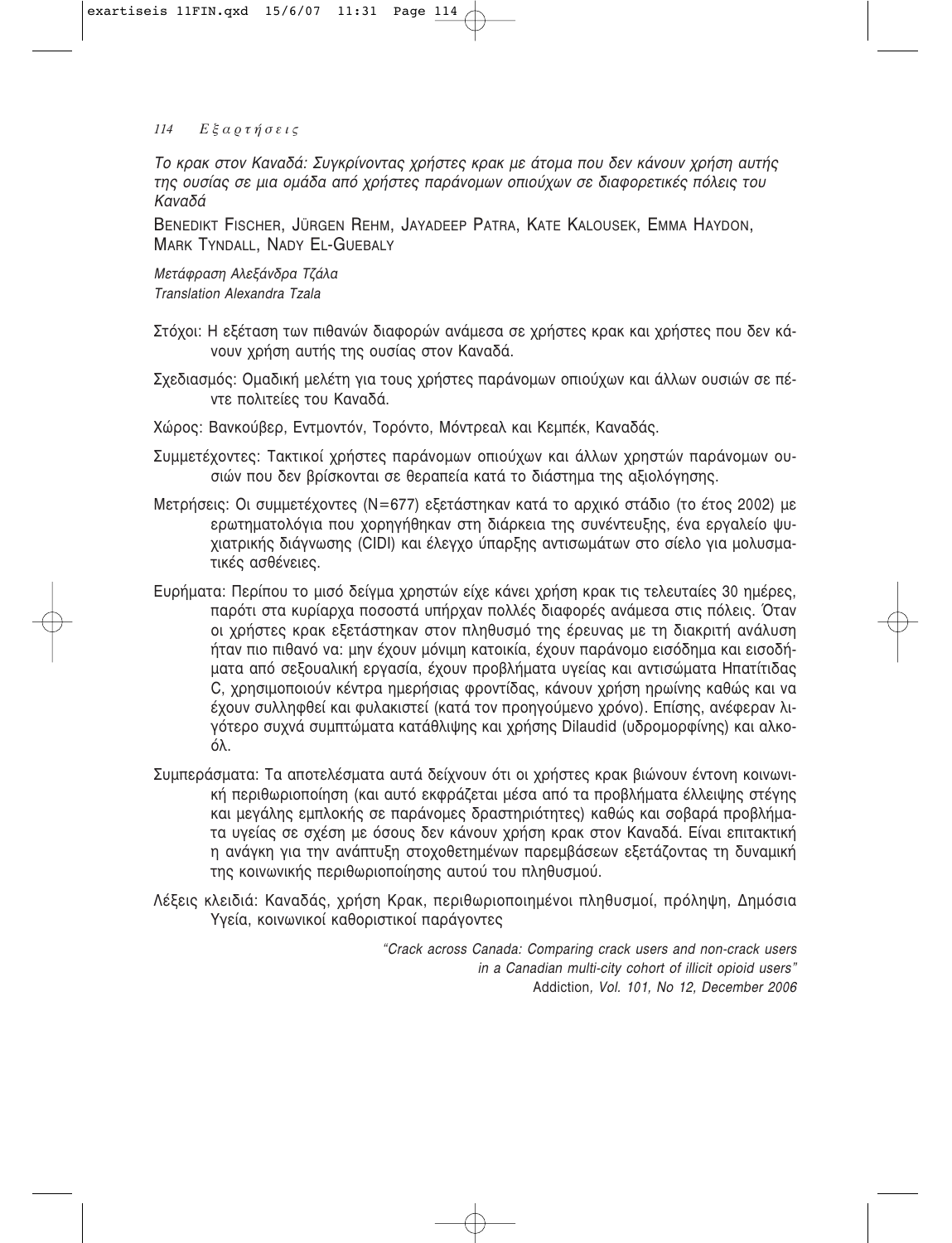exartiseis  $11$ FIN.qxd  $15/6/07$  11:31 Page

Συγκριτική μελέτη καρδιακής παθολογίας ανάμεσα σε θανάτους που οφείλονται στην τοξικότητα από κοκαΐνη, οπιοειδή αλλά και ανεξάρτητες από τα ναρκωτικά ουσίες SHANE DARKE, SHARLENE KAYE & JOHAN DUFLOU

*Μετάφραση Μαρία Σταϊκοπούλου Translation Maria Staikopoulou*

Στόχος: Η σύγκριση μεταξύ καρδιακής και εγκεφαλοαγγειακής παθολογίας για θανάτους που οφείλονται στην τοξικότητα από κοκαΐνη, στην τοξικότητα από οπιοειδή και στους θανάτους από απαγχονισμό, οι οποίοι ήταν τοξικολογικά αρνητικοί για κοκαΐνη/οπιοειδή.

Σχεδιασμός: Περίπτωση ελέγχου.

- Ευρήματα: Η ομάδα της κοκαΐνης είχε σημαντικά μεγαλύτερες αναλογίες αριστερής κοιλιακής υπερτροφίας και ισχαιμικής καρδιακής πάθησης από τις ομάδες σύγκρισης. Παρατηρήθηκε επίσης αθηρωσκλήρωση της στεφανιαίας αρτηρίας σε σημαντικά μεναλύτερες αναλογίες στους χρήστες κοκαΐνης από τις ομάδες σύγκρισης. Η ομάδα της κοκαΐνης ήταν πιθανότερο σε σχέση με τις ομάδες σύγκρισης να έχει αθηρωσκλήρωση στην αριστερή πρόσθια κατιούσα στεφανιαία αρτηρία, τη δεξιά στεφανιαία αρτηρία και την περισπωμένη αρτηρία. Μόνο στην αριστερή, πρόσθια, κατιούσα στεφανιαία αρτηρία η ομάδα της κοκαΐνης παρουσίασε σημαντικά υψηλότερα επίπεδα μέτριας-μεγάλης αθηρωσκλήρωση. Τα περιστατικά της κοκαΐνης είχαν επίσης σημαντικά υψηλότερα επίπεδα εγκεφαλοαγγειακής αθηρωσκλήρωσης σε σχέση με τις ομάδες σύγκρισης.
- Συμπεράσματα: Τα επίπεδα της καρδιακής και εγκεφαλοαγγειακής παθολογίας ήταν υψηλότερα ανάμεσα στους χρήστες κοκαΐνης από τις ομάδες σύγκρισης. Τα υψηλά επίπεδα καρδιακής και εγκεφαλοαγγειακής παθολογίας στις περιπτώσεις κοκαΐνης δεν φαίνεται πως είναι προϊόντα ενός τρόπου ζωής βασισμένου στη χρήση ουσιών, αλλά συνδέονται συγκεκριμένα με την κοκαΐνη.

*"Comparative cardiac pathology among deaths due to cocaine toxicity, opioid toxicity and non-drug related causes"* Addiction*, Vol. 101, No 12, December 2006*

# KAΠNOΣ - TOBACCO

*Η έρευνα "ATTEMPT": Μια πολυεθνική, Διαχρονική μελέτη για τους Παράγοντες Πρόβλεψης,* τα Πρότυπα και τις Συνέπειες στη Διακοπή του Καπνίσματος: Εισαγωγή και Αξιολόγηση των **Μεθόδων Συγκέντρωσης Συμμετεχόντων και Δεδομένων μέσω του Διαδικτύου** ROBERT WEST, PHD, ALICIA GILSENAN, PHD, FLORENCE COSTE, MS, XIAOLEI ZHOU, MS, REMI BROUARD, MD, JAMES NONNEMAKER, PHD, SUE CURRY PHD, SEAN D SULLIVAN, PHD

*Μετάφραση Αλεξάνδρα Τζάλα Translation Alexandra Tzala*

Στόχοι: Η έρευνα "ATTEMPT" οργανώθηκε με στόχο να σχεδιάσει το ιστορικό της διακοπής του καπνίσματος και των βραχύχρονων επιπτώσεων στην υγεία, καθώς και τα αποτε-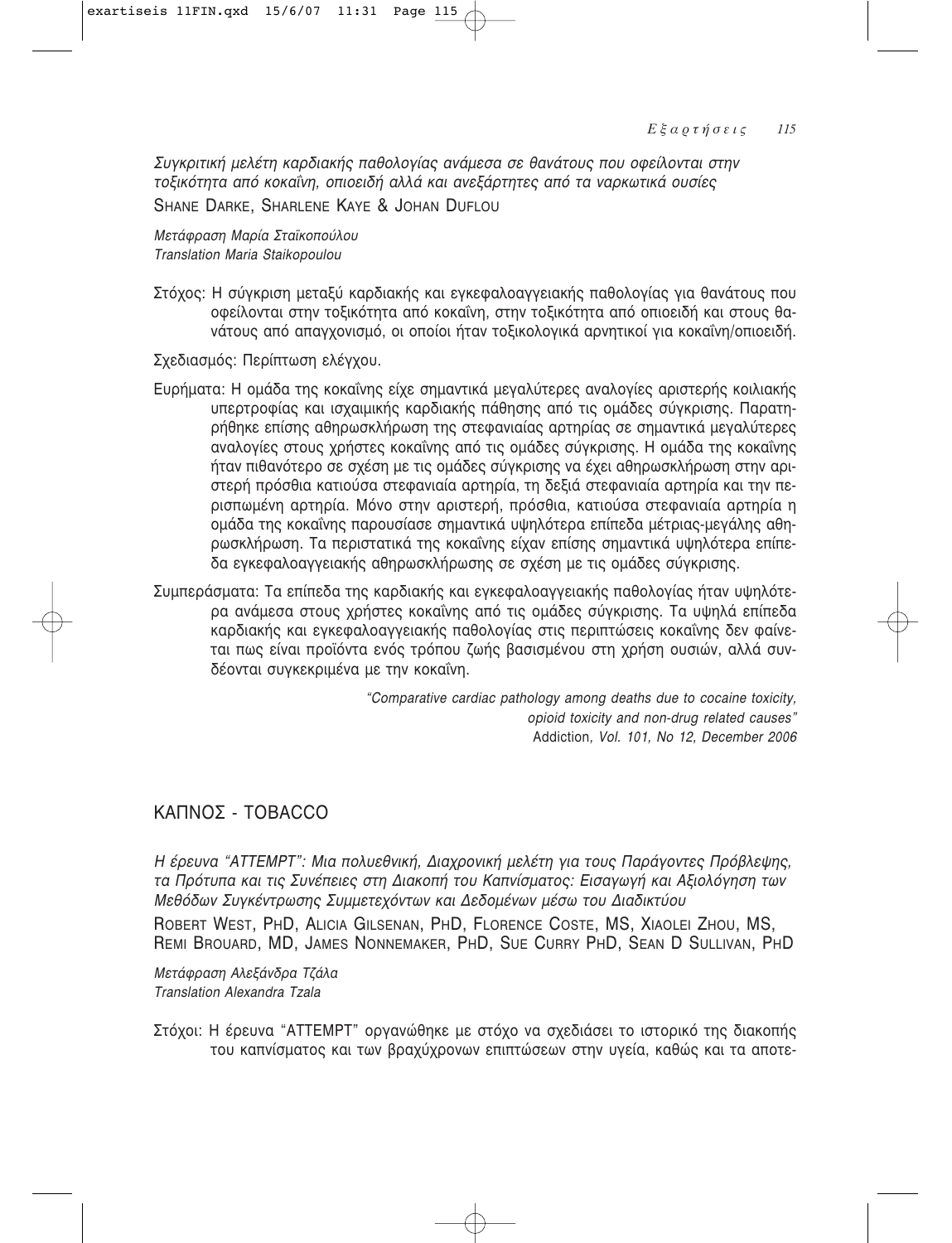> λέσματα στη χρήση ιατρικών μέσων από μια ομάδα ατόμων σε διαφορετικές χώρες. Αυτό το άρθρο περιγράφει τις μεθόδους συγκέντρωσης τη μετέπειτα παρακολούθηση, τα αρχικά χαρακτηριστικά του πληθυσμού καθώς και τα ποσοστά απαντήσεων για το διάστημα ενός έτους.

- Σχεδιασμός: "ATTEMPT" είναι μια συνεχιζόμενη, πολυεθνική, προοπτική, ομαδική μελέτη, που χρησιμοποιεί το διαδίκτυο για τη συγκέντρωση συμμετεχόντων και τις αξιολογήσεις, με άμεση σύνδεση κάθε 3 μήνες για 2.5 χρόνια.
- Χώρος: Οι συμμετέχοντες συγκεντρώθηκαν μέσω του ηλεκτρονικού ταχυδρομείου από τους ήδη υπάρχοντες καταλόγους του διαδικτύου (Καναδάς [n=208], Γαλλία [n=201], Ηνωμένο Βασίλειο [n=200] και Η.Π.Α. [n=1400]).
- Συμμετέχοντες: Στη μελέτη είχαν δικαίωμα συμμετοχής τα μέλη του καταλόγου ηλικίας 35 με 65 ετών, που κάπνιζαν τουλάχιστον 5 τσιγάρα την ημέρα και οι οποίοι στην αρχή ανέφεραν πως έχουν την πρόθεση να διακόψουν το κάπνισμα μέσα στους επόμενους τρεις μήνες.
- Μετρήσεις: Οι μετρήσεις περιλάμβαναν: τις προσπάθειες για διακοπή, το βαθμό χρήσης καπνού, το ιστορικό καπνίσματος, την εξάρτηση από νικοτίνη και την επιθυμία για κάπνισμα, τις μεθόδους που χρησιμοποιήθηκαν για τη διακοπή του καπνίσματος, τους λόγους για τη διακοπή ή την αποτυχία διακοπής, τις βραχύχρονες επιπτώσεις στην υγεία, τη χρήση ιατρικών μέσων, την ευημερία, την ανησυχία για την απόκτηση υπερβολικού βάρους, την πεποίθηση ότι δε θα πάρουν υπερβολικό βάρος, το σωματικό βάρος και τα δημογραφικά χαρακτηριστικά. Επιπλέον, έγιναν αξιολογήσεις στο σπίτι από το προσωπικό σχετικά με το βάρος σε ένα τυχαίο δείγμα συμμετεχόντων από τις Η.Π.Α.
- Ευρήματα: Η συγκέντρωση των στοιχείων ολοκληρώθηκε για κάθε χώρα ξεχωριστά σε διάστημα 17 ημερών. Από τη μέθοδο συγκέντρωσης δημιουργήθηκε ένα δείγμα με γενικά χαρακτηριστικά παρόμοια με εκείνα που βρέθηκαν στις εθνικές εκτιμήσεις για τους καπνιστές, εκτός από αυτά στα οποία υπερισχύει η παχυσαρκία σε δείγματα από τις Η.Π.Α. και τον Καναδά των υψηλότερων μορφωτικών επιπέδων. Στο τέλος του πρώτου έτους, το ποσοστό απαντήσεων ήταν 52%, ενώ υπήρχαν λίγα στοιχεία για διαφορικές απώλειες κατά τη συνεχιζόμενη παρακολούθηση βάσει των κύριων χαρακτηριστικών των συμμετεχόντων. Οι αναφορές της μελέτης για το βάρος βρέθηκαν να έχουν υψηλό συσχετισμό με τις μετρήσεις βάρους κατά τη διάρκεια των κατ' οίκον επισκέψεων.
- Συμπεράσματα: Αυτό το άρθρο δείχνει την ευκολία εγγραφής και παρακολούθησης μιας πολύμορφης ομάδας καπνιστών με αναφορές των ιδίων στην υγεία και στις μετρήσεις της συμπεριφοράς μέσω του διαδικτύου.
- Λέξεις κλειδιά: διακοπή καπνίσματος, διαχρονική μελέτη, επιπτώσεις στην υγεία, διαδίκτυο, οικονομικά

"The ATTEMPT Cohort: A multinational longitudinal study of predictors, patterns, and consequences of smoking cessation: Introduction and evaluation of internet recruitment and data collection methods" Addiction, Vol. 101, No. 9, September 2006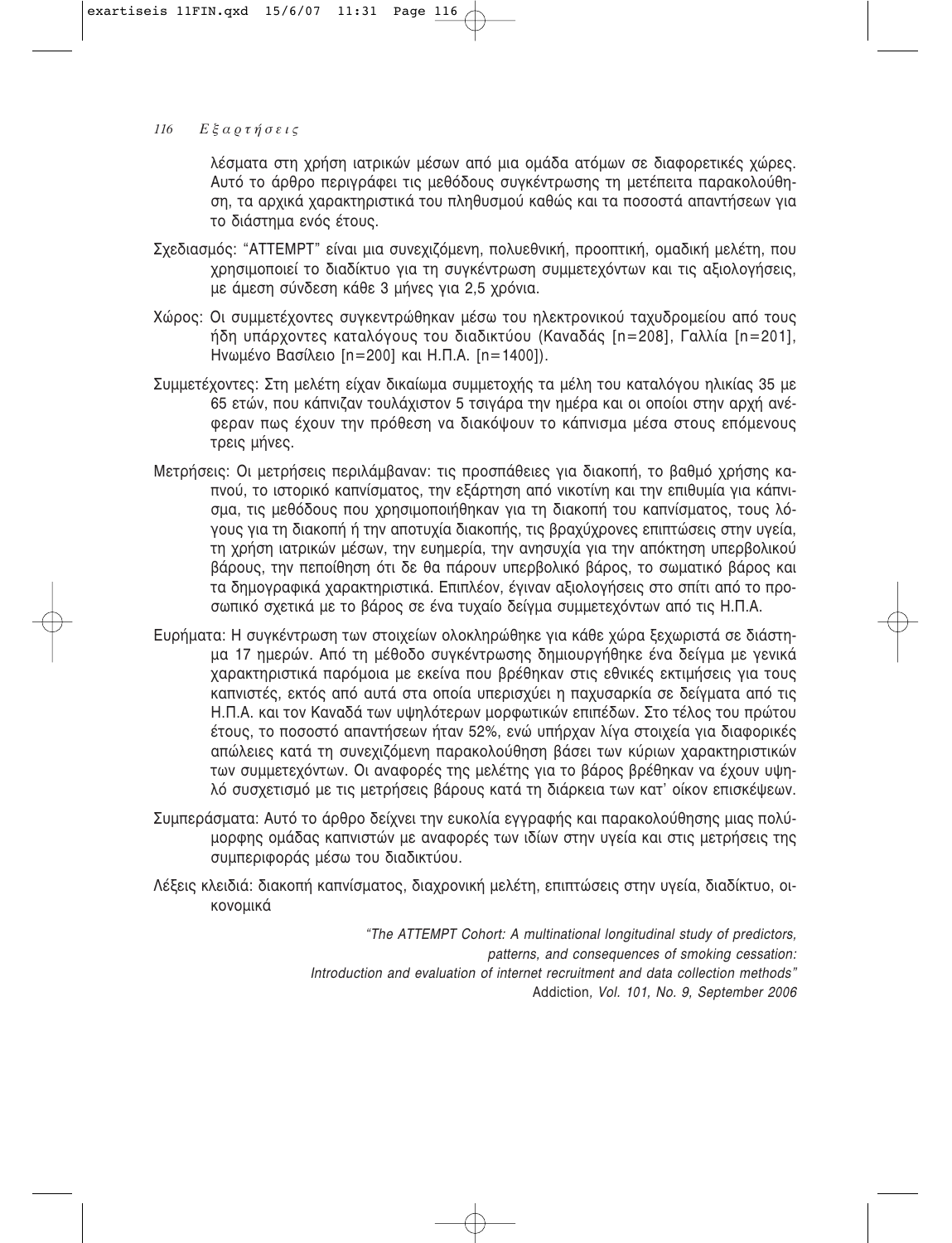Οι παρεμβάσεις διακοπής του καπνίσματος μπορούν να μειώσουν με επιτυχία το κάπνισμα στους μεγαλύτερους σε ηλικία ενήλικες

11:31 Page 117

RJ TAIT, GK HULSE, A WATERREUS, L FLICKER, NT LAUTENSCHLAGER, K JAMROZIK, OP ALMEIDA

Μετάφραση Μαρία Σταϊκοπούλου Translation Maria Staikopoulou

exartiseis 11FIN.qxd 15/6/07

Στόχος: Στόχος είναι: α) η αναγνώριση των χαρακτηριστικών των μεγάλων σε ηλικία καπνιστών που σκέφτονται να διακόψουν το κάπνισμα, β) η αξιολόγηση μιας παρέμβασης διακοπής του καπνίσματος και η πρόσβαση σε θεραπεία υποκατάστασης της νικοτίνης (NRT), γ) η αναγνώριση των στοιχείων πρόβλεψης για τα άτομα που θα διακόψουν με επιτυχία και δ) η αξιολόγηση της αποτελεσματικότητας της παρέμβασης σε άτομα ≥75 ετών.

Σχεδιασμός: Προσωπική επιλογή: α) πρόγραμμα διακοπής καπνίσματος ή β) συνέχιση καπνίσματος.

Τόπος: Πανεπιστημιακό Νοσοκομείο, Περθ, Δυτική Αυστραλία.

- Συμμετέχοντες: Μία μεγαλύτερη μελέτη συμπεριέλαβε καπνιστές και άτομα που δεν έχουν καπνίσει ποτέ: από αυτή τη μελέτη έλαβαν μέρος 215 άτομα που ζούσαν στην τοπική κοινότητα (≥5 τσιγάρα/ημέρα), ≥68 ετών (171 άντρες).
- Παρέμβαση: Βραχεία παρέμβαση με τηλεφωνική υποστήριξη και πρόσβαση σε ΝRT σε αντίθεση με την απουσία παρέμβασης.
- Μετρήσεις: Οι μετρήσεις αφορούσαν: α) το προφίλ των μεγαλύτερων ενηλίκων που σχεδιάζουν να διακόψουν το κάπνισμα σε σύγκριση με τους «Κατ' Εξακολούθηση Καπνιστές». Β) τη διακοπή για διάστημα έξι μηνών που προσδιορίστηκε από το σημείο επικράτησης των 30 ημερών το οποίο ελέγχεται μέσω του εκπνεόμενου μονοξειδίου του άνθρακα γ) τους παράγοντες που προβλέπουν την επιτυχημένη διακοπή.
- Ευρήματα: Συμμετείχαν 165 άτομα. Σε σύγκριση με τους 50 «Κατ' Εξακολούθηση Καπνιστές», όσοι συμμετείχαν στην παρέμβαση ήταν νεότεροι και κάπνιζαν τακτικά για λιγότερα χρόνια, έκαναν περισσότερες προσπάθειες διακοπής στο παρελθόν και είχαν μεγαλύτερη εξάρτηση από τη νικοτίνη. Σε έξι μήνες το σημείο επικράτησης για τους πρώην καπνιστές ήταν 25% (n=42) με το 20% (n=33) να μην καπνίζει σε όλη τη διάρκεια της έρευνας. Κανένας «Κατ' Εξακολούθηση Καπνιστής» δεν διέκοψε το κάπνισμα. Στην ομάδα παρέμβασης, η λογαριθμική παλινδρόμηση έδειξε ότι ήταν πιθανότερο να διακόψουν με επιτυχία όσοι χρησιμοποίησαν NRT (OR 4.36), ήταν άντρες (OR 3.17), είχαν περισσότερο άγχος (ΟR 1.67), ή δεν δέχονταν ότι τα «περισσότερα κρυολογήματα και ο βήχας» ήταν λόγος διακοπής (OR 2.91). Από αυτούς που ήταν ≥75 ετών (n=77) το 25% πληρούσε τα κριτήρια διακοπής.
- Συμπεράσματα: Οι μεγαλύτεροι σε ηλικία καπνιστές μπορούν να συμμετάσχουν με επιτυχία σε μια βραχεία παρέμβαση και σε NRT για υποστήριξη στη διακοπή του καπνίσματος. Η παρέμβαση ήταν επίσης αποτελεσματική στην υποομάδα των μεγαλύτερων συμμετεχόντων. Οι κοινωνικοί παράγοντες είναι πιθανόν να προσφέρουν πρόσθετα κίνητρα στους μεγαλύτερους σε ηλικία καπνιστές για να διακόψουν.
- Λέξεις κλειδιά: ηλικιωμένοι, διακοπή καπνίσματος, βραχεία παρέμβαση, τηλεφωνική υποστήριξη, θεραπεία υποκατάστασης νικοτίνης

"Cessation of smoking interventions can successfully reduce smoking in older adults" Addiction, Vol. 102, No 1, January 2007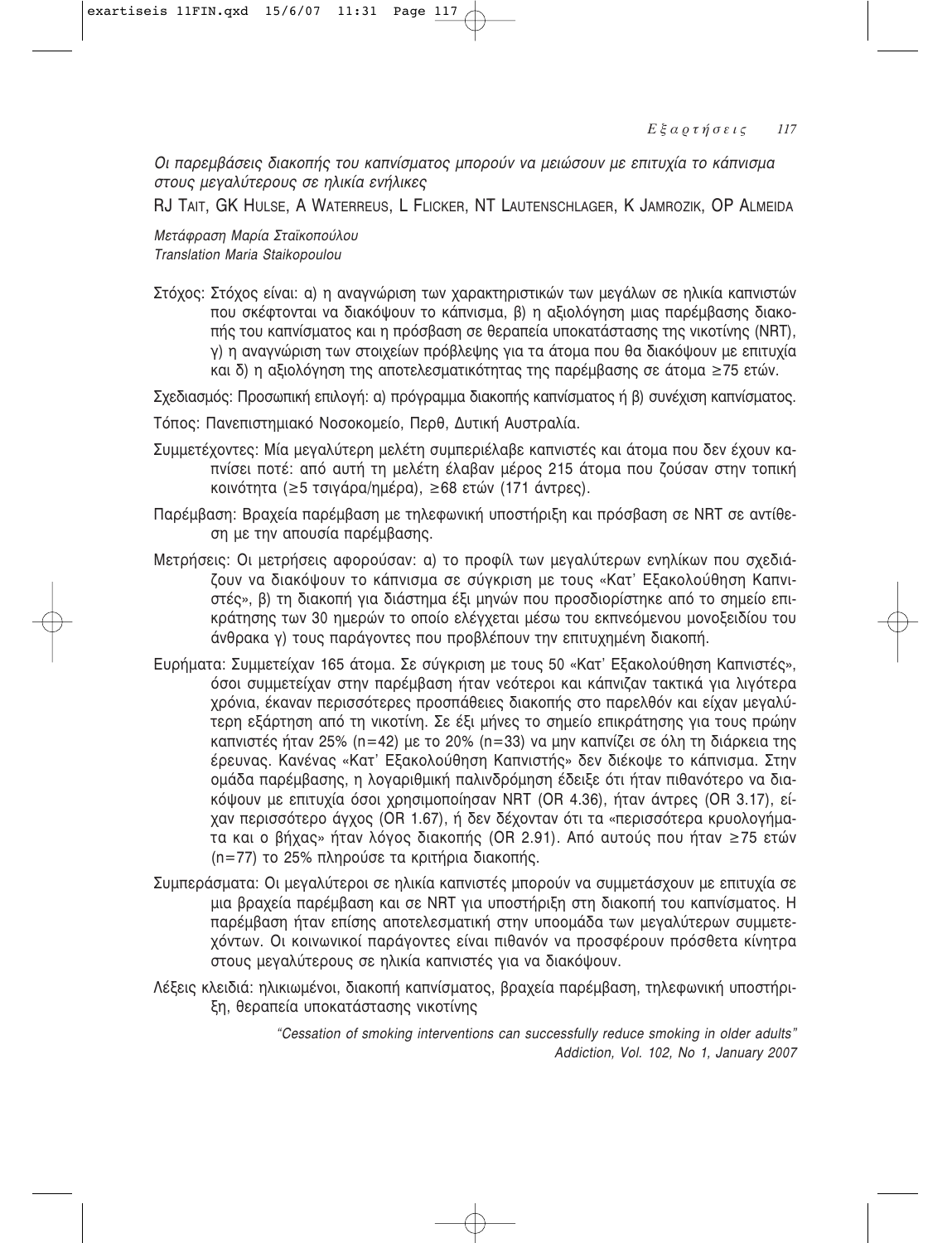# AAAA OEMATA - OTHER ISSUES

Η Πολύμορφη Κοιλιακή Ταχυκαρδία σε σχέση με τη Μεθαδόνη στους εξαρτημένους από οπιοειδή ασθενείς

DAN JUSTO, AMIR GAL-OZ, YAEL PARAN, YELENA GOLDIN, DAVID ZELTSER

Μετάφραση Μαρία Σταϊκοπούλου Translation Maria Staikopoulou

- Στόχος: Μελετήσαμε όλες τις δημοσιεύσεις αναφορικά με την Πολύμορφη Κοιλιακή Ταχυκαρδία (Torsades de Pointes - TdP) σε σχέση με τη μεθαδόνη στους εξαρτημένους από οπιοειδή ασθενείς με στόχο τον εντοπισμό των κλινικών συνθηκών που οδηγούν σε αυτή τη σοβαρή επιπλοκή.
- Μέθοδοι: Η βιβλιογραφική αναζήτηση απέφερε 14 αναφορές από 40 ασθενείς με TdP που σχετίζονται με τη μεθαδόνη. Ανάμεσα σε άλλες κλινικές απόψεις, συγκεντρώσαμε και καταγράψαμε τους παράγοντες κινδύνου για την TdP που παρουσιάζονται σε αυτές τις αναφορές.
- Αποτελέσματα: Οι πιο διαδεδομένοι παράγοντες κινδύνου για την TdP ήταν η μεγάλη δόση μεθαδόνης (n=39, 97.5%) και η επακόλουθη χρήση άλλων ουσιών που αυξάνουν τα επίπεδα μεθαδόνης στον ορό ή ενεργοποιούν την TdP (n=22, 55%). Επίσης αναφέρθηκαν η μόλυνση από τον ιό HIV (n=16), η υποκαλιαιμία (n=14), το γυναικείο φύλο (n=13), η κίρρωση του ύπατος ή η νεφρική ανεπάρκεια (n=11) και οι καρδιακές παθήσεις (n=9). Όλοι οι ασθενείς είχαν τουλάχιστον έναν και οι 34 ασθενείς (85%) είχαν δύο ή περισσότερους παράγοντες κινδύνου για TdP κατά τη διάρκεια της θεραπείας με μεθαδόνη.

Συμπεράσματα: Θα θέλαμε να διευρύνουμε την ενημέρωση για τους παράγοντες κινδύνου της ΤdΡ στους γιατρούς που εργάζονται σε κλινικές θεραπείας από την ηρωίνη οι οποίοι συχνά χορηγούν μεθαδόνη.

Λέξεις κλειδιά: μεθαδόνη, Torsades de Pointes

"Methadone- associated Torsades de Pointes in opioid-dependent patients" Addiction, Vol. 101, No. 9, September 2006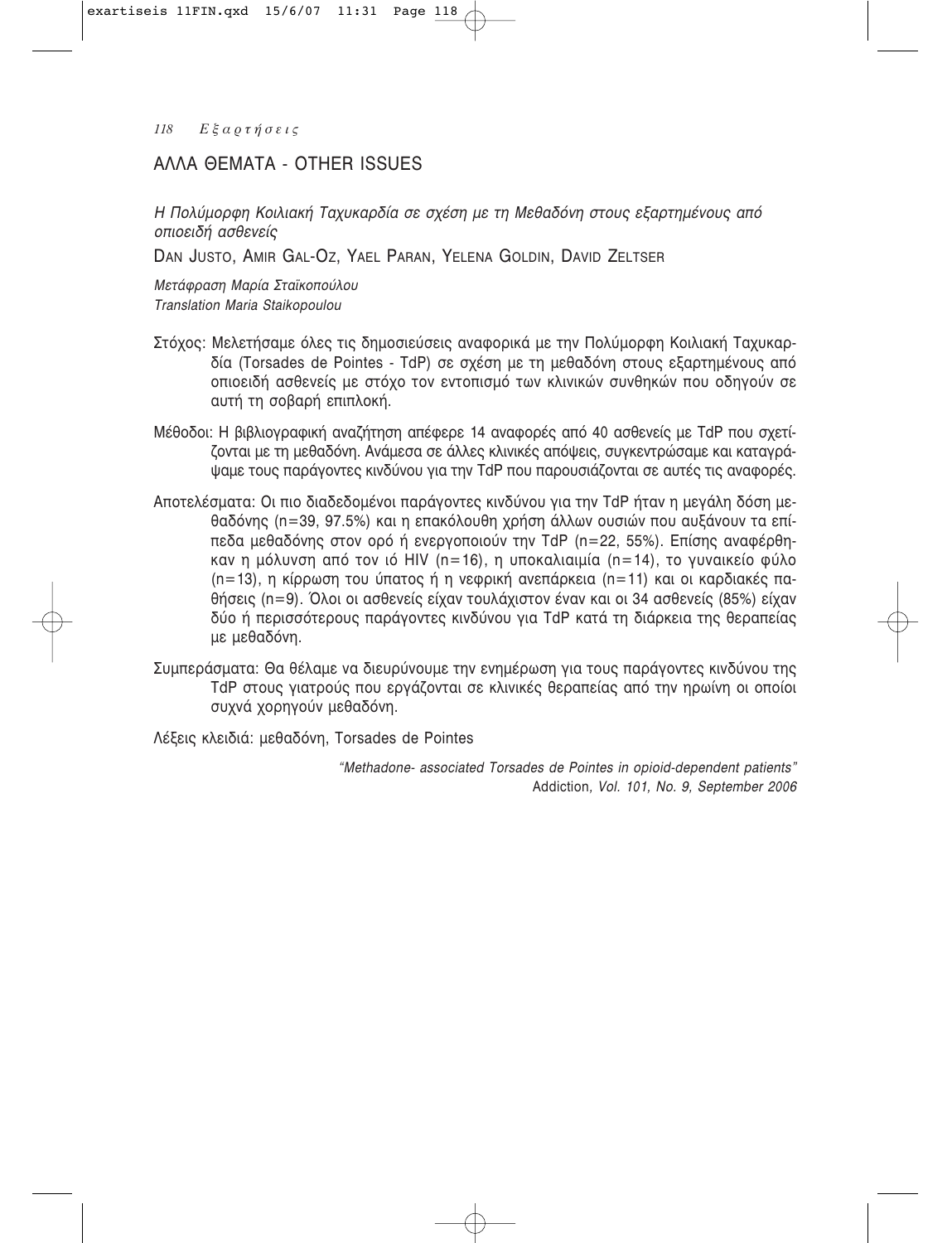$extiseis 11FIN.qxd 15/6/07 11:31 Page$ 

*Η επικράτηση ψυχωτικών συμπτωμάτων σε χρήστες μεθαμφεταμινών* REBECCA MCKETIN, JENNIFER MCLAREN, DAN LUBMAN AND LEANNE HIDES

*Μετάφραση Γεωργία Χριστοφίλη Translation Georgia Christofili*

- Στόχοι: Στόχος της παρούσας έρευνας ήταν να διερευνήσει την επικράτηση ψυχωτικών συμπτωμάτων σε χρόνιους χρήστες μεθαμφεταμινών.
- Σχεδιασμός: Συγχρονική επισκόπηση.
- Χώρος: Οι συμμετέχοντες συγκεντρώθηκαν στην πόλη Σύδνεϋ της Αυστραλίας μέσα από δια-<u>Φημίσεις σε εφημερίδες που διαγέμονταν δωρεάν, φυλλάδια και με διάδοση από στό-</u> μα σε στόμα.
- Συμμετέχοντες: Χρήστες μεθαμφεταμινων (n=309) ηλικίας 16 ετών ή περισσότερο που έκαναν χρήση της ουσίας τουλάχιστον μία φορά το μήνα τον προηγούμενο χρόνο.
- Μετρήσεις: Για να αξιολογηθεί η χρήση ουσιών, τα δημογραφικά στοιχεία και τα συμπτώματα ψύχωσης τον τελευταίο χρόνο πραγματοποιήθηκαν δομημένες, ατομικές συνεντεύξεις. Η μέτρηση της ψύχωσης περιλάμβανε: (α) ένα εργαλείο ελέγχου για ψυχώσεις, που προέκυψε από το Διεθνές Εγχειρίδιο Διαγνωστικής Συνέντευξης και (β) τις υποκλίμακες Καχυποψίας, Ασυνήθιστου Περιεχομένου Σκέψεων και Ψευδαισθήσεων της Βραχείας Κλίμακας Ψυχιατρικής Αξιολόγησης (Brief Psychiatric Rating Scale). Η εξάρτηση από τις αμφεταμίνες εκτιμήθηκε με την κλίμακα Αξιολόγησης της Σοβαρότητας της Εξάρτησης (ASI).
- Ευρήματα: Το 13% των συμμετεχόντων διαγνώστηκε θετικά για ψύχωση και το 23% είχε βιώσει ένα κλινικά σοβαρό σύμπτωμα καχυποψίας, ασυνήθιστου περιεχομένου σκέψεων ή ψευδαισθήσεων τον προηγούμενο χρόνο. Οι εξαρτημένοι χρήστες μεθαμφεταμινών είχαν τρεις φορές περισσότερες πιθανότητες να βιώσουν συμπτώματα ψύχωσης από ό,τι οι μη-εξαρτημένοι ομότιμοί τους, ακόμη και μετά την προσαρμογή για ιστορικό σχιζοφρένειας και άλλων ψυχωτικών διαταραχών.
- Συμπεράσματα: Η επικράτηση των ψυχώσεων στο δείγμα χρηστών μεθαμφεταμινών ήταν 11 Φορές υψηλότερο από ό,τι στο γενικό πληθυσμό στην Αυστραλία. Οι εξαρτημένοι χρήστες μεθαμφεταμινών είναι μια ομάδα ιδιαίτερα υψηλού κινδύνου για την εμφάνιση ψύχωσης.

Λέξεις κλειδιά: μεθαμφεταμίνη, ψύχωση, χρήση ουσιών, συννοσηρότητα, σχιζοφρένεια

*"The prevalence of psychotic symptoms among methamphetamine users"* Addiction*, Vol. 101, No 10, October 2006*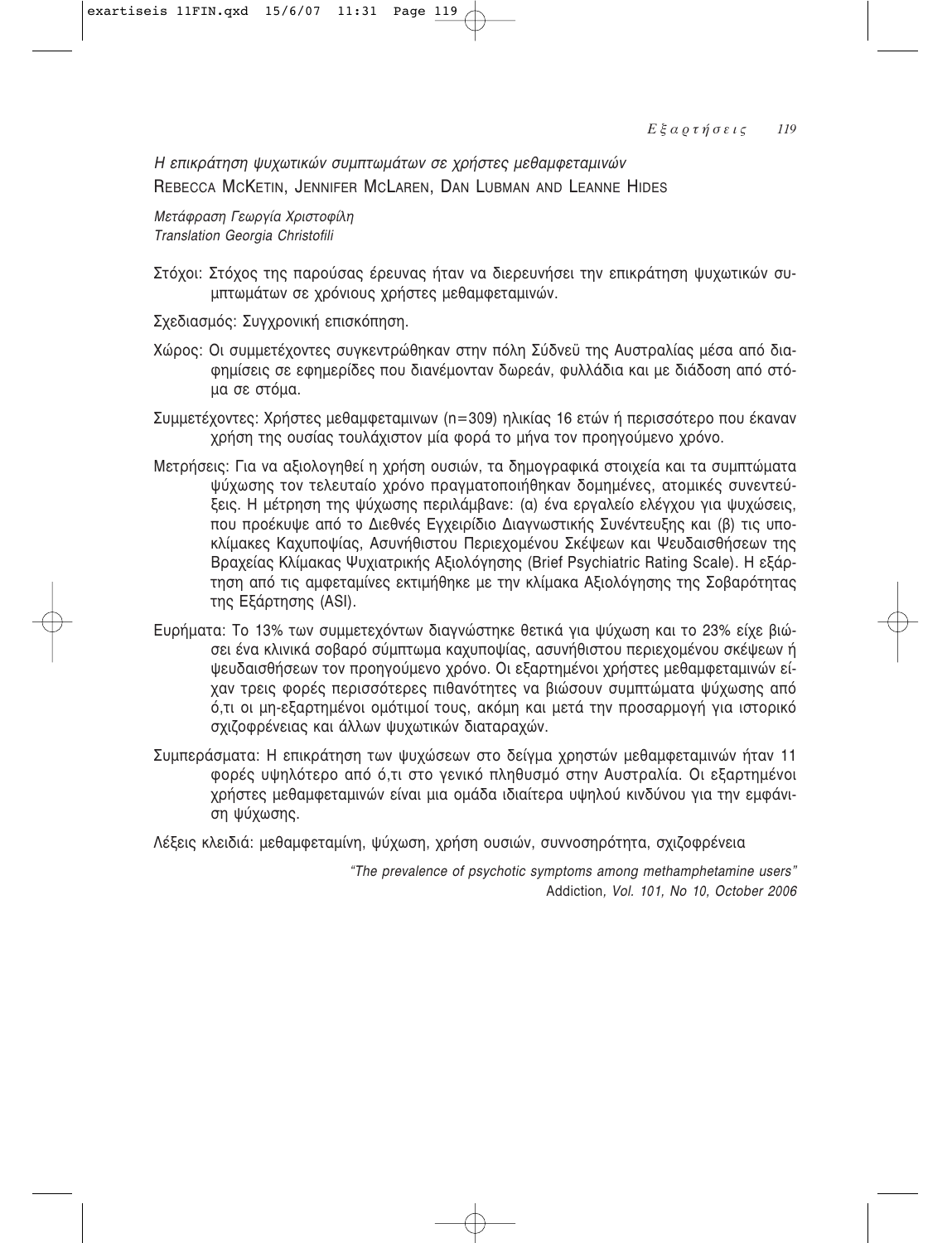*¶ÂÚÈÛÙ·ÙÈο Î·È ·Ú¿ÁÔÓÙ˜ ÎÈÓ‰‡ÓÔ˘ ÁÈ· ÙËÓ ÔÚÔÌÂÙ·ÙÚÔ‹ Ù˘ ∏·Ù›Ùȉ·˜ C ÛÂ* ενδοφλέβιους χρήστες στην Αυστραλία

MAHER LISA, JALALUDIN BIN, CHANT KERRY G, JAYASURIYA ROHAN, SLADDEN TIM, KALDOR JOHN M, SARGENT PENNY L.

*Μετάφραση Αλεξάνδρα Τζάλα Translation Alexandra Tzala*

- Στόχοι: Ο προσδιορισμός των περιστατικών μόλυνσης από Ηπατίτιδα C και η αναγνώριση των παραγόντων κινδύνου για ορομετατροπή.
- Σχεδιασμός: Ομαδική μελέτη προοπτικής. Οι συμμετέχοντες συγκεντρώθηκαν με άμεσες προσεγγίσεις, εκτός δομής, από κλινικές μεθαδόνης και προγράμματα σεξουαλικής υγείας καθώς και από Προγράμματα Ανταλλαγής Βελόνων και Συριγγών.
- Χώρος: Αστικές, περιφερειακές και ανροτικές περιοχές στη Νότια Νέα Ουαλία της Αυστραλίας,
- Συμμετέχοντες: Εξετάστηκαν ενδοφλέβιοι χρήστες (n=584) για έκθεση στον ιό της Ηπατίτιδας C. Στο διάστημα μεταξύ 1999 και 2002 κατατάχθηκαν και παρακολουθούνταν ανά 3-6 μήνες ενδοφλέβιοι χρήστες ουσιών με Ηπατίτιδα C αρνητικό, μέχρι την ορομετατροπή τους ή την ολοκλήρωση της έρευνας.
- Μετρήσεις: Τα ερωτηματολόγια της συνέντευξης, που δόθηκαν κατά το αρχικό στάδιο και την μετέπειτα παρακολούθηση, περιείχαν 131 ερωτήσεις και περιλάμβαναν τα δημογραφικά στοιχεία, τη χρήση ουσιών και την επικίνδυνη συμπεριφορά. Σε κάθε εξέταση αίματος συλλέγονταν περίπου δέκα κ.ε. αίματος. Τα δείγματα αποθηκεύονταν στους -70°C και στη συνέχεια γινόταν οροθετικός έλεγχος με τη χρήση ενός ή δύο τεστ τρίτης γενιάς Ανοσοπροσροφητικών Αναλύσεων Στερεάς Φάσης με Σύνδεση Ενζύμου και Αλυσιδωτή Αντίδραση Πολυμεράσης.
- Ευρήματα: Παρατηρήθηκαν 68 ορομετατροπές και τα περιστατικά ήταν 30.8 ανά 100 ανθρώπινα έτη, με περιστατικά <1 έτος 133 ανά ανθρώπινα έτη σε ενδοφλέβιους χρήστες. Ανεξάρτητοι παράγοντες πρόβλεψης της ορομετατροπής αποτελούσαν το γυναικείο φύλο, η διάρκεια της χρήσης, η χρήση ενέσιμης κοκαΐνης, η κοινή χρήση φίλτρων και η μέθοδος συγκέντρωσης των ατόμων.
- Συμπεράσματα: Οι γυναίκες, οι νέοι χρήστες και οι ενδοφλέβιοι χρήστες ουσιών, που συγκεντρώθηκαν από χώρους εκτός δομής, φαίνεται να έχουν αυξημένο κίνδυνο μόλυνσης. Τα αποτελέσματα επιβεβαιώνουν τη σημασία της ενέσιμης χρήσης κοκαΐνης ως παράγοντα κινδύνου και αποτελούν τις πρώτες αποδείξεις για τη σχέση ανάμεσα στην κοινή χρήση των σκευών προετοιμασίας για χρήση και τα περιστατικά μόλυνσης από τον ιό της Ηπατίτιδα C εκτός της Βορείου Αμερικής. Οι προσπάθειες για πρόληψη είναι απαραίτητο να εστιάζουν στη σωστή ενημέρωση για τους κινδύνους που σχετίζονται με την κοινή χρήση ουσιών και συγκεκριμένα το ρόλο των πιθανά μολυσμένων συριγγών για τη μετάδοση του ιού της Ηπατίτιδας C.
- Λέξεις κλειδιά: Ηπατίτιδα C, ενδοφλέβια χρήση ουσιών, παράγοντες κινδύνου, ορομετατροπή, πρόληψη

*"Incidence and risk factors for hepatitis C seroconversion in injecting drug users in Australia"* Addiction*, Vol. 101, No 10, October 2006*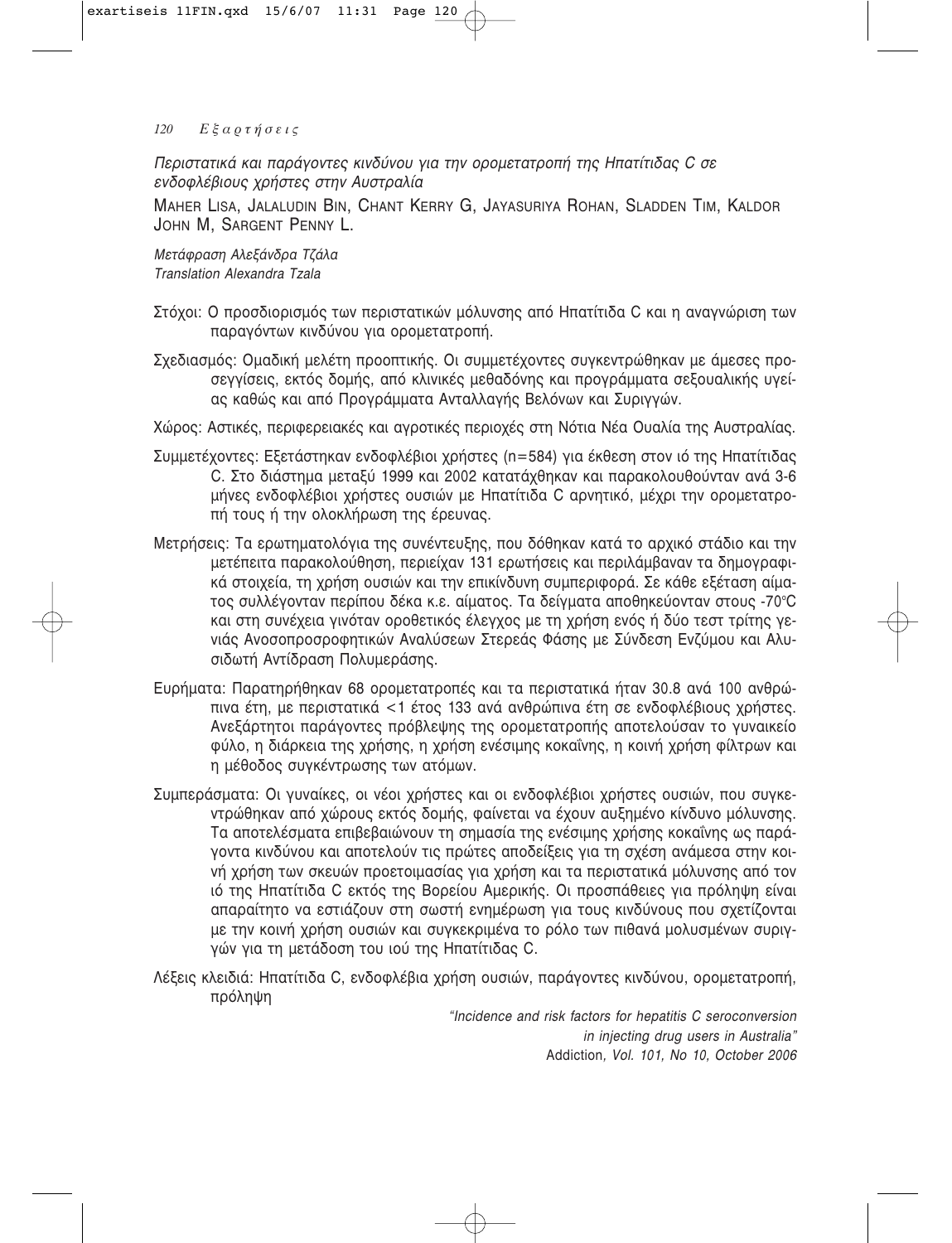exartiseis 11FIN.qxd 15/6/07 11:31 Page 121

*Η χρήση αναβολικών στον αθλητισμό: Εκτίμηση για τον αριθμό των περιπτώσεων που* υποκρύπτονται και η πιθανότητα χρήσης αναβολικών ανά άτομο

Perikles Simon', MD, PhD, Heiko Striegel', MD, Fabian Aust, Klaus Dietz, PhD, ROLF ULRICH, PHD

*Μετάφραση Αλεξάνδρα Τζάλα Translation Alexandra Tzala*

- Στόχοι: Πρόσφατες μελέτες έχουν δείξει ότι γίνεται συχνά χρήση αναβολικών και συγκεκριμένα των ανδρογόνων στεροειδών από τους πελάτες των αθλητικών κέντρων. Στις μελέτες αυτές χρησιμοποιήθηκαν άμεσες τεχνικές συνέντευξης και ερωτηματολόγια για την εκτίμηση του αριθμού των περιπτώσεων χρήσης αναβολικών που υποκρύπτονται. Aυτές οι τεχνικές υπόκεινται σε σφάλματα στις αποκρίσεις του πληθυσμού.
- Σε αυτή τη μελέτη εφαρμόσαμε μια εναλλακτική τεχνική συνέντευξης για την ακριβέστερη εκτίμηση των περιπτώσεων χρήσης αναβολικών που υποκρύπτονται στα αθλητικά κέντρα.
- Σχεδιασμός και Συμμετέχοντες: Στην παρούσα έρευνα εφαρμόστηκε η τεχνική των τυχαιοποιημένων απαντήσεων για τη μείωση των σφαλμάτων στις αποκρίσεις. Στην έρευνα συμμετείχαν 500 άτομα από 49 αθλητικά κέντρα.
- Ευρήματα: Η τεχνική των τυχαιοποιημένων απαντήσεων έδειξε μεγάλη διάδοση της χρήσης αναβολικών (12,5%). Στη συνέχεια, η παρούσα μελέτη με τη συγκεκριμένη τεχνική των τυχαιοποιημένων απαντήσεων έδειξε μία ανησυχητικά μεγάλη διάδοση της χρήσης παράνομων ουσιών και συγκεκριμένα της χρήσης κοκαΐνης, γεγονός που είχε υποτιμηθεί σε προηγούμενες μελέτες.
- Συμπεράσματα: Η τεχνική των τυχαιοποιημένων απαντήσεων επιβεβαίωσε τα ποσοστά της χρήσης ανδρογόνων στεροειδών που είχαν υπολογιστεί πρωτύτερα από τις τεχνικές άμεσης συνεντεύξης και την εθελοντική συμπλήρωση ερωτηματολογίων, αλλά αποκάλυψε ένα πολύ υψηλότερο ποσοστό χρήσης παράνομων ουσιών στους πελάτες των αθλητικών κέντρων. Το αποτέλεσμα αυτό μας έδωσε τη δυνατότητα να κατασκευάσουμε μια κλίμακα «πιθανοτήτων» για τη χρήση αναβολικών ουσιών από τους πελάτες των αθλητικών κέντρων. Δεδομένης της μεγάλης διάδοσης και της κυρίαρχης χρήσης των ανδρογενών στεροειδών, η χρήση αναβολικών από τους πελάτες των αθλητικών κέντρων είναι ένα θέμα που αφορά άμεσα το σύστημα υγείας. Η μελέτη μας μπορεί να βοηθήσει στην περαιτέρω κατηγοριοποίηση των ατόμων που κάνουν χρήση αναβολικών ουσιών και συγκεκριμένα στην ανάπτυξη και στην εφαρμογή των προγραμμάτων πρόληψης και παρέμβασης για τα άτομα υψηλού κινδύνου.

Λέξεις κλειδιά: χρήση αναβολικών, αθλητισμός, τεχνική τυχαιοποιημένων απαντήσεων, πρόληψη

*"Doping in fitness sports: Estimated number of unreported cases and individual probability of doping"* Addiction*, Vol. 101, No. 11, November 2006*

*\* ∫·È ÔÈ ‰‡Ô Û˘ÁÁÚ·Ê›˜ Û˘Ó¤'·ÏÏ·Ó ÂÍ›ÛÔ˘*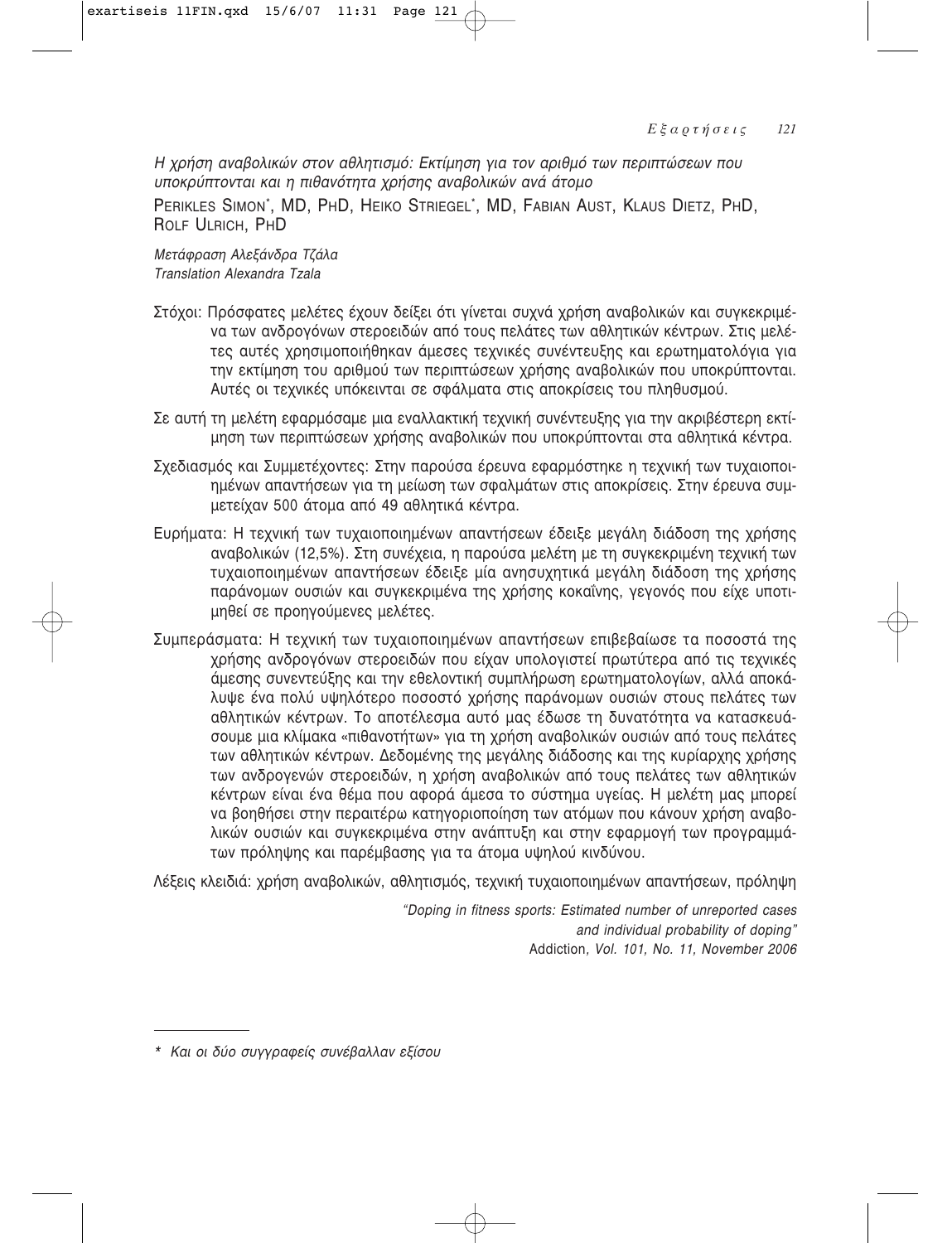*Ενδοφλέβια χρήση και χρήση συριγγών, σε περιβάλλον κινδύνου για μόλυνση από τον ιό HIV, στα σωφρονιστικά ιδρύματα της Ρωσίας: Ποσοτική Έρευνα* ANYA SARANG, TIM RHODES, LUCY PLATT, EVGENIYA KOSHKINA, OLGA MIKHAILOVA, VENYAMIN VOLNOV, DMITRI BLAGOVO, ANDREI RYLKOV

*Μετάφραση Μαρία Σταϊκοπούλου Translation Maria Staikopoulou*

- Ιστορικό: Τα στοιχεία παρουσιάζουν τη φυλακή ως ένα περιβάλλον υψηλού κινδύνου για τη μετάδοση του ιού HIV και της Ηπατίτιδας C (HCV) μέσω της ενδοφλέβιας χρήσης.
- Μέθοδος: Ποιοτική έρευνα σε 209 ενδοφλέβιους χρήστες ουσιών (IDUs) σε τρεις πόλεις της Ρωσίας: τη Μόσχα (n=56), το Βόλγκογκραντ (n=83) και το Μπαρναούλ στη δυτική Σι- $\beta$ ηρία (n=70).
- Αποτελέσματα: Πάνω από τα τρία τέταρτα (77%) ανέφεραν ότι είχαν συλληφθεί από την αστυvομία για χρήση ουσιών ενώ το 35% (το 55% των ανδρών) είχαν ιστορικό φυλάκισης ή προφυλάκισης. Τα αποτελέσματα τονίζουν το σημαντικό ρόλο που μπορεί να έχουν τα σωφρονιστικά ιδρύματα ως βασικό παράγοντα στην εξάπλωση του ιού HIV μέσω της ενδοφλέβιας χρήσης στη Ρώσικη Ομοσπονδία. Ενώ είχε παρατηρηθεί πως τα ναρκωτικά ήταν γενικά διαθέσιμα στα σωφρονιστικά ιδρύματα, οι αποστειρωμένες βελόνες και σύριγγες ήταν λιγοστές με συνέπεια να τις μοιράζονται, συνεχώς, όλο και μεγαλύτερος αριθμός ατόμων. Οι προσπάθειες να απολυμάνουν τις βελόνες ή τις σύριγγες που είχαν δανειστεί ήταν ανεπαρκείς και η μείωση του κινδύνου ήταν περιορισμένη εξαιτίας της έλλειψης από βελόνες και σύριγγες και της επιβολής τιμωρίας για την κατοχή τους. Βρέθηκε επίσης πως οι αντιλήψεις για την ασφάλεια σχετίζονται με τις υποθέσεις για τη μη ύπαρξη του ιού HIV, λόγω του ότι όλοι οι κρατούμενοι ελέγχονται για τον ιό HIV κατά την είσοδό τους και αυτοί που είναι οροθετικοί απομονώνονται.
- Συμπέρασμα: Η μελέτη δείχνει την άμεση ανάγκη για παρεμβάσεις πρόληψης της μετάδοσης του ιού HIV στο ρωσικό σωφρονιστικό σύστημα.
- Λέξεις κλειδιά: ενδοφλέβια χρήση, φυλακές, κρατούμενοι, μείωση βλάβης, Ρωσία, περιβάλλον κινδύνου

*"Drug injecting and syringe use in the HIV risk environment of Russian penitentiary institutions: Qualitative study"* Addiction*, Vol. 101, No 12, December 2006*

 $\Sigma$ υμβάλλει η παρέμβαση CARE-SHAKTI στη διατήρηση της περιορισμένης εξάπλωσης του ιού *HIV στους ενδοφλέβιους χρήστες στην Ντάκα του Μπαγκλαντές;* 

ANNA FOSS, CHARLOTTE WATTS, PETER VICKERMAN, TASNIM AZIM, LORNA GUINNESS, MUNIR AHMED, ANDREA RODERICKS AND SMARAJIT JANA

*Μετάφραση Μαρία Σταϊκοπούλου Translation Maria Staikopoulou*

Στόχος: Διερευνάται εάν η περιορισμένη εξάπλωση του ιού HIV, που παρατηρείται στο Μπαγκλαντές οφείλεται στη λειτουργία προγραμμάτων πρόληψης. Αυτή η έρευνα χρησι-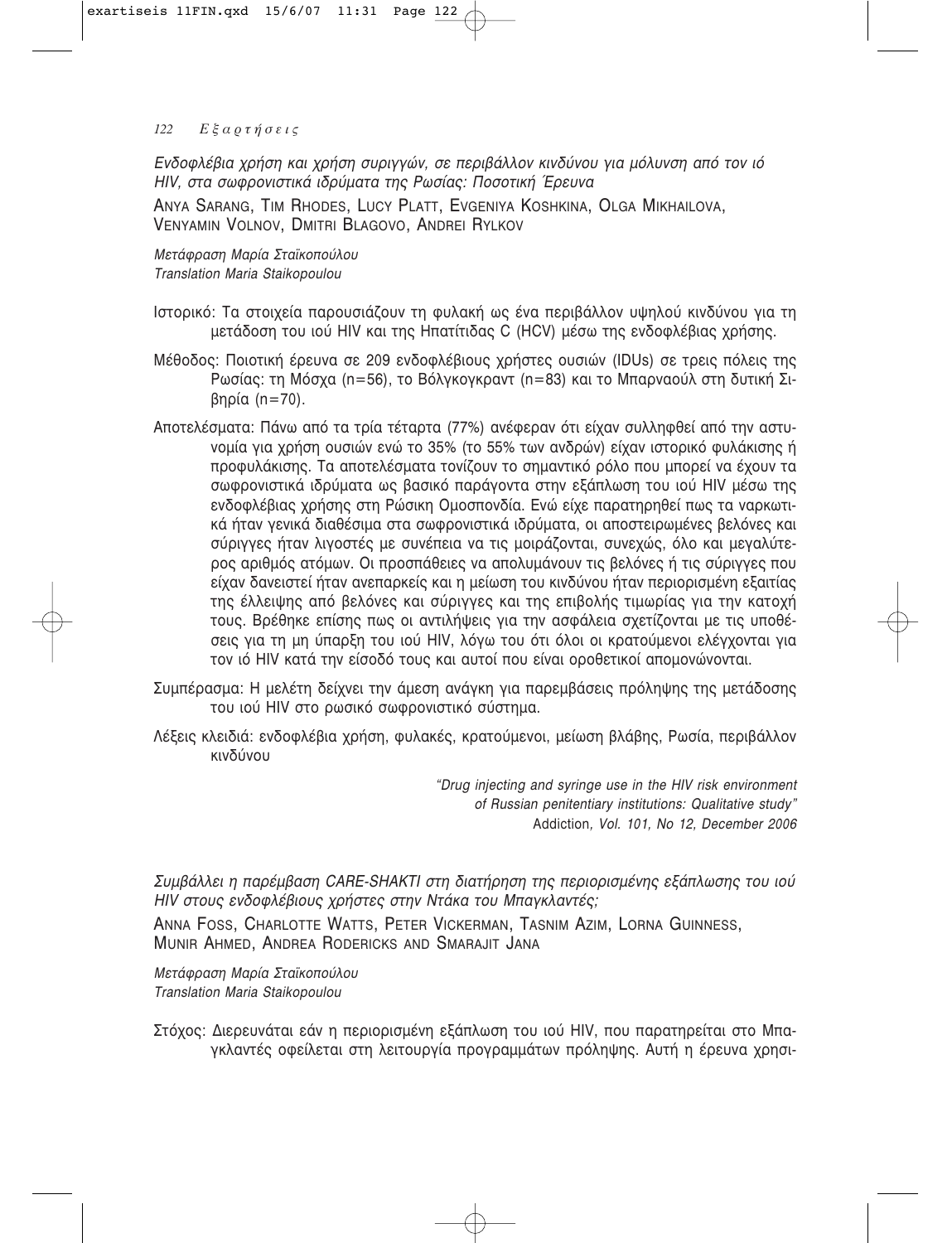μοποιεί μαθηματικά μοντέλα για τον υπολογισμό της απήχησης της παρέμβασης ανταλλαγής βελόνων/συριγγών στους ενδοφλέβιους χρήστες ουσιών (IDUs) στην Ντάκα του Μπαγκλαντές.

- Σχεδιασμός: Χρησιμοποιήθηκαν στοιχεία επιδημιολογικά, συμπεριφορικά καθώς και δεδομένα από την παρέμβαση, για να οριστούν οι παράμετροι ενός δυναμικού μαθηματικού μοντέλου και να ενταχθεί στα εθνικά δεδομένα παρακολούθησης του ιού HIV στους ενδοφλέβιους χρήστες ουσιών (2000-2002). Το μοντέλο χρησιμοποιήθηκε με στόχο να εκτιμηθεί η επίδραση της παρέμβασης για τη μετάδοση του ιού HIV στους ενδοφλέβιους χρήστες και στους ερωτικούς συντρόφους τους.
- Ευρήματα: Το μοντέλο προέβλεψε τη μείωση των περιστατικών μόλυνσης από τον ιό HIV κατά 90% (95% CI 74-94%) στους ενδοφλέβιους χρήστες, εξαιτίας των παρεμβάσεων πρόληψης με αποτέλεσμα οκτώ χρόνια μετά η εξάπλωση του ιού HIV στους ενδοφλέβιους χρήστες να είναι 10% (95% Cl 4-19%) αντί 42% (95% Cl 30-47%) που θα ήταν, εάν δεν είχαν εφαρμοστεί τα προνράμματα αυτά.
- Συμπεράσματα: Η ανάλυση τονίζει την προοπτική για τη γρήγορη εξάπλωση του ιού HIV στους ενδοφλέβιους χρήστες ουσιών στην Ντάκα και αναφέρει ότι η παρέμβαση μπορεί να έχει ως αποτέλεσμα τη μείωση της μετάδοσης του ιού HIV μέσω της ενδοφλέβιας χρήσης. Ωστόσο, δεν πρέπει να εφησυχάζουμε. Είναι σημαντική η συνέχιση και η αύξηση της χρηματοδότησης για παρεμβάσεις στην Ντάκα και σε άλλες περιοχές του Μπαγκλαντές για τη διατήρηση της περιορισμένης εξάπλωσης του ιού HIV.
- Λέξεις κλειδιά: πρόληψη για την εξάπλωση του ιού HIV, ενδοφλέβιοι χρήστες ουσιών, μείωση βλάβης, προβολές μαθηματικού μοντέλου, Μπαγκλαντές

*"Could the CARE-SHAKTI intervention for injecting drug users be maintaining the low HIV prevalence in Dhaka, Bangladesh?"* Addiction*, Vol. 102, No 1, January 2007*

Διατροφικές διαταραχές και κατάχρηση ουσιών στο γυναικείο πληθυσμό του Καναδά: *Μια Εθνική Μελέτη* 

PIRAN & GADALLA

*Μετάφραση Αλεξάνδρα Τζάλα Translation Alexandra Tzala*

exartiseis 11FIN.qxd 15/6/07 11:31 Page 123

- Στόχοι: Σκοπός της μελέτης ήταν η διερεύνηση της συννοσηρότητας μεταξύ των διατροφικών διαταραχών και της χρήσης ουσιών σε ένα μεγάλο, αντιπροσωπευτικό δείγμα από ενήλικες γυναίκες στον Καναδά. Χρησιμοποιήθηκαν πρόσφατες καθώς και δια βίου μετρήσεις για τη χρήση ουσιών.
- Σχεδιασμός: Η μελέτη βασίστηκε στη δευτερογενή ανάλυση των δεδομένων που συλλέχθηκαν με τη χρήση ενός δείγματος πιθανοτήτων, πολλαπλών βαθμίδων διαστρωμάτωσης από τα Στατιστικά Δεδομένα του Καναδά για την Ψυχική Υγεία και την Ευημερία μέτρο 1.2 της Κοινοτικής Υγείας του Καναδά.
- Μετρήσεις: Το Τεστ για τη Διατροφική Συμπεριφορά (ΕΑΤ-26) χρησιμοποιήθηκε στη μέτρηση του κινδύνου ανάπτυξης διατροφικών διαταραχών. Έγιναν μετρήσεις για τη χρήση,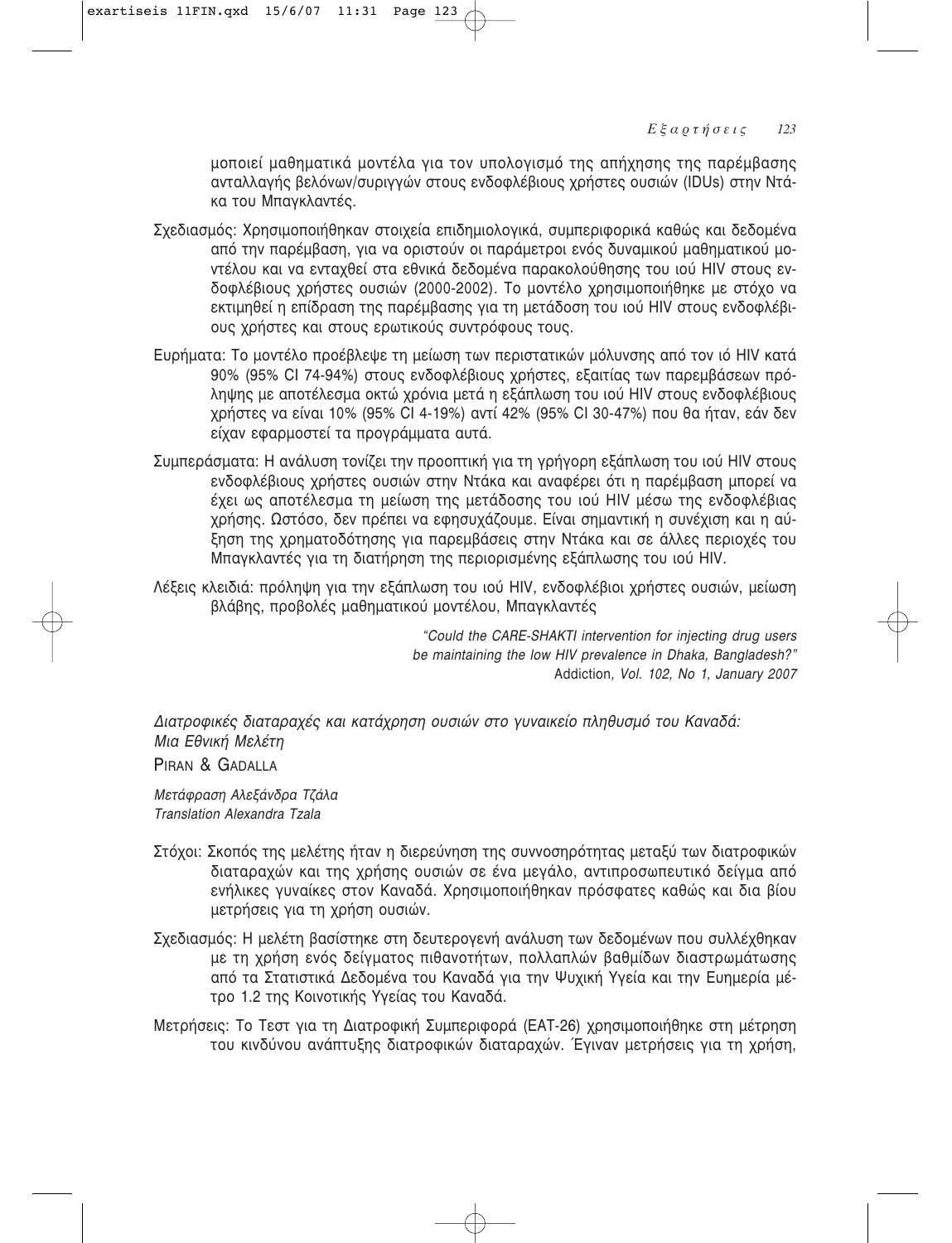την εξάρτηση και την παρέμβαση που σχετίζεται με το αλκοόλ και τις παράνομες ουσίες χρησιμοποιώντας τις σχετικές ενότητες από το σύντομο τεστ της Σύνθετης, Διεθνούς, Διαγνωστικής Συνέντευξης (CIDI-SF).

- Συμμετέχοντες: Στη μελέτη, αναλύθηκαν στοιχεία από ένα εθνικό αντιπροσωπευτικό δείγμα ενήλικων γυναικών του Καναδά, το οποίο χωρίστηκε σε τρείς ηλικιακές ομάδες.
- Ευρήματα: Η εξάρτηση και οι παρεμβάσεις από το αλκοόλ σχετίστηκαν σημαντικά με τον κίνδυνο διατροφικής διαταραχής στις τρεις ηλικιακές ομάδες ενηλίκων. Σημαντικές συσχετίσεις βρέθηκαν επίσης ανάμεσα στον κίνδυνο διατροφικής διαταραχής και στη δια βίου κατάχρηση και εξάρτηση από παράνομες ουσίες και για τις τρεις ηλικιακές ομάδες. Τα δεδομένα έδειξαν ότι υπάρχουν σημαντικές συσχετίσεις στις ηλικιακές ομάδες 15-24 και 25-44, όταν εφαρμόστηκε σε χρονικό πλαίσιο 12 μηνών.
- Συμπεράσματα: Τα ευρήματα της μελέτης υποστηρίζουν την ανάγκη ανάπτυξης συνοπτικών εργαλείων ελέγχου που απευθύνονται σε ενήλικες γυναίκες με διατροφικές διαταραχές και κατάχρηση ουσιών, όπως επίσης και την ανάπτυξη θεραπευτικής στρατηγικής για τη συννοσηρότητα των διατροφικών διαταραχών και την κατάχρηση ουσιών.

Λέξεις κλειδιά: διατροφικές διαταραχές, κατάχρηση ουσιών, εξάρτηση, συννοσηρότητα

*"Eating Disorders and Substance Abuse in Canadian women: A National Study"* Addiction*, Vol. 102, No. 1, January 2007*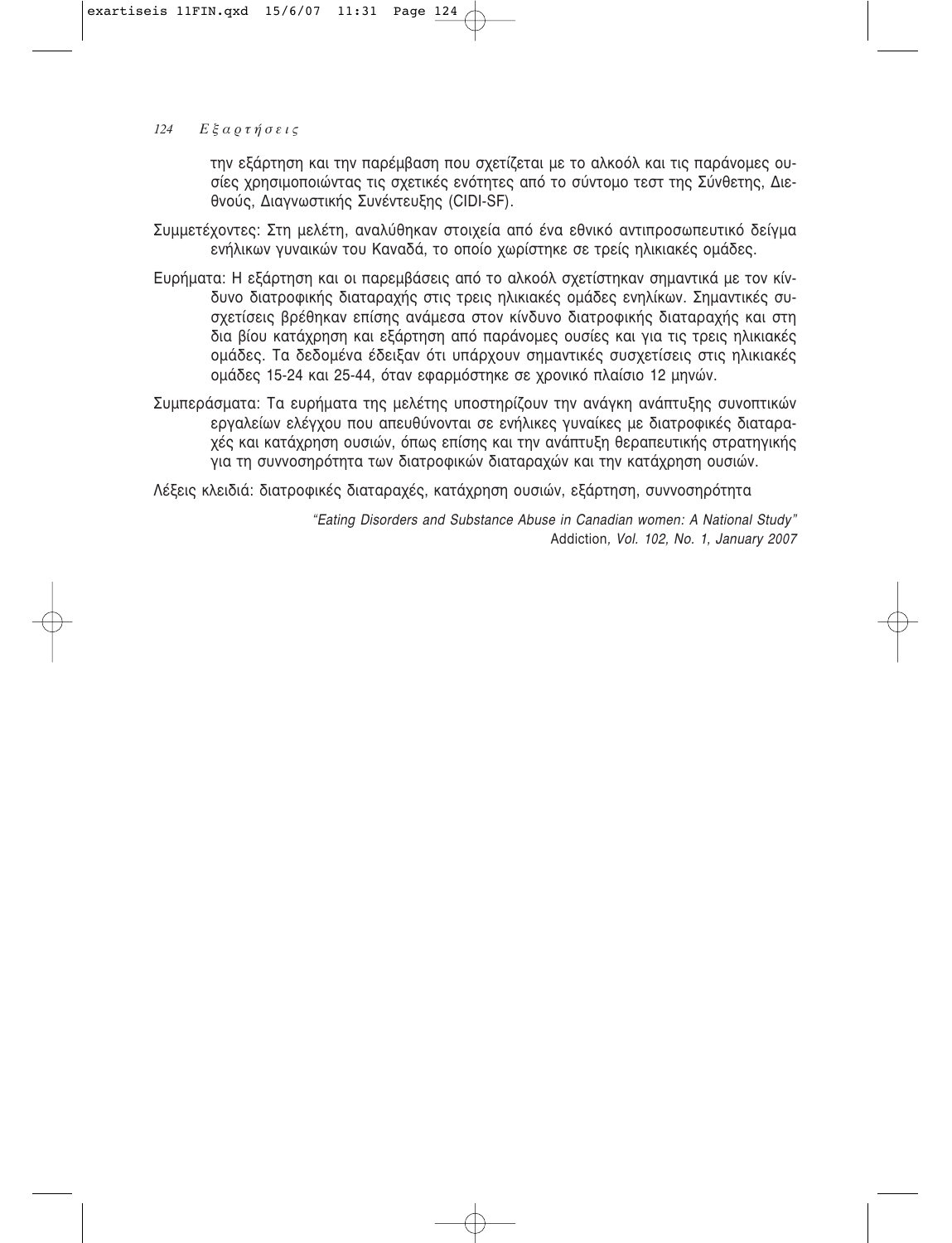exartiseis 11FIN.qxd 15/6/07 11:31 Page 125

 $E$ ξαρτήσεις 125

# ΓΙΑ ΤΗΝ ΕΝΗΜΕΡΩΣΗ ΤΟΥ ΑΝΑΓΝΩΣΤΗ<br>FOR THE READER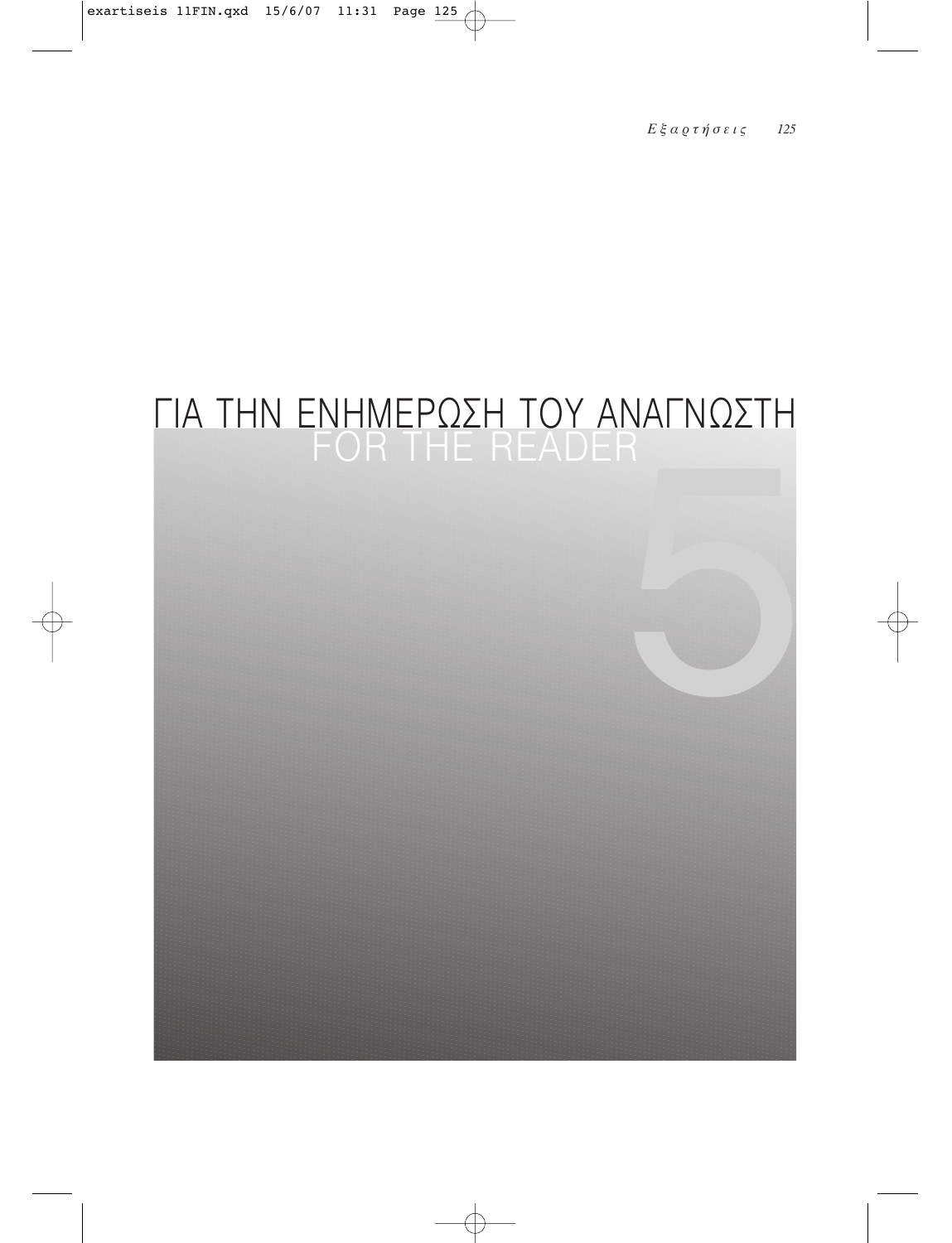$E$ ξαρτήσεις 126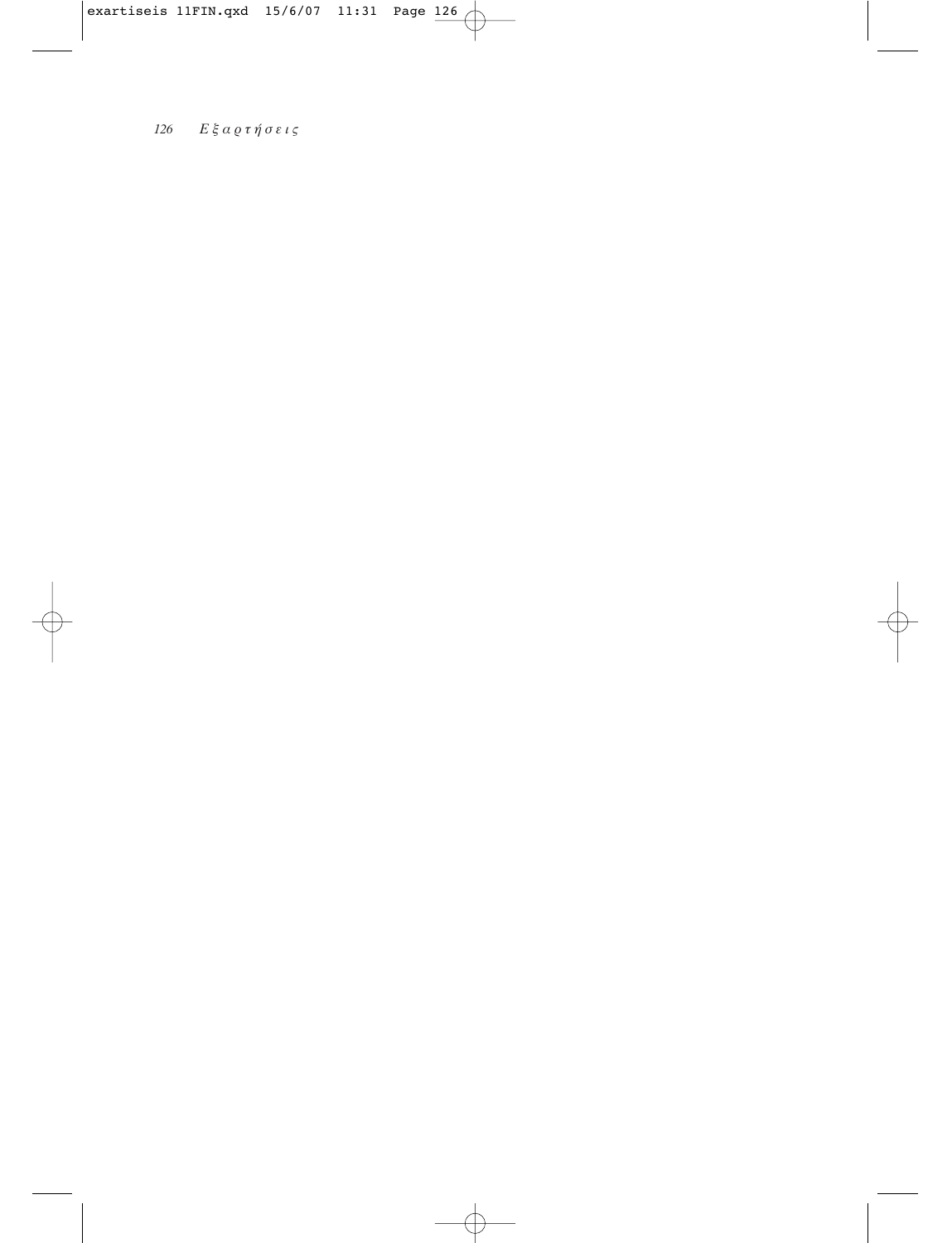# NFA KAI FFFONOTA

ΑΠΟ ΤΟ ΡΕΜΟ ΑΡΜΑΟ, ΤΗ ΜΑΡΙΝΑ ΔΑΣΚΑΛΟΠΟΥΛΟΥ, ΤΟΝ ΞΕΝΟΦΩΝΤΑ ΣΕΛΠΕΣΑΚΗ ΚΑΙ ΤΗΝ **KONSTANTINA YOANTH** 

BY REMOS ARMAOS, MARINA DASKALOPOULOU, XENOFON SELPESAKIS AND KONSTANTINA FANTI

Στα Νέα και νενονότα αυτού του τεύχους μπορείτε να διαβάσετε νια:

- V την Ετήσια Έκθεση για το 2006 της Διεθνούς Επιτροπής του ΟΗΕ για τον Έλεγχο των Ναρκωτικών και τα σημαντικότερα σημεία της,
- τα αποτελέσματα μιας ημερίδας για την απεξάρτηση στο σωφρονιστικό σύστημα,
- ν συνέδρια σχετικά με τις εξαρτήσεις που θα πραγματοποιηθούν τους προσεχείς μήνες τόσο στην Ελλάδα όσο και στο εξωτερικό
- V βιβλιοπαρουσιάσεις δύο βιβλίων του C.Rogers από τις εκδόσεις «Ερευνητές»

# ΝΑΡΚΩΤΙΚΑ: Η ΠΑΓΚΟΣΜΙΑ ΚΑΤΑΣΤΑΣΗ

- H «μη ελεγχόμενη» αγορά ναρκωτικών ουσιών και η κατάχρηση ανορεκτικών και συνταγογραφούμενων φαρμάκων ήταν τα κύρια θέματα που ανέδειξε φέτος την άνοιξη με την Ετήσια Έκθεσή της για το 2006 η Διεθνής Επιτροπή του ΟΗΕ για τον Έλεγχο των Ναρκωτικών (International Narcotics Control Board-INCB). Την Έκθεση παρουσίασε και φέτος στην Αθήνα το ΚΕΘΕΑ, ειδικός σύμβουλος οργανισμός του Οικονομικού και Κοινωνικού Συμβουλίου του ΟΗΕ, ταυτόχρονα με την ανακοίνωσή της από την Επιτροπή στη Βιέννη.
- Σύμφωνα με την Επιτροπή, το φαινόμενο της «μη ελεγχόμενης» αγοράς συνδέεται με το μείζον πρόβλημα των απομιμήσεων φαρμάκων, το οποίο πρωτοεμφανίστηκε στα μέσα της δεκαετίας του '80 και τα τελευταία χρόνια έχει λάβει ανησυχητικές διαστάσεις. Σύμφωνα με υπολογισμούς του Παγκόσμιου Οργανισμού Υγείας, το 20% με 50% των φαρμάκων στις αναπτυσσόμενες χώρες και τουλάχιστον το 10% των φαρμάκων σε όλο τον κόσμο είναι απομιμήσεις.
- Η Επιτροπή συνδέει την κατάχρηση των ανορεκτικών φαρμάκων σε αρκετές χώρες με τα πρότυπα ομορφιάς που κυριαρχούν στις σύγχρονες κοινωνίες και προτείνει αυστηρότερα μέτρα ελέγχου. Τα ανορεκτικά φάρμακα είναι ουσίες που συνταγογραφούνται εναντίον της παθολογικής παχυσαρκίας και για τη θεραπεία της ναρκοληψίας και της Διαταραχής Ελλειμματικής Προσοχής. Η χρήση τους μπορεί να προκαλέσει εθισμό και η λήψη υπερβολική δόσης μπορεί να είναι πολύ επικίνδυνη και ενίοτε να οδηγήσει σε θάνατο.
- Ως χαρακτηριστικό παράδειγμα της αυξανόμενης κατάχρησης συνταγογραφούμενων ουσιών η Επιτροπή αναφέρει τις Ηνωμένες Πολιτείες. Ο αριθμός των Αμερικανών που κάνουν κατάχρηση συνταγογραφούμενων φαρμάκων (παυσίπονων, κατασταλτικών και ηρεμιστικών) σχεδόν διπλασιάστηκε, από 7,8 εκατομμύρια σε 15,1 εκατομμύρια, μεταξύ 1992 και 2003. Στις ΗΠΑ τα συνταγογραφούμενα έχουν καταστεί η δεύτερη πιο χρησιμοποιούμενη κατηγορία ουσιών μετά την κάνναβη.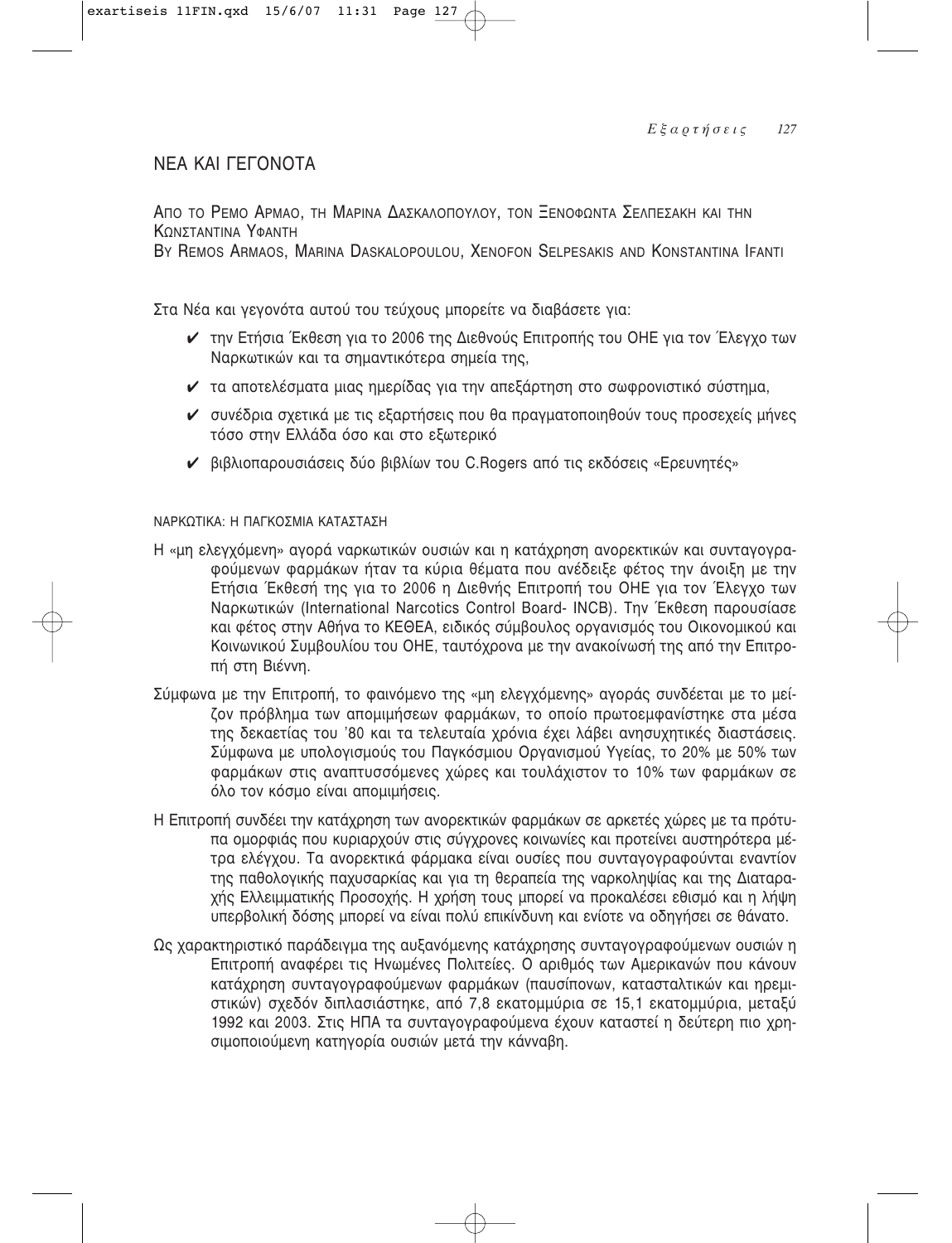- Τόσο η εξάπλωση των απομιμήσεων φαρμάκων όσο και των συνταγογραφούμενων σχετίζεται και με την αυξανόμενη χρήση του Διαδικτύου ως παγκόσμιας αγοράς
- Το πλήρες κείμενο της Έκθεσης βρίσκεται στα αγγλικά, γαλλικά και ισπανικά στην ιστοσελίδα της Επιτροπής www.incb.org. Εκεί, μεταξύ άλλων, υπάρχει παγκόσμια ανασκόπηση του φαινομένου ανά γεωγραφική περιοχή και ιδιαίτερη ενότητα αφιερωμένη στο Αφγανιστάν, όπου η παραγωγή οπίου άγγιξε κατά το 2006 επίπεδα ρεκόρ. Τα σχετικά δελτία Τύπου που εξέδωσε η Επιτροπή υπάρχουν μεταφρασμένα στα ελληνικά από το KEΘEA στην ιστοσελίδα του www.kethea.gr (στήλη ΝΕΑ).

ΔΠΕΞΑΡΤΗΣΗ ΚΑΙ ΣΟΦΡΟΝΙΣΤΙΚΟ ΣΥΣΤΗΜΑ

- Ποιες είναι οι ιδιαιτερότητες, τα προβλήματα και οι προοπτικές της απεξάρτησης στο πλαίσιο του συστήματος απονομής ποινικής δικαιοσύνης;
- Πώς αξιολογείται η μέχρι τώρα λειτουργία προγραμμάτων συμβουλευτικής και θεραπείας του ΚΕΘΕΑ που λειτουργούν σε σωφρονιστικά καταστήματα της χώρας μας;
- Τα δύο αυτά κεντρικά ερωτήματα απασχόλησαν την ημερίδα που διοργάνωσε το Μάρτιο στην Αθήνα το Εργαστήριο Ποινικών και Εγκληματολογικών Ερευνών της Νομικής Σχολής του Πανεπιστημίου Αθηνών και το ΚΕΘΕΑ με τίτλο: «Η απεξάρτηση στο πλαίσιο του Σωφρονιστικού Συστήματος». Νομικοί, εγκληματολόγοι, δικηγόροι, πανεπιστημιακοί και εκπρόσωποι του ΚΕΘΕΑ μίλησαν για το υφιστάμενο νομικό πλαίσιο στη χώρα μας, που επιτρέπει τη συμβουλευτική και θεραπευτική υποστήριξη των κρατουμένων χρηστών. Επισήμαναν, ωστόσο, την ανάγκη ενημέρωσης και ευαισθητοποίησης των δικαστικών αρχών, ώστε αυτό να αξιοποιείται περισσότερο.
- Στη διάρκεια της ημερίδας παρουσιάστηκαν επίσης τα αποτελέσματα των πρόσφατων αξιολογήσεων, από το Εργαστήριο Ποινικών και Εγκληματολογικών Ερευνών, του προγράμματος ΚΕΘΕΑ-ΕΝ ΔΡΑΣΕΙ και των Ομάδων Συμβουλευτικής και Αυτοβοήθειας του ΚΕ-ΘΕΑ-ΣΤΡΟΦΗ στο Ειδικό Κατάστημα Κράτησης Νέων Αυλώνα.
- Οι συμμετέχοντες και στα δύο προγράμματα εκφράζουν ιδιαίτερα υψηλό βαθμό ικανοποίησης για τις υπηρεσίες θεραπείας και εκπαίδευσης που λαμβάνουν και την καταλληλότητα του ανθρώπινου δυναμικού. Δεν φαίνονται ικανοποιημένοι σε ό,τι αφορά την υλικοτεχνική υποδομή του προγράμματος, η οποία εξαρτάται από τη φυλακή, ενώ κοινό είναι το αίτημα για «περισσότερο πρόγραμμα». Μάλιστα οι συμμετέχοντες στις Ομάδες του Αυλώνα ζητούν τη δημιουργία εικοσιτετράωρης θεραπευτικής κοινότητας, μέσα στο χώρο της φυλακής, όπου θα μπορούν να αφοσιωθούν στη θεραπεία και να προετοιμαστούν για την κοινωνική τους επανένταξη. Η αξιολόγηση του ΕΝ ΔΡΑΣΕΙ (που διαθέτει θεραπευτική κοινότητα απεξάρτησης στις Γυναικείες Φυλακές Κορυδαλλού και Κέντρο Υποδοχής αποφυλακισμένων στην Αθήνα) καταλήγει ότι το πρόγραμμα αποτελεί καινοτόμο εγχείρημα «που ανταποκρίνεται σε πραγματική και βαθιά ανάγκη της κοινωνικής ζωής» και «ενδείκνυται να χρησιμεύσει ως πρότυπο για άλλες φυλακές της χώρας».
- Υπενθυμίζουμε ότι έρευνες και άρθρα σχετικά με την απεξάρτηση και το σωφρονιστικό σύστημα μπορείτε να διαβάσετε στο προηγούμενο τεύχος των Εξαρτήσεων, με το ειδικό αφιέρωμα «Χρήση ουσιών και φυλακή».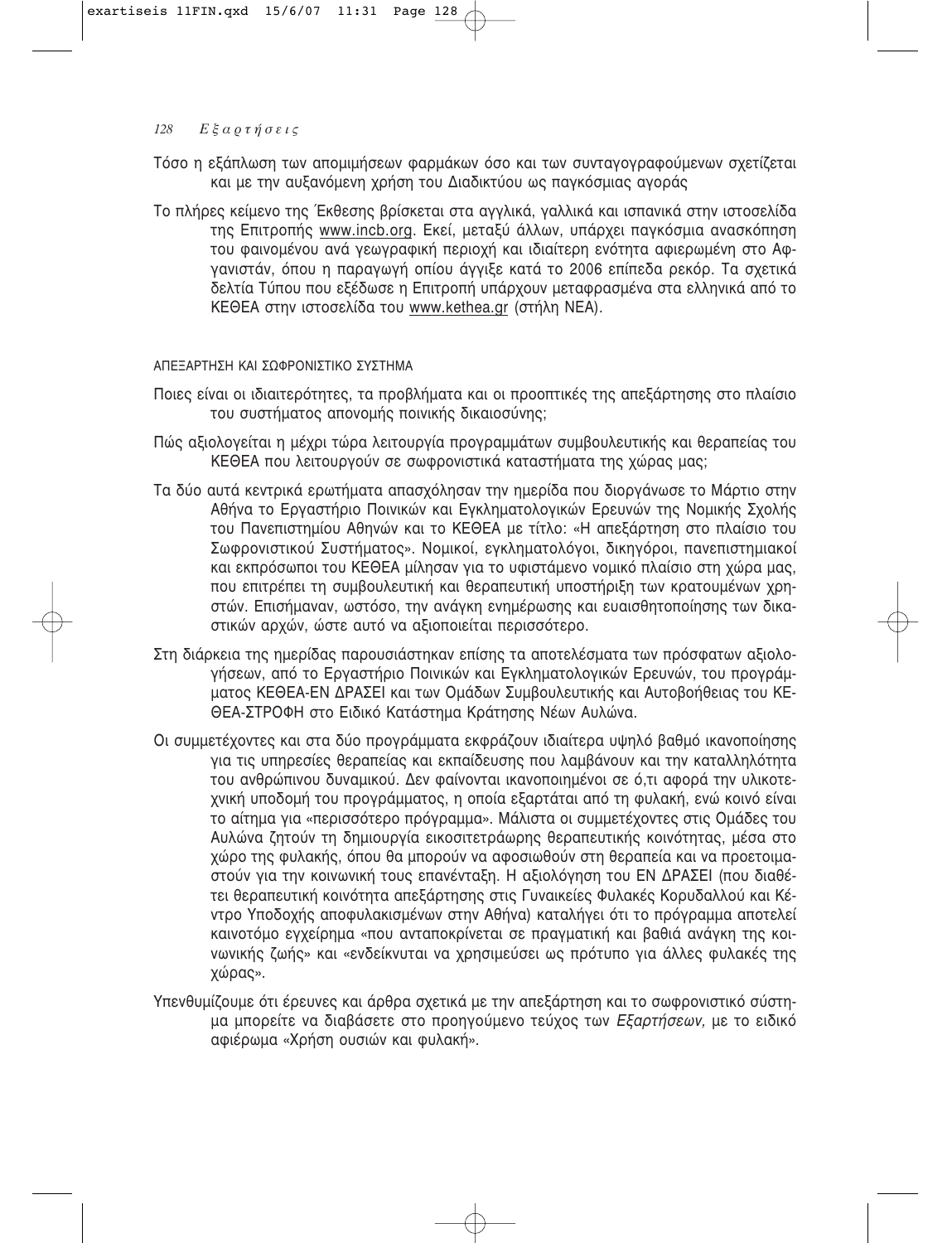ΣΥΝΕΔΡΙΑ

3° ΠΑΝΕΛΛΗΝΙΟ ΣΥΝΕΔΡΙΟ ΤΟΥ ΚΛΑΔΟΥ ΚΛΙΝΙΚΗΣ ΨΥΧΟΛΟΓΙΑΣ ΚΑΙ ΨΥΧΟΛΟΓΙΑΣ ΤΗΣ ΥΓΕΙΑΣ

Το 3° Πανελλήνιο Συνέδριο του Κλάδου Κλινικής Ψυχολογίας και Ψυχολογίας της Υγείας με τίτλο «Σύγχρονες εξελίξεις στην εμπειρικά τεκμηριωμένη Κλινική Ψυχολογία και Ψυχολογία της Υγείας» θα πραγματοποιηθεί στη Θεσσαλογίκη στις 9 – 11 Νοεμβρίου 2007. Στόχος του συνεδρίου είναι να καλύψει θέματα σχετικά με την εμπειρική τεκμηρίωση. Το συνέδριο διοργανώνεται από την Ελληνική Ψυχολογική Εταιρεία (ΕΛΨΕ) σε συνεργασία με το Τμήμα Ψυχολογίας του Αριστοτέλειου Πανεπιστήμιου Θεσσαλονίκης.

Πληροφορίες: http://www.clinicalhealthpsychology.gr

- 2<sup>°</sup> ΔΙΕΘΝΕΣ ΣΥΝΕΔΡΙΟ ΓΙΑ ΘΕΜΑΤΑ ΥΓΕΙΑΣ ΚΡΑΤΟΥΜΕΝΩΝ
- Το 2° Διεθνές Συνέδριο για θέματα Υνείας Κρατουμένων θα πραγματοποιηθεί στη Βάρνα της Βουλγαρίας στις 24 και 25 Σεπτεμβρίου 2007 και διοργανώνεται από το Πανεπιστήμιο UCE Birmingham. Το διήμερο αυτό συνέδριο θα ασχοληθεί με τα βασικά προβλήματα υνείας που αντιμετωπίζουν οι κρατούμενοι και θα εξετάσει καλές πρακτικές που μπορούν να εφαρμόσουν οι υπηρεσίες υγείας για τη συγκεκριμένη ομάδα. Το συνέδριο απευθύνεται σε ακαδημαϊκούς, προσωπικό φυλακών, ψυχολόγους, κοινωνικούς λειτουργούς και άλλους επαγγελματίες του χώρου.

 $\Pi$ ληροφορίες: http://www.uce.ac.uk/crq/conference/

50° ΔΙΕΘΝΕΣ ΣΥΝΕΔΡΙΟ ΓΙΑ ΤΙΣ ΕΞΑΡΤΗΣΕΙΣ

Το 50° Διεθνές Συνέδριο για τις Εξαρτήσεις θα πραγματοποιηθεί στις 10-15 Ιουνίου 2007 στη Στοκχόλμη (Σουηδία). Το συνέδριο διοργανώνεται από το International Council on Alcohol and Addiction (ICAA). Το συνέδριο θα ασχοληθεί με την πρόοδο σε διάφορους τομείς της πρακτικής και της έρευνας στον τομέα της τοξικοεξάρτησης και θα αποτελέσει βήμα διαλόγου και ανταλλαγής για επιστήμονες, επαγγελματίες και άτομα που χαράσσουν πολιτική από όλο τον κόσμο.

Πληροφορίες: http://www.icaaconference.se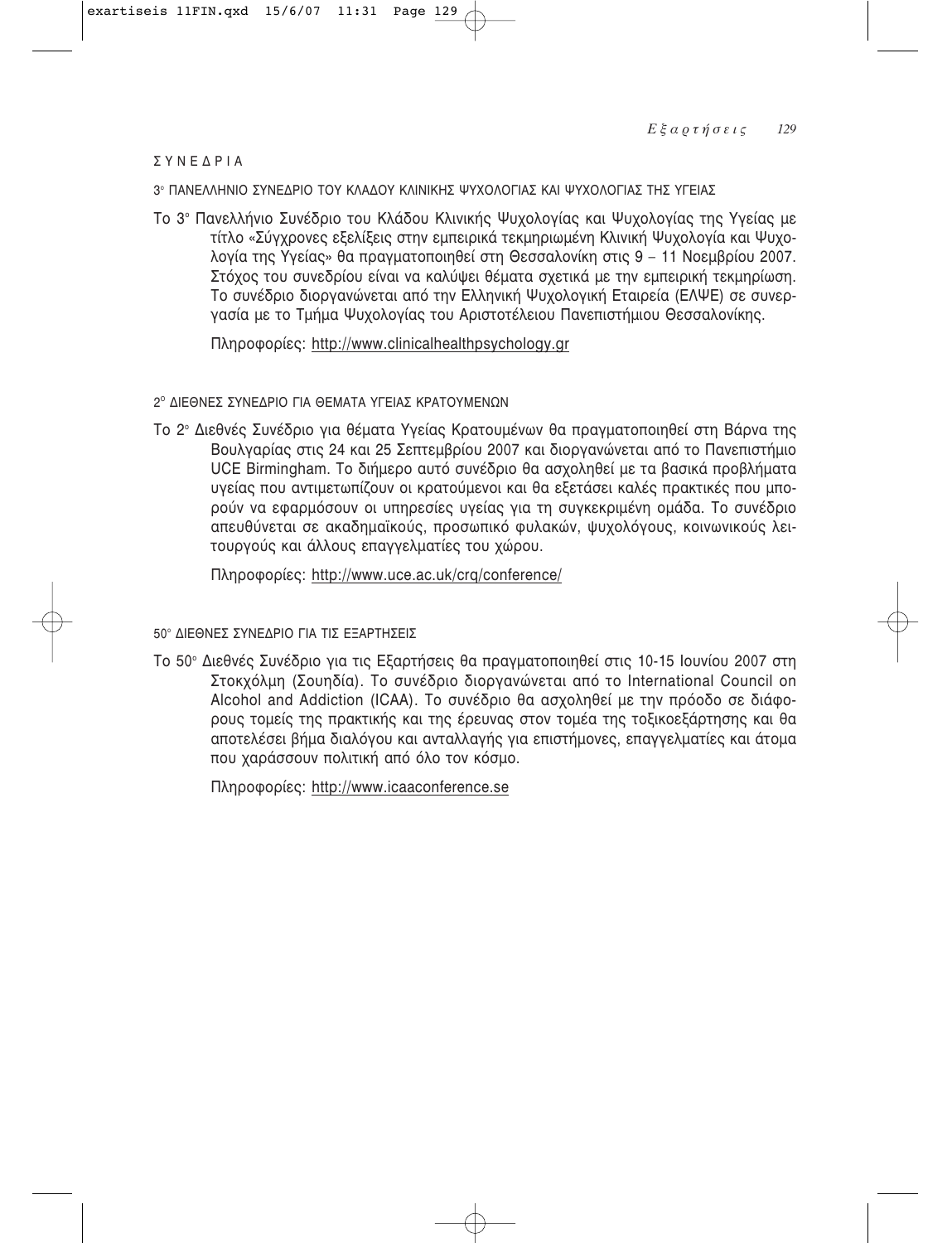# ΒΙΒΛΙΟΠΑΡΟΥΣΙΑΣΕΙΣ

ΤΟ ΓΙΓΝΕΣΘΑΙ ΤΟΥ ΠΡΟΣΩΠΟΥ TOY CARL R. ROGERS Εκδόσεις ΕΡΕΥΝΗΤΕΣ, σελ.371

- Στο βιβλίο αυτό, που εκδόθηκε για πρώτη φορά στα αγγλικά το 1961, ο Rogers παρουσιάζει εκλαϊκευμένα τις βασικές απόψεις για τη συμβουλευτική και τη σχέση ασθενή και θεραπευτή. Με βάση τη θετική θεώρηση του Rogers για τον άνθρωπο και τη μοναδικότητά του, η συμβουλευτική γίνεται αντιληπτή ως η διευκόλυνση της ανάπτυξης του πελάτη σε Πρόσωπο, χωρίς επεμβάσεις, με στόχο την επίλυση των ζητημάτων που τον απασχολούν και με πυξίδα τις εμπειρίες και τους συμβολισμούς του ίδιου του πελάτη, όπως εκείνος τους αντιλαμβάνεται. Όχι μόνον δεν μετατρέπει τον πελάτη σε αντικείμενο, αλλά τοποθετεί, επιπλέον, το σύμβουλο δίπλα του ως συνοδοιπόρο, που και ο ίδιος υπόκειται σε διαδικασίες αυτογνωσίας και αλλαγής δημιουργεί, με άλλα λόγια, συνθήκες συνύπαρξης και αμοιβαίας «συνάντησης», μέσα από τις οποίες συντελείται το «γίγνεσθαι του Προσώπου» και για τα δύο μέλη της.
- Με την έκδοση αυτού του βιβλίου επήλθε η καταξίωση και η αναγνώριση για τον Rogers, όχι μόνον στις ΗΠΑ, αλλά και σε πολλές άλλες χώρες, καθώς επιστήμονες και το ευρύ κοινό αγκάλιασαν τις ιδέες του.
- Ο ίδιος ο Rogers θέλοντας να δώσει το στίγμα του βιβλίου γράφει: «Το βιβλίο μου αφορά την οδύνη και την ελπίδα, το άγχος και την ικανοποίηση, με τα οποία γεμίζει κάθε γραφείο θεραπευτή. Αναφέρεται στη μοναδικότητα της σχέσης που κάθε θεραπευτής διαμορφώνει με κάθε πελάτη, καθώς και στα κοινά στοιχεία που ανακαλύπτουμε σε κάθε τέτοια σχέση. Το βιβλίο αφορά τις πολύ προσωπικές εμπειρίες του καθενός από εμάς. Αφορά έναν πελάτη μου που κάθεται στη γωνία του γραφείου μου, κι αγωνίζεται να είναι ο εαυτός του, αν και φοβάται θανάσιμα να γίνει ο εαυτός του- πασχίζοντας να δει την εμπειρία του όπως είναι, θέλοντας να είναι η εμπειρία του, αν και βαθύτατα φοβάται κάτι τέτοιο. Το βιβλίο αφορά εμένα, καθώς κάθομαι με τον πελάτη αυτόν, τον αντιμετωπίζω, συμμετέχω στον αγώνα σε όσο μεγαλύτερο βάθος και με όσο περισσότερη ευαισθησία μπορώ. Αφορά εμένα, καθώς προσπαθώ να αντιληφθώ την εμπειρία του, το νόημα, το συναίσθημα, τη γεύση και το άρωμα που έχει για εκείνον. [...] Το βιβλίο αφορά, πιστεύω, τη ζωή καθώς ξεκάθαρα αποκαλύπτει τον εαυτό της μέσα στη θεραπευτική διαδικασία- με την τυφλή δύναμή της και την τεράστια ικανότητά της για καταστροφή, αλλά και με την περισσότερο βαρύνουσα τάση της για ανάπτυξη, αν παρέχεται τέτοια ευκαιρία».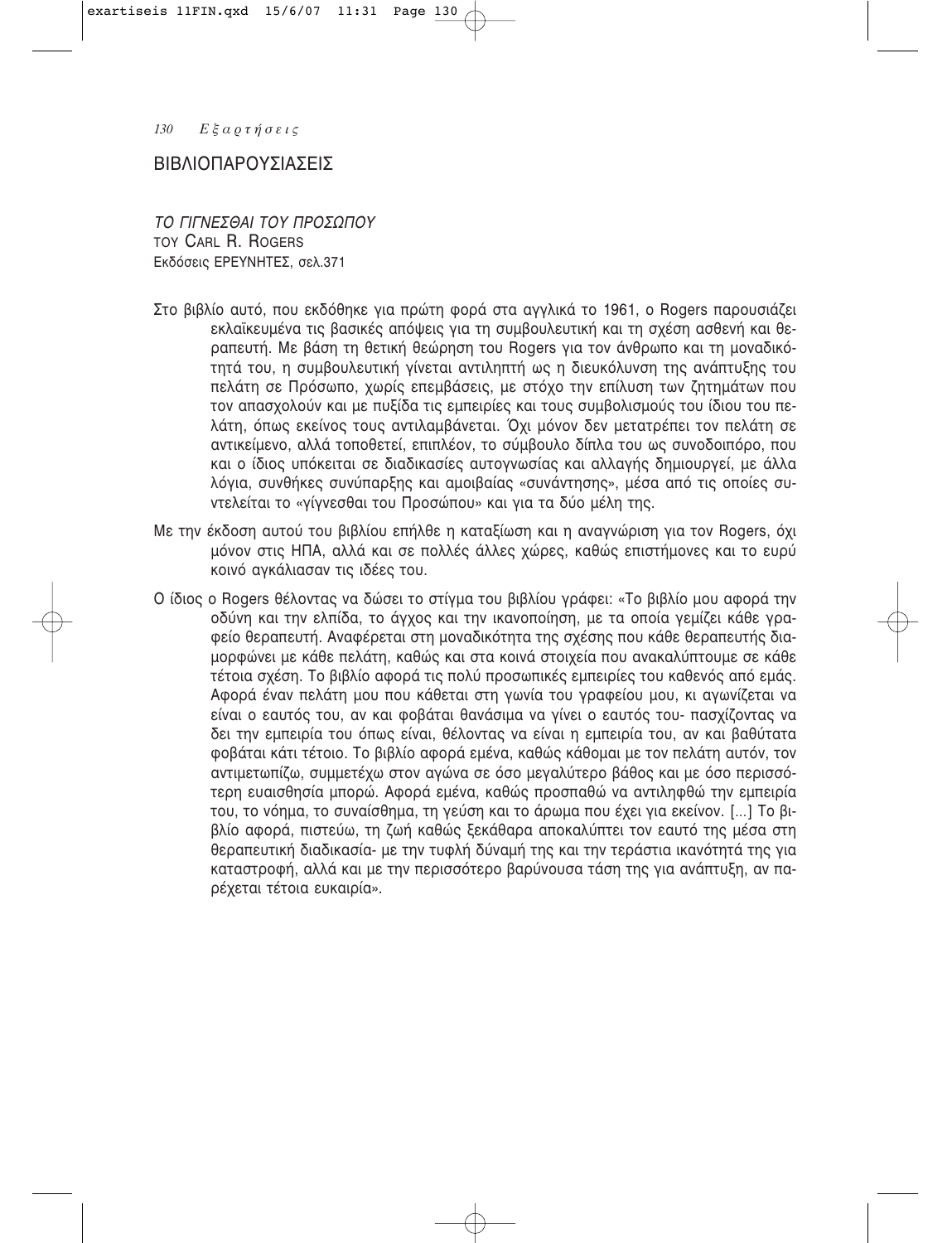ΕΝΑΣ ΤΡΟΠΟΣ ΝΑ ΥΠΑΡΧΟΥΜΕ TOY CARL R. ROGERS Εκδόσεις ΕΡΕΥΝΗΤΕΣ, σελ.285

- Στο βιβλίο αυτό, που εκδόθηκε για πρώτη φορά στα αγγλικά το 1980, ο Rogers προτείνει την εφαρμογή της προσωποκεντρικής προσέγγισης και σε άλλους τομείς της κοινωνικής ζωής, όπως είναι η εκπαίδευση, η οικονένεια, οι επιχειρήσεις κ.ά. Πρόκειται για έργο κλασικό, διαχρονικό και με ιδιαίτερο νόημα για τις ανθρώπινες σχέσεις, και αυτό γιατί ζούμε στην εποχή της πολυπολιτισμικότητας, της διακινδύνευσης, της αβεβαιότητας για το καινούριο αλλά και του «φόβου» για το άλλο, το διαφορετικό.
- Για τον Rogers, η αναγνώριση μιας και μοναδικής πραγματικότητας αξιών οδηγεί το Δυτικό πολιτισμό στα πρόθυρα της καταστροφής. Ο εμπνευστής της προσωποκεντρικής προσέγγισης αξιοποιεί τις συμβουλευτικές συνεδρίες με πελάτες και αντλεί από αυτήν του την εμπειρία. Προτείνει ως ρεαλιστικό προσανατολισμό στη ζωή, τον πλουραλισμό των αντιλήψεων και των πραγματικοτήτων.
- Μέσα από αυτό το βιβλίο, επαναπροσεγγίζεται η προσωποκεντρική θεωρία ως προς την εξέλιξή της και απαντώνται οι επικρίσεις που δέχθηκε για μονομερή επικέντρωση στο άτομο έτσι, αναδεικνύεται η κεντρική παρουσία της σχέσης και της κοινωνικότητας για το ανθρώπινο ον. Επιπλέον, η χρήση απλής γλώσσας από το συγγραφέα, το προσωπικό ύφος γραφής, η πρωτοτυπία και οι δυνατότητες εφαρμογής των ιδεών, αλλά και η δομή και η ακολουθία (ροή των περιεχομένων) του βιβλίου, το καθιστούν εύκολα αναγνώσιμο, εκτός από καινοτόμο πηγή.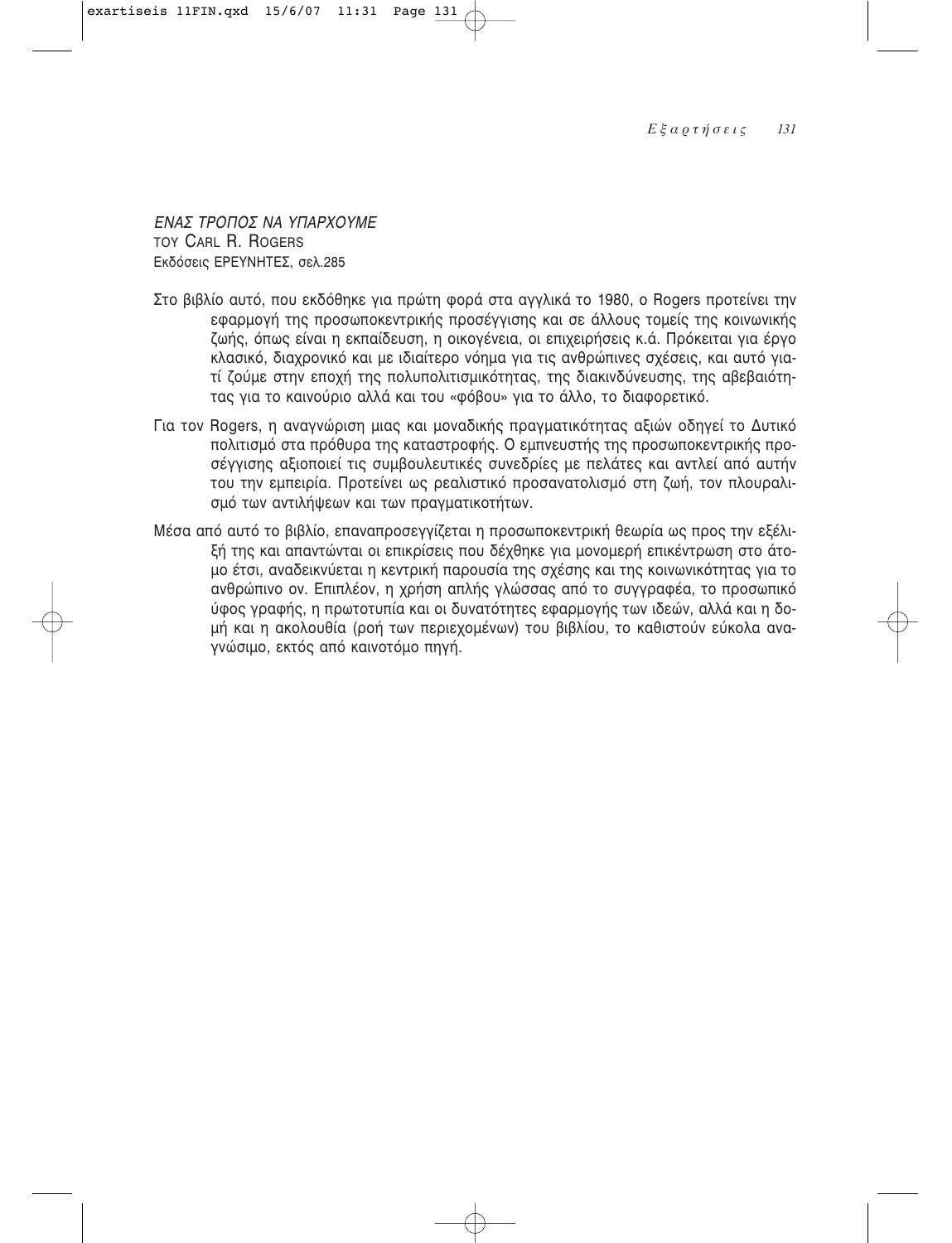# ΟΛΗΓΙΕΣ ΠΡΟΣ ΤΟΥΣ ΣΥΓΓΡΑΦΕΙΣ

Το προσωπικό της ομάδας σύνταξης σας ευχαριστεί εκ των προτέρων για τη βοήθειά σας στα ακόλουθα ζητήματα. Παρακαλείστε να διαβάσετε προσεκτικά τις οδηγίες που ακολουθούν όταν προετοιμάζετε το άρθρο και την περίληψή σας για υποβολή στο περιοδικό. Οι οδηγίες αυτές ακολουθούνται από όλα τα περιοδικά τα οποία συμμετέχουν στο ISAJE (Διεθνής Επιτροπή των Εκδοτών Περιοδικών για τις Εξαρτήσεις).

# *FFNIKA GEMATA*

Στόχος του περιοδικού «Εξαρτήσεις» είναι να υπηρετήσει την διεθνή διεπιστημονική επικοινωνία ανάμεσα σε ακαδημαϊκούς και κλινικούς, να ενδυναμώσει τους δεσμούς μεταξύ επιστήμης και πολιτικής, να ενισχύσει και να εμπλουτίσει την ποιότητα των απόψεων. Βιβλία και σημαντικές αναφορές μπορούν να υποβληθούν για ανασκόπηση. Θα πρέπει ωστόσο να σας ενημερώσουμε εκ των προτέρων πως τα κείμενα δεν επιστρέφονται.

### ΖΗΤΗΜΑΤΑ ΗΘΙΚΗΣ ΚΑΙ ΔΕΟΝΤΟΛΟΓΙΑΣ

Τα άρθρα γίνονται αποδεκτά με την προϋπόθεση πως υπόκεινται σε έλεγχο από την συντακτική επιτροπή. Όλα τα υποβληθέντα άρθρα πρέπει απαραιτήτως να συνοδεύονται από δήλωση υπογεγραμμένη από όλους τους συγγραφείς στην οποία θα αναφέρεται ότι:

(α) το υλικό που συμπεριλαμβάνεται στο άρθρο δεν έχει δημοσιευθεί εξ ολοκλήρου ή τμηματικά σε άλλο έντυπο,

(β) το κείμενο που υποβάλλεται για δημοσίευση δεν βρίσκεται ήδη υπό έκδοση,

(γ) όλοι οι συγγραφείς που υπογράφουν το άρθρο έχουν συμμετάσχει προσωπικά στη διαδικασία συγγραφής του και αναλαμβάνουν εξίσου την ευθύνη για το περιεχόμενό του,

(δ) έχουν τηρηθεί όλες οι αρχές ηθικής και δεοντολογίας που αφορούν στην προστασία των πελατών ή των συμμετεχόντων στις έρευνες, και στα πειράματα με ζώα. Στη δήλωση πρέπει επίσης να αναφέρονται ρητώς οι πηγές χρηματοδότησης, άμεσης και έμμεσης, καθώς και οποιαδήποτε σχέση με φαρμακευτικές βιομηχανίες, καπνοβιομηχανίες και βιομηχανίες παραγωγής αλκοόλ. Σχετικά με τα σημεία (α) και (β): εάν στοιχεία από τη συγκεκριμένη έρευνα παρουσιάζονται σε περισσότερες από μία δημοσιεύσεις, αυτό θα πρέπει να αναφερθεί στο άρθρο και/ή σε επιστολή προς τον εκδότη με σαφή επεξήγηση των διαφορών που υπάρχουν στο άρθρο και με συνημμένα αντίτυπα όλων των κειμένων στα οποία αναφέρεται η συνκεκριμένη έρευνα. Εάν, σε οποιοδήποτε στάδιο, οι συγγραφείς αποφασίσουν να αποσύρουν το άρθρο τους, καλούνται να ενημερώσουν εγκαίρως τον εκδότη.

### ΕΚΤΑΣΗ

Οι συγγραφείς πρέπει να είναι όσο το δυνατόν πιο συνοπτικοί και στην περίπτωση που ο περιορισμός του άρθρου κριθεί σκόπιμος για τη διευκόλυνση της επικοινωνίας, το θέμα θα συζητηθεί με τον εκδότη. Η ανάλυση περιστατικών είναι αποδεκτή αλλά δεν θα πρέπει σε καμία περίπτωση να υπερβαίνει τις έξι σελίδες. Οι επιστολές δεν θα πρέπει να υπερβαίνουν τις δύο σελίδες.

### ҮПОВОЛН КАІ МОРФН

Η υποβολή των εγγράφων πρέπει να γίνεται σε ηλεκτρονική μορφή ή δισκέτα. Θα πρέπει να είναι με διπλό διάστημα και περιθώρια τουλάχιστον 25 mm. Στην πρώτη σελίδα θα πρέπει να αναγράφεται ο τίτλος του άρθρου, ο οποίος δεν πρέπει να υπερβαίνει τους 45 χαρακτήρες, τα ονόματα των συγγραφέων, ο χώρος και η διεύθυνση διεξαγωγής της εργασίας και η πλήρης ταχυδρομική διεύθυνση του συγγραφέα, στον οποίο θα αποσταλούν τα σχόλια, η σχετική αλληλογραφία και τα αντίτυπα της έκδοσης. Στη δεύτερη σελίδα θα αναγράφονται μόνο ο τίτλος και τα ονόματα των συγγραφέων και η περίληψη. Παρακαλήστε να αποστείλετε ένα επιπλέον αντίγραφο της περίληψης μαζί με το υποβληθέν άρθρο. Ολόκληρο το άρθρο, συμπεριλαμβανομένων παραπομπών, πινάκων, στοιχείων,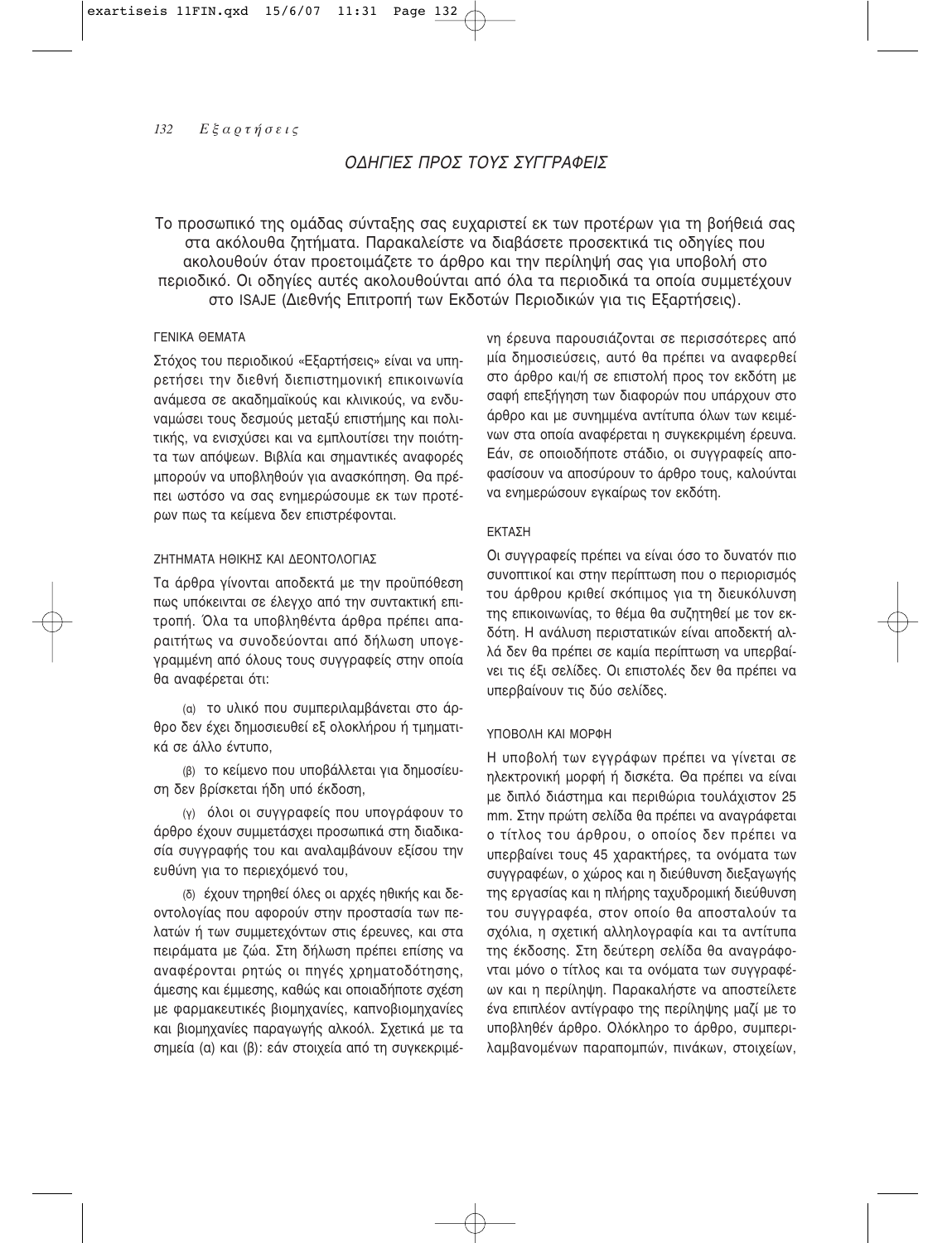και λοιπού υλικού, θα πρέπει να έχει συνεχή αρίθμηση από την πρώτη σελίδα του τίτλου ως το τέλος. Στο κάτω μέρος της σελίδας του τίτλου παρακαλήστε να αναφέρεται τον συνολικό αριθμό σελίδων του άρθρου. Επίσης είναι σκόπιμο να αποφεύγονται οι υποσημειώσεις, όπου είναι δυνατόν.

Παρακαλήστε να αποστέλλεται τα άρθρα στην ακόλουθη διεύθυνση:

Για το Περιοδικό Εξαρτήσεις KEOEA Σορβόλου 24, 116 36 Αθήνα είτε με email: exartisis@kethea.gr

### ПЕРІЛНФН

Όταν πρόκειται για περιγραφές ερευνών, οι περιλήψεις θα πρέπει να περιλαμβάνουν τις ακόλουθες κατηγορίες: Στόχοι, Σχεδιασμός, Πλαίσιο, Συμμετέχοντες, Παρέμβαση (για τις πειραματικές δοκιμές μόνο), Μετρήσεις, Ευρήματα, και Συμπεράσματα. Τα Συμπεράσματα πρέπει να αναφέρονται με σαφήνεια, επειδή αυτά θα καθορίσουν σε μεγάλο μέρος την απόφαση του εκδότη. Κάθε εύρημα θα αποτιμηθεί σύμφωνα με την εγκυρότητα και την αξιοπιστία του. Όσον αφορά άλλου είδους κείμενα, δεν υπάρχουν συγκεκριμένοι κανόνες για τη δομή των περιλήψεων, αλλά πρέπει να είναι εμφανή τα συμπεράσματα της αποτίμησης καθώς αυτά θα αποτελέσουν κεντρικό θέμα στη διαδικασία του σχολιασμού. Οι περιλήψεις κυμαίνονται συνήθως στις 250 λέξεις.

# ΠΑΡΑΠΟΜΠΕΣ

Οι παραπομπές μπορούν να γίνονται είτε με το σύστημα Harvard είτε με το σύστημα Vancouver. Όταν ακολουθείται το σύστημα Harvard στις παραπομπές πρέπει να τηρούνται τα ακόλουθα: πρώτο το όνομα του συγγραφέα, ακολουθεί η χρονολογία δημοσίευσης σε παρένθεση π.χ. Smith (1984). Εάν οι συγγραφείς είναι έως τρεις π.χ. Smith, Green & Jones (1984), τότε στην πρώτη παραπομπή αναφέρονται και οι τρεις ενώ στις υπόλοιπες αναφέρεται Smith et.al. (1984). Στην περίπτωση που οι συγγραφείς είναι περισσότεροι από τρεις, τότε σε όλες τις παραπομπές αναγράφεται: Smith et.al. (1984). Εάν υπάρχουν πολλές δημοσιεύσεις από τους ίδιους συγγραφείς μέσα στο ίδιο έτος, οι πα-

### Εξαρτήσεις 133

ραπομπές πρέπει να περιέχουν (α) (β) (γ) κ.λπ. μετά τη χρονολογία δημοσίευσης. Οι παραπομπές παρατίθενται μετά το τέλος του άρθρου με αλφαβητική σειρά, π.χ:

Abrams, D.B. & Wilson, G.T. (1979) Effects of alcohol on social anxiety... 88, 161-173. Blane, H.T. & Leonard, K.E. (1987) Psychological Theories.... (New York Guildford Press).

Όταν ακολουθείται το σύστημα Vancouver οι παραπομπές αριθμούνται σύμφωνα με τη σειρά που απαντώνται στο κείμενο. Σημειώστε τις παραπομπές στο κείμενο, στους πίνακες, στις λεζάντες βάζοντας διαδοχική αρίθμηση εντός παρενθέσεως (1, 2, 3, κ.λπ.). Οι παραπομπές που βρίσκονται μόνο μέσα σε πίνακες, ή λεζάντες σχημάτων θα πρέπει να αριθμούνται σύμφωνα με τη σειρά που απαντώνται στο κείμενο.

Η αριθμητική απαρίθμηση των παραπομπών πρέπει να παρατίθεται στο τέλος του άρθρου, παράδειγμα:

- 1. Cotton, N. (1987) The familial incidence of Alcoholism, Journal of Studies on Alcohol, 40, 89-116.
- 2. Merikangas, K.R. (1989) Genetics of alcoholism: a review of Human studies...

Ανεξάρτητα από το ποιο από τα δύο συστήματα θα επιλέξετε, για τους τίτλους των εφημερίδων, των περιοδικών και λοιπών εντύπων δεν πρέπει να χρησιμοποιούνται συντομογραφίες. Δεν είναι απαραίτητο να αναφέρεται ο αριθμός του τεύχους ή του τόμου, θα πρέπει όμως να αναφέρονται οπωσδήποτε όλοι οι συγγραφείς. Ο κατάλογος των παραπομπών δεν πρέπει να είναι ασκόπως μακροσκελής και πρέπει να περιλαμβάνει μόνο βιβλία και έντυπα στα οποία είναι δυνατή η πρόσβαση διά μέσου των συνηθισμένων βιβλιογραφικών πηγών. Όταν πρόκειται για ξενόγλωσσα άρθρα, ή βιβλία, θα πρέπει να δίνεται ο τίτλος και στα ελληνικά σε παρένθεση μετά τον πρωτότυπο τίτλο.

# ΑΠΕΙΚΟΝΙΣΕΙΣ

Οι απεικονίσεις δεν πρέπει να είναι ενταγμένες στο κείμενο αλλά θα πρέπει να κατατεθούν χωριστά στο τέλος με το όνομα του συγγραφέα και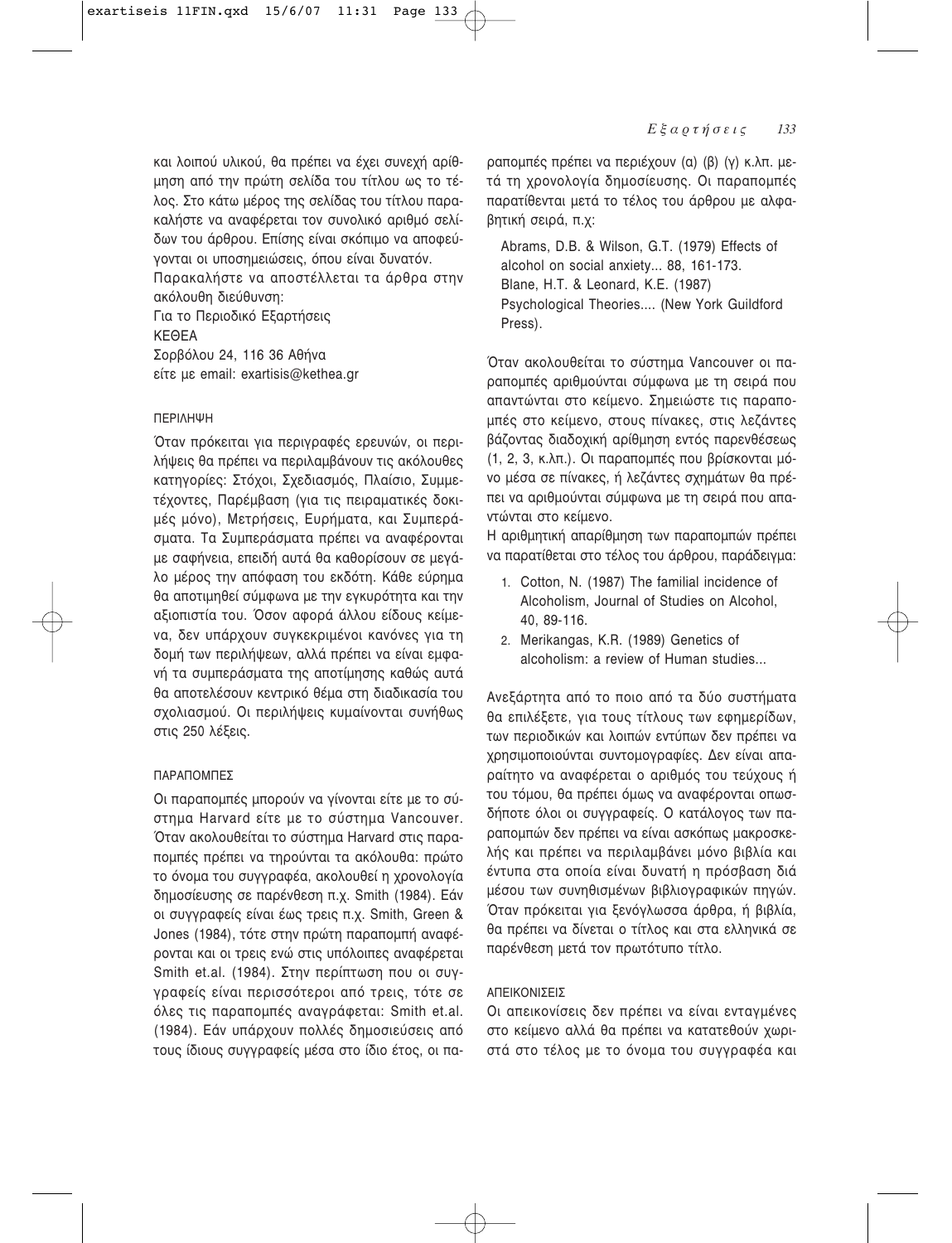σχετική αρίθμηση. Όλες οι απεικονίσεις θα πρέπει να είναι διπλάσιες από το τελικό τους μέγεθος. Όλες οι φωτογραφίες, τα γραφήματα, και τα διαγράμματα θα αναφέρονται ως «σχήματα» και θα πρέπει να έχουν διαδοχική καταχώρηση στο κείμενο με αριθμούς (π.χ. Σχήμα 1, Σχήμα 2). Η θέση των σχημάτων μέσα στο κείμενο θα πρέπει να υποδεικνύεται σαφώς. Οι τίτλοι για όλα τα σχήματα θα πρέπει να αναγράφονται σε χωριστή σελίδα και να εξηγούνται χωρίς αναφορά στο κείμενο. Στους τίτλους θα πρέπει επίσης να συμπεριλαμβάνονται και επεξηγήσεις για όλα τα σύμβολα που χρησιμοποιούνται.

### ΠΙΝΑΚΕΣ

Οι πίνακες θα πρέπει να εκτυπώνονται σε χωριστή σελίδα, και η θέση τους στο κείμενο πρέπει να υποδεικνύεται σαφώς. Οι μονάδες πρέπει να αναγράφονται εντός παρενθέσεως στην πρώτη γραμμή της εκάστοτε στήλης και όχι στο κυρίως σώμα του πίνακα. Οι λέξεις ή οι αριθμοί πρέπει να επαναλαμβάνονται σε όλες τις γραμμές, ενώ τα ομοιωματικά, και λέξεις όπως: ομοίως, βλέπε, ως άνω κ.λπ. δεν πρέπει να χρησιμοποιούνται. Ακόμη οι πίνακες δεν θα πρέπει να έχουν διαγράμμιση.

### **FUIMFAFIA**

Η επιμέλεια γίνεται για έλεγχο και διευκόλυνση κάποιων βασικών διορθώσεων, όχι για γενική αναθεώρηση ή μετατροπή. Τα σχόλια επιμέλειας πρέπει να λαμβάνονται υπόψη και να επιστρέφεται το διορθωμένο κείμενο στον εκδότη μέσα σε τρεις ημέρες από την παραλαβή τους.

### ANATYΠA

Ένα αντίτυπο του περιοδικού, που περιέχει το άρθρο σας, θα σας αποσταλεί περίπου τρεις εβδομάδες μετά την έκδοση του τεύχους.

### ΣΧΟΛΙΑΣΜΟΣ

Τα άρθρα αποστέλλονται από τον εκδότη στον αναπληρωτή της έκδοσης για αναθεώρηση. Ο τελευταίος αφού συμβουλευτεί τη συντακτική επιτροπή στέλνει τις προτάσεις του στον εκδότη. Ο εκδότης λαμβάνει την τελική απόφαση και επικοινωνεί με τους συγγραφείς. Τέλος, ο εκδότης και ο αναπληρωτής διατηρούν το δικαίωμα να επιστρέψουν κάποιο άρθρο πριν ακόμη φτάσει στους σχολιαστές, εάν κρίνουν πως το περιεχόμενό του δεν είναι κατάλληλο για το περιοδικό εξαιτίας μεθοδολογικών περιορισμών, θεματολογίας ή προβλημάτων στην παρουσίαση των στοιχείων.

### ΠΝΕΥΜΑΤΙΚΗ ΙΛΙΟΚΤΗΣΙΑ

Είναι όρος της παρούσας έκδοσης οι συγγραφείς να διατηρούν τα πνευματικά δικαιώματα από τα άρθρα που προσκομίζουν. Αυτό παρέχει κάθε δικαίωμα στον οργανισμό, για πλήρη δημοσίευση και διάδοση του άρθρου και του περιοδικού σε όσο το δυνατόν ευρύτερο αναγνωστικό κοινό, τόσο σε έντυπη όσο και σε ηλεκτρονική μορφή. Φυσικά, οι συγγραφείς μπορούν να χρησιμοποιήσουν αλλού το άρθρο μετά από τη δημοσίευσή του από το περιοδικό και χωρίς να ζητηθεί έγκριση, υπό τον όρο πως θα αναφερθεί ως πρωτότυπη πηγή της δημοσίευσης το παρόν περιοδικό. Οι συγγραφείς ευθύνονται αποκλειστικά για την παραχώρηση των δικαιωμάτων αναπαραγωγής στοιχείων που βρήκαν από άλλες πηγές.

ΟΣΟΙ ΑΠΟ ΤΟΥΣ ΑΝΑΓΝΩΣΤΕΣ ΤΗΣ ΣΤΗΛΗΣ ΕΠΙΘΥΜΟΥΝ ΝΑ ΑΝΑΚΟΙΝΩΣΟΥΝ ΠΛΗΡΟΦΟΡΙΕΣ ΓΙΑ ΜΕΛΛΟΝΤΙΚΑ ΣΥΝΕΔΡΙΑ, ΝΕΕΣ ΕΚΔΟΣΕΙΣ, ΕΡΕΥΝΕΣ Η ΑΛΛΑ ΣΗΜΑΝΤΙΚΑ ΓΕΓΟΝΟΤΑ, ΤΑ ΟΠΟΙΑ ΑΦΟΡΟΥΝ ΘΕΜΑΤΑ ΣΧΕΤΙΚΑ ΜΕ ΤΗΝ ΕΞΑΡΤΗΣΗ ΑΠΟ ΨΥΧΟΤΡΟΠΕΣ ΟΥΣΙΕΣ, ΜΠΟΡΟΥΝ ΝΑ ΤΙΣ ΑΠΟΣΤΕΙΛΟΥΝ ΣΤΟ ΠΕΡΙΟΔΙΚΟ ΣΕ ΗΛΕΚΤΡΟΝΙΚΗ ΜΟΡΦΗ.

### ΕΞΑΡΤΗΣΕΙΣ

Το περιοδικό υιοθετεί πλήρως τη "Συμφωνία του Farmington" (Addiction, 1997, 92, 1617-1618).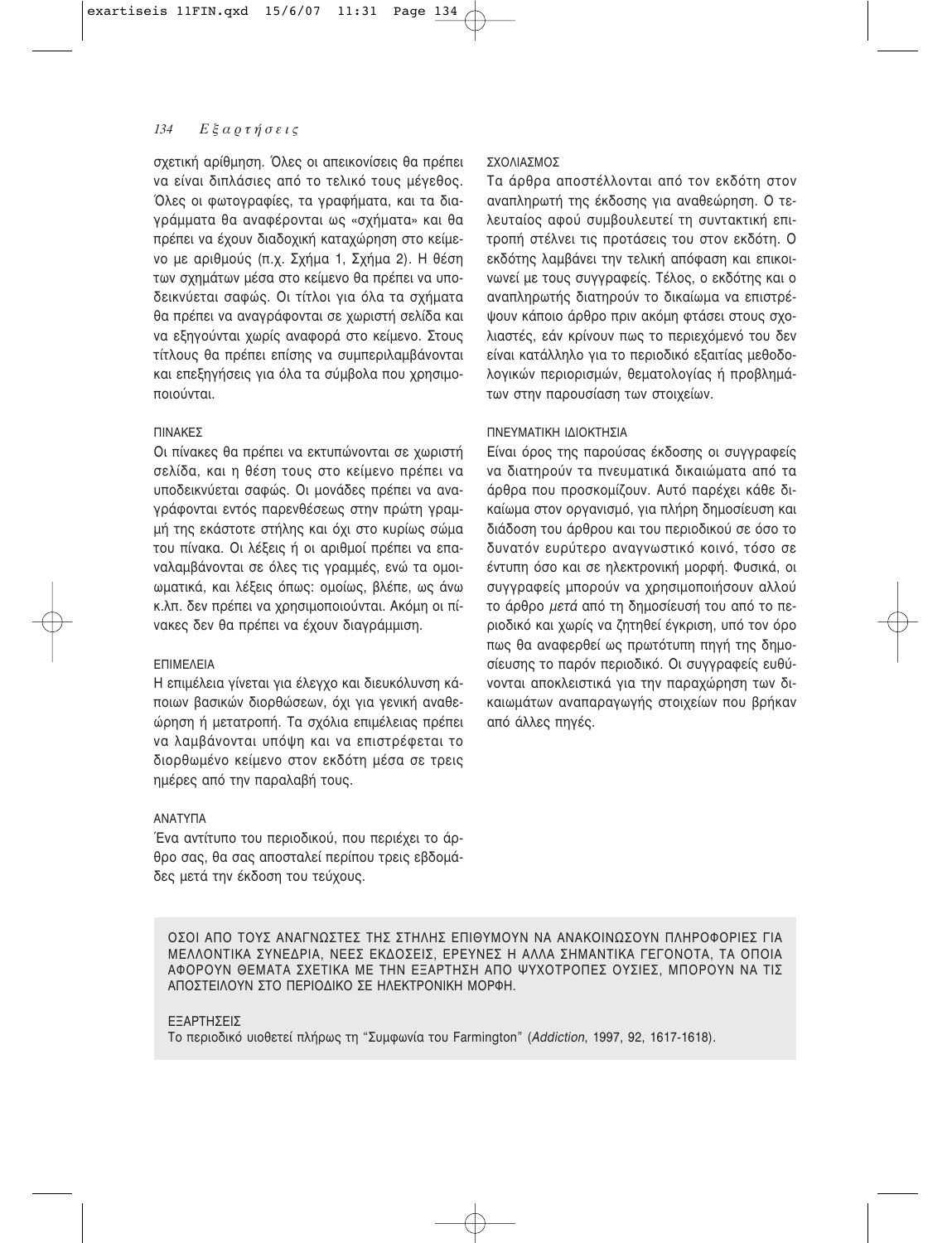# *INSTRUCTIONS FOR AUTHORS*

### SUBMISSION

For submissions by email and Letters to the Editor, please send at exartisis@kethea.gr

exartiseis 11FIN.qxd 15/6/07 11:31 Page 135

Please read below for further details on submitting your paper.

### SUBMISSION GUIDELINES

The Journal fully supports the Farmington Consensus.

The editorial staff would be most grateful for your assistance in relation to the matters listed below. Please follow these guidelines carefully when preparing a submission.

### ETHICAL STANDARDS

Manuscripts are accepted on the understanding that they may be are subject to editorial revision. Submissions must be accompanied by a signed statement from all authors saying that:

(a) the material has not been published in whole or in part elsewhere;

(b) the paper is not currently being considered for publication elsewhere;

(c) all authors have been personally and actively involved in substantive work leading to the report, and will hold themselves jointly and individually responsible for its content;

(d) all relevant ethical safeguards have been met in relation to patient or subject protection, or animal experimentation.

This statement must also declare sources of funding, direct or indirect, and any connection with the tobacco, alcohol or pharmaceutical industries. With regard to points (a) and (b): if data from the same study are reported in more than one publication, this should be stated in the manuscript and/or covering letter to the Editor, along with a clear explanation as to how the submitted manuscript differs, and copies of closely related manuscripts reporting these data should be enclosed. If at any stage during the handling of their submission, authors decide to withdraw it, we ask them to notify the Editor.

### LENGTH

We ask authors to be as concise as possible and will negotiate with you personally and sympathetically if we feel shortening would improve communication. Case reports are welcomed but should not be more than 6 pages long. Letters should not be more than 2 pages long.

### LANGUAGE

*Exartiseis'* expectation is that when the authors of a paper do not have Greek as a first language, they will have their text checked before submission. *Exartiseis* welcomes submissions from all parts of the world and may on occasion assist with language editing.

### SUBMISSION AND LAYOUT

*Exartiseis* welcomes submissions in either hard copy or electronic form. For hard-copy submissions, please send two paper copies plus a Word disk version. They should be typed on one side of the paper, double spaced, with margins of at least 25 mm. The first sheet should contain the title of the paper, a short title not exceeding 45 characters, a total page and word count, names of authors, the address where the work was carried out, and the full postal and e-mail addresses of the author who will check proofs and receive correspondence and off-prints. Any Conflict of Interest declaration should be included on this page. The second sheet should contain only the title, names of authors and an abstract. Please state any sources of funding in the Acknowledgments section. The entire manuscript, including all references, tables, figures and any other material, should be numbered in one sequence from the title page onwards. Footnotes to the text should be avoided where possible.

### ELECTRONIC SUBMISSIONS

When sending a final, revised version of an *accepted* article, it is essential that the hard copy exactly matches the material on disk. Save all files on a standard 3.5 inch high-density disk. We prefer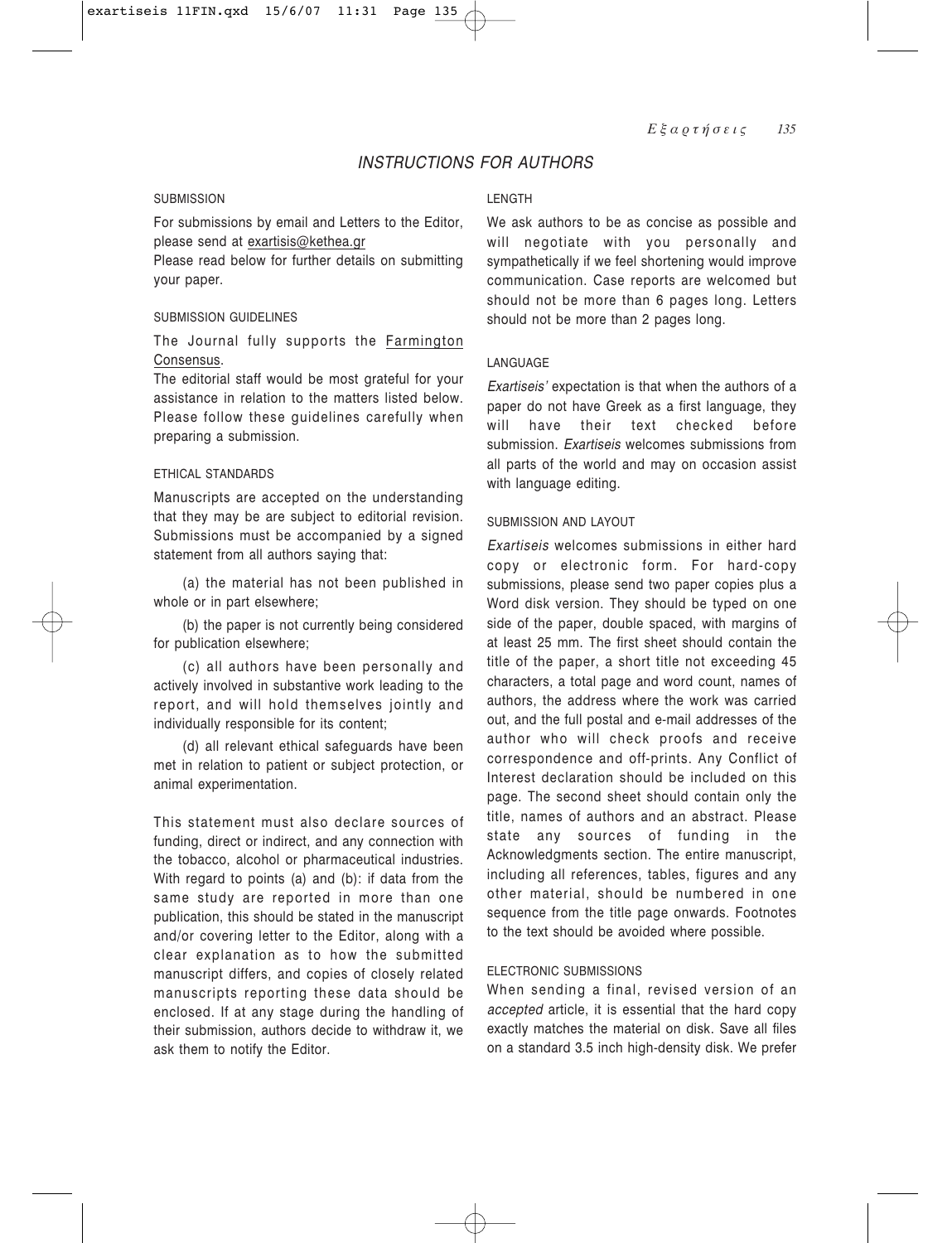to receive disks in Microsoft Word in a PC format, but can translate from most other common wordprocessing programs. Please specify which program you have used. Do not save your files as 'text only' or 'read only'.

# ABSTRACT

In the case of research reports, abstracts should use the following headings: Aims, Design, Setting, Participants, Intervention (experimental trials only), Measurements, Findings and Conclusions. The findings should be clearly listed because it is these that will form the main basis for the editorial decision. Abstracts should normally be no more than 250 words long. Please include keywords.

### **REFERENCES**

The reference list should not be needlessly profligate and should include only items that are retrievable through standard bibliographic sources. Either the Harvard or the Vancouver reference system should be followed.

When following the Harvard system, references should be indicated in the typescript by giving the authors name, with the year of publication in parentheses, e.g. Smith (1984); if there are three authors Smith, Green & Jones (1984) on the first citation and Smith *et al*. (1984) subsequently; or if there are more than three authors Smith *et al*. (1984) throughout. If several papers from the same authors and from the same year are cited, (a), (b), (c), etc. should be put after the year of publication. References should be listed at the end of the paper in alphabetical order.

When following the Vancouver system, references should be numbered consecutively in the order in which they are first mentioned in the text. Identify references in text, tables and legends using bracketed arabic numerals. References cited only in tables or in legends to figures should be numbered in accordance with a sequence established by the first mention in the text of the particular table or figure. Please include the references in the main text rather than embedding them as footnotes.

All authors should be included. Journal titles

should not be abbreviated. Please include first and last pages of book chapters. Where foreign language papers or books are cited, the title in English needs to be included in brackets after the foreign language version. Examples are:

### **Harvard**

Abrams, D. B. & Wilson, G. T. (1979) Effects of alcohol on social anxiety in women: cognitive versus physiological processes. *Journal of Abnormal Psychology*, **88**, 161-173.

Blane, H. T. & Leonard, K. E. (1987) *Psychological Theories of Drinking and Alcoholism*. New York: Guilford Press.

## Vancouver

- 1. Cotton, N. (1987) The familial incidence of alcoholism. *Journal of Studies on Alcohol*, **40**, 89–116.
- 2. Merikangas, K. R. (1989) Genetics of alcoholism: a review of human studies. In: Wetterberg, I., ed. *Genetics of Neuropsychiatric Diseases*, pp. 21–28. London: Macmillan.

### ILLUSTRATIONS

These should not be inserted in the text but each provided separately and numbered on the back with Figure numbers, title of paper and name of author. All photographs, graphs and diagrams should be referred to as Figures in the text and should be numbered consecutively in Arabic numerals (e.g. Fig. 3). A list of legends for the figures should be submitted on a separate sheet; legends should include keys to any symbols.

### ELECTRONIC ARTWORK

We would like to receive your artwork in electronic form. Please save graphics in any format embedded within the body of the text file. Always enclose a hard copy of digitally supplied figures.

### TABLES

These should be typed on separate sheets and should be cited in the text. Words or numerals should be repeated on successive lines. Tables should not be ruled.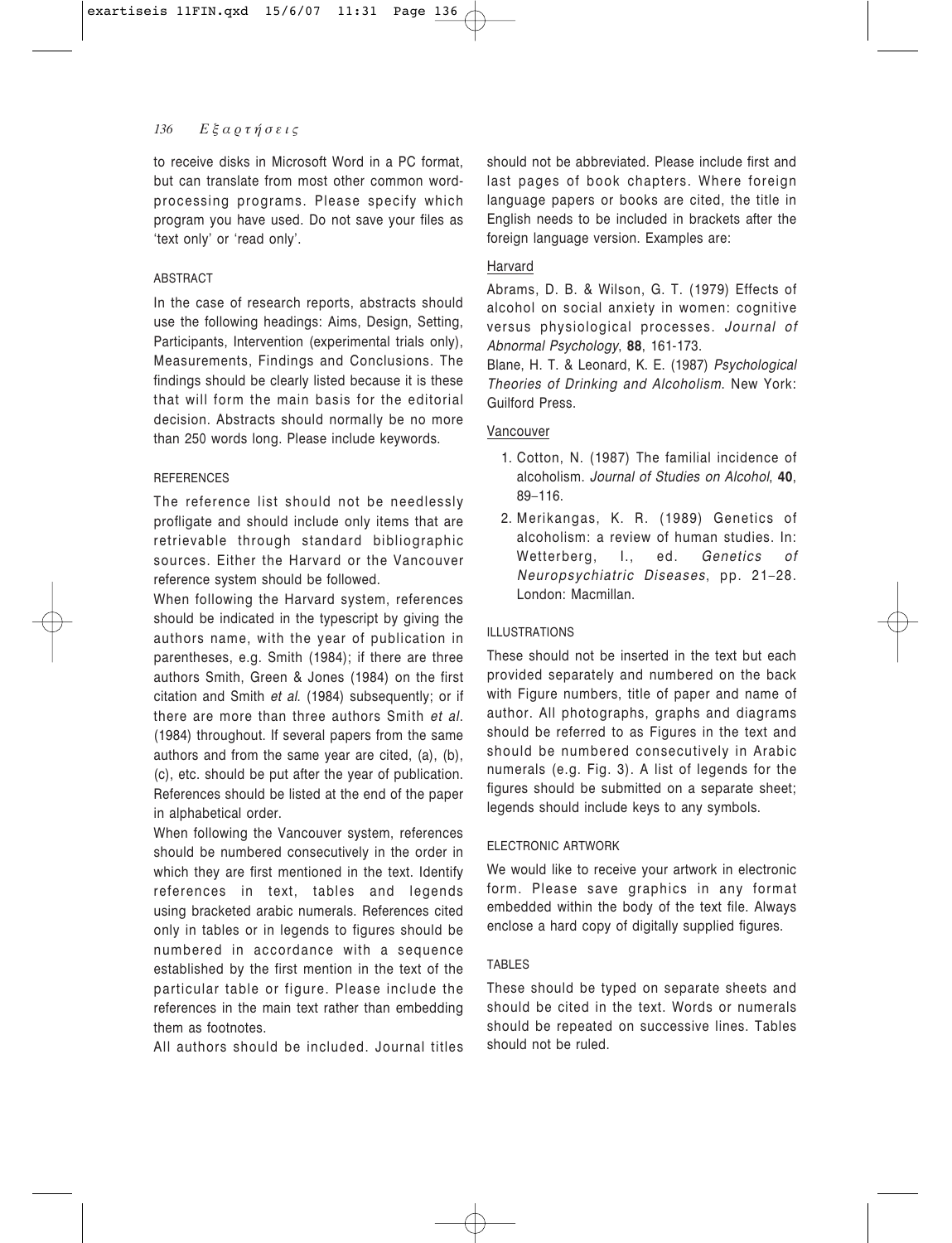# REFEREEING POLICY

Papers will normally be sent by the Editor for review to an Assistant Editor, who will solicit referees reports and make a recommendation to the Editor. The Editor will make a decision on the paper and communicate this with the authors. The Editor or the Assistant Editor may return a paper unrefereed if in their judgement it is not suitable for the Journal.

### COPYRIGHT

It is a condition of publication that authors vest copyright in their articles, including abstracts, in the Society for the Study of Addiction to Alcohol

### *Εξαρτήσεις 137*

and Other Drugs. Authors are themselves responsible for obtaining permission to reproduce copyright material from other sources. Authors will be required to assign copyright in their paper to the Journal Title. Copyright assignment is a condition of publication and papers will not be passed to the publisher for production unless copyright has been assigned. To assist authors an appropriate copyright assignment form will be supplied by the editorial office.

# **OFFPRINTS**

Corresponding authors will receive a free copy of the issue in which their article appears.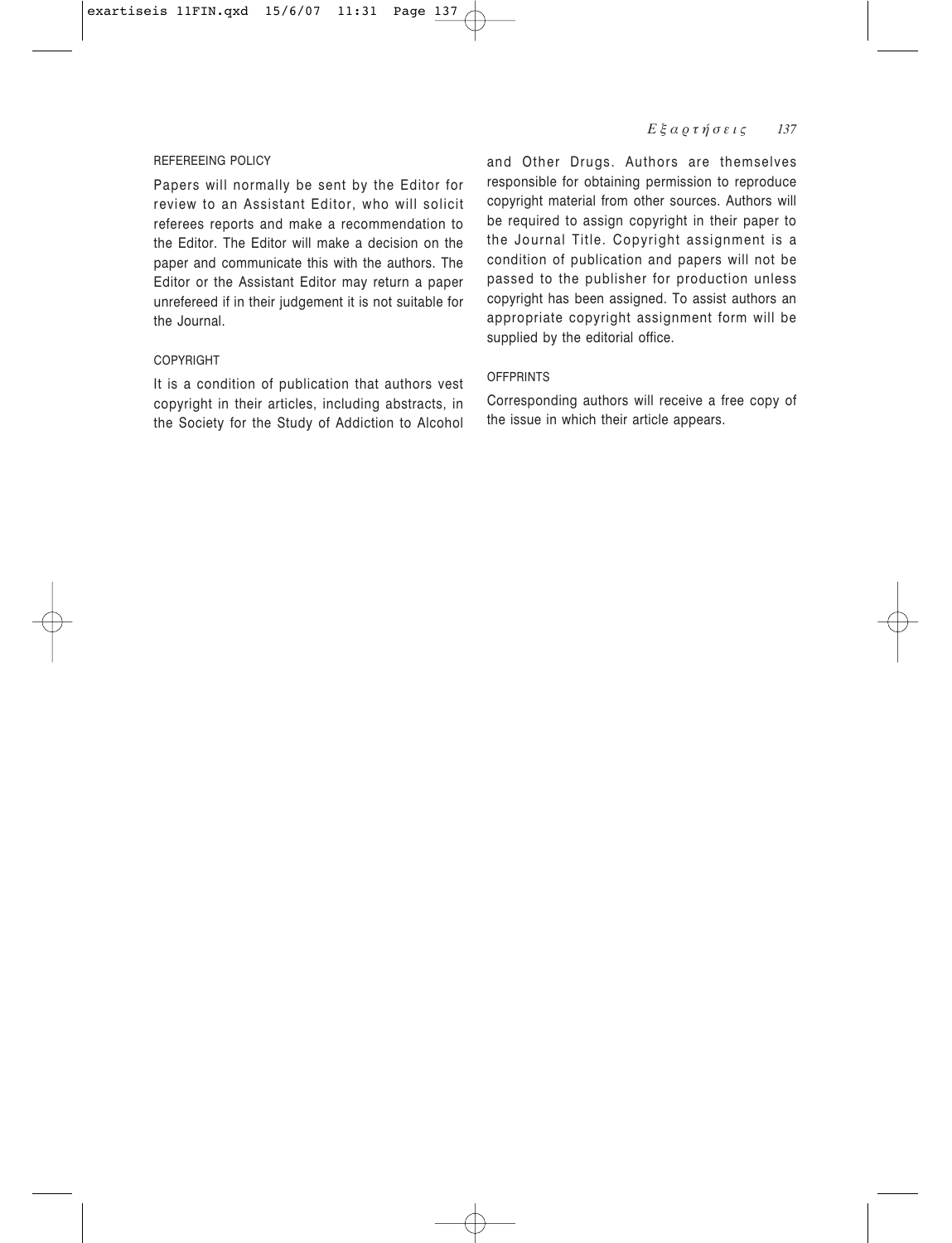$E$ ξαρτήσεις 138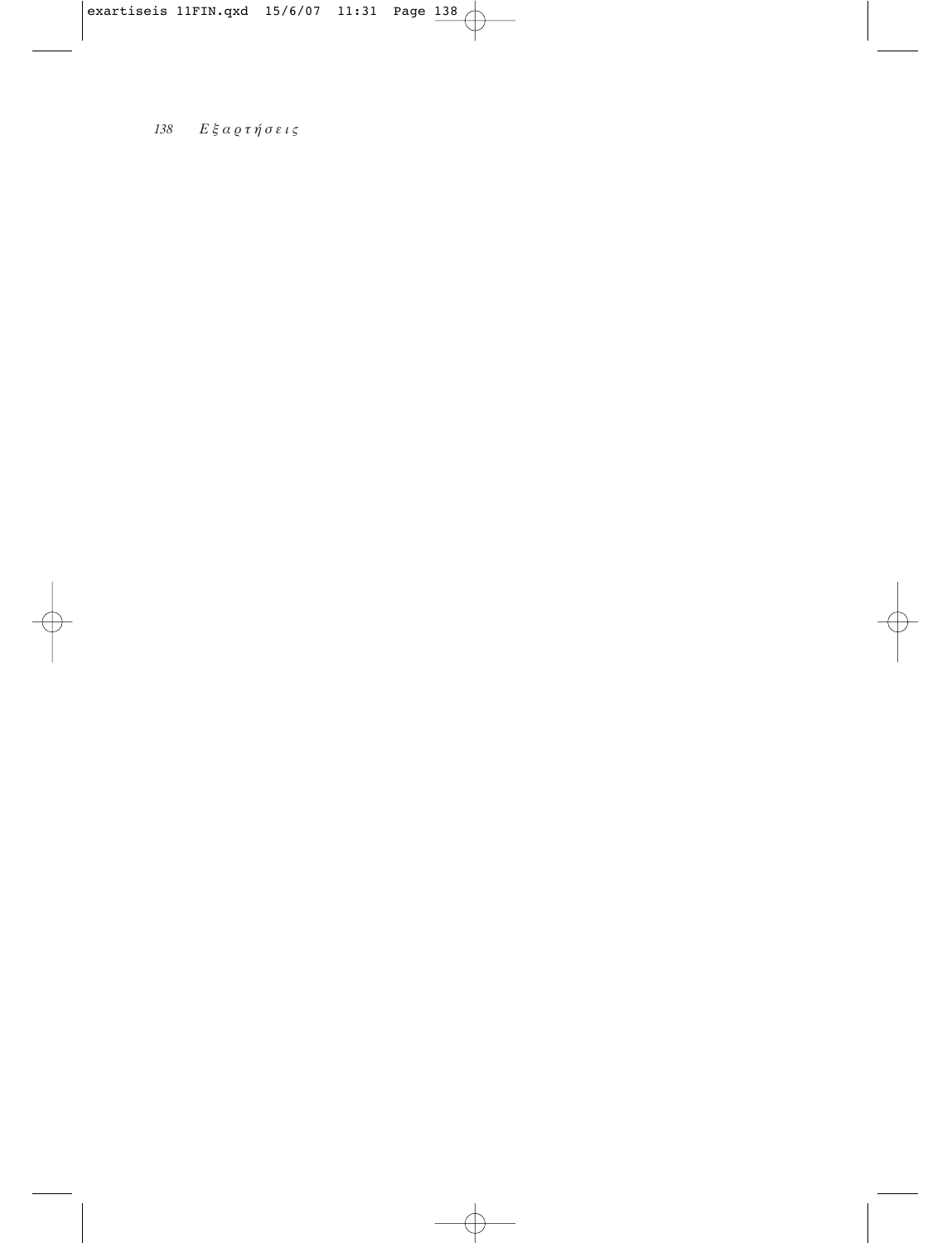ΤΟ ΕΝΔΕΚΑΤΟ ΤΕΥΧΟΣ ΤΟΥ ΕΠΙΣΤΗΜΟΝΙΚΟΥ ΠΕΡΙΟΔΙΚΟΥ ΕΞΑΡΤΗΣΕΙΣ ΤΥΠΩΘΗΚΕ ΤΟ ΜΑΪ́Ο ΤΟΥ 2007 ΣΕ 700 ΑΝΤΙΤΥΠΑ ΑΠΟ ΤΗΝ ΠΑΡΑΓΩΓΙΚΗ ΜΟΝΑΔΑ ΤΟΥ ΚΕΝΤΡΟΥ ΘΕΡΑΠΕΙΑΣ ΕΞΑΡΤΗΜΕΝΩΝ ΑΤΟΜΩΝ  $(KEOEA)$ ΣΧΗΜΑ ΚΑΙ ΧΡΩΜΑ

exartiseis 11FIN.qxd 15/6/07 11:31 Page 139

| Εποπτεία Έκδοσης Γεράσιμος ΝΟΤΑΡΑΣ       | <b>Editing supervision Gerassimos NOTARAS</b> |
|------------------------------------------|-----------------------------------------------|
| Αρχικός Καλλιτεχνικός Σχεδιασμός Έκδοσης | <b>Initial Layout</b>                         |
| Βουβούλα ΣΚΟΥΡΑ                          | Vouvoula SKOURA                               |
| Πληκτρολόγηση Κειμένων                   | Typing                                        |
| Τομέας Εκπαίδευσης ΚΕΘΕΑ                 | <b>KETHEA Department of Education</b>         |
| Γλωσσική επιμέλεια - Διορθώσεις          | Proofreading                                  |
| Κωνσταντίνα ΥΦΑΝΤΗ                       | Konstantina YFANTI                            |
| Τυπογραφική επιμέλεια                    | Print editing                                 |
| Γεωργία ΧΡΙΣΤΟΦΙΛΗ                       | Georgia CHRISTOFILI                           |
| Σχεδιασμός Λογότυπου Τέτη ΚΑΜΟΥΤΣΗ       | Logo Teti KAMOUTSI                            |
| Ηλεκτρονική Επεξεργασία - Σελιδοποίηση   | Typeset - Layout                              |
| Σταύρος ΜΠΕΛΕΣΑΚΟΣ                       | Stavros BELESSAKOS                            |
| Εκτύπωση - Βιβλιοδεσία ΣΧΗΜΑ ΚΑΙ ΧΡΩΜΑ   | Publication - Binding SCHEMA AND CHROMA       |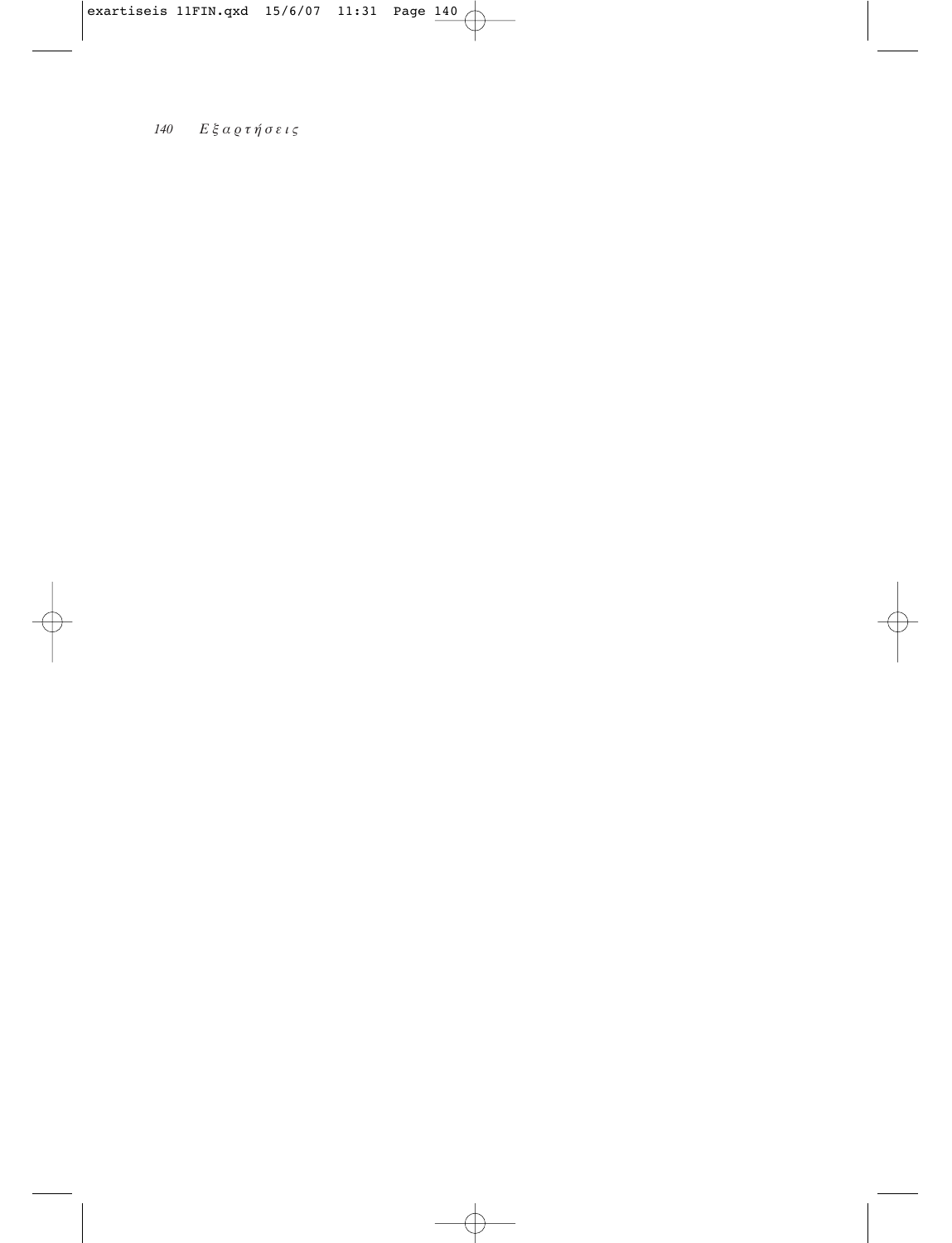# Δελτίο Παραγγελίας

 $\mathbf{H}$ 

Θα ήθελα συνδρομή στο περιοδικό Εξαρτήσεις (ISSN 1109-5350) για το έτος 200.... (2 τεύχη) **OEMATA EEAPTHIEON** ΣΤΟΙΧΕΙΑ ΣΥΝΔΡΟΜΗΤΗ (ΠΑΡΑΚΑΛΩ ΣΥΜΠΛΗΡΩΣΤΕ ΜΕ ΚΕΦΑΛΑΙΑ)  $\sum_{i=1}^{n}$ ΕΠΙΣΤΗΜΟΝΙΚΗ ΠΕΡΙΟΔΙΚΗ ΕΚΔΟΣΗ ΕΙΔΟΣ ΣΥΝΔΡΟΜΗΣ Ετήσια ατομική συνδρομή  $\Box$   $\in$  15.00  $\Box \in 20.00$ Ετήσια συνδρομή φορέων  $\overline{\mathbf{u}} \in 10,00$ Ετήσια φοιτητική συνδρομή ΤΡΟΠΟΣ ΠΛΗΡΩΜΗΣ **Β** Με ταχυδρομική επιταγή **4** Με τραπεζική επιταγή στο όνομα ΚΕΘΕΑ  $\Box$  Με τραπεζική κατάθεση στο λογαριασμό 117/296000-12 της Εθνικής Τράπεζας της Ελλάδος, όπου θα σημειώνεται η ένδειξη «για Εξαρτήσεις». Αντίγραφο της κατάθεσης όπου θα φαίνεται ευκρινώς το όνομα του καταθέτη, θα πρέπει να αποσταλεί μαζί με το παρόν δελτίο παραγγελίας στη διεύθυνση του περιοδικού. **α** Με κάρτα πληρωμής Επιλέξτε τύπο κάρτας: VISA O Mastercard  $\Box$ Όσοι επιθυμείτε την έκδοση τιμολογίου παρακαλώ συμπληρώστε τα παρακάτω στοιχεία: 

Το παρόν έντυπο καθώς και το αποδεικτικό πληρωμής θα πρέπει να σταλούν στην παρακάτω διεύθυνση: ΚΕΘΕΑ, Σορβόλου 24, Αθήνα, 116 36

Για περισσότερες πληροφορίες μπορείτε να απευθυνθείτε στο τηλέφωνο 210 9241993-6 εσωτερικό 238, να στέλνετε φαξ στο 210 9241986, ή email στο exartisis@kethea.gr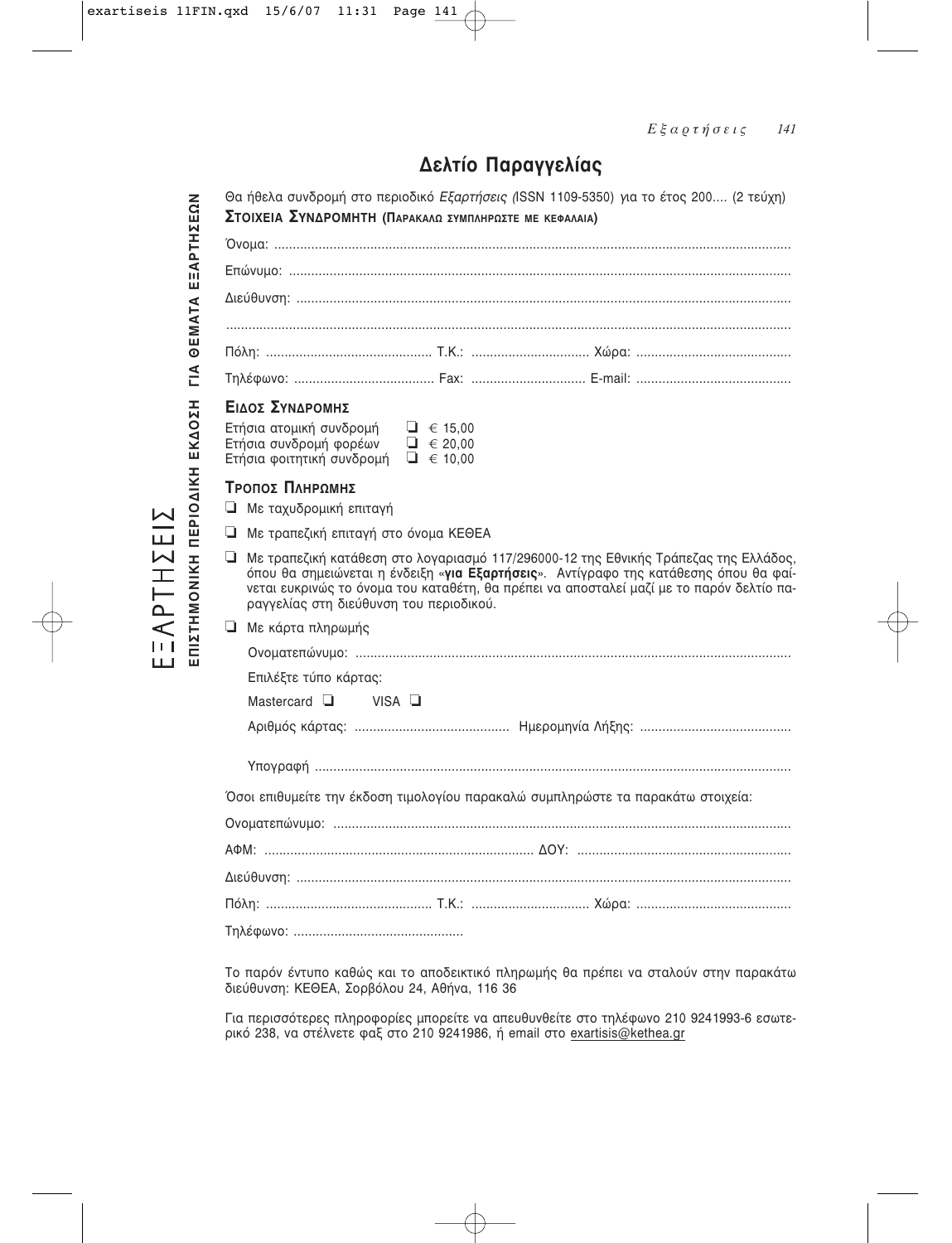# **Order Form**

|                    | <b>ISSUES</b><br><b>ON ADDICTION</b> |
|--------------------|--------------------------------------|
| י                  | ₹                                    |
| $\overline{\zeta}$ | JOURN                                |
| ŀ                  | <b>SCIENTIFIC</b>                    |

| Please enter my subscription to Exartisis (ISSN 1109-5350) for 200 (2 issues)<br><b>SUBSCRIBER DETAILS (PLEASE WRITE IN CAPITALS)</b> |                                                                                              |
|---------------------------------------------------------------------------------------------------------------------------------------|----------------------------------------------------------------------------------------------|
|                                                                                                                                       |                                                                                              |
|                                                                                                                                       |                                                                                              |
|                                                                                                                                       |                                                                                              |
|                                                                                                                                       |                                                                                              |
|                                                                                                                                       |                                                                                              |
| <b>ORDER DETAILS</b>                                                                                                                  |                                                                                              |
| Annual Personal Subscription                                                                                                          | $\Box$ $\in$ 15.00                                                                           |
| Annual Agency/Organisation Subscription                                                                                               | $\Box$ $\in$ 20.00                                                                           |
| Annual Student Subscription                                                                                                           | $\Box$ $\in$ 10.00                                                                           |
| <b>PAYMENT DETAILS</b>                                                                                                                |                                                                                              |
| $\Box$ Payment enclosed by cheque, made payable to KETHEA.                                                                            |                                                                                              |
| CODE: ETHNGRAA IBAN: GR4801101170000011729600012.                                                                                     | $\Box$ Remit the amount to our account 117/296000-12 with the National Bank of Greece, SWIFT |
| $\Box$ Pay by credit card                                                                                                             |                                                                                              |
| Please fill in the following details in capitals:                                                                                     |                                                                                              |
|                                                                                                                                       |                                                                                              |
| Select card type:                                                                                                                     |                                                                                              |
| Mastercard $\Box$ VISA $\Box$                                                                                                         |                                                                                              |
|                                                                                                                                       |                                                                                              |
|                                                                                                                                       |                                                                                              |
| If you wish for an invoice to be sent to you please fill in the following information:                                                |                                                                                              |
|                                                                                                                                       |                                                                                              |
|                                                                                                                                       |                                                                                              |
|                                                                                                                                       |                                                                                              |
|                                                                                                                                       |                                                                                              |
|                                                                                                                                       |                                                                                              |

This order form as well as the receipt from the bank have to be sent to the following address: KETHEA - Exartisis, 24, Sorvolou str., Athens 116 36, Hellas

For any additional information you can call at  $+30$  210 9241993-6 (int. 238), send a fax at  $+30$ 210 9241986, or email: exartisis@kethea.gr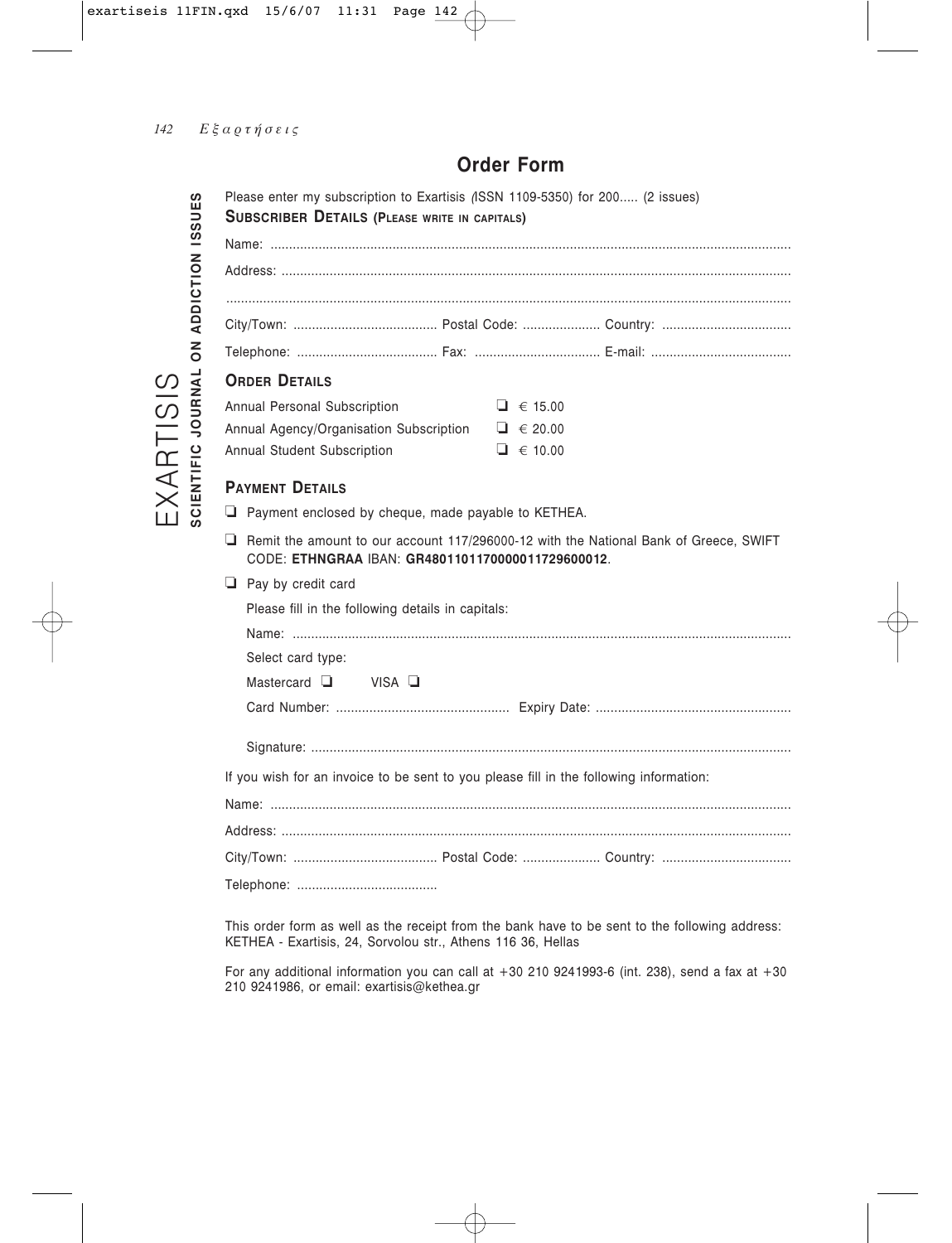$E$ ξαρτήσεις